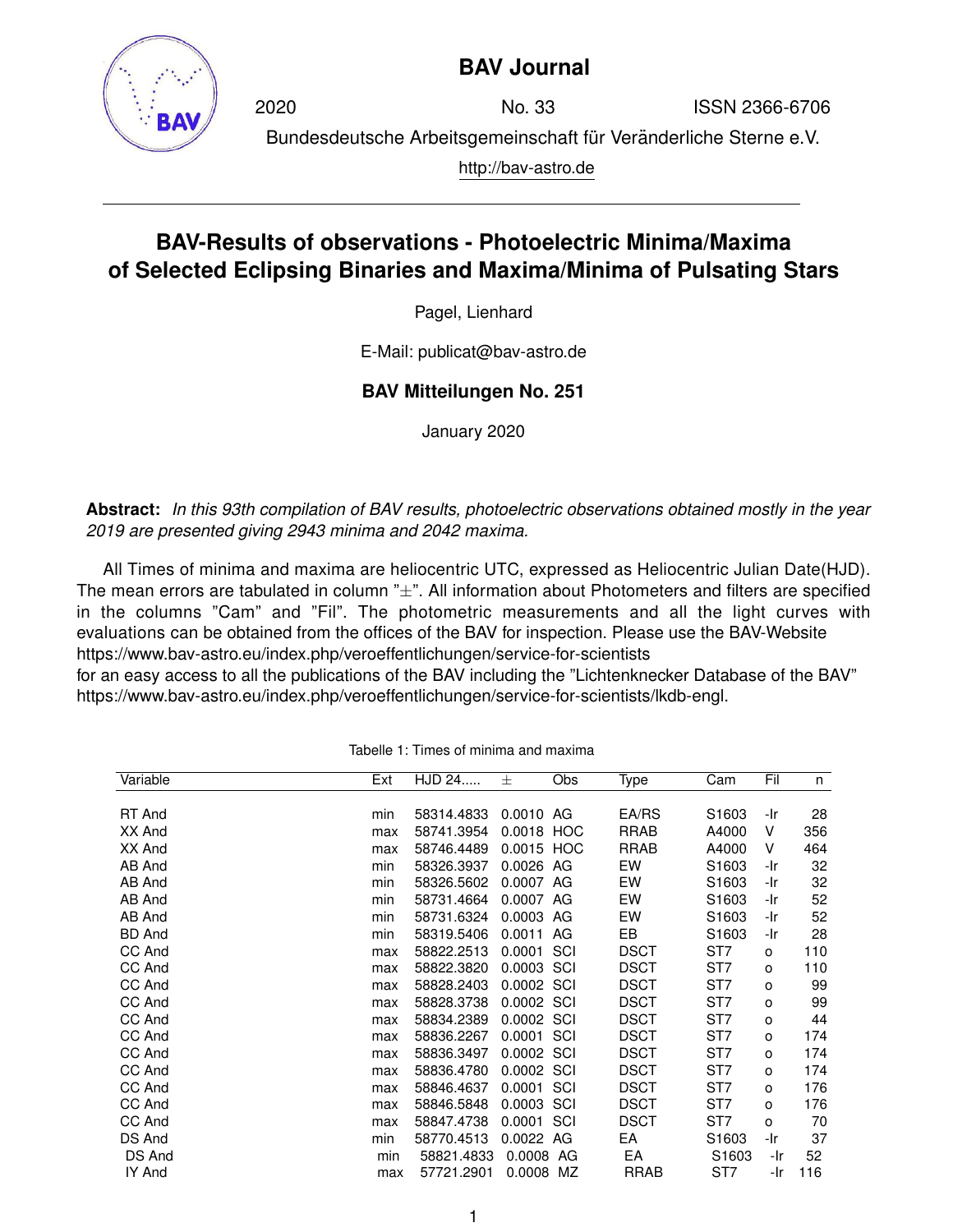| Tabelle 1: Times of minima and maxima, continue |  |  |  |
|-------------------------------------------------|--|--|--|
|                                                 |  |  |  |

| Variable              | Ext              | HJD 24                   | 士          | Obs              | Type        | Cam               | Fil            | n   |
|-----------------------|------------------|--------------------------|------------|------------------|-------------|-------------------|----------------|-----|
|                       |                  |                          |            |                  |             |                   |                |     |
| IY And                | max              | 57772.2580               | 0.0007 MZ  |                  | <b>RRAB</b> | ST7               | -Ir            | 59  |
| IY And                | max              | 58504.2722               | 0.0015 MZ  |                  | <b>RRAB</b> | ST7               | -Ir            | 94  |
| IY And                | max              | 58505.2464               | 0.0016 MZ  |                  | <b>RRAB</b> | ST7               | -Ir            | 66  |
| LO And                | min              | 58330.5109               | 0.0009 AG  |                  | EW          | S1603             | -Ir            | 35  |
| LO And                | min              | 58690.4104               | 0.0025 AG  |                  | EW          | S1603             | -Ir            | 30  |
| MW And                | min              | 58504.2871               | 0.0001 RAT |                  | EW          | 1600              | o              | 44  |
| QX And                | min              | 58770.6061               | 0.0022 AG  |                  | EW          | S1603             | -Ir            | 37  |
| QX And                | min              | 58821.3051               | 0.0009 AG  |                  | EW          | S <sub>1603</sub> | -Ir            | 52  |
| QX And                | min              | 58821.5082               | 0.0016 AG  |                  | EW          | S1603             | -Ir            | 52  |
| V0382 And             | min              | 58330.5346               | 0.0027 AG  |                  | EB          | S1603             | -Ir            | 35  |
| V0392 And             | min              | 58731.4279               | 0.0014 AG  |                  | EA          | S1603             | -Ir            | 52  |
| <b>V0404 And</b>      | min              | 58821.2322               | 0.0010 AG  |                  | EA/RS       | S1603             | -Ir            | 44  |
| <b>V0404 And</b>      | min <sub>2</sub> | 58746.5351               | 0.0001 SCI |                  | EA/RS       | ST7               | $\mathsf{o}\,$ | 95  |
| V0502 And             | min              | 58391.3565               |            | 0.0009 RATRCR    | EW          | 600D              | TG             | 88  |
|                       |                  |                          | 0.0009 AG  |                  | EA          |                   | -Ir            | 50  |
| <b>V0537 And</b>      | min              | 58821.4020<br>58821.3232 | 0.0021 AG  |                  | EA          | S1603             | -Ir            | 50  |
| V0543 And             | min              |                          |            |                  |             | S1603             |                |     |
| V0613 And             | min              | 58318.3898               | 0.0004 AG  |                  | EA          | S1603             | -Ir            | 25  |
| V0627 And             | min              | 58731.4346               | 0.0030 AG  |                  | EB          | S1603             | -Ir            | 52  |
| V0633 And             | min <sub>2</sub> | 58392.3171               |            | 0.0003 RATRCR    | EW          | 600D              | TG             | 67  |
| <b>V0638 And</b>      | min              | 58324.4881               | 0.0014 AG  |                  | EW          | S1603             | -Ir            | 26  |
| V0662 And             | min              | 58690.3987               | 0.0019 AG  |                  | EA/RS       | S1603             | -Ir            | 30  |
| <b>V0666 And</b>      | min              | 58330.5031               | 0.0038 AG  |                  | EW          | S1603             | -Ir            | 35  |
| V0683 And             | min              | 58731.5056               | 0.0001 AG  |                  | EA          | S1603             | -Ir            | 52  |
| <b>V0707 And</b>      | min              | 58313.4923               | 0.0011 AG  |                  | EA          | S1603             | -Ir            | 22  |
| SW Aqr                | max              | 58671.5217               | 0.0011 HOC |                  | <b>RRAB</b> | A4000             | V              | 299 |
| FS Aqr                | min <sub>2</sub> | 58391.2756               |            | 0.0004 RATRCR    | EW          | 600D              | <b>TG</b>      | 42  |
| FS Aqr                | min <sub>2</sub> | 58407.2603               |            | 0.0003 RATRCR EW |             | 1600              | V              | 60  |
| HH Aqr                | max              | 58706.5105               | 0.0020 HOC |                  | <b>RRAB</b> | A4000             | V              | 213 |
| HS Aqr                | min              | 58731.5173               | 0.0047 AG  |                  | EA          | S1603             | -Ir            | 40  |
| IO Aqr                | min              | 58731.4123               | 0.0009 AG  |                  | EA          | S1603             | -Ir            | 39  |
| NW Aqr                | min <sub>2</sub> | 58396.3895               |            | 0.0010 RATRCR    | EW          | 600D              | TG             | 91  |
| KO Aql                | min              | 58301.4775               | 0.0007 AG  |                  | EA          | S1603             | -Ir            | 25  |
| V0343 Aql             | min              | 58331.4773               | 0.0007 AG  |                  | EA          | S1603             | -Ir            | 30  |
| V0346 Aql             | min              | 58302.4996               | 0.0006 AG  |                  | EA          | S1603             | -Ir            | 26  |
| V0409 Aql             | min              | 58318.4437               | 0.0022 AG  |                  | EA          | S1603             | -Ir            | 25  |
| V0609 Aql             | min              | 58302.4694               | 0.0009 AG  |                  | EB          | S1603             | -Ir            | 24  |
| V1454 Aql             | min              | 58302.4178               | 0.0004 AG  |                  | EA          | S1603             | -Ir            | 27  |
| V1747 Aql             | min              | 58314.5109               | 0.0009 AG  |                  | EA          | S1603             | -Ir            | 28  |
|                       |                  |                          |            |                  | EA          |                   | -Ir            | 21  |
| V <sub>1817</sub> Aql | min              | 58313.5501               | 0.0025 AG  |                  |             | S1603             |                |     |
| V1826 Aql             | min              | 58302.5318               | 0.0027 AG  |                  | EA          | S1603             | -Ir            | 24  |
| V1828 Aql             | min              | 58297.4548               |            | 0.0004 RATRCR    | EA          | 600D              | ТG             | 117 |
| V1828 Aql             | min <sub>2</sub> | 58297.5097               |            | 0.0015 RATRCR EA |             | 600D              | ТG             | 117 |
| RX Ari                | min              | 58821.2651               | 0.0009 AG  |                  | EA          | S1603             | -Ir            | 58  |
| SY Ari                | max              | 58821.2550               | 0.0010 AG  |                  | <b>RRAB</b> | S1603             | -Ir            | 58  |
| SZ Ari                | min              | 58822.3727               | 0.0006 AG  |                  | EA          | S1603             | -Ir            | 60  |
| TU Ari                | max              | 57656.5343               | 0.0010 MZ  |                  | <b>RRAB</b> | ST <sub>7</sub>   | -Ir            | 58  |
| <b>BM Ari</b>         | min              | 58821.3521               | 0.0008 AG  |                  | EW          | S1603             | -Ir            | 53  |
| SX Aur                | min              | 58531.3737               | 0.0007 AG  |                  | EB          | S1603             | -Ir            | 35  |
| ZZ Aur                | min              | 58532.2866               | 0.0026 AG  |                  | EB          | S1603             | -Ir            | 29  |
| EM Aur                | min              | 58532.3586               | 0.0008 AG  |                  | EB          | S1603             | -Ir            | 29  |
| HL Aur                | min              | 58519.2756               | 0.0020 AG  |                  | EB          | S1603             | -Ir            | 31  |
| HU Aur                | min              | 58770.5355               | 0.0006 AG  |                  | EA          | S1603             | -Ir            | 37  |
| IM Aur                | min              | 58531.3560               | 0.0005 AG  |                  | EA          | S1603             | -Ir            | 35  |
| IY Aur                | min              | 58770.4349               | 0.0001 HOC |                  | EB          | A4000             | V              | 392 |
| IZ Aur                | min              | 58563.3555               | 0.0002 RAT |                  | EA          | 1600              | V              | 58  |
| KL Aur                | min              | 58405.5981               | 0.0014 FR  |                  | EA          | S1603             | -Ir            | 246 |
| KO Aur                | min              | 58519.4331               | 0.0011 AG  |                  | EA          | S <sub>1603</sub> | -Ir            | 34  |
| MT Aur                | min              | 58540.3884               | 0.0001 RAT |                  | EA          | 1600              | o              | 65  |
| <b>V0377 Aur</b>      | max              | 57770.3286               | 0.0014 MZ  |                  | <b>RRAB</b> | ST <sub>7</sub>   | -Ir            | 120 |
| <b>V0377 Aur</b>      |                  | 57773.3701               | 0.0014 MZ  |                  | <b>RRAB</b> | ST <sub>7</sub>   | -Ir            | 71  |
|                       | max              |                          |            |                  | <b>RRAB</b> | ST7               |                | 156 |
| <b>V0377 Aur</b>      | max              | 58183.3583               | 0.0010 MZ  |                  |             |                   | -Ir            |     |
| <b>V0377 Aur</b>      | max              | 58186.4038               | 0.0012 MZ  |                  | <b>RRAB</b> | ST <sub>7</sub>   | -Ir            | 158 |
| <b>V0377 Aur</b>      | max              | 58197.3744               | 0.0020 MZ  |                  | <b>RRAB</b> | ST7               | -Ir            | 138 |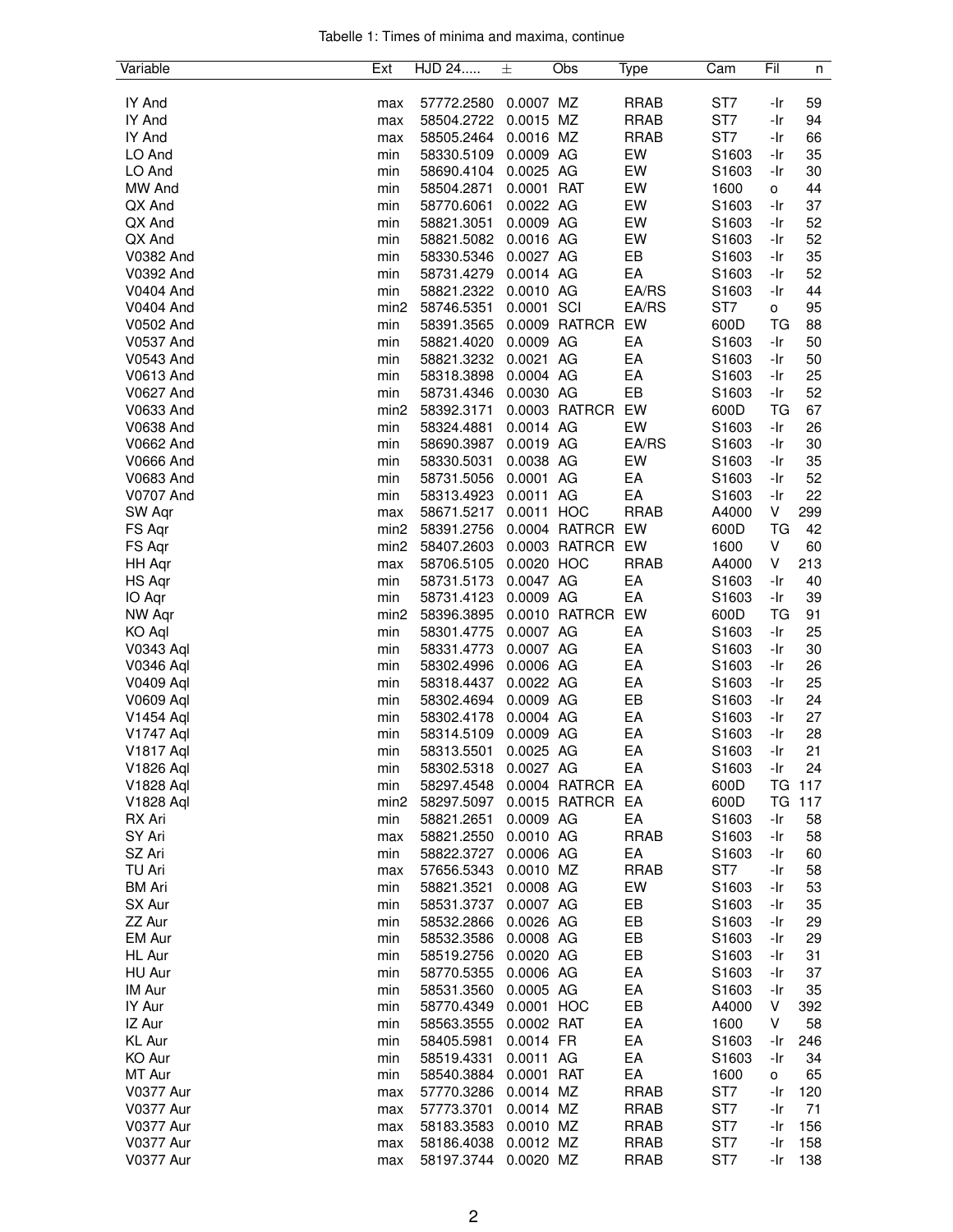| Tabelle 1: Times of minima and maxima, continue |  |  |  |
|-------------------------------------------------|--|--|--|
|                                                 |  |  |  |

| Variable                             | Ext              | HJD 24                   | 士                      | Obs                | Type           | Cam               | Fil    | n          |
|--------------------------------------|------------------|--------------------------|------------------------|--------------------|----------------|-------------------|--------|------------|
|                                      |                  |                          |                        |                    |                |                   |        |            |
| <b>V0377 Aur</b>                     | max              | 58504.4085               | 0.0020 MZ              |                    | <b>RRAB</b>    | ST <sub>7</sub>   | -Ir    | 87         |
| <b>V0377 Aur</b>                     | max              | 54397.6920               | 0.0060 MZ              |                    | <b>RRAB</b>    | <b>SWASP</b>      |        | 47         |
| <b>V0377 Aur</b>                     | max              | 54405.6300               | 0.0080 MZ              |                    | <b>RRAB</b>    | <b>SWASP</b>      |        | 63         |
| <b>V0377 Aur</b>                     | max              | 54419.6140               | 0.0080 MZ              |                    | <b>RRAB</b>    | <b>SWASP</b>      |        | 43         |
| <b>V0378 Aur</b>                     | max              | 54439.5214               | 0.0050 MZ              |                    | <b>RRAB</b>    | <b>SWASP</b>      |        | 71         |
| <b>V0378 Aur</b>                     | max              | 58173.2821               | 0.0070 MZ              |                    | <b>RRAB</b>    | ST <sub>7</sub>   | -Ir    | 53         |
| <b>V0378 Aur</b>                     | max              | 58177.3219               | 0.0060 MZ              |                    | <b>RRAB</b>    | ST <sub>7</sub>   | -Ir    | 82         |
| <b>V0378 Aur</b>                     | max              | 58530.2641               | 0.0013 MZ              |                    | <b>RRAB</b>    | ST7               | -Ir    | 59         |
| <b>V0378 Aur</b>                     | max              | 58540.3172               | 0.0020 MZ              |                    | <b>RRAB</b>    | ST7               | -Ir    | 116        |
| <b>V0378 Aur</b>                     | max              | 58541.3248               | 0.0020 MZ              |                    | <b>RRAB</b>    | ST7               | -Ir    | 92         |
| <b>V0426 Aur</b>                     | min              | 58532.4005               | 0.0022 AG              |                    | EB             | S1603             | -Ir    | 31         |
| <b>V0455 Aur</b>                     | min              | 58531.3205               | 0.0016 AG              |                    | EA             | S1603             | -Ir    | 40         |
| <b>V0462 Aur</b>                     | min              | 58530.4315               | 0.0027 AG              |                    | EB:            | S1603             | -Ir    | 40         |
| <b>V0574 Aur</b>                     | max              | 58405.6262               | 0.0035 FR              |                    | <b>RRAB</b>    | S1603             | -Ir    | 152        |
| <b>V0574 Aur</b>                     | min              | 58405.5206               | 0.0035 FR              |                    | <b>RRAB</b>    | S1603             | -Ir    | 152        |
| <b>V0596 Aur</b>                     | min <sub>2</sub> | 58164.3960               |                        | 0.0002 RATRCR      | EW             | 1600              | V      | 93         |
| <b>V0607 Aur</b>                     | min              | 58519.4269               | 0.0007 AG              |                    | EA/RS          | S1603             | -Ir    | 35         |
| <b>V0610 Aur</b>                     | min              | 58532.4282               | 0.0016 AG              |                    | EA             | S <sub>1603</sub> | -Ir    | 29         |
| <b>V0620 Aur</b>                     | min              | 58532.4602               | 0.0027 AG              |                    | EA             | S <sub>1603</sub> | -Ir    | 29         |
| <b>V0640 Aur</b>                     | max              | 58405.5550               | 0.0021 FR              |                    | EW             | S1603             | -Ir    | 148        |
| <b>V0640 Aur</b>                     | min <sub>2</sub> | 58405.4767               | 0.0021                 | <b>FR</b>          | EW             | S1603             | -Ir    | 148        |
| <b>V0640 Aur</b>                     | min              | 58405.6414               | 0.0021                 | <b>FR</b>          | EW             | S1603             | -Ir    | 100        |
| <b>V0640 Aur</b>                     | max              | 58481.3225               | 0.0035 FR              |                    | EW             | S1603             | -Ir    | 97         |
| <b>V0640 Aur</b>                     | min <sub>2</sub> | 58481.2450               | 0.0035 FR              |                    | EW             | S1603             | -Ir    | 97         |
| <b>V0640 Aur</b>                     | min              | 58481.4092               | 0.0042 FR              |                    | EW             | S1603             | -Ir    | 261        |
| <b>V0640 Aur</b>                     | min <sub>2</sub> | 58481.5726               | 0.0035 FR              |                    | EW             | S1603             | -Ir    | 261        |
| <b>V0641 Aur</b>                     | min              | 58538.3687               | 0.0001                 | <b>RAT</b>         | EA             | 1600              | V      | 39         |
| <b>V0644 Aur</b>                     | min              | 58532.3607               | 0.0011 AG              |                    | EA             | S1603             | -Ir    | 34         |
| <b>V0648 Aur</b>                     | min              | 58439.5491               |                        | 0.0002 RATRCR      | EW/RS          | 1600              | V      | 99         |
| <b>V0648 Aur</b>                     | max              | 58522.4578               | 0.0042 MS              |                    | EW/RS          | 16803             | V      | 231        |
| <b>V0648 Aur</b>                     | min              | 58522.3513               | 0.0035 MS              |                    | EW/RS          | 16803             | V<br>V | 231<br>125 |
| <b>V0648 Aur</b><br><b>V0648 Aur</b> | max              | 58571.4631<br>58571.3572 | 0.0042 MS<br>0.0035 MS |                    | EW/RS<br>EW/RS | 16803<br>16803    | V      | 125        |
| <b>V0648 Aur</b>                     | min<br>min       | 58572.4198               | 0.0035 MS              |                    | EW/RS          | 16803             | V      | 118        |
| <b>V0653 Aur</b>                     | max              | 57727.5188               | 0.0010 MZ              |                    | <b>RRAB</b>    | ST <sub>7</sub>   | -Ir    | 62         |
| <b>V0653 Aur</b>                     | max              | 57774.4427               | 0.0010 MZ              |                    | <b>RRAB</b>    | ST <sub>7</sub>   | -Ir    | 106        |
| <b>V0799 Aur</b>                     | max              | 58788.3156               |                        | 0.0035 PURPGL DSCT |                | QHY8              | TG     | 338        |
| V0799 Aur                            | min              | 58788.3649               |                        | 0.0035 PURPGL DSCT |                | QHY8              |        | TG 338     |
| <b>V0807 Aur</b>                     | max              | 58522.3757               | 0.0035 MS              |                    | <b>DSCT</b>    | 16803             | V      | 91         |
| <b>V0807 Aur</b>                     | min              | 58522.3364               | 0.0042 MS              |                    | <b>DSCT</b>    | 16803             | V      | 91         |
| <b>V0807 Aur</b>                     | max              | 58522.4766               | 0.0035 MS              |                    | <b>DSCT</b>    | 16803             | V      | 84         |
| <b>V0807 Aur</b>                     | min              | 58522.4452               | 0.0042 MS              |                    | <b>DSCT</b>    | 16803             | ٧      | 84         |
| <b>V0807 Aur</b>                     | max              | 58522.5766               | 0.0035 MS              |                    | <b>DSCT</b>    | 16803             | V      | 75         |
| <b>V0807 Aur</b>                     | min              | 58522.5488               | 0.0042 MS              |                    | <b>DSCT</b>    | 16803             | V      | 75         |
| <b>V0807 Aur</b>                     | max              | 58571.3305               | 0.0035 MS              |                    | <b>DSCT</b>    | 16803             | V      | 131        |
| <b>V0807 Aur</b>                     | min              | 58571.4035               | 0.0042 MS              |                    | <b>DSCT</b>    | 16803             | V      | 73         |
| <b>V0807 Aur</b>                     | max              | 58572.3738               | 0.0035 MS              |                    | <b>DSCT</b>    | 16803             | V      | 68         |
| <b>V0807 Aur</b>                     | min              | 58572.3340               | 0.0042 MS              |                    | <b>DSCT</b>    | 16803             | V      | 68         |
| <b>V0807 Aur</b>                     | max              | 58572.4731               | 0.0035 MS              |                    | <b>DSCT</b>    | 16803             | V      | 70         |
| <b>V0807 Aur</b>                     | min              | 58572.4472               | 0.0042 MS              |                    | <b>DSCT</b>    | 16803             | V      | 70         |
| SU Boo                               | min2             | 58540.5958               | 0.0002 SCI             |                    | EA             | ST <sub>7</sub>   | о      | 86         |
| UU Boo                               | max              | 58604.5397               | 0.0002 SCI             |                    | <b>RRAB</b>    | ST7               | o      | 81         |
| UW Boo                               | min              | 58563.4718               | 0.0010 AG              |                    | EA             | S1603             | -Ir    | 45         |
| AC Boo                               | min              | 58533.5562               | 0.0001 SCI             |                    | EW             | ST <sub>7</sub>   | о      | 125        |
| AC Boo                               | min              | 58540.4272               | 0.0009 AG              |                    | EW             | S1603             | -Ir    | 40         |
| AC Boo                               | min              | 58540.6042               | 0.0006 AG              |                    | EW             | S <sub>1603</sub> | -Ir    | 40         |
| AD Boo                               | min              | 58605.5479               | 0.0004 AG              |                    | EA             | S <sub>1603</sub> | -Ir    | 112        |
| AW Boo                               | max              | 58616.4433               | 0.0013 MZ              |                    | <b>RRAB</b>    | ST <sub>7</sub>   | -Ir    | 80         |
| BW Boo                               | min              | 58573.4245               | 0.0020 AG              |                    | EA             | S1603             | -Ir    | 47         |
| EF Boo                               | min              | 58540.5175               | 0.0010 AG              |                    | EW/RS          | S1603             | -Ir    | 40         |
| ET Boo                               | min              | 58540.4881               | 0.0021 AG              |                    | EB             | S1603             | -Ir    | 40         |
| EW Boo                               | min              | 58605.4004               | 0.0006 AG              |                    | EA             | S1603             | -Ir    | 112        |
| GK Boo                               | min              | 58573.3917               | 0.0013 AG              |                    | EA             | S1603             | -Ir    | 47         |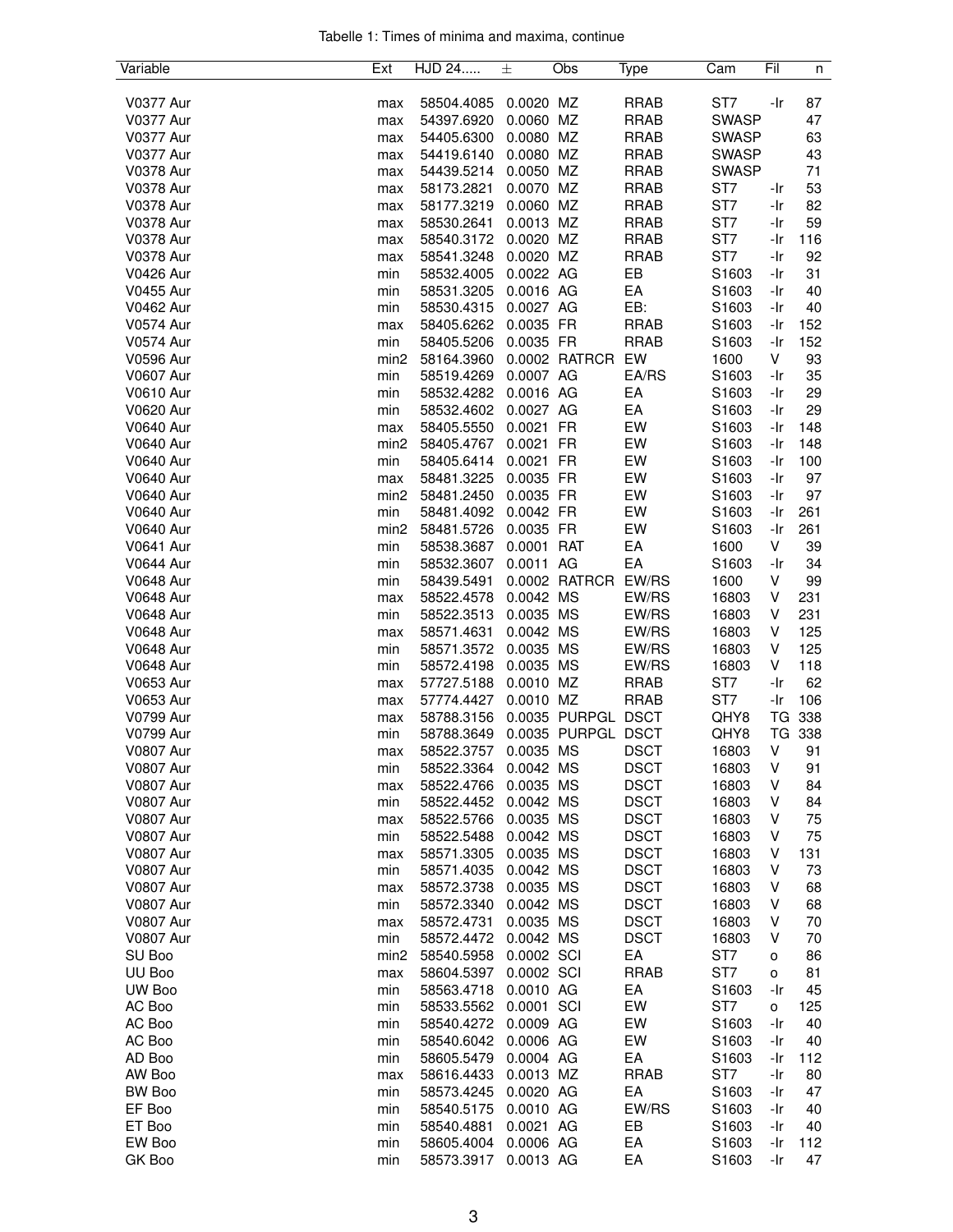|  |  |  | Tabelle 1: Times of minima and maxima, continue |  |
|--|--|--|-------------------------------------------------|--|
|  |  |  |                                                 |  |

| Variable  | Ext | HJD 24     | 士          | Obs           | Type  | Cam   | Fil    | n   |
|-----------|-----|------------|------------|---------------|-------|-------|--------|-----|
|           |     |            |            |               |       |       |        |     |
| GK Boo    | min | 58573.6311 | 0.0015 AG  |               | EA    | S1603 | -Ir    | 47  |
| GK Boo    | min | 58605.4031 | 0.0006 AG  |               | EA    | S1603 | -Ir    | 112 |
| HH Boo    | min | 58563.4404 | 0.0018 AG  |               | EW    | S1603 | -Ir    | 45  |
| HH Boo    | min | 58563.5992 | 0.0018 AG  |               | EW    | S1603 | -Ir    | 45  |
| MN Boo    | min | 58573.4507 | 0.0010 AG  |               | EW    | S1603 | -Ir    | 47  |
| MR Boo    | min | 58573.3773 | 0.0026 AG  |               | EB    | S1603 | -Ir    | 47  |
| MV Boo    | min | 58605.3810 | 0.0011 AG  |               | EA/RS | S1603 | -Ir    | 112 |
| PV Boo    | min | 58538.6166 | 0.0001 RAT |               | EW    | 1600  | о      | 130 |
| QQ Boo    | min | 57875.5176 | 0.0035 MS  |               | EW    | 16803 | ٧      | 101 |
| QQ Boo    | min | 57877.4515 | 0.0035 MS  |               | EW    | 16803 | ٧      | 121 |
| QQ Boo    |     | 57885.3995 | 0.0042 MS  |               | EW    | 16803 | V      | 94  |
|           | max |            | 0.0035 MS  |               | EW    | 16803 | V      | 94  |
| QQ Boo    | min | 57885.4703 |            |               |       |       |        |     |
| QQ Boo    | max | 57885.5402 | 0.0042 MS  |               | EW    | 16803 | v      | 96  |
| QQ Boo    | min | 57885.6079 | 0.0035 MS  |               | EW    | 16803 | ٧      | 96  |
| QQ Boo    | max | 57893.4204 | 0.0042 MS  |               | EW    | 16803 | V      | 91  |
| QQ Boo    | max | 58175.7049 | 0.0042 MS  |               | EW    | 16803 | -I-U   | 126 |
| QQ Boo    | min | 58175.6315 | 0.0035 MS  |               | EW    | 16803 | -I-U   | 126 |
| QQ Boo    | max | 58205.5594 | 0.0042 MS  |               | EW    | 16803 | -I-U   | 113 |
| QQ Boo    | min | 58205.6282 | 0.0035 MS  |               | EW    | 16803 | -I-U   | 113 |
| QQ Boo    | max | 58205.6955 | 0.0042 MS  |               | EW    | 16803 | $-I-U$ | 48  |
| QQ Boo    | min | 58258.4359 | 0.0035 MS  |               | EW    | 16803 | -I-U   | 67  |
| QQ Boo    | max | 58520.7433 | 0.0042 MS  |               | EW    | 16803 | V      | 93  |
| QQ Boo    | min | 58520.6725 | 0.0035 MS  |               | EW    | 16803 | ٧      | 93  |
| QQ Boo    | min | 58577.6269 | 0.0035 MS  |               | EW    | 16803 | V      | 81  |
| QQ Boo    | max | 58589.4423 | 0.0042 MS  |               | EW    | 16803 | ٧      | 50  |
| QQ Boo    | min | 58613.4305 | 0.0035 MS  |               | EW    | 16803 | V      | 59  |
| QQ Boo    | min | 58613.5684 | 0.0035 MS  |               | EW    | 16803 | V      | 30  |
|           |     |            | 0.0042 MS  |               | EW    |       | V      |     |
| QQ Boo    | max | 58613.6414 |            |               |       | 16803 |        | 129 |
| QQ Boo    | max | 58614.4693 | 0.0042 MS  |               | EW    | 16803 | V      | 200 |
| QQ Boo    | min | 58614.3971 | 0.0035 MS  |               | EW    | 16803 | v      | 200 |
| QQ Boo    | max | 58614.6017 | 0.0042 MS  |               | EW    | 16803 | v      | 104 |
| QQ Boo    | min | 58614.5356 | 0.0035 MS  |               | EW    | 16803 | V      | 104 |
| QQ Boo    | max | 58636.4454 | 0.0042 MS  |               | EW    | 16803 | V      | 79  |
| QQ Boo    | min | 58636.3787 | 0.0035 MS  |               | EW    | 16803 | V      | 79  |
| QQ Boo    | max | 58642.3969 | 0.0042 MS  |               | EW    | 16803 | V      | 90  |
| QQ Boo    | min | 58642.4616 | 0.0035 MS  |               | EW    | 16803 | V      | 90  |
| QW Boo    | min | 58243.3928 |            | 0.0002 RATRCR | EW    | 600D  | TG     | 82  |
| QW Boo    | max | 57875.5155 | 0.0042 MS  |               | EW    | 16803 | V      | 98  |
| QW Boo    | min | 57875.5841 | 0.0035 MS  |               | EW    | 16803 | V      | 98  |
| QW Boo    | max | 57875.6563 | 0.0042 MS  |               | EW    | 16803 | V      | 38  |
| QW Boo    | max | 57877.5577 | 0.0042 MS  |               | EW    | 16803 | V      | 104 |
| QW Boo    | min | 57877.4718 | 0.0035 MS  |               | EW    | 16803 | v      | 104 |
| QW Boo    | max | 57885.4014 | 0.0042 MS  |               | EW    | 16803 | ٧      | 110 |
| QW Boo    | min | 57885.4733 | 0.0035 MS  |               | EW    | 16803 | V      | 110 |
| QW Boo    | min | 57885.6200 | 0.0035 MS  |               | EW    | 16803 | V      | 195 |
| QW Boo    | max | 57893.3965 | 0.0042 MS  |               | EW    | 16803 | V      | 91  |
| QW Boo    | min | 57893.4746 | 0.0035 MS  |               | EW    | 16803 | V      | 91  |
| QW Boo    | max | 58175.6943 | 0.0042 MS  |               | EW    | 16803 | -I-U   | 116 |
| QW Boo    | min | 58175.6191 | 0.0035 MS  |               | EW    | 16803 | -I-U   | 116 |
|           |     |            |            |               | EW    |       |        |     |
| QW Boo    | min | 58187.6898 | 0.0035 MS  |               |       | 16803 | -I-U   | 24  |
| QW Boo    | max | 58258.4536 | 0.0042 MS  |               | EW    | 16803 | -I-U   | 70  |
| QW Boo    | min | 58520.5864 | 0.0035 MS  |               | EW    | 16803 | V      | 138 |
| QW Boo    | max | 58520.6683 | 0.0042 MS  |               | EW    | 16803 | ٧      | 138 |
| QW Boo    | min | 58520.7386 | 0.0035 MS  |               | EW    | 16803 | ٧      | 138 |
| QW Boo    | min | 58577.6037 | 0.0035 MS  |               | EW    | 16803 | V      | 83  |
| QW Boo    | max | 58614.4648 | 0.0042 MS  |               | EW    | 16803 | V      | 82  |
| QW Boo    | min | 58614.3968 | 0.0035 MS  |               | EW    | 16803 | V      | 82  |
| QW Boo    | max | 58614.6180 | 0.0042 MS  |               | EW    | 16803 | V      | 103 |
| QW Boo    | min | 58614.5440 | 0.0035 MS  |               | EW    | 16803 | ٧      | 103 |
| QW Boo    | max | 58636.4344 | 0.0042 MS  |               | EW    | 16803 | ٧      | 71  |
| QW Boo    | max | 58642.3912 | 0.0042 MS  |               | EW    | 16803 | V      | 90  |
| QW Boo    | min | 58642.4681 | 0.0035 MS  |               | EW    | 16803 | V      | 90  |
| V0416 Boo | min | 57893.4131 | 0.0035 MS  |               | EB    | 16803 | V      | 91  |
|           |     |            |            |               |       |       |        |     |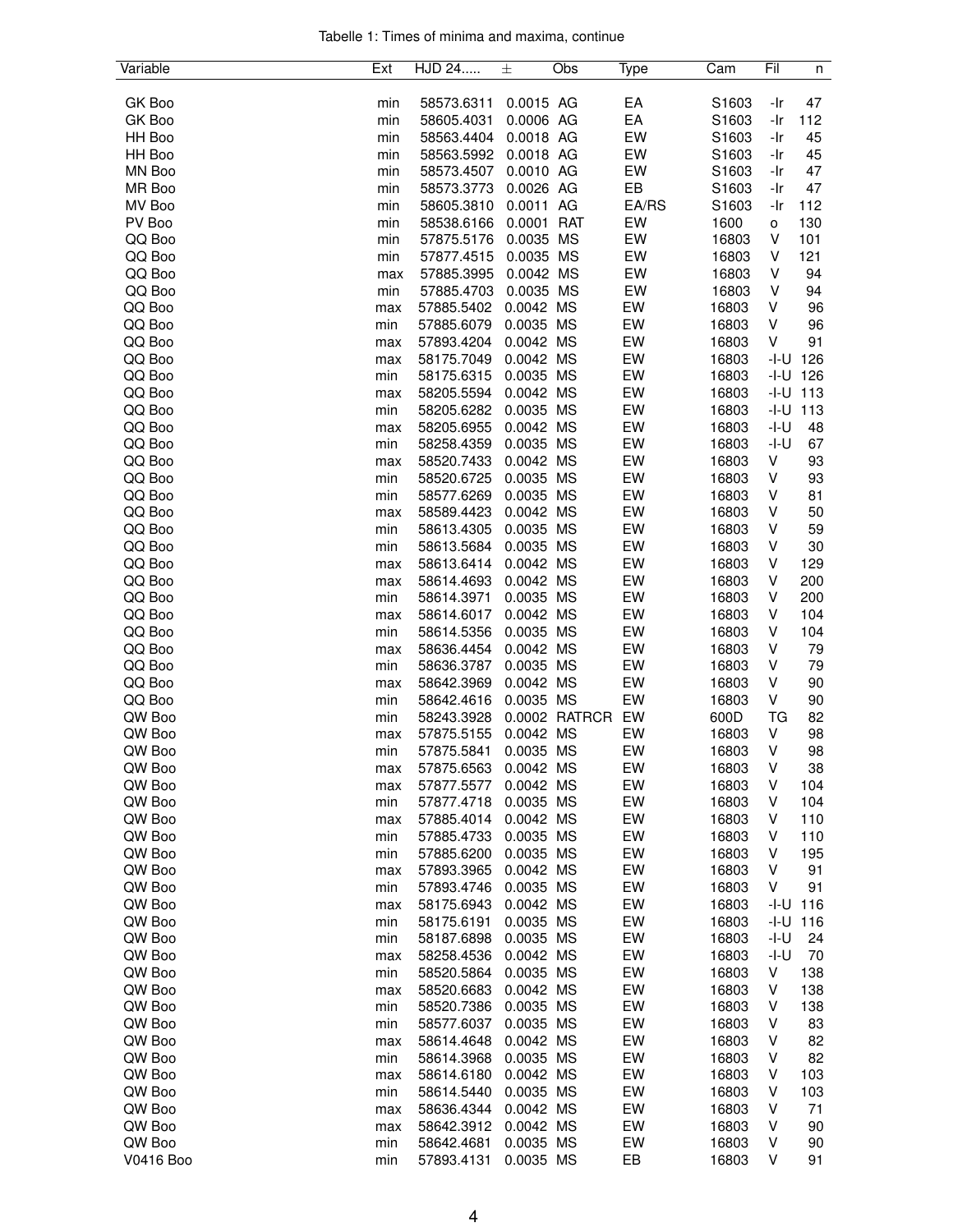| Tabelle 1: Times of minima and maxima, continue |  |  |  |
|-------------------------------------------------|--|--|--|
|                                                 |  |  |  |

| Variable         | Ext              | HJD 24     | 士          | Obs              | Type        | Cam               | Fil       | n            |
|------------------|------------------|------------|------------|------------------|-------------|-------------------|-----------|--------------|
|                  |                  |            |            |                  |             |                   |           |              |
| V0416 Boo        | min              | 58175.6571 | 0.0035 MS  |                  | EB          | 16803             |           | $-1 - U$ 106 |
| V0416 Boo        | min              | 58205.6017 | 0.0035     | <b>MS</b>        | EB          | 16803             |           | $-1 - U$ 116 |
| V0416 Boo        | max              | 58577.6113 | 0.0042 MS  |                  | EB          | 16803             | V         | 76           |
| V0416 Boo        | max              | 58613.4277 | 0.0042 MS  |                  | EB          | 16803             | V         | 99           |
| V0416 Boo        | min              | 58613.5373 | 0.0035 MS  |                  | EB          | 16803             | V         | 99           |
| V0416 Boo        |                  | 58614.4579 | 0.0042 MS  |                  | EB          | 16803             | V         | 124          |
|                  | max              |            |            |                  |             |                   |           |              |
| V0416 Boo        | min              | 58614.5527 | 0.0035 MS  |                  | EB          | 16803             | V         | 124          |
| V0416 Boo        | max              | 58614.6305 | 0.0042 MS  |                  | EB          | 16803             | V         | 200          |
| V0416 Boo        | max              | 58642.3943 | 0.0042 MS  |                  | EB          | 16803             | V         | 91           |
| UU Cam           | min              | 58771.2650 | 0.0002 HOC |                  | EW          | A4000             | V         | 229          |
| AS Cam           | min              | 58529.2917 | 0.0011 AG  |                  | EA          | S1603             | -Ir       | 36           |
| AS Cam           | min              | 58822.4651 | 0.0013 AG  |                  | EA          | S1603             | -Ir       | 72           |
| AY Cam           | min              | 58519.3428 | 0.0010 AG  |                  | EA          | S1603             | -Ir       | 35           |
| CV Cam           | min              | 58770.5195 | 0.0012 AG  |                  | EB          | S1603             | -Ir       | 37           |
| LR Cam           | min              | 58529.3846 | 0.0009 AG  |                  | EW          | S1603             | -Ir       | 36           |
| LR Cam           | min              | 58822.4266 | 0.0011 AG  |                  | EW          | S1603             | -Ir       | 72           |
| LR Cam           | min              | 58822.6409 | 0.0009 AG  |                  | EW          | S1603             | -Ir       | 72           |
| NQ Cam           | min              | 58407.4941 |            | 0.0002 RATRCR EW |             | 1600              | V         | 201          |
| NQ Cam           | min <sub>2</sub> | 58407.6757 |            | 0.0008 RATRCR EW |             | 1600              | V         | 201          |
| PZ Cam           | min              | 58381.4287 |            | 0.0006 RATRCR EW |             | 600D              | TG        | 172          |
| PZ Cam           | min <sub>2</sub> | 58381.5718 |            | 0.0004 RATRCR    | EW          | 600D              | TG        | 172          |
| V0375 Cam        | min              | 58388.3875 |            | 0.0008 RATRCR    | EW          | 600D              | <b>TG</b> | 191          |
| V0375 Cam        | min <sub>2</sub> | 58388.5486 |            | 0.0007 RATRCR    | EW          | 600D              | TG        | 191          |
| V0382 Cam        | min              | 58822.3463 | 0.0011 AG  |                  | EA          | S1603             | -Ir       | 63           |
| <b>V0389 Cam</b> |                  | 58529.3748 | 0.0008 AG  |                  | EW          |                   | -Ir       |              |
|                  | min              |            |            |                  |             | S1603             |           | 36           |
| V0389 Cam        | min              | 58822.3463 | 0.0020 AG  |                  | EW          | S1603             | -Ir       | 72           |
| V0389 Cam        | min              | 58822.5659 | 0.0034 AG  |                  | EW          | S1603             | -Ir       | 72           |
| V0393 Cam        | min              | 58377.4788 |            | 0.0040 RATRCR EW |             | 600D              | TG        | 116          |
| V0393 Cam        | min <sub>2</sub> | 58400.4278 |            | 0.0006 RATRCR EW |             | 1600              | V         | 137          |
| V0393 Cam        | min              | 58400.6198 |            | 0.0006 RATRCR EW |             | 1600              | V         | 137          |
| <b>V0415 Cam</b> | min              | 58406.4634 |            | 0.0003 RATRCR EW |             | 1600              | V         | 122          |
| <b>V0457 Cam</b> | min              | 58397.4775 |            | 0.0004 RATRCR    | EW          | 600D              | TG        | 158          |
| <b>V0457 Cam</b> | min <sub>2</sub> | 58397.6304 |            | 0.0004 RATRCR    | EW          | 600D              | TG        | 158          |
| <b>V0459 Cam</b> | min              | 58519.4204 | 0.0009 AG  |                  | EA          | S <sub>1603</sub> | -Ir       | 35           |
| <b>V0470 Cam</b> | min              | 58402.4861 |            | 0.0002 RATRCR EA |             | 1600              | o         | 149          |
| <b>V0470 Cam</b> | min <sub>2</sub> | 58402.5347 |            | 0.0005 RATRCR EA |             | 1600              | o         | 149          |
| V0470 Cam        | min              | 58402.5820 |            | 0.0002 RATRCR EA |             | 1600              | o         | 149          |
| <b>V0474 Cam</b> | min              | 58530.3038 | 0.0013 AG  |                  | EW          | S1603             | -Ir       | 42           |
| <b>V0474 Cam</b> | min              | 58530.4670 | 0.0010 AG  |                  | EW          | S1603             | -Ir       | 42           |
| <b>V0489 Cam</b> | min              | 58530.2842 | 0.0026 AG  |                  | EA/RS       | S1603             | -Ir       | 50           |
| <b>V0489 Cam</b> | min              | 58530.5935 | 0.0034 AG  |                  | EA/RS       | S1603             | -Ir       | 50           |
| V0499 Cam        | min              | 58531.3929 | 0.0005 AG  |                  | EA          | S1603             | -Ir       | 65           |
| V0500 Cam        | min <sub>2</sub> | 58531.5290 | 0.0003 RAT |                  | EW          | 1600              | V         | 118          |
| <b>V0500 Cam</b> | min              | 58531.6545 | 0.0003 RAT |                  | EW          | 1600              | V         | 118          |
| V0502 Cam        | min              | 58531.6223 | 0.0020 AG  |                  | EA          | S <sub>1603</sub> | -Ir       | 65           |
| V0503 Cam        | min              | 58173.5698 |            | 0.0001 RATRCR EA |             | 1600              | V         | 208          |
| <b>V0506 Cam</b> |                  |            |            |                  |             |                   |           |              |
|                  | min              | 58457.5245 |            | 0.0003 RATRCR EW |             | 1600              | V         | 129          |
| <b>V0506 Cam</b> | min <sub>2</sub> | 58457.6956 |            | 0.0002 RATRCR EW |             | 1600              | V         | 129          |
| <b>V0516 Cam</b> | min              | 58566.3198 | 0.0043 AG  |                  | EA          | S1603             | -Ir       | 55           |
| Y Cnc            | max              | 57094.4997 | 0.0010 MZ  |                  | <b>RRAB</b> | ST <sub>7</sub>   | -Ir       | 113          |
| Y Cnc            | max              | 57457.4645 | 0.0020 MZ  |                  | <b>RRAB</b> | ST7               | -Ir       | 82           |
| Y Cnc            | max              | 57846.3531 | 0.0050 MZ  |                  | <b>RRAB</b> | ST7               | -Ir       | 102          |
| TT Cnc           | max              | 58538.3330 | 0.0010 AG  |                  | <b>RRAB</b> | S1603             | -Ir       | 42           |
| TX Cnc           | min              | 58538.4797 | 0.0024 AG  |                  | EW          | S1603             | -Ir       | 49           |
| WW Cnc           | min              | 58529.4087 | 0.0022 AG  |                  | EA          | S1603             | -Ir       | 58           |
| WX Cnc           | min              | 58529.3803 | 0.0011 AG  |                  | EA          | S <sub>1603</sub> | -Ir       | 56           |
| WY Cnc           | min              | 58530.2865 | 0.0014 AG  |                  | EA/RS       | S1603             | -Ir       | 55           |
| XZ Cnc           | min              | 58538.4977 | 0.0051 AG  |                  | EB          | S1603             | -Ir       | 42           |
| YY Cnc           | min              | 58539.4701 | 0.0010 AG  |                  | EB          | S1603             | -Ir       | 44           |
| CU Cnc           | min              | 58542.3097 | 0.0002 RAT |                  | UV+EA       | 1600              | V         | 36           |
| GO Cnc           | min              | 58538.3627 | 0.0007 AG  |                  | EA          | S1603             | -Ir       | 54           |
| HN Cnc           | min              | 58538.5511 | 0.0014 AG  |                  | EW          | S1603             | -Ir       | 42           |
| KQ Cnc           | max              | 57776.4180 | 0.0013 MZ  |                  | <b>RRAB</b> | ST7               | -Ir       | 110          |
|                  |                  |            |            |                  |             |                   |           |              |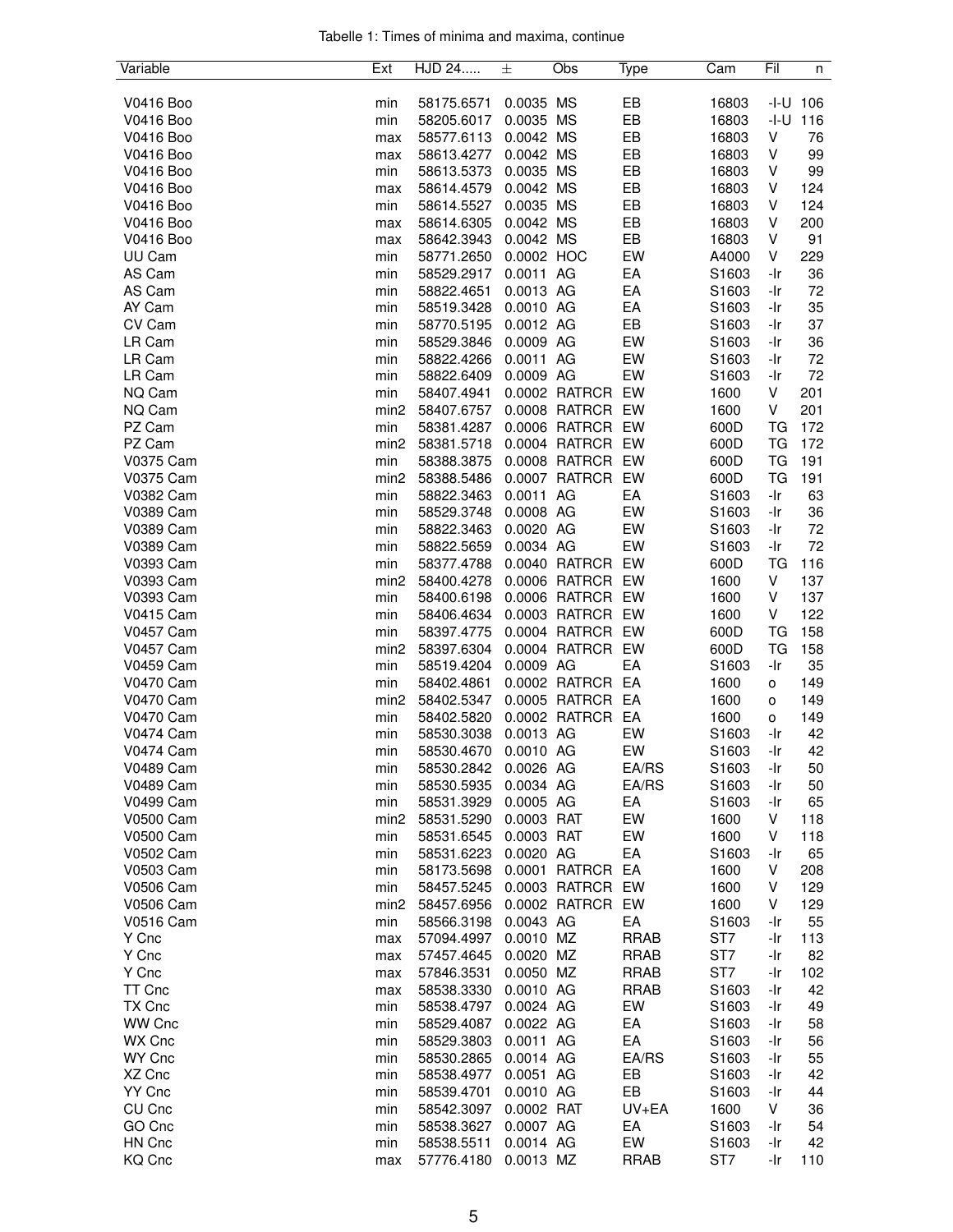| Tabelle 1: Times of minima and maxima, continue |  |  |  |
|-------------------------------------------------|--|--|--|
|                                                 |  |  |  |

| Variable         | Ext              | HJD 24          | 士          | Obs | Type            | Cam   | Fil            | n   |
|------------------|------------------|-----------------|------------|-----|-----------------|-------|----------------|-----|
|                  |                  |                 |            |     |                 |       |                |     |
| KQ Cnc           | max              | 58540.4576      | 0.0013 MZ  |     | <b>RRAB</b>     | ST7   | -Ir            | 104 |
| <b>KS Cnc</b>    | max              | 58138.6832      | 0.0035 MS  |     | <b>RRAB</b>     | 16803 | -I-U           | 161 |
| KS Cnc           | min              | 58138.6141      | 0.0035 MS  |     | <b>RRAB</b>     | 16803 | -I-U           | 161 |
| <b>KS Cnc</b>    | max              | 58212.4120      | 0.0035 MS  |     | <b>RRAB</b>     | 16803 | -I-U           | 103 |
| KS Cnc           | max              | 58529.6006      | 0.0035 MS  |     | <b>RRAB</b>     | 16803 | V              | 164 |
| KS Cnc           | min              | 58529.5302      | 0.0035 MS  |     | <b>RRAB</b>     | 16803 | V              | 164 |
| KY Cnc           | min              | 58529.5807      | 0.0010 AG  |     | EA              | S1603 | -Ir            | 59  |
| MP Cnc           | min              | 58538.3460      | 0.0018 AG  |     | EW              | S1603 | -Ir            | 49  |
| Z Cvn            |                  | max2 58563.4370 | 0.0002 SCI |     | <b>RRAB</b>     | ST7   | $\mathsf{o}\,$ | 165 |
| Z Cvn            |                  | max2 58565.3900 | 0.0001 SCI |     | <b>RRAB</b>     | ST7   | o              | 167 |
| Z Cvn            |                  | max2 58572.5957 | 0.0002 SCI |     | <b>RRAB</b>     | ST7   | o              | 80  |
| Z Cvn            |                  | max2 58593.5180 | 0.0004 SCI |     | <b>RRAB</b>     | ST7   | o              | 142 |
| Z Cvn            | max              | 58563.4350      | 0.0010 AG  |     | <b>RRAB</b>     | S1603 | -Ir            | 40  |
| VZ Cvn           | min              | 58566.3774      | 0.0010 AG  |     | EA              | S1603 | -Ir            | 49  |
| <b>BI Cvn</b>    | min              | 58540.4398      | 0.0023 AG  |     | EW              | S1603 | -Ir            | 40  |
| BI Cvn           | min              | 58540.6344      | 0.0012 AG  |     | EW              | S1603 | -Ir            | 40  |
| CI Cvn           | min              | 58563.5118      | 0.0006 AG  |     | EA              | S1603 | -Ir            | 49  |
| CI Cvn           | max              | 57133.4879      | 0.0035 FR  |     | EA              | 450D  |                | 138 |
| CI Cvn           | min2             | 57134.5092      | 0.0035 FR  |     | EA              | 450D  |                | 138 |
| DF Cvn           | min              | 58563.3062      | 0.0021 AG  |     | EW              | S1603 | -Ir            | 49  |
| DF Cvn           | min              | 58563.4668      | 0.0012 AG  |     | EW              | S1603 | -Ir            | 49  |
| DF Cvn           | min              | 58563.6313      | 0.0012 AG  |     | EW              | S1603 | -Ir            | 49  |
| DZ Cvn           | max              | 58253.4954      | 0.0008 MZ  |     | <b>RRAB</b>     | ST7   | -Ir            | 117 |
| EN Cvn           | min              | 58566.5193      | 0.0004 AG  |     | EA              | S1603 | -Ir            | 55  |
| GH Cvn           | min              | 58542.5769      | 0.0002 RAT |     | EW              | 1600  | V              | 119 |
| R CMa            | min <sub>2</sub> | 56726.3239      | 0.0035 FR  |     | EA              | 450D  |                | 78  |
| KT CMa           | min <sub>2</sub> | 56726.4107      | 0.0069 FR  |     | EA              | 450D  |                | 84  |
| UZ CMi           | min              | 58539.3069      | 0.0014 AG  |     | EW              | S1603 | -Ir            | 39  |
| XZ CMi           | min              | 58539.3624      | 0.0006 AG  |     | EB              | S1603 | -Ir            | 39  |
| YY CMi           | min              | 58564.3689      | 0.0017 AG  |     | EB              | S1603 | -Ir            | 33  |
| AC CMi           | min              | 58538.3824      | 0.0006 AG  |     | EA              | S1603 | -Ir            | 36  |
| AD CMi           | max              | 58542.3220      | 0.0010 AG  |     | <b>DSCT</b>     | S1603 | -Ir            | 33  |
| AD CMi           | max              | 58542.4440      | 0.0010 AG  |     | <b>DSCT</b>     | S1603 | -Ir            | 31  |
| <b>BH CMi</b>    | min              | 58564.2972      | 0.0031 AG  |     | EW              | S1603 | -Ir            | 33  |
| BX CMi           | min              | 58539.3975      | 0.0005 AG  |     | EA              | S1603 | -Ir            | 39  |
| CW CMi           | min              | 58538.3383      | 0.0008 AG  |     | EW              | S1603 | -Ir            | 35  |
| CX CMi           | min              | 58538.4880      | 0.0054 AG  |     | EB              | S1603 | -Ir            | 33  |
| CZ CMi           | min              | 58538.3434      | 0.0015 AG  |     | EW              | S1603 | -Ir            | 35  |
| FM CMi           | min              | 58542.3777      | 0.0008 AG  |     | EB              | S1603 | -Ir            | 33  |
| AT Cas           | min              | 58748.5117      | 0.0002 SCI |     | EA              | ST7   | o              | 37  |
| DN Cas           | min              | 58822.3895      | 0.0018 AG  |     | EA              | S1603 | -Ir            | 47  |
| EG Cas           | min              | 58330.4697      | 0.0010 AG  |     | EB              | S1603 | -Ir            | 33  |
| EP Cas           | min              | 58330.4976      | 0.0022 AG  |     | EB              | S1603 | -Ir            | 35  |
| GG Cas           | min              | 58822.2715      | 0.0028 AG  |     | EA              | S1603 | -Ir            | 42  |
| IR Cas           | min              | 58314.5673      | 0.0011 AG  |     | EB              | S1603 | -Ir            | 28  |
| IT Cas           | min              | 58318.5030      | 0.0011 AG  |     | EA+DSCTC: S1603 |       | -Ir            | 25  |
| MU Cas           | min              | 58726.5043      | 0.0019 AG  |     | EA              | S1603 | -Ir            | 45  |
| OX Cas           | min              | 58742.4130      | 0.0009 AG  |     | EA              | S1603 | -Ir            | 27  |
| PV Cas           | min              | 58326.3838      | 0.0018 AG  |     | EA              | S1603 | -Ir            | 28  |
| QR Cas           | max              | 57729.4268      | 0.0018 MZ  |     | <b>RRAB</b>     | ST7   | -Ir            | 50  |
| QR Cas           | max              | 57752.3505      | 0.0009 MZ  |     | <b>RRAB</b>     | ST7   | -Ir            | 99  |
| QR Cas           | max              | 57753.3226      | 0.0010 MZ  |     | <b>RRAB</b>     | ST7   | -Ir            | 89  |
| QR Cas           | max              | 57772.3474      | 0.0010 MZ  |     | <b>RRAB</b>     | ST7   | -Ir            | 84  |
| V0363 Cas        | max              | 58726.4290      | 0.0010 AG  |     | RR(B)           | S1603 | -Ir            | 45  |
| <b>V0646 Cas</b> | min              | 58821.4271      | 0.0043 AG  |     | EB              | S1603 | -Ir            | 45  |
| <b>V0821 Cas</b> | min              | 58331.3758      | 0.0027 AG  |     | EA              | S1603 | -Ir            | 25  |
| V0870 Cas        | max              | 57750.2948      | 0.0010 MZ  |     | <b>RRAB</b>     | ST7   | -Ir            | 102 |
| V0870 Cas        | max              | 55894.4660      | 0.0010 MZ  |     | <b>RRAB</b>     | ST7   | -Ir            | 113 |
| V1011 Cas        | min              | 58331.4856      | 0.0026 AG  |     | EB              | S1603 | -Ir            | 26  |
| V1084 Cas        | min              | 58401.3430      | 0.0015 RAT |     | EA              | 1600  | V              | 35  |
| V1112 Cas        | min              | 58327.4398      | 0.0007 AG  |     | EA              | S1603 | -Ir            | 26  |
| VZ Cep           | min              | 58312.4793      | 0.0009 AG  |     | EA              | S1603 | -Ir            | 28  |
| ZZ Cep           | min              | 58318.4340      | 0.0017 AG  |     | EA              | S1603 | -Ir            | 25  |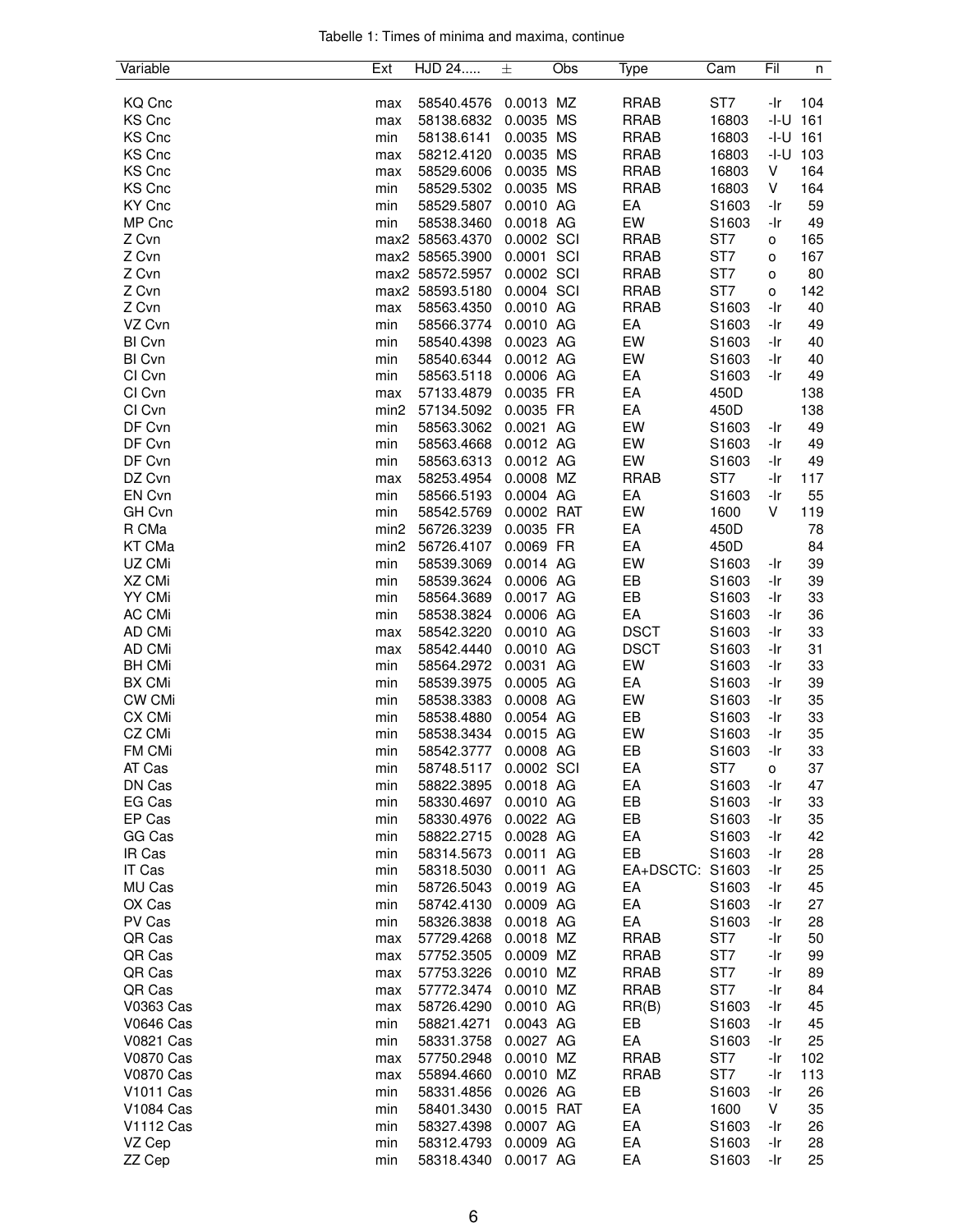|  |  |  | Tabelle 1: Times of minima and maxima, continue |  |
|--|--|--|-------------------------------------------------|--|
|  |  |  |                                                 |  |

| Variable         | Ext              | HJD 24     | 士          | Obs | Type        | Cam   | Fil | n   |
|------------------|------------------|------------|------------|-----|-------------|-------|-----|-----|
|                  |                  |            |            |     |             |       |     |     |
| <b>BE Cep</b>    | min              | 58327.5455 | 0.0013 AG  |     | EW          | S1603 | -Ir | 26  |
| GI Cep           | min              | 58318.4438 | 0.0039 AG  |     | EA          | S1603 | -Ir | 25  |
| GK Cep           | min              | 58312.4907 | 0.0009 AG  |     | EB          | S1603 | -Ir | 28  |
| IO Cep           | min              | 58312.5084 | 0.0008 AG  |     | EA          | S1603 | -Ir | 28  |
| IO Cep           | min              | 58689.4315 | 0.0008 AG  |     | EA          | S1603 | -Ir | 28  |
| <b>KV Cep</b>    | min              | 58690.4287 | 0.0015 AG  |     | EB          | S1603 | -Ir | 31  |
| NN Cep           | min              | 58312.4629 | 0.0025 AG  |     | EA          | S1603 | -Ir | 26  |
| NW Cep           | min              | 58690.4788 | 0.0029 AG  |     | EA          | S1603 | -Ir | 31  |
| QZ Cep           | min              | 58726.4716 | 0.0006 AG  |     | EA          | S1603 | -Ir | 45  |
| V0338 Cep        | min              | 58742.4192 | 0.0006 AG  |     | EA          | S1603 | -Ir | 34  |
| V0397 Cep        | min              | 58312.5099 | 0.0023 AG  |     | EA          | S1603 | -Ir | 28  |
| V0397 Cep        | min              | 58313.4778 | 0.0013 AG  |     | EA          | S1603 | -Ir | 22  |
| V0397 Cep        | min              | 58742.3922 | 0.0012 AG  |     | EA          | S1603 | -Ir | 29  |
|                  |                  |            |            |     |             |       |     |     |
| V0699 Cep        | min              | 58327.4905 | 0.0040 AG  |     | EB          | S1603 | -Ir | 26  |
| V0736 Cep        | min              | 58324.4642 | 0.0014 AG  |     | EW          | S1603 | -Ir | 26  |
| V0833 Cep        | min              | 58314.4963 | 0.0009 AG  |     | EB          | S1603 | -Ir | 28  |
| <b>V0889 Cep</b> | min              | 58319.4275 | 0.0014 AG  |     | EW          | S1603 | -Ir | 28  |
| V0900 Cep        | min              | 58726.3385 | 0.0012 AG  |     | EA          | S1603 | -Ir | 58  |
| <b>V0922 Cep</b> | min              | 58327.5532 | 0.0017 AG  |     | EA          | S1603 | -Ir | 26  |
| <b>V0960 Cep</b> | min              | 58748.5393 | 0.0035 SIR |     | EW          | ST8XM |     | 139 |
| V0960 Cep        | max              | 58780.3580 | 0.0035 SIR |     | EW          | ST8XM |     | 136 |
| <b>V0960 Cep</b> | min              | 58780.4366 | 0.0035 SIR |     | EW          | ST8XM |     | 136 |
| <b>V0960 Cep</b> | min              | 58786.4489 | 0.0035 SIR |     | EW          | ST8XM |     | 107 |
| <b>V0960 Cep</b> | max              | 58787.3714 | 0.0035 SIR |     | EW          | ST8XM |     | 139 |
| <b>V0960 Cep</b> | min              | 58787.2827 | 0.0035 SIR |     | EW          | ST8XM |     | 139 |
| V0960 Cep        | min <sub>2</sub> | 58787.4503 | 0.0035 SIR |     | EW          | ST8XM |     | 45  |
| <b>RR Cet</b>    | max              | 58737.4111 | 0.0035 HOC |     | <b>RRAB</b> | A4000 | V   | 323 |
| <b>RV Cet</b>    | max              | 58440.3667 | 0.0001 HOC |     | <b>RRAB</b> | A4000 | V   | 266 |
| U Com            | max              | 58573.3560 | 0.0010 AG  |     | <b>RRC</b>  | S1603 | -Ir | 49  |
| <b>RW Com</b>    | min              | 58540.5126 | 0.0015 AG  |     | EW/KW       | S1603 | -Ir | 39  |
|                  |                  |            | 0.0012 AG  |     |             |       | -Ir |     |
| <b>RW Com</b>    | min              | 58540.6310 |            |     | EW/KW       | S1603 |     | 39  |
| RZ Com           | min              | 58540.5162 | 0.0011 AG  |     | EW/KW       | S1603 | -Ir | 40  |
| RZ Com           | min              | 58540.6859 | 0.0002 AG  |     | EW/KW       | S1603 | -Ir | 40  |
| RZ Com           | min              | 58566.4109 | 0.0009 AG  |     | EW/KW       | S1603 | -Ir | 52  |
| RZ Com           | min              | 58566.5814 | 0.0007 AG  |     | EW/KW       | S1603 | -Ir | 52  |
| SS Com           | min              | 58594.4174 | 0.0001 SCI |     | EW/KW       | ST7   | 0   | 115 |
| SS Com           | min              | 58566.3431 | 0.0011 AG  |     | EW/KW       | S1603 | -Ir | 50  |
| SS Com           | min              | 58566.5510 | 0.0004 AG  |     | EW/KW       | S1603 | -Ir | 50  |
| <b>BD Com</b>    | max              | 57515.4421 | 0.0008 MZ  |     | <b>RR</b>   | ST7   | -Ir | 119 |
| <b>BD Com</b>    | max              | 57521.4015 | 0.0020 MZ  |     | <b>RR</b>   | ST7   | -Ir | 72  |
| <b>BL Com</b>    | max              | 58565.4901 | 0.0010 MZ  |     | <b>RRAB</b> | ST7   | -Ir | 76  |
| <b>BV Com</b>    | max              | 58595.3995 | 0.0013 MZ  |     | <b>RRAB</b> | ST7   | -Ir | 120 |
| <b>BV Com</b>    | max              | 58618.4552 | 0.0020 MZ  |     | <b>RRAB</b> | ST7   | -Ir | 78  |
| CC Com           | min              | 58540.4907 | 0.0013 AG  |     | EW/KW       | S1603 | -Ir | 40  |
| CC Com           | min              | 58540.6000 | 0.0014 AG  |     | EW/KW       | S1603 | -Ir | 40  |
| CN Com           | min              | 58538.5415 | 0.0001 SCI |     | EB          | ST7   | o   | 102 |
| CN Com           | min              | 58539.6309 | 0.0002 SCI |     | EB          | ST7   | o   | 119 |
| CN Com           | min              | 58572.3607 | 0.0001 SCI |     | EB          | ST7   | o   | 89  |
| LO Com           | min              | 58540.4638 | 0.0025 AG  |     | EW          | S1603 | -Ir | 37  |
| LO Com           | min              | 58540.6073 | 0.0019 AG  |     | EW          | S1603 | -Ir | 37  |
|                  |                  |            |            |     |             |       |     |     |
| LP Com           | min              | 58540.4875 | 0.0013 AG  |     | EW          | S1603 | -Ir | 39  |
| LQ Com           | min              | 58540.4752 | 0.0012 AG  |     | EW          | S1603 | -Ir | 39  |
| LT Com           | min              | 58540.6218 | 0.0045 AG  |     | EB          | S1603 | -Ir | 40  |
| LY Com           | max              | 57514.4090 | 0.0012 MZ  |     | <b>RRC</b>  | ST7   | -Ir | 108 |
| LY Com           | max              | 57514.4444 | 0.0020 MZ  |     | <b>RRC</b>  | ST7   | -Ir | 108 |
| WW Cyg           | min              | 58330.4794 | 0.0004 AG  |     | EA/SD       | S1603 | -Ir | 35  |
| WZ Cyg           | min              | 58302.5368 | 0.0029 AG  |     | EB/K:       | S1603 | -Ir | 27  |
| XZ Cyg           | max              | 58637.4499 | 0.0011 HOC |     | <b>RRAB</b> | A4000 | V   | 505 |
| <b>BR Cyg</b>    | min              | 58312.4505 | 0.0008 AG  |     | EA/SD       | S1603 | -Ir | 27  |
| <b>BR Cyg</b>    | min              | 58324.4444 | 0.0005 AG  |     | EA/SD       | S1603 | -Ir | 27  |
| CG Cyg           | min              | 58330.3981 | 0.0003 AG  |     | EA/SD/RS    | S1603 | -Ir | 35  |
| CG Cyg           | min              | 58689.5179 | 0.0003 AG  |     | EA/SD/RS    | S1603 | -Ir | 28  |
| DK Cyg           | min              | 58302.4741 | 0.0007 AG  |     | EW/D        | S1603 | -Ir | 26  |
|                  |                  |            |            |     |             |       |     |     |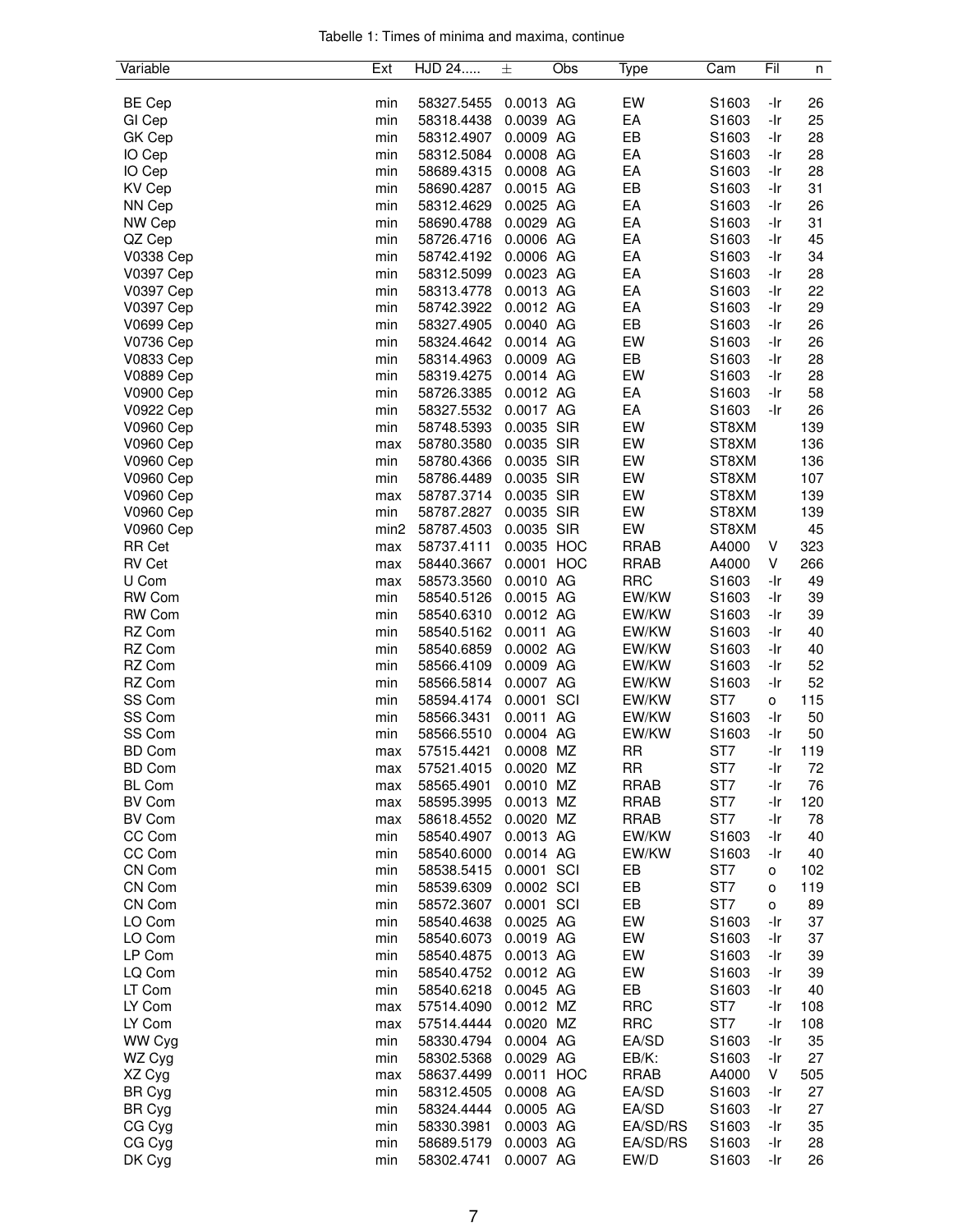|  |  |  | Tabelle 1: Times of minima and maxima, continue |  |
|--|--|--|-------------------------------------------------|--|
|  |  |  |                                                 |  |

| Variable  | Ext              | HJD 24     | 士          | Obs | Type        | Cam             | Fil  | n            |
|-----------|------------------|------------|------------|-----|-------------|-----------------|------|--------------|
|           |                  |            |            |     |             |                 |      |              |
| DK Cyg    | min              | 58730.5733 | 0.0015 AG  |     | EW/D        | S1603           | -Ir  | 35           |
| DM Cyg    | max              | 58682.4526 | 0.0010 HOC |     | <b>RRAB</b> | A4000           | V    | 247          |
| DX Cyg    | min              | 58773.2976 | 0.0003 SCI |     | EA/SD       | ST7             | o    | 41           |
| GO Cyg    | min              | 58326.5469 | 0.0021 AG  |     | EB/KE       | S1603           | -Ir  | 28           |
| KP Cyg    | max              | 58030.3765 | 0.0016 MZ  |     | <b>RRAB</b> | ST7             | -Ir  | 85           |
| KP Cyg    | max              | 58042.3553 | 0.0039 MZ  |     | <b>RRAB</b> | ST7             | -Ir  | 147          |
| KR Cyg    | min              | 58327.5577 | 0.0014 AG  |     | EB          | S1603           | -Ir  | 27           |
| MR Cyg    | min              | 58689.4263 | 0.0007 AG  |     | EA/SD       | S1603           | -Ir  | 28           |
| NS Cyg    | max              | 58043.3458 | 0.0010 MZ  |     | <b>RRAB</b> | ST7             | -Ir  | 145          |
| PQ Cyg    | min              | 58730.4205 | 0.0008 SCI |     | E/KE        | ST7             | o    | 45           |
| PQ Cyg    | min              | 58719.5196 | 0.0004 SCI |     | E/KE        | ST7             | o    | 127          |
| PV Cyg    | min2             | 58741.6083 | 0.0006 SCI |     | E/SD        | ST7             | o    | 44           |
| PV Cyg    | min2             | 58788.2712 | 0.0008 SCI |     | E/SD        | ST7             | o    | 64           |
| QU Cyg    | min <sub>2</sub> | 58694.3974 | 0.0002 SCI |     | E           | ST7             | o    | 40           |
| V0345 Cyg | min              | 58693.5021 | 0.0035 MS  |     | EA/DM       | 16803           | V    | 219          |
| V0345 Cyg | min              | 58770.2972 | 0.0001 SCI |     | EA/DM       | ST <sub>7</sub> | o    | 52           |
| V0357 Cyg | max              | 58336.4871 | 0.0015 MZ  |     | <b>RRAB</b> | ST7             | -Ir  | 85           |
| V0357 Cyg | max              | 58359.3789 | 0.0009 MZ  |     | <b>RRAB</b> | ST7             | -Ir  | 82           |
| V0357 Cyg | max              | 58397.3233 | 0.0009 MZ  |     | <b>RRAB</b> | ST7             | -Ir  | 77           |
| V0357 Cyg | max              | 58721.3890 | 0.0010 MZ  |     | <b>RRAB</b> | ST7             | -Ir  | 99           |
| V0387 Cyg | min              | 58301.3880 | 0.0044 AG  |     | EA/K:       | S1603           | -Ir  | 25           |
| V0388 Cyg | min              | 58314.4335 | 0.0004 AG  |     | EB/KE:      | S1603           | -Ir  | 28           |
| V0388 Cyg | min              | 58326.4603 | 0.0009 AG  |     | EB/KE:      | S1603           | -Ir  | 27           |
| V0401 Cyg | min              | 58331.4409 | 0.0011 AG  |     | EW/KE       | S1603           | -Ir  | 28           |
| V0463 Cyg | min              | 58669.4703 | 0.0001 SCI |     | EA/DM       | ST7             | 0    | 120          |
| V0466 Cyg | min              | 58326.3928 | 0.0011 AG  |     | EA          | S1603           | -Ir  | 27           |
| V0477 Cyg | min              | 58327.4957 | 0.0006 AG  |     | EA/DM       | S1603           | -Ir  | 28           |
| V0488 Cyg | max              | 57912.6255 | 0.0028 MS  |     | EB/DW       | 16803           | V    | 97           |
| V0488 Cyg | max              | 57938.4105 | 0.0028 MS  |     | EB/DW       | 16803           | V    | 133          |
| V0488 Cyg | min              | 57938.5431 | 0.0028 MS  |     | EB/DW       | 16803           | V    | 133          |
| V0488 Cyg | max              | 57939.5279 | 0.0028 MS  |     | EB/DW       | 16803           | V    | 149          |
| V0488 Cyg | min              | 57954.5261 | 0.0028 MS  |     | EB/DW       | 16803           | V    | 74           |
| V0488 Cyg | max              | 57961.3876 | 0.0028 MS  |     | EB/DW       | 16803           | V    | 155          |
| V0488 Cyg | min              | 57961.5251 | 0.0028 MS  |     | EB/DW       | 16803           | V    | 155          |
| V0488 Cyg | max              | 57970.6399 | 0.0028 MS  |     | EB/DW       | 16803           | V    | 158          |
| V0488 Cyg | min              | 57970.4933 | 0.0028 MS  |     | EB/DW       | 16803           | V    | 158          |
| V0488 Cyg | max              | 58007.3539 | 0.0028 MS  |     | EB/DW       | 16803           | V    | 160          |
| V0488 Cyg | min              | 58007.4850 | 0.0028 MS  |     | EB/DW       | 16803           | V    | 160          |
| V0488 Cyg | min              | 58008.3282 | 0.0028 MS  |     | EB/DW       | 16803           | V    | 72           |
| V0488 Cyg | max              | 58314.5086 | 0.0028 MS  |     | EB/DW       | 16803           |      | $-1 - U$ 136 |
| V0488 Cyg | min              | 58314.6480 | 0.0028 MS  |     | EB/DW       | 16803           |      | $-I-U$ 136   |
| V0488 Cyg | max              | 58325.4377 | 0.0028 MS  |     | EB/DW       | 16803           |      | $-1-U$ 218   |
| V0488 Cyg | min              | 58325.5751 | 0.0028 MS  |     | EB/DW       | 16803           |      | $-1-U$ 218   |
| V0488 Cyg | max              | 58356.5440 | 0.0028 MS  |     | EB/DW       | 16803           |      | $-I-U$ 180   |
| V0488 Cyg | min              | 58356.4030 | 0.0028 MS  |     | EB/DW       | 16803           |      | $-1 - U$ 180 |
| V0488 Cyg | max              | 58385.4128 | 0.0028 MS  |     | EB/DW       | 16803           | -I-U | 150          |
| V0488 Cyg | max              | 58636.5237 | 0.0028 MS  |     | EB/DW       | 16803           | V    | 126          |
| V0488 Cyg | min              | 58636.6583 | 0.0028 MS  |     | EB/DW       | 16803           | v    | 126          |
| V0488 Cyg | max              | 58673.5176 | 0.0042 MS  |     | EB/DW       | 16803           | v    | 199          |
| V0488 Cyg | min              | 58673.6499 | 0.0028 MS  |     | EB/DW       | 16803           | V    | 199          |
| V0488 Cyg | max              | 58693.4096 | 0.0028 MS  |     | EB/DW       | 16803           | V    | 193          |
| V0488 Cyg | min              | 58693.5509 | 0.0028 MS  |     | EB/DW       | 16803           | V    | 193          |
| V0488 Cyg | min              | 58702.5166 | 0.0028 MS  |     | EB/DW       | 16803           | V    | 99           |
| V0488 Cyg | min2             | 58377.4225 | 0.0028 FR  |     | EB/DW       | S1603           | -Ir  | 127          |
| V0488 Cyg | max              | 58663.4254 | 0.0028 FR  |     | EB/DW       | S1603           | -Ir  | 165          |
| V0488 Cyg | min2             | 58663.5611 | 0.0049 FR  |     | EB/DW       | S1603           | -Ir  | 165          |
| V0488 Cyg | min              | 58669.4488 | 0.0028 FR  |     | EB/DW       | S1603           | -Ir  | 167          |
| V0488 Cyg | max              | 58730.3949 | 0.0035 FR  |     | EB/DW!      | S1603           | -Ir  | 247          |
| V0488 Cyg | min2             | 58730.5429 | 0.0028 FR  |     | EB/DW!      | S1603           | -Ir  | 247          |
| V0488 Cyg | max              | 58731.5291 | 0.0035 FR  |     | EB/DW!      | S1603           | -Ir  | 219          |
| V0488 Cyg | min              | 58731.3829 | 0.0028 FR  |     | EB/DW!      | S1603           | -Ir  | 219          |
| V0490 Cyg | min              | 57938.4789 | 0.0035 MS  |     | EB          | 16803           | V    | 155          |
| V0490 Cyg | min              | 57939.6204 | 0.0035 MS  |     | EB          | 16803           | V    | 149          |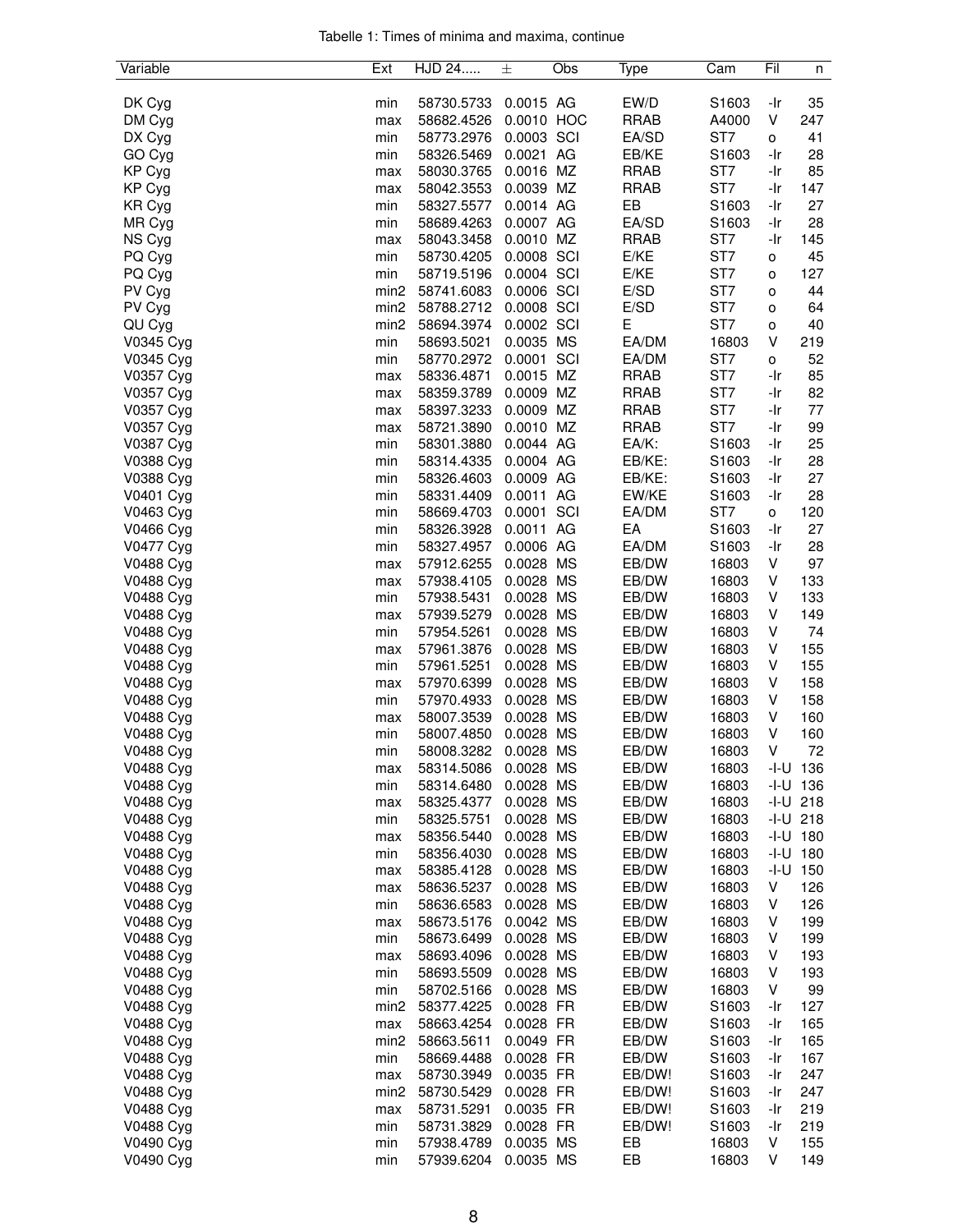| Tabelle 1: Times of minima and maxima, continue |  |  |  |
|-------------------------------------------------|--|--|--|
|                                                 |  |  |  |

| Variable  | Ext              | HJD 24     | 士          | Obs | Type        | Cam               | Fil    | n            |
|-----------|------------------|------------|------------|-----|-------------|-------------------|--------|--------------|
|           |                  |            |            |     |             |                   |        |              |
| V0490 Cyg | min              | 57942.4936 | 0.0035 MS  |     | EB          | 16803             | V      | 94           |
| V0490 Cyg | min              | 57954.4414 | 0.0035 MS  |     | EB          | 16803             | V      | 117          |
| V0490 Cyg | min              | 57970.4048 | 0.0035 MS  |     | EB          | 16803             | V      | 137          |
| V0490 Cyg | min              | 58007.4937 | 0.0035 MS  |     | EB          | 16803             | V      | 183          |
|           |                  |            |            |     |             | 16803             |        | 221          |
| V0490 Cyg | min              | 58325.6204 | 0.0035 MS  |     | EB          |                   | -I-U   |              |
| V0490 Cyg | min              | 58356.4061 | 0.0035 MS  |     | EB          | 16803             | -I-U   | 180          |
| V0490 Cyg | min              | 58385.4502 | 0.0035 MS  |     | EB          | 16803             | -I-U   | 149          |
| V0490 Cyg | min              | 58673.3915 | 0.0035 MS  |     | EB          | 16803             | V      | 182          |
| V0490 Cyg | min              | 58377.4705 | 0.0035 FR  |     | EB          | S1603             | -Ir    | 132          |
| V0490 Cyg | min <sub>2</sub> | 58731.5449 | 0.0049 FR  |     | EB!         | S1603             | -Ir    | 89           |
| V0496 Cyg | min              | 58319.4032 | 0.0001 AG  |     | EA/KE:      | S1603             | -Ir    | 28           |
| V0502 Cyg | min              | 58301.4443 | 0.0003 AG  |     | EW          | S1603             | -Ir    | 197          |
| V0502 Cyg | min              | 58312.5002 | 0.0002 AG  |     | EW          | S1603             | -Ir    | 206          |
|           |                  |            |            |     |             |                   |        |              |
| V0502 Cyg | min              | 58314.4852 | 0.0003 AG  |     | EW          | S1603             | -Ir    | 196          |
| V0502 Cyg | min              | 58318.4547 | 0.0005 AG  |     | EW          | S1603             | -Ir    | 153          |
| V0502 Cyg | min              | 58326.3909 | 0.0004 AG  |     | EW          | S1603             | -Ir    | 228          |
| V0502 Cyg | min              | 58330.3605 | 0.0003 AG  |     | EW          | S1603             | -Ir    | 270          |
| V0502 Cyg | min              | 58331.4943 | 0.0002 AG  |     | EW          | S <sub>1603</sub> | -Ir    | 238          |
| V0512 Cyg | min              | 58312.4784 | 0.0013 AG  |     | EA/SD:      | S1603             | -Ir    | 26           |
| V0687 Cyg | min              | 58318.4490 | 0.0017 AG  |     | EA/SD:      | S1603             | -Ir    | 25           |
|           |                  |            |            |     | EA/KE:      |                   |        |              |
| V0725 Cyg | min              | 57938.6413 | 0.0035 MS  |     |             | 16803             | V      | 116          |
| V0725 Cyg | min              | 57969.3697 | 0.0035 MS  |     | EA/KE:      | 16803             | V      | 98           |
| V0725 Cyg | min              | 58007.4135 | 0.0035 MS  |     | EA/KE:      | 16803             | V      | 126          |
| V0725 Cyg | min              | 58356.4043 | 0.0035 MS  |     | EA/KE:      | 16803             | -I-U   | 180          |
| V0725 Cyg | min              | 58636.6044 | 0.0035 MS  |     | EA/KE:      | 16803             | V      | 114          |
| V0725 Cyg | min              | 58693.6693 | 0.0035 MS  |     | EA/KE:      | 16803             | V      | 119          |
| V0725 Cyg | min <sub>2</sub> | 58669.5298 | 0.0042 FR  |     | EA/KE:      | S1603             | -Ir    | 164          |
| V0745 Cyg | max              | 58353.5808 | 0.0035 FR  |     | EA/DM       | S1603             | -Ir    | 256          |
|           |                  |            |            |     |             |                   |        |              |
| V0745 Cyg | min              | 58353.4354 | 0.0014 FR  |     | EA/DM       | S1603             | -Ir    | 256          |
| V0745 Cyg | min              | 58748.4176 | 0.0021 FR  |     | EA/DM       | S1603             | -Ir    | 238          |
| V0753 Cyg | min              | 58301.5136 | 0.0012 AG  |     | EA          | S1603             | -Ir    | 25           |
| V0753 Cyg | min              | 58745.3221 | 0.0001 SCI |     | EA          | ST7               | 0      | 178          |
| V0781 Cyg | max              | 57633.4569 | 0.0006 MZ  |     | <b>RRAB</b> | ST7               | -Ir    | 80           |
| V0781 Cyg | max              | 57644.3721 | 0.0020 MZ  |     | <b>RRAB</b> | ST7               | -Ir    | 89           |
| V0781 Cyg | max              | 57693.2775 | 0.0009 MZ  |     | <b>RRAB</b> | ST7               | -Ir    | 112          |
| V0789 Cyg | max              | 58742.5270 | 0.0003 SCI |     | <b>RRC</b>  | ST7               | o      | 54           |
|           |                  | 58747.4493 | 0.0004 SCI |     | <b>RRC</b>  | ST7               |        |              |
| V0789 Cyg | max              |            |            |     |             |                   | о      | 32           |
| V0789 Cyg | max              | 58804.3055 | 0.0004 SCI |     | <b>RRC</b>  | ST7               | o      | 44           |
| V0791 Cyg | min              | 57246.4996 | 0.0035 FR  |     | RRC!        | S1603             | -Ir    | 170          |
| V0791 Cyg | max              | 57632.3760 | 0.0035 FR  |     | RRC!        | S1603             | -Ir    | 228          |
| V0791 Cyg | min              | 57632.5699 | 0.0035 FR  |     | RRC!        | S1603             | -Ir    | 228          |
| V0791 Cyg | min              | 58319.4498 | 0.0035 FR  |     | RRC!        | S1603             | -Ir    | 146          |
| V0791 Cyg | max              | 58822.2885 | 0.0035 FR  |     | RRC!        | S1603             | -Ir    | 120          |
| V0791 Cyg | max              | 57911.5849 | 0.0042 MS  |     | <b>RRC</b>  | 16803             | V      | 107          |
| V0791 Cyg |                  | 57947.4277 | 0.0042 MS  |     | <b>RRC</b>  | 16803             | V      | 183          |
|           | max              |            |            |     |             |                   |        |              |
| V0791 Cyg | min              | 57947.5981 | 0.0042 MS  |     | <b>RRC</b>  | 16803             | V      | 183          |
| V0791 Cyg | min              | 57988.5130 | 0.0035 MS  |     | <b>RRC</b>  | 16803             | V      | 151          |
| V0791 Cyg | max              | 58016.3741 | 0.0042 MS  |     | <b>RRC</b>  | 16803             | V      | 168          |
| V0791 Cyg | max              | 58351.3853 | 0.0042 MS  |     | <b>RRC</b>  | 16803             |        | $-1 - U$ 180 |
| V0791 Cyg | min              | 58351.5791 | 0.0035 MS  |     | <b>RRC</b>  | 16803             |        | $-1 - U$ 180 |
| V0791 Cyg | min              | 58384.3681 | 0.0035 MS  |     | <b>RRC</b>  | 16803             | $-I-U$ | 139          |
| V0791 Cyg | min              | 58640.6004 | 0.0035 MS  |     | <b>RRC</b>  | 16803             | V      | 118          |
| V0791 Cyg |                  | 58668.4740 | 0.0042 MS  |     | <b>RRC</b>  | 16803             | V      | 149          |
|           | max              |            |            |     |             |                   |        |              |
| V0791 Cyg | max              | 58686.3977 | 0.0042 MS  |     | <b>RRC</b>  | 16803             | v      | 171          |
| V0791 Cyg | min              | 58686.5703 | 0.0035 MS  |     | <b>RRC</b>  | 16803             | V      | 171          |
| V0791 Cyg | max              | 58756.3605 | 0.0042 MS  |     | <b>RRC</b>  | 16803             | V      | 119          |
| V0791 Cyg | min              | 58347.5275 | 0.0035 FR  |     | RRC!        | S1603             | -Ir    | 223          |
| V0796 Cyg | min              | 58326.5142 | 0.0014 AG  |     | EA          | S1603             | -Ir    | 26           |
| V0796 Cyg | min              | 58731.4642 | 0.0006 AG  |     | EA          | S1603             | -Ir    | 35           |
| V0809 Cyg | min2             | 58664.4419 | 0.0004 SCI |     | EA/DM       | ST7               | 0      | 88           |
|           |                  |            | 0.0010 MZ  |     | <b>RRAB</b> | ST7               | -Ir    | 134          |
| V0830 Cyg | max              | 58402.3421 |            |     |             |                   |        |              |
| V0830 Cyg | max              | 58437.2693 | 0.0014 MZ  |     | <b>RRAB</b> | ST7               | -Ir    | 119          |
| V0835 Cyg | min              | 57645.4057 | 0.0020 MZ  |     | <b>RRC</b>  | ST7               | -Ir    | 92           |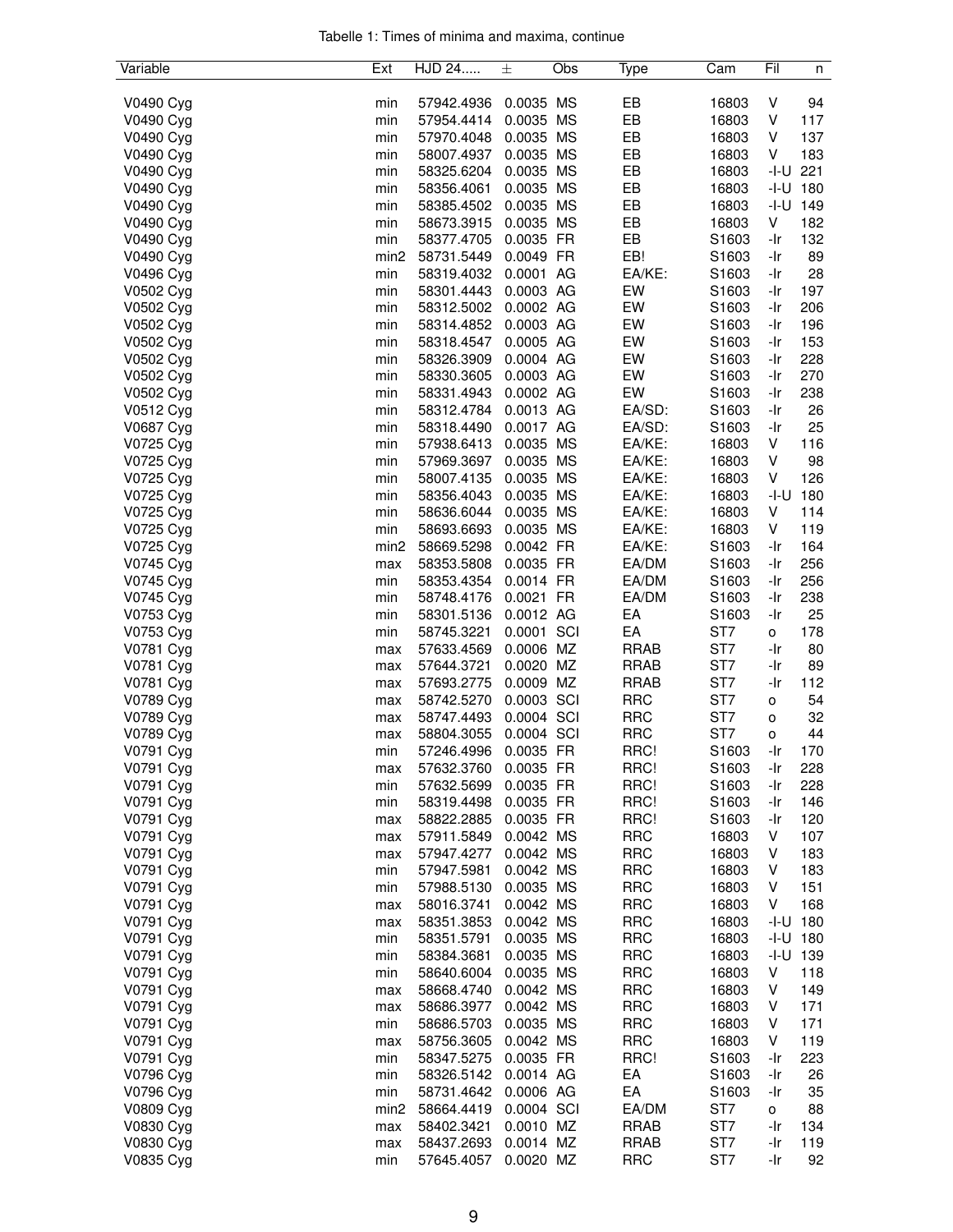| Tabelle 1: Times of minima and maxima, continue |  |  |  |
|-------------------------------------------------|--|--|--|
|                                                 |  |  |  |

| Variable  | Ext              | HJD 24     | 土          | Obs | Type              | Cam               | Fil  | n        |
|-----------|------------------|------------|------------|-----|-------------------|-------------------|------|----------|
|           |                  |            |            |     |                   |                   |      |          |
| V0835 Cyg | max              | 57645.4802 | 0.0015 MZ  |     | <b>RRC</b>        | ST7               | -Ir  | 92       |
| V0835 Cyg | max              | 57979.3972 | 0.0009 MZ  |     | <b>RRC</b>        | ST7               | -Ir  | 59       |
| V0835 Cyg | max              | 58718.4984 | 0.0010 MZ  |     | <b>RRC</b>        | ST7               | -Ir  | 117      |
| V0836 Cyg | min              | 58301.3898 | 0.0023 AG  |     | EB/KE             | S1603             | -Ir  | 25       |
| V0841 Cyg | min <sub>2</sub> | 58740.3193 | 0.0001     | SCI | EB/KE             | ST7               | o    | 40       |
| V0841 Cyg | min              | 58748.3065 | 0.0001 SCI |     | EB/KE             | ST7               | 0    | 87       |
| V0842 Cyg | min              | 58397.3257 | 0.0028 FR  |     | EA/SD             | S1603             | -Ir  | 155      |
| V0853 Cyg | max              | 57632.3798 | 0.0035 FR  |     | EA/SD!            | S1603             | -Ir  | 224      |
| V0853 Cyg | min              | 57632.5774 | 0.0042 FR  |     | EA/SD!            | S1603             | -Ir  | 224      |
| V0853 Cyg | min              | 57947.6264 | 0.0035 MS  |     | EA/SD             | 16803             | V    | 79       |
| V0853 Cyg | min              | 58668.4703 | 0.0035 MS  |     | EA/SD             | 16803             | V    | 130      |
| V0859 Cyg | min              | 58327.5082 | 0.0020 AG  |     | EW/KW             | S1603             | -Ir  | 24       |
| V0869 Cyg | min              | 57911.6352 | 0.0035 MS  |     | EB                | 16803             | V    | 53       |
|           |                  | 57934.4631 | 0.0035 MS  |     | EB                | 16803             | V    | 48       |
| V0869 Cyg | min              |            |            |     |                   |                   | V    |          |
| V0869 Cyg | min              | 57947.4442 | 0.0035 MS  |     | EB                | 16803             | V    | 97<br>74 |
| V0869 Cyg | min              | 58016.3673 | 0.0035 MS  |     | EB                | 16803             |      |          |
| V0869 Cyg | min              | 58351.5839 | 0.0035 MS  |     | EB                | 16803             | -I-U | 53       |
| V0869 Cyg | min              | 58668.4535 | 0.0035 MS  |     | EB                | 16803             | V    | 85       |
| V0873 Cyg | min              | 57947.4226 | 0.0035 MS  |     | EA                | 16803             | V    | 78       |
| V0873 Cyg | min              | 58668.3928 | 0.0035 MS  |     | EA                | 16803             | V    | 40       |
| V0877 Cyg | min              | 57246.4260 | 0.0028 FR  |     | EB!               | S1603             | -Ir  | 165      |
| V0877 Cyg | max              | 57632.4954 | 0.0035 FR  |     | EB!               | S1603             | -Ir  | 189      |
| V0877 Cyg | min <sub>2</sub> | 57632.3121 | 0.0063 FR  |     | EB!               | S1603             | -Ir  | 189      |
| V0877 Cyg | min <sub>2</sub> | 58822.2596 | 0.0049 FR  |     | EB!               | S1603             | -Ir  | 124      |
| V0877 Cyg | min              | 57911.5184 | 0.0042 MS  |     | EB                | 16803             | V    | 42       |
| V0877 Cyg | min              | 57947.6289 | 0.0042 MS  |     | EB                | 16803             | V    | 70       |
| V0877 Cyg | min              | 58016.4890 | 0.0042 MS  |     | EB                | 16803             | V    | 88       |
| V0877 Cyg | min              | 58351.5561 | 0.0042 MS  |     | EB                | 16803             | -I-U | 97       |
| V0877 Cyg | min              | 58668.5605 | 0.0042 MS  |     | EB                | 16803             | V    | 134      |
| V0877 Cyg | min              | 58686.6180 | 0.0042 MS  |     | EB                | 16803             | V    | 104      |
| V0877 Cyg | min              | 58756.3181 | 0.0042 MS  |     | EB                | 16803             | V    | 60       |
| V0877 Cyg | max              | 58347.5575 | 0.0035 FR  |     | EB!               | S1603             | -Ir  | 221      |
| V0877 Cyg | min              | 58347.3568 | 0.0042 FR  |     | EB!               | S1603             | -Ir  | 221      |
| V0891 Cyg | min              | 58331.4125 | 0.0024 AG  |     | EA/DM             | S1603             | -Ir  | 28       |
| V0959 Cyg | min              | 58327.5677 | 0.0029 AG  |     | EA/DM             | S1603             | -Ir  | 26       |
| V0974 Cyg | min              | 58331.5105 | 0.0016 AG  |     | EA                | S1603             | -Ir  | 27       |
|           |                  | 58324.5507 | 0.0035 FR  |     | EA/D              | S1603             | -Ir  | 250      |
| V1011 Cyg | min<br>min2      |            |            |     |                   |                   |      |          |
| V1011 Cyg |                  | 58342.4078 | 0.0028 FR  |     | EA/D              | S1603             | -Ir  | 219      |
| V1034 Cyg | min2             | 58669.5195 | 0.0063 FR  |     | EB/SD:<br>EB/SD:! | S1603             | -Ir  | 21       |
| V1034 Cyg | min              | 58730.5729 | 0.0035 FR  |     |                   | S1603             | -Ir  | 47       |
| V1034 Cyg | min              | 58731.5436 | 0.0035 FR  |     | EB/SD:!           | S <sub>1603</sub> | -Ir  | 52       |
| V1083 Cyg | min              | 58726.3939 | 0.0013 AG  |     | EB/DM             | S1603             | -Ir  | 43       |
| V1143 Cyg | min              | 58319.4706 | 0.0008 AG  |     | EA/DM             | S1603             | -Ir  | 28       |
| V1171 Cyg | min <sub>2</sub> | 58324.3984 | 0.0021 FR  |     | EA/KE:            | S <sub>1603</sub> | -Ir  | 258      |
| V1258 Cyg | min              | 58668.5880 | 0.0035 MS  |     | EA                | 16803             | V    | 191      |
| V1305 Cyg | min              | 58318.4500 | 0.0013 AG  |     | EB/KE:            | S1603             | -Ir  | 24       |
| V1305 Cyg | min              | 58690.5286 | 0.0022 AG  |     | EB/KE:            | S1603             | -Ir  | 30       |
| V1344 Cyg | max              | 55804.5436 | 0.0063 FR  |     | RRAB!             | S1603             | -Ir  | 73       |
| V1344 Cyg | min              | 55804.4404 | 0.0069 FR  |     | RRAB!             | S1603             | -Ir  | 73       |
| V1344 Cyg | max              | 55826.2824 | 0.0069 FR  |     | RRAB!             | S1603             | -Ir  | 131      |
| V1344 Cyg | min              | 55826.3599 | 0.0069 FR  |     | RRAB!             | S1603             | -Ir  | 131      |
| V1344 Cyg | min              | 55838.3382 | 0.0069 FR  |     | RRAB!             | S1603             | -Ir  | 37       |
| V1344 Cyg | max              | 55894.2339 | 0.0063 FR  |     | RRAB!             | S1603             | -Ir  | 65       |
| V1344 Cyg | max              | 56167.4160 | 0.0063 FR  |     | RRAB!             | S1603             | -Ir  | 119      |
| V1344 Cyg | min              | 56167.5376 | 0.0063 FR  |     | RRAB!             | S1603             | -Ir  | 119      |
| V1344 Cyg | max              | 56507.4003 | 0.0063 FR  |     | RRAB!             | S <sub>1603</sub> | -Ir  | 195      |
| V1344 Cyg | min              | 56507.5628 | 0.0069 FR  |     | RRAB!             | S1603             | -Ir  | 195      |
| V1344 Cyg | max              | 56950.3218 | 0.0063 FR  |     | RRAB!             | S1603             | -Ir  | 90       |
|           |                  |            |            |     |                   |                   |      |          |
| V1344 Cyg | min              | 56950.4012 | 0.0069 FR  |     | RRAB!             | S1603             | -Ir  | 90       |
| V1344 Cyg | max              | 56978.2898 | 0.0063 FR  |     | RRAB!             | S1603             | -Ir  | 94       |
| V1344 Cyg | min              | 56984.2856 | 0.0063 FR  |     | RRAB!             | S1603             | -Ir  | 82       |
| V1344 Cyg | max              | 57242.3710 | 0.0063 FR  |     | RRAB!             | S1603             | -Ir  | 151      |
| V1344 Cyg | min              | 57242.5084 | 0.0063 FR  |     | RRAB!             | S1603             | -Ir  | 151      |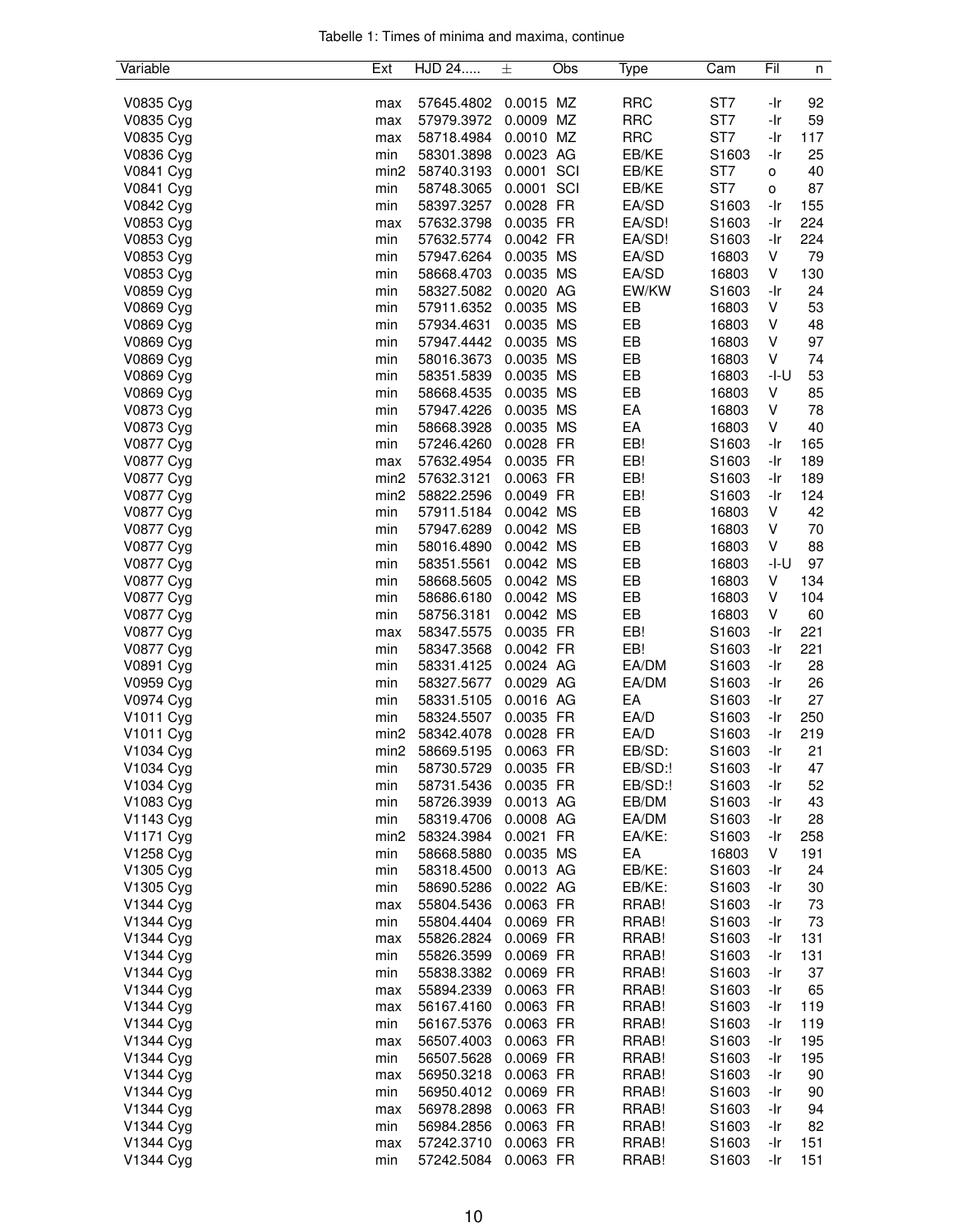| Tabelle 1: Times of minima and maxima, continue |  |  |  |
|-------------------------------------------------|--|--|--|
|                                                 |  |  |  |

| Variable  | Ext              | HJD 24                | 士         | Obs | Type        | Cam               | Fil  | n            |
|-----------|------------------|-----------------------|-----------|-----|-------------|-------------------|------|--------------|
|           |                  |                       |           |     |             |                   |      |              |
| V1344 Cyg | max              | 57246.4467            | 0.0063 FR |     | RRAB!       | S1603             | -Ir  | 156          |
| V1344 Cyg | min              | 57632.4901            | 0.0069 FR |     | RRAB!       | S1603             | -Ir  | 176          |
| V1344 Cyg | min              | 58319.5298: 0.0063 FR |           |     | RRAB!       | S1603             | -Ir  | 140          |
| V1344 Cyg | max              | 58347.4514: 0.0063 FR |           |     | RRAB!       | S1603             | -Ir  | 166          |
| V1344 Cyg | min              | 58347.5656: 0.0063 FR |           |     | RRAB!       | S1603             | -Ir  | 166          |
| V1344 Cyg | min              | 58822.2447            | 0.0063 FR |     | RRAB!       | S <sub>1603</sub> | -Ir  | 109          |
| V1344 Cyg | min              | 58640.5490            | 0.0056 MS |     | RRAB        | 16803             | V    | 65           |
| V1344 Cyg | min              | 58668.5937            | 0.0056 MS |     | <b>RRAB</b> | 16803             | V    | 83           |
| V1344 Cyg | min              | 58686.4095            | 0.0056 MS |     | <b>RRAB</b> | 16803             | V    | 71           |
| V1369 Cyg | max              | 58405.4271            | 0.0017 MZ |     | <b>RRAB</b> | ST7               | -Ir  | 119          |
| V1411 Cyg | min              | 58331.4126            | 0.0005 AG |     | EA/KE       | S1603             | -Ir  | 29           |
| V1425 Cyg | min              | 58324.5028            | 0.0020 AG |     | EB/KE:      | S1603             | -Ir  | 25           |
| V1437 Cyg | max              | 56984.2509            | 0.0056 FR |     | EW/KW!      | S1603             | -Ir  | 103          |
| V1437 Cyg | min              | 56984.3769            | 0.0056 FR |     | EW/KW!      | S1603             | -Ir  | 103          |
| V1437 Cyg |                  | 57246.5208            | 0.0042 FR |     | EW/KW!      | S1603             | -Ir  | 158          |
|           | max<br>min       | 57246.4102            | 0.0042 FR |     | EW/KW!      | S <sub>1603</sub> | -Ir  | 158          |
| V1437 Cyg |                  |                       |           |     |             |                   |      |              |
| V1437 Cyg | max              | 57632.4177            | 0.0035 FR |     | EW/KW!      | S1603             | -Ir  | 219          |
| V1437 Cyg | min <sub>2</sub> | 57632.5290            | 0.0035 FR |     | EW/KW!      | S1603             | -Ir  | 219          |
| V1437 Cyg | max              | 58319.4426            | 0.0035 FR |     | EW/KW!      | S1603             | -Ir  | 144          |
| V1437 Cyg | min              | 58319.5490            | 0.0035 FR |     | EW/KW!      | S1603             | -Ir  | 144          |
| V1437 Cyg | min              | 58822.2594            | 0.0035 FR |     | EW/KW!      | S1603             | -Ir  | 138          |
| V1437 Cyg | min              | 57911.6123            | 0.0035 MS |     | EW/KW       | 16803             | V    | 64           |
| V1437 Cyg | min              | 57934.5651            | 0.0035 MS |     | EW/KW       | 16803             | V    | 71           |
| V1437 Cyg | min              | 57947.5208            | 0.0035 MS |     | EW/KW       | 16803             | V    | 102          |
| V1437 Cyg | min              | 57988.4287            | 0.0035 MS |     | EW/KW       | 16803             | V    | 98           |
| V1437 Cyg | min              | 58016.3802            | 0.0035 MS |     | EW/KW       | 16803             | V    | 79           |
| V1437 Cyg | max              | 58016.4941            | 0.0042 MS |     | EW/KW       | 16803             | V    | 89           |
| V1437 Cyg | min              | 58351.3677            | 0.0035 MS |     | EW/KW       | 16803             | -I-U | 43           |
| V1437 Cyg | max              | 58351.4771            | 0.0042 MS |     | EW/KW       | 16803             | -I-U | 120          |
| V1437 Cyg | min              | 58351.5952            | 0.0035 MS |     | EW/KW       | 16803             | -I-U | 28           |
| V1437 Cyg | max              | 58640.5616            | 0.0042 MS |     | EW/KW       | 16803             | V    | 92           |
| V1437 Cyg | min              | 58668.3996            | 0.0035 MS |     | EW/KW       | 16803             | V    | 50           |
| V1437 Cyg | max              | 58668.5149            | 0.0042 MS |     | EW/KW       | 16803             | V    | 118          |
| V1437 Cyg | min              | 58668.6287            | 0.0035 MS |     | EW/KW       | 16803             | V    | 54           |
| V1437 Cyg | max              | 58686.4629            | 0.0042 MS |     | EW/KW       | 16803             | V    | 108          |
| V1437 Cyg | min              | 58686.5824            | 0.0035 MS |     | EW/KW       | 16803             | ٧    | 76           |
| V1437 Cyg | min              | 58756.3515            | 0.0035 MS |     | EW/KW       | 16803             | V    | 73           |
| V1437 Cyg |                  |                       | 0.0042 MS |     | EW/KW       |                   | V    | 65           |
|           | max              | 58756.4583            | 0.0035 FR |     |             | 16803             |      |              |
| V1437 Cyg | max              | 58347.3891            |           |     | EW/KW!      | S1603             | -Ir  | 180          |
| V1437 Cyg | min2             | 58347.5044            | 0.0035 FR |     | EW/KW!      | S1603             | -Ir  | 180          |
| V1815 Cyg | max              | 58389.3200            | 0.0021 FR |     | <b>RRC</b>  | S1603             | -Ir  | 546          |
| V1815 Cyg | min2             | 58389.4585            | 0.0021 FR |     | <b>RRC</b>  | S1603             | -Ir  | 546          |
| V1815 Cyg | min              | 58689.5167            | 0.0027 AG |     | <b>RRC</b>  | S1603             | -Ir  | 28           |
| V1823 Cyg | min              | 58302.5189            | 0.0017 AG |     | <b>RRAB</b> | S1603             | -Ir  | 26           |
| V1902 Cyg | min              | 58301.4836            | 0.0013 AG |     | EW/KW       | S1603             | -Ir  | 24           |
| V2181 Cyg | min              | 57912.5587            | 0.0028 MS |     | Е           | 16803             | V    | 98           |
| V2181 Cyg | min              | 57932.6267            | 0.0028 MS |     | E           | 16803             | V    | 75           |
| V2181 Cyg | min              | 57938.6488            | 0.0028 MS |     | E           | 16803             | -I-U | 162          |
| V2181 Cyg | min              | 57939.5056            | 0.0028 MS |     | E           | 16803             | V    | 96           |
| V2181 Cyg | max              | 57954.5715            | 0.0028 MS |     | E           | 16803             | V    | 81           |
| V2181 Cyg | min              | 57954.4202            | 0.0028    | MS  | E           | 16803             | V    | 81           |
| V2181 Cyg | max              | 57961.4434            | 0.0028 MS |     | Ε           | 16803             | V    | 169          |
| V2181 Cyg | min              | 57961.5875            | 0.0028 MS |     | E           | 16803             | V    | 169          |
| V2181 Cyg | max              | 57970.6179            | 0.0028 MS |     | E           | 16803             | V    | 188          |
| V2181 Cyg | min              | 57970.4737            | 0.0028 MS |     | E           | 16803             | V    | 188          |
| V2181 Cyg | min              | 58007.4655            | 0.0028 MS |     | E           | 16803             | V    | 175          |
| V2181 Cyg | max              | 58314.4318            | 0.0028 MS |     | Ε           | 16803             |      | $-I-U$ 186   |
| V2181 Cyg | min              | 58314.5621            | 0.0028 MS |     | Е           | 16803             |      | $-1 - U$ 186 |
| V2181 Cyg |                  | 58325.6017            | 0.0028 MS |     | E           | 16803             |      | $-1 - U$ 216 |
|           | max              |                       |           |     | E           |                   |      | $-1 - U$ 216 |
| V2181 Cyg | min              | 58325.4598            | 0.0028 MS |     |             | 16803             |      |              |
| V2181 Cyg | max              | 58356.5643            | 0.0028 MS |     | E           | 16803             |      | $-1 - U$ 174 |
| V2181 Cyg | min              | 58356.4348            | 0.0028 MS |     | E           | 16803             |      | $-1-U$ 174   |
| V2181 Cyg | min              | 58385.3901            | 0.0028 MS |     | E           | 16803             |      | $-I-U$ 150   |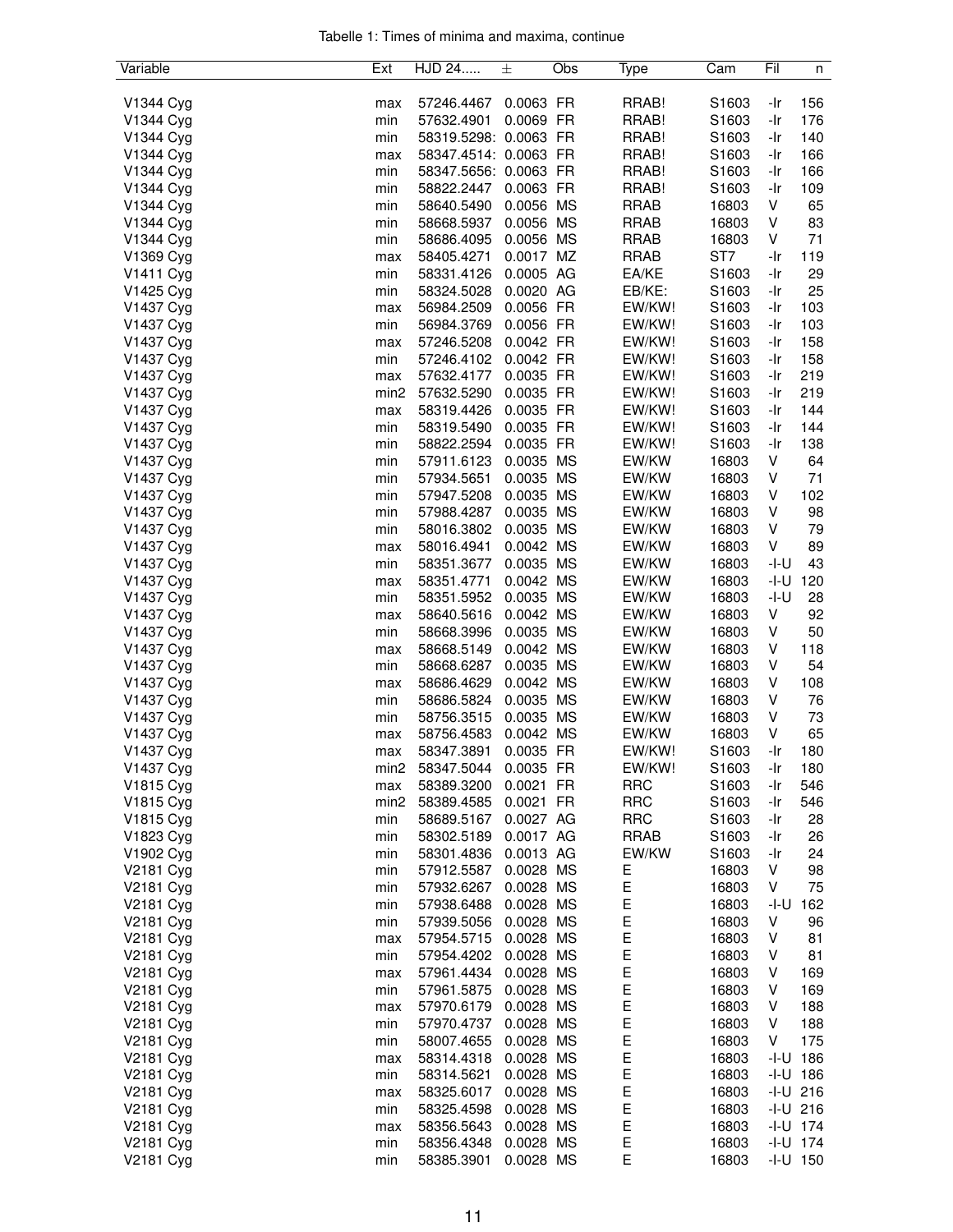|  |  |  | Tabelle 1: Times of minima and maxima, continue |  |
|--|--|--|-------------------------------------------------|--|
|  |  |  |                                                 |  |

| Variable  | Ext              | HJD 24                | 士          | Obs | Type        | Cam               | Fil | n   |
|-----------|------------------|-----------------------|------------|-----|-------------|-------------------|-----|-----|
|           |                  |                       |            |     |             |                   |     |     |
| V2181 Cyg | min              | 58636.5772            | 0.0028 MS  |     | Е           | 16803             | V   | 127 |
| V2181 Cyg | max              | 58673.4318            | 0.0042 MS  |     | E           | 16803             | V   | 178 |
| V2181 Cyg | min              | 58673.5665            | 0.0028 MS  |     | E           | 16803             | V   | 178 |
| V2181 Cyg | max              | 58693.5181            | 0.0042 MS  |     | E           | 16803             | V   | 163 |
| V2181 Cyg | min              | 58693.6394            | 0.0028 MS  |     | E           | 16803             | V   | 163 |
| V2181 Cyg | min              | 58702.5276            | 0.0028 MS  |     | Ε           | 16803             | V   | 72  |
| V2181 Cyg | min              | 58377.3614            | 0.0028 FR  |     | E           | S1603             | -Ir | 100 |
| V2181 Cyg | min              | 58663.5296            | 0.0028 FR  |     | E           | S1603             | -Ir | 152 |
| V2181 Cyg | max              | 58730.4697            | 0.0028 FR  |     | EB!         | S1603             | -Ir | 183 |
| V2181 Cyg | min <sub>2</sub> | 58730.3422            | 0.0028 FR  |     | EB!         | S1603             | -Ir | 183 |
| V2181 Cyg | min              | 58730.6268            | 0.0049 FR  |     | EB!         | S1603             | -Ir | 133 |
| V2181 Cyg | max              | 58731.3499            | 0.0035 FR  |     | EB!         | S1603             | -Ir | 229 |
| V2181 Cyg | min <sub>2</sub> | 58731.4896            | 0.0035 FR  |     | EB!         | S1603             | -Ir | 229 |
| V2197 Cyg | min              | 58302.4988            | 0.0017 AG  |     | Е           | S1603             | -Ir | 26  |
| V2247 Cyg | min              | 58330.5715            | 0.0023 AG  |     | EA          | S1603             | -Ir | 35  |
| V2278 Cyg | min              | 58722.3926            | 0.0002 SCI |     | EW          | ST7               | o   | 34  |
| V2280 Cyg | min              | 58301.5213            | 0.0029 AG  |     | EW          | S1603             | -Ir | 25  |
| V2284 Cyg | min              | 58301.3899            | 0.0004 AG  |     | EW          | S1603             | -Ir | 25  |
| V2284 Cyg | min              | 58301.5406            | 0.0040 AG  |     | EW          | S <sub>1603</sub> | -Ir | 25  |
| V2367 Cyg | max              | 58324.4350            | 0.0010 AG  |     | <b>DSCT</b> | S1603             | -Ir | 24  |
| V2414 Cyg | min              | 58689.4442            | 0.0016 AG  |     | Е           | S1603             | -Ir | 28  |
| V2456 Cyg | min              | 58730.4119            | 0.0015 AG  |     | EB          | S1603             | -Ir | 35  |
| V2486 Cyg | min              | 58324.4383            | 0.0031 AG  |     | EA          | S1603             | -Ir | 26  |
| V2517 Cyg | min              | 58324.5392            | 0.0013 AG  |     | EA          | S1603             | -Ir | 27  |
| V2517 Cyg | min              | 58690.5122            | 0.0026 AG  |     | EA          | S1603             | -Ir | 31  |
| V2519 Cyg | min              | 58327.4743            | 0.0034 AG  |     | EA:         | S1603             | -Ir | 26  |
| V2524 Cyg | max              | 58406.3533            | 0.0035 FR  |     | EW          | S1603             | -Ir | 132 |
| V2524 Cyg | min <sub>2</sub> | 58406.2427            | 0.0042 FR  |     | EW          | S <sub>1603</sub> | -Ir | 132 |
| V2524 Cyg |                  | 58406.3517            | 0.0035 FR  |     | EW          | S1603             | -Ir | 200 |
| V2524 Cyg | max<br>min       | 58406.4644            | 0.0028 FR  |     | EW          | S1603             | -Ir | 200 |
|           | min <sub>2</sub> |                       |            |     | EW          |                   |     |     |
| V2524 Cyg |                  | 58407.3655            | 0.0028 FR  |     |             | S1603             | -Ir | 198 |
| V2524 Cyg | min              | 58407.5891            | 0.0028 FR  |     | EW          | S1603             | -Ir | 126 |
| V2545 Cyg | min              | 58690.3973            | 0.0017 AG  |     | EW          | S1603             | -Ir | 30  |
| V2546 Cyg | min              | 58314.3828            | 0.0017 AG  |     | EW          | S1603             | -Ir | 28  |
| V2546 Cyg | min              | 58326.5143            | 0.0019 AG  |     | EW          | S1603             | -Ir | 27  |
| V2546 Cyg | min              | 58690.5353            | 0.0014 AG  |     | EW          | S1603             | -Ir | 30  |
| V2549 Cyg | min              | 58314.4202            | 0.0017 AG  |     | EA          | S1603             | -Ir | 28  |
| V2550 Cyg | min              | 58330.6002            | 0.0032 AG  |     | EA          | S1603             | -Ir | 64  |
| V2552 Cyg | min              | 58312.4856            | 0.0011 AG  |     | EW          | S1603             | -Ir | 26  |
| V2643 Cyg | min              | 58730.3787            | 0.0060 AG  |     | EB          | S1603             | -Ir | 38  |
| V2644 Cyg | max              | 58064.3299: 0.0050 MZ |            |     | <b>RRAB</b> | ST <sub>7</sub>   | -Ir | 56  |
| V2644 Cyg | max              | 58075.2084: 0.0050 MZ |            |     | <b>RRAB</b> | ST7               | -Ir | 67  |
| V2702 Cyg | max              | 57912.5335            | 0.0035 MS  |     | <b>DSCT</b> | 16803             | V   | 59  |
| V2702 Cyg | min              | 57912.5924            | 0.0035 MS  |     | <b>DSCT</b> | 16803             | ٧   | 59  |
| V2702 Cyg | max              | 57912.6338            | 0.0035 MS  |     | <b>DSCT</b> | 16803             | ٧   | 96  |
| V2702 Cyg | max              | 57932.5555            | 0.0035 MS  |     | <b>DSCT</b> | 16803             | V   | 50  |
| V2702 Cyg | min              | 57932.6034            | 0.0035 MS  |     | <b>DSCT</b> | 16803             | v   | 50  |
| V2702 Cyg | min              | 57938.4390            | 0.0035 MS  |     | <b>DSCT</b> | 16803             | v   | 157 |
| V2702 Cyg | max              | 57938.4994            | 0.0035 MS  |     | <b>DSCT</b> | 16803             | V   | 44  |
| V2702 Cyg | min              | 57938.5478            | 0.0035 MS  |     | <b>DSCT</b> | 16803             | V   | 38  |
| V2702 Cyg | max              | 57938.5940            | 0.0035 MS  |     | <b>DSCT</b> | 16803             | ٧   | 33  |
| V2702 Cyg | min              | 57938.6404            | 0.0035 MS  |     | <b>DSCT</b> | 16803             | V   | 22  |
| V2702 Cyg | min              | 57939.4454            | 0.0035 MS  |     | <b>DSCT</b> | 16803             | ٧   | 154 |
| V2702 Cyg | max              | 57939.4814            | 0.0035 MS  |     | <b>DSCT</b> | 16803             | ٧   | 154 |
| V2702 Cyg | min              | 57939.5417            | 0.0035 MS  |     | <b>DSCT</b> | 16803             | ٧   | 43  |
| V2702 Cyg | max              | 57939.5865            | 0.0035 MS  |     | <b>DSCT</b> | 16803             | ٧   | 154 |
| V2702 Cyg | min              | 57939.6367            | 0.0035 MS  |     | <b>DSCT</b> | 16803             | V   | 154 |
| V2702 Cyg | max              | 57942.5534            | 0.0035 MS  |     | <b>DSCT</b> | 16803             | v   | 57  |
| V2702 Cyg | min              | 57942.5989            | 0.0035 MS  |     | <b>DSCT</b> | 16803             | v   | 57  |
| V2702 Cyg | max              | 57942.6554            | 0.0035 MS  |     | <b>DSCT</b> | 16803             | ٧   | 24  |
| V2702 Cyg | max              | 57954.4384            | 0.0035 MS  |     | <b>DSCT</b> | 16803             | ٧   | 44  |
| V2702 Cyg | min              | 57954.4035            | 0.0035 MS  |     | <b>DSCT</b> | 16803             | V   | 44  |
| V2702 Cyg | max              | 57954.5366            | 0.0035 MS  |     | <b>DSCT</b> | 16803             | V   | 59  |
|           |                  |                       |            |     |             |                   |     |     |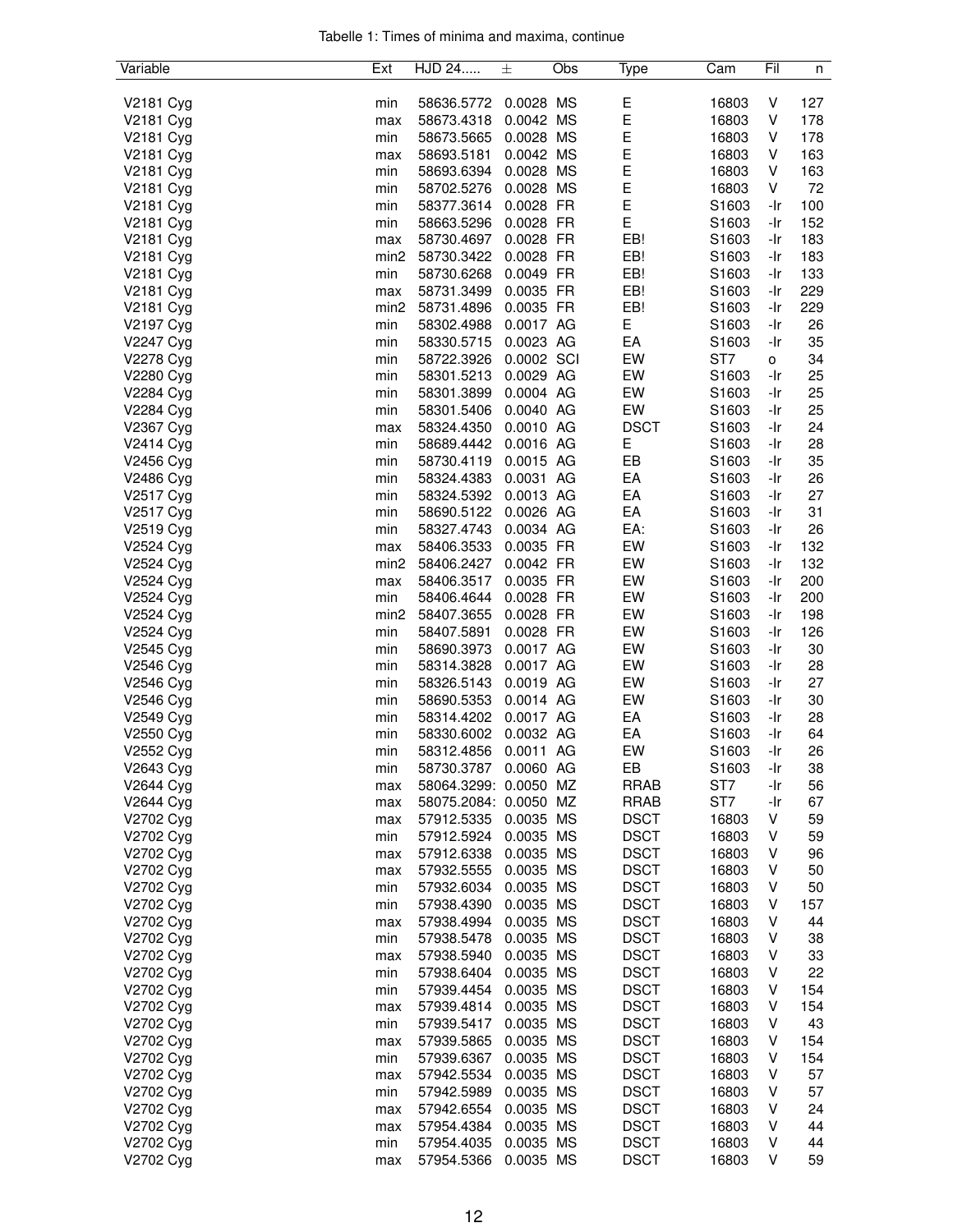|  |  |  | Tabelle 1: Times of minima and maxima, continue |  |
|--|--|--|-------------------------------------------------|--|
|  |  |  |                                                 |  |

| Variable  | Ext | HJD 24     | 士         | Obs | Type        | Cam   | Fil    | n          |
|-----------|-----|------------|-----------|-----|-------------|-------|--------|------------|
|           |     |            |           |     |             |       |        |            |
| V2702 Cyg | min | 57954.4900 | 0.0035 MS |     | <b>DSCT</b> | 16803 | V      | 59         |
| V2702 Cyg | max | 57954.6320 | 0.0035 MS |     | <b>DSCT</b> | 16803 | ٧      | 45         |
| V2702 Cyg | min | 57954.5833 | 0.0035 MS |     | <b>DSCT</b> | 16803 | V      | 45         |
| V2702 Cyg | max | 57961.3710 | 0.0035 MS |     | <b>DSCT</b> | 16803 | ٧      | 55         |
| V2702 Cyg | min | 57961.4216 | 0.0035 MS |     | <b>DSCT</b> | 16803 | V      | 55         |
| V2702 Cyg | max | 57961.4693 | 0.0035 MS |     | <b>DSCT</b> | 16803 | V      | 57         |
| V2702 Cyg | min | 57961.5207 | 0.0035 MS |     | <b>DSCT</b> | 16803 | V      | 57         |
| V2702 Cyg | max | 57961.5593 | 0.0035 MS |     | <b>DSCT</b> | 16803 | V      | 170        |
| V2702 Cyg | min | 57961.6117 | 0.0035 MS |     | <b>DSCT</b> | 16803 | V      | 170        |
| V2702 Cyg | max | 57961.6606 | 0.0035 MS |     | <b>DSCT</b> | 16803 | V      | 16         |
| V2702 Cyg | max | 57969.3903 | 0.0035 MS |     | <b>DSCT</b> | 16803 | V      | 78         |
| V2702 Cyg | min | 57969.4380 | 0.0035 MS |     | <b>DSCT</b> | 16803 | V      | 78         |
| V2702 Cyg | max | 57970.4768 | 0.0035 MS |     | <b>DSCT</b> | 16803 | ٧      | 72         |
| V2702 Cyg | min | 57970.4349 | 0.0035 MS |     | <b>DSCT</b> | 16803 | ٧      | 72         |
| V2702 Cyg | max | 57970.5791 | 0.0035 MS |     | <b>DSCT</b> | 16803 | V      | 209        |
| V2702 Cyg | max | 58007.3299 | 0.0035 MS |     | <b>DSCT</b> | 16803 | V      | 68         |
| V2702 Cyg | min | 58007.3882 | 0.0035 MS |     | <b>DSCT</b> | 16803 | V      | 68         |
| V2702 Cyg | max | 58007.4282 | 0.0035 MS |     | <b>DSCT</b> | 16803 | V      | 69         |
| V2702 Cyg | min | 58007.4866 | 0.0035 MS |     | <b>DSCT</b> | 16803 | V      | 69         |
| V2702 Cyg | max | 58007.5225 | 0.0035 MS |     | <b>DSCT</b> | 16803 | V      | 183        |
| V2702 Cyg | max | 58008.3291 | 0.0035 MS |     | <b>DSCT</b> | 16803 | V      | 63         |
| V2702 Cyg | min | 58008.3757 | 0.0035 MS |     | <b>DSCT</b> | 16803 | V      | 63         |
| V2702 Cyg | max | 58008.4202 | 0.0035 MS |     | <b>DSCT</b> | 16803 | V      | 98         |
| V2702 Cyg | max | 58314.4624 | 0.0035 MS |     | <b>DSCT</b> | 16803 | -I-U   | 77         |
| V2702 Cyg | min | 58314.4156 | 0.0035 MS |     | <b>DSCT</b> | 16803 | -I-U   | 77         |
| V2702 Cyg | min | 58314.5068 | 0.0035 MS |     | <b>DSCT</b> | 16803 | $-I-U$ | 169        |
| V2702 Cyg | max | 58314.5661 | 0.0035 MS |     | <b>DSCT</b> | 16803 | -I-U   | 42         |
| V2702 Cyg | min | 58314.6185 | 0.0035 MS |     | <b>DSCT</b> | 16803 | -I-U   | 169        |
| V2702 Cyg | max | 58325.4529 | 0.0035 MS |     | <b>DSCT</b> | 16803 | -I-U   | 90         |
| V2702 Cyg | min | 58325.4144 | 0.0035 MS |     | <b>DSCT</b> | 16803 | -I-U   | 90         |
| V2702 Cyg | max | 58325.5633 | 0.0035 MS |     | <b>DSCT</b> | 16803 | -I-U   | 82         |
| V2702 Cyg | min | 58325.5163 | 0.0035 MS |     | <b>DSCT</b> | 16803 | $-I-U$ | 82         |
| V2702 Cyg | max | 58325.6581 | 0.0035 MS |     | <b>DSCT</b> | 16803 | $-I-U$ | 60         |
| V2702 Cyg | min | 58325.6168 | 0.0035    | MS  | <b>DSCT</b> | 16803 | -I-U   | 60         |
| V2702 Cyg | max | 58355.3742 | 0.0035 MS |     | <b>DSCT</b> | 16803 | -I-U   | 46         |
| V2702 Cyg | max | 58356.3634 | 0.0035 MS |     | <b>DSCT</b> | 16803 | -I-U   | 69         |
| V2702 Cyg | min | 58356.4183 | 0.0035 MS |     | <b>DSCT</b> | 16803 | -I-U   | 69         |
| V2702 Cyg | max | 58356.4572 | 0.0035 MS |     | <b>DSCT</b> | 16803 | -I-U   | 76         |
| V2702 Cyg | min | 58356.5160 | 0.0035 MS |     | <b>DSCT</b> | 16803 | -I-U   | 76         |
| V2702 Cyg | max | 58356.5538 | 0.0035 MS |     | <b>DSCT</b> | 16803 |        | $-I-U$ 181 |
| V2702 Cyg | min | 58385.3321 | 0.0035 MS |     | <b>DSCT</b> | 16803 | -I-U   | 29         |
| V2702 Cyg | max | 58385.3721 | 0.0035 MS |     | <b>DSCT</b> | 16803 | -I-U   | 150        |
| V2702 Cyg | min | 58385.4469 | 0.0035 MS |     | <b>DSCT</b> | 16803 | -I-U   | 63         |
| V2702 Cyg | max | 58385.4893 | 0.0035 MS |     | <b>DSCT</b> | 16803 | -I-U   | 40         |
| V2702 Cyg | max | 58636.5653 | 0.0035 MS |     | <b>DSCT</b> | 16803 | V      | 72         |
| V2702 Cyg | min | 58636.5200 | 0.0035 MS |     | <b>DSCT</b> | 16803 | V      | 72         |
| V2702 Cyg | max | 58636.6599 | 0.0035 MS |     | <b>DSCT</b> | 16803 | V      | 58         |
| V2702 Cyg | min | 58636.6128 | 0.0035 MS |     | <b>DSCT</b> | 16803 | v      | 58         |
| V2702 Cyg | max | 58673.5032 | 0.0035 MS |     | <b>DSCT</b> | 16803 | V      | 64         |
| V2702 Cyg | min | 58673.4522 | 0.0035 MS |     | <b>DSCT</b> | 16803 | V      | 64         |
| V2702 Cyg | max | 58673.6060 | 0.0035 MS |     | <b>DSCT</b> | 16803 | V      | 66         |
| V2702 Cyg | min | 58673.5670 | 0.0035 MS |     | <b>DSCT</b> | 16803 | V      | 66         |
| V2702 Cyg | max | 58693.4207 | 0.0035 MS |     | <b>DSCT</b> | 16803 | v      | 71         |
| V2702 Cyg | min | 58693.4715 | 0.0035 MS |     | <b>DSCT</b> | 16803 | ٧      | 71         |
| V2702 Cyg | max | 58693.5114 | 0.0035 MS |     | <b>DSCT</b> | 16803 | V      | 63         |
| V2702 Cyg | min | 58693.5606 | 0.0035 MS |     | <b>DSCT</b> | 16803 | V      | 63         |
| V2702 Cyg | max | 58693.6067 | 0.0035 MS |     | <b>DSCT</b> | 16803 | V      | 67         |
| V2702 Cyg | min | 58693.6588 | 0.0035 MS |     | <b>DSCT</b> | 16803 | V      | 67         |
| V2702 Cyg | max | 58702.5200 | 0.0035 MS |     | <b>DSCT</b> | 16803 | v      | 74         |
| V2702 Cyg | min | 58702.5722 | 0.0035 MS |     | <b>DSCT</b> | 16803 | ٧      | 74         |
| V2702 Cyg | max | 58702.6161 | 0.0035 MS |     | <b>DSCT</b> | 16803 | V      | 143        |
| V2702 Cyg | max | 58663.4002 | 0.0035 FR |     | <b>DSCT</b> | S1603 | -Ir    | 161        |
| V2702 Cyg | min | 58663.4521 | 0.0035 FR |     | <b>DSCT</b> | S1603 | -Ir    | 161        |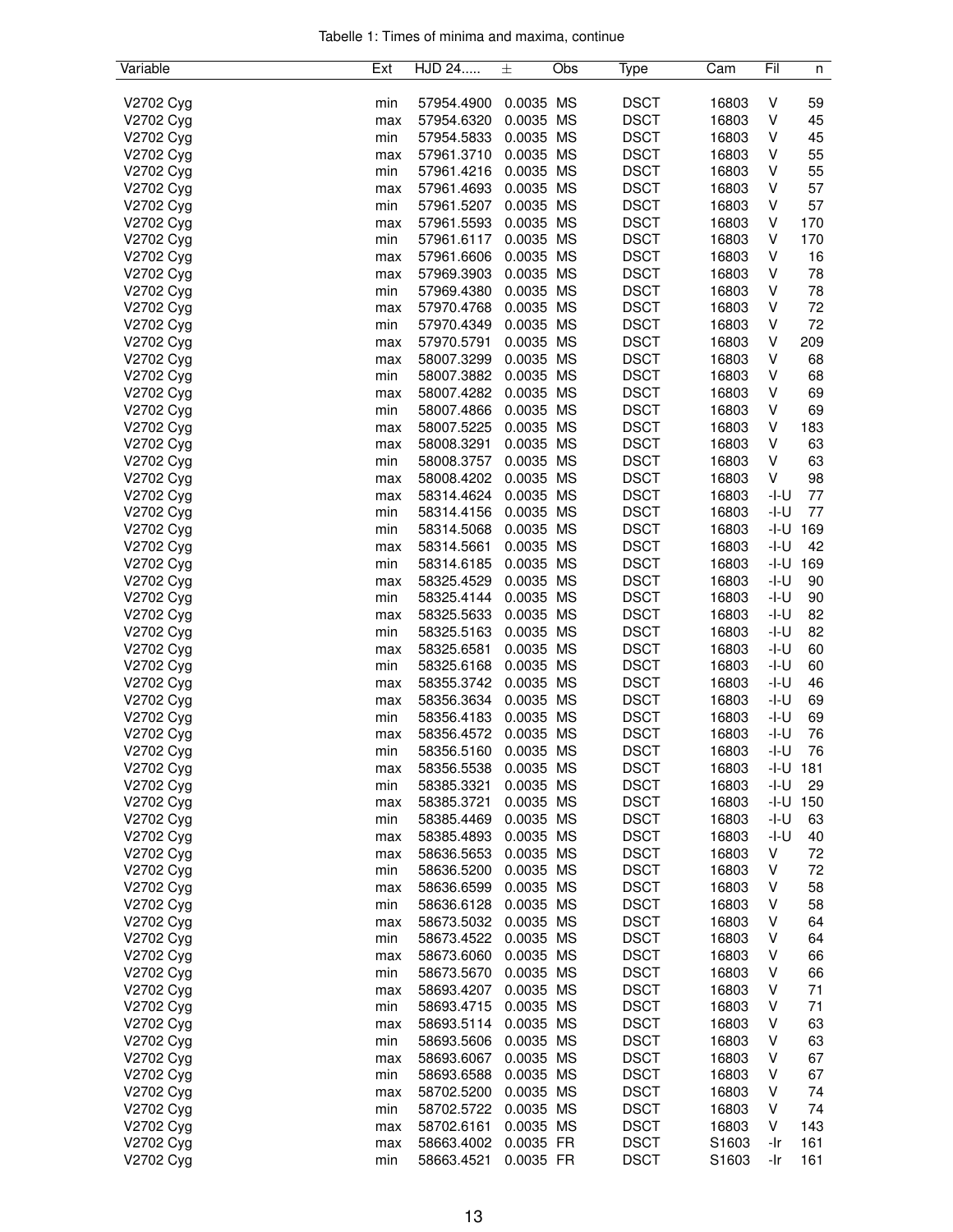|  |  |  | Tabelle 1: Times of minima and maxima, continue |  |
|--|--|--|-------------------------------------------------|--|
|  |  |  |                                                 |  |

| Variable  | Ext | HJD 24     | 士         | Obs       | Type         | Cam   | Fil    | n            |
|-----------|-----|------------|-----------|-----------|--------------|-------|--------|--------------|
|           |     |            |           |           |              |       |        |              |
| V2702 Cyg | max | 58663.4935 | 0.0035 FR |           | <b>DSCT</b>  | S1603 | -Ir    | 71           |
| V2702 Cyg | min | 58663.5454 | 0.0035 FR |           | <b>DSCT</b>  | S1603 | -Ir    | 71           |
| V2702 Cyg | max | 58669.4408 | 0.0035 FR |           | <b>DSCT</b>  | S1603 | -Ir    | 96           |
| V2702 Cyg | min | 58669.3894 | 0.0035 FR |           | <b>DSCT</b>  | S1603 | -Ir    | 96           |
| V2702 Cyg | max | 58669.5427 | 0.0035 FR |           | <b>DSCT</b>  | S1603 | -Ir    | 67           |
| V2702 Cyg | min | 58669.4953 | 0.0035 FR |           | <b>DSCT</b>  | S1603 | -Ir    | 67           |
| V2703 Cyg | max | 57912.5317 | 0.0035 MS |           | <b>DSCTC</b> | 16803 | V      | 72           |
| V2703 Cyg | min | 57912.6025 | 0.0035 MS |           | <b>DSCTC</b> | 16803 | ٧      | 72           |
| V2703 Cyg | max | 57932.5719 | 0.0035 MS |           | <b>DSCTC</b> | 16803 | V      | 54           |
| V2703 Cyg | min | 57932.6301 | 0.0035 MS |           | <b>DSCTC</b> | 16803 | V      | 54           |
| V2703 Cyg | max | 57938.4556 | 0.0035    | <b>MS</b> | <b>DSCTC</b> | 16803 | V      | 81           |
| V2703 Cyg | min | 57938.5108 | 0.0035 MS |           | <b>DSCTC</b> | 16803 | V      | 81           |
| V2703 Cyg |     | 57938.5779 | 0.0035 MS |           | <b>DSCTC</b> | 16803 | ٧      | 56           |
|           | max |            |           |           |              |       |        |              |
| V2703 Cyg | min | 57938.6426 | 0.0035 MS |           | <b>DSCTC</b> | 16803 | ٧      | 56           |
| V2703 Cyg | max | 57939.4074 | 0.0035 MS |           | <b>DSCTC</b> | 16803 | V      | 78           |
| V2703 Cyg | min | 57939.4603 | 0.0035 MS |           | <b>DSCTC</b> | 16803 | V      | 78           |
| V2703 Cyg | max | 57939.5228 | 0.0035 MS |           | <b>DSCTC</b> | 16803 | V      | 73           |
| V2703 Cyg | min | 57939.5854 | 0.0035 MS |           | <b>DSCTC</b> | 16803 | V      | 73           |
| V2703 Cyg | max | 57942.5920 | 0.0035 MS |           | <b>DSCTC</b> | 16803 | ٧      | 66           |
| V2703 Cyg | min | 57942.5316 | 0.0035 MS |           | <b>DSCTC</b> | 16803 | V      | 66           |
| V2703 Cyg | max | 57954.5024 | 0.0035 MS |           | <b>DSCTC</b> | 16803 | V      | 59           |
| V2703 Cyg | min | 57954.4503 | 0.0035    | MS        | <b>DSCTC</b> | 16803 | V      | 59           |
| V2703 Cyg | max | 57954.6255 | 0.0035    | <b>MS</b> | <b>DSCTC</b> | 16803 | V      | 58           |
| V2703 Cyg | min | 57954.5565 | 0.0035 MS |           | <b>DSCTC</b> | 16803 | V      | 58           |
| V2703 Cyg | max | 57961.4388 | 0.0035 MS |           | <b>DSCTC</b> | 16803 | ٧      | 58           |
| V2703 Cyg | min | 57961.3825 | 0.0035 MS |           | <b>DSCTC</b> | 16803 | V      | 58           |
| V2703 Cyg | max | 57961.5584 | 0.0035 MS |           | <b>DSCTC</b> | 16803 | V      | 70           |
|           |     | 57961.5001 |           |           |              |       |        |              |
| V2703 Cyg | min |            | 0.0035 MS |           | <b>DSCTC</b> | 16803 | V      | 70           |
| V2703 Cyg | min | 57961.6183 | 0.0035 MS |           | <b>DSCTC</b> | 16803 | V      | 156          |
| V2703 Cyg | max | 57969.4642 | 0.0035 MS |           | <b>DSCTC</b> | 16803 | V      | 98           |
| V2703 Cyg | min | 57969.4037 | 0.0035 MS |           | <b>DSCTC</b> | 16803 | ٧      | 98           |
| V2703 Cyg | max | 57970.4055 | 0.0035 MS |           | <b>DSCTC</b> | 16803 | V      | 81           |
| V2703 Cyg | min | 57970.4666 | 0.0035 MS |           | <b>DSCTC</b> | 16803 | V      | 81           |
| V2703 Cyg | max | 57970.5237 | 0.0035    | <b>MS</b> | <b>DSCTC</b> | 16803 | V      | 86           |
| V2703 Cyg | min | 57970.5851 | 0.0035 MS |           | <b>DSCTC</b> | 16803 | V      | 86           |
| V2703 Cyg | max | 57970.6417 | 0.0035 MS |           | <b>DSCTC</b> | 16803 | V      | 211          |
| V2703 Cyg | max | 58007.4117 | 0.0035 MS |           | <b>DSCTC</b> | 16803 | ٧      | 73           |
| V2703 Cyg | min | 58007.3535 | 0.0035 MS |           | <b>DSCTC</b> | 16803 | V      | 73           |
| V2703 Cyg | max | 58007.5314 | 0.0035 MS |           | <b>DSCTC</b> | 16803 | V      | 92           |
| V2703 Cyg | min | 58007.4731 | 0.0035 MS |           | <b>DSCTC</b> | 16803 | V      | 92           |
| V2703 Cyg | max | 58008.3509 | 0.0035 MS |           | <b>DSCTC</b> | 16803 | V      | 98           |
| V2703 Cyg |     |            | 0.0035 MS |           | <b>DSCTC</b> | 16803 | V      |              |
|           | min | 58008.4093 |           |           |              |       |        | 98           |
| V2703 Cyg | max | 58314.4042 | 0.0035 MS |           | <b>DSCTC</b> | 16803 | -I-U   | 90           |
| V2703 Cyg | min | 58314.4625 | 0.0035 MS |           | <b>DSCTC</b> | 16803 | -I-U   | 90           |
| V2703 Cyg | max | 58314.5233 | 0.0035 MS |           | <b>DSCTC</b> | 16803 | -I-U   | 85           |
| V2703 Cyg | min | 58314.5817 | 0.0035 MS |           | <b>DSCTC</b> | 16803 | -I-U   | 85           |
| V2703 Cyg | max | 58314.6291 | 0.0035 MS |           | <b>DSCTC</b> | 16803 | -I-U   | 200          |
| V2703 Cyg | max | 58325.4759 | 0.0035 MS |           | <b>DSCTC</b> | 16803 | -l-U   | 98           |
| V2703 Cyg | min | 58325.4192 | 0.0035 MS |           | <b>DSCTC</b> | 16803 | -I-U   | 98           |
| V2703 Cyg | max | 58325.5971 | 0.0035 MS |           | <b>DSCTC</b> | 16803 | -I-U   | 89           |
| V2703 Cyg | min | 58325.5327 | 0.0035 MS |           | <b>DSCTC</b> | 16803 | $-I-U$ | 89           |
| V2703 Cyg | min | 58325.6527 | 0.0035 MS |           | <b>DSCTC</b> | 16803 | -I-U   | 221          |
| V2703 Cyg | max | 58356.3610 | 0.0035 MS |           | <b>DSCTC</b> | 16803 | -I-U   | 73           |
| V2703 Cyg | min | 58356.4165 | 0.0035 MS |           | <b>DSCTC</b> | 16803 | -I-U   | 73           |
| V2703 Cyg | max | 58356.4711 | 0.0035 MS |           | <b>DSCTC</b> | 16803 | -I-U   | 88           |
|           |     |            | 0.0035 MS |           | <b>DSCTC</b> | 16803 | -I-U   | 88           |
| V2703 Cyg | min | 58356.5389 |           |           |              |       |        |              |
| V2703 Cyg | max | 58385.3458 | 0.0035 MS |           | <b>DSCTC</b> | 16803 |        | $-1 - U$ 150 |
| V2703 Cyg | max | 58385.4666 | 0.0035 MS |           | <b>DSCTC</b> | 16803 | -I-U   | 150          |
| V2703 Cyg | min | 58385.4162 | 0.0035 MS |           | <b>DSCTC</b> | 16803 | -I-U   | 150          |
| V2703 Cyg | max | 58636.5962 | 0.0035 MS |           | <b>DSCTC</b> | 16803 | v      | 105          |
| V2703 Cyg | min | 58636.5395 | 0.0035 MS |           | <b>DSCTC</b> | 16803 | V      | 105          |
| V2703 Cyg | max | 58673.4810 | 0.0035 MS |           | <b>DSCTC</b> | 16803 | V      | 98           |
| V2703 Cyg | min | 58673.4208 | 0.0035 MS |           | <b>DSCTC</b> | 16803 | V      | 98           |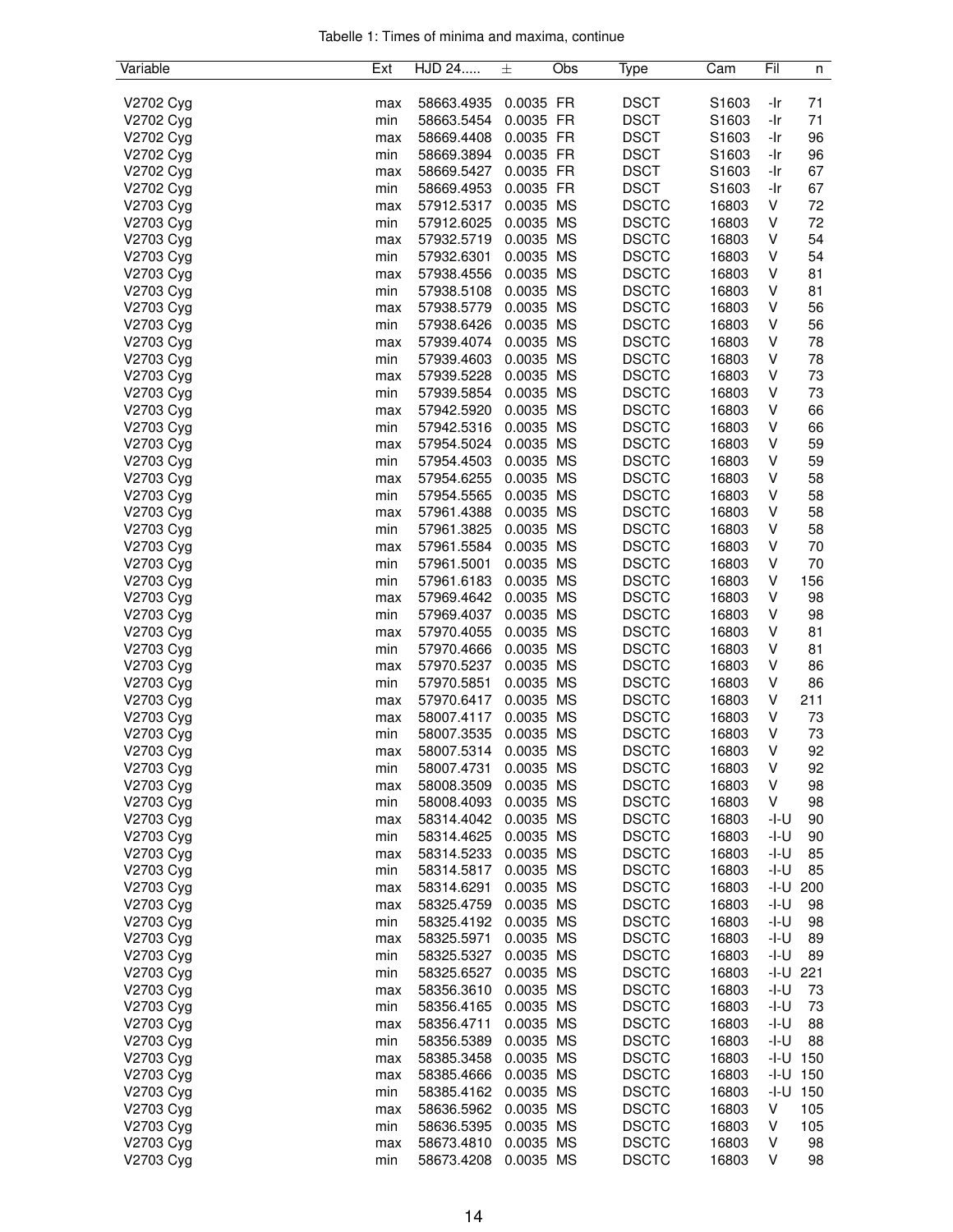|  |  |  | Tabelle 1: Times of minima and maxima, continue |  |
|--|--|--|-------------------------------------------------|--|
|  |  |  |                                                 |  |

| Variable      | Ext              | HJD 24          | 士          | Obs | Type         | Cam             | Fil | n   |
|---------------|------------------|-----------------|------------|-----|--------------|-----------------|-----|-----|
|               |                  |                 |            |     |              |                 |     |     |
| V2703 Cyg     | max              | 58673.5962      | 0.0035 MS  |     | <b>DSCTC</b> | 16803           | V   | 91  |
| V2703 Cyg     | min              | 58673.5446      | 0.0035     | MS  | <b>DSCTC</b> | 16803           | ٧   | 91  |
| V2703 Cyg     | max              | 58693.4031      | 0.0035 MS  |     | <b>DSCTC</b> | 16803           | V   | 101 |
| V2703 Cyg     | min              | 58693.4683      | 0.0035 MS  |     | <b>DSCTC</b> | 16803           | V   | 101 |
| V2703 Cyg     | max              | 58693.5170      | 0.0035 MS  |     | <b>DSCTC</b> | 16803           | V   | 221 |
| V2703 Cyg     | max              | 58693.6408      | 0.0035 MS  |     | <b>DSCTC</b> | 16803           | V   | 97  |
| V2703 Cyg     | min              | 58693.5872      | 0.0035 MS  |     | <b>DSCTC</b> | 16803           | V   | 97  |
| V2703 Cyg     | max              | 58702.5803      | 0.0035 MS  |     | <b>DSCTC</b> | 16803           | ٧   | 86  |
| V2703 Cyg     | min              | 58702.5202      | 0.0035 MS  |     | <b>DSCTC</b> | 16803           | V   | 86  |
| V2703 Cyg     | min              | 58702.6399      | 0.0035 MS  |     | <b>DSCTC</b> | 16803           | V   | 143 |
| V2703 Cyg     | max              | 57952.3815      | 0.0035 FR  |     | <b>DSCTC</b> | S1603           | -Ir | 113 |
| V2703 Cyg     | min              | 57952.4514      | 0.0035 FR  |     | <b>DSCTC</b> | S1603           | -Ir | 113 |
| V2703 Cyg     | max              | 57952.4964      | 0.0035 FR  |     | <b>DSCTC</b> | S1603           | -Ir | 126 |
| V2703 Cyg     | min              | 57952.5586      | 0.0035 FR  |     | <b>DSCTC</b> | S1603           | -Ir | 126 |
| V2703 Cyg     | max              | 58377.4508      | 0.0035 FR  |     | <b>DSCTC</b> | S1603           | -Ir | 118 |
| V2703 Cyg     | min              | 58377.3894      | 0.0035 FR  |     | <b>DSCTC</b> | S1603           | -Ir | 118 |
| V2703 Cyg     | max              | 58663.4736      | 0.0035 FR  |     | <b>DSCTC</b> | S1603           | -Ir | 124 |
| V2703 Cyg     | min              | 58663.5288      | 0.0035 FR  |     | <b>DSCTC</b> | S1603           | -Ir | 124 |
| V2703 Cyg     | max              | 58669.4745      | 0.0035 FR  |     | <b>DSCTC</b> | S1603           | -Ir | 120 |
| V2703 Cyg     | min              | 58669.5453      | 0.0035 FR  |     | <b>DSCTC</b> | S1603           | -Ir | 120 |
| V2703 Cyg     | max              | 58731.5664      | 0.0042 FR  |     | DSCT!        | S1603           | -Ir | 69  |
| V2703 Cyg     | max              | 58730.3901      | 0.0035 FR  |     | DSCT!        | S1603           | -Ir | 81  |
| V2703 Cyg     | min              | 58730.3383      | 0.0035 FR  |     | DSCT!        | S1603           | -Ir | 81  |
| V2703 Cyg     | max              | 58730.5050      | 0.0035 FR  |     | DSCT!        | S1603           | -Ir | 115 |
| V2703 Cyg     | min              | 58730.5607      | 0.0035 FR  |     | DSCT!        | S1603           | -Ir | 115 |
| V2703 Cyg     | max              | 58731.3336      | 0.0035 FR  |     | DSCT!        | S1603           | -Ir | 90  |
| V2703 Cyg     | min              | 58731.4013      | 0.0035 FR  |     | DSCT!        | S1603           | -Ir | 90  |
| V2703 Cyg     | max              | 58731.4542      | 0.0035 FR  |     | DSCT!        | S1603           | -Ir | 107 |
| V2703 Cyg     | min              | 58731.5113      | 0.0035 FR  |     | DSCT!        | S1603           | -Ir | 107 |
| V2703 Cyg     | max              | 58731.5664      | 0.0042 FR  |     | DSCT!        | S1603           | -Ir | 69  |
| TY Del        | min              | 58689.5411      | 0.0006 AG  |     | EA/SD        | S1603           | -Ir | 28  |
| YY Del        | min              | 58690.5075      | 0.0012 AG  |     | EA           | S1603           | -Ir | 29  |
| CS Del        | max              | 57641.3668      | 0.0013 MZ  |     | <b>RRC</b>   | ST7             | -Ir | 118 |
| <b>CV Del</b> | max              | 57283.4236      | 0.0013 MZ  |     | <b>RRAB</b>  | ST7             | -Ir | 95  |
| <b>CV Del</b> | max              | 57329.2768      | 0.0010 MZ  |     | <b>RRAB</b>  | ST7             | -Ir | 109 |
| CV Del        | max              | 57638.3680      | 0.0011 MZ  |     | <b>RRAB</b>  | ST7             | -Ir | 103 |
| <b>CV Del</b> | max              | 57692.3465      | 0.0040 MZ  |     | <b>RRAB</b>  | ST7             | -Ir | 57  |
| <b>CV Del</b> | max              | 58333.4489      | 0.0015 MZ  |     | <b>RRAB</b>  | ST7             | -Ir | 120 |
| EF Del        | max              | 58041.2826      | 0.0010 MZ  |     | <b>RRAB</b>  | ST <sub>7</sub> | -Ir | 59  |
| MR Del        | min              | 58313.4963      | 0.0023 AG  |     | EA           | S1603           | -Ir | 21  |
| MR Del        | min              | 58690.4177      | 0.0014 AG  |     | EA           | S1603           | -Ir | 31  |
| OZ Del        | min              | 58314.5037      | 0.0036 AG  |     | EW           | S1603           | -Ir | 27  |
| RR Dra        | min              | 58314.3921      | 0.0045 AG  |     | EA/SD        | S1603           | -Ir | 28  |
| SU Dra        | max              | 58573.3460      | 0.0010 AG  |     | <b>RRAB</b>  | S1603           | -Ir | 47  |
| SW Dra        | max              | 58573.3580      | 0.0010 AG  |     | <b>RRAB</b>  | S1603           | -Ir | 49  |
| TZ Dra        | min <sub>2</sub> | 58542.4942      | 0.0002 SCI |     | EA/SD        | ST7             | o   | 137 |
| VZ Dra        |                  | max2 58589.4896 | 0.0003 SCI |     | <b>RRC</b>   | ST7             | o   | 132 |
| WW Dra        | min <sub>2</sub> | 58532.6246      | 0.0001 SCI |     | EA/AR/RS     | ST7             | о   | 43  |
| AX Dra        | min              | 58532.5427      | 0.0013 AG  |     | EB           | S1603           | -Ir | 68  |
| <b>BT</b> Dra | max              | 58563.5800      | 0.0010 AG  |     | <b>RRAB</b>  | S1603           | -Ir | 49  |
| BX Dra        | min              | 58573.3535      | 0.0010 AG  |     | <b>RR</b>    | S1603           | -Ir | 48  |
| FU Dra        | min              | 58540.5116      | 0.0015 AG  |     | EW           | S1603           | -Ir | 40  |
| FU Dra        | min              | 58540.6644      | 0.0008 AG  |     | EW           | S1603           | -Ir | 40  |
| GK Dra        | min              | 58573.4475      | 0.0021 AG  |     | EA           | S1603           | -Ir | 48  |
| IS Dra        | max              | 58336.3667      | 0.0013 MZ  |     | <b>RRAB</b>  | ST7             | -Ir | 51  |
| NT Dra        | min              | 58540.6058      | 0.0003 RAT |     | EA           | 1600            | V   | 139 |
| OO Dra        | min              | 58565.3968      | 0.0006 AG  |     | EA+DSCTC     | S1603           | -Ir | 51  |
| OW Dra        | max              | 58573.4180      | 0.0010 AG  |     | <b>RRC</b>   | S1603           | -Ir | 48  |
| V0341 Dra     | min              | 58563.4833      | 0.0015 AG  |     | EA           | S1603           | -Ir | 47  |
| V0347 Dra     | min              | 58573.6114      | 0.0010 AG  |     | EA/RS        | S1603           | -Ir | 48  |
| V0357 Dra     | min              | 58573.4885      | 0.0014 AG  |     | EW           | S1603           | -Ir | 48  |
| S Equ         | min              | 58313.5292      | 0.0005 AG  |     | EA/SD        | S1603           | -Ir | 21  |
| SX Gem        | min              | 58539.4299      | 0.0010 AG  |     | EA/SD:       | S1603           | -Ir | 39  |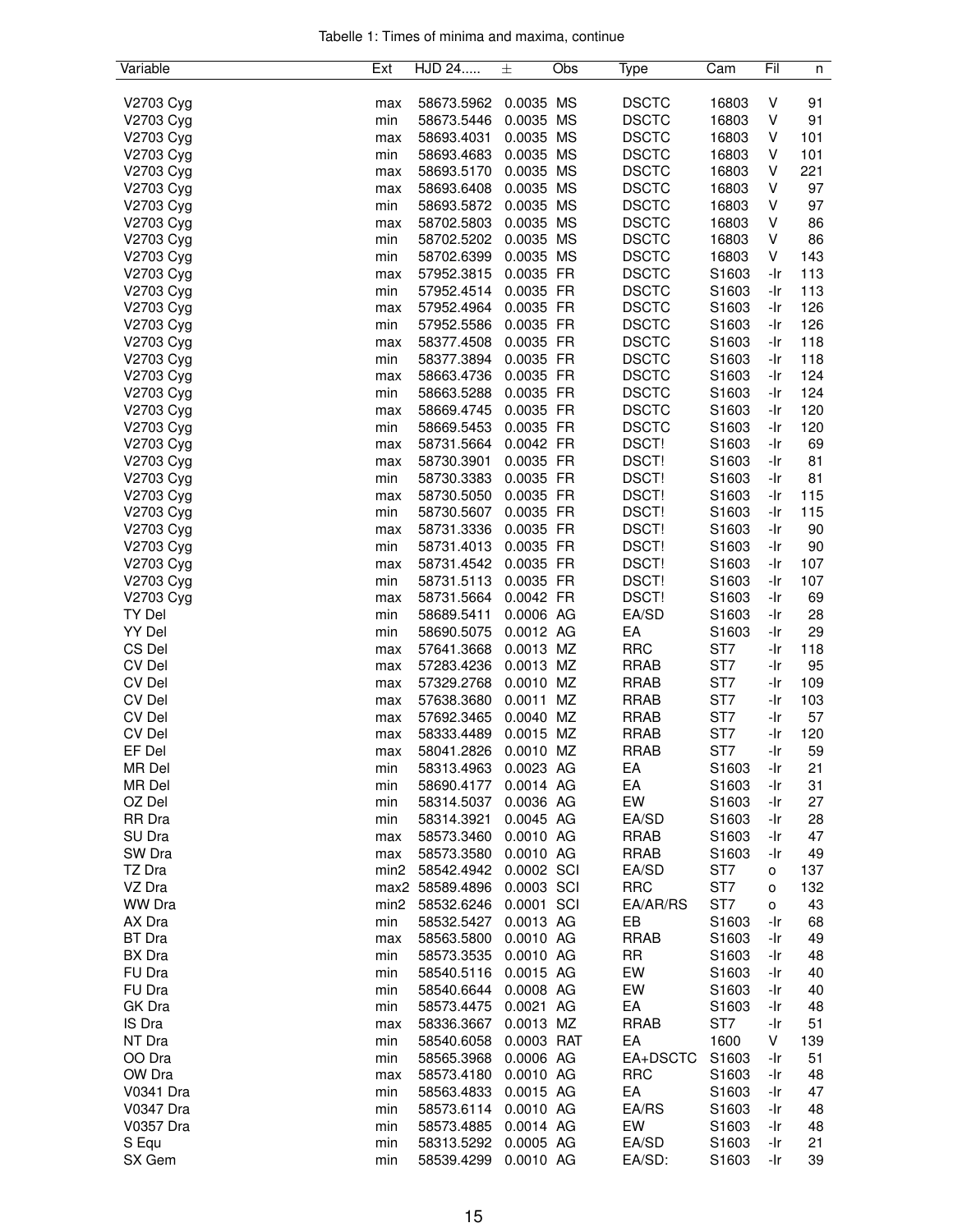|  |  |  | Tabelle 1: Times of minima and maxima, continue |  |
|--|--|--|-------------------------------------------------|--|
|  |  |  |                                                 |  |

| Variable         | Ext              | HJD 24     | 士          | Obs | Type        | Cam             | Fil  | n   |
|------------------|------------------|------------|------------|-----|-------------|-----------------|------|-----|
|                  |                  |            |            |     |             |                 |      |     |
| <b>WW Gem</b>    | min              | 58539.3298 | 0.0010 AG  |     | EB/KE       | S1603           | -Ir  | 37  |
| AC Gem           | min <sub>2</sub> | 58542.2860 | 0.0042 FR  |     | EB/DM:      | S1603           | -Ir  | 213 |
| AL Gem           | min <sub>2</sub> | 58533.3341 | 0.0002 SCI |     | EA/D:       | ST7             | o    | 92  |
| AL Gem           | min              | 58542.3798 | 0.0008 AG  |     | EA/D:       | S1603           | -Ir  | 36  |
| AN Gem           | min              | 58538.3693 | 0.0003 SCI |     | EA/SD       | ST7             | o    | 77  |
| AN Gem           | min <sub>2</sub> | 58539.3693 | 0.0002 SCI |     | EA/SD       | ST7             | o    | 24  |
| AN Gem           | min <sub>2</sub> | 58540.4000 | 0.0002 SCI |     | EA/SD       | ST7             | o    | 111 |
| CW Gem           | min              | 58187.4471 | 0.0035 MS  |     | EA/SD       | 16803           | -I-U | 116 |
| CX Gem           | min              | 58187.3845 | 0.0035 MS  |     | EA/SD       | 16803           | -I-U | 53  |
| ER Gem           | max              | 58204.3305 | 0.0035 MS  |     | <b>RR</b>   | 16803           | -I-U | 93  |
| ER Gem           | max              | 58534.3729 | 0.0035 MS  |     | <b>RR</b>   | 16803           | V    | 96  |
| ER Gem           | max              | 58783.6751 | 0.0035 MS  |     | <b>RR</b>   | 16803           | V    | 97  |
| EW Gem           | max              | 58198.3495 | 0.0010 MZ  |     | <b>RR</b>   | ST7             | -Ir  | 124 |
| FV Gem           | max              | 57759.4999 | 0.0016 MZ  |     | <b>RRAB</b> | ST7             | -Ir  | 91  |
| FV Gem           | max              | 58565.3632 | 0.0016 MZ  |     | <b>RRAB</b> | ST7             | -Ir  | 103 |
| GT Gem           | min              | 58167.3170 | 0.0035 MS  |     | EA          | 16803           | -I-U | 75  |
| GT Gem           | min              | 58429.6461 | 0.0035 MS  |     | EA          | 16803           | -I-U | 142 |
| GT Gem           | min              | 56714.3353 | 0.0035 FR  |     | EA          | S1603           | -Ir  | 163 |
| <b>GU Gem</b>    | max              | 58170.4711 | 0.0030 MZ  |     | <b>RRAB</b> | ST <sub>7</sub> | -Ir  | 59  |
| <b>GU Gem</b>    | max              | 58174.3837 | 0.0030 MZ  |     | <b>RRAB</b> | ST7             | -Ir  | 101 |
| <b>GU Gem</b>    | max              | 58192.3405 | 0.0013 MZ  |     | <b>RRAB</b> | ST7             | -Ir  | 112 |
| <b>GU Gem</b>    | max              | 58542.4735 | 0.0014 MZ  |     | <b>RRAB</b> | ST7             | -Ir  | 82  |
| <b>GU Gem</b>    | max              | 58564.3301 | 0.0012 MZ  |     | <b>RRAB</b> | ST7             | -Ir  | 72  |
| <b>GW</b> Gem    | min              | 58564.4002 | 0.0004 AG  |     | EB/SD       | S1603           | -Ir  | 44  |
| IM Gem           | min              | 58052.7213 | 0.0035 MS  |     | EA/SD       | 16803           | V    | 91  |
| IM Gem           | min              | 58070.5829 | 0.0035 MS  |     | EA/SD       | 16803           | V    | 109 |
| IM Gem           | min              | 58534.4398 | 0.0035 MS  |     | EA/SD       | 16803           | V    | 88  |
| <b>KM</b> Gem    | min              | 57419.5290 | 0.0035 MS  |     | EA          | 16803           | -I-U | 105 |
| <b>KM</b> Gem    | min <sub>2</sub> | 58542.3055 | 0.0035 FR  |     | EA          | S1603           | -Ir  | 191 |
| V0345 Gem        | min <sub>2</sub> | 58573.4267 | 0.0003 SCI |     | DSCTC:      | ST <sub>7</sub> | o    | 105 |
| V0345 Gem        | min <sub>2</sub> | 58574.3930 | 0.0002 SCI |     | DSCTC:      | ST7             | o    | 84  |
| <b>V0387 Gem</b> | max              | 58157.4401 | 0.0007 MZ  |     | <b>RRAB</b> | ST7             | -Ir  | 191 |
| <b>V0387 Gem</b> | max              | 58168.3067 | 0.0010 MZ  |     | <b>RRAB</b> | ST7             | -Ir  | 95  |
| V0387 Gem        | max              | 58173.3841 | 0.0020 MZ  |     | <b>RRAB</b> | ST7             | -Ir  | 115 |
| <b>V0387 Gem</b> | max              | 58528.3011 | 0.0022 MZ  |     | <b>RRAB</b> | ST7             | -Ir  | 87  |
| V0397 Gem        | max              | 58541.4793 | 0.0014 MZ  |     | <b>RRC</b>  | ST7             | -Ir  | 115 |
| V0405 Gem        | min              | 58519.4048 | 0.0025 AG  |     | EW          | S1603           | -Ir  | 34  |
| <b>V0442 Gem</b> | max              | 57734.5744 | 0.0035 MS  |     | <b>DSCT</b> | 16803           | V    | 50  |
| <b>V0442 Gem</b> | min              | 57734.6569 | 0.0049 MS  |     | <b>DSCT</b> | 16803           | V    | 145 |
| <b>V0442 Gem</b> | max              | 57734.6902 | 0.0035 MS  |     | <b>DSCT</b> | 16803           | V    | 55  |
| <b>V0442 Gem</b> | max              | 57750.4463 | 0.0035 MS  |     | <b>DSCT</b> | 16803           | V    | 146 |
| <b>V0442 Gem</b> | min              | 57750.5276 | 0.0049 MS  |     | <b>DSCT</b> | 16803           | v    | 146 |
| <b>V0442 Gem</b> | max              | 57750.5603 | 0.0035 MS  |     | <b>DSCT</b> | 16803           | ٧    | 57  |
| <b>V0442 Gem</b> | min              | 57760.4108 | 0.0049 MS  |     | <b>DSCT</b> | 16803           | V    | 211 |
| <b>V0442 Gem</b> | max              | 57760.4516 | 0.0035 MS  |     | <b>DSCT</b> | 16803           | V    | 48  |
| <b>V0442 Gem</b> | min              | 57760.5303 | 0.0049 MS  |     | <b>DSCT</b> | 16803           | V    | 60  |
| <b>V0442 Gem</b> | max              | 57760.5674 | 0.0035 MS  |     | <b>DSCT</b> | 16803           | V    | 52  |
| <b>V0442 Gem</b> | max              | 57770.3430 | 0.0035 MS  |     | <b>DSCT</b> | 16803           | v    | 176 |
| <b>V0442 Gem</b> | max              | 57770.4576 | 0.0035 MS  |     | <b>DSCT</b> | 16803           | V    | 176 |
| <b>V0442 Gem</b> | min              | 57770.5339 | 0.0049 MS  |     | <b>DSCT</b> | 16803           | V    | 176 |
| <b>V0442 Gem</b> | max              | 57770.5736 | 0.0035 MS  |     | <b>DSCT</b> | 16803           | V    | 42  |
| <b>V0442 Gem</b> | max              | 57810.3666 | 0.0035 MS  |     | <b>DSCT</b> | 16803           | V    | 26  |
| <b>V0442 Gem</b> | max              | 57810.4820 | 0.0035 MS  |     | <b>DSCT</b> | 16803           | v    | 113 |
| <b>V0442 Gem</b> | min              | 57810.4442 | 0.0049 MS  |     | <b>DSCT</b> | 16803           | ٧    | 113 |
| <b>V0442 Gem</b> | max              | 57823.3627 | 0.0035 MS  |     | <b>DSCT</b> | 16803           | V    | 150 |
| <b>V0442 Gem</b> | max              | 57823.4773 | 0.0035 MS  |     | <b>DSCT</b> | 16803           | V    | 150 |
| <b>V0442 Gem</b> | min              | 57823.4432 | 0.0049 MS  |     | <b>DSCT</b> | 16803           | V    | 150 |
| <b>V0442 Gem</b> | min              | 57844.3728 | 0.0049 MS  |     | <b>DSCT</b> | 16803           | V    | 54  |
| <b>V0442 Gem</b> | max              | 57862.3510 | 0.0035 MS  |     | <b>DSCT</b> | 16803           | v    | 51  |
| <b>V0442 Gem</b> | max              | 58052.5796 | 0.0035 MS  |     | <b>DSCT</b> | 16803           | v    | 83  |
| <b>V0442 Gem</b> | min              | 58052.6538 | 0.0049 MS  |     | <b>DSCT</b> | 16803           | V    | 83  |
| <b>V0442 Gem</b> | max              | 58052.6928 | 0.0035 MS  |     | <b>DSCT</b> | 16803           | V    | 135 |
| <b>V0442 Gem</b> | max              | 58070.5208 | 0.0035 MS  |     | <b>DSCT</b> | 16803           | V    | 87  |
|                  |                  |            |            |     |             |                 |      |     |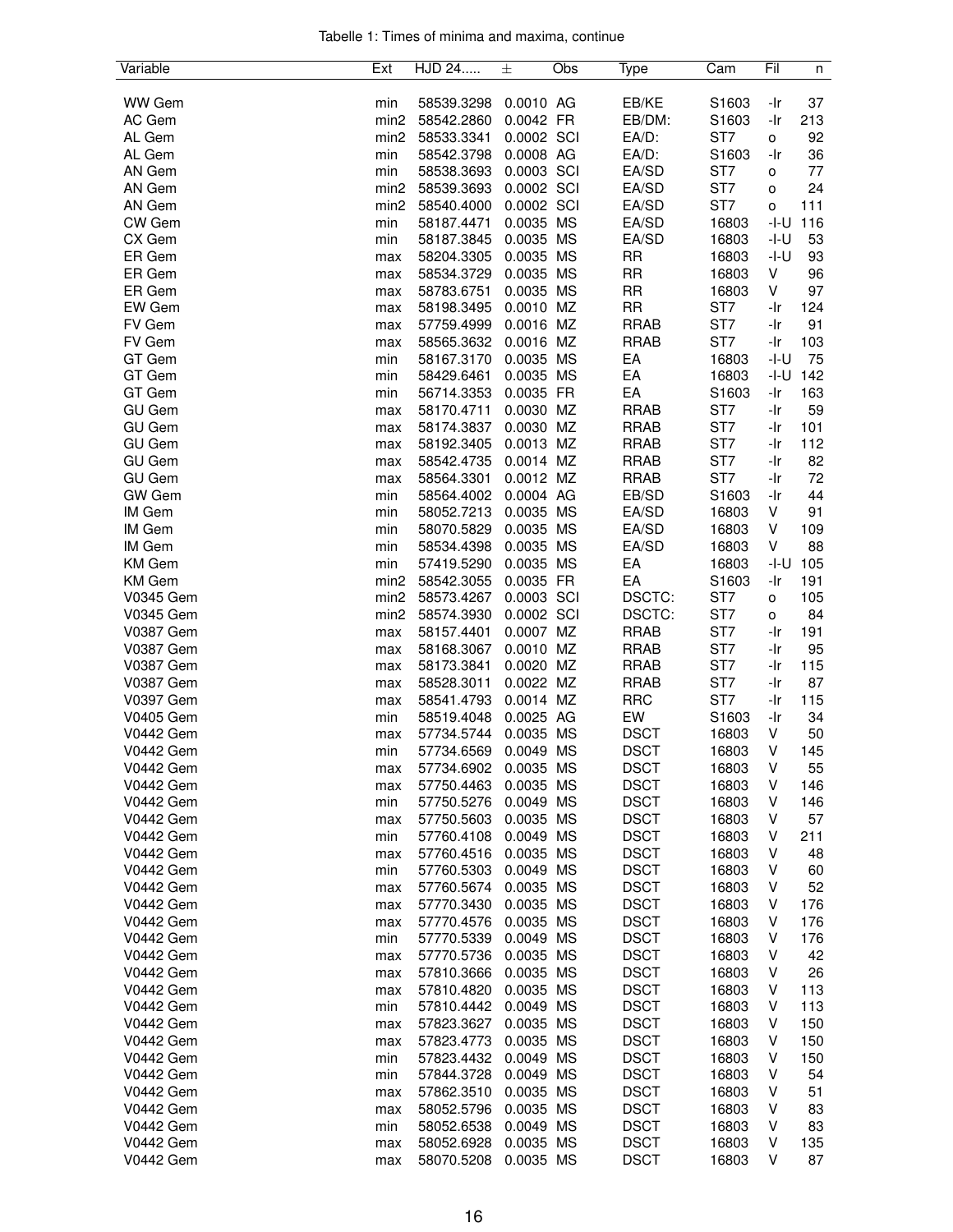|  |  |  | Tabelle 1: Times of minima and maxima, continue |  |
|--|--|--|-------------------------------------------------|--|
|  |  |  |                                                 |  |

| Variable         | Ext              | HJD 24     | 士          | Obs | Type        | Cam             | Fil    | n   |
|------------------|------------------|------------|------------|-----|-------------|-----------------|--------|-----|
|                  |                  |            |            |     |             |                 |        |     |
| <b>V0442 Gem</b> | min              | 58070.5938 | 0.0049 MS  |     | <b>DSCT</b> | 16803           | V      | 87  |
| <b>V0442 Gem</b> | max              | 58070.6366 | 0.0035 MS  |     | <b>DSCT</b> | 16803           | V      | 82  |
| <b>V0442 Gem</b> | min              | 58070.7106 | 0.0049 MS  |     | <b>DSCT</b> | 16803           | V      | 82  |
| <b>V0442 Gem</b> | max              | 58142.2876 | 0.0035 MS  |     | <b>DSCT</b> | 16803           | -I-U   | 32  |
| <b>V0442 Gem</b> | max              | 58142.4016 | 0.0035 MS  |     | <b>DSCT</b> | 16803           | -I-U   | 48  |
| <b>V0442 Gem</b> | max              | 58187.3697 | 0.0035 MS  |     | <b>DSCT</b> | 16803           | -I-U   | 116 |
| <b>V0442 Gem</b> | max              | 58187.4848 | 0.0035 MS  |     | <b>DSCT</b> | 16803           | -I-U   | 116 |
| <b>V0442 Gem</b> | min              | 58187.4521 | 0.0049 MS  |     | <b>DSCT</b> | 16803           | -I-U   | 116 |
| <b>V0442 Gem</b> | max              | 58204.3924 | 0.0035 MS  |     | <b>DSCT</b> | 16803           | $-I-U$ | 88  |
| <b>V0442 Gem</b> | min              | 58204.3544 | 0.0049 MS  |     | <b>DSCT</b> | 16803           | -I-U   | 88  |
| <b>V0442 Gem</b> | max              | 58534.4720 | 0.0035 MS  |     | <b>DSCT</b> | 16803           | V      | 70  |
| <b>V0442 Gem</b> | min              | 58534.4341 | 0.0049 MS  |     | <b>DSCT</b> | 16803           | V      | 70  |
| <b>V0442 Gem</b> |                  | 58783.5839 | 0.0035 MS  |     | <b>DSCT</b> | 16803           | V      | 97  |
|                  | max              |            |            |     |             |                 |        |     |
| <b>V0442 Gem</b> | max              | 58783.6995 | 0.0035 MS  |     | <b>DSCT</b> | 16803           | V      | 97  |
| <b>V0442 Gem</b> | min              | 58783.6644 | 0.0049 MS  |     | <b>DSCT</b> | 16803           | V      | 97  |
| <b>V0451 Gem</b> | min              | 58542.5098 | 0.0022 AG  |     | EA          | S1603           | -Ir    | 36  |
| EL Del           | max              | 57637.4180 | 0.0020 MZ  |     | LB:         | ST <sub>7</sub> | -Ir    | 106 |
| EL Del           | max              | 57640.3902 | 0.0017 MZ  |     | LB:         | ST <sub>7</sub> | -Ir    | 69  |
| EL Del           | max              | 57671.3601 | 0.0010 MZ  |     | LB:         | ST7             | -Ir    | 56  |
| EL Del           | max              | 55353.8979 | 0.0030 MZ  |     | LB:         | QES             |        | 14  |
| EL Del           | max              | 55359.8596 | 0.0010 MZ  |     | LB:         | QES             |        | 18  |
| RX Her           | min              | 58302.5159 | 0.0009 AG  |     | EA/DM       | S1603           | -Ir    | 27  |
| MT Her           | min              | 58301.4385 | 0.0008 AG  |     | EB/SD:      | S1603           | -Ir    | 25  |
| MX Her           | min              | 58605.4361 | 0.0001 SCI |     | EA/SD       | ST <sub>7</sub> | o      | 89  |
| V0338 Her        | min              | 58319.4725 | 0.0008 AG  |     | EA/SD       | S1603           | -Ir    | 28  |
| V0490 Her        | min              | 58652.4301 | 0.0004 SCI |     | EA/SD       | ST7             | o      | 70  |
| V0570 Her        | max              | 57522.4659 | 0.0049 MS  |     | RR:         | 16803           | -I-U   | 79  |
| V0570 Her        | max              | 57559.6404 | 0.0049 MS  |     | RR:         | 16803           | -I-U   | 189 |
| <b>V0570 Her</b> | min              | 57559.5184 | 0.0035 MS  |     | RR:         | 16803           | -I-U   | 189 |
|                  |                  |            | 0.0049 MS  |     |             |                 |        |     |
| V0570 Her        | max              | 58662.5813 |            |     | RR:         | 16803           | V      | 196 |
| V0570 Her        | min              | 58662.4219 | 0.0035 MS  |     | RR:         | 16803           | V      | 196 |
| V0570 Her        | max              | 58685.5653 | 0.0049 MS  |     | RR:         | 16803           | V      | 130 |
| V0570 Her        | min              | 58685.4536 | 0.0035 MS  |     | RR:         | 16803           | V      | 130 |
| V0732 Her        | min              | 58595.4220 | 0.0001 SCI |     | EW/KE       | ST7             | o      | 69  |
| V0861 Her        | min              | 58617.5196 | 0.0004 SCI |     | EW          | ST7             | o      | 65  |
| V0861 Her        | min <sub>2</sub> | 58618.3865 | 0.0002 SCI |     | EW          | ST <sub>7</sub> | o      | 74  |
| <b>V0861 Her</b> | min              | 58618.5551 | 0.0002 SCI |     | EW          | ST7             | o      | 74  |
| V0878 Her        | min <sub>2</sub> | 58688.4198 | 0.0002 SCI |     | EB          | ST7             | o      | 83  |
| V1101 Her        | min              | 57538.5635 | 0.0028 MS  |     | EW          | 16803           | -I-U   | 80  |
| V1101 Her        | max              | 58647.4315 | 0.0049 MS  |     | EW          | 16803           | V      | 99  |
| V1101 Her        | min              | 58655.3744 | 0.0028 MS  |     | EW          | 16803           | V      | 50  |
| <b>V1101 Her</b> | max              | 58655.4660 | 0.0049 MS  |     | EW          | 16803           | V      | 204 |
| V1101 Her        | min              | 58655.5654 | 0.0028 MS  |     | EW          | 16803           | V      | 204 |
| <b>V1101 Her</b> | max              | 58665.4170 | 0.0049 MS  |     | EW          | 16803           | V      | 209 |
| <b>V1101 Her</b> | max              | 58665.6113 | 0.0049 MS  |     | EW          | 16803           | V      | 91  |
| <b>V1101 Her</b> | min              | 58665.5146 | 0.0028 MS  |     | EW          | 16803           | V      | 91  |
| V1103 Her        | max              | 57477.6811 | 0.0049 MS  |     | EW          | 16803           | -I-U   | 83  |
| V1103 Her        | min              | 57477.6109 | 0.0035 MS  |     | EW          | 16803           | -I-U   | 83  |
|                  |                  |            |            |     | EW          | 16803           | -I-U   |     |
| V1103 Her        | min              | 57522.4798 | 0.0035 MS  |     |             |                 |        | 78  |
| V1103 Her        | min              | 57535.5921 | 0.0035 MS  |     | EW          | 16803           | -I-U   | 43  |
| V1103 Her        | max              | 57559.4045 | 0.0049 MS  |     | EW          | 16803           | -I-U   | 106 |
| V1103 Her        | min              | 57559.4830 | 0.0035 MS  |     | EW          | 16803           | -I-U   | 106 |
| V1103 Her        | max              | 57559.5567 | 0.0049 MS  |     | EW          | 16803           | $-I-U$ | 99  |
| V1103 Her        | min              | 57559.6293 | 0.0035 MS  |     | EW          | 16803           | $-I-U$ | 99  |
| V1103 Her        | min              | 57585.4139 | 0.0035 MS  |     | EW          | 16803           | V      | 70  |
| V1103 Her        | max              | 58651.3982 | 0.0056 MS  |     | EW          | 16803           | V      | 82  |
| V1103 Her        | min              | 58651.4715 | 0.0035 MS  |     | EW          | 16803           | V      | 82  |
| V1103 Her        | max              | 58651.5485 | 0.0056 MS  |     | EW          | 16803           | V      | 109 |
| V1103 Her        | min              | 58651.6194 | 0.0035 MS  |     | EW          | 16803           | V      | 109 |
| V1103 Her        | max              | 58662.4687 | 0.0049 MS  |     | EW          | 16803           | V      | 104 |
| V1103 Her        | min              | 58662.3996 | 0.0035 MS  |     | EW          | 16803           | V      | 104 |
| V1103 Her        | max              | 58662.6204 | 0.0049 MS  |     | EW          | 16803           | V      | 111 |
| V1103 Her        | min              | 58662.5441 | 0.0035 MS  |     | EW          | 16803           | V      | 111 |
|                  |                  |            |            |     |             |                 |        |     |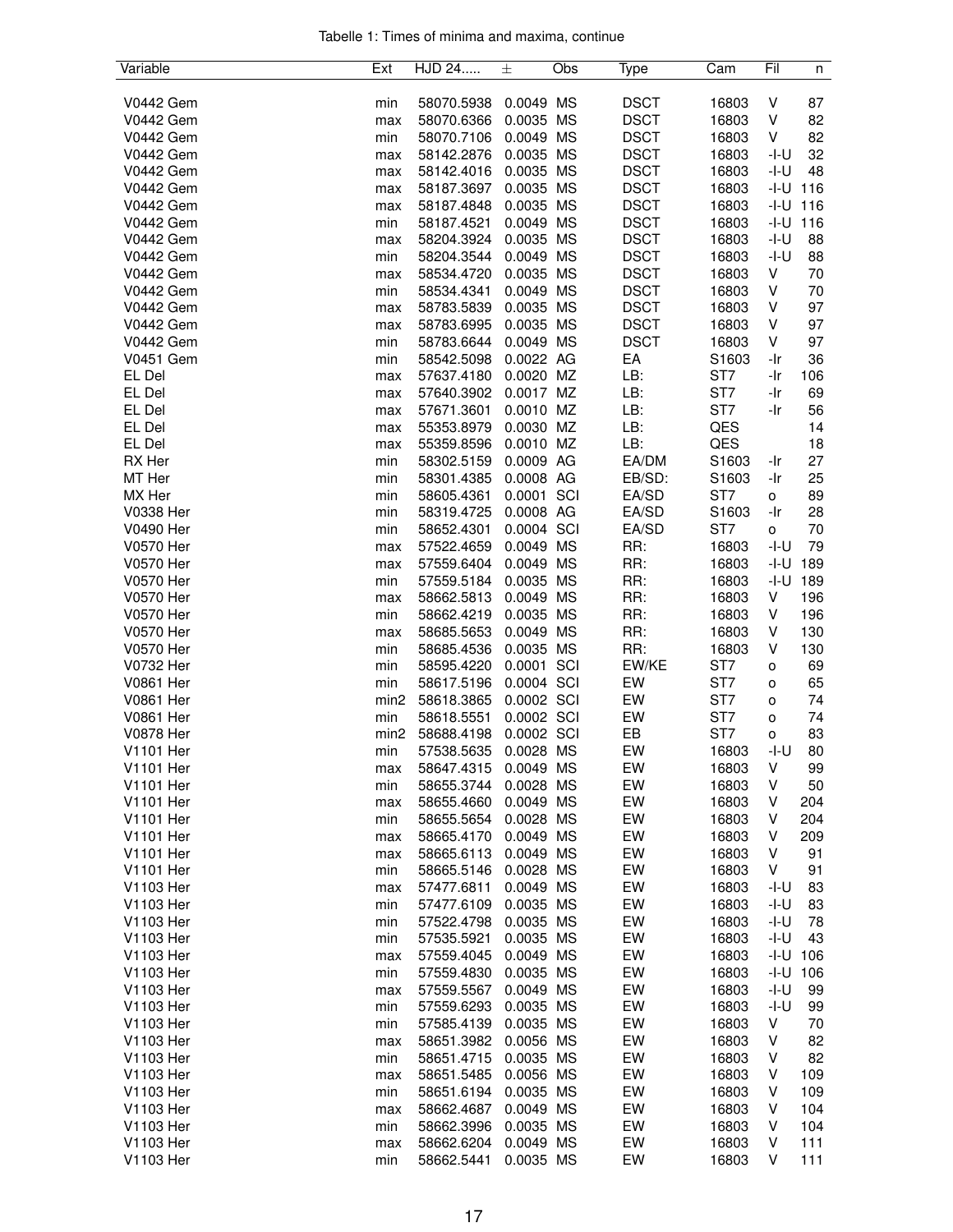|  |  |  | Tabelle 1: Times of minima and maxima, continue |  |
|--|--|--|-------------------------------------------------|--|
|  |  |  |                                                 |  |

| Variable  | Ext        | HJD 24     | 士         | Obs           | Type     | Cam               | Fil     | n   |
|-----------|------------|------------|-----------|---------------|----------|-------------------|---------|-----|
|           |            |            |           |               |          |                   |         |     |
| V1103 Her | max        | 58679.5168 | 0.0049 MS |               | EW       | 16803             | V       | 100 |
| V1103 Her | min        | 58679.5879 | 0.0035    | <b>MS</b>     | EW       | 16803             | V       | 100 |
| V1103 Her | max        | 58679.6534 | 0.0049    | MS            | EW       | 16803             | V       | 164 |
| V1103 Her | max        | 58685.4851 | 0.0049    | MS            | EW       | 16803             | V       | 157 |
| V1103 Her | min        | 58685.5609 | 0.0035 MS |               | EW       | 16803             | V       | 157 |
| V1103 Her | max        | 58685.6337 | 0.0049 MS |               | EW       | 16803             | V       | 157 |
| V1104 Her | min        | 57478.6289 | 0.0035 MS |               | EW       | 16803             | -I-U    | 42  |
| V1104 Her | min        | 57581.4013 | 0.0035 MS |               | EW       | 16803             | V       | 61  |
| V1104 Her | min        | 57900.4274 | 0.0035 MS |               | EW       | 16803             | В       | 74  |
| V1104 Her | min        | 57900.4271 | 0.0035 MS |               | EW       | 16803             | V       | 80  |
| V1104 Her | max        | 57900.4900 | 0.0035 MS |               | EW       | 16803             | B       | 42  |
| V1104 Her | min        | 57900.5415 | 0.0035 MS |               | EW       | 16803             | В       | 42  |
| V1104 Her | max        | 57900.4841 | 0.0035 MS |               | EW       | 16803             | V       | 41  |
| V1104 Her | min        | 57900.5412 | 0.0035 MS |               | EW       | 16803             | V       | 41  |
| V1104 Her |            | 57900.5922 | 0.0035 MS |               | EW       | 16803             | V       | 80  |
| V1104 Her | max        |            | 0.0035 MS |               | EW       | 16803             | V       | 80  |
| V1104 Her | min        | 57900.6548 | 0.0035 MS |               |          |                   |         |     |
|           | max        | 58654.4138 |           |               | EW       | 16803             | V       | 203 |
| V1104 Her | min        | 58654.4720 | 0.0035 MS |               | EW       | 16803             | V       | 203 |
| V1104 Her | max        | 58654.5304 | 0.0035 MS |               | EW       | 16803             | V       | 87  |
| V1104 Her | min        | 58654.5860 | 0.0035 MS |               | EW       | 16803             | V       | 87  |
| V1104 Her | max        | 58654.6419 | 0.0035 MS |               | EW       | 16803             | V       | 203 |
| V1302 Her | min        | 58319.4859 | 0.0021 AG |               | EW       | S1603             | -Ir     | 28  |
| V1306 Her | min        | 58319.4654 | 0.0010 AG |               | EW       | S1603             | -Ir     | 28  |
| V1309 Her | min        | 58319.5169 | 0.0016 AG |               | EW       | S1603             | -Ir     | 28  |
| V1321 Her | min        | 58265.4877 |           | 0.0007 RATRCR | EW       | 600D              | TG      | 178 |
| V1321 Her | min        | 58647.4386 | 0.0035 MS |               | EW       | 16803             | V       | 48  |
| V1321 Her | max        | 58655.4558 | 0.0049 MS |               | EW       | 16803             | $\sf V$ | 90  |
| V1321 Her | min        | 58655.3847 | 0.0035 MS |               | EW       | 16803             | V       | 90  |
| V1321 Her | max        | 58655.6052 | 0.0049 MS |               | EW       | 16803             | V       | 104 |
| V1321 Her | min        | 58655.5312 | 0.0035    | МS            | EW       | 16803             | V       | 104 |
| V1321 Her | max        | 58665.4660 | 0.0049 MS |               | EW       | 16803             | V       | 91  |
| V1321 Her | min        | 58665.3956 | 0.0028    | <b>MS</b>     | EW       | 16803             | V       | 91  |
| V1321 Her | max        | 58665.6170 | 0.0049    | <b>MS</b>     | EW       | 16803             | V       | 112 |
| V1321 Her | min        | 58665.5373 | 0.0028 MS |               | EW       | 16803             | V       | 112 |
| V1333 Her | min        | 57478.6286 | 0.0035 MS |               | EW       | 16803             | -I-U    | 77  |
| V1333 Her | min        | 57581.3714 | 0.0035 MS |               | EW       | 16803             | V       | 61  |
| V1333 Her | max        | 57900.4760 | 0.0035 MS |               | EW       | 16803             | В       | 59  |
| V1333 Her | min        | 57900.5531 | 0.0035 MS |               | EW       | 16803             | B       | 59  |
| V1333 Her | max        | 57900.4751 | 0.0035 MS |               | EW       | 16803             | V       | 54  |
| V1333 Her | min        | 57900.5547 | 0.0035 MS |               | EW       | 16803             | V       | 54  |
| V1333 Her | max        | 57900.6284 | 0.0035 MS |               | EW       | 16803             | V       | 77  |
| V1333 Her |            | 58654.4488 | 0.0035 MS |               | EW       | 16803             | V       | 118 |
| V1333 Her | max<br>min | 58654.5222 | 0.0035 MS |               | EW       | 16803             | V       | 118 |
| V1333 Her |            | 58654.6042 | 0.0035 MS |               | EW       | 16803             | V       | 203 |
|           | max        |            |           |               |          |                   |         |     |
| WY Hya    | min        | 58538.4814 | 0.0015 AG |               | EW/KE    | S <sub>1603</sub> | -Ir     | 35  |
| AV Hya    | min        | 58564.4645 | 0.0017 AG |               | EB/KE    | S1603             | -Ir     | 43  |
| DF Hya    | min        | 58565.4247 | 0.0004 AG |               | EW/KW    | S1603             | -Ir     | 33  |
| EU Hya    | min        | 58564.3881 | 0.0013 AG |               | EA/DW    | S1603             | -Ir     | 33  |
| FG Hya    | min        | 58542.2952 | 0.0003 AG |               | EW/KW    | S1603             | -Ir     | 38  |
| FG Hya    | min        | 58542.4617 | 0.0001 AG |               | EW/KW    | S1603             | -Ir     | 38  |
| V0409 Hya | min        | 58565.3610 | 0.0012 AG |               | EW       | S1603             | -Ir     | 33  |
| V0466 Hya | min        | 58564.4147 | 0.0026 AG |               | EB       | S1603             | -Ir     | 33  |
| V0519 Hya | min        | 58565.3993 | 0.0011 AG |               | EW       | S1603             | -Ir     | 33  |
| SW Lac    | min        | 58313.5421 | 0.0012 AG |               | EW/KW    | S1603             | -Ir     | 22  |
| SW Lac    | min        | 58731.4481 | 0.0013 AG |               | EW/KW    | S1603             | -Ir     | 50  |
| SW Lac    | min        | 58731.6058 | 0.0007 AG |               | EW/KW    | S1603             | -Ir     | 50  |
| VX Lac    | min        | 58318.4910 | 0.0048 AG |               | EA/SD    | S1603             | -Ir     | 22  |
| VX Lac    | min        | 58324.4027 | 0.0046 AG |               | EA/SD    | S1603             | -Ir     | 26  |
| VX Lac    | min        | 58742.3816 | 0.0005 AG |               | EA/SD    | S1603             | -Ir     | 28  |
| VY Lac    | min        | 58318.4394 | 0.0008 AG |               | EB/KE    | S1603             | -Ir     | 25  |
| VY Lac    | min        | 58319.4725 | 0.0013 AG |               | EB/KE    | S1603             | -Ir     | 28  |
| AR Lac    | min        | 58726.4573 | 0.0010 AG |               | EA/AR/RS | S1603             | -Ir     | 45  |
| AU Lac    | min        | 58319.4425 | 0.0007 AG |               | EA/SD    | S1603             | -Ir     | 28  |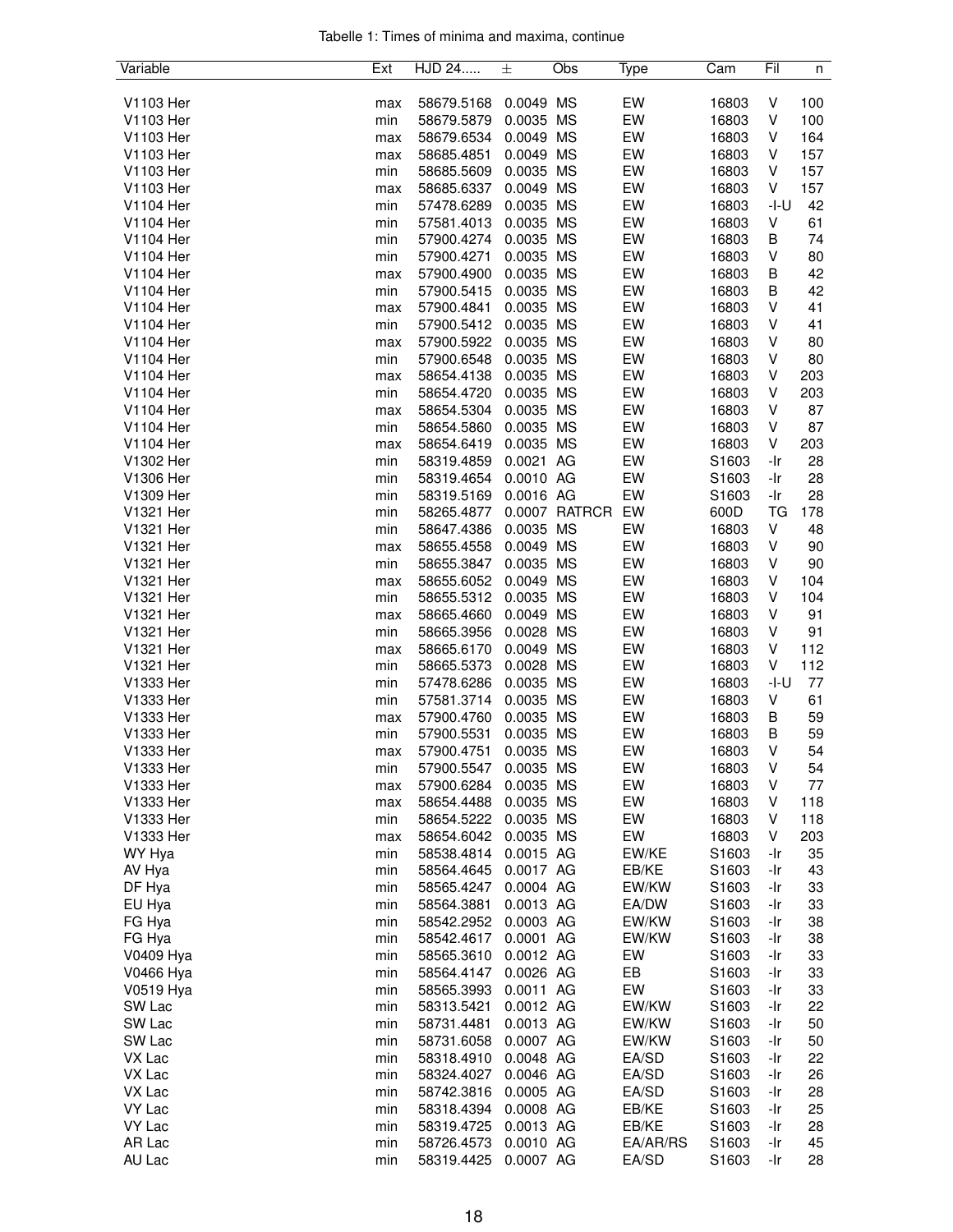|  |  |  | Tabelle 1: Times of minima and maxima, continue |  |
|--|--|--|-------------------------------------------------|--|
|  |  |  |                                                 |  |

| Variable      | Ext | HJD 24               | 士           | Obs | Type        | Cam             | Fil | n   |
|---------------|-----|----------------------|-------------|-----|-------------|-----------------|-----|-----|
|               |     |                      |             |     |             |                 |     |     |
| AU Lac        | min | 58326.4030           | 0.0013 AG   |     | EA/SD       | S1603           | -Ir | 27  |
| AW Lac        | min | 58726.5209           | 0.0012 AG   |     | EB/KE       | S1603           | -Ir | 45  |
| CM Lac        | min | 58319.4034           | 0.0006 AG   |     | EA/DM       | S1603           | -Ir | 28  |
| CO Lac        | min | 58313.4591           | 0.0005 AG   |     | EA/DM       | S1603           | -Ir | 22  |
| EK Lac        | min | 58331.3936           | 0.0015 AG   |     | EA/KE:      | S1603           | -Ir | 29  |
| EK Lac        | min | 58726.4863           | 0.0006 AG   |     | EA/KE:      | S1603           | -Ir | 45  |
| EM Lac        | min | 58319.5039           | 0.0029 AG   |     | EW/KW       | S1603           | -Ir | 28  |
| EM Lac        | min | 58324.5632           | 0.0004 AG   |     | EW/KW       | S1603           | -Ir | 27  |
| ES Lac        | min | 58731.3411           | 0.0006 AG   |     | EA/DM       | S1603           | -Ir | 50  |
| MZ Lac        | min | 58324.4596           | 0.0017 AG   |     | EA          | S1603           | -Ir | 27  |
| MZ Lac        | min | 58730.3380           | 0.0009 AG   |     | EA          | S1603           | -Ir | 43  |
| V0364 Lac     | min | 58313.4788           | 0.0008 AG   |     | EA/DM       | S1603           | -Ir | 22  |
| V0401 Lac     | min | 58319.5451           | 0.0057 AG   |     | EA          | S1603           | -Ir | 28  |
| V0401 Lac     | min | 58324.5441           | 0.0041 AG   |     | EA          | S1603           | -Ir | 27  |
| V0401 Lac     | min | 58326.4926           | 0.0019 AG   |     | EA          | S1603           | -Ir | 31  |
| V0401 Lac     | min | 58330.3909           | 0.0021 AG   |     | EA          | S1603           | -Ir | 34  |
| V0402 Lac     | min | 58330.5610           | 0.0018 AG   |     | EA          | S1603           | -Ir | 35  |
| V0402 Lac     | min | 58731.4618           | 0.0010 AG   |     | EA          | S1603           | -Ir | 50  |
| V0458 Lac     | min | 58319.4157           | 0.0040 AG   |     | EA          | S1603           | -Ir | 28  |
| V0505 Lac     | min | 58318.4211           | 0.0023 AG   |     | EW          | S1603           | -Ir | 25  |
| V0505 Lac     | min | 58319.4023           | 0.0020 AG   |     | EW          | S1603           | -Ir | 28  |
| V0505 Lac     | min | 58319.5666           | 0.0004 AG   |     | EW          | S1603           | -Ir | 28  |
| Y Leo         | min | 58542.4536           | 0.0007 AG   |     | EA/SD       | S1603           | -Ir | 65  |
| UV Leo        | min | 58540.6108           | 0.0008 AG   |     | EA/DW       | S1603           | -Ir | 40  |
| UZ Leo        | min | 58540.6571           | 0.0022 AG   |     | EW/KE       | S1603           | -Ir | 40  |
| WY Leo        | min | 58542.3572           | 0.0032 AG   |     | EA/D        | S1603           | -Ir | 61  |
| XZ Leo        | min | 58538.3817           | 0.0007 AG   |     | EW/KE       | S1603           | -Ir | 73  |
| XZ Leo        | min | 58538.6265           | 0.0005 AG   |     | EW/KE       | S1603           | -Ir | 73  |
| AL Leo        | min | 58565.5208           | 0.0004 AG   |     | EA/D        | S1603           | -Ir | 53  |
| AM Leo        | min | 58565.4413           | 0.0008 AG   |     | EW/KW       | S1603           | -Ir | 51  |
| AM Leo        | min | 58565.6252           | 0.0012 AG   |     | EW/KW       | S1603           | -Ir | 51  |
| DI Leo        | max | 57847.3945           | 0.0013 MZ   |     | <b>RRAB</b> | ST7             | -Ir | 106 |
| EX Leo        | min | 58565.3617           | 0.0015 AG   |     | EW          | S1603           | -Ir | 52  |
| EX Leo        | min | 58565.5636           | 0.0037 AG   |     | EW          | S1603           | -Ir | 52  |
| GV Leo        | min | 58538.3363           | 0.0007 AG   |     | EW          | S1603           | -Ir | 73  |
| GV Leo        | min | 58538.4703           | 0.0013 AG   |     | EW          | S1603           | -Ir | 73  |
| GV Leo        | min | 58538.6019           | 0.0028 AG   |     | EW          | S1603           | -Ir | 73  |
| HQ Leo        | max | 58593.3619           | 0.0011      | ΜZ  | <b>RRAB</b> | ST7             | -Ir | 60  |
| IO Leo        | max | 58593.4439           | 0.0011      | ΜZ  | <b>RRAB</b> | ST <sub>7</sub> | -Ir | 55  |
| MP Leo        | min | 58538.3348           | $0.0016$ AG |     | EW          | S1603           | -Ir | 73  |
| MP Leo        | min | 58538.6516           | 0.0012 AG   |     | EW          | S1603           | -Ir | 73  |
| RT LMi        | min | 58529.4468           | 0.0007 AG   |     | EW/KW       | S1603           | -Ir | 60  |
| RT LMi        | min | 58529.6345           | 0.0003 AG   |     | EW/KW       | S1603           | -Ir | 60  |
| <b>VW LMi</b> | min | 58564.3598           | 0.0006 AG   |     | EW:         | S1603           | -Ir | 62  |
| <b>VW LMi</b> | min | 58564.5993           | 0.0006 AG   |     | EW:         | S1603           | -Ir | 62  |
| AE LMi        | min | 58565.3613           | 0.0001 RAT  |     | EA          | 1600            | V   | 72  |
| AG LMi        | min | 58564.5364           | 0.0008 AG   |     | EA          | S1603           | -Ir | 58  |
| RZ Lyn        | min | 58530.4614           | 0.0026 AG   |     | EB/KE       | S1603           | -Ir | 53  |
| SW Lyn        | min | 58529.3634           | 0.0008 AG   |     | EA/DW       | S1603           | -Ir | 50  |
| SW Lyn        | min | 58530.3308           | 0.0025 AG   |     | EA/DW       | S1603           | -Ir | 44  |
| TV Lyn        | max | 58530.5210           | 0.0010 AG   |     | <b>RRC</b>  | S1603           | -Ir | 41  |
| UV Lyn        | min | 58529.3176           | 0.0010 AG   |     | EW/KW       | S1603           | -Ir | 55  |
| UV Lyn        | min | 58529.5254           | 0.0007 AG   |     | EW/KW       | S1603           | -Ir | 55  |
| <b>BG Lyn</b> | min | 58531.4463           | 0.0022 AG   |     | EB          | S1603           | -Ir | 49  |
| DY Lyn        | min | 58530.3799           | 0.0011 AG   |     | EA          | S1603           | -Ir | 44  |
| DZ Lyn        | min | 58529.3860           | 0.0011 AG   |     | EB:         | S1603           | -Ir | 50  |
| DZ Lyn        | min | 58529.5745           | 0.0008 AG   |     | EB:         | S1603           | -Ir | 50  |
| EK Lyn        | min | 58564.3653           | 0.0009 AG   |     | EA          | S1603           | -Ir | 35  |
| EM Lyn        | max | 57838.3819           | 0.0012 MZ   |     | <b>RRAB</b> | ST7             | -Ir | 145 |
| FI Lyn        | min | 58529.3027           | 0.0010 AG   |     | EW          | S1603           | -Ir | 50  |
| FI Lyn        | min | 58529.4883           | 0.0004 AG   |     | EW          | S1603           | -Ir | 50  |
| FO Lyn        | min | 58542.3145           | 0.0008 AG   |     | EW          | S1603           | -Ir | 41  |
| FP Lyn        | min | 58529.3525 0.0015 AG |             |     | EW          | S1603           | -Ir | 53  |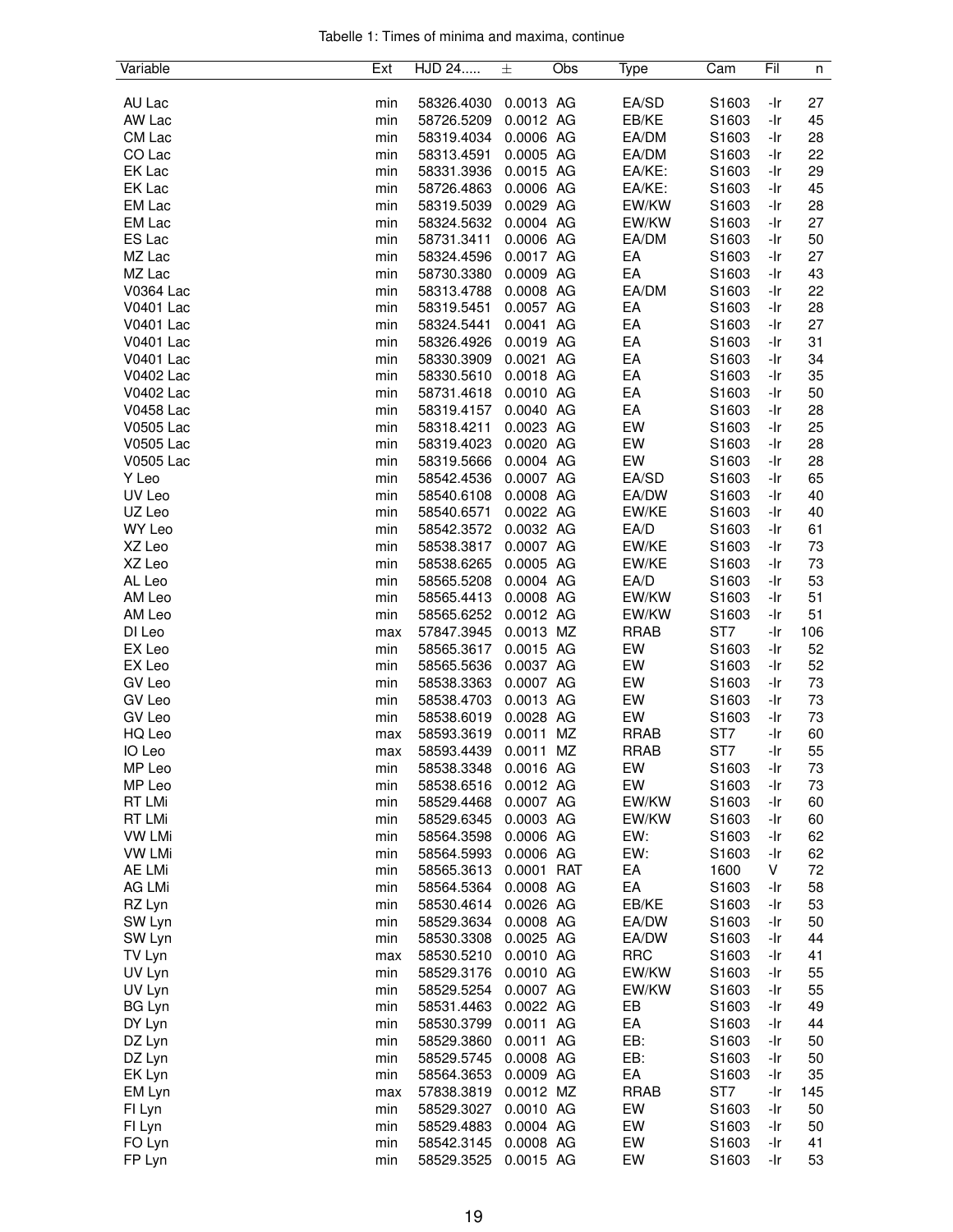| Tabelle 1: Times of minima and maxima, continue |  |  |  |
|-------------------------------------------------|--|--|--|
|                                                 |  |  |  |

| Variable | Ext  | HJD 24                | 士          | Obs | Type        | Cam   | Fil | n                |
|----------|------|-----------------------|------------|-----|-------------|-------|-----|------------------|
|          |      |                       |            |     |             |       |     |                  |
| FP Lyn   | min  | 58529.5325            | 0.0009 AG  |     | EW          | S1603 | -Ir | 53               |
| FS Lyn   | min  | 58529.4493            | 0.0011 AG  |     | EB          | S1603 | -Ir | 54               |
| FW Lyn   | max  | 57798.3216            | 0.0008 MZ  |     | <b>RRAB</b> | ST7   | -Ir | 60               |
| FW Lyn   | max  | 58542.3052            | 0.0009 MZ  |     | <b>RRAB</b> | ST7   | -Ir | 92               |
| IN Lyn   | min  | 58531.3201            | 0.0012 AG  |     | EW          | S1603 | -Ir | 49               |
| IN Lyn   | min  | 58531.5304            | 0.0021 AG  |     | EW          | S1603 | -Ir | 49               |
| KY Lyn   | min  | 58542.4379            | 0.0020 AG  |     | EW          | S1603 | -Ir | 41               |
| LM Lyn   | min  | 58542.4994            | 0.0036 AG  |     | EW          | S1603 | -Ir | 41               |
| RR Lyr   | max  | 58704.4231            | 0.0035 VLM |     | <b>RRAB</b> | 450D  | V   | $\boldsymbol{9}$ |
| RR Lyr   | max  | 58717.4519            | 0.0001 SCI |     | <b>RRAB</b> | ST7   | o   | 142              |
| RR Lyr   | max  | 58722.5563            | 0.0002 SCI |     | <b>RRAB</b> | ST7   | o   | 78               |
| RR Lyr   | max  | 58729.3600            | 0.0001 SCI |     | <b>RRAB</b> | ST7   | o   | 88               |
| RR Lyr   | max  | 58737.2961            | 0.0035 VLM |     | <b>RRAB</b> | 450D  | V   | 23               |
| RR Lyr   | max  | 58746.3691            | 0.0035 VLM |     | <b>RRAB</b> | 450D  | V   | 18               |
| RR Lyr   | max  | 58767.3329            | 0.0035 VLM |     | <b>RRAB</b> | 450D  | V   | 22               |
| TZ Lyr   | max  | 56541.4613            | 0.0035 FR  |     | EB/D        | 450D  |     | 54               |
| TZ Lyr   | min2 | 56541.5557: 0.0069 FR |            |     | EB/D        | 450D  |     | 54               |
| UX Lyr   |      | 58350.3649            | 0.0013 MZ  |     | <b>RRAB</b> | ST7   | -Ir | 86               |
|          | max  |                       |            |     |             | ST7   |     |                  |
| UX Lyr   | max  | 58369.3488            | 0.0015 MZ  |     | <b>RRAB</b> |       | -Ir | 44               |
| UX Lyr   | max  | 58379.3671: 0.0026 MZ |            |     | <b>RRAB</b> | ST7   | -Ir | 111              |
| UX Lyr   | max  | 58436.3249            | 0.0010 MZ  |     | <b>RRAB</b> | ST7   | -Ir | 101              |
| UX Lyr   | max  | 58688.4050            | 0.0017 MZ  |     | <b>RRAB</b> | ST7   | -Ir | 84               |
| UZ Lyr   | min  | 58326.4542            | 0.0009 AG  |     | EA/SD       | S1603 | -Ir | 26               |
| AA Lyr   | min  | 58667.5014            | 0.0035 MS  |     | EB/SD       | 16803 | V   | 76               |
| AA Lyr   | max  | 58678.4925            | 0.0049 MS  |     | EB/SD       | 16803 | V   | 154              |
| AA Lyr   | min  | 58678.6213            | 0.0035 MS  |     | EB/SD       | 16803 | V   | 154              |
| AA Lyr   | max  | 58682.6363            | 0.0049 MS  |     | EB/SD       | 16803 | V   | 150              |
| AA Lyr   | min  | 58682.5028            | 0.0035 MS  |     | EB/SD       | 16803 | V   | 150              |
| AA Lyr   | min  | 58695.4357            | 0.0035 MS  |     | EB/SD       | 16803 | V   | 67               |
| AA Lyr   | max  | 58705.3926            | 0.0049 MS  |     | EB/SD       | 16803 | V   | 182              |
| AA Lyr   | min  | 58705.5237            | 0.0035 MS  |     | EB/SD       | 16803 | V   | 182              |
| AA Lyr   | max  | 58712.3862            | 0.0049 MS  |     | EB/SD       | 16803 | V   | 151              |
| AA Lyr   | min  | 58712.5077            | 0.0035 MS  |     | EB/SD       | 16803 | V   | 151              |
| AA Lyr   | min  | 58731.3907            | 0.0035 MS  |     | EB/SD       | 16803 | V   | 138              |
| CL Lyr   | max  | 58391.3059            | 0.0010 MZ  |     | <b>RRAB</b> | ST7   | -Ir | 120              |
| CO Lyr   | max  | 57626.3576: 0.0020 MZ |            |     | <b>RRAB</b> | ST7   | -Ir | 102              |
| CO Lyr   | max  | 58373.3769            | 0.0010 MZ  |     | <b>RRAB</b> | ST7   | -Ir | 114              |
| CO Lyr   | max  | 58387.3612            | 0.0014 MZ  |     | <b>RRAB</b> | ST7   | -Ir | 98               |
| CO Lyr   | max  | 58389.3599            | 0.0015 MZ  |     | <b>RRAB</b> | ST7   | -Ir | 143              |
| CT Lyr   |      | 58057.3208            | 0.0015 MZ  |     | <b>RRAB</b> | ST7   | -Ir | 84               |
|          | max  |                       | 0.0030 MZ  |     | <b>RRAB</b> | ST7   |     |                  |
| CT Lyr   | max  | 58324.3704            |            |     |             | ST7   | -Ir | 103              |
| CT Lyr   | min  | 58326.3800            | 0.0021 MZ  |     | <b>RRAB</b> |       | -Ir | 116              |
| CT Lyr   | max  | 58326.4369            | 0.0020 MZ  |     | <b>RRAB</b> | ST7   | -Ir | 116              |
| CT Lyr   | max  | 58396.3045            | 0.0010 MZ  |     | RRAB        | ST7   | -Ir | 136              |
| DD Lyr   | max  | 57623.4785            | 0.0010 MZ  |     | <b>RRAB</b> | ST7   | -Ir | 96               |
| DH Lyr   | max  | 58348.4272            | 0.0015 MZ  |     | <b>RRAB</b> | ST7   | -Ir | 132              |
| DH Lyr   | min  | 58348.3536            | 0.0040 MZ  |     | <b>RRAB</b> | ST7   | -Ir | 132              |
| DH Lyr   | min  | 58016.3499            | 0.0010 MZ  |     | <b>RRAB</b> | ST7   | -Ir | 89               |
| DH Lyr   | min  | 58405.2993            | 0.0010 MZ  |     | <b>RRAB</b> | ST7   | -Ir | 59               |
| DV Lyr   | max  | 57619.4545            | 0.0015 MZ  |     | <b>RRAB</b> | ST7   | -Ir | 81               |
| DV Lyr   | max  | 57633.3720            | 0.0011 MZ  |     | <b>RRAB</b> | ST7   | -Ir | 80               |
| DV Lyr   | max  | 58061.3276            | 0.0022 MZ  |     | <b>RRAB</b> | ST7   | -Ir | 79               |
| DV Lyr   | max  | 58439.2845            | 0.0010 MZ  |     | <b>RRAB</b> | ST7   | -Ir | 97               |
| KX Lyr   | max  | 56541.3316            | 0.0056 FR  |     | <b>RRAB</b> | 450D  |     | 139              |
| LQ Lyr   | max  | 57214.4129            | 0.0010 MZ  |     | <b>RRC</b>  | ST7   | -Ir | 92               |
| LQ Lyr   | max  | 57298.3282            | 0.0030 MZ  |     | <b>RRC</b>  | ST7   | -Ir | 90               |
| NX Lyr   | max  | 58699.3748            | 0.0014 MZ  |     | <b>RRAB</b> | ST7   | -Ir | 58               |
| OT Lyr   | min  | 58601.6161            | 0.0035 MS  |     | EA          | 16803 | V   | 44               |
| OT Lyr   | max  | 58601.6524            | 0.0035 MS  |     | EA          | 16803 | v   | 37               |
| OT Lyr   | max  | 58678.4634            | 0.0035 MS  |     | EA          | 16803 | V   | 54               |
| OT Lyr   | min  | 58678.5104            | 0.0035 MS  |     | EA          | 16803 | V   | 41               |
| OT Lyr   |      |                       | 0.0035 MS  |     | EA          |       | V   | 53               |
|          | max  | 58678.5490            |            |     |             | 16803 |     |                  |
| OT Lyr   | min  | 58678.5961            | 0.0035 MS  |     | EA          | 16803 | V   | 40               |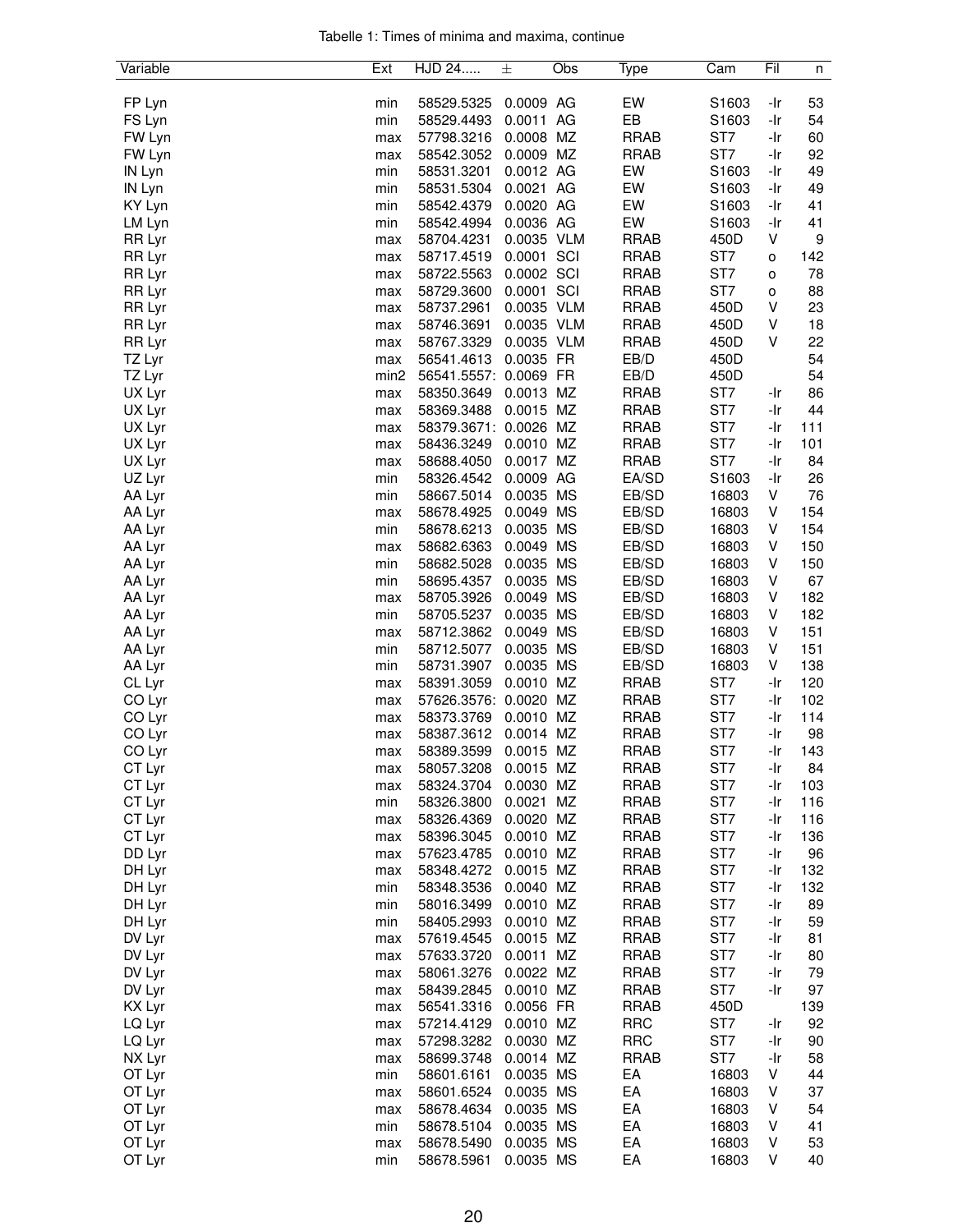| Tabelle 1: Times of minima and maxima, continue |  |  |  |
|-------------------------------------------------|--|--|--|
|                                                 |  |  |  |

| Variable         | Ext              | HJD 24     | 土          | Obs       | Type        | Cam   | Fil | n   |
|------------------|------------------|------------|------------|-----------|-------------|-------|-----|-----|
|                  |                  |            |            |           |             |       |     |     |
| OT Lyr           | max              | 58678.6334 | 0.0035 MS  |           | EA          | 16803 | V   | 53  |
| OT Lyr           | min              | 58682.4003 | 0.0035 MS  |           | EA          | 16803 | V   | 46  |
| OT Lyr           | max              | 58682.4422 | 0.0035 MS  |           | EA          | 16803 | ٧   | 53  |
| OT Lyr           | max              | 58682.5258 | 0.0035 MS  |           | EA          | 16803 | V   | 52  |
| OT Lyr           | min              | 58682.5730 | 0.0035 MS  |           | EA          | 16803 | V   | 47  |
| OT Lyr           | max              | 58682.6138 | 0.0035 MS  |           | EA          | 16803 | V   | 54  |
| OT Lyr           | max              | 58695.4123 | 0.0035 MS  |           | EA          | 16803 | ٧   | 52  |
| OT Lyr           | min              | 58705.4085 | 0.0035 MS  |           | EA          | 16803 | V   | 44  |
| OT Lyr           | max              | 58705.4446 | 0.0035 MS  |           | EA          | 16803 | V   | 51  |
| OT Lyr           | max              | 58705.5280 | 0.0035 MS  |           | EA          | 16803 | V   | 37  |
| OT Lyr           | max              | 58712.3658 | 0.0035 MS  |           | EA          | 16803 | V   | 47  |
| OT Lyr           | min              | 58712.4138 | 0.0035 MS  |           | EA          | 16803 | v   | 45  |
| OT Lyr           | max              | 58712.4546 | 0.0035 MS  |           | EA          | 16803 | ٧   | 51  |
| OT Lyr           | min              | 58712.5012 | 0.0035 MS  |           | EA          | 16803 | V   | 48  |
| OT Lyr           | max              | 58712.5402 | 0.0035 MS  |           | EA          | 16803 | V   | 35  |
| OT Lyr           | max              | 58731.3948 | 0.0035 MS  |           | EA          | 16803 | V   | 49  |
| OT Lyr           | min              | 58731.4435 | 0.0035 MS  |           | EA          | 16803 | V   | 48  |
| OT Lyr           | max              | 58731.4817 | 0.0035 MS  |           | EA          | 16803 | V   | 50  |
| V0404 Lyr        | min              | 58326.4670 | 0.0020 AG  |           | EB/SD:      | S1603 | -Ir | 23  |
| V0406 Lyr        | min              | 56540.4311 | 0.0035 FR  |           | EW/KE       | 450D  |     | 138 |
| V0412 Lyr        | max              | 58682.4190 | 0.0049     | <b>MS</b> | EA/KE       | 16803 | V   | 209 |
| V0412 Lyr        | min              | 58705.4791 | 0.0035     | MS        | EA/KE       | 16803 | V   | 137 |
| V0412 Lyr        | min              | 58712.4689 | 0.0035 MS  |           | EA/KE       | 16803 | V   | 137 |
| V0412 Lyr        | min              | 58601.6183 | 0.0035 MS  |           | EA/KE       | 16803 | V   | 72  |
| V0412 Lyr        | min              | 58678.4688 | 0.0035 MS  |           | EA/KE       | 16803 | V   | 100 |
| V0563 Lyr        | max              | 56540.4514 | 0.0042 FR  |           | EW          | 450D  |     | 121 |
| V0563 Lyr        | min2             | 56540.5911 | 0.0056 FR  |           | EW          | 450D  |     | 121 |
| V0563 Lyr        | min <sub>2</sub> | 56541.4569 | 0.0035 FR  |           | EW          | 450D  |     | 90  |
| V0576 Lyr        | max              | 56540.3337 | 0.0035 FR  |           | EB          | 450D  |     | 78  |
| V0576 Lyr        | min              | 56540.4724 | 0.0035 FR  |           | EB          | 450D  |     | 78  |
| V0576 Lyr        | max              | 56541.4135 | 0.0042 FR  |           | EB          | 450D  |     | 30  |
| V0576 Lyr        | min              | 56541.5430 | 0.0056 FR  |           | EB          | 450D  |     | 30  |
| V0593 Lyr        | max              | 56540.3315 | 0.0035 FR  |           | <b>DSCT</b> | 450D  |     | 56  |
| V0593 Lyr        | min              | 56540.4057 | 0.0035 FR  |           | <b>DSCT</b> | 450D  |     | 56  |
| V0593 Lyr        | max              | 56540.4345 | 0.0035 FR  |           | <b>DSCT</b> | 450D  |     | 50  |
| V0593 Lyr        | min              | 56540.5067 | 0.0035 FR  |           | <b>DSCT</b> | 450D  |     | 50  |
| V0593 Lyr        | max              | 56540.5362 | 0.0035 FR  |           | <b>DSCT</b> | 450D  |     | 40  |
| V0653 Lyr        | max              | 56540.3876 | 0.0035 FR  |           | EW          | 450D  |     | 133 |
| V0653 Lyr        | min <sub>2</sub> | 56540.5080 | 0.0035 FR  |           | EW          | 450D  |     | 133 |
| V0653 Lyr        | min <sub>2</sub> | 56541.4549 | 0.0056 FR  |           | EW          | 450D  |     | 23  |
| V0664 Lyr        | max              | 56541.5019 | 0.0035 FR  |           | EW          | 450D  |     | 57  |
| V0664 Lyr        | min2             | 56541.4234 | 0.0035 FR  |           | EW          | 450D  |     | 57  |
| V0667 Lyr        | min              | 56540.5056 | 0.0035 FR  |           | EA          | 450D  |     | 105 |
| MX Mon           | min              | 58539.3065 | 0.0021 AG  |           | EB/KE       | S1603 | -Ir | 31  |
| NS Mon           | min              | 58539.3809 | 0.0009 AG  |           | EW/DW       | S1603 | -Ir | 35  |
| <b>V0753 Mon</b> | min              | 58539.4225 | 0.0014 AG  |           | EB:         | S1603 | -Ir | 31  |
| <b>V0864 Mon</b> | min              | 58539.3134 | 0.0017 AG  |           | EW          | S1603 | -Ir | 31  |
| <b>V0864 Mon</b> | min              | 58539.4906 | 0.0020 AG  |           | EW          | S1603 | -Ir | 31  |
| <b>V0868 Mon</b> | min              | 58542.2949 | 0.0044 AG  |           | EB          | S1603 | -Ir | 34  |
| V0910 Mon        | min              | 58542.2893 | 0.0044 AG  |           | EA          | S1603 | -Ir | 30  |
| V0927 Mon        | min              | 58539.3973 | 0.0016 AG  |           | EW          | S1603 | -Ir | 34  |
| V0501 Oph        | min              | 58301.4782 | 0.0007 AG  |           | EA/SD:      | S1603 | -Ir | 25  |
| V0508 Oph        | min              | 58312.5349 | 0.0008 AG  |           | EW/KW       | S1603 | -Ir | 28  |
| V2563 Oph        | min              | 58301.4573 | 0.0004 AG  |           | Е           | S1603 | -Ir | 24  |
| FT Ori           | min              | 58539.4625 | 0.0013 AG  |           | EA/DM       | S1603 | -Ir | 37  |
| GO Ori           | max              | 57752.4612 | 0.0035 MS  |           | <b>RR</b>   | 16803 | V   | 159 |
| GO Ori           | min              | 57752.3859 | 0.0056 MS  |           | <b>RR</b>   | 16803 | V   | 159 |
| GO Ori           | min              | 57769.5061 | 0.0056 MS  |           | <b>RR</b>   | 16803 | V   | 129 |
| GO Ori           | max              | 58523.3556 | 0.0035 MS  |           | <b>RR</b>   | 16803 | V   | 86  |
| GO Ori           | max              | 58764.6288 | 0.0035 MS  |           | <b>RR</b>   | 16803 | V   | 74  |
| V1016 Ori        | min              | 58521.3850 | 0.0100 VLM |           | EA          |       |     | 300 |
| V1823 Ori        | min              | 58539.4262 | 0.0028 AG  |           | EA          | S1603 | -Ir | 34  |
| V2762 Ori        | min              | 58519.4082 | 0.0014 AG  |           | EA          | S1603 | -Ir | 35  |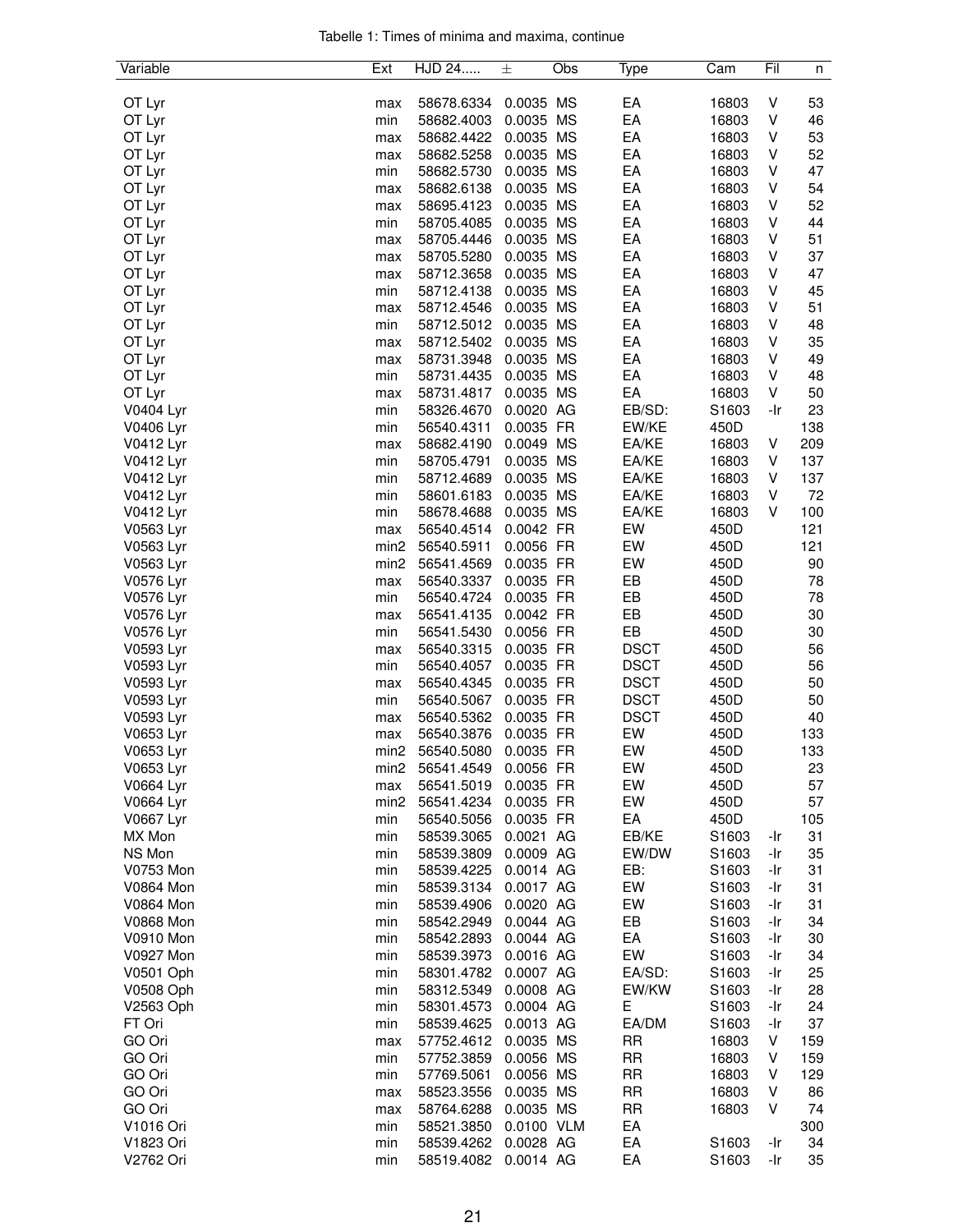|  |  |  | Tabelle 1: Times of minima and maxima, continue |  |
|--|--|--|-------------------------------------------------|--|
|  |  |  |                                                 |  |

| Variable                      | Ext              | HJD 24                   | 士                      | Obs | Type                       | Cam               | Fil        | n        |
|-------------------------------|------------------|--------------------------|------------------------|-----|----------------------------|-------------------|------------|----------|
|                               |                  |                          |                        |     |                            |                   |            |          |
| V2787 Ori                     | min              | 58539.3948               | 0.0013 AG              |     | EB                         | S1603             | -Ir        | 34       |
| VZ Peg                        | max              | 58730.4370               | 0.0010 AG              |     | <b>RRC</b>                 | S1603             | -Ir        | 38       |
| AV Peg                        | max              | 58639.5854               | 0.0009 HOC             |     | <b>RRAB</b>                | A4000             | V          | 281      |
| <b>BG Peg</b>                 | min              | 58730.4811               | 0.0007 AG              |     | EA/SD                      | S <sub>1603</sub> | -Ir        | 38       |
| <b>BH</b> Peg                 | max              | 58681.4642               | 0.0017 HOC             |     | <b>RRAB</b>                | A4000             | V          | 236      |
| <b>BN Peg</b>                 | min              | 58730.5475               | 0.0002 AG              |     | EA                         | S <sub>1603</sub> | -Ir        | 36       |
| <b>BO</b> Peg                 | min              | 58730.5636               | 0.0006 AG              |     | EA/KE:                     | S <sub>1603</sub> | -Ir        | 36       |
| DH Peg                        | max              | 58680.4674               | 0.0012 HOC             |     | <b>RRC</b>                 | A4000             | V          | 411      |
| ER Peg                        | min              | 58742.5324               | 0.0008 AG              |     | EA/SD                      | S1603             | -Ir        | 36       |
| GP Peg                        | min              | 58313.5350               | 0.0011 AG              |     | EA                         | S <sub>1603</sub> | -Ir        | 22       |
| GP Peg                        | min              | 58742.3157               | 0.0022 AG              |     | EA                         | S1603             | -Ir        | 34       |
| <b>KW Peg</b>                 | min2             | 58847.3044               | 0.0003 SCI             |     | EA                         | ST7               | o          | 193      |
| <b>V0357 Peg</b>              | min              | 58730.5101               | 0.0006 AG              |     | EW                         | S1603             | -Ir        | 38       |
| V0404 Peg                     | min              | 58330.5324               | 0.0014 AG              |     | EW                         | S1603             | -Ir        | 35       |
| V0404 Peg                     | min              | 58742.3680               | 0.0012 AG              |     | EW                         | S <sub>1603</sub> | -Ir        | 50       |
| V0419 Peg                     | max              | 57307.3847               | 0.0011 MZ<br>0.0016 MZ |     | <b>RRAB</b>                | ST <sub>7</sub>   | -Ir        | 115      |
| <b>V0419 Peg</b>              | max              | 57677.4593               | 0.0008 MZ              |     | <b>RRAB</b><br><b>RRAB</b> | ST7<br>ST7        | -Ir<br>-Ir | 84       |
| <b>V0419 Peg</b>              | max              | 57691.3430               |                        |     |                            | QES               |            | 134      |
| <b>V0419 Peg</b>              | max<br>min       | 55822.8840               | 0.0010 MZ<br>0.0010 AG |     | <b>RRAB</b><br>EA          | S1603             |            | 40       |
| V0432 Peg<br><b>V0478 Peg</b> | min              | 58730.5058<br>58731.3665 | 0.0004 AG              |     | EA                         | S1603             | -Ir<br>-Ir | 36<br>52 |
| V0500 Peg                     | min              | 58730.4720               | 0.0014 AG              |     | EB                         | S1603             | -Ir        | 38       |
| V0535 Peg                     | min              | 58330.3783               | 0.0013 AG              |     | EW                         | S1603             | -Ir        | 35       |
| V0535 Peg                     | min              | 58330.5402               | 0.0018 AG              |     | EW                         | S1603             | -Ir        | 35       |
| V0535 Peg                     | min              | 58690.3751               | 0.0015 AG              |     | EW                         | S1603             | -Ir        | 31       |
| V0535 Peg                     | min              | 58690.5312               | 0.0014 AG              |     | EW                         | S1603             | -Ir        | 31       |
| V0535 Peg                     | min              | 58726.3847               | 0.0008 AG              |     | EW                         | S1603             | -Ir        | 45       |
| V0535 Peg                     | min              | 58726.5478               | 0.0005 AG              |     | EW                         | S1603             | -Ir        | 45       |
| V0560 Peg                     | min              | 58726.5970               | 0.0019 AG              |     | EA:                        | S1603             | -Ir        | 45       |
| <b>V0576 Peg</b>              | min              | 58730.4592               | 0.0008 AG              |     | EW                         | S <sub>1603</sub> | -Ir        | 38       |
| V0576 Peg                     | min              | 58730.5880               | 0.0005 AG              |     | EW                         | S1603             | -Ir        | 38       |
| Z Per                         | min              | 58770.4452               | 0.0026 AG              |     | EA/SD                      | S1603             | -Ir        | 37       |
| RT Per                        | min              | 58822.5104               | 0.0002 AG              |     | EA/SD                      | S1603             | -Ir        | 55       |
| <b>RW</b> Per                 | min              | 58822.5173               | 0.0022 AG              |     | EA/D                       | S1603             | -Ir        | 61       |
| AG Per                        | min              | 58822.2678               | 0.0037 AG              |     | EA/DM                      | S1603             | -Ir        | 63       |
| AN Per                        | min              | 57753.4526               | 0.0010 MZ              |     | <b>RRAB</b>                | ST7               | -Ir        | 89       |
| AN Per                        | max              | 56151.4225               | 0.0049 FR              |     | <b>RRAB</b>                | S1603             | -Ir        | 570      |
| AN Per                        | max              | 57015.4032               | 0.0049 FR              |     | <b>RRAB</b>                | S1603             | -Ir        | 146      |
| AN Per                        | max              | 58413.4487               | 0.0035 FR              |     | <b>RRAB</b>                | S1603             | -Ir        | 175      |
| AN Per                        | min              | 58413.3285               | 0.0035 FR              |     | <b>RRAB</b>                | S1603             | -Ir        | 175      |
| AR Per                        | max              | 58742.5059               | 0.0011 HOC             |     | <b>RRAB</b>                | A4000             | V          | 485      |
| FM Per                        | max              | 58821.2710               | 0.0010 AG              |     | <b>RRAB</b>                | S1603             | -Ir        | 60       |
| HK Per                        | min              | 58541.3138               | 0.0003 RAT             |     | EA/SD                      | 1600              | V          | 86       |
| IQ Per                        | min              | 58821.2494               | 0.0067 AG              |     | EA/DM                      | S1603             | -Ir        | 60       |
| IT Per                        | min              | 58770.6218               | 0.0031 AG              |     | EA/SD                      | S1603             | -Ir        | 37       |
| IU Per                        | min              | 58822.4872               | 0.0006 AG              |     | EA/SD                      | S <sub>1603</sub> | -Ir        | 53       |
| <b>KN Per</b>                 | min              | 58768.3227               | 0.0003 HOC             |     | <b>RRC</b>                 | A4000             | V          | 183      |
| KN Per                        | min              | 58770.4922               | 0.0018 AG              |     | <b>RRC</b>                 | S1603             | -Ir        | 37       |
| KQ Per                        | min <sub>2</sub> | 58391.4937               | 0.0021 FR              |     | EA/SD:                     | S1603             | -Ir        | 683      |
| <b>KV Per</b>                 | max              | 58505.3720               | 0.0020 MZ              |     | <b>RRC</b>                 | ST7               | -Ir        | 115      |
| KV Per                        | max              | 57298.4542               | 0.0015 MZ              |     | <b>RRC</b>                 | ST7               | -Ir        | 89       |
| NY Per                        | max              | 57759.3711               | 0.0010 MZ              |     | <b>RRAB</b>                | ST7<br>ST7        | -Ir        | 59       |
| V0433 Per<br>V0740 Per        | max              | 57743.2860               | 0.0008 MZ<br>0.0015 AG |     | <b>RRAB</b><br>EW          | S1603             | -Ir<br>-Ir | 93<br>63 |
| V0740 Per                     | min              | 58822.2776               |                        |     | EW                         | S <sub>1603</sub> | -Ir        | 63       |
| V0873 Per                     | min<br>min       | 58822.4638<br>58770.4272 | 0.0011 AG<br>0.0012 AG |     | EW                         | S <sub>1603</sub> | -Ir        | 37       |
| <b>V0873 Per</b>              | min              | 58770.5759               | 0.0006 AG              |     | EW                         | S1603             | -Ir        | 37       |
| <b>V0881 Per</b>              | min              | 58770.4067               | 0.0001 AG              |     | EW                         | S1603             | -Ir        | 37       |
| <b>V0881 Per</b>              | min              | 58770.5980               | 0.0014 AG              |     | EW                         | S <sub>1603</sub> | -Ir        | 37       |
| V0930 Per                     | min              | 58391.4691               | 0.0021 FR              |     | EA                         | S1603             | -Ir        | 225      |
| V0930 Per                     | min              | 58396.4020               | 0.0035 FR              |     | EA                         | S1603             | -Ir        | 221      |
| V0959 Per                     | min              | 58770.6280               | 0.0013 AG              |     | EA                         | S1603             | -Ir        | 37       |
| <b>RU Psc</b>                 | max              | 58710.5831               | 0.0032 HOC             |     | <b>RRC</b>                 | A4000             | V          | 387      |
|                               |                  |                          |                        |     |                            |                   |            |          |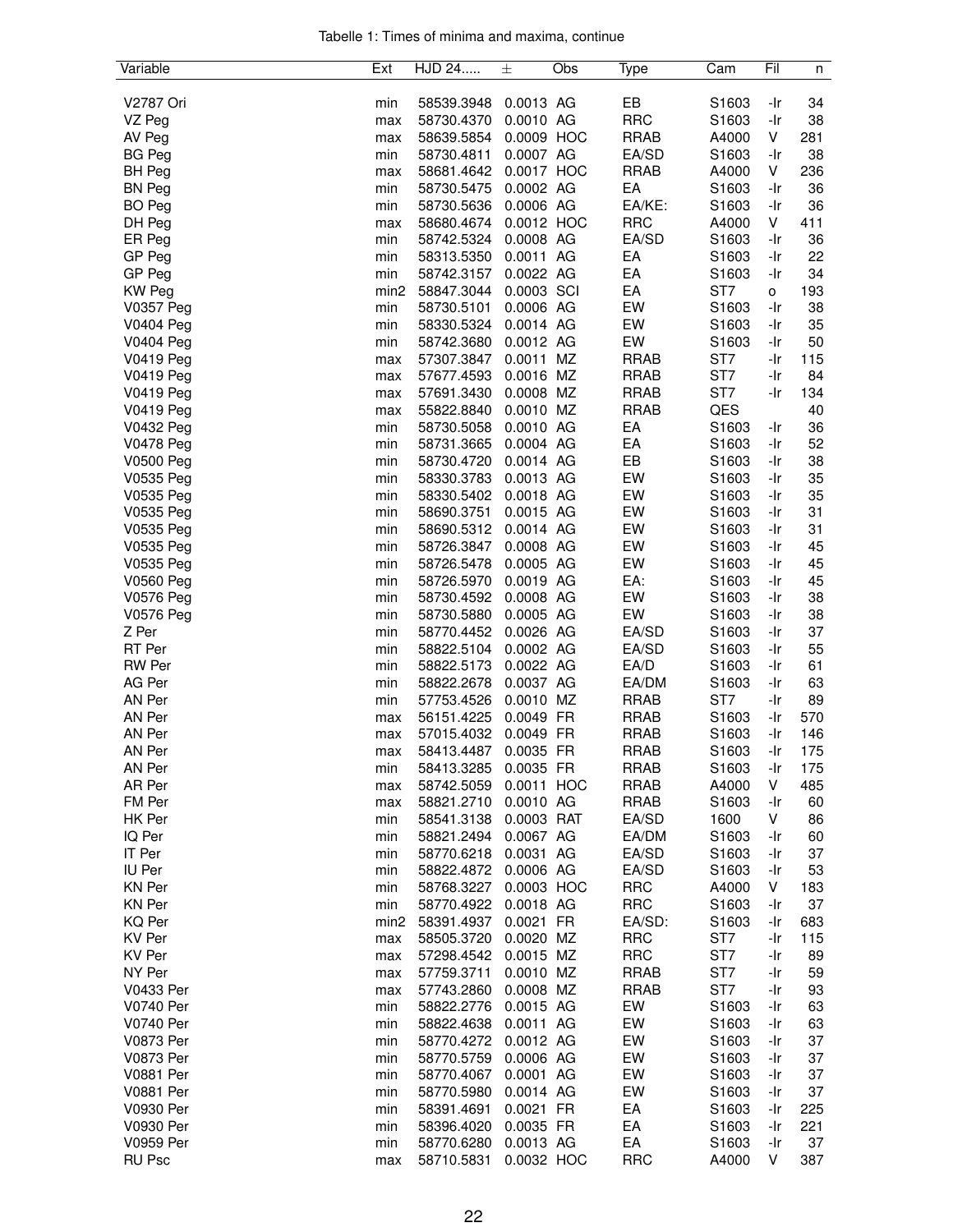|  |  |  | Tabelle 1: Times of minima and maxima, continue |  |
|--|--|--|-------------------------------------------------|--|
|  |  |  |                                                 |  |

| Variable         | Ext              | HJD 24                | 士          | Obs       | Type        | Cam               | Fil         | n   |
|------------------|------------------|-----------------------|------------|-----------|-------------|-------------------|-------------|-----|
|                  |                  |                       |            |           |             |                   |             |     |
| SS Psc           | max              | 58739.3513            | 0.0027 HOC |           | <b>RRC</b>  | A4000             | V           | 241 |
| CW Sge           | min              | 58314.4156            | 0.0015 AG  |           | EW/DW       | S1603             | -Ir         | 28  |
| DL Sge           | min              | 58690.4322            | 0.0040 AG  |           | EA/SD       | S1603             | -Ir         | 31  |
| FI Sge           | max              | 57614.3734: 0.0040 MZ |            |           | <b>RRAB</b> | ST7               | -Ir         | 40  |
| FI Sge           | max              | 57616.4059            | 0.0018 MZ  |           | <b>RRAB</b> | ST7               | -Ir         | 109 |
| FI Sge           | max              | 57625.4903            | 0.0020 MZ  |           | <b>RRAB</b> | ST7               | -Ir         | 109 |
| GN Sge           | min              | 58314.4405            | 0.0011 AG  |           | EB/KE       | S1603             | -Ir         | 28  |
| V0375 Sge        | min              | 58301.4298            | 0.0014 AG  |           | EA          | S1603             | -Ir         | 24  |
| V0375 Sge        | min              | 58690.4594            | 0.0017 AG  |           | EA          | S1603             | -Ir         | 31  |
| V0382 Sge        | min              | 58314.4898            | 0.0012 AG  |           | EA          | S1603             | -Ir         | 28  |
| V0382 Sge        | min              | 58689.4302            | 0.0010 AG  |           | EA          | S1603             | -Ir         | 28  |
| AQ Ser           | min              | 58245.4407            | 0.0007 FR  |           | EB/DM       | S1603             | -Ir         | 275 |
| AQ Ser           | min <sub>2</sub> | 58639.4562            | 0.0021 FR  |           | EB/DM       | S1603             | -Ir         | 220 |
| CX Ser           | min <sub>2</sub> | 58245.5046            | 0.0007 FR  |           | EA/SD:      | S1603             | -Ir         | 276 |
| CX Ser           | min2             | 58639.4287            | 0.0021     | <b>FR</b> | EA/SD:      | S1603             | -Ir         | 210 |
| V0384 Ser        | max              | 58618.4372            | 0.0021     | <b>MS</b> | EW          | 16803             | В           | 65  |
| V0384 Ser        | min              | 58618.5058            | 0.0021     | <b>MS</b> | EW          | 16803             | B           | 65  |
| V0384 Ser        | max              | 58618.4394            | 0.0035 MS  |           | EW          | 16803             | L           | 63  |
| V0384 Ser        | min              | 58618.5064            | 0.0021     | <b>MS</b> | EW          | 16803             | L           | 63  |
| V0384 Ser        | max              | 58618.4390            | 0.0028 MS  |           | EW          | 16803             | R           | 60  |
| V0384 Ser        | min              | 58618.5060            | 0.0021     | <b>MS</b> | EW          | 16803             | R           | 60  |
| V0384 Ser        | max              | 58618.4341            | 0.0035 MS  |           | EW          | 16803             | V           | 57  |
| V0384 Ser        | min              | 58618.5060            | 0.0021     | <b>MS</b> | EW          | 16803             | V           | 57  |
| V0384 Ser        | max              | 58633.4847            | 0.0035 MS  |           | EW          | 16803             | V           | 52  |
| V0384 Ser        | min              | 58633.4192            | 0.0028 MS  |           | EW          | 16803             | V           | 52  |
| V0384 Ser        | min              | 58635.4353            | 0.0035 MS  |           | EW          | 16803             | V           | 103 |
| V0384 Ser        | min              | 58635.4359            | 0.0021     | <b>MS</b> | EW          | 16803             | $\mathsf R$ | 97  |
| V0384 Ser        | max              | 58635.5077            | 0.0021     | <b>MS</b> | EW          | 16803             | B           | 60  |
| V0384 Ser        | min              | 58635.4368            | 0.0021     | <b>MS</b> | EW          | 16803             | В           | 60  |
| V0384 Ser        | max              | 58635.5082            | 0.0028 MS  |           | EW          | 16803             | L           | 49  |
| V0384 Ser        | min              | 58635.4365            | 0.0021     | <b>MS</b> | EW          | 16803             | L           | 49  |
| V0384 Ser        | max              | 58635.5023            | 0.0035 MS  |           | EW          | 16803             | V           | 103 |
| V0384 Ser        | min              | 58635.5692            | 0.0021     | <b>MS</b> | EW          | 16803             | $\mathsf R$ | 26  |
| V0384 Ser        | max              | 58635.6356            | 0.0035 MS  |           | EW          | 16803             | V           | 103 |
| V0384 Ser        | min              | 58635.5693            | 0.0035 MS  |           | EW          | 16803             | V           | 103 |
| V0384 Ser        | max              | 58635.6337            | 0.0021     | <b>MS</b> | EW          | 16803             | В           | 26  |
| V0384 Ser        | min              | 58635.5700            | 0.0021     | <b>MS</b> | EW          | 16803             | B           | 26  |
| V0384 Ser        | max              | 58635.6324            | 0.0028 MS  |           | EW          | 16803             | T           | 52  |
| V0384 Ser        | min              | 58635.5701            | 0.0021     | <b>MS</b> | EW          | 16803             | T           | 52  |
| V0384 Ser        | max              | 58635.6352            | 0.0021 MS  |           | EW          | 16803             | R           | 14  |
| V0384 Ser        | min2             | 58290.5214            | 0.0028 FR  |           | EW          | S1603             | -Ir         | 102 |
| V0384 Ser        | min              | 58290.3866            | 0.0002 FR  |           | EW          | S1603             | -Ir         | 99  |
| V0384 Ser        | min <sub>2</sub> | 58312.5573            | 0.0021 FR  |           | EW          | S1603             | -Ir         | 78  |
| V0384 Ser        | min              | 58312.4220            | 0.0021 FR  |           | EW          | S1603             | -Ir         | 140 |
| V0384 Ser        | min <sub>2</sub> | 58343.4607            | 0.0014 FR  |           | EW          | S1603             | -Ir         | 137 |
| V0384 Ser        | min              | 58343.3264            | 0.0021 FR  |           | EW          | S1603             | -Ir         | 93  |
| V0384 Ser        | max              | 58351.4571            | 0.0021 FR  |           | EW          | S <sub>1603</sub> | -Ir         | 200 |
| V0384 Ser        | min              | 58351.3885            | 0.0021 FR  |           | EW          | S <sub>1603</sub> | -Ir         | 200 |
| V0384 Ser        | max              | 58630.5350            | 0.0021 FR  |           | EW          | S1603             | -Ir         | 181 |
| V0384 Ser        | min2             | 58630.4637            | 0.0021 FR  |           | EW          | S1603             | -Ir         | 181 |
| V0384 Ser        | max              | 58662.5070            | 0.0021 FR  |           | EW          | S1603             | -Ir         | 225 |
| V0384 Ser        | min <sub>2</sub> | 58662.4435            | 0.0021 FR  |           | EW          | S1603             | -Ir         | 225 |
| V0384 Ser        | max              | 58726.3372            | 0.0021 FR  |           | EW          | S1603             | -Ir         | 161 |
| V0384 Ser        | min              | 58726.4037            | 0.0021 FR  |           | EW          | S <sub>1603</sub> | -Ir         | 161 |
| <b>V0434 Ser</b> | min <sub>2</sub> | 58639.4968            | 0.0035 FR  |           | EA          | S1603             | -Ir         | 213 |
| V0435 Ser        | max              | 57895.5161            | 0.0035 FR  |           | <b>RRAB</b> | S1603             | -Ir         | 170 |
| V0435 Ser        | min              | 57895.3525            | 0.0035 FR  |           | <b>RRAB</b> | S <sub>1603</sub> | -Ir         | 170 |
| V0435 Ser        | max              | 58245.3871            | 0.0035 FR  |           | <b>RRAB</b> | S1603             | -Ir         | 282 |
| V0435 Ser        | max              | 58639.4461            | 0.0035 FR  |           | <b>RRAB</b> | S1603             | -Ir         | 205 |
| V0505 Ser        | min              | 58618.3956            | 0.0035 MS  |           | $EA+RS$     | 16803             | L           | 71  |
| V0505 Ser        | min              | 58618.3968            | 0.0042 MS  |           | $EA+RS$     | 16803             | R           | 59  |
| V0505 Ser        | min              | 58618.4039            | 0.0035 MS  |           | $EA+RS$     | 16803             | V           | 73  |
| V0505 Ser        | min              | 58618.4099            | 0.0035 MS  |           | $EA+RS$     | 16803             | B           | 70  |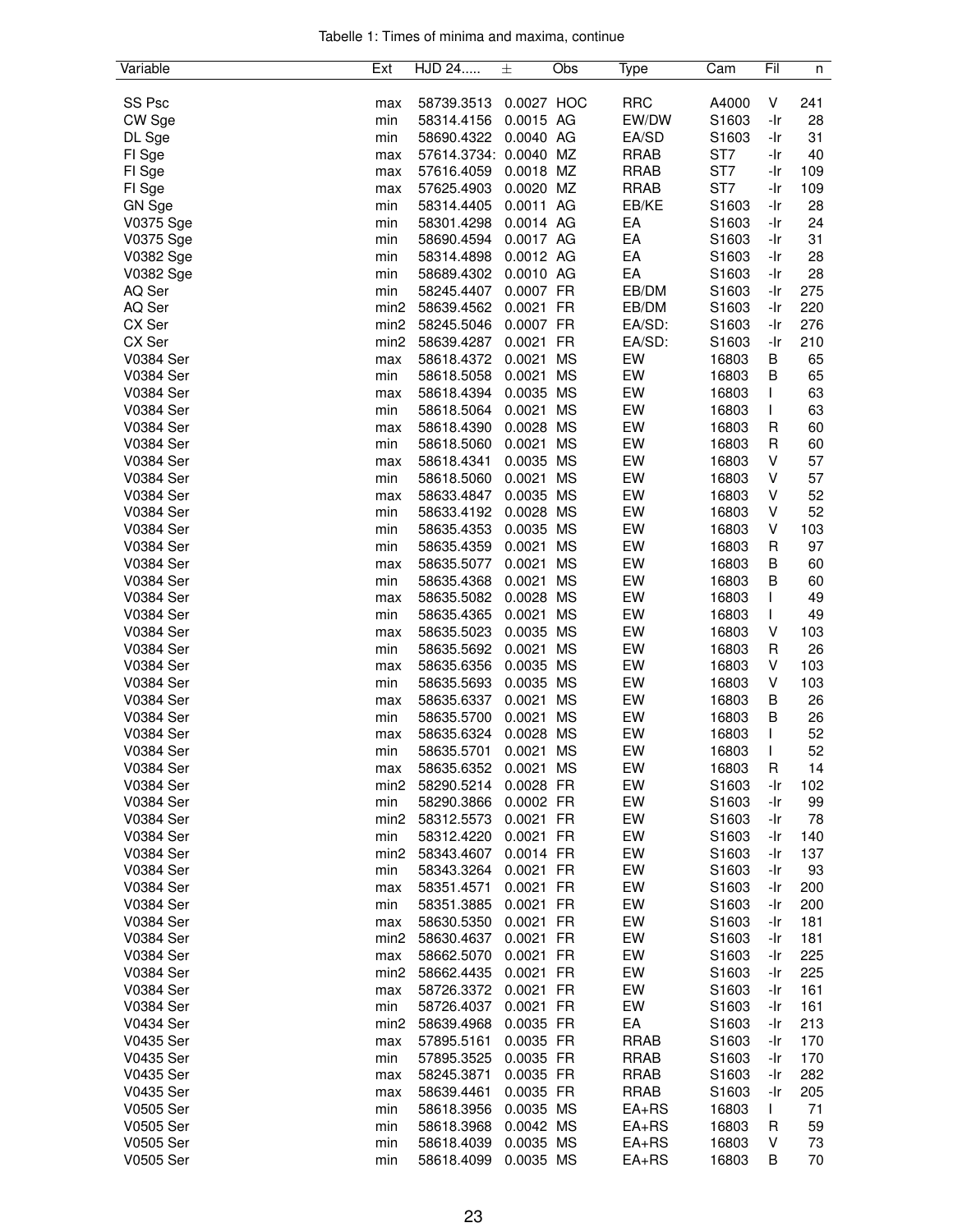|  |  |  | Tabelle 1: Times of minima and maxima, continue |  |
|--|--|--|-------------------------------------------------|--|
|  |  |  |                                                 |  |

| 0.0035 MS<br>V0505 Ser<br>58635.4877<br>$EA+RS$<br>16803<br>L<br>120<br>min<br>0.0035 MS<br>$EA+RS$<br>V<br>V0505 Ser<br>58635.4880<br>16803<br>123<br>min<br>V0505 Ser<br>58635.4891<br>0.0035 MS<br>$EA+RS$<br>16803<br>128<br>min<br>В<br>V0505 Ser<br>0.0035 MS<br>$EA+RS$<br>16803<br>108<br>min<br>58635.4897<br>R<br>V0505 Ser<br>54703.4102<br>0.0035 FR<br>$EA+RS$<br>S1603<br>248<br>min<br>-Ir<br>V0505 Ser<br>0.0035 FR<br>$EA+RS$<br>S1603<br>243<br>54959.5366<br>-Ir<br>min<br>0.0028 FR<br>S1603<br>V0505 Ser<br>55029.3869<br>$EA+RS$<br>248<br>min<br>-Ir<br>0.0028 FR<br>S1603<br>V0505 Ser<br>min<br>55293.4404<br>$EA+RS$<br>-Ir<br>249<br>0.0028 FR<br>$EA+RS$<br>S1603<br>V0505 Ser<br>55304.4796<br>-Ir<br>397<br>max<br>V0505 Ser<br>55304.3383<br>0.0028 FR<br>$EA+RS$<br>S1603<br>397<br>min<br>-Ir<br>V0505 Ser<br>55309.4410<br>0.0028 FR<br>$EA+RS$<br>S1603<br>299<br>-Ir<br>max<br>0.0042 FR<br>$EA+RS$<br>S1603<br>299<br>V0505 Ser<br>min <sub>2</sub><br>55309.6123<br>-Ir<br>V0505 Ser<br>55311.4253<br>0.0028 FR<br>$EA+RS$<br>S1603<br>344<br>max<br>-Ir<br>V0505 Ser<br>$EA+RS$<br>S1603<br>344<br>min <sub>2</sub><br>55311.5708<br>0.0104 FR<br>-Ir<br>V0505 Ser<br>55376.4282<br>0.0042 FR<br>$EA+RS$<br>S1603<br>min <sub>2</sub><br>-Ir<br>186<br>V0505 Ser<br>55397.4736<br>0.0028 FR<br>$EA+RS$<br>S1603<br>221<br>min<br>-Ir<br>0.0028 FR<br>S1603<br>291<br>V0505 Ser<br>55662.5605<br>$EA+RS$<br>-Ir<br>max<br>0.0028 FR<br>S1603<br>V0505 Ser<br>min<br>55662.5202<br>$EA+RS$<br>291<br>-Ir<br>V0505 Ser<br>55689.4604<br>0.0028 FR<br>$EA+RS$<br>261<br>min <sub>2</sub><br>S1603<br>-Ir<br>V0505 Ser<br>0.0028 FR<br>$EA+RS$<br>S1603<br>55784.4305<br>-Ir<br>98<br>max<br>V0505 Ser<br>0.0028 FR<br>$EA+RS$<br>S1603<br>98<br>min<br>55784.3932<br>-Ir<br>56008.5738<br>0.0028 FR<br>$EA+RS$<br>S1603<br>V0505 Ser<br>min <sub>2</sub><br>-Ir<br>227<br>V0505 Ser<br>56045.4775<br>0.0028 FR<br>$EA+RS$<br>S1603<br>266<br>min<br>-Ir<br>V0505 Ser<br>56065.5381<br>0.0035 FR<br>$EA+RS$<br>S1603<br>min <sub>2</sub><br>138<br>-Ir<br>$EA+RS$<br>V0505 Ser<br>56094.4131<br>0.0028 FR<br>S1603<br>183<br>max<br>-Ir<br>V0505 Ser<br>S1603<br>min<br>56094.5268<br>0.0035 FR<br>$EA+RS$<br>-Ir<br>183<br>0.0042 FR<br>$EA+RS$<br>S1603<br>V0505 Ser<br>min <sub>2</sub><br>56132.4164<br>-Ir<br>184<br>V0505 Ser<br>56407.3705<br>0.0035 FR<br>$EA+RS$<br>S1603<br>264<br>min <sub>2</sub><br>-Ir<br>V0505 Ser<br>0.0042 FR<br>$EA+RS$<br>S1603<br>255<br>min<br>56407.6145<br>-Ir<br>0.0028 FR<br>S1603<br>V0505 Ser<br>min<br>56475.4844<br>$EA+RS$<br>187<br>-Ir<br>S1603<br>V0505 Ser<br>57499.4296<br>0.0028 FR<br>$EA+RS$<br>517<br>max<br>-Ir<br>V0505 Ser<br>57499.5027<br>0.0021 FR<br>$EA+RS$<br>S1603<br>517<br>min<br>-Ir<br>V0505 Ser<br>57508.4202<br>0.0028 FR<br>$EA+RS$<br>S1603<br>269<br>min<br>-Ir<br>57514.3650<br>0.0028 FR<br>$EA+RS$<br>S1603<br>V0505 Ser<br>min<br>-Ir<br>246<br>0.0028 FR<br>$EA+RS$<br>S1603<br>V0505 Ser<br>57515.3951<br>148<br>-Ir<br>max<br>57515.3560<br>V0505 Ser<br>min<br>0.0028 FR<br>$EA+RS$<br>S1603<br>148<br>-Ir<br>V0505 Ser<br>57516.3864<br>0.0028 FR<br>S1603<br>229<br>$EA+RS$<br>-Ir<br>max<br>0.0028 FR<br>S1603<br>-Ir<br>V0505 Ser<br>min<br>57516.3468<br>$EA+RS$<br>229<br>V0505 Ser<br>57516.3859<br>0.0028 FR<br>-Ir<br>289<br>$EA+RS$<br>S1603<br>max<br>$EA+RS$<br>V0505 Ser<br>57516.5754<br>S1603<br>0.0056 FR<br>-Ir<br>289<br>min2<br>$EA+RS$<br>S1603<br>V0505 Ser<br>57517.3776<br>0.0035 FR<br>290<br>-Ir<br>max<br>V0505 Ser<br>0.0056 FR<br>290<br>min<br>57517.3375<br>$EA+RS$<br>S1603<br>-Ir<br>S1603<br>290<br>V0505 Ser<br>57517.3784<br>0.0035 FR<br>$EA+RS$<br>-Ir<br>max<br>S1603<br>V0505 Ser<br>min2<br>57517.5659<br>0.0028 FR<br>$EA+RS$<br>-Ir<br>290<br>V0505 Ser<br>57653.3156<br>0.0042 FR<br>S1603<br>116<br>min2<br>$EA+RS$<br>-Ir<br>0.0049 FR<br>S1603<br>204<br>V0505 Ser<br>min2<br>58290.3796<br>$EA+RS$<br>-Ir<br>S1603<br>V0505 Ser<br>min<br>58312.4769<br>0.0021 FR<br>$EA+RS$<br>192<br>-Ir<br>V0505 Ser<br>min <sub>2</sub><br>58343.3415<br>0.0028 FR<br>$EA+RS$<br>S1603<br>215<br>-Ir<br>S1603<br>V0505 Ser<br>58351.4889<br>0.0042 FR<br>$EA+RS$<br>-Ir<br>178<br>max<br>V0505 Ser<br>58630.5344<br>0.0035 FR<br>$EA+RS$<br>S1603<br>-Ir<br>37<br>min<br>58662.4911<br>0.0028 FR<br>S1603<br>216<br>V0505 Ser<br>min2<br>$EA+RS$<br>-Ir<br>S1603<br>V0505 Ser<br>min <sub>2</sub><br>58726.3831<br>0.0035 FR<br>$EA+RS$<br>188<br>-Ir<br>EW<br>S1603<br>V0653 Ser<br>58630.4489<br>0.0035 FR<br>180<br>max<br>-Ir<br>V0653 Ser<br>EW<br>58630.5288<br>0.0035 FR<br>S1603<br>180<br>min<br>-Ir<br>0.0035 FR<br>EW<br>S1603<br>222<br>V0653 Ser<br>min <sub>2</sub><br>58662.4708<br>-Ir<br>V0653 Ser<br>0.0049 FR<br>EW<br>S1603<br>58726.4405<br>-Ir<br>181<br>max<br>EW<br>S1603<br>V0653 Ser<br>min2<br>58726.3509<br>0.0035 FR<br>-Ir<br>181<br>EW/KW<br>Y Sex<br>min<br>58565.4737<br>0.0011 AG<br>S1603<br>41<br>-Ir<br>0.0003 RAT<br>1600<br>SW Sex<br>min <sub>2</sub><br>58542.3654<br>$E/WD+NL$<br>74<br>0<br>EW<br><b>WX Sex</b><br>58565.3587<br>0.0048 AG<br>S1603<br>-Ir<br>41<br>min<br>0.0021 AG<br>EW/KW<br>AH Tau<br>min<br>58770.5501<br>S1603<br>-Ir<br>37<br>CK Tau<br><b>RR</b><br>V<br>121<br>58022.6554<br>0.0035 MS<br>16803<br>max<br><b>RR</b><br>CK Tau<br>58022.5681<br>0.0056 MS<br>16803<br>V<br>121<br>min | Variable | Ext | HJD 24 | 士 | Obs | Type | Cam | Fil | n |
|------------------------------------------------------------------------------------------------------------------------------------------------------------------------------------------------------------------------------------------------------------------------------------------------------------------------------------------------------------------------------------------------------------------------------------------------------------------------------------------------------------------------------------------------------------------------------------------------------------------------------------------------------------------------------------------------------------------------------------------------------------------------------------------------------------------------------------------------------------------------------------------------------------------------------------------------------------------------------------------------------------------------------------------------------------------------------------------------------------------------------------------------------------------------------------------------------------------------------------------------------------------------------------------------------------------------------------------------------------------------------------------------------------------------------------------------------------------------------------------------------------------------------------------------------------------------------------------------------------------------------------------------------------------------------------------------------------------------------------------------------------------------------------------------------------------------------------------------------------------------------------------------------------------------------------------------------------------------------------------------------------------------------------------------------------------------------------------------------------------------------------------------------------------------------------------------------------------------------------------------------------------------------------------------------------------------------------------------------------------------------------------------------------------------------------------------------------------------------------------------------------------------------------------------------------------------------------------------------------------------------------------------------------------------------------------------------------------------------------------------------------------------------------------------------------------------------------------------------------------------------------------------------------------------------------------------------------------------------------------------------------------------------------------------------------------------------------------------------------------------------------------------------------------------------------------------------------------------------------------------------------------------------------------------------------------------------------------------------------------------------------------------------------------------------------------------------------------------------------------------------------------------------------------------------------------------------------------------------------------------------------------------------------------------------------------------------------------------------------------------------------------------------------------------------------------------------------------------------------------------------------------------------------------------------------------------------------------------------------------------------------------------------------------------------------------------------------------------------------------------------------------------------------------------------------------------------------------------------------------------------------------------------------------------------------------------------------------------------------------------------------------------------------------------------------------------------------------------------------------------------------------------------------------------------------------------------------------------------------------------------------------------------------------------------------------------------------------------------------------------------------------------------------------------------------------------------------------------------------------------------------------------------------------------------------------------------------------------------------------------------------------------------------------------------------------------------------------------------------------------------------------------------------------------------------------------------------------------------------------------------------------------------------------------------------------------------------------------------------------------------------------------------------------|----------|-----|--------|---|-----|------|-----|-----|---|
|                                                                                                                                                                                                                                                                                                                                                                                                                                                                                                                                                                                                                                                                                                                                                                                                                                                                                                                                                                                                                                                                                                                                                                                                                                                                                                                                                                                                                                                                                                                                                                                                                                                                                                                                                                                                                                                                                                                                                                                                                                                                                                                                                                                                                                                                                                                                                                                                                                                                                                                                                                                                                                                                                                                                                                                                                                                                                                                                                                                                                                                                                                                                                                                                                                                                                                                                                                                                                                                                                                                                                                                                                                                                                                                                                                                                                                                                                                                                                                                                                                                                                                                                                                                                                                                                                                                                                                                                                                                                                                                                                                                                                                                                                                                                                                                                                                                                                                                                                                                                                                                                                                                                                                                                                                                                                                                                                                                                                  |          |     |        |   |     |      |     |     |   |
|                                                                                                                                                                                                                                                                                                                                                                                                                                                                                                                                                                                                                                                                                                                                                                                                                                                                                                                                                                                                                                                                                                                                                                                                                                                                                                                                                                                                                                                                                                                                                                                                                                                                                                                                                                                                                                                                                                                                                                                                                                                                                                                                                                                                                                                                                                                                                                                                                                                                                                                                                                                                                                                                                                                                                                                                                                                                                                                                                                                                                                                                                                                                                                                                                                                                                                                                                                                                                                                                                                                                                                                                                                                                                                                                                                                                                                                                                                                                                                                                                                                                                                                                                                                                                                                                                                                                                                                                                                                                                                                                                                                                                                                                                                                                                                                                                                                                                                                                                                                                                                                                                                                                                                                                                                                                                                                                                                                                                  |          |     |        |   |     |      |     |     |   |
|                                                                                                                                                                                                                                                                                                                                                                                                                                                                                                                                                                                                                                                                                                                                                                                                                                                                                                                                                                                                                                                                                                                                                                                                                                                                                                                                                                                                                                                                                                                                                                                                                                                                                                                                                                                                                                                                                                                                                                                                                                                                                                                                                                                                                                                                                                                                                                                                                                                                                                                                                                                                                                                                                                                                                                                                                                                                                                                                                                                                                                                                                                                                                                                                                                                                                                                                                                                                                                                                                                                                                                                                                                                                                                                                                                                                                                                                                                                                                                                                                                                                                                                                                                                                                                                                                                                                                                                                                                                                                                                                                                                                                                                                                                                                                                                                                                                                                                                                                                                                                                                                                                                                                                                                                                                                                                                                                                                                                  |          |     |        |   |     |      |     |     |   |
|                                                                                                                                                                                                                                                                                                                                                                                                                                                                                                                                                                                                                                                                                                                                                                                                                                                                                                                                                                                                                                                                                                                                                                                                                                                                                                                                                                                                                                                                                                                                                                                                                                                                                                                                                                                                                                                                                                                                                                                                                                                                                                                                                                                                                                                                                                                                                                                                                                                                                                                                                                                                                                                                                                                                                                                                                                                                                                                                                                                                                                                                                                                                                                                                                                                                                                                                                                                                                                                                                                                                                                                                                                                                                                                                                                                                                                                                                                                                                                                                                                                                                                                                                                                                                                                                                                                                                                                                                                                                                                                                                                                                                                                                                                                                                                                                                                                                                                                                                                                                                                                                                                                                                                                                                                                                                                                                                                                                                  |          |     |        |   |     |      |     |     |   |
|                                                                                                                                                                                                                                                                                                                                                                                                                                                                                                                                                                                                                                                                                                                                                                                                                                                                                                                                                                                                                                                                                                                                                                                                                                                                                                                                                                                                                                                                                                                                                                                                                                                                                                                                                                                                                                                                                                                                                                                                                                                                                                                                                                                                                                                                                                                                                                                                                                                                                                                                                                                                                                                                                                                                                                                                                                                                                                                                                                                                                                                                                                                                                                                                                                                                                                                                                                                                                                                                                                                                                                                                                                                                                                                                                                                                                                                                                                                                                                                                                                                                                                                                                                                                                                                                                                                                                                                                                                                                                                                                                                                                                                                                                                                                                                                                                                                                                                                                                                                                                                                                                                                                                                                                                                                                                                                                                                                                                  |          |     |        |   |     |      |     |     |   |
|                                                                                                                                                                                                                                                                                                                                                                                                                                                                                                                                                                                                                                                                                                                                                                                                                                                                                                                                                                                                                                                                                                                                                                                                                                                                                                                                                                                                                                                                                                                                                                                                                                                                                                                                                                                                                                                                                                                                                                                                                                                                                                                                                                                                                                                                                                                                                                                                                                                                                                                                                                                                                                                                                                                                                                                                                                                                                                                                                                                                                                                                                                                                                                                                                                                                                                                                                                                                                                                                                                                                                                                                                                                                                                                                                                                                                                                                                                                                                                                                                                                                                                                                                                                                                                                                                                                                                                                                                                                                                                                                                                                                                                                                                                                                                                                                                                                                                                                                                                                                                                                                                                                                                                                                                                                                                                                                                                                                                  |          |     |        |   |     |      |     |     |   |
|                                                                                                                                                                                                                                                                                                                                                                                                                                                                                                                                                                                                                                                                                                                                                                                                                                                                                                                                                                                                                                                                                                                                                                                                                                                                                                                                                                                                                                                                                                                                                                                                                                                                                                                                                                                                                                                                                                                                                                                                                                                                                                                                                                                                                                                                                                                                                                                                                                                                                                                                                                                                                                                                                                                                                                                                                                                                                                                                                                                                                                                                                                                                                                                                                                                                                                                                                                                                                                                                                                                                                                                                                                                                                                                                                                                                                                                                                                                                                                                                                                                                                                                                                                                                                                                                                                                                                                                                                                                                                                                                                                                                                                                                                                                                                                                                                                                                                                                                                                                                                                                                                                                                                                                                                                                                                                                                                                                                                  |          |     |        |   |     |      |     |     |   |
|                                                                                                                                                                                                                                                                                                                                                                                                                                                                                                                                                                                                                                                                                                                                                                                                                                                                                                                                                                                                                                                                                                                                                                                                                                                                                                                                                                                                                                                                                                                                                                                                                                                                                                                                                                                                                                                                                                                                                                                                                                                                                                                                                                                                                                                                                                                                                                                                                                                                                                                                                                                                                                                                                                                                                                                                                                                                                                                                                                                                                                                                                                                                                                                                                                                                                                                                                                                                                                                                                                                                                                                                                                                                                                                                                                                                                                                                                                                                                                                                                                                                                                                                                                                                                                                                                                                                                                                                                                                                                                                                                                                                                                                                                                                                                                                                                                                                                                                                                                                                                                                                                                                                                                                                                                                                                                                                                                                                                  |          |     |        |   |     |      |     |     |   |
|                                                                                                                                                                                                                                                                                                                                                                                                                                                                                                                                                                                                                                                                                                                                                                                                                                                                                                                                                                                                                                                                                                                                                                                                                                                                                                                                                                                                                                                                                                                                                                                                                                                                                                                                                                                                                                                                                                                                                                                                                                                                                                                                                                                                                                                                                                                                                                                                                                                                                                                                                                                                                                                                                                                                                                                                                                                                                                                                                                                                                                                                                                                                                                                                                                                                                                                                                                                                                                                                                                                                                                                                                                                                                                                                                                                                                                                                                                                                                                                                                                                                                                                                                                                                                                                                                                                                                                                                                                                                                                                                                                                                                                                                                                                                                                                                                                                                                                                                                                                                                                                                                                                                                                                                                                                                                                                                                                                                                  |          |     |        |   |     |      |     |     |   |
|                                                                                                                                                                                                                                                                                                                                                                                                                                                                                                                                                                                                                                                                                                                                                                                                                                                                                                                                                                                                                                                                                                                                                                                                                                                                                                                                                                                                                                                                                                                                                                                                                                                                                                                                                                                                                                                                                                                                                                                                                                                                                                                                                                                                                                                                                                                                                                                                                                                                                                                                                                                                                                                                                                                                                                                                                                                                                                                                                                                                                                                                                                                                                                                                                                                                                                                                                                                                                                                                                                                                                                                                                                                                                                                                                                                                                                                                                                                                                                                                                                                                                                                                                                                                                                                                                                                                                                                                                                                                                                                                                                                                                                                                                                                                                                                                                                                                                                                                                                                                                                                                                                                                                                                                                                                                                                                                                                                                                  |          |     |        |   |     |      |     |     |   |
|                                                                                                                                                                                                                                                                                                                                                                                                                                                                                                                                                                                                                                                                                                                                                                                                                                                                                                                                                                                                                                                                                                                                                                                                                                                                                                                                                                                                                                                                                                                                                                                                                                                                                                                                                                                                                                                                                                                                                                                                                                                                                                                                                                                                                                                                                                                                                                                                                                                                                                                                                                                                                                                                                                                                                                                                                                                                                                                                                                                                                                                                                                                                                                                                                                                                                                                                                                                                                                                                                                                                                                                                                                                                                                                                                                                                                                                                                                                                                                                                                                                                                                                                                                                                                                                                                                                                                                                                                                                                                                                                                                                                                                                                                                                                                                                                                                                                                                                                                                                                                                                                                                                                                                                                                                                                                                                                                                                                                  |          |     |        |   |     |      |     |     |   |
|                                                                                                                                                                                                                                                                                                                                                                                                                                                                                                                                                                                                                                                                                                                                                                                                                                                                                                                                                                                                                                                                                                                                                                                                                                                                                                                                                                                                                                                                                                                                                                                                                                                                                                                                                                                                                                                                                                                                                                                                                                                                                                                                                                                                                                                                                                                                                                                                                                                                                                                                                                                                                                                                                                                                                                                                                                                                                                                                                                                                                                                                                                                                                                                                                                                                                                                                                                                                                                                                                                                                                                                                                                                                                                                                                                                                                                                                                                                                                                                                                                                                                                                                                                                                                                                                                                                                                                                                                                                                                                                                                                                                                                                                                                                                                                                                                                                                                                                                                                                                                                                                                                                                                                                                                                                                                                                                                                                                                  |          |     |        |   |     |      |     |     |   |
|                                                                                                                                                                                                                                                                                                                                                                                                                                                                                                                                                                                                                                                                                                                                                                                                                                                                                                                                                                                                                                                                                                                                                                                                                                                                                                                                                                                                                                                                                                                                                                                                                                                                                                                                                                                                                                                                                                                                                                                                                                                                                                                                                                                                                                                                                                                                                                                                                                                                                                                                                                                                                                                                                                                                                                                                                                                                                                                                                                                                                                                                                                                                                                                                                                                                                                                                                                                                                                                                                                                                                                                                                                                                                                                                                                                                                                                                                                                                                                                                                                                                                                                                                                                                                                                                                                                                                                                                                                                                                                                                                                                                                                                                                                                                                                                                                                                                                                                                                                                                                                                                                                                                                                                                                                                                                                                                                                                                                  |          |     |        |   |     |      |     |     |   |
|                                                                                                                                                                                                                                                                                                                                                                                                                                                                                                                                                                                                                                                                                                                                                                                                                                                                                                                                                                                                                                                                                                                                                                                                                                                                                                                                                                                                                                                                                                                                                                                                                                                                                                                                                                                                                                                                                                                                                                                                                                                                                                                                                                                                                                                                                                                                                                                                                                                                                                                                                                                                                                                                                                                                                                                                                                                                                                                                                                                                                                                                                                                                                                                                                                                                                                                                                                                                                                                                                                                                                                                                                                                                                                                                                                                                                                                                                                                                                                                                                                                                                                                                                                                                                                                                                                                                                                                                                                                                                                                                                                                                                                                                                                                                                                                                                                                                                                                                                                                                                                                                                                                                                                                                                                                                                                                                                                                                                  |          |     |        |   |     |      |     |     |   |
|                                                                                                                                                                                                                                                                                                                                                                                                                                                                                                                                                                                                                                                                                                                                                                                                                                                                                                                                                                                                                                                                                                                                                                                                                                                                                                                                                                                                                                                                                                                                                                                                                                                                                                                                                                                                                                                                                                                                                                                                                                                                                                                                                                                                                                                                                                                                                                                                                                                                                                                                                                                                                                                                                                                                                                                                                                                                                                                                                                                                                                                                                                                                                                                                                                                                                                                                                                                                                                                                                                                                                                                                                                                                                                                                                                                                                                                                                                                                                                                                                                                                                                                                                                                                                                                                                                                                                                                                                                                                                                                                                                                                                                                                                                                                                                                                                                                                                                                                                                                                                                                                                                                                                                                                                                                                                                                                                                                                                  |          |     |        |   |     |      |     |     |   |
|                                                                                                                                                                                                                                                                                                                                                                                                                                                                                                                                                                                                                                                                                                                                                                                                                                                                                                                                                                                                                                                                                                                                                                                                                                                                                                                                                                                                                                                                                                                                                                                                                                                                                                                                                                                                                                                                                                                                                                                                                                                                                                                                                                                                                                                                                                                                                                                                                                                                                                                                                                                                                                                                                                                                                                                                                                                                                                                                                                                                                                                                                                                                                                                                                                                                                                                                                                                                                                                                                                                                                                                                                                                                                                                                                                                                                                                                                                                                                                                                                                                                                                                                                                                                                                                                                                                                                                                                                                                                                                                                                                                                                                                                                                                                                                                                                                                                                                                                                                                                                                                                                                                                                                                                                                                                                                                                                                                                                  |          |     |        |   |     |      |     |     |   |
|                                                                                                                                                                                                                                                                                                                                                                                                                                                                                                                                                                                                                                                                                                                                                                                                                                                                                                                                                                                                                                                                                                                                                                                                                                                                                                                                                                                                                                                                                                                                                                                                                                                                                                                                                                                                                                                                                                                                                                                                                                                                                                                                                                                                                                                                                                                                                                                                                                                                                                                                                                                                                                                                                                                                                                                                                                                                                                                                                                                                                                                                                                                                                                                                                                                                                                                                                                                                                                                                                                                                                                                                                                                                                                                                                                                                                                                                                                                                                                                                                                                                                                                                                                                                                                                                                                                                                                                                                                                                                                                                                                                                                                                                                                                                                                                                                                                                                                                                                                                                                                                                                                                                                                                                                                                                                                                                                                                                                  |          |     |        |   |     |      |     |     |   |
|                                                                                                                                                                                                                                                                                                                                                                                                                                                                                                                                                                                                                                                                                                                                                                                                                                                                                                                                                                                                                                                                                                                                                                                                                                                                                                                                                                                                                                                                                                                                                                                                                                                                                                                                                                                                                                                                                                                                                                                                                                                                                                                                                                                                                                                                                                                                                                                                                                                                                                                                                                                                                                                                                                                                                                                                                                                                                                                                                                                                                                                                                                                                                                                                                                                                                                                                                                                                                                                                                                                                                                                                                                                                                                                                                                                                                                                                                                                                                                                                                                                                                                                                                                                                                                                                                                                                                                                                                                                                                                                                                                                                                                                                                                                                                                                                                                                                                                                                                                                                                                                                                                                                                                                                                                                                                                                                                                                                                  |          |     |        |   |     |      |     |     |   |
|                                                                                                                                                                                                                                                                                                                                                                                                                                                                                                                                                                                                                                                                                                                                                                                                                                                                                                                                                                                                                                                                                                                                                                                                                                                                                                                                                                                                                                                                                                                                                                                                                                                                                                                                                                                                                                                                                                                                                                                                                                                                                                                                                                                                                                                                                                                                                                                                                                                                                                                                                                                                                                                                                                                                                                                                                                                                                                                                                                                                                                                                                                                                                                                                                                                                                                                                                                                                                                                                                                                                                                                                                                                                                                                                                                                                                                                                                                                                                                                                                                                                                                                                                                                                                                                                                                                                                                                                                                                                                                                                                                                                                                                                                                                                                                                                                                                                                                                                                                                                                                                                                                                                                                                                                                                                                                                                                                                                                  |          |     |        |   |     |      |     |     |   |
|                                                                                                                                                                                                                                                                                                                                                                                                                                                                                                                                                                                                                                                                                                                                                                                                                                                                                                                                                                                                                                                                                                                                                                                                                                                                                                                                                                                                                                                                                                                                                                                                                                                                                                                                                                                                                                                                                                                                                                                                                                                                                                                                                                                                                                                                                                                                                                                                                                                                                                                                                                                                                                                                                                                                                                                                                                                                                                                                                                                                                                                                                                                                                                                                                                                                                                                                                                                                                                                                                                                                                                                                                                                                                                                                                                                                                                                                                                                                                                                                                                                                                                                                                                                                                                                                                                                                                                                                                                                                                                                                                                                                                                                                                                                                                                                                                                                                                                                                                                                                                                                                                                                                                                                                                                                                                                                                                                                                                  |          |     |        |   |     |      |     |     |   |
|                                                                                                                                                                                                                                                                                                                                                                                                                                                                                                                                                                                                                                                                                                                                                                                                                                                                                                                                                                                                                                                                                                                                                                                                                                                                                                                                                                                                                                                                                                                                                                                                                                                                                                                                                                                                                                                                                                                                                                                                                                                                                                                                                                                                                                                                                                                                                                                                                                                                                                                                                                                                                                                                                                                                                                                                                                                                                                                                                                                                                                                                                                                                                                                                                                                                                                                                                                                                                                                                                                                                                                                                                                                                                                                                                                                                                                                                                                                                                                                                                                                                                                                                                                                                                                                                                                                                                                                                                                                                                                                                                                                                                                                                                                                                                                                                                                                                                                                                                                                                                                                                                                                                                                                                                                                                                                                                                                                                                  |          |     |        |   |     |      |     |     |   |
|                                                                                                                                                                                                                                                                                                                                                                                                                                                                                                                                                                                                                                                                                                                                                                                                                                                                                                                                                                                                                                                                                                                                                                                                                                                                                                                                                                                                                                                                                                                                                                                                                                                                                                                                                                                                                                                                                                                                                                                                                                                                                                                                                                                                                                                                                                                                                                                                                                                                                                                                                                                                                                                                                                                                                                                                                                                                                                                                                                                                                                                                                                                                                                                                                                                                                                                                                                                                                                                                                                                                                                                                                                                                                                                                                                                                                                                                                                                                                                                                                                                                                                                                                                                                                                                                                                                                                                                                                                                                                                                                                                                                                                                                                                                                                                                                                                                                                                                                                                                                                                                                                                                                                                                                                                                                                                                                                                                                                  |          |     |        |   |     |      |     |     |   |
|                                                                                                                                                                                                                                                                                                                                                                                                                                                                                                                                                                                                                                                                                                                                                                                                                                                                                                                                                                                                                                                                                                                                                                                                                                                                                                                                                                                                                                                                                                                                                                                                                                                                                                                                                                                                                                                                                                                                                                                                                                                                                                                                                                                                                                                                                                                                                                                                                                                                                                                                                                                                                                                                                                                                                                                                                                                                                                                                                                                                                                                                                                                                                                                                                                                                                                                                                                                                                                                                                                                                                                                                                                                                                                                                                                                                                                                                                                                                                                                                                                                                                                                                                                                                                                                                                                                                                                                                                                                                                                                                                                                                                                                                                                                                                                                                                                                                                                                                                                                                                                                                                                                                                                                                                                                                                                                                                                                                                  |          |     |        |   |     |      |     |     |   |
|                                                                                                                                                                                                                                                                                                                                                                                                                                                                                                                                                                                                                                                                                                                                                                                                                                                                                                                                                                                                                                                                                                                                                                                                                                                                                                                                                                                                                                                                                                                                                                                                                                                                                                                                                                                                                                                                                                                                                                                                                                                                                                                                                                                                                                                                                                                                                                                                                                                                                                                                                                                                                                                                                                                                                                                                                                                                                                                                                                                                                                                                                                                                                                                                                                                                                                                                                                                                                                                                                                                                                                                                                                                                                                                                                                                                                                                                                                                                                                                                                                                                                                                                                                                                                                                                                                                                                                                                                                                                                                                                                                                                                                                                                                                                                                                                                                                                                                                                                                                                                                                                                                                                                                                                                                                                                                                                                                                                                  |          |     |        |   |     |      |     |     |   |
|                                                                                                                                                                                                                                                                                                                                                                                                                                                                                                                                                                                                                                                                                                                                                                                                                                                                                                                                                                                                                                                                                                                                                                                                                                                                                                                                                                                                                                                                                                                                                                                                                                                                                                                                                                                                                                                                                                                                                                                                                                                                                                                                                                                                                                                                                                                                                                                                                                                                                                                                                                                                                                                                                                                                                                                                                                                                                                                                                                                                                                                                                                                                                                                                                                                                                                                                                                                                                                                                                                                                                                                                                                                                                                                                                                                                                                                                                                                                                                                                                                                                                                                                                                                                                                                                                                                                                                                                                                                                                                                                                                                                                                                                                                                                                                                                                                                                                                                                                                                                                                                                                                                                                                                                                                                                                                                                                                                                                  |          |     |        |   |     |      |     |     |   |
|                                                                                                                                                                                                                                                                                                                                                                                                                                                                                                                                                                                                                                                                                                                                                                                                                                                                                                                                                                                                                                                                                                                                                                                                                                                                                                                                                                                                                                                                                                                                                                                                                                                                                                                                                                                                                                                                                                                                                                                                                                                                                                                                                                                                                                                                                                                                                                                                                                                                                                                                                                                                                                                                                                                                                                                                                                                                                                                                                                                                                                                                                                                                                                                                                                                                                                                                                                                                                                                                                                                                                                                                                                                                                                                                                                                                                                                                                                                                                                                                                                                                                                                                                                                                                                                                                                                                                                                                                                                                                                                                                                                                                                                                                                                                                                                                                                                                                                                                                                                                                                                                                                                                                                                                                                                                                                                                                                                                                  |          |     |        |   |     |      |     |     |   |
|                                                                                                                                                                                                                                                                                                                                                                                                                                                                                                                                                                                                                                                                                                                                                                                                                                                                                                                                                                                                                                                                                                                                                                                                                                                                                                                                                                                                                                                                                                                                                                                                                                                                                                                                                                                                                                                                                                                                                                                                                                                                                                                                                                                                                                                                                                                                                                                                                                                                                                                                                                                                                                                                                                                                                                                                                                                                                                                                                                                                                                                                                                                                                                                                                                                                                                                                                                                                                                                                                                                                                                                                                                                                                                                                                                                                                                                                                                                                                                                                                                                                                                                                                                                                                                                                                                                                                                                                                                                                                                                                                                                                                                                                                                                                                                                                                                                                                                                                                                                                                                                                                                                                                                                                                                                                                                                                                                                                                  |          |     |        |   |     |      |     |     |   |
|                                                                                                                                                                                                                                                                                                                                                                                                                                                                                                                                                                                                                                                                                                                                                                                                                                                                                                                                                                                                                                                                                                                                                                                                                                                                                                                                                                                                                                                                                                                                                                                                                                                                                                                                                                                                                                                                                                                                                                                                                                                                                                                                                                                                                                                                                                                                                                                                                                                                                                                                                                                                                                                                                                                                                                                                                                                                                                                                                                                                                                                                                                                                                                                                                                                                                                                                                                                                                                                                                                                                                                                                                                                                                                                                                                                                                                                                                                                                                                                                                                                                                                                                                                                                                                                                                                                                                                                                                                                                                                                                                                                                                                                                                                                                                                                                                                                                                                                                                                                                                                                                                                                                                                                                                                                                                                                                                                                                                  |          |     |        |   |     |      |     |     |   |
|                                                                                                                                                                                                                                                                                                                                                                                                                                                                                                                                                                                                                                                                                                                                                                                                                                                                                                                                                                                                                                                                                                                                                                                                                                                                                                                                                                                                                                                                                                                                                                                                                                                                                                                                                                                                                                                                                                                                                                                                                                                                                                                                                                                                                                                                                                                                                                                                                                                                                                                                                                                                                                                                                                                                                                                                                                                                                                                                                                                                                                                                                                                                                                                                                                                                                                                                                                                                                                                                                                                                                                                                                                                                                                                                                                                                                                                                                                                                                                                                                                                                                                                                                                                                                                                                                                                                                                                                                                                                                                                                                                                                                                                                                                                                                                                                                                                                                                                                                                                                                                                                                                                                                                                                                                                                                                                                                                                                                  |          |     |        |   |     |      |     |     |   |
|                                                                                                                                                                                                                                                                                                                                                                                                                                                                                                                                                                                                                                                                                                                                                                                                                                                                                                                                                                                                                                                                                                                                                                                                                                                                                                                                                                                                                                                                                                                                                                                                                                                                                                                                                                                                                                                                                                                                                                                                                                                                                                                                                                                                                                                                                                                                                                                                                                                                                                                                                                                                                                                                                                                                                                                                                                                                                                                                                                                                                                                                                                                                                                                                                                                                                                                                                                                                                                                                                                                                                                                                                                                                                                                                                                                                                                                                                                                                                                                                                                                                                                                                                                                                                                                                                                                                                                                                                                                                                                                                                                                                                                                                                                                                                                                                                                                                                                                                                                                                                                                                                                                                                                                                                                                                                                                                                                                                                  |          |     |        |   |     |      |     |     |   |
|                                                                                                                                                                                                                                                                                                                                                                                                                                                                                                                                                                                                                                                                                                                                                                                                                                                                                                                                                                                                                                                                                                                                                                                                                                                                                                                                                                                                                                                                                                                                                                                                                                                                                                                                                                                                                                                                                                                                                                                                                                                                                                                                                                                                                                                                                                                                                                                                                                                                                                                                                                                                                                                                                                                                                                                                                                                                                                                                                                                                                                                                                                                                                                                                                                                                                                                                                                                                                                                                                                                                                                                                                                                                                                                                                                                                                                                                                                                                                                                                                                                                                                                                                                                                                                                                                                                                                                                                                                                                                                                                                                                                                                                                                                                                                                                                                                                                                                                                                                                                                                                                                                                                                                                                                                                                                                                                                                                                                  |          |     |        |   |     |      |     |     |   |
|                                                                                                                                                                                                                                                                                                                                                                                                                                                                                                                                                                                                                                                                                                                                                                                                                                                                                                                                                                                                                                                                                                                                                                                                                                                                                                                                                                                                                                                                                                                                                                                                                                                                                                                                                                                                                                                                                                                                                                                                                                                                                                                                                                                                                                                                                                                                                                                                                                                                                                                                                                                                                                                                                                                                                                                                                                                                                                                                                                                                                                                                                                                                                                                                                                                                                                                                                                                                                                                                                                                                                                                                                                                                                                                                                                                                                                                                                                                                                                                                                                                                                                                                                                                                                                                                                                                                                                                                                                                                                                                                                                                                                                                                                                                                                                                                                                                                                                                                                                                                                                                                                                                                                                                                                                                                                                                                                                                                                  |          |     |        |   |     |      |     |     |   |
|                                                                                                                                                                                                                                                                                                                                                                                                                                                                                                                                                                                                                                                                                                                                                                                                                                                                                                                                                                                                                                                                                                                                                                                                                                                                                                                                                                                                                                                                                                                                                                                                                                                                                                                                                                                                                                                                                                                                                                                                                                                                                                                                                                                                                                                                                                                                                                                                                                                                                                                                                                                                                                                                                                                                                                                                                                                                                                                                                                                                                                                                                                                                                                                                                                                                                                                                                                                                                                                                                                                                                                                                                                                                                                                                                                                                                                                                                                                                                                                                                                                                                                                                                                                                                                                                                                                                                                                                                                                                                                                                                                                                                                                                                                                                                                                                                                                                                                                                                                                                                                                                                                                                                                                                                                                                                                                                                                                                                  |          |     |        |   |     |      |     |     |   |
|                                                                                                                                                                                                                                                                                                                                                                                                                                                                                                                                                                                                                                                                                                                                                                                                                                                                                                                                                                                                                                                                                                                                                                                                                                                                                                                                                                                                                                                                                                                                                                                                                                                                                                                                                                                                                                                                                                                                                                                                                                                                                                                                                                                                                                                                                                                                                                                                                                                                                                                                                                                                                                                                                                                                                                                                                                                                                                                                                                                                                                                                                                                                                                                                                                                                                                                                                                                                                                                                                                                                                                                                                                                                                                                                                                                                                                                                                                                                                                                                                                                                                                                                                                                                                                                                                                                                                                                                                                                                                                                                                                                                                                                                                                                                                                                                                                                                                                                                                                                                                                                                                                                                                                                                                                                                                                                                                                                                                  |          |     |        |   |     |      |     |     |   |
|                                                                                                                                                                                                                                                                                                                                                                                                                                                                                                                                                                                                                                                                                                                                                                                                                                                                                                                                                                                                                                                                                                                                                                                                                                                                                                                                                                                                                                                                                                                                                                                                                                                                                                                                                                                                                                                                                                                                                                                                                                                                                                                                                                                                                                                                                                                                                                                                                                                                                                                                                                                                                                                                                                                                                                                                                                                                                                                                                                                                                                                                                                                                                                                                                                                                                                                                                                                                                                                                                                                                                                                                                                                                                                                                                                                                                                                                                                                                                                                                                                                                                                                                                                                                                                                                                                                                                                                                                                                                                                                                                                                                                                                                                                                                                                                                                                                                                                                                                                                                                                                                                                                                                                                                                                                                                                                                                                                                                  |          |     |        |   |     |      |     |     |   |
|                                                                                                                                                                                                                                                                                                                                                                                                                                                                                                                                                                                                                                                                                                                                                                                                                                                                                                                                                                                                                                                                                                                                                                                                                                                                                                                                                                                                                                                                                                                                                                                                                                                                                                                                                                                                                                                                                                                                                                                                                                                                                                                                                                                                                                                                                                                                                                                                                                                                                                                                                                                                                                                                                                                                                                                                                                                                                                                                                                                                                                                                                                                                                                                                                                                                                                                                                                                                                                                                                                                                                                                                                                                                                                                                                                                                                                                                                                                                                                                                                                                                                                                                                                                                                                                                                                                                                                                                                                                                                                                                                                                                                                                                                                                                                                                                                                                                                                                                                                                                                                                                                                                                                                                                                                                                                                                                                                                                                  |          |     |        |   |     |      |     |     |   |
|                                                                                                                                                                                                                                                                                                                                                                                                                                                                                                                                                                                                                                                                                                                                                                                                                                                                                                                                                                                                                                                                                                                                                                                                                                                                                                                                                                                                                                                                                                                                                                                                                                                                                                                                                                                                                                                                                                                                                                                                                                                                                                                                                                                                                                                                                                                                                                                                                                                                                                                                                                                                                                                                                                                                                                                                                                                                                                                                                                                                                                                                                                                                                                                                                                                                                                                                                                                                                                                                                                                                                                                                                                                                                                                                                                                                                                                                                                                                                                                                                                                                                                                                                                                                                                                                                                                                                                                                                                                                                                                                                                                                                                                                                                                                                                                                                                                                                                                                                                                                                                                                                                                                                                                                                                                                                                                                                                                                                  |          |     |        |   |     |      |     |     |   |
|                                                                                                                                                                                                                                                                                                                                                                                                                                                                                                                                                                                                                                                                                                                                                                                                                                                                                                                                                                                                                                                                                                                                                                                                                                                                                                                                                                                                                                                                                                                                                                                                                                                                                                                                                                                                                                                                                                                                                                                                                                                                                                                                                                                                                                                                                                                                                                                                                                                                                                                                                                                                                                                                                                                                                                                                                                                                                                                                                                                                                                                                                                                                                                                                                                                                                                                                                                                                                                                                                                                                                                                                                                                                                                                                                                                                                                                                                                                                                                                                                                                                                                                                                                                                                                                                                                                                                                                                                                                                                                                                                                                                                                                                                                                                                                                                                                                                                                                                                                                                                                                                                                                                                                                                                                                                                                                                                                                                                  |          |     |        |   |     |      |     |     |   |
|                                                                                                                                                                                                                                                                                                                                                                                                                                                                                                                                                                                                                                                                                                                                                                                                                                                                                                                                                                                                                                                                                                                                                                                                                                                                                                                                                                                                                                                                                                                                                                                                                                                                                                                                                                                                                                                                                                                                                                                                                                                                                                                                                                                                                                                                                                                                                                                                                                                                                                                                                                                                                                                                                                                                                                                                                                                                                                                                                                                                                                                                                                                                                                                                                                                                                                                                                                                                                                                                                                                                                                                                                                                                                                                                                                                                                                                                                                                                                                                                                                                                                                                                                                                                                                                                                                                                                                                                                                                                                                                                                                                                                                                                                                                                                                                                                                                                                                                                                                                                                                                                                                                                                                                                                                                                                                                                                                                                                  |          |     |        |   |     |      |     |     |   |
|                                                                                                                                                                                                                                                                                                                                                                                                                                                                                                                                                                                                                                                                                                                                                                                                                                                                                                                                                                                                                                                                                                                                                                                                                                                                                                                                                                                                                                                                                                                                                                                                                                                                                                                                                                                                                                                                                                                                                                                                                                                                                                                                                                                                                                                                                                                                                                                                                                                                                                                                                                                                                                                                                                                                                                                                                                                                                                                                                                                                                                                                                                                                                                                                                                                                                                                                                                                                                                                                                                                                                                                                                                                                                                                                                                                                                                                                                                                                                                                                                                                                                                                                                                                                                                                                                                                                                                                                                                                                                                                                                                                                                                                                                                                                                                                                                                                                                                                                                                                                                                                                                                                                                                                                                                                                                                                                                                                                                  |          |     |        |   |     |      |     |     |   |
|                                                                                                                                                                                                                                                                                                                                                                                                                                                                                                                                                                                                                                                                                                                                                                                                                                                                                                                                                                                                                                                                                                                                                                                                                                                                                                                                                                                                                                                                                                                                                                                                                                                                                                                                                                                                                                                                                                                                                                                                                                                                                                                                                                                                                                                                                                                                                                                                                                                                                                                                                                                                                                                                                                                                                                                                                                                                                                                                                                                                                                                                                                                                                                                                                                                                                                                                                                                                                                                                                                                                                                                                                                                                                                                                                                                                                                                                                                                                                                                                                                                                                                                                                                                                                                                                                                                                                                                                                                                                                                                                                                                                                                                                                                                                                                                                                                                                                                                                                                                                                                                                                                                                                                                                                                                                                                                                                                                                                  |          |     |        |   |     |      |     |     |   |
|                                                                                                                                                                                                                                                                                                                                                                                                                                                                                                                                                                                                                                                                                                                                                                                                                                                                                                                                                                                                                                                                                                                                                                                                                                                                                                                                                                                                                                                                                                                                                                                                                                                                                                                                                                                                                                                                                                                                                                                                                                                                                                                                                                                                                                                                                                                                                                                                                                                                                                                                                                                                                                                                                                                                                                                                                                                                                                                                                                                                                                                                                                                                                                                                                                                                                                                                                                                                                                                                                                                                                                                                                                                                                                                                                                                                                                                                                                                                                                                                                                                                                                                                                                                                                                                                                                                                                                                                                                                                                                                                                                                                                                                                                                                                                                                                                                                                                                                                                                                                                                                                                                                                                                                                                                                                                                                                                                                                                  |          |     |        |   |     |      |     |     |   |
|                                                                                                                                                                                                                                                                                                                                                                                                                                                                                                                                                                                                                                                                                                                                                                                                                                                                                                                                                                                                                                                                                                                                                                                                                                                                                                                                                                                                                                                                                                                                                                                                                                                                                                                                                                                                                                                                                                                                                                                                                                                                                                                                                                                                                                                                                                                                                                                                                                                                                                                                                                                                                                                                                                                                                                                                                                                                                                                                                                                                                                                                                                                                                                                                                                                                                                                                                                                                                                                                                                                                                                                                                                                                                                                                                                                                                                                                                                                                                                                                                                                                                                                                                                                                                                                                                                                                                                                                                                                                                                                                                                                                                                                                                                                                                                                                                                                                                                                                                                                                                                                                                                                                                                                                                                                                                                                                                                                                                  |          |     |        |   |     |      |     |     |   |
|                                                                                                                                                                                                                                                                                                                                                                                                                                                                                                                                                                                                                                                                                                                                                                                                                                                                                                                                                                                                                                                                                                                                                                                                                                                                                                                                                                                                                                                                                                                                                                                                                                                                                                                                                                                                                                                                                                                                                                                                                                                                                                                                                                                                                                                                                                                                                                                                                                                                                                                                                                                                                                                                                                                                                                                                                                                                                                                                                                                                                                                                                                                                                                                                                                                                                                                                                                                                                                                                                                                                                                                                                                                                                                                                                                                                                                                                                                                                                                                                                                                                                                                                                                                                                                                                                                                                                                                                                                                                                                                                                                                                                                                                                                                                                                                                                                                                                                                                                                                                                                                                                                                                                                                                                                                                                                                                                                                                                  |          |     |        |   |     |      |     |     |   |
|                                                                                                                                                                                                                                                                                                                                                                                                                                                                                                                                                                                                                                                                                                                                                                                                                                                                                                                                                                                                                                                                                                                                                                                                                                                                                                                                                                                                                                                                                                                                                                                                                                                                                                                                                                                                                                                                                                                                                                                                                                                                                                                                                                                                                                                                                                                                                                                                                                                                                                                                                                                                                                                                                                                                                                                                                                                                                                                                                                                                                                                                                                                                                                                                                                                                                                                                                                                                                                                                                                                                                                                                                                                                                                                                                                                                                                                                                                                                                                                                                                                                                                                                                                                                                                                                                                                                                                                                                                                                                                                                                                                                                                                                                                                                                                                                                                                                                                                                                                                                                                                                                                                                                                                                                                                                                                                                                                                                                  |          |     |        |   |     |      |     |     |   |
|                                                                                                                                                                                                                                                                                                                                                                                                                                                                                                                                                                                                                                                                                                                                                                                                                                                                                                                                                                                                                                                                                                                                                                                                                                                                                                                                                                                                                                                                                                                                                                                                                                                                                                                                                                                                                                                                                                                                                                                                                                                                                                                                                                                                                                                                                                                                                                                                                                                                                                                                                                                                                                                                                                                                                                                                                                                                                                                                                                                                                                                                                                                                                                                                                                                                                                                                                                                                                                                                                                                                                                                                                                                                                                                                                                                                                                                                                                                                                                                                                                                                                                                                                                                                                                                                                                                                                                                                                                                                                                                                                                                                                                                                                                                                                                                                                                                                                                                                                                                                                                                                                                                                                                                                                                                                                                                                                                                                                  |          |     |        |   |     |      |     |     |   |
|                                                                                                                                                                                                                                                                                                                                                                                                                                                                                                                                                                                                                                                                                                                                                                                                                                                                                                                                                                                                                                                                                                                                                                                                                                                                                                                                                                                                                                                                                                                                                                                                                                                                                                                                                                                                                                                                                                                                                                                                                                                                                                                                                                                                                                                                                                                                                                                                                                                                                                                                                                                                                                                                                                                                                                                                                                                                                                                                                                                                                                                                                                                                                                                                                                                                                                                                                                                                                                                                                                                                                                                                                                                                                                                                                                                                                                                                                                                                                                                                                                                                                                                                                                                                                                                                                                                                                                                                                                                                                                                                                                                                                                                                                                                                                                                                                                                                                                                                                                                                                                                                                                                                                                                                                                                                                                                                                                                                                  |          |     |        |   |     |      |     |     |   |
|                                                                                                                                                                                                                                                                                                                                                                                                                                                                                                                                                                                                                                                                                                                                                                                                                                                                                                                                                                                                                                                                                                                                                                                                                                                                                                                                                                                                                                                                                                                                                                                                                                                                                                                                                                                                                                                                                                                                                                                                                                                                                                                                                                                                                                                                                                                                                                                                                                                                                                                                                                                                                                                                                                                                                                                                                                                                                                                                                                                                                                                                                                                                                                                                                                                                                                                                                                                                                                                                                                                                                                                                                                                                                                                                                                                                                                                                                                                                                                                                                                                                                                                                                                                                                                                                                                                                                                                                                                                                                                                                                                                                                                                                                                                                                                                                                                                                                                                                                                                                                                                                                                                                                                                                                                                                                                                                                                                                                  |          |     |        |   |     |      |     |     |   |
|                                                                                                                                                                                                                                                                                                                                                                                                                                                                                                                                                                                                                                                                                                                                                                                                                                                                                                                                                                                                                                                                                                                                                                                                                                                                                                                                                                                                                                                                                                                                                                                                                                                                                                                                                                                                                                                                                                                                                                                                                                                                                                                                                                                                                                                                                                                                                                                                                                                                                                                                                                                                                                                                                                                                                                                                                                                                                                                                                                                                                                                                                                                                                                                                                                                                                                                                                                                                                                                                                                                                                                                                                                                                                                                                                                                                                                                                                                                                                                                                                                                                                                                                                                                                                                                                                                                                                                                                                                                                                                                                                                                                                                                                                                                                                                                                                                                                                                                                                                                                                                                                                                                                                                                                                                                                                                                                                                                                                  |          |     |        |   |     |      |     |     |   |
|                                                                                                                                                                                                                                                                                                                                                                                                                                                                                                                                                                                                                                                                                                                                                                                                                                                                                                                                                                                                                                                                                                                                                                                                                                                                                                                                                                                                                                                                                                                                                                                                                                                                                                                                                                                                                                                                                                                                                                                                                                                                                                                                                                                                                                                                                                                                                                                                                                                                                                                                                                                                                                                                                                                                                                                                                                                                                                                                                                                                                                                                                                                                                                                                                                                                                                                                                                                                                                                                                                                                                                                                                                                                                                                                                                                                                                                                                                                                                                                                                                                                                                                                                                                                                                                                                                                                                                                                                                                                                                                                                                                                                                                                                                                                                                                                                                                                                                                                                                                                                                                                                                                                                                                                                                                                                                                                                                                                                  |          |     |        |   |     |      |     |     |   |
|                                                                                                                                                                                                                                                                                                                                                                                                                                                                                                                                                                                                                                                                                                                                                                                                                                                                                                                                                                                                                                                                                                                                                                                                                                                                                                                                                                                                                                                                                                                                                                                                                                                                                                                                                                                                                                                                                                                                                                                                                                                                                                                                                                                                                                                                                                                                                                                                                                                                                                                                                                                                                                                                                                                                                                                                                                                                                                                                                                                                                                                                                                                                                                                                                                                                                                                                                                                                                                                                                                                                                                                                                                                                                                                                                                                                                                                                                                                                                                                                                                                                                                                                                                                                                                                                                                                                                                                                                                                                                                                                                                                                                                                                                                                                                                                                                                                                                                                                                                                                                                                                                                                                                                                                                                                                                                                                                                                                                  |          |     |        |   |     |      |     |     |   |
|                                                                                                                                                                                                                                                                                                                                                                                                                                                                                                                                                                                                                                                                                                                                                                                                                                                                                                                                                                                                                                                                                                                                                                                                                                                                                                                                                                                                                                                                                                                                                                                                                                                                                                                                                                                                                                                                                                                                                                                                                                                                                                                                                                                                                                                                                                                                                                                                                                                                                                                                                                                                                                                                                                                                                                                                                                                                                                                                                                                                                                                                                                                                                                                                                                                                                                                                                                                                                                                                                                                                                                                                                                                                                                                                                                                                                                                                                                                                                                                                                                                                                                                                                                                                                                                                                                                                                                                                                                                                                                                                                                                                                                                                                                                                                                                                                                                                                                                                                                                                                                                                                                                                                                                                                                                                                                                                                                                                                  |          |     |        |   |     |      |     |     |   |
|                                                                                                                                                                                                                                                                                                                                                                                                                                                                                                                                                                                                                                                                                                                                                                                                                                                                                                                                                                                                                                                                                                                                                                                                                                                                                                                                                                                                                                                                                                                                                                                                                                                                                                                                                                                                                                                                                                                                                                                                                                                                                                                                                                                                                                                                                                                                                                                                                                                                                                                                                                                                                                                                                                                                                                                                                                                                                                                                                                                                                                                                                                                                                                                                                                                                                                                                                                                                                                                                                                                                                                                                                                                                                                                                                                                                                                                                                                                                                                                                                                                                                                                                                                                                                                                                                                                                                                                                                                                                                                                                                                                                                                                                                                                                                                                                                                                                                                                                                                                                                                                                                                                                                                                                                                                                                                                                                                                                                  |          |     |        |   |     |      |     |     |   |
|                                                                                                                                                                                                                                                                                                                                                                                                                                                                                                                                                                                                                                                                                                                                                                                                                                                                                                                                                                                                                                                                                                                                                                                                                                                                                                                                                                                                                                                                                                                                                                                                                                                                                                                                                                                                                                                                                                                                                                                                                                                                                                                                                                                                                                                                                                                                                                                                                                                                                                                                                                                                                                                                                                                                                                                                                                                                                                                                                                                                                                                                                                                                                                                                                                                                                                                                                                                                                                                                                                                                                                                                                                                                                                                                                                                                                                                                                                                                                                                                                                                                                                                                                                                                                                                                                                                                                                                                                                                                                                                                                                                                                                                                                                                                                                                                                                                                                                                                                                                                                                                                                                                                                                                                                                                                                                                                                                                                                  |          |     |        |   |     |      |     |     |   |
|                                                                                                                                                                                                                                                                                                                                                                                                                                                                                                                                                                                                                                                                                                                                                                                                                                                                                                                                                                                                                                                                                                                                                                                                                                                                                                                                                                                                                                                                                                                                                                                                                                                                                                                                                                                                                                                                                                                                                                                                                                                                                                                                                                                                                                                                                                                                                                                                                                                                                                                                                                                                                                                                                                                                                                                                                                                                                                                                                                                                                                                                                                                                                                                                                                                                                                                                                                                                                                                                                                                                                                                                                                                                                                                                                                                                                                                                                                                                                                                                                                                                                                                                                                                                                                                                                                                                                                                                                                                                                                                                                                                                                                                                                                                                                                                                                                                                                                                                                                                                                                                                                                                                                                                                                                                                                                                                                                                                                  |          |     |        |   |     |      |     |     |   |
|                                                                                                                                                                                                                                                                                                                                                                                                                                                                                                                                                                                                                                                                                                                                                                                                                                                                                                                                                                                                                                                                                                                                                                                                                                                                                                                                                                                                                                                                                                                                                                                                                                                                                                                                                                                                                                                                                                                                                                                                                                                                                                                                                                                                                                                                                                                                                                                                                                                                                                                                                                                                                                                                                                                                                                                                                                                                                                                                                                                                                                                                                                                                                                                                                                                                                                                                                                                                                                                                                                                                                                                                                                                                                                                                                                                                                                                                                                                                                                                                                                                                                                                                                                                                                                                                                                                                                                                                                                                                                                                                                                                                                                                                                                                                                                                                                                                                                                                                                                                                                                                                                                                                                                                                                                                                                                                                                                                                                  |          |     |        |   |     |      |     |     |   |
|                                                                                                                                                                                                                                                                                                                                                                                                                                                                                                                                                                                                                                                                                                                                                                                                                                                                                                                                                                                                                                                                                                                                                                                                                                                                                                                                                                                                                                                                                                                                                                                                                                                                                                                                                                                                                                                                                                                                                                                                                                                                                                                                                                                                                                                                                                                                                                                                                                                                                                                                                                                                                                                                                                                                                                                                                                                                                                                                                                                                                                                                                                                                                                                                                                                                                                                                                                                                                                                                                                                                                                                                                                                                                                                                                                                                                                                                                                                                                                                                                                                                                                                                                                                                                                                                                                                                                                                                                                                                                                                                                                                                                                                                                                                                                                                                                                                                                                                                                                                                                                                                                                                                                                                                                                                                                                                                                                                                                  |          |     |        |   |     |      |     |     |   |
|                                                                                                                                                                                                                                                                                                                                                                                                                                                                                                                                                                                                                                                                                                                                                                                                                                                                                                                                                                                                                                                                                                                                                                                                                                                                                                                                                                                                                                                                                                                                                                                                                                                                                                                                                                                                                                                                                                                                                                                                                                                                                                                                                                                                                                                                                                                                                                                                                                                                                                                                                                                                                                                                                                                                                                                                                                                                                                                                                                                                                                                                                                                                                                                                                                                                                                                                                                                                                                                                                                                                                                                                                                                                                                                                                                                                                                                                                                                                                                                                                                                                                                                                                                                                                                                                                                                                                                                                                                                                                                                                                                                                                                                                                                                                                                                                                                                                                                                                                                                                                                                                                                                                                                                                                                                                                                                                                                                                                  |          |     |        |   |     |      |     |     |   |
|                                                                                                                                                                                                                                                                                                                                                                                                                                                                                                                                                                                                                                                                                                                                                                                                                                                                                                                                                                                                                                                                                                                                                                                                                                                                                                                                                                                                                                                                                                                                                                                                                                                                                                                                                                                                                                                                                                                                                                                                                                                                                                                                                                                                                                                                                                                                                                                                                                                                                                                                                                                                                                                                                                                                                                                                                                                                                                                                                                                                                                                                                                                                                                                                                                                                                                                                                                                                                                                                                                                                                                                                                                                                                                                                                                                                                                                                                                                                                                                                                                                                                                                                                                                                                                                                                                                                                                                                                                                                                                                                                                                                                                                                                                                                                                                                                                                                                                                                                                                                                                                                                                                                                                                                                                                                                                                                                                                                                  |          |     |        |   |     |      |     |     |   |
|                                                                                                                                                                                                                                                                                                                                                                                                                                                                                                                                                                                                                                                                                                                                                                                                                                                                                                                                                                                                                                                                                                                                                                                                                                                                                                                                                                                                                                                                                                                                                                                                                                                                                                                                                                                                                                                                                                                                                                                                                                                                                                                                                                                                                                                                                                                                                                                                                                                                                                                                                                                                                                                                                                                                                                                                                                                                                                                                                                                                                                                                                                                                                                                                                                                                                                                                                                                                                                                                                                                                                                                                                                                                                                                                                                                                                                                                                                                                                                                                                                                                                                                                                                                                                                                                                                                                                                                                                                                                                                                                                                                                                                                                                                                                                                                                                                                                                                                                                                                                                                                                                                                                                                                                                                                                                                                                                                                                                  |          |     |        |   |     |      |     |     |   |
|                                                                                                                                                                                                                                                                                                                                                                                                                                                                                                                                                                                                                                                                                                                                                                                                                                                                                                                                                                                                                                                                                                                                                                                                                                                                                                                                                                                                                                                                                                                                                                                                                                                                                                                                                                                                                                                                                                                                                                                                                                                                                                                                                                                                                                                                                                                                                                                                                                                                                                                                                                                                                                                                                                                                                                                                                                                                                                                                                                                                                                                                                                                                                                                                                                                                                                                                                                                                                                                                                                                                                                                                                                                                                                                                                                                                                                                                                                                                                                                                                                                                                                                                                                                                                                                                                                                                                                                                                                                                                                                                                                                                                                                                                                                                                                                                                                                                                                                                                                                                                                                                                                                                                                                                                                                                                                                                                                                                                  |          |     |        |   |     |      |     |     |   |
|                                                                                                                                                                                                                                                                                                                                                                                                                                                                                                                                                                                                                                                                                                                                                                                                                                                                                                                                                                                                                                                                                                                                                                                                                                                                                                                                                                                                                                                                                                                                                                                                                                                                                                                                                                                                                                                                                                                                                                                                                                                                                                                                                                                                                                                                                                                                                                                                                                                                                                                                                                                                                                                                                                                                                                                                                                                                                                                                                                                                                                                                                                                                                                                                                                                                                                                                                                                                                                                                                                                                                                                                                                                                                                                                                                                                                                                                                                                                                                                                                                                                                                                                                                                                                                                                                                                                                                                                                                                                                                                                                                                                                                                                                                                                                                                                                                                                                                                                                                                                                                                                                                                                                                                                                                                                                                                                                                                                                  |          |     |        |   |     |      |     |     |   |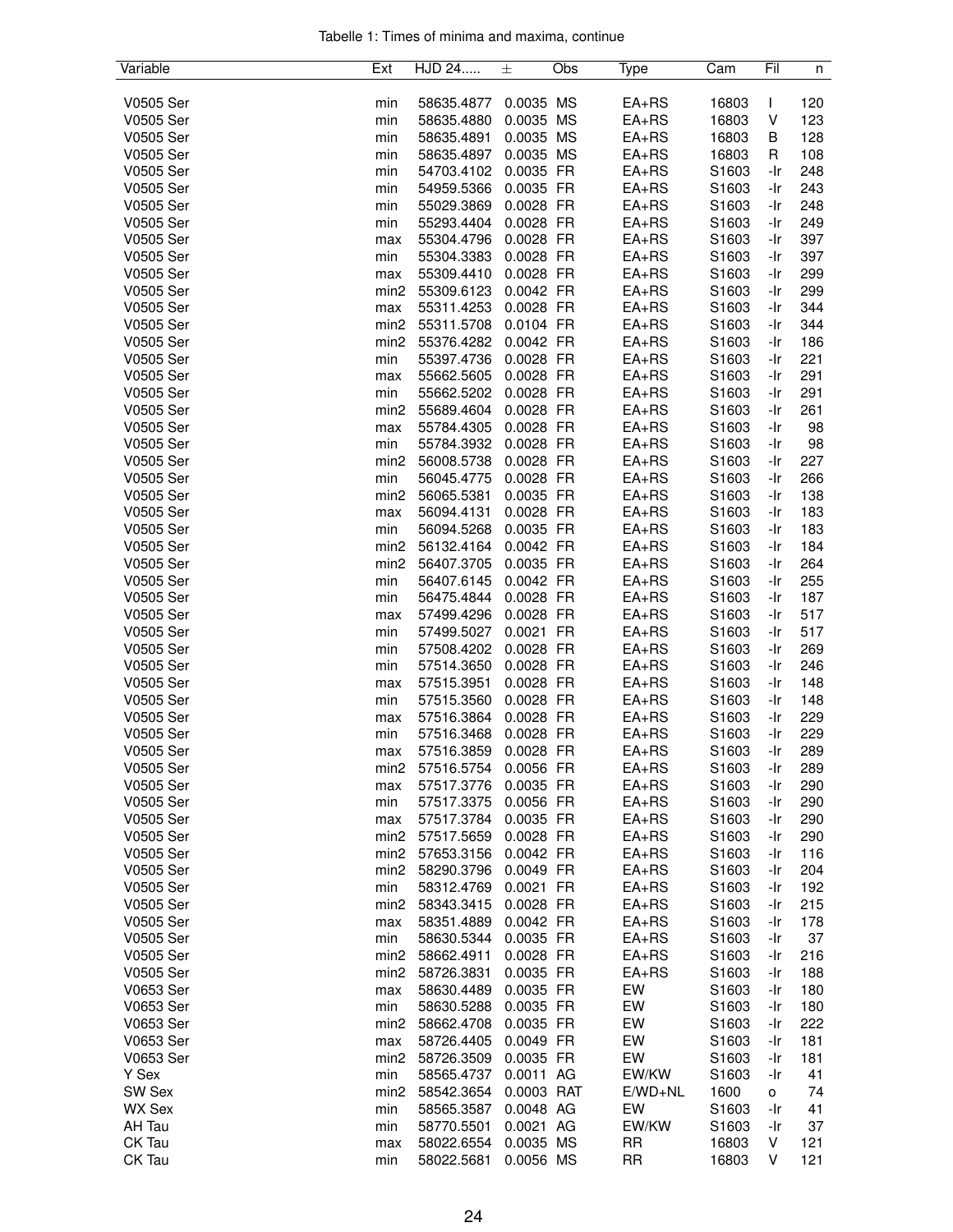| Tabelle 1: Times of minima and maxima, continue |  |  |  |
|-------------------------------------------------|--|--|--|
|                                                 |  |  |  |

| Variable                             | Ext        | HJD 24                   | 士                       | Obs | Type        | Cam            | Fil      | n        |
|--------------------------------------|------------|--------------------------|-------------------------|-----|-------------|----------------|----------|----------|
|                                      |            |                          |                         |     |             |                |          |          |
| CK Tau                               | max        | 58040.6848               | 0.0035 MS               |     | <b>RR</b>   | 16803          | V        | 147      |
| CK Tau                               | min        | 58040.5924               | 0.0056 MS               |     | <b>RR</b>   | 16803          | V        | 147      |
| CK Tau                               | max        | 58072.5355               | 0.0035 MS               |     | <b>RR</b>   | 16803          | V        | 171      |
| CK Tau                               | max        | 58140.4419               | 0.0035 MS               |     | <b>RR</b>   | 16803          | -I-U     | 181      |
| CK Tau                               | min        | 58140.3536               | 0.0056 MS               |     | <b>RR</b>   | 16803          | -I-U     | 181      |
| CK Tau                               | max        | 58751.6189               | 0.0035 MS               |     | <b>RR</b>   | 16803          | V        | 122      |
| CK Tau                               | max        | 58760.6341               | 0.0035 MS               |     | <b>RR</b>   | 16803          | V        | 123      |
| CK Tau                               | min        | 58760.5414               | 0.0056 MS               |     | <b>RR</b>   | 16803          | V        | 123      |
| CK Tau                               | max        | 58836.3556               | 0.0035 MS               |     | RR          | 16803          | V        | 54       |
| CU Tau                               | min        | 58770.5437               | 0.0028 AG               |     | EW/KW       | S1603          | -Ir      | 37       |
| <b>V0408 Tau</b>                     | max        | 57751.4232               | 0.0018 MZ               |     | <b>RRAB</b> | ST7            | -Ir      | 117      |
| <b>V0408 Tau</b>                     | max        | 57772.5031               | 0.0030 MZ               |     | <b>RRAB</b> | ST7            | -Ir      | 58       |
| <b>V0408 Tau</b>                     | max        | 57774.3064               | 0.0016 MZ               |     | <b>RRAB</b> | ST7            | -Ir      | 118      |
| <b>V0408 Tau</b>                     | max        | 57780.3363               | 0.0046 MZ               |     | <b>RRAB</b> | ST7            | -Ir      | 104      |
| V1112 Tau                            | max        | 58022.6734               | 0.0049 MS               |     | EW          | 16803          | V        | 114      |
| <b>V1112 Tau</b>                     | min        | 58022.5771               | 0.0035 MS               |     | EW          | 16803          | V        | 114      |
| V1112 Tau                            | max        | 58040.6980               | 0.0049 MS               |     | EW          | 16803          | V        | 156      |
| V1112 Tau                            | min        | 58040.5918               | 0.0035 MS               |     | EW          | 16803          | V        | 156      |
| V1112 Tau                            | max        | 58072.4840               | 0.0049 MS               |     | EW          | 16803          | V        | 168      |
| V1112 Tau                            | min        | 58072.5920               | 0.0035 MS               |     | EW          | 16803          | V        | 168      |
| <b>V1112 Tau</b>                     | max        | 58140.2988               | 0.0056 MS               |     | EW          | 16803          | -I-U     | 181      |
| V1112 Tau                            | min        | 58140.4074               | 0.0035 MS               |     | EW          | 16803          | -I-U     | 181      |
| V1112 Tau                            | max        | 58395.6680               | 0.0049 MS               |     | EW          | 16803          | $-I-U$   | 113      |
| V1112 Tau                            | min        | 58395.5678               | 0.0035 MS               |     | EW          | 16803          | -I-U     | 113      |
| V1112 Tau                            | max        | 58751.6902               | 0.0049 MS               |     | EW          | 16803          | v        | 108      |
| V1112 Tau                            | min        | 58751.5880               | 0.0035 MS               |     | EW          | 16803          | V        | 108      |
| <b>V1112 Tau</b>                     | max        | 58753.6036               | 0.0049 MS               |     | EW          | 16803          | V        | 120      |
| V1112 Tau                            | min        | 58753.7077               | 0.0035 MS               |     | EW          | 16803          | V        | 120      |
| <b>V1112 Tau</b>                     | max        | 58760.5945               | 0.0049 MS               |     | EW          | 16803          | V        | 141      |
| V1112 Tau                            | min        | 58760.7004               | 0.0035 MS               |     | EW          | 16803          | V<br>V   | 141      |
| V1112 Tau                            | min        | 58836.5667               | 0.0035 MS               |     | EW          | 16803          |          | 55       |
| <b>V1188 Tau</b><br><b>V1188 Tau</b> | min        | 58769.4552<br>58770.6050 | 0.0005 HOC<br>0.0011 AG |     | EW<br>EW    | A4000<br>S1603 | o<br>-Ir | 90<br>37 |
| X Tri                                | min<br>min | 58822.4680               | 0.0005 AG               |     | EA/SD       | S1603          | -Ir      | 52       |
| RV Tri                               | min        | 58821.4782               | 0.0005 AG               |     | EA/SD       | S1603          | -Ir      | 53       |
| VV Tri                               | max        | 57744.3557               | 0.0017 MZ               |     | <b>RRAB</b> | ST7            | -Ir      | 118      |
| VV Tri                               | max        | 57776.2783               | 0.0017 MZ               |     | <b>RRAB</b> | ST7            | -Ir      | 115      |
| VV Tri                               | max        | 58436.4290               | 0.0016 MZ               |     | <b>RRAB</b> | ST7            | -Ir      | 93       |
| VX Tri                               | max        | 57760.2246               | 0.0010 MZ               |     | <b>RRAB</b> | ST7            | -Ir      | 117      |
| W UMa                                | min        | 58532.2620               | 0.0007 AG               |     | EW/KW       | S1603          | -Ir      | 47       |
| W UMa                                | min        | 58532.4308               | 0.0004 AG               |     | EW/KW       | S1603          | -Ir      | 47       |
| W UMa                                | min        | 58532.5952               | 0.0028 AG               |     | EW/KW       | S1603          | -Ir      | 47       |
| RV UMa                               | max        | 58566.5370               | 0.0010 AG               |     | RRAB        | S1603          | -Ir      | 55       |
| RW UMa                               | min        | 58530.3876               | 0.0001 SCI              |     | EA/D/RS     | ST7            | о        | 286      |
| RW UMa                               | min        | 58530.3909               | 0.0023 AG               |     | EA/D/RS     | S1603          | -Ir      | 54       |
| RW UMa                               | min        | 58563.3686               | 0.0083 AG               |     | EA/D/RS     | S1603          | -Ir      | 46       |
| SX UMa                               |            | max2 58574.6673          | 0.0003 SCI              |     | <b>RRC</b>  | ST7            | 0        | 133      |
| SX UMa                               | max        | 58566.3980               | 0.0010 AG               |     | <b>RRC</b>  | S1603          | -Ir      | 55       |
| TU UMa                               |            | max2 58592.5366          | 0.0002 SCI              |     | <b>RRAB</b> | ST7            | 0        | 92       |
| TU UMa                               | max        | 58564.6550               | 0.0010 AG               |     | <b>RRAB</b> | S1603          | -Ir      | 63       |
| TU UMa                               | max        | 58566.3340               | 0.0010 AG               |     | <b>RRAB</b> | S1603          | -Ir      | 55       |
| TX UMa                               | min        | 58565.4811               | 0.0002 AG               |     | EA/SD       | S1603          | -Ir      | 46       |
| TY UMa                               | min        | 58532.2914               | 0.0004 AG               |     | EW/KW       | S1603          | -Ir      | 51       |
| TY UMa                               | min        | 58532.4666               | 0.0012 AG               |     | EW/KW       | S1603          | -Ir      | 51       |
| TY UMa                               | min        | 58532.6445               | 0.0011 AG               |     | EW/KW       | S1603          | -Ir      | 51       |
| UX UMa                               | max        | 57133.6184               | 0.0035 FR               |     | EA/WD+NL    | 450D           |          | 42       |
| UX UMa                               | min        | 57133.5774               | 0.0035 FR               |     | EA/WD+NL    | 450D           |          | 42       |
| UX UMa                               | max        | 57134.3878               | 0.0035 FR               |     | EA/WD+NL    | 450D           |          | 36       |
| UX UMa                               | min        | 57134.3644               | 0.0035 FR               |     | EA/WD+NL    | 450D           |          | 36       |
| VV UMa                               | min        | 58532.4698               | 0.0000 AG               |     | EA/SD       | S1603          | -Ir      | 47       |
| XZ UMa                               | min2       | 58537.6581               | 0.0001 SCI              |     | EA/SD       | ST7            | о        | 167      |
| XZ UMa                               | min        | 58531.4285               | 0.0017 AG               |     | EA/SD       | S1603          | -Ir      | 57       |
| ZZ UMa                               | min        | 58531.3643               | 0.0008 AG               |     | EA/D        | S1603          | -Ir      | 59       |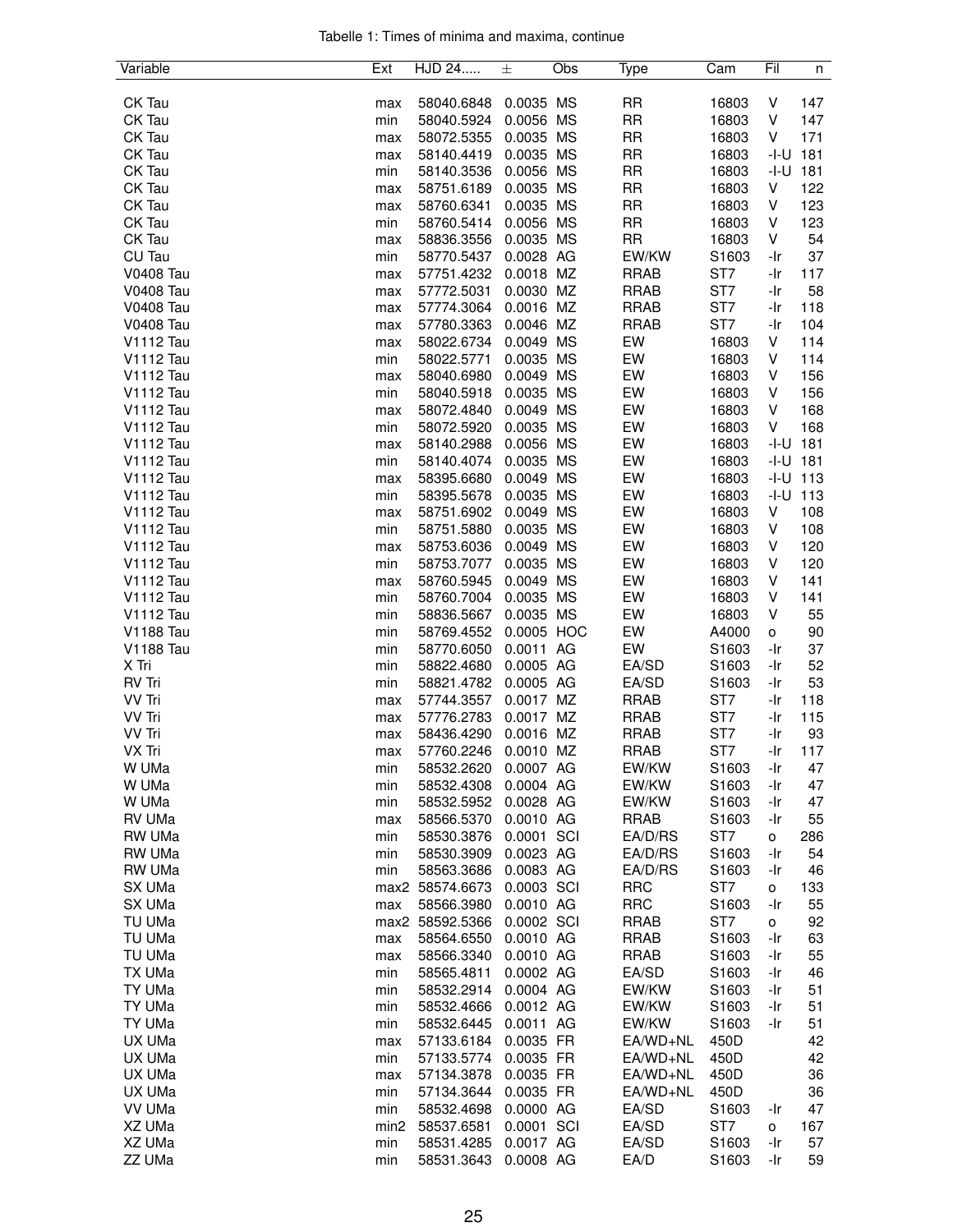|  |  |  | Tabelle 1: Times of minima and maxima, continue |  |
|--|--|--|-------------------------------------------------|--|
|  |  |  |                                                 |  |

| Variable         | Ext              | HJD 24                | 士          | Obs | Type        | Cam               | Fil       | n   |
|------------------|------------------|-----------------------|------------|-----|-------------|-------------------|-----------|-----|
|                  |                  |                       |            |     |             |                   |           |     |
| AA UMa           | min              | 58530.2687            | 0.0008 AG  |     | EW/KW       | S1603             | -Ir       | 53  |
| AA UMa           | min              | 58530.5029            | 0.0005 AG  |     | EW/KW       | S1603             | -Ir       | 53  |
| AB UMa           | max              | 58564.4230            | 0.0010 AG  |     | <b>RRAB</b> | S1603             | -Ir       | 62  |
| AE UMa           | max              | 58520.5735            | 0.0002 SCI |     | SXPHE:      | ST <sub>7</sub>   | o         | 174 |
| AE UMa           | max              | 58520.4922            | 0.0001 SCI |     | SXPHE:      | ST7               | o         | 174 |
| AE UMa           | max              | 58520.6578            | 0.0001 SCI |     | SXPHE:      | ST7               | o         | 174 |
| AW UMa           | min              | 58564.5100            | 0.0016 AG  |     | EW/KW       | S1603             | -Ir       | 63  |
| AW UMa           | min              | 58566.4840            | 0.0018 AG  |     | EW/KW       | S1603             | -Ir       | 55  |
| <b>BG UMa</b>    | min <sub>2</sub> | 58574.5976            | 0.0002 SCI |     | ELL:        | ST7               | 0         | 133 |
| <b>BH UMa</b>    | min <sub>2</sub> | 58592.3653            | 0.0001 SCI |     | EW/KE       | ST7               | o         | 62  |
| <b>BH UMa</b>    | max              | 58532.4750            | 0.0010 AG  |     | EW/KE       | S1603             | -Ir       | 53  |
| ES UMa           | min <sub>2</sub> |                       | 0.0002 SCI |     | EW          | ST <sub>7</sub>   |           |     |
| ES UMa           |                  | 58585.3505            | 0.0003 SCI |     | EW          | ST7               | o         | 166 |
|                  | min <sub>2</sub> | 58585.6140            |            |     |             |                   | o         | 166 |
| <b>GW UMa</b>    | max              | 58563.4930            | 0.0010 AG  |     | DSCT:       | S1603             | -Ir       | 42  |
| OZ UMa           | max              | 58532.3050            | 0.0010 AG  |     | <b>RRC</b>  | S1603             | -Ir       | 42  |
| QT UMa           | min              | 58530.4196            | 0.0016 AG  |     | EW          | S1603             | -Ir       | 51  |
| QT UMa           | min              | 58530.6557            | 0.0001 AG  |     | EW          | S1603             | -Ir       | 51  |
| QT UMa           | min              | 58531.3674            | 0.0004 AG  |     | EW          | S1603             | -Ir       | 57  |
| QT UMa           | min              | 58531.6027            | 0.0007 AG  |     | EW          | S1603             | -Ir       | 57  |
| V0342 UMa        | min              | 58532.3936            | 0.0027 AG  |     | EW          | S1603             | -Ir       | 51  |
| V0342 UMa        | min              | 58532.5678            | 0.0033 AG  |     | EW          | S1603             | -Ir       | 51  |
| V0354 UMa        | min              | 58563.3577            | 0.0039 AG  |     | EW          | S1603             | -Ir       | 49  |
| V0354 UMa        | min              | 58563.5076            | 0.0030 AG  |     | EW          | S1603             | -Ir       | 49  |
| V0354 UMa        | max              | 57133.5072            | 0.0035 FR  |     | EW          | 450D              |           | 60  |
| V0354 UMa        | min <sub>2</sub> | 57133.4361            | 0.0035 FR  |     | EW          | 450D              |           | 60  |
| V0354 UMa        | min              | 57133.5909            | 0.0035 FR  |     | EW          | 450D              |           | 38  |
| V0354 UMa        | max              | 57134.3890            | 0.0035 FR  |     | EW          | 450D              |           | 96  |
| V0354 UMa        | min              | 57134.4710            | 0.0035 FR  |     | EW          | 450D              |           | 96  |
| V0356 UMa        | min <sub>2</sub> | 57133.5448: 0.0069 FR |            |     | EA          | 450D              |           | 93  |
| V0497 UMa        |                  | 57134.3747            |            |     | <b>DSCT</b> | 450D              |           | 25  |
| V0497 UMa        | max              |                       | 0.0035 FR  |     | <b>DSCT</b> |                   |           | 25  |
|                  | min              | 57134.3530            | 0.0035 FR  |     |             | 450D              |           |     |
| V0497 UMa        | max              | 57134.4350            | 0.0035 FR  |     | <b>DSCT</b> | 450D              |           | 33  |
| V0497 UMa        | min              | 57134.4829            | 0.0035 FR  |     | <b>DSCT</b> | 450D              |           | 33  |
| V0497 UMa        | max              | 57134.5095            | 0.0035 FR  |     | <b>DSCT</b> | 450D              |           | 29  |
| <b>V0497 UMa</b> | min              | 57134.5360            | 0.0035 FR  |     | <b>DSCT</b> | 450D              |           | 29  |
| V0497 UMa        | max              | 57134.5734            | 0.0035 FR  |     | <b>DSCT</b> | 450D              |           | 26  |
| RU UMi           | min              | 58565.3442            | 0.0024 AG  |     | EB/DW       | S1603             | -Ir       | 55  |
| <b>RU UMi</b>    | min              | 58565.6108            | 0.0006 AG  |     | EB/DW       | S1603             | -Ir       | 55  |
| <b>BF Vir</b>    | min              | 58215.3756            | 0.0002 RAT |     | EB/KE:      | 600D              | <b>TG</b> | 96  |
| V0391 Vir        | min              | 58220.3318            | 0.0004 RAT |     | EW          | 600D              | ТG        | 112 |
| V0391 Vir        | min              | 58575.3571            | 0.0003 RAT |     | EW          | 1600              | V         | 27  |
| V0391 Vir        | min <sub>2</sub> | 58589.3537            | 0.0001 RAT |     | EW          | 1600              | o         | 54  |
| AW Vul           | min              | 58318.4931            | 0.0014 FR  |     | EA/SD:      | S1603             | -Ir       | 222 |
| AW Vul           | min              | 58730.5873            | 0.0027 AG  |     | EA/SD:      | S1603             | -Ir       | 36  |
| AX Vul           | min              | 58312.4534            | 0.0008 AG  |     | EA/SD:      | S1603             | -Ir       | 28  |
| AX Vul           | min              | 58318.5287            | 0.0014 FR  |     | EA/SD:      | S1603             | -Ir       | 224 |
| <b>BB</b> Vul    | min              | 58763.3889            | 0.0030 SIR |     | Е           | ST8XM             |           | 52  |
| <b>BE Vul</b>    | min              | 58689.4554            | 0.0003 AG  |     | EA/SD       | S1603             | -Ir       | 28  |
| <b>BP Vul</b>    | min              | 58324.4445            | 0.0006 AG  |     | EA/SD       | S1603             | -Ir       | 27  |
| <b>BQ Vul</b>    |                  |                       | 0.0035 FR  |     | EA/SD       | S1603             | -Ir       | 216 |
|                  | min <sub>2</sub> | 58318.4599            |            |     |             |                   |           |     |
| <b>BS Vul</b>    | min              | 58318.4308            | 0.0005 AG  |     | EB/KW       | S1603             | -Ir       | 25  |
| <b>BT Vul</b>    | min              | 58689.5133            | 0.0007 AG  |     | EA          | S1603             | -Ir       | 28  |
| <b>BU Vul</b>    | min              | 58689.4451            | 0.0003 AG  |     | EA/SD       | S1603             | -Ir       | 28  |
| DN Vul           | min              | 58719.5528            | 0.0035 SIR |     | EA          | ST8XM             |           | 164 |
| DR Vul           | min              | 58314.4025            | 0.0013 AG  |     | EA/DM       | S1603             | -Ir       | 28  |
| DR Vul           | min              | 58331.3857            | 0.0022 AG  |     | EA/DM       | S1603             | -Ir       | 30  |
| ER Vul           | min              | 58312.4866            | 0.0011 AG  |     | EW/DW/RS    | S1603             | -Ir       | 26  |
| FM Vul           | min              | 58041.3970            | 0.0014 FR  |     | EB/KE:      | S1603             | -Ir       | 196 |
| FP Vul           | min              | 58041.2910            | 0.0049 FR  |     | EB/SD       | S <sub>1603</sub> | -Ir       | 176 |
| GP Vul           | min              | 58301.4675            | 0.0008 AG  |     | EB/KE       | S1603             | -Ir       | 25  |
| <b>V0473 Vul</b> | min              | 58318.4654            | 0.0013 AG  |     | EB          | S1603             | -Ir       | 25  |
| V0491 Vul        | min              | 58690.4129            | 0.0022 AG  |     | EA          | S1603             | -Ir       | 31  |
| V0495 Vul        | min              | 58312.5346            | 0.0023 AG  |     | EA          | S1603             | -Ir       | 29  |
|                  |                  |                       |            |     |             |                   |           |     |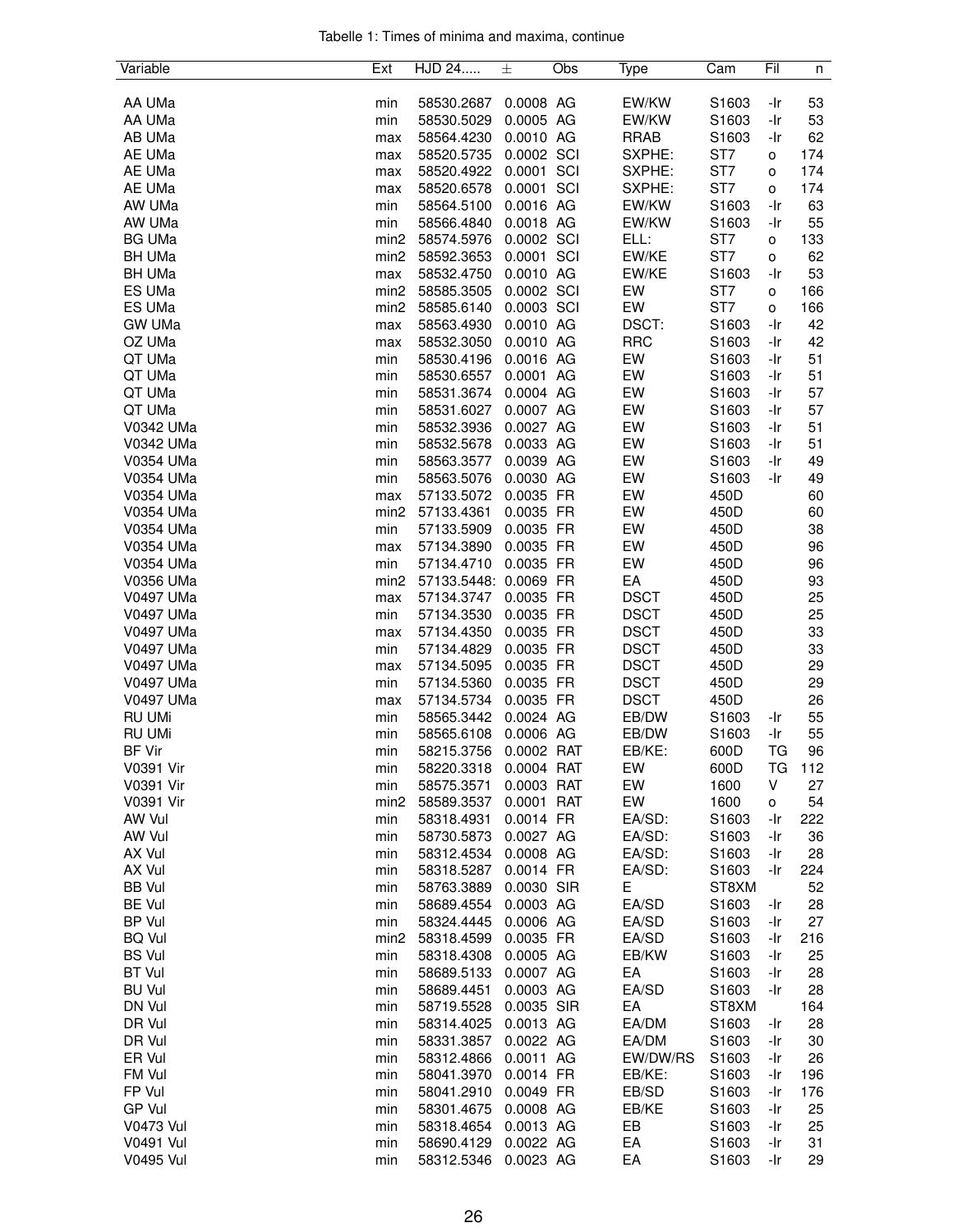| Variable                    | Ext              | HJD 24                | 土         | Obs | Type | Cam               | Fil          | n            |
|-----------------------------|------------------|-----------------------|-----------|-----|------|-------------------|--------------|--------------|
|                             |                  |                       |           |     |      |                   |              |              |
| V0495 Vul                   | min              | 58331.3937            | 0.0028 AG |     | EA   | S <sub>1603</sub> | -Ir          | 29           |
| V0499 Vul                   | min              | 58313.5117            | 0.0010 AG |     | EA   | S1603             | -Ir          | 22           |
| V0499 Vul                   | min              | 58690.4521            | 0.0009 AG |     | EA   | S <sub>1603</sub> | -Ir          | 31           |
| V0502 Vul                   | min              | 58730.5644 0.0021 AG  |           |     | EA   | S1603             | -Ir          | 36           |
| <b>V0546 Vul</b>            | min <sub>2</sub> | 58318.3772: 0.0035 FR |           |     | EB   | S <sub>1603</sub> | -Ir          | 242          |
| 2MASS 19042957+2926268 Lyr  | max              | 58678.6000            | 0.0056 MS |     |      | 16803             | V            | 128          |
| 2MASS 19042957+2926268 Lyr  | min              | 58678.5153            | 0.0042 MS |     |      | 16803             | V            | 128          |
| 2MASS 19042957+2926268 Lyr  | max              | 58682.4795            | 0.0056 MS |     |      | 16803             | V            | 117          |
| 2MASS 19042957+2926268 Lyr  | min              | 58682.3933            | 0.0042 MS |     |      | 16803             | V            | 117          |
| 2MASS 19042957+2926268 Lyr  | min              | 58682.5736            | 0.0042 MS |     |      | 16803             | V            | 95           |
| 2MASS 19042957+2926268 Lyr  |                  | 58705.3875            | 0.0056 MS |     |      | 16803             | V            | 119          |
|                             | max              |                       |           |     |      |                   |              |              |
| 2MASS 19042957+2926268 Lyr  | min              | 58705.4748            | 0.0042 MS |     |      | 16803             | V            | 119          |
| 2MASS 19042957+2926268 Lyr  | max              | 58712.4044            | 0.0056 MS |     |      | 16803             | V            | 124          |
| 2MASS 19042957+2926268 Lyr  | min              | 58712.4890            | 0.0042 MS |     |      | 16803             | V            | 124          |
| 2MASS 19042957+2926268 Lyr  | max              | 58731.4110 0.0056 MS  |           |     |      | 16803             | V            | 121          |
| 2MASS 19042957+2926268 Lyr  | min              | 58731.5112            | 0.0042 MS |     |      | 16803             | V            | 121          |
| 2MASS J06310775+1938577 Gem | min2             | 55514.6402            | 0.0042 FR |     |      | S1603             | -Ir          | 74           |
| 2MASS J06310775+1938577 Gem | max              | 56712.3901            | 0.0042 FR |     |      | S1603             | -Ir          | 112          |
| 2MASS J06310775+1938577 Gem | min2             | 56712.3286            | 0.0042 FR |     |      | S1603             | -Ir          | 112          |
| 2MASS J06310775+1938577 Gem | min              | 56712.4527            | 0.0042 FR |     |      | S1603             | -Ir          | 206          |
| 2MASS J06310775+1938577 Gem | min              | 56714.3968            | 0.0042 FR |     |      | S <sub>1603</sub> | -Ir          | 111          |
| 2MASS J06310775+1938577 Gem | max              | 56746.3359            | 0.0042 FR |     |      | S1603             | -Ir          | 68           |
| 2MASS J06310775+1938577 Gem | min              | 56746.2909            | 0.0069 FR |     |      | S <sub>1603</sub> | -Ir          | 68           |
| 2MASS J06310775+1938577 Gem | max              | 58542.3524            | 0.0042 FR |     |      | S <sub>1603</sub> | -Ir          | 75           |
| 2MASS J06310775+1938577 Gem | min2             | 58542.4187            | 0.0042 FR |     |      | S1603             | -Ir          | 75           |
| 2MASS J19070964+2941427 Lyr | max              | 58678.4559            | 0.0056 MS |     |      | 16803             | V            | 118          |
| 2MASS J19070964+2941427 Lyr | min              | 58678.5460            | 0.0042 MS |     |      | 16803             | V            | 118          |
| 2MASS J19070964+2941427 Lyr | max              | 58682.4530            | 0.0056 MS |     |      | 16803             | V            | 143          |
| 2MASS J19070964+2941427 Lyr | min              | 58682.5422            | 0.0042 MS |     |      | 16803             | V            | 143          |
| 2MASS J19070964+2941427 Lyr | min              | 58705.3671            | 0.0042 MS |     |      | 16803             | V            | 168          |
|                             |                  |                       |           |     |      |                   | V            | 101          |
| 2MASS J19070964+2941427 Lyr | max              | 58705.4688            | 0.0056 MS |     |      | 16803             |              |              |
| 2MASS J19070964+2941427 Lyr | min              | 58705.5573            | 0.0042 MS |     |      | 16803             | V            | 54           |
| 2MASS J19070964+2941427 Lyr | min              | 58712.4085            | 0.0042 MS |     |      | 16803             | V            | 79           |
| 2MASS J19070964+2941427 Lyr | min              | 58731.4284            | 0.0042 MS |     |      | 16803             | V            | 83           |
| 2MASS J19303874+3122327 Cyg | max              | 57246.4523            | 0.0035 FR |     | E!   | S <sub>1603</sub> | -Ir          | 82           |
| 2MASS J19303874+3122327 Cyg | min <sub>2</sub> | 57246.3531            | 0.0035 FR |     | EW!  | S1603             | -Ir          | 82           |
| 2MASS J19303874+3122327 Cyg | min              | 57246.5284            | 0.0035 FR |     | E!   | S1603             | -Ir          | 79           |
| 2MASS J19303874+3122327 Cyg | min2             | 57632.3292            | 0.0035 FR |     |      | S1603             | -Ir          | 87           |
| 2MASS J19303874+3122327 Cyg | max              | 57632.4222            | 0.0035 FR |     | Ţ    | S1603             | -Ir          | 112          |
| 2MASS J19303874+3122327 Cyg | min              | 57632.5019            | 0.0035 FR |     |      | S <sub>1603</sub> | -Ir          | 112          |
| 2MASS J19303874+3122327 Cyg | max              | 58319.5129            | 0.0035 FR |     |      | S1603             | -Ir          | 146          |
| 2MASS J19303874+3122327 Cyg | min              | 58319.4145            | 0.0049 FR |     |      | S1603             | -Ir          | 146          |
| 2MASS J19303874+3122327 Cyg | min              | 58822.2682            | 0.0035 FR |     | E!   | S1603             | -Ir          | 95           |
| 2MASS J19303874+3122327 Cyg | min              | 57911.5717            | 0.0035 MS |     |      | 16803             | V            | 63           |
| 2MASS J19303874+3122327 Cyg | min              | 57947.4407            | 0.0035 MS |     |      | 16803             | V            | 61           |
| 2MASS J19303874+3122327 Cyg | max              | 57947.5321            | 0.0035 MS |     |      | 16803             | V            | 76           |
| 2MASS J19303874+3122327 Cyg | min              | 57947.6150            | 0.0035 MS |     |      | 16803             | V            | 57           |
| 2MASS J19303874+3122327 Cyg | min              | 57988.3807            | 0.0035 MS |     |      | 16803             | V            | 64           |
| 2MASS J19303874+3122327 Cyg | max              | 57988.4697            | 0.0035 MS |     |      | 16803             | V            | 76           |
| 2MASS J19303874+3122327 Cyg | min              | 58016.3757            | 0.0035 MS |     |      | 16803             | V            | 70           |
| 2MASS J19303874+3122327 Cyg | max              | 58016.4662            | 0.0035 MS |     |      | 16803             | V            | 88           |
| 2MASS J19303874+3122327 Cyg | max              | 58351.5157            | 0.0035 MS |     |      | 16803             | $-1 - U$ 129 |              |
| 2MASS J19303874+3122327 Cyg | min              | 58351.4329            | 0.0035 MS |     |      | 16803             | $-1 - U$ 129 |              |
| 2MASS J19303874+3122327 Cyg | max              | 58384.4128            | 0.0049 MS |     |      | 16803             |              | $-1 - U$ 112 |
| 2MASS J19303874+3122327 Cyg |                  | 58384.3292            | 0.0035 MS |     |      | 16803             |              | $-1 - U$ 112 |
|                             | min              |                       |           |     |      |                   | V            |              |
| 2MASS J19303874+3122327 Cyg | max              | 58640.5539            | 0.0035 MS |     |      | 16803             |              | 63           |
| 2MASS J19303874+3122327 Cyg | min              | 58640.6528            | 0.0035 MS |     |      | 16803             | V            | 34           |
| 2MASS J19303874+3122327 Cyg | max              | 58668.3937            | 0.0035 MS |     |      | 16803             | V            | 43           |
| 2MASS J19303874+3122327 Cyg | min              | 58668.4735            | 0.0035 MS |     |      | 16803             | V            | 64           |
| 2MASS J19303874+3122327 Cyg | max              | 58668.5535            | 0.0035 MS |     |      | 16803             | V            | 69           |
| 2MASS J19303874+3122327 Cyg | min              | 58668.6475            | 0.0035 MS |     |      | 16803             | V            | 30           |
| 2MASS J19303874+3122327 Cyg | max              | 58686.3994            | 0.0035 MS |     |      | 16803             | V            | 101          |
| 2MASS J19303874+3122327 Cyg | min              | 58686.4943            | 0.0035 MS |     |      | 16803             | V            | 101          |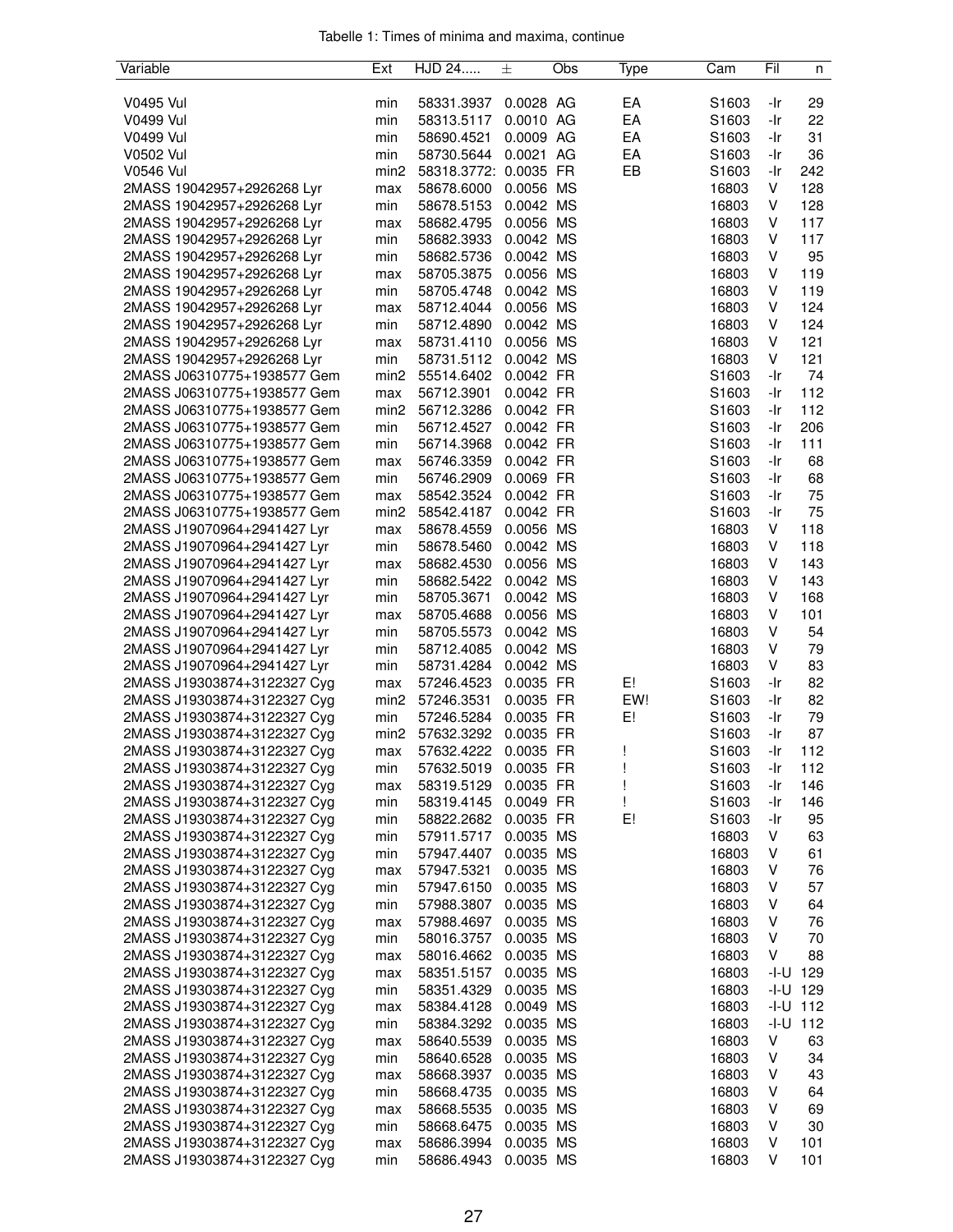| Variable                    | Ext              | HJD 24               | 土                      | Obs | Type         | Cam               | Fil | n        |
|-----------------------------|------------------|----------------------|------------------------|-----|--------------|-------------------|-----|----------|
|                             |                  |                      |                        |     |              |                   |     |          |
| 2MASS J19303874+3122327 Cyg | max              | 58686.5832           | 0.0035 MS              |     |              | 16803             | v   | 106      |
| 2MASS J19303874+3122327 Cyg | min              | 58686.6716           | 0.0035 MS              |     |              | 16803             | V   | 106      |
| 2MASS J19303874+3122327 Cyg | min              | 58756.3061           | 0.0035 MS              |     |              | 16803             | ٧   | 37       |
| 2MASS J19303874+3122327 Cyg | max              | 58756.3857           | 0.0035 MS              |     |              | 16803             | V   | 122      |
| 2MASS J19303874+3122327 Cyg | min              | 58756.4826           | 0.0035 MS              |     |              | 16803             | V   | 122      |
| 2MASS J19303874+3122327 Cyg | max              | 58347.5162           | 0.0035 FR              |     | Ţ            | S1603             | -Ir | 151      |
| 2MASS J19303874+3122327 Cyg | min              | 58347.4115           | 0.0035 FR              |     | ı            | S1603             | -Ir | 151      |
| 2MASS J19303874+3122327 Cyg | min <sub>2</sub> | 58347.5873           | 0.0035 FR              |     | EB!          | S1603             | -Ir | 74       |
| 2MASS J20264315+5123555 Cyg | min              | 58084.3451           | 0.0042 MS              |     |              | 16803             | V   | 83       |
| 2MASS J20274474+5119012 Cyg | max              | 58353.4737           | 0.0028 FR              |     | <b>DSCT!</b> | S <sub>1603</sub> | -Ir | 226      |
| 2MASS J20274474+5119012 Cyg | min              | 58353.5405           | 0.0028 FR              |     |              | S1603             | -Ir | 226      |
| 2MASS J20274474+5119012 Cyg | max              | 58402.2993           | 0.0042 FR              |     |              | S1603             | -Ir | 101      |
| 2MASS J20274474+5119012 Cyg | min              | 58402.3742           | 0.0042 FR              |     |              | S1603             | -Ir | 101      |
| 2MASS J20274474+5119012 Cyg | max              | 58402.5874           | 0.0042 FR              |     |              | S1603             | -Ir | 102      |
| 2MASS J20274474+5119012 Cyg | min              | 58402.5292           | 0.0042 FR              |     |              | S <sub>1603</sub> | -Ir | 102      |
| 2MASS J20274474+5119012 Cyg | max              | 58409.2553           | 0.0042 FR              |     |              | S <sub>1603</sub> | -Ir | 104      |
| 2MASS J20274474+5119012 Cyg | min              | 58409.3289           | 0.0042 FR              |     |              | S1603             | -Ir | 104      |
| 2MASS J20274474+5119012 Cyg | max              | 58409.4081           | 0.0042 FR              |     |              | S1603             | -Ir | 95       |
| 2MASS J20274474+5119012 Cyg | min              | 58409.3343           | 0.0042 FR              |     |              | S1603             | -Ir | 95       |
| 2MASS J20274474+5119012 Cyg | max              | 58637.4751           | 0.0042 FR              |     |              | S1603             | -Ir | 121      |
| 2MASS J20274474+5119012 Cyg | min              | 58637.5536           | 0.0042 FR              |     |              | S1603             | -Ir | 121      |
| 2MASS J20274474+5119012 Cyg |                  |                      |                        |     |              |                   |     | 140      |
|                             | max              | 58748.3427           | 0.0035 FR<br>0.0035 FR |     |              | S1603             | -Ir |          |
| 2MASS J20274474+5119012 Cyg | max              | 58748.4792           |                        |     |              | S <sub>1603</sub> | -Ir | 121      |
| 2MASS J20274474+5119012 Cyg | min              | 58033.4496           | 0.0035 MS              |     |              | 16803             | V   | 86       |
| 2MASS J20274474+5119012 Cyg | min              | 58051.4148           | 0.0042 MS              |     |              | 16803             | V   | 151      |
| 2MASS J20274474+5119012 Cyg | max              | 58054.3879           | 0.0042 MS              |     |              | 16803             | V   | 118      |
| 2MASS J20274474+5119012 Cyg | min              | 58054.3094           | 0.0042 MS              |     |              | 16803             | V   | 118      |
| 2MASS J20274474+5119012 Cyg | min              | 58054.4489           | 0.0042 MS              |     |              | 16803             | V   | 61       |
| 2MASS J20274474+5119012 Cyg | max              | 58694.4331           | 0.0035 MS              |     |              | 16803             | v   | 90       |
| 2MASS J20274474+5119012 Cyg | min              | 58694.5057           | 0.0035 MS              |     |              | 16803             | v   | 84       |
| 2MASS J20274474+5119012 Cyg | max              | 58694.5729           | 0.0035 MS              |     |              | 16803             | ٧   | 77       |
| 2MASS J20274474+5119012 Cyg | min              | 58694.6484           | 0.0035 MS              |     |              | 16803             | V   | 64       |
| 2MASS J20274474+5119012 Cyg | max              | 58714.4319           | 0.0035 MS              |     |              | 16803             | V   | 100      |
| 2MASS J20274474+5119012 Cyg | min              | 58714.4975           | 0.0035 MS              |     |              | 16803             | V   | 236      |
| 2MASS J20274474+5119012 Cyg | max              | 58714.5733           | 0.0035 MS              |     |              | 16803             | ٧   | 94       |
| 2MASS J20274474+5119012 Cyg | min              | 58714.6393           | 0.0035 MS              |     |              | 16803             | ٧   | 66       |
| 2MASS J20274474+5119012 Cyg | min              | 58724.3605           | 0.0035 MS              |     |              | 16803             | V   | 50       |
| 2MASS J20274474+5119012 Cyg | max              | 58724.4190           | 0.0035 MS              |     |              | 16803             | ٧   | 72       |
| 2MASS J20274474+5119012 Cyg | min              | 58724.4988           | 0.0035 MS              |     |              | 16803             | V   | 73       |
| 2MASS J20274474+5119012 Cyg | max              | 58724.5775           | 0.0035 MS              |     |              | 16803             | V   | 102      |
| 2MASS J20274474+5119012 Cyg | min              | 58724.6495           | 0.0035 MS              |     |              | 16803             | V   | 52       |
| 2MASS J20274474+5119012 Cyg | max              | 58760.3611           | 0.0035 MS              |     |              | 16803             | ٧   | 128      |
| 2MASS J20274474+5119012 Cyg | min              | 58760.4337           | 0.0035 MS              |     |              | 16803             | V   | 128      |
| 2MASS J20274663+5121461 Cyg | max              | 58402.3537           | 0.0049 FR              |     |              | S <sub>1603</sub> | -Ir | 63       |
| 2MASS J20274663+5121461 Cyg | min              | 58402.3185           | 0.0049 FR              |     |              | S <sub>1603</sub> | -Ir | 63       |
| 2MASS J20274663+5121461 Cyg | max              | 58402.4214           | 0.0049 FR              |     |              | S1603             | -Ir | 73       |
| 2MASS J20274663+5121461 Cyg | min              | 58402.4572           | 0.0049 FR              |     |              | S1603             | -Ir | 73       |
| 2MASS J20274663+5121461 Cyg | max              | 58402.4892           | 0.0049 FR              |     |              | S1603             | -Ir | 64       |
| 2MASS J20274663+5121461 Cyg | min              | 58402.5154           | 0.0049 FR              |     |              | S1603             | -Ir | 64       |
| 2MASS J20274663+5121461 Cyg | max              | 58409.3513           | 0.0042 FR              |     |              | S1603             | -Ir | 49       |
| 2MASS J20274663+5121461 Cyg | min              | 58409.3743           | 0.0042 FR              |     |              | S1603             | -Ir | 49       |
| 2MASS J20274663+5121461 Cyg | max              | 58409.3417           | 0.0035 FR              |     |              | S1603             | -Ir | 181      |
| 2MASS J20274663+5121461 Cyg | min              | 58409.3833           | 0.0035 FR              |     |              | S1603             | -Ir | 181      |
| 2MASS J20274663+5121461 Cyg | min              | 58637.5585           | 0.0042 FR              |     |              | S1603             | -Ir | 76       |
| 2MASS J20274663+5121461 Cyg | max              | 58748.3246           | 0.0042 FR              |     |              | S <sub>1603</sub> | -Ir | 75       |
| 2MASS J20274663+5121461 Cyg | min              | 58748.2814 0.0042 FR |                        |     |              | S1603             | -Ir | 75       |
| 2MASS J20274663+5121461 Cyg | max              | 58748.3815           | 0.0042 FR              |     |              | S1603             | -Ir | 71       |
| 2MASS J20274663+5121461 Cyg | min              | 58748.4223           | 0.0042 FR              |     |              | S1603             | -Ir | 71       |
| 2MASS J20274663+5121461 Cyg |                  | 58748.4507           | 0.0042 FR              |     |              | S <sub>1603</sub> | -Ir | 80       |
|                             | max              |                      | 0.0042 FR              |     |              |                   | -Ir |          |
| 2MASS J20274663+5121461 Cyg | min              | 58748.4880           |                        |     |              | S1603             | V   | 80<br>26 |
| 2MASS J20274663+5121461 Cyg | max              | 58033.3322           | 0.0042 MS              |     |              | 16803             |     |          |
| 2MASS J20274663+5121461 Cyg | max              | 58033.4120           | 0.0042 MS              |     |              | 16803             | v   | 23       |
| 2MASS J20274663+5121461 Cyg | max              | 58033.4748           | 0.0042 MS              |     |              | 16803             | V   | 28       |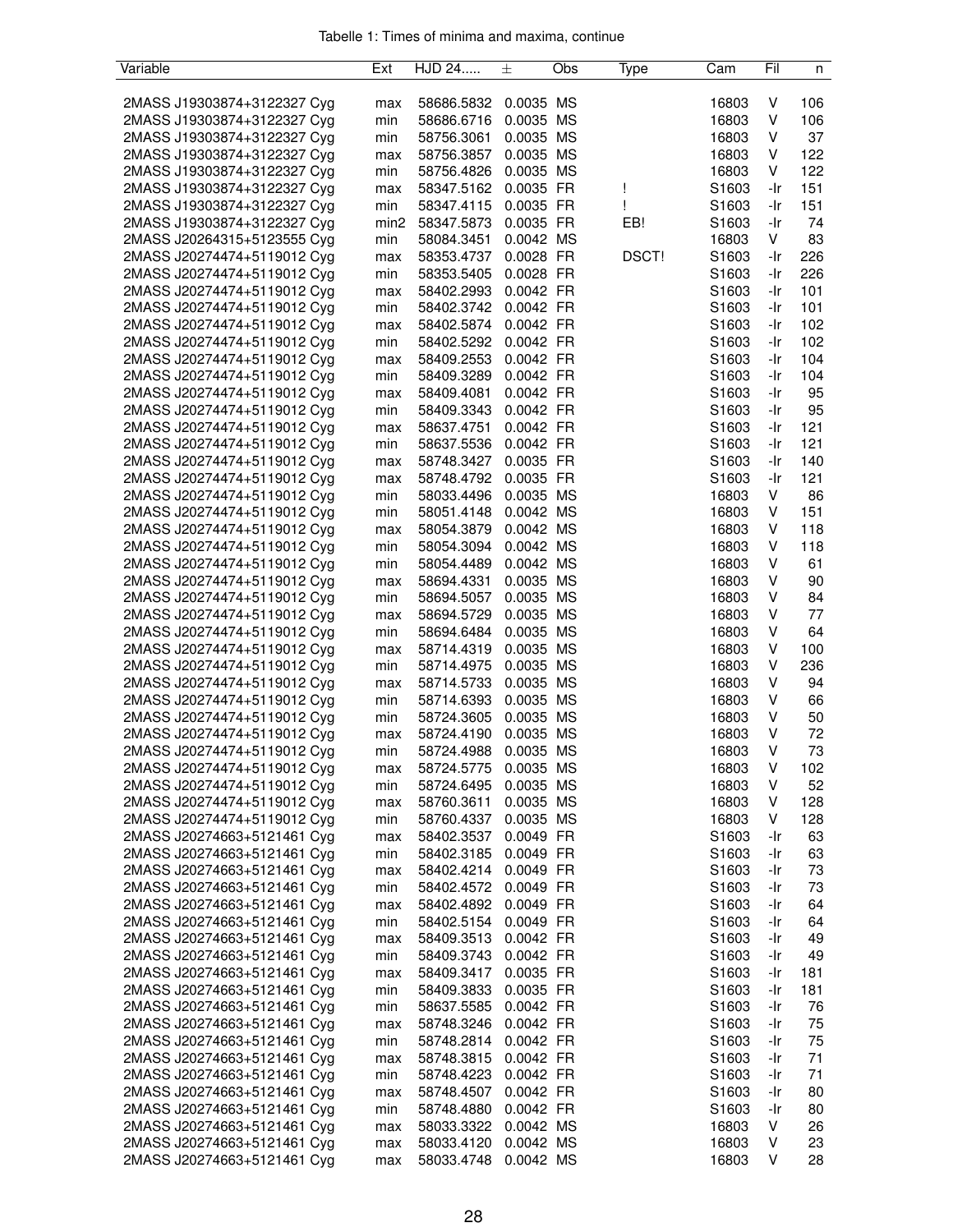| Variable                                                   | Ext              | HJD 24               | 士           | Obs | Type  | Cam               | Fil | n   |
|------------------------------------------------------------|------------------|----------------------|-------------|-----|-------|-------------------|-----|-----|
|                                                            |                  |                      |             |     |       |                   |     |     |
| 2MASS J20274663+5121461 Cyg                                | max              | 58054.2821           | 0.0042 MS   |     |       | 16803             | v   | 29  |
| 2MASS J20274663+5121461 Cyg                                | max              | 58054.3566           | 0.0042 MS   |     |       | 16803             | ٧   | 36  |
| 2MASS J20274663+5121461 Cyg                                | max              | 58054.4278           | 0.0042 MS   |     |       | 16803             | ٧   | 29  |
| 2MASS J20274663+5121461 Cyg                                | max              | 58073.3194           | 0.0042 MS   |     |       | 16803             | ٧   | 41  |
| 2MASS J20274663+5121461 Cyg                                | max              | 58073.3908           | 0.0042 MS   |     |       | 16803             | ٧   | 24  |
| 2MASS J20274663+5121461 Cyg                                | max              | 58079.2530           | 0.0042 MS   |     |       | 16803             | v   | 25  |
| 2MASS J20274663+5121461 Cyg                                | max              | 58079.3201           | 0.0042 MS   |     |       | 16803             | ٧   | 36  |
| 2MASS J20274663+5121461 Cyg                                | max              | 58079.3809           | 0.0042 MS   |     |       | 16803             | ٧   | 42  |
| 2MASS J20274663+5121461 Cyg                                | max              | 58694.3928           | 0.0042 MS   |     |       | 16803             | ٧   | 50  |
| 2MASS J20274663+5121461 Cyg                                | min              | 58694.4151           | 0.0042 MS   |     |       | 16803             | ٧   | 50  |
| 2MASS J20274663+5121461 Cyg                                | max              | 58694.4456           | 0.0042 MS   |     |       | 16803             | v   | 41  |
| 2MASS J20274663+5121461 Cyg                                | max              | 58694.5046           | 0.0042 MS   |     |       | 16803             | v   | 44  |
| 2MASS J20274663+5121461 Cyg                                | max              | 58694.5664           | 0.0042 MS   |     |       | 16803             | ٧   | 29  |
| 2MASS J20274663+5121461 Cyg                                | max              | 58694.6209           | 0.0042 MS   |     |       | 16803             | ٧   | 44  |
| 2MASS J20274663+5121461 Cyg                                | min              | 58694.5967           | 0.0042 MS   |     |       | 16803             | ٧   | 44  |
| 2MASS J20274663+5121461 Cyg                                | max              | 58714.3919           | 0.0042 MS   |     |       | 16803             | ٧   | 57  |
| 2MASS J20274663+5121461 Cyg                                | min              | 58714.3659           | 0.0042 MS   |     |       | 16803             | v   | 57  |
| 2MASS J20274663+5121461 Cyg                                | max              | 58724.3397           | 0.0042 MS   |     |       | 16803             | v   | 38  |
| 2MASS J20274663+5121461 Cyg                                | min              | 58724.3668           | 0.0042 MS   |     |       | 16803             | ٧   | 38  |
| 2MASS J20274663+5121461 Cyg                                | max              | 58724.4866           | 0.0042 MS   |     |       | 16803             | ٧   | 43  |
| 2MASS J20274663+5121461 Cyg                                | max              | 58724.5610           | 0.0042 MS   |     |       | 16803             | ٧   | 31  |
| 2MASS J20274663+5121461 Cyg                                | max              | 58724.6194           | 0.0042 MS   |     |       | 16803             | ٧   | 34  |
| 2MASS J20274663+5121461 Cyg                                | max              | 58760.3737           | 0.0042 MS   |     |       | 16803             | ٧   | 45  |
| 2MASS J20274663+5121461 Cyg                                | min              | 58760.3515           | 0.0042 MS   |     |       | 16803             | ٧   | 45  |
| 2MASS J20274663+5121461 Cyg                                | max              | 58760.4567           | 0.0042 MS   |     |       | 16803             | V   | 67  |
| 2MASS J20274663+5121461 Cyg                                | min              | 58760.4215           | 0.0042 MS   |     |       | 16803             | ٧   | 67  |
| 2MASS J20274663+5121461 Cyg                                | min              | 58760.4895 0.0042 MS |             |     |       | 16803             | V   | 34  |
| 2MASS J20274663+5121461 Cyg                                | max              | 58409.3525           | 0.0042 FR   |     | DSCT! | S1603             | -Ir | 51  |
| 2MASS J20274663+5121461 Cyg                                | min              | 58409.3712           | 0.0042 FR   |     | DSCT! | S1603             | -Ir | 51  |
| 2MASS J20274663+5121461 Cyg                                | max              | 58637.5174           | 0.0042 FR   |     | DSCT! | S1603             | -Ir | 67  |
| 2MASS J20274663+5121461 Cyg                                | min              | 58637.4879           | 0.0042 FR   |     | DSCT! | S1603             | -Ir | 67  |
| 2MASS J20275473+5106589 Cyg                                | max              | 58402.3250           | 0.0049 FR   |     |       | S1603             | -Ir | 108 |
| 2MASS J20275473+5106589 Cyg                                | min <sub>2</sub> | 58402.4156           | 0.0049 FR   |     |       | S <sub>1603</sub> | -Ir | 108 |
| 2MASS J20275473+5106589 Cyg                                | max              | 58748.4369           | 0.0049 FR   |     |       | S1603             | -Ir | 191 |
| 2MASS J20275473+5106589 Cyg                                | min              | 58748.5157           | 0.0049 FR   |     |       | S1603             | -Ir | 191 |
| 2MASS J20275736+2453029 Vul                                | min              | 58318.3717           | 0.0035 FR   |     |       | S1603             | -Ir | 251 |
| 2MASS J20280498+5108575 Cyg                                | max              | 58353.5141           | 0.0028 FR   |     | EB!   | S1603             | -Ir | 189 |
| 2MASS J20280498+5108575 Cyg                                | min              | 58353.3738           | 0.0028 FR   |     |       | S1603             | -Ir | 189 |
| 2MASS J20280498+5108575 Cyg                                | max              | 58402.5242           | 0.0028 FR   |     |       | S1603             | -Ir | 148 |
| 2MASS J20280498+5108575 Cyg                                | min2             | 58402.4507           | $0.0028$ FR |     |       | S <sub>1603</sub> | -Ir | 148 |
| 2MASS J20280498+5108575 Cyg                                | min              | 58409.3441           | 0.0035 FR   |     |       | S1603             | -Ir | 138 |
| 2MASS J20280498+5108575 Cyg                                | max              | 58637.4866           | 0.0035 FR   |     |       | S1603             | -Ir | 169 |
| 2MASS J20280498+5108575 Cyg                                | min              | 58637.3815           | 0.0035 FR   |     |       | S1603             | -Ir | 169 |
| 2MASS J20280498+5108575 Cyg                                | max              | 58748.3901           | 0.0035 FR   |     |       | S <sub>1603</sub> | -Ir | 128 |
| 2MASS J20280498+5108575 Cyg                                | min <sub>2</sub> | 58748.2722           | 0.0056 FR   |     |       | S1603             | -Ir | 128 |
| 2MASS J20280498+5108575 Cyg                                | max              | 58748.5938           | 0.0035 FR   |     |       | S <sub>1603</sub> | -Ir | 228 |
| 2MASS J20280498+5108575 Cyg                                | min              | 58748.4801           | 0.0035 FR   |     |       | S <sub>1603</sub> | -Ir | 228 |
| 2MASS J20280498+5108575 Cyg                                | min              | 58033.4478           | 0.0035 MS   |     |       | 16803             | V   | 62  |
| 2MASS J20280498+5108575 Cyg                                | max              | 58040.4561           | 0.0035 MS   |     |       | 16803             | V   | 155 |
| 2MASS J20280498+5108575 Cyg                                | min              | 58040.3388           | 0.0035 MS   |     |       | 16803             | v   | 155 |
| 2MASS J20280498+5108575 Cyg                                | min              | 58051.4075           | 0.0035 MS   |     |       | 16803             | v   | 78  |
| 2MASS J20280498+5108575 Cyg                                | min              | 58054.3352           | 0.0035 MS   |     |       | 16803             | v   | 67  |
| 2MASS J20280498+5108575 Cyg                                | min              | 58073.3349           | 0.0035 MS   |     |       | 16803             | v   | 77  |
| 2MASS J20280498+5108575 Cyg                                | min              | 58694.3967           | 0.0035 MS   |     |       | 16803             | ٧   | 225 |
| 2MASS J20280498+5108575 Cyg                                | min              | 58694.6020           | 0.0035 MS   |     |       | 16803             | ٧   | 49  |
| 2MASS J20280498+5108575 Cyg                                | min              | 58714.4439           | 0.0035 MS   |     |       | 16803             | v   | 60  |
| 2MASS J20280498+5108575 Cyg                                | min              | 58714.6497           | 0.0035 MS   |     |       | 16803             | V   | 57  |
| 2MASS J20280498+5108575 Cyg                                | min              | 58724.4678           | 0.0035 MS   |     |       | 16803             | V   | 234 |
| 2MASS J20280498+5108575 Cyg                                |                  | 58760.4860           | 0.0035 MS   |     |       | 16803             | v   | 161 |
| 2MASS J20280498+5108575 Cyg                                | max<br>min       | 58760.3857           | 0.0035 MS   |     |       | 16803             | V   | 161 |
| 2MASS J20282625+5042557 Cyg                                |                  | 58748.4898           | 0.0035 FR   |     |       | S1603             | -Ir | 252 |
|                                                            | min<br>min       | 58402.4350           | 0.0049 FR   |     |       | S1603             | -Ir | 112 |
| 2MASS J20282807+5126288 Cyg<br>2MASS J20282827+5110235 Cyg | min2             | 58402.4246           | 0.0035 FR   |     |       | S1603             | -Ir | 236 |
|                                                            |                  |                      |             |     |       |                   |     |     |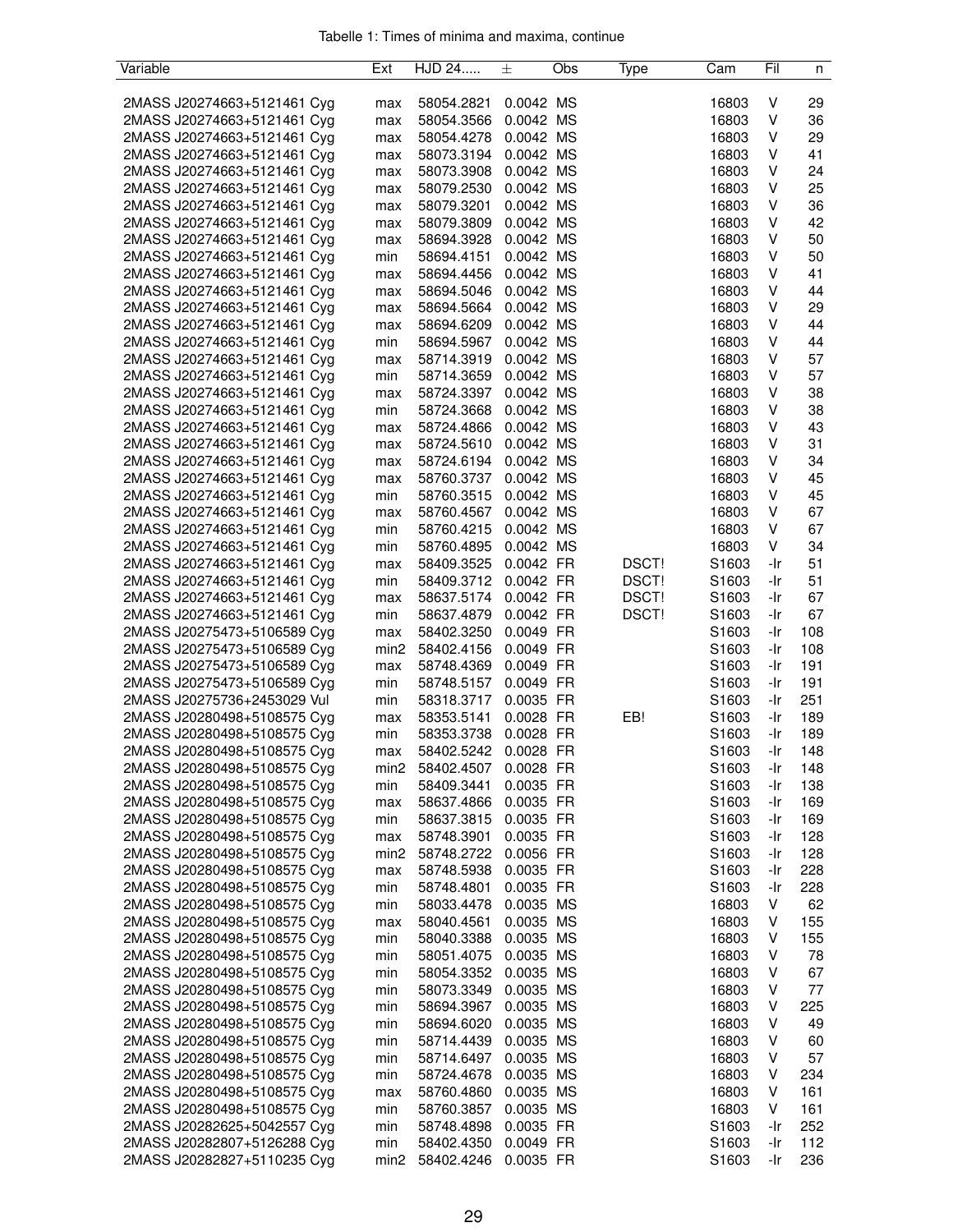| Variable                    | Ext              | HJD 24     | 土         | Obs | Type  | Cam               | Fil | n   |
|-----------------------------|------------------|------------|-----------|-----|-------|-------------------|-----|-----|
|                             |                  |            |           |     |       |                   |     |     |
| 2MASS J20282827+5110235 Cyg | min <sub>2</sub> | 58637.3896 | 0.0049 FR |     |       | S1603             | -Ir | 155 |
| 2MASS J20282827+5110235 Cyg | min              | 58039.4153 | 0.0035 MS |     |       | 16803             | V   | 125 |
| 2MASS J20282827+5110235 Cyg | max              | 58040.4331 | 0.0035 MS |     |       | 16803             | V   | 148 |
| 2MASS J20282827+5110235 Cyg | min              | 58040.3142 | 0.0035 MS |     |       | 16803             | V   | 148 |
| 2MASS J20282827+5110235 Cyg | max              | 58694.4202 | 0.0035 MS |     |       | 16803             | V   | 216 |
| 2MASS J20282827+5110235 Cyg | min              | 58694.5795 | 0.0035 MS |     |       | 16803             | v   | 216 |
| 2MASS J20282827+5110235 Cyg | max              | 58714.3826 | 0.0035 MS |     |       | 16803             | V   | 169 |
| 2MASS J20282827+5110235 Cyg | min              | 58714.5319 | 0.0035 MS |     |       | 16803             | V   | 169 |
| 2MASS J20282827+5110235 Cyg | max              | 58724.5119 | 0.0035 MS |     |       | 16803             | V   | 145 |
| 2MASS J20282827+5110235 Cyg | min              | 58760.3795 | 0.0035 MS |     |       | 16803             | V   | 131 |
| 2MASS J20282827+5110235 Cyg | max              | 58748.3301 | 0.0035 FR |     |       | S1603             | -Ir | 245 |
| 2MASS J20282827+5110235 Cyg | min <sub>2</sub> | 58748.4712 | 0.0035 FR |     |       | S1603             | -Ir | 245 |
| 2MASS J20284275+5056392 Cyg | min              | 58038.5698 | 0.0035 FR |     |       | S1603             | -Ir | 102 |
| 2MASS J20284275+5056392 Cyg | min              | 58409.2954 | 0.0035 FR |     |       | S1603             | -Ir | 122 |
| 2MASS J20284275+5056392 Cyg | min              | 58409.2888 | 0.0035 FR |     | EA!   | S <sub>1603</sub> | -Ir | 120 |
| 2MASS J20284384+5031252 Cyg | max              | 58402.3556 | 0.0056 FR |     |       | S1603             | -Ir | 273 |
| 2MASS J20284384+5031252 Cyg | min              | 58402.5809 | 0.0056 FR |     |       | S1603             | -Ir | 273 |
| 2MASS J20284384+5031252 Cyg | max              | 58409.3250 | 0.0056 FR |     |       | S1603             | -Ir | 168 |
| 2MASS J20284384+5031252 Cyg | min              | 58409.2735 | 0.0056 FR |     |       | S1603             | -Ir | 168 |
| 2MASS J20284384+5031252 Cyg |                  | 58714.5508 | 0.0056 MS |     |       | 16803             | V   | 140 |
| 2MASS J20284384+5031252 Cyg | max<br>min       | 58714.4817 | 0.0056 MS |     |       | 16803             | V   | 140 |
| 2MASS J20284384+5031252 Cyg |                  |            | 0.0056 MS |     |       |                   | V   | 182 |
|                             | max              | 58724.4099 |           |     |       | 16803             |     |     |
| 2MASS J20284384+5031252 Cyg | min              | 58724.5195 | 0.0056 MS |     |       | 16803             | V   | 182 |
| 2MASS J20284384+5031252 Cyg | max              | 58760.4036 | 0.0056 MS |     |       | 16803             | V   | 119 |
| 2MASS J20284384+5031252 Cyg | min              | 58760.3208 | 0.0056 MS |     |       | 16803             | V   | 119 |
| 2MASS J20284384+5031252 Cyg | max              | 58748.3586 | 0.0056 FR |     |       | S1603             | -Ir | 155 |
| 2MASS J20284384+5031252 Cyg | max              | 58409.3210 | 0.0035 FR |     | DSCT! | S1603             | -Ir | 116 |
| 2MASS J20284384+5031252 Cyg | min              | 58409.2756 | 0.0035 FR |     | DSCT! | S1603             | -Ir | 116 |
| 2MASS J20284384+5031252 Cyg | max              | 58637.5387 | 0.0049 FR |     | DSCT! | S1603             | -Ir | 157 |
| 2MASS J20284384+5031252 Cyg | min              | 58637.4521 | 0.0049 FR |     | DSCT! | S1603             | -Ir | 157 |
| 2MASS J20285270+5040446 Cyg | min              | 58038.3913 | 0.0035 FR |     |       | S1603             | -Ir | 203 |
| 2MASS J20285270+5040446 Cyg | min              | 58714.3852 | 0.0035 MS |     |       | 16803             | V   | 76  |
| 2MASS J20290715+5115180 Cyg | min              | 58033.3767 | 0.0035 MS |     |       | 16803             | V   | 156 |
| 2MASS J20290715+5115180 Cyg | min              | 58039.4972 | 0.0035 MS |     |       | 16803             | V   | 69  |
| 2MASS J20290715+5115180 Cyg | min              | 58051.3910 | 0.0035 MS |     |       | 16803             | v   | 109 |
| 2MASS J20290715+5115180 Cyg | min              | 58073.3662 | 0.0035 MS |     |       | 16803             | V   | 121 |
| 2MASS J20290715+5115180 Cyg | min              | 58694.5027 | 0.0035 MS |     |       | 16803             | V   | 225 |
| 2MASS J20290715+5115180 Cyg | min <sub>2</sub> | 58402.3161 | 0.0035 FR |     |       | S1603             | -Ir | 186 |
| 2MASS J20290715+5115180 Cyg | min              | 58748.5494 | 0.0035 FR |     |       | S1603             | -Ir | 247 |
| 2MASS J20290715+5115180 Cyg | max              | 58724.5885 | 0.0035 MS |     |       | 16803             | ٧   | 186 |
| 2MASS J20290715+5115180 Cyg | min              | 58724.4057 | 0.0035 MS |     |       | 16803             | V   | 186 |
| 2MASS J20290715+5115180 Cyg | min              | 58760.4371 | 0.0035 MS |     |       | 16803             | V   | 133 |
| 2MASS J20291369+5043247 Cyg | max              | 58353.4727 | 0.0028 FR |     |       | S1603             | -Ir | 187 |
| 2MASS J20291369+5043247 Cyg | min              | 58353.4165 | 0.0028 FR |     |       | S <sub>1603</sub> | -Ir | 187 |
| 2MASS J20291369+5043247 Cyg | max              | 58402.3538 | 0.0035 FR |     |       | S <sub>1603</sub> | -Ir | 127 |
| 2MASS J20291369+5043247 Cyg | min              | 58402.3029 | 0.0035 FR |     |       | S1603             | -Ir | 127 |
| 2MASS J20291369+5043247 Cyg | max              | 58402.4932 | 0.0035 FR |     |       | S1603             | -Ir | 123 |
| 2MASS J20291369+5043247 Cyg | min              | 58402.5615 | 0.0035 FR |     |       | S1603             | -Ir | 123 |
| 2MASS J20291369+5043247 Cyg | max              | 58409.3057 | 0.0035 FR |     |       | S1603             | -Ir | 155 |
| 2MASS J20291369+5043247 Cyg | min              | 58409.3682 | 0.0035 FR |     |       | S1603             | -Ir | 155 |
| 2MASS J20291369+5043247 Cyg | max              | 58033.3009 | 0.0035 MS |     |       | 16803             | V   | 94  |
| 2MASS J20291369+5043247 Cyg | min              | 58033.3681 | 0.0042 MS |     |       | 16803             | V   | 94  |
| 2MASS J20291369+5043247 Cyg | max              | 58033.4308 | 0.0035 MS |     |       | 16803             | v   | 80  |
| 2MASS J20291369+5043247 Cyg | min              | 58033.4908 | 0.0042 MS |     |       | 16803             | V   | 80  |
| 2MASS J20291369+5043247 Cyg | max              | 58040.3101 | 0.0035 MS |     |       | 16803             | V   | 108 |
| 2MASS J20291369+5043247 Cyg |                  | 58040.3745 | 0.0042 MS |     |       | 16803             | V   | 108 |
| 2MASS J20291369+5043247 Cyg | min              | 58040.4430 | 0.0035 MS |     |       | 16803             | V   | 85  |
| 2MASS J20291369+5043247 Cyg | max              |            | 0.0035 MS |     |       | 16803             | V   | 99  |
|                             | max              | 58051.3785 |           |     |       |                   |     |     |
| 2MASS J20291369+5043247 Cyg | min              | 58051.3234 | 0.0042 MS |     |       | 16803             | v   | 99  |
| 2MASS J20291369+5043247 Cyg | min              | 58051.4426 | 0.0042 MS |     |       | 16803             | v   | 66  |
| 2MASS J20291369+5043247 Cyg | max              | 58054.2904 | 0.0035 MS |     |       | 16803             | ٧   | 90  |
| 2MASS J20291369+5043247 Cyg | min              | 58054.3484 | 0.0042 MS |     |       | 16803             | ٧   | 90  |
| 2MASS J20291369+5043247 Cyg | max              | 58054.4166 | 0.0035 MS |     |       | 16803             | V   | 75  |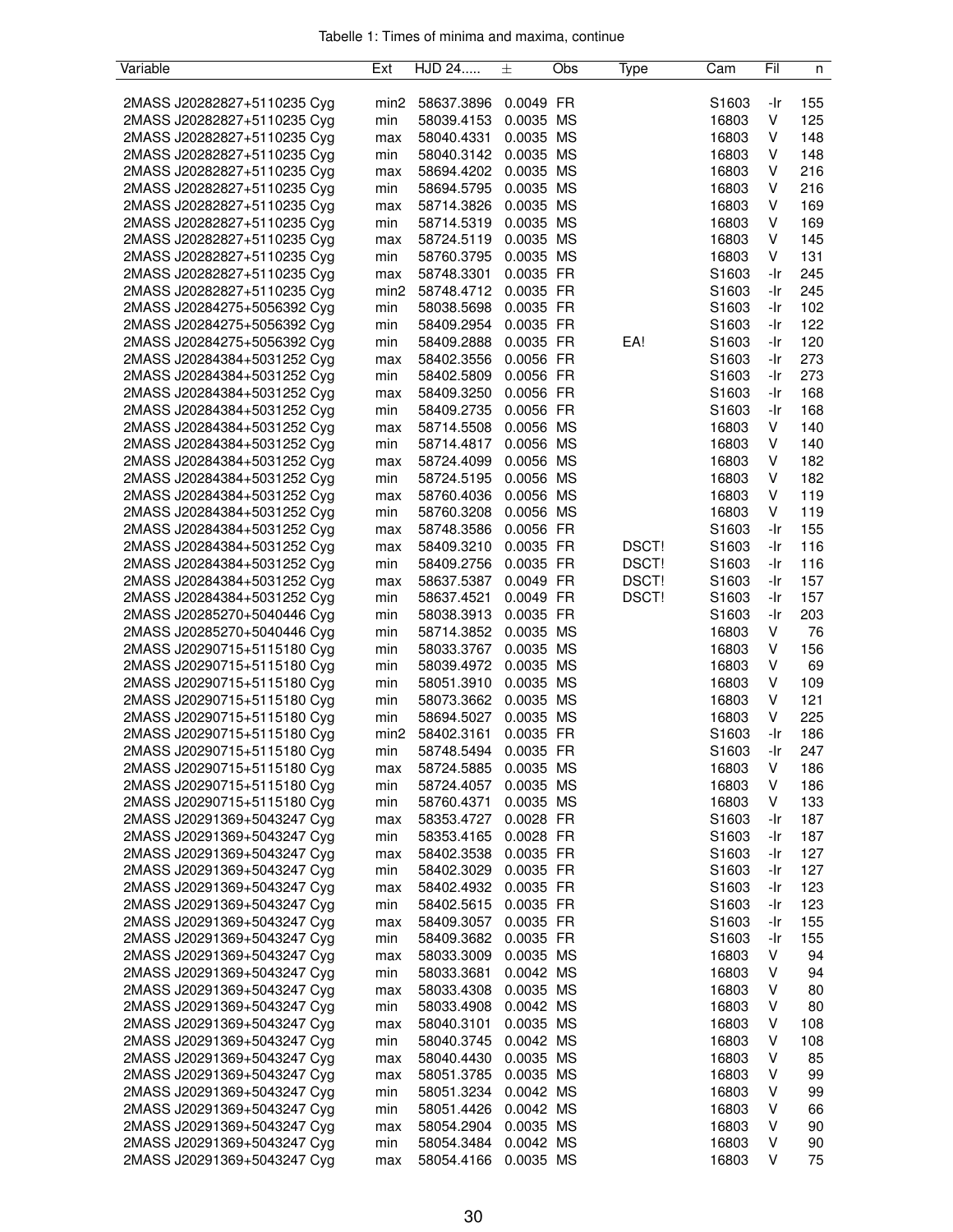| Variable                    | Ext              | HJD 24     | 土         | Obs | Type         | Cam               | Fil | n   |
|-----------------------------|------------------|------------|-----------|-----|--------------|-------------------|-----|-----|
|                             |                  |            |           |     |              |                   |     |     |
| 2MASS J20291369+5043247 Cyg | max              | 58073.4047 | 0.0035 MS |     |              | 16803             | v   | 94  |
| 2MASS J20291369+5043247 Cyg | min              | 58073.3431 | 0.0042 MS |     |              | 16803             | ٧   | 94  |
| 2MASS J20291369+5043247 Cyg | max              | 58079.3191 | 0.0035 MS |     |              | 16803             | ٧   | 76  |
| 2MASS J20291369+5043247 Cyg | min              | 58079.2767 | 0.0042 MS |     |              | 16803             | ٧   | 76  |
| 2MASS J20291369+5043247 Cyg | max              | 58084.3596 | 0.0035 MS |     |              | 16803             | V   | 86  |
| 2MASS J20291369+5043247 Cyg | min              | 58084.3073 | 0.0042 MS |     |              | 16803             | v   | 86  |
| 2MASS J20291369+5043247 Cyg | max              | 58694.3933 | 0.0035 MS |     |              | 16803             | ٧   | 92  |
| 2MASS J20291369+5043247 Cyg | min              | 58694.4614 | 0.0042 MS |     |              | 16803             | ٧   | 92  |
| 2MASS J20291369+5043247 Cyg | max              | 58694.5156 | 0.0035 MS |     |              | 16803             | ٧   | 89  |
| 2MASS J20291369+5043247 Cyg | min              | 58694.5850 | 0.0042 MS |     |              | 16803             | ٧   | 89  |
| 2MASS J20291369+5043247 Cyg | max              | 58694.6373 | 0.0035 MS |     |              | 16803             | v   | 66  |
| 2MASS J20291369+5043247 Cyg |                  | 58714.3950 | 0.0035 MS |     |              | 16803             | v   | 106 |
|                             | max              |            |           |     |              |                   | ٧   |     |
| 2MASS J20291369+5043247 Cyg | min              | 58714.4562 | 0.0042 MS |     |              | 16803             |     | 106 |
| 2MASS J20291369+5043247 Cyg | max              | 58714.5172 | 0.0035 MS |     |              | 16803             | ٧   | 89  |
| 2MASS J20291369+5043247 Cyg | min              | 58714.5790 | 0.0042 MS |     |              | 16803             | ٧   | 89  |
| 2MASS J20291369+5043247 Cyg | max              | 58714.6320 | 0.0035 MS |     |              | 16803             | V   | 71  |
| 2MASS J20291369+5043247 Cyg | max              | 58724.4445 | 0.0035 MS |     |              | 16803             | V   | 102 |
| 2MASS J20291369+5043247 Cyg | min              | 58724.3799 | 0.0042 MS |     |              | 16803             | v   | 102 |
| 2MASS J20291369+5043247 Cyg | max              | 58724.5805 | 0.0035 MS |     |              | 16803             | ٧   | 95  |
| 2MASS J20291369+5043247 Cyg | min              | 58724.5066 | 0.0042 MS |     |              | 16803             | ٧   | 95  |
| 2MASS J20291369+5043247 Cyg | max              | 58760.3654 | 0.0035 MS |     |              | 16803             | ٧   | 80  |
| 2MASS J20291369+5043247 Cyg | min              | 58760.3179 | 0.0042 MS |     |              | 16803             | V   | 80  |
| 2MASS J20291369+5043247 Cyg | max              | 58760.4813 | 0.0035 MS |     |              | 16803             | V   | 88  |
| 2MASS J20291369+5043247 Cyg | min              | 58760.4170 | 0.0042 MS |     |              | 16803             | v   | 88  |
| 2MASS J20291369+5043247 Cyg | max              | 58637.4290 | 0.0035 FR |     | DSCT!        | S1603             | -Ir | 119 |
| 2MASS J20291369+5043247 Cyg | min              | 58637.4969 | 0.0035 FR |     | DSCT!        | S <sub>1603</sub> | -Ir | 119 |
| 2MASS J20291369+5043247 Cyg | max              | 58637.5550 | 0.0056 FR |     | DSCT!        | S1603             | -Ir | 62  |
| 2MASS J20291369+5043247 Cyg | max              | 58748.3073 | 0.0035 FR |     |              | S1603             | -Ir | 107 |
| 2MASS J20291369+5043247 Cyg | min              | 58748.3710 | 0.0035 FR |     |              | S <sub>1603</sub> | -Ir | 107 |
| 2MASS J20291369+5043247 Cyg | max              | 58748.4244 | 0.0035 FR |     |              | S1603             | -Ir | 115 |
| 2MASS J20291369+5043247 Cyg | min              | 58748.5046 | 0.0035 FR |     |              | S1603             | -Ir | 115 |
| 2MASS J20291369+5043247 Cyg | max              | 58748.5705 | 0.0035 FR |     |              | S1603             | -Ir | 85  |
| 2MASS J20291369+5043247 Cyg |                  | 58409.2944 | 0.0035 FR |     | <b>DSCT!</b> | S <sub>1603</sub> | -Ir | 84  |
|                             | max              |            | 0.0056 FR |     |              |                   |     | 122 |
| 2MASS J20293029+5039323 Cyg | min <sub>2</sub> | 58353.4986 |           |     |              | S1603             | -Ir |     |
| 2MASS J20293029+5039323 Cyg | max              | 58402.3730 | 0.0056 FR |     |              | S1603             | -Ir | 101 |
| 2MASS J20293029+5039323 Cyg | min              | 58402.2848 | 0.0056 FR |     |              | S1603             | -Ir | 101 |
| 2MASS J20293029+5039323 Cyg | min2             | 58402.4561 | 0.0056 FR |     |              | S1603             | -Ir | 147 |
| 2MASS J20293029+5039323 Cyg | max              | 58409.2817 | 0.0049 FR |     |              | S1603             | -Ir | 125 |
| 2MASS J20293029+5039323 Cyg | min              | 58409.3870 | 0.0056 FR |     |              | S <sub>1603</sub> | -Ir | 125 |
| 2MASS J20293029+5039323 Cyg | min              | 58637.4966 | 0.0049 FR |     |              | S <sub>1603</sub> | -Ir | 170 |
| 2MASS J20293029+5039323 Cyg | max              | 58748.4607 | 0.0042 FR |     |              | S1603             | -Ir | 183 |
| 2MASS J20293029+5039323 Cyg | min2             | 58748.3736 | 0.0042 FR |     |              | S1603             | -Ir | 183 |
| 2MASS J20293029+5039323 Cyg | min              | 58748.5525 | 0.0049 FR |     |              | S1603             | -Ir | 92  |
| 2MASS J20293112+5049525 Cyg | min              | 58402.2961 | 0.0056 FR |     |              | S <sub>1603</sub> | -Ir | 268 |
| 2MASS J20293112+5049525 Cyg | max              | 58409.2696 | 0.0056 FR |     |              | S <sub>1603</sub> | -Ir | 146 |
| 2MASS J20293112+5049525 Cyg | max              | 58637.5430 | 0.0042 FR |     | EW!          | S1603             | -Ir | 165 |
| 2MASS J20293112+5049525 Cyg | min <sub>2</sub> | 58637.4522 | 0.0042 FR |     | EW!          | S <sub>1603</sub> | -Ir | 165 |
| 2MASS J20293112+5049525 Cyg | max              | 58748.3957 | 0.0042 FR |     |              | S1603             | -Ir | 259 |
| 2MASS J20293112+5049525 Cyg | min              | 58748.5117 | 0.0042 FR |     |              | S1603             | -Ir | 259 |
| 2MASS J20293112+5049525 Cyg | max              | 58409.2702 | 0.0042 FR |     | EW!          | S1603             | -Ir | 144 |
| 2MASS J20293112+5049525 Cyg | min              | 58409.3953 | 0.0069 FR |     | EW!          | S1603             | -Ir | 144 |
| 2MASS J20294536+5032540 Cyg | max              | 58402.3308 | 0.0056 FR |     |              | S1603             | -Ir | 102 |
| 2MASS J20294536+5032540 Cyg | min              | 58402.2980 | 0.0056 FR |     |              | S <sub>1603</sub> | -Ir | 102 |
| 2MASS J20294536+5032540 Cyg | max              | 58402.4006 | 0.0056 FR |     |              | S1603             | -Ir | 77  |
| 2MASS J20294536+5032540 Cyg | min              | 58402.4379 | 0.0056 FR |     |              | S1603             | -Ir | 77  |
|                             |                  |            |           |     |              |                   |     |     |
| 2MASS J20294536+5032540 Cyg | max              | 58402.5088 | 0.0056 FR |     |              | S <sub>1603</sub> | -Ir | 65  |
| 2MASS J20294536+5032540 Cyg | min              | 58402.5416 | 0.0056 FR |     |              | S <sub>1603</sub> | -Ir | 65  |
| 2MASS J20294536+5032540 Cyg | max              | 58409.3248 | 0.0056 FR |     |              | S1603             | -Ir | 161 |
| 2MASS J20294536+5032540 Cyg | min              | 58409.3497 | 0.0056 FR |     |              | S1603             | -Ir | 161 |
| 2MASS J20294536+5032540 Cyg | max              | 58409.2536 | 0.0056 FR |     | DSCT!        | S1603             | -Ir | 58  |
| 2MASS J20294536+5032540 Cyg | max              | 58637.4528 | 0.0056 FR |     | DSCT!        | S1603             | -Ir | 78  |
| 2MASS J20294536+5032540 Cyg | min              | 58637.4883 | 0.0056 FR |     | DSCT!        | S1603             | -Ir | 78  |
| 2MASS J20295420+5032315 Cyg | max              | 58402.4770 | 0.0049 FR |     |              | S1603             | -Ir | 272 |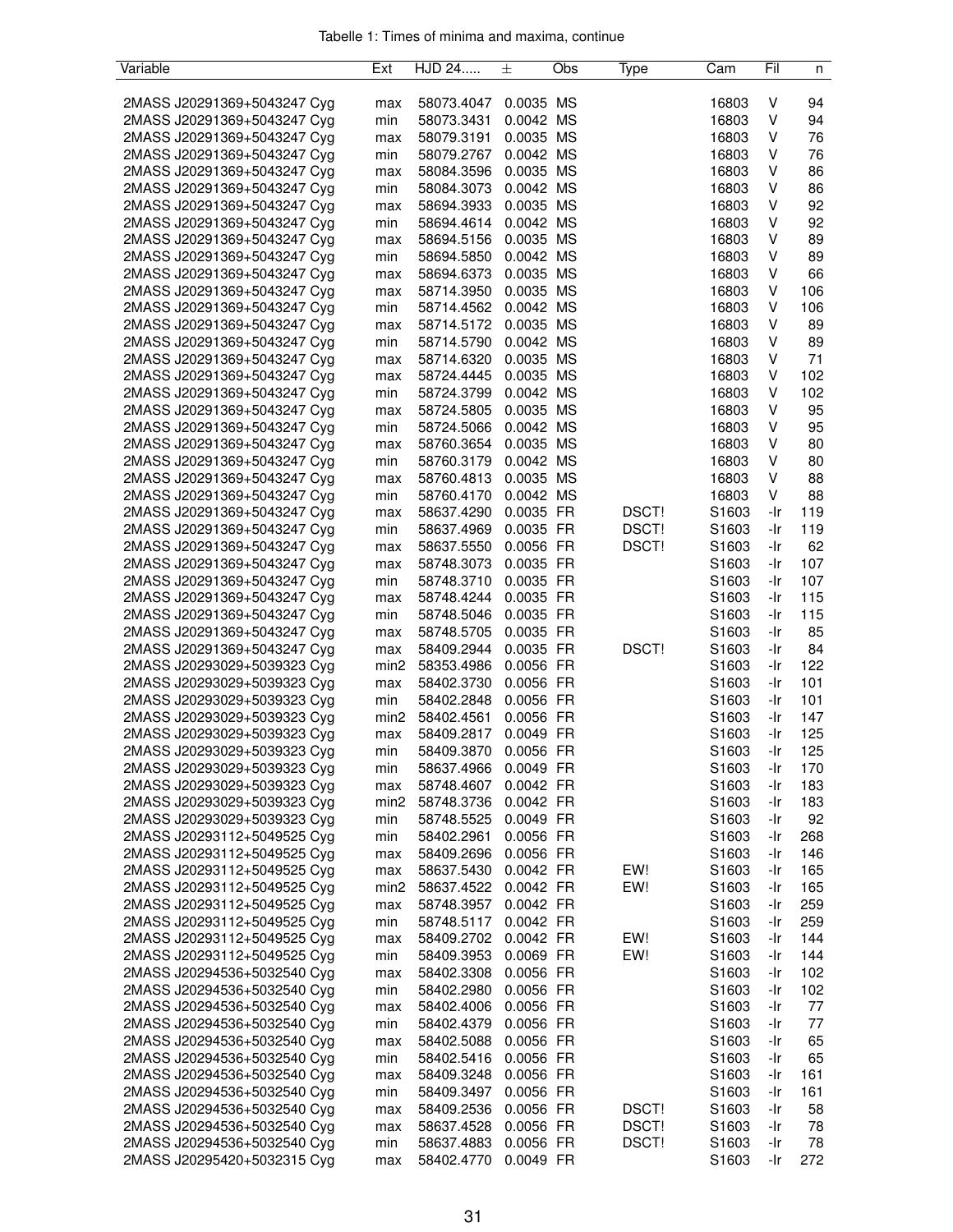| Variable                    | Ext              | HJD 24     | 土         | Obs | Type  | Cam               | Fil | n   |
|-----------------------------|------------------|------------|-----------|-----|-------|-------------------|-----|-----|
|                             |                  |            |           |     |       |                   |     |     |
| 2MASS J20295420+5032315 Cyg | min              | 58402.6066 | 0.0049 FR |     |       | S1603             | -Ir | 272 |
| 2MASS J20295420+5032315 Cyg | max              | 58409.3163 | 0.0056 FR |     |       | S1603             | -Ir | 173 |
| 2MASS J20295420+5032315 Cyg | min              | 58409.4151 | 0.0056 FR |     |       | S <sub>1603</sub> | -Ir | 173 |
| 2MASS J20295420+5032315 Cyg | min              | 58033.3512 | 0.0042 MS |     |       | 16803             | V   | 104 |
| 2MASS J20295420+5032315 Cyg | max              | 58033.4472 | 0.0049 MS |     |       | 16803             | V   | 91  |
| 2MASS J20295420+5032315 Cyg | max              | 58040.2957 | 0.0049 MS |     |       | 16803             | v   | 71  |
| 2MASS J20295420+5032315 Cyg | max              | 58054.3670 | 0.0049 MS |     |       | 16803             | V   | 125 |
| 2MASS J20295420+5032315 Cyg | max              | 58073.3251 | 0.0049 MS |     |       | 16803             | V   | 72  |
| 2MASS J20295420+5032315 Cyg | max              | 58079.3745 | 0.0049 MS |     |       | 16803             | ٧   | 82  |
| 2MASS J20295420+5032315 Cyg | min              | 58694.3975 | 0.0042 MS |     |       | 16803             | ٧   | 56  |
| 2MASS J20295420+5032315 Cyg | max              | 58694.4755 | 0.0049 MS |     |       | 16803             | ٧   | 74  |
| 2MASS J20295420+5032315 Cyg | max              | 58714.4017 | 0.0049 MS |     |       | 16803             | ٧   | 64  |
| 2MASS J20295420+5032315 Cyg | max              | 58714.6159 | 0.0049 MS |     |       | 16803             | ٧   | 85  |
| 2MASS J20295420+5032315 Cyg | max              | 58724.3661 | 0.0049 MS |     |       | 16803             | ٧   | 86  |
| 2MASS J20295420+5032315 Cyg | max              | 58724.5918 | 0.0049 MS |     |       | 16803             | ٧   | 93  |
| 2MASS J20295420+5032315 Cyg | max              | 58760.3359 | 0.0049 MS |     |       | 16803             | V   | 59  |
| 2MASS J20295420+5032315 Cyg | max              | 58409.3156 | 0.0042 FR |     | DSCT! | S1603             | -Ir | 96  |
| 2MASS J20295420+5032315 Cyg | min              | 58409.2455 | 0.0042 FR |     | DSCT! | S1603             | -Ir | 96  |
| 2MASS J20295420+5032315 Cyg | min              | 58637.4891 | 0.0049 FR |     | DSCT! | S1603             | -Ir | 168 |
| 2MASS J20300448+5036253 Cyg | min              | 58040.3185 | 0.0035 MS |     |       | 16803             | V   | 93  |
| 2MASS J20300448+5036253 Cyg |                  |            | 0.0035 MS |     |       |                   | ٧   | 75  |
|                             | min              | 58051.3040 |           |     |       | 16803             |     |     |
| 2MASS J20300448+5036253 Cyg | min              | 58054.4425 | 0.0035 MS |     |       | 16803             | V   | 76  |
| 2MASS J20300448+5036253 Cyg | min              | 58694.5795 | 0.0035 MS |     |       | 16803             | V   | 91  |
| 2MASS J20300448+5036253 Cyg | min              | 58714.4533 | 0.0035 MS |     |       | 16803             | V   | 96  |
| 2MASS J20300448+5036253 Cyg | min              | 58353.5918 | 0.0035 FR |     |       | S1603             | -Ir | 257 |
| 2MASS J20300448+5036253 Cyg | min2             | 58748.4455 | 0.0035 FR |     |       | S <sub>1603</sub> | -Ir | 263 |
| 2MASS J20300448+5036253 Cyg | min              | 58724.3856 | 0.0035 MS |     |       | 16803             | V   | 118 |
| 2MASS J20300448+5036253 Cyg | min              | 58760.4755 | 0.0035 MS |     |       | 16803             | V   | 67  |
| 2MASS J20304930+5104595 Cyg | max              | 58402.3425 | 0.0056 FR |     |       | S1603             | -Ir | 111 |
| 2MASS J20304930+5104595 Cyg | min              | 58402.3181 | 0.0056 FR |     |       | S <sub>1603</sub> | -Ir | 111 |
| 2MASS J20304930+5104595 Cyg | max              | 58402.4969 | 0.0056 FR |     |       | S1603             | -Ir | 111 |
| 2MASS J20304930+5104595 Cyg | min              | 58402.4230 | 0.0056 FR |     |       | S1603             | -Ir | 111 |
| 2MASS J20304930+5104595 Cyg | max              | 58409.3938 | 0.0056 FR |     |       | S <sub>1603</sub> | -Ir | 163 |
| 2MASS J20304930+5104595 Cyg | min              | 58409.2562 | 0.0056 FR |     |       | S1603             | -Ir | 163 |
| 2MASS J20304930+5104595 Cyg | max              | 58748.3481 | 0.0035 FR |     | DSCT! | S1603             | -Ir | 58  |
| 2MASS J20304930+5104595 Cyg | min              | 58748.3813 | 0.0035 FR |     | DSCT! | S1603             | -Ir | 58  |
| 2MASS J20304930+5104595 Cyg | max              | 58409.2898 | 0.0035 FR |     | DSCT! | S1603             | -Ir | 46  |
| 2MASS J20304930+5104595 Cyg | min              | 58409.3066 | 0.0035 FR |     | DSCT! | S1603             | -Ir | 46  |
| 2MASS J20304930+5104595 Cyg | max              | 58637.5023 | 0.0069 FR |     | DSCT! | S1603             | -Ir | 63  |
| 2MASS J20304930+5104595 Cyg | min              | 58637.4820 | 0.0069 FR |     | DSCT! | S1603             | -Ir | 63  |
| 2MASS J20305536+5102057 Cyg | min              | 58353.4721 | 0.0069 FR |     |       | S1603             | -Ir | 174 |
| 2MASS J20305536+5102057 Cyg | min <sub>2</sub> | 58409.3123 | 0.0069 FR |     |       | S1603             | -Ir | 157 |
| 2MASS J20305536+5102057 Cyg | max              | 58748.3768 | 0.0035 FR |     | EW!   | S1603             | -Ir | 258 |
| 2MASS J20305536+5102057 Cyg | min              | 58748.5422 | 0.0063 FR |     | EW!   | S <sub>1603</sub> | -Ir | 258 |
| 2MASS J20305536+5102057 Cyg | min <sub>2</sub> | 58409.3049 | 0.0069 FR |     | EW!   | S1603             | -Ir | 136 |
| 2MASS J20305536+5102057 Cyg | max              | 58637.5522 | 0.0042 FR |     | EW!   | S <sub>1603</sub> | -Ir | 167 |
| 2MASS J20305536+5102057 Cyg | min <sub>2</sub> | 58637.4124 | 0.0042 FR |     | EW!   | S1603             | -Ir | 167 |
| 2MASS J20310334+5106539 Cyg | max              | 58033.3292 | 0.0042 MS |     |       | 16803             | V   | 133 |
| 2MASS J20310334+5106539 Cyg | min              | 58033.4120 | 0.0042 MS |     |       | 16803             | V   | 133 |
| 2MASS J20310334+5106539 Cyg | max              | 58033.4900 | 0.0042 MS |     |       | 16803             | ٧   | 147 |
| 2MASS J20310334+5106539 Cyg | max              | 58039.4394 | 0.0042 MS |     |       | 16803             | V   | 111 |
| 2MASS J20310334+5106539 Cyg | min              | 58039.3598 | 0.0042 MS |     |       | 16803             | v   | 111 |
| 2MASS J20310334+5106539 Cyg | max              | 58040.4037 | 0.0042 MS |     |       | 16803             | v   | 124 |
| 2MASS J20310334+5106539 Cyg | min              | 58040.3234 | 0.0042 MS |     |       | 16803             | V   | 124 |
| 2MASS J20310334+5106539 Cyg | min              | 58040.4762 | 0.0042 MS |     |       | 16803             | V   | 129 |
| 2MASS J20310334+5106539 Cyg |                  | 58051.3439 | 0.0042 MS |     |       | 16803             | ٧   | 95  |
| 2MASS J20310334+5106539 Cyg | max              | 58051.4239 | 0.0042 MS |     |       | 16803             | V   | 95  |
| 2MASS J20310334+5106539 Cyg | min              | 58054.3907 | 0.0042 MS |     |       | 16803             | v   | 89  |
|                             | max              |            |           |     |       | 16803             | v   |     |
| 2MASS J20310334+5106539 Cyg | min              | 58054.3233 | 0.0042 MS |     |       |                   |     | 89  |
| 2MASS J20310334+5106539 Cyg | max              | 58694.5001 | 0.0042 MS |     |       | 16803             | v   | 130 |
| 2MASS J20310334+5106539 Cyg | min              | 58694.4193 | 0.0042 MS |     |       | 16803             | V   | 130 |
| 2MASS J20310334+5106539 Cyg | max              | 58694.6664 | 0.0042 MS |     |       | 16803             | V   | 104 |
| 2MASS J20310334+5106539 Cyg | min              | 58694.5787 | 0.0042 MS |     |       | 16803             | V   | 104 |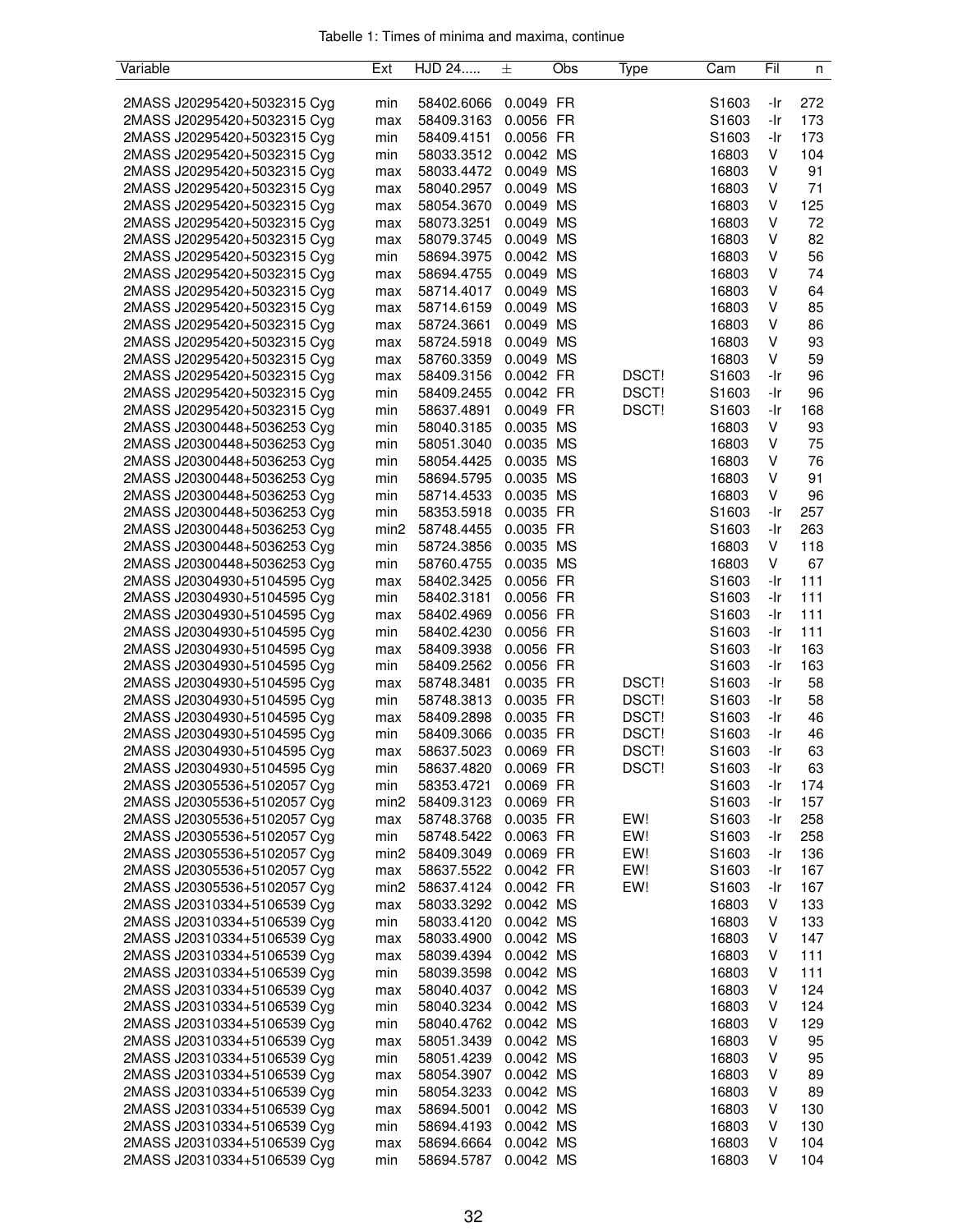| Variable                    | Ext              | HJD 24     | 土         | Obs | Type | Cam               | Fil | n        |
|-----------------------------|------------------|------------|-----------|-----|------|-------------------|-----|----------|
|                             |                  |            |           |     |      |                   |     |          |
| 2MASS J20310334+5106539 Cyg | max              | 58714.4377 | 0.0042 MS |     |      | 16803             | v   | 103      |
| 2MASS J20310334+5106539 Cyg | min              | 58714.3621 | 0.0042 MS |     |      | 16803             | V   | 103      |
| 2MASS J20310334+5106539 Cyg | max              | 58714.6073 | 0.0042 MS |     |      | 16803             | V   | 121      |
| 2MASS J20310334+5106539 Cyg | min              | 58714.5209 | 0.0042 MS |     |      | 16803             | V   | 121      |
| 2MASS J20310334+5106539 Cyg | max              | 58353.3945 | 0.0035 FR |     |      | S1603             | -Ir | 222      |
| 2MASS J20310334+5106539 Cyg | min <sub>2</sub> | 58353.4683 | 0.0035 FR |     |      | S1603             | -Ir | 222      |
| 2MASS J20310334+5106539 Cyg | min <sub>2</sub> | 58402.3506 | 0.0042 FR |     |      | S1603             | -Ir | 134      |
| 2MASS J20310334+5106539 Cyg | max              | 58402.4300 | 0.0042 FR |     |      | S1603             | -Ir | 133      |
| 2MASS J20310334+5106539 Cyg | min              | 58402.5207 | 0.0042 FR |     |      | S1603             | -Ir | 133      |
| 2MASS J20310334+5106539 Cyg | max              | 58409.3563 | 0.0042 FR |     |      | S1603             | -Ir | 118      |
| 2MASS J20310334+5106539 Cyg | min2             | 58409.2587 | 0.0042 FR |     |      | S1603             | -Ir | 118      |
| 2MASS J20310334+5106539 Cyg | min <sub>2</sub> | 58637.4818 | 0.0042 FR |     |      | S1603             | -Ir | 140      |
|                             |                  | 58748.3725 |           |     |      |                   |     |          |
| 2MASS J20310334+5106539 Cyg | max              |            | 0.0042 FR |     |      | S1603             | -Ir | 111      |
| 2MASS J20310334+5106539 Cyg | min2             | 58748.2945 | 0.0042 FR |     |      | S1603             | -Ir | 111      |
| 2MASS J20310334+5106539 Cyg | min              | 58748.4578 | 0.0042 FR |     |      | S <sub>1603</sub> | -Ir | 156      |
| 2MASS J20310334+5106539 Cyg | max              | 58724.4143 | 0.0042 MS |     |      | 16803             | V   | 89       |
| 2MASS J20310334+5106539 Cyg | min              | 58724.4921 | 0.0042 MS |     |      | 16803             | V   | 217      |
| 2MASS J20310334+5106539 Cyg | max              | 58724.5796 | 0.0042 MS |     |      | 16803             | V   | 76       |
| 2MASS J20310334+5106539 Cyg | min              | 58760.3605 | 0.0042 MS |     |      | 16803             | V   | 80       |
| 2MASS J20310334+5106539 Cyg | max              | 58760.4354 | 0.0042 MS |     |      | 16803             | V   | 161      |
| 2MASS J20311156+5111105 Cyg | max              | 58353.3833 | 0.0035 FR |     |      | S1603             | -Ir | 65       |
| 2MASS J20311156+5111105 Cyg | min              | 58353.4117 | 0.0035 FR |     |      | S1603             | -Ir | 65       |
| 2MASS J20311156+5111105 Cyg | max              | 58353.5027 | 0.0035 FR |     |      | S1603             | -Ir | 49       |
| 2MASS J20311156+5111105 Cyg | max              | 58402.2911 | 0.0035 FR |     |      | S1603             | -Ir | 56       |
| 2MASS J20311156+5111105 Cyg | min              | 58402.3169 | 0.0035 FR |     |      | S1603             | -Ir | 56       |
| 2MASS J20311156+5111105 Cyg | max              | 58402.3462 | 0.0035 FR |     |      | S <sub>1603</sub> | -Ir | 64       |
| 2MASS J20311156+5111105 Cyg | min              | 58402.3716 | 0.0035 FR |     |      | S1603             | -Ir | 64       |
| 2MASS J20311156+5111105 Cyg | max              | 58402.4081 | 0.0035 FR |     |      | S1603             | -Ir | 62       |
| 2MASS J20311156+5111105 Cyg | min              | 58402.4346 | 0.0035 FR |     |      | S1603             | -Ir | 62       |
| 2MASS J20311156+5111105 Cyg | max              | 58402.4673 | 0.0035 FR |     |      | S1603             | -Ir | 60       |
| 2MASS J20311156+5111105 Cyg | min              | 58402.4950 | 0.0035 FR |     |      | S1603             | -Ir | 60       |
| 2MASS J20311156+5111105 Cyg | max              | 58402.5355 | 0.0035 FR |     |      | S1603             | -Ir | 61       |
| 2MASS J20311156+5111105 Cyg | min              | 58402.5601 | 0.0035 FR |     |      | S <sub>1603</sub> | -Ir | 61       |
| 2MASS J20311156+5111105 Cyg |                  | 58402.5947 | 0.0035 FR |     |      | S1603             | -Ir | 60       |
| 2MASS J20311156+5111105 Cyg | max              |            |           |     |      |                   |     |          |
|                             | min              | 58402.6223 | 0.0035 FR |     |      | S1603             | -Ir | 60<br>62 |
| 2MASS J20311156+5111105 Cyg | max              | 58409.2702 | 0.0035 FR |     |      | S1603             | -Ir |          |
| 2MASS J20311156+5111105 Cyg | min              | 58409.2386 | 0.0035 FR |     |      | S1603             | -Ir | 62       |
| 2MASS J20311156+5111105 Cyg | max              | 58409.3297 | 0.0035 FR |     |      | S1603             | -Ir | 67       |
| 2MASS J20311156+5111105 Cyg | min              | 58409.3025 | 0.0035 FR |     |      | S1603             | -Ir | 67       |
| 2MASS J20311156+5111105 Cyg | max              | 58409.3973 | 0.0035 FR |     |      | S1603             | -Ir | 58       |
| 2MASS J20311156+5111105 Cyg | min              | 58409.3692 | 0.0035 FR |     |      | S1603             | -Ir | 58       |
| 2MASS J20311156+5111105 Cyg | max              | 58033.3191 | 0.0042 MS |     |      | 16803             | V   | 161      |
| 2MASS J20311156+5111105 Cyg | min              | 58033.3512 | 0.0035 MS |     |      | 16803             | V   | 33       |
| 2MASS J20311156+5111105 Cyg | max              | 58033.3750 | 0.0042 MS |     |      | 16803             | ٧   | 46       |
| 2MASS J20311156+5111105 Cyg | min              | 58033.4142 | 0.0035 MS |     |      | 16803             | v   | 38       |
| 2MASS J20311156+5111105 Cyg | max              | 58033.4362 | 0.0042 MS |     |      | 16803             | V   | 39       |
| 2MASS J20311156+5111105 Cyg | min              | 58033.4651 | 0.0035 MS |     |      | 16803             | v   | 38       |
| 2MASS J20311156+5111105 Cyg | max              | 58033.4905 | 0.0042 MS |     |      | 16803             | v   | 32       |
| 2MASS J20311156+5111105 Cyg | max              | 58040.2940 | 0.0042 MS |     |      | 16803             | V   | 29       |
| 2MASS J20311156+5111105 Cyg | max              | 58040.3550 | 0.0042 MS |     |      | 16803             | ٧   | 45       |
| 2MASS J20311156+5111105 Cyg | min              | 58040.3898 | 0.0035 MS |     |      | 16803             | V   | 41       |
| 2MASS J20311156+5111105 Cyg | min              | 58040.4537 | 0.0035 MS |     |      | 16803             | ٧   | 38       |
| 2MASS J20311156+5111105 Cyg | max              | 58040.4792 | 0.0042 MS |     |      | 16803             | ٧   | 37       |
| 2MASS J20311156+5111105 Cyg | min              | 58051.2911 | 0.0035 MS |     |      | 16803             | ٧   | 36       |
| 2MASS J20311156+5111105 Cyg | max              | 58051.3220 | 0.0042 MS |     |      | 16803             | ٧   | 37       |
| 2MASS J20311156+5111105 Cyg | min              | 58051.3524 | 0.0035 MS |     |      | 16803             | V   | 41       |
|                             |                  |            |           |     |      |                   |     |          |
| 2MASS J20311156+5111105 Cyg | max              | 58051.3818 | 0.0042 MS |     |      | 16803             | v   | 44       |
| 2MASS J20311156+5111105 Cyg | min              | 58051.4108 | 0.0035 MS |     |      | 16803             | v   | 42       |
| 2MASS J20311156+5111105 Cyg | max              | 58051.4411 | 0.0042 MS |     |      | 16803             | ٧   | 51       |
| 2MASS J20311156+5111105 Cyg | max              | 58054.2738 | 0.0042 MS |     |      | 16803             | v   | 22       |
| 2MASS J20311156+5111105 Cyg | min              | 58054.3072 | 0.0035 MS |     |      | 16803             | ٧   | 46       |
| 2MASS J20311156+5111105 Cyg | max              | 58054.3354 | 0.0042 MS |     |      | 16803             | ٧   | 45       |
| 2MASS J20311156+5111105 Cyg | min              | 58054.3644 | 0.0035 MS |     |      | 16803             | V   | 40       |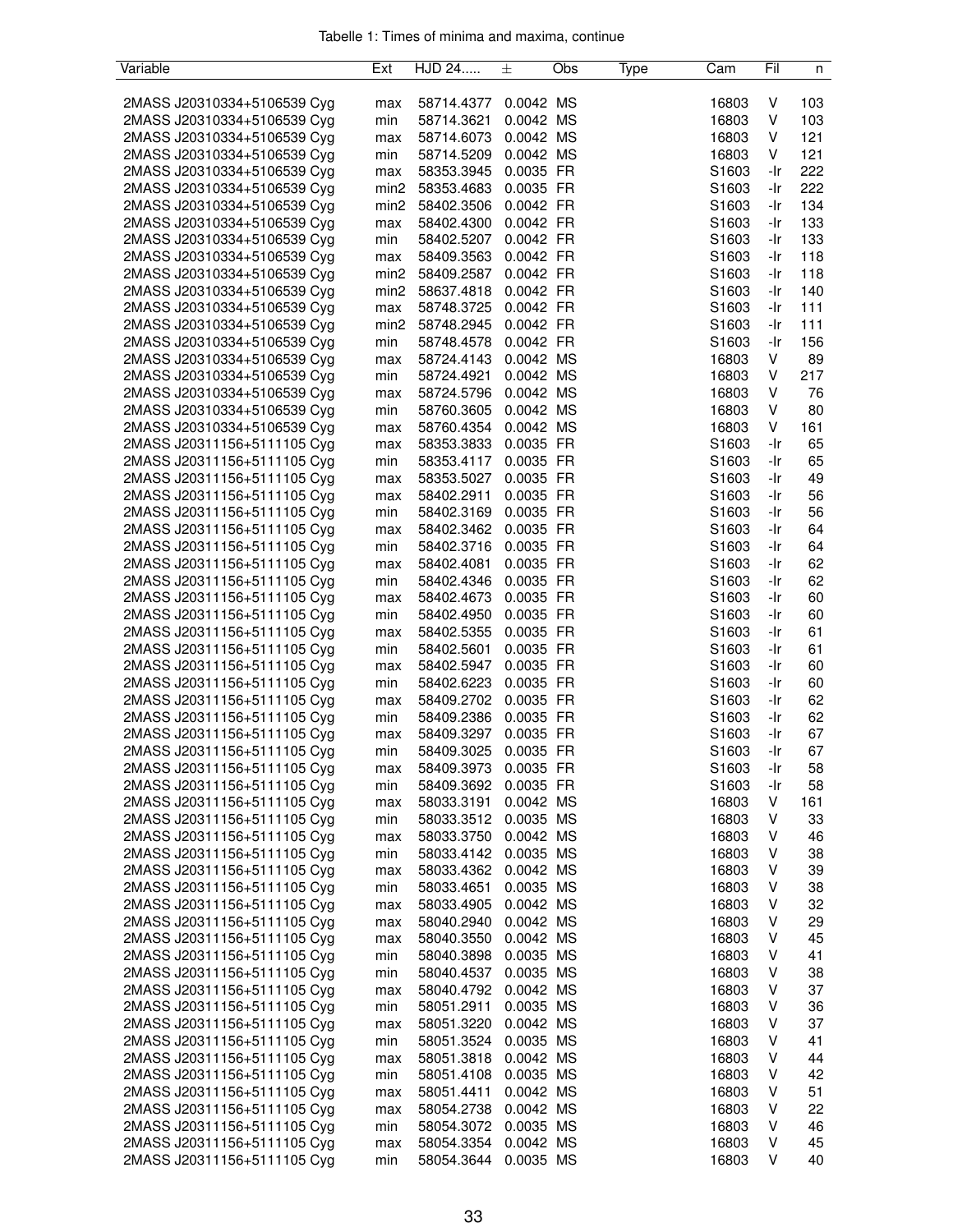| Variable                    | Ext              | HJD 24     | 土         | Obs | Type  | Cam               | Fil | n   |
|-----------------------------|------------------|------------|-----------|-----|-------|-------------------|-----|-----|
|                             |                  |            |           |     |       |                   |     |     |
| 2MASS J20311156+5111105 Cyg | max              | 58054.3977 | 0.0042 MS |     |       | 16803             | ٧   | 39  |
| 2MASS J20311156+5111105 Cyg | max              | 58073.3078 | 0.0042 MS |     |       | 16803             | ٧   | 44  |
| 2MASS J20311156+5111105 Cyg | max              | 58084.2774 | 0.0042 MS |     |       | 16803             | ٧   | 22  |
| 2MASS J20311156+5111105 Cyg | min              | 58084.3097 | 0.0035 MS |     |       | 16803             | ٧   | 40  |
| 2MASS J20311156+5111105 Cyg | max              | 58084.3401 | 0.0042 MS |     |       | 16803             | ٧   | 37  |
| 2MASS J20311156+5111105 Cyg | min              | 58084.3663 | 0.0035 MS |     |       | 16803             | ٧   | 30  |
| 2MASS J20311156+5111105 Cyg | max              | 58084.3890 | 0.0042 MS |     |       | 16803             | ٧   | 29  |
| 2MASS J20311156+5111105 Cyg |                  | 58694.4107 | 0.0042 MS |     |       | 16803             | ٧   | 214 |
|                             | max              |            |           |     |       |                   |     |     |
| 2MASS J20311156+5111105 Cyg | max              | 58694.6460 | 0.0042 MS |     |       | 16803             | ٧   | 33  |
| 2MASS J20311156+5111105 Cyg | max              | 58714.3454 | 0.0042 MS |     |       | 16803             | V   | 243 |
| 2MASS J20311156+5111105 Cyg | max              | 58714.3987 | 0.0042 MS |     |       | 16803             | ٧   | 20  |
| 2MASS J20311156+5111105 Cyg | max              | 58714.4628 | 0.0042 MS |     |       | 16803             | v   | 28  |
| 2MASS J20311156+5111105 Cyg | max              | 58714.5235 | 0.0042 MS |     |       | 16803             | ٧   | 27  |
| 2MASS J20311156+5111105 Cyg | max              | 58714.5800 | 0.0042 MS |     |       | 16803             | ٧   | 35  |
| 2MASS J20311156+5111105 Cyg | max              | 58714.6490 | 0.0042 MS |     |       | 16803             | ٧   | 35  |
| 2MASS J20311156+5111105 Cyg | max              | 58760.2941 | 0.0035 MS |     |       | 16803             | ٧   | 27  |
| 2MASS J20311156+5111105 Cyg | min              | 58760.3294 | 0.0035 MS |     |       | 16803             | ٧   | 27  |
| 2MASS J20311156+5111105 Cyg | max              | 58760.3547 | 0.0035 MS |     |       | 16803             | v   | 27  |
| 2MASS J20311156+5111105 Cyg | min              | 58760.3907 | 0.0035 MS |     |       | 16803             | ٧   | 37  |
| 2MASS J20311156+5111105 Cyg | max              | 58760.4204 | 0.0035 MS |     |       | 16803             | V   | 29  |
| 2MASS J20311156+5111105 Cyg | min              | 58760.4537 | 0.0035 MS |     |       | 16803             | V   | 33  |
| 2MASS J20311156+5111105 Cyg | max              | 58760.4834 | 0.0035 MS |     |       | 16803             | V   | 33  |
| 2MASS J20311156+5111105 Cyg | max              | 58748.3199 | 0.0035 FR |     | DSCT! | S1603             | -Ir | 60  |
| 2MASS J20311156+5111105 Cyg | min              | 58748.2874 | 0.0035 FR |     | DSCT! | S <sub>1603</sub> | -Ir | 60  |
| 2MASS J20311156+5111105 Cyg | max              | 58748.3848 | 0.0035 FR |     | DSCT! | S1603             | -Ir | 55  |
| 2MASS J20311156+5111105 Cyg | min              | 58748.3461 | 0.0035 FR |     | DSCT! | S1603             | -Ir | 55  |
|                             |                  |            | 0.0042 FR |     | DSCT! |                   |     | 55  |
| 2MASS J20311156+5111105 Cyg | max              | 58409.2762 |           |     |       | S1603             | -Ir |     |
| 2MASS J20311156+5111105 Cyg | min              | 58409.2991 | 0.0042 FR |     | DSCT! | S1603             | -Ir | 55  |
| 2MASS J20311156+5111105 Cyg | max              | 58409.3360 | 0.0042 FR |     | DSCT! | S1603             | -Ir | 59  |
| 2MASS J20311156+5111105 Cyg | min              | 58409.3677 | 0.0042 FR |     | DSCT! | S1603             | -Ir | 59  |
| 2MASS J20311156+5111105 Cyg | max              | 58409.3954 | 0.0042 FR |     | DSCT! | S1603             | -Ir | 43  |
| 2MASS J20311156+5111105 Cyg | max              | 58637.4308 | 0.0035 FR |     | DSCT! | S1603             | -Ir | 65  |
| 2MASS J20311156+5111105 Cyg | min              | 58637.4059 | 0.0035 FR |     | DSCT! | S <sub>1603</sub> | -Ir | 65  |
| 2MASS J20311156+5111105 Cyg | max              | 58637.4909 | 0.0035 FR |     | DSCT! | S1603             | -Ir | 56  |
| 2MASS J20311156+5111105 Cyg | min              | 58637.4660 | 0.0035 FR |     | DSCT! | S1603             | -Ir | 56  |
| 2MASS J20311156+5111105 Cyg | max              | 58637.5479 | 0.0049 FR |     | DSCT! | S1603             | -Ir | 46  |
| 2MASS J20311156+5111105 Cyg | min              | 58637.5203 | 0.0049 FR |     | DSCT! | S1603             | -Ir | 46  |
| 2MASS J20312058+5031044 Cyg | min <sub>2</sub> | 58402.3974 | 0.0035 FR |     |       | S1603             | -Ir | 209 |
| 2MASS J20312058+5031044 Cyg | max              | 58039.4624 | 0.0049 MS |     |       | 16803             | V   | 125 |
| 2MASS J20312058+5031044 Cyg | min              | 58039.3654 | 0.0035 MS |     |       | 16803             | V   | 125 |
| 2MASS J20312058+5031044 Cyg | max              | 58040.3978 | 0.0049 MS |     |       | 16803             | V   | 123 |
| 2MASS J20312058+5031044 Cyg | min              | 58040.3148 | 0.0035 MS |     |       | 16803             | v   | 123 |
| 2MASS J20312058+5031044 Cyg | min              | 58040.4856 | 0.0035 MS |     |       | 16803             | v   | 50  |
| 2MASS J20312058+5031044 Cyg | max              | 58054.4009 | 0.0056 MS |     |       | 16803             | ٧   | 111 |
| 2MASS J20312058+5031044 Cyg | min              | 58054.3060 | 0.0042 MS |     |       | 16803             | V   | 111 |
| 2MASS J20312058+5031044 Cyg | max              | 58079.3577 | 0.0049 MS |     |       | 16803             | v   | 97  |
| 2MASS J20312058+5031044 Cyg | min              | 58079.2695 | 0.0035 MS |     |       | 16803             | v   | 97  |
| 2MASS J20312058+5031044 Cyg | max              | 58694.4398 | 0.0049 MS |     |       | 16803             | v   | 136 |
| 2MASS J20312058+5031044 Cyg | min              | 58694.5309 | 0.0035 MS |     |       | 16803             | V   | 136 |
| 2MASS J20312058+5031044 Cyg | max              | 58694.6269 | 0.0049 MS |     |       | 16803             | ٧   | 80  |
| 2MASS J20312058+5031044 Cyg | max              | 58714.4823 | 0.0035 MS |     |       | 16803             | V   | 145 |
| 2MASS J20312058+5031044 Cyg | min              | 58714.3875 | 0.0035 MS |     |       | 16803             | v   | 145 |
| 2MASS J20312058+5031044 Cyg | min              | 58714.5752 | 0.0035 MS |     |       | 16803             | v   | 106 |
| 2MASS J20312058+5031044 Cyg | min              | 58724.4076 | 0.0035 MS |     |       | 16803             | ٧   | 111 |
|                             |                  |            |           |     |       |                   | ٧   |     |
| 2MASS J20312058+5031044 Cyg | min              | 58724.5951 | 0.0035 MS |     |       | 16803             |     | 95  |
| 2MASS J20312058+5031044 Cyg | max              | 58760.4408 | 0.0035 MS |     |       | 16803             | ٧   | 158 |
| 2MASS J20312058+5031044 Cyg | min              | 58760.3366 | 0.0035 MS |     |       | 16803             | V   | 158 |
| 2MASS J20312058+5031044 Cyg | max              | 58748.3497 | 0.0035 FR |     | EW!   | S1603             | -Ir | 128 |
| 2MASS J20312058+5031044 Cyg | min <sub>2</sub> | 58748.4111 | 0.0042 FR |     | EW!   | S1603             | -Ir | 128 |
| 2MASS J20312058+5031044 Cyg | max              | 58409.3183 | 0.0042 FR |     | EW!   | S1603             | -Ir | 111 |
| 2MASS J20312058+5031044 Cyg | min              | 58409.3895 | 0.0042 FR |     | EW!   | S1603             | -Ir | 111 |
| 2MASS J20312058+5031044 Cyg | max              | 58637.5491 | 0.0049 FR |     | EW!   | S1603             | -Ir | 162 |
| 2MASS J20312058+5031044 Cyg | min <sub>2</sub> | 58637.4317 | 0.0049 FR |     | EW!   | S1603             | -Ir | 162 |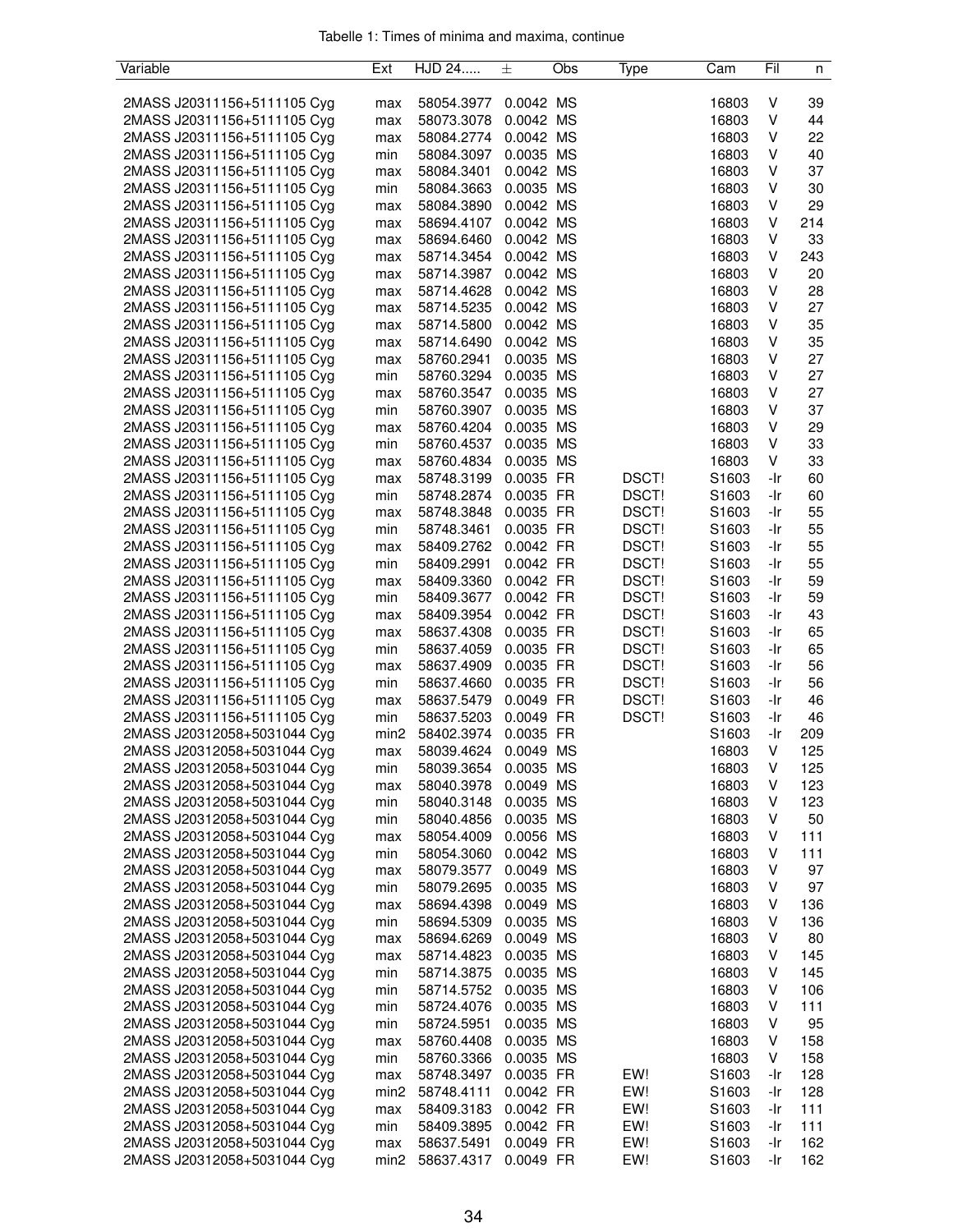| Variable                    | Ext              | HJD 24                   | 土         | Obs | Type  | Cam               | Fil | n   |
|-----------------------------|------------------|--------------------------|-----------|-----|-------|-------------------|-----|-----|
|                             |                  |                          |           |     |       |                   |     |     |
| 2MASS J20313470+5120009 Cyg | max              | 58353.4813               | 0.0035 FR |     |       | S1603             | -Ir | 182 |
| 2MASS J20313470+5120009 Cyg | min              | 58353.3734               | 0.0035 FR |     |       | S1603             | -Ir | 182 |
| 2MASS J20313470+5120009 Cyg | max              | 58402.4832               | 0.0035 FR |     |       | S1603             | -Ir | 204 |
| 2MASS J20313470+5120009 Cyg | min <sub>2</sub> | 58402.3583               | 0.0035 FR |     |       | S1603             | -Ir | 204 |
| 2MASS J20313470+5120009 Cyg | min              | 58402.5955               | 0.0069 FR |     |       | S1603             | -Ir | 139 |
| 2MASS J20313470+5120009 Cyg | max              | 58409.2787               | 0.0035 FR |     |       | S1603             | -Ir | 158 |
| 2MASS J20313470+5120009 Cyg | min <sub>2</sub> | 58409.3936               | 0.0035 FR |     |       | S1603             | -Ir | 158 |
| 2MASS J20313470+5120009 Cyg | max              | 58033.3712               | 0.0042 MS |     |       | 16803             | V   | 143 |
| 2MASS J20313470+5120009 Cyg | min              | 58033.4802               | 0.0035 MS |     |       | 16803             | V   | 143 |
|                             |                  |                          |           |     |       |                   |     |     |
| 2MASS J20313470+5120009 Cyg | max              | 58039.4635               | 0.0049 MS |     |       | 16803             | V   | 132 |
| 2MASS J20313470+5120009 Cyg | min              | 58039.3383               | 0.0035 MS |     |       | 16803             | V   | 132 |
| 2MASS J20313470+5120009 Cyg | max              | 58040.3957               | 0.0049 MS |     |       | 16803             | v   | 161 |
| 2MASS J20313470+5120009 Cyg | max              | 58051.3937               | 0.0049 MS |     |       | 16803             | ٧   | 148 |
| 2MASS J20313470+5120009 Cyg | min              | 58051.2886               | 0.0035 MS |     |       | 16803             | V   | 148 |
| 2MASS J20313470+5120009 Cyg | min              | 58054.3323               | 0.0035 MS |     |       | 16803             | ٧   | 139 |
| 2MASS J20313470+5120009 Cyg | min              | 58073.3169               | 0.0035 MS |     |       | 16803             | V   | 83  |
| 2MASS J20313470+5120009 Cyg | min              | 58084.3315               | 0.0042 MS |     |       | 16803             | V   | 99  |
| 2MASS J20313470+5120009 Cyg | max              | 58694.4746               | 0.0042 MS |     |       | 16803             | V   | 188 |
| 2MASS J20313470+5120009 Cyg | min              | 58694.6044               | 0.0035 MS |     |       | 16803             | V   | 188 |
| 2MASS J20313470+5120009 Cyg | max              | 58714.4139               | 0.0049 MS |     |       | 16803             | V   | 164 |
| 2MASS J20313470+5120009 Cyg | min              | 58714.5221               | 0.0035 MS |     |       | 16803             | V   | 164 |
| 2MASS J20313470+5120009 Cyg | max              | 58724.4781               | 0.0042 MS |     |       | 16803             | V   | 143 |
| 2MASS J20313470+5120009 Cyg | min              | 58724.3671               | 0.0035 MS |     |       | 16803             | V   | 143 |
| 2MASS J20313470+5120009 Cyg | min              | 58724.5997               | 0.0035 MS |     |       | 16803             | v   | 109 |
| 2MASS J20313470+5120009 Cyg | max              | 58760.4410               | 0.0042 MS |     |       | 16803             | V   | 155 |
| 2MASS J20313470+5120009 Cyg | min              | 58760.3384               | 0.0035 MS |     |       | 16803             | V   | 155 |
| 2MASS J20313470+5120009 Cyg | max              | 58748.3718               | 0.0035 FR |     | EB!   | S1603             | -Ir | 233 |
| 2MASS J20313470+5120009 Cyg | min <sub>2</sub> | 58748.5059               | 0.0035 FR |     | EB!   | S1603             | -Ir | 233 |
| 2MASS J20313470+5120009 Cyg | max              | 58409.2769               | 0.0042 FR |     | EB!   | S1603             | -Ir | 147 |
| 2MASS J20313470+5120009 Cyg | min <sub>2</sub> | 58409.3943               | 0.0042 FR |     | EB!   | S <sub>1603</sub> | -Ir | 147 |
| 2MASS J20313470+5120009 Cyg | min              | 58637.4192               | 0.0035 FR |     | EB!   | S1603             | -Ir | 164 |
| 2MASS J20314329+5033042 Cyg |                  | 58694.4696               | 0.0035 MS |     |       | 16803             | V   | 108 |
|                             | max              |                          | 0.0035 MS |     |       | 16803             | V   | 108 |
| 2MASS J20314329+5033042 Cyg | min              | 58694.3946<br>58694.6236 | 0.0035 MS |     |       |                   | V   | 118 |
| 2MASS J20314329+5033042 Cyg | max              |                          | 0.0035 MS |     |       | 16803             |     |     |
| 2MASS J20314329+5033042 Cyg | min              | 58694.5451               |           |     |       | 16803             | v   | 118 |
| 2MASS J20314329+5033042 Cyg | max              | 58714.4767               | 0.0035 MS |     |       | 16803             | V   | 114 |
| 2MASS J20314329+5033042 Cyg | min              | 58714.4019               | 0.0035 MS |     |       | 16803             | V   | 114 |
| 2MASS J20314329+5033042 Cyg | max              | 58714.6298               | 0.0035 MS |     |       | 16803             | V   | 118 |
| 2MASS J20314329+5033042 Cyg | min              | 58714.5514               | 0.0035 MS |     |       | 16803             | V   | 118 |
| 2MASS J20314329+5033042 Cyg | max              | 58353.4464               | 0.0035 FR |     |       | S1603             | -Ir | 118 |
| 2MASS J20314329+5033042 Cyg | min <sub>2</sub> | 58353.3724               | 0.0035 FR |     |       | S1603             | -Ir | 118 |
| 2MASS J20314329+5033042 Cyg | min              | 58353.5288               | 0.0035 FR |     |       | S1603             | -Ir | 97  |
| 2MASS J20314329+5033042 Cyg | max              | 58402.4081               | 0.0035 FR |     |       | S1603             | -Ir | 112 |
| 2MASS J20314329+5033042 Cyg | min              | 58402.3326               | 0.0035 FR |     |       | S <sub>1603</sub> | -Ir | 112 |
| 2MASS J20314329+5033042 Cyg | min <sub>2</sub> | 58402.4852               | 0.0035 FR |     |       | S1603             | -Ir | 139 |
| 2MASS J20314329+5033042 Cyg | max              | 58409.3887               | 0.0035 FR |     |       | S1603             | -Ir | 132 |
| 2MASS J20314329+5033042 Cyg | min              | 58409.3054               | 0.0035 FR |     |       | S1603             | -Ir | 132 |
| 2MASS J20314329+5033042 Cyg | max              | 58637.4820               | 0.0035 FR |     |       | S1603             | -Ir | 146 |
| 2MASS J20314329+5033042 Cyg | min <sub>2</sub> | 58637.4070               | 0.0035 FR |     |       | S1603             | -Ir | 146 |
| 2MASS J20314329+5033042 Cyg | max              | 58748.2768               | 0.0035 FR |     |       | S1603             | -Ir | 253 |
| 2MASS J20314329+5033042 Cyg | min <sub>2</sub> | 58748.3513               | 0.0035 FR |     |       | S1603             | -Ir | 253 |
| 2MASS J20314329+5033042 Cyg | min              | 58748.5020               | 0.0035 FR |     |       | S1603             | -Ir | 129 |
| 2MASS J20314329+5033042 Cyg | max              | 58760.4017               | 0.0035 MS |     |       | 16803             | V   | 118 |
| 2MASS J20314329+5033042 Cyg | min              | 58760.3234               | 0.0035 MS |     |       | 16803             | V   | 118 |
| 2MASS J20314329+5033042 Cyg | min              | 58760.4764               | 0.0035 MS |     |       | 16803             | V   | 161 |
| 2MASS J20320758+5044470 Cyg | max              | 58402.3613               | 0.0056 FR |     |       | S <sub>1603</sub> | -Ir | 97  |
| 2MASS J20320758+5044470 Cyg | min              | 58402.3943               | 0.0056 FR |     |       | S1603             | -Ir | 97  |
| 2MASS J20320758+5044470 Cyg | max              | 58402.4501               | 0.0056 FR |     |       | S1603             | -Ir | 48  |
| 2MASS J20320758+5044470 Cyg | min              | 58402.4323               | 0.0056 FR |     |       | S1603             | -Ir | 48  |
| 2MASS J20320758+5044470 Cyg | max              | 58409.3428               | 0.0056 FR |     |       | S1603             | -Ir | 137 |
| 2MASS J20320758+5044470 Cyg | max              | 58748.3637               | 0.0049 FR |     | DSCT! | S1603             | -Ir | 54  |
| 2MASS J20320758+5044470 Cyg | min              | 58748.3812               | 0.0049 FR |     | DSCT! | S1603             | -Ir | 54  |
| 2MASS J20320758+5044470 Cyg | max              | 58409.3423               | 0.0069 FR |     | DSCT! | S1603             | -Ir | 40  |
|                             |                  |                          |           |     |       |                   |     |     |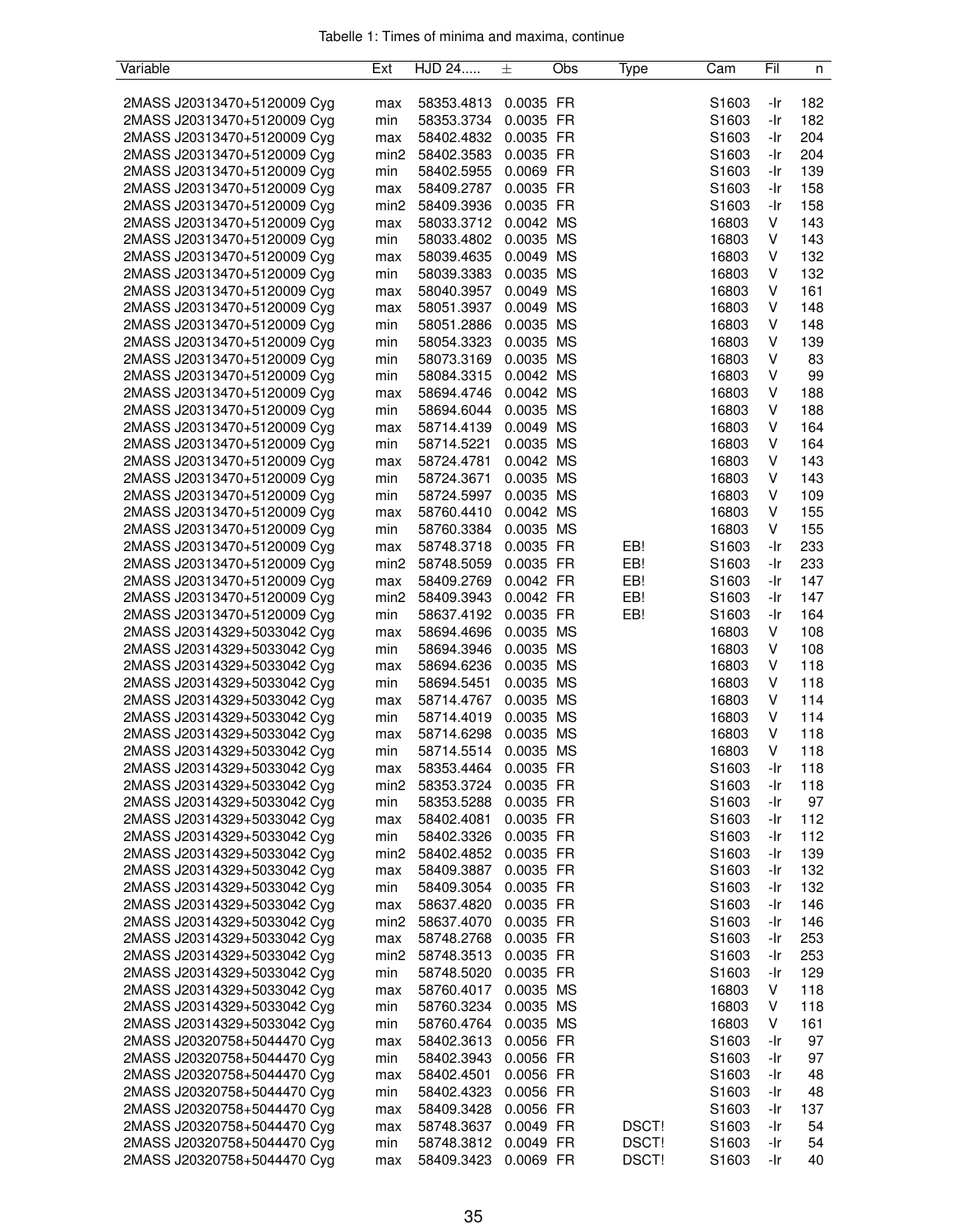| Variable                    | Ext              | HJD 24     | 士         | Obs | Type  | Cam   | Fil | n   |
|-----------------------------|------------------|------------|-----------|-----|-------|-------|-----|-----|
|                             |                  |            |           |     |       |       |     |     |
| 2MASS J20320758+5044470 Cyg | min              | 58409.3189 | 0.0049 FR |     | DSCT! | S1603 | -Ir | 40  |
| 2MASS J20320758+5044470 Cyg | max              | 58637.4121 | 0.0042 FR |     | DSCT! | S1603 | -Ir | 71  |
| 2MASS J20320758+5044470 Cyg | min              | 58637.4537 | 0.0042 FR |     | DSCT! | S1603 | -Ir | 71  |
| 2MASS J20320758+5044470 Cyg | max              | 58637.4756 | 0.0056 FR |     | DSCT! | S1603 | -Ir | 53  |
| 2MASS J20321168+5113126 Cyg | min2             | 58402.4077 | 0.0035 FR |     |       | S1603 | -Ir | 134 |
| 2MASS J20321168+5113126 Cyg | min <sub>2</sub> | 58409.2986 | 0.0035 FR |     |       | S1603 | -Ir | 133 |
| 2MASS J20321168+5113126 Cyg | max              | 58637.4753 | 0.0035 FR |     |       | S1603 | -Ir | 133 |
| 2MASS J20321168+5113126 Cyg | min              | 58637.3895 | 0.0035 FR |     |       | S1603 | -Ir | 133 |
| 2MASS J20321168+5113126 Cyg | min2             | 58748.3308 | 0.0035 FR |     | EW!   | S1603 | -Ir | 97  |
| 2MASS J20321168+5113126 Cyg | max              | 58748.4401 | 0.0049 FR |     | EW!   | S1603 | -Ir | 183 |
| 2MASS J20321168+5113126 Cyg | min              | 58748.5277 | 0.0049 FR |     | EW!   | S1603 | -Ir | 183 |
| 2MASS J20321168+5113126 Cyg | min2             | 58409.3014 | 0.0049 FR |     | EW!   | S1603 | -Ir | 114 |
| 2MASS J20321168+5113126 Cyg | max              | 58637.4601 | 0.0049 FR |     | EW!   | S1603 | -Ir | 160 |
| 2MASS J20321168+5113126 Cyg | min              | 58637.3954 | 0.0049 FR |     | EW!   | S1603 | -Ir | 160 |
| 2MASS J20324010+5036368 Cyg | max              | 58409.3619 | 0.0056 FR |     |       | S1603 | -Ir | 163 |
| 2MASS J20324010+5036368 Cyg | min              | 58409.3217 | 0.0056 FR |     |       | S1603 | -Ir | 163 |
| 2MASS J20324010+5036368 Cyg | max              | 58748.4995 | 0.0042 FR |     | DSCT! | S1603 | -Ir | 136 |
| 2MASS J20324010+5036368 Cyg | min              | 58748.4412 | 0.0042 FR |     | DSCT! | S1603 | -Ir | 136 |
| 2MASS J20324010+5036368 Cyg | max              | 58409.3132 | 0.0049 FR |     | DSCT! | S1603 | -Ir | 82  |
| 2MASS J20324010+5036368 Cyg | min              | 58409.2596 | 0.0049 FR |     | DSCT! | S1603 | -Ir | 82  |
| 2MASS J20324567+5052056 Cyg | min              | 58748.4399 | 0.0035 FR |     | EA!   | S1603 | -Ir | 221 |
|                             |                  |            | 0.0035 FR |     |       |       |     |     |
| 2MASS J20325225+5054269 Cyg | max              | 58402.3190 |           |     |       | S1603 | -Ir | 56  |
| 2MASS J20325225+5054269 Cyg | min              | 58402.3374 | 0.0035 FR |     |       | S1603 | -Ir | 56  |
| 2MASS J20325225+5054269 Cyg | max              | 58402.3844 | 0.0035 FR |     |       | S1603 | -Ir | 65  |
| 2MASS J20325225+5054269 Cyg | min              | 58402.4050 | 0.0035 FR |     |       | S1603 | -Ir | 65  |
| 2MASS J20325225+5054269 Cyg | max              | 58402.4374 | 0.0035 FR |     |       | S1603 | -Ir | 57  |
| 2MASS J20325225+5054269 Cyg | min              | 58402.4080 | 0.0035 FR |     |       | S1603 | -Ir | 57  |
| 2MASS J20325225+5054269 Cyg | max              | 58402.5190 | 0.0035 FR |     |       | S1603 | -Ir | 52  |
| 2MASS J20325225+5054269 Cyg | min              | 58402.5405 | 0.0035 FR |     |       | S1603 | -Ir | 52  |
| 2MASS J20325225+5054269 Cyg | max              | 58409.2910 | 0.0056 FR |     |       | S1603 | -Ir | 164 |
| 2MASS J20325225+5054269 Cyg | min              | 58409.2702 | 0.0056 FR |     |       | S1603 | -Ir | 164 |
| 2MASS J20325225+5054269 Cyg | max              | 58748.3844 | 0.0035 FR |     | DSCT! | S1603 | -Ir | 35  |
| 2MASS J20325225+5054269 Cyg | min              | 58748.3696 | 0.0035 FR |     | DSCT! | S1603 | -Ir | 35  |
| 2MASS J20325225+5054269 Cyg | max              | 58409.3636 | 0.0056 FR |     | DSCT! | S1603 | -Ir | 58  |
| 2MASS J20325225+5054269 Cyg | min              | 58409.3361 | 0.0056 FR |     | DSCT! | S1603 | -Ir | 58  |
| 2MASS J20325225+5054269 Cyg | max              | 58637.5082 | 0.0049 FR |     | DSCT! | S1603 | -Ir | 69  |
| 2MASS J20325225+5054269 Cyg | min              | 58637.4680 | 0.0049 FR |     | DSCT! | S1603 | -Ir | 69  |
| 2MASS J20330184+5046066 Cyg | max              | 58694.4158 | 0.0035    | MS  |       | 16803 | V   | 222 |
| 2MASS J20330184+5046066 Cyg | max              | 58694.6254 | 0.0035 MS |     |       | 16803 | V   | 153 |
| 2MASS J20330184+5046066 Cyg | mın              | 58694.5199 | 0.0035 MS |     |       | 16803 | V   | 153 |
| 2MASS J20330184+5046066 Cyg | max              | 58714.4711 | 0.0035 MS |     |       | 16803 | V   | 138 |
| 2MASS J20330184+5046066 Cyg | min              | 58714.3665 | 0.0035 MS |     |       | 16803 | V   | 138 |
| 2MASS J20330184+5046066 Cyg | min              | 58714.5891 | 0.0035 MS |     |       | 16803 | V   | 243 |
| 2MASS J20330184+5046066 Cyg | max              | 58353.4887 | 0.0035 FR |     | EB!   | S1603 | -Ir | 169 |
| 2MASS J20330184+5046066 Cyg | min              | 58353.3581 | 0.0035 FR |     |       | S1603 | -Ir | 169 |
| 2MASS J20330184+5046066 Cyg | max              | 58402.4304 | 0.0035 FR |     |       | S1603 | -Ir | 156 |
| 2MASS J20330184+5046066 Cyg | min              | 58402.3210 | 0.0028 FR |     |       | S1603 | -Ir | 156 |
| 2MASS J20330184+5046066 Cyg | min2             | 58402.5439 | 0.0028 FR |     |       | S1603 | -Ir | 157 |
| 2MASS J20330184+5046066 Cyg | min              | 58409.3771 | 0.0035 FR |     |       | S1603 | -Ir | 150 |
| 2MASS J20330184+5046066 Cyg | max              | 58637.5163 | 0.0035 FR |     |       | S1603 | -Ir | 170 |
| 2MASS J20330184+5046066 Cyg | min              | 58637.4021 | 0.0035 FR |     |       | S1603 | -Ir | 170 |
| 2MASS J20330184+5046066 Cyg | max              | 58748.4401 | 0.0035 FR |     |       | S1603 | -Ir | 170 |
| 2MASS J20330184+5046066 Cyg | min <sub>2</sub> | 58748.3305 | 0.0035 FR |     |       | S1603 | -Ir | 170 |
| 2MASS J20330184+5046066 Cyg | min              | 58748.5472 | 0.0035 FR |     |       | S1603 | -Ir | 137 |
|                             |                  |            |           |     |       |       | V   |     |
| 2MASS J20330184+5046066 Cyg | max              | 58724.4787 | 0.0035 MS |     |       | 16803 |     | 106 |
| 2MASS J20330184+5046066 Cyg | min              | 58724.4048 | 0.0035 MS |     |       | 16803 | V   | 106 |
| 2MASS J20330184+5046066 Cyg | min              | 58724.5128 | 0.0035 MS |     |       | 16803 | V   | 151 |
| 2MASS J20330184+5046066 Cyg | max              | 58724.6174 | 0.0035 MS |     |       | 16803 | V   | 237 |
| 2MASS J20330184+5046066 Cyg | max              | 58760.3437 | 0.0035 MS |     |       | 16803 | V   | 154 |
| 2MASS J20330184+5046066 Cyg | min              | 58760.4583 | 0.0035 MS |     |       | 16803 | V   | 154 |
| 2MASS J20331729+5118556 Cyg | min              | 58353.4843 | 0.0035 FR |     |       | S1603 | -Ir | 120 |
| 2MASS J20331729+5118556 Cyg | max              | 58402.3314 | 0.0035 FR |     |       | S1603 | -Ir | 96  |
| 2MASS J20331729+5118556 Cyg | min              | 58402.2768 | 0.0035 FR |     |       | S1603 | -Ir | 96  |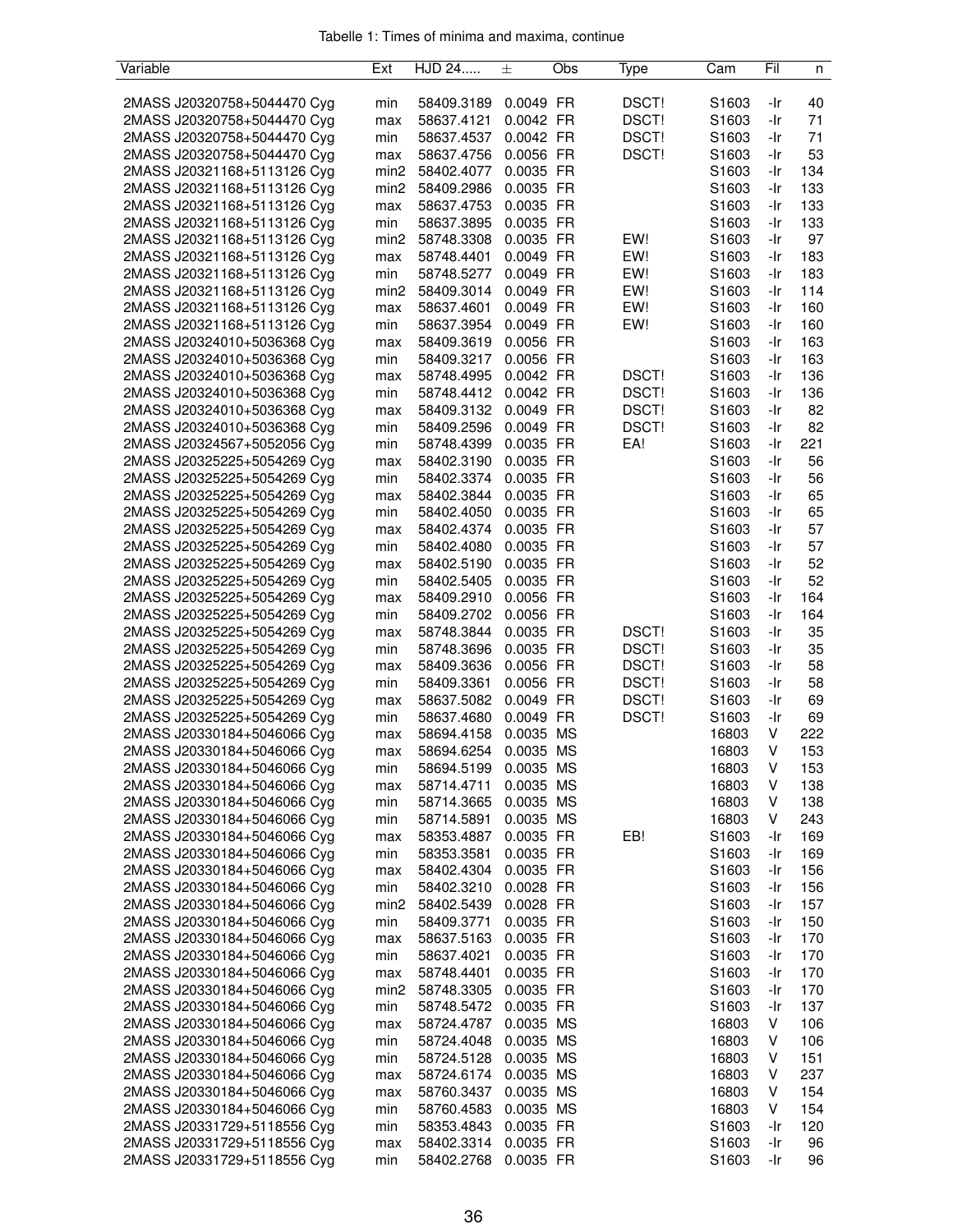| Variable                    | Ext              | HJD 24     | 土         | Obs | Type  | Cam               | Fil | n   |
|-----------------------------|------------------|------------|-----------|-----|-------|-------------------|-----|-----|
|                             |                  |            |           |     |       |                   |     |     |
| 2MASS J20331729+5118556 Cyg | min <sub>2</sub> | 58402.5827 | 0.0035 FR |     |       | S1603             | -Ir | 165 |
| 2MASS J20331729+5118556 Cyg | min              | 58033.2926 | 0.0035 MS |     |       | 16803             | V   | 152 |
| 2MASS J20331729+5118556 Cyg | min              | 58051.3618 | 0.0035 MS |     |       | 16803             | ٧   | 97  |
| 2MASS J20331729+5118556 Cyg | min              | 58054.3778 | 0.0035 MS |     |       | 16803             | ٧   | 65  |
| 2MASS J20331729+5118556 Cyg | min              | 58073.3567 | 0.0035 MS |     |       | 16803             | ٧   | 75  |
| 2MASS J20331729+5118556 Cyg | min              | 58079.3809 | 0.0035 MS |     |       | 16803             | ٧   | 55  |
| 2MASS J20331729+5118556 Cyg | min              | 58694.4525 | 0.0035 MS |     |       | 16803             | ٧   | 50  |
| 2MASS J20331729+5118556 Cyg | min              | 58714.6341 | 0.0035 MS |     |       | 16803             | ٧   | 58  |
| 2MASS J20331729+5118556 Cyg | min              | 58724.5738 | 0.0035 MS |     |       | 16803             | ٧   | 54  |
| 2MASS J20331729+5118556 Cyg | min              | 58760.4198 | 0.0035 MS |     |       | 16803             | V   | 52  |
| 2MASS J20331729+5118556 Cyg | min2             | 58748.3713 | 0.0035 FR |     | EA!   | S1603             | -Ir | 105 |
| 2MASS J20331729+5118556 Cyg | max              | 58637.4689 | 0.0042 FR |     | EA!   | S1603             | -Ir | 107 |
| 2MASS J20331729+5118556 Cyg | min <sub>2</sub> | 58637.5226 | 0.0042 FR |     | EA!   | S1603             | -Ir | 107 |
| 2MASS J20335379+5035040 Cyg | min              | 58409.2961 | 0.0035 FR |     |       | S1603             | -Ir | 110 |
| 2MASS J20335379+5035040 Cyg | min              | 58040.4680 | 0.0035 MS |     |       | 16803             | V   | 109 |
| 2MASS J20335379+5035040 Cyg | min              | 58694.5206 | 0.0035 MS |     |       | 16803             | V   | 116 |
| 2MASS J20335379+5035040 Cyg | min2             | 58409.2954 | 0.0042 FR |     | EA!   | S1603             | -Ir | 111 |
| 2MASS J20340882+5109306 Cyg | max              | 58353.6066 | 0.0035 FR |     | EB!   | S1603             | -Ir | 192 |
| 2MASS J20340882+5109306 Cyg | min <sub>2</sub> |            | 0.0035 FR |     |       |                   | -Ir | 192 |
|                             |                  | 58353.5314 | 0.0035 FR |     |       | S1603             |     |     |
| 2MASS J20340882+5109306 Cyg | min              | 58409.3016 |           |     |       | S1603             | -Ir | 139 |
| 2MASS J20340882+5109306 Cyg | max              | 58637.3888 | 0.0035 FR |     |       | S1603             | -Ir | 156 |
| 2MASS J20340882+5109306 Cyg | min <sub>2</sub> | 58637.4875 | 0.0035 FR |     |       | S1603             | -Ir | 156 |
| 2MASS J20341630+5043362 Cyg | max              | 58402.3086 | 0.0056 FR |     |       | S1603             | -Ir | 43  |
| 2MASS J20341630+5043362 Cyg | min              | 58402.3258 | 0.0056 FR |     |       | S1603             | -Ir | 43  |
| 2MASS J20341630+5043362 Cyg | max              | 58402.3584 | 0.0056 FR |     |       | S1603             | -Ir | 44  |
| 2MASS J20341630+5043362 Cyg | min              | 58402.3340 | 0.0056 FR |     |       | S1603             | -Ir | 44  |
| 2MASS J20341630+5043362 Cyg | max              | 58402.3956 | 0.0056 FR |     |       | S1603             | -Ir | 32  |
| 2MASS J20341630+5043362 Cyg | min              | 58402.4260 | 0.0056 FR |     |       | S1603             | -Ir | 32  |
| 2MASS J20341630+5043362 Cyg | max              | 58402.4526 | 0.0056 FR |     |       | S1603             | -Ir | 37  |
| 2MASS J20341630+5043362 Cyg | min              | 58402.4654 | 0.0056 FR |     |       | S1603             | -Ir | 37  |
| 2MASS J20341630+5043362 Cyg | max              | 58409.3956 | 0.0056 FR |     |       | S1603             | -Ir | 175 |
| 2MASS J20341630+5043362 Cyg | min              | 58409.2725 | 0.0056 FR |     |       | S1603             | -Ir | 175 |
| 2MASS J20341630+5043362 Cyg | max              | 58748.3958 | 0.0056 FR |     | DSCT! | S <sub>1603</sub> | -Ir | 40  |
| 2MASS J20341630+5043362 Cyg | min              | 58748.3631 | 0.0056 FR |     | DSCT! | S1603             | -Ir | 40  |
| 2MASS J20341630+5043362 Cyg | max              | 58409.3020 | 0.0056 FR |     | DSCT! | S1603             | -Ir | 25  |
| 2MASS J20341630+5043362 Cyg | max              | 58637.4667 | 0.0056 FR |     | DSCT! | S1603             | -Ir | 66  |
| 2MASS J20341630+5043362 Cyg | min              | 58637.4920 | 0.0056 FR |     | DSCT! | S1603             | -Ir | 66  |
| 2MASS J20341779+5041368 Cyg | max              | 58402.3168 | 0.0056 FR |     |       | S1603             | -Ir | 93  |
| 2MASS J20341779+5041368 Cyg | min              | 58402.3663 | 0.0056 FR |     |       | S1603             | -Ir | 93  |
| 2MASS J20341779+5041368 Cyg | max              | 58402.4121 | 0.0056 FR |     |       | S1603             | -Ir | 80  |
| 2MASS J20341779+5041368 Cyg | min              | 58402.4482 | 0.0056 FR |     |       | S1603             | -Ir | 80  |
| 2MASS J20341779+5041368 Cyg | max              | 58402.5093 | 0.0056 FR |     |       | S1603             | -Ir | 73  |
| 2MASS J20341779+5041368 Cyg | min              | 58402.4847 | 0.0056 FR |     |       | S1603             | -Ir | 73  |
| 2MASS J20341779+5041368 Cyg |                  | 58748.2920 | 0.0042 FR |     | DSCT! | S <sub>1603</sub> | -Ir | 69  |
|                             | max              |            |           |     |       |                   |     |     |
| 2MASS J20341779+5041368 Cyg | min              | 58748.3398 | 0.0042 FR |     | DSCT! | S1603             | -Ir | 69  |
| 2MASS J20341779+5041368 Cyg | max              | 58748.3921 | 0.0042 FR |     | DSCT! | S1603             | -Ir | 62  |
| 2MASS J20341779+5041368 Cyg | min              | 58748.4529 | 0.0042 FR |     | DSCT! | S1603             | -Ir | 62  |
| 2MASS J20341779+5041368 Cyg | max              | 58409.2952 | 0.0042 FR |     | DSCT! | S1603             | -Ir | 23  |
| 2MASS J20341779+5041368 Cyg | max              | 58637.4671 | 0.0042 FR |     | DSCT! | S1603             | -Ir | 65  |
| 2MASS J20341779+5041368 Cyg | min              | 58637.4080 | 0.0042 FR |     | DSCT! | S1603             | -Ir | 65  |
| 2MASS J20343038+5113554 Cyg | min              | 58353.4267 | 0.0035 FR |     |       | S1603             | -Ir | 166 |
| 2MASS J20343038+5113554 Cyg | min <sub>2</sub> | 58402.2936 | 0.0042 FR |     |       | S1603             | -Ir | 86  |
| 2MASS J20343038+5113554 Cyg | max              | 58402.4807 | 0.0042 FR |     |       | S1603             | -Ir | 107 |
| 2MASS J20343038+5113554 Cyg | min              | 58402.4363 | 0.0042 FR |     |       | S1603             | -Ir | 107 |
| 2MASS J20343038+5113554 Cyg | max              | 58409.2984 | 0.0049 FR |     |       | S1603             | -Ir | 65  |
| 2MASS J20343038+5113554 Cyg | min <sub>2</sub> | 58409.2488 | 0.0049 FR |     |       | S <sub>1603</sub> | -Ir | 65  |
| 2MASS J20343038+5113554 Cyg | max              | 58033.3927 | 0.0049 MS |     |       | 16803             | V   | 121 |
| 2MASS J20343038+5113554 Cyg | min              | 58033.3166 | 0.0049 MS |     |       | 16803             | V   | 121 |
| 2MASS J20343038+5113554 Cyg | max              | 58039.4439 | 0.0049 MS |     |       | 16803             | v   | 114 |
| 2MASS J20343038+5113554 Cyg | min              | 58039.3658 | 0.0049 MS |     |       | 16803             | V   | 114 |
| 2MASS J20343038+5113554 Cyg | max              | 58040.3580 | 0.0049 MS |     |       | 16803             | ٧   | 117 |
| 2MASS J20343038+5113554 Cyg | min              | 58040.4261 | 0.0049 MS |     |       | 16803             | V   | 117 |
| 2MASS J20343038+5113554 Cyg | max              | 58040.4843 | 0.0049 MS |     |       | 16803             | V   | 56  |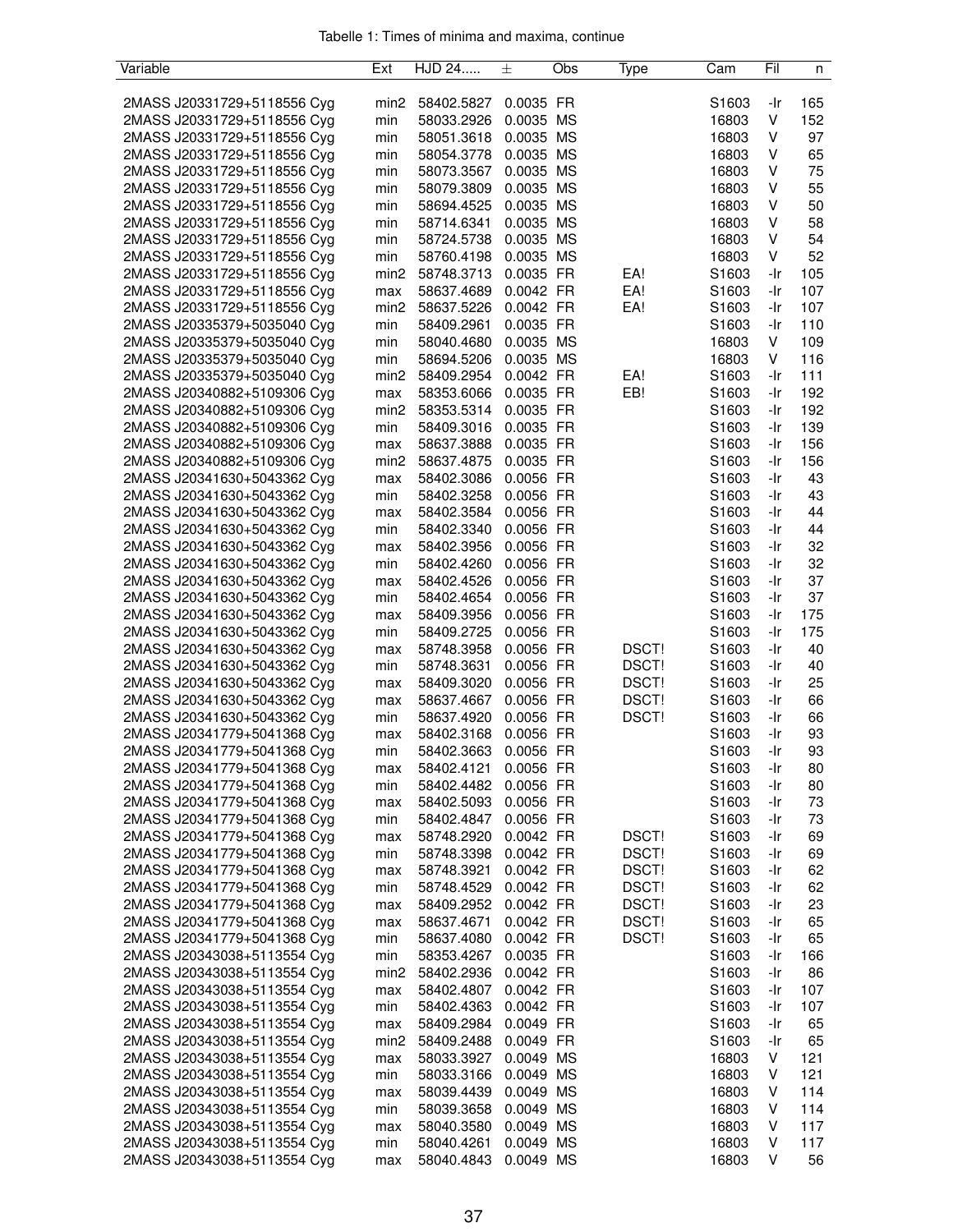| Variable                            | Ext                     | HJD 24                   | 土         | Obs       | Type | Cam               | Fil | n   |
|-------------------------------------|-------------------------|--------------------------|-----------|-----------|------|-------------------|-----|-----|
|                                     |                         |                          |           |           |      |                   |     |     |
| 2MASS J20343038+5113554 Cyg         | max                     | 58054.4161               | 0.0049 MS |           |      | 16803             | V   | 115 |
| 2MASS J20343038+5113554 Cyg         | min                     | 58054.3485               | 0.0049 MS |           |      | 16803             | V   | 115 |
| 2MASS J20343038+5113554 Cyg         | max                     | 58079.3829               | 0.0049 MS |           |      | 16803             | V   | 103 |
| 2MASS J20343038+5113554 Cyg         | min                     | 58079.3049               | 0.0049 MS |           |      | 16803             | V   | 103 |
| 2MASS J20343038+5113554 Cyg         | min                     | 58084.3041               | 0.0049 MS |           |      | 16803             | V   | 60  |
| 2MASS J20343038+5113554 Cyg         | max                     | 58748.3407               | 0.0042 FR |           | EW!  | S1603             | -Ir | 145 |
| 2MASS J20343038+5113554 Cyg         | min <sub>2</sub>        | 58748.4115               | 0.0042 FR |           | EW!  | S <sub>1603</sub> | -Ir | 145 |
| 2MASS J20343038+5113554 Cyg         | max                     | 58748.4803               | 0.0049 FR |           | EW!  | S1603             | -Ir | 118 |
| 2MASS J20343038+5113554 Cyg         | min                     | 58748.5628               | 0.0049 FR |           | EW!  | S1603             | -Ir | 118 |
| 2MASS J20343038+5113554 Cyg         | max                     | 58409.2998               | 0.0049 FR |           | EW!  | S1603             | -Ir | 67  |
| 2MASS J20343038+5113554 Cyg         | min <sub>2</sub>        | 58409.2476               | 0.0056 FR |           | EW!  | S1603             | -Ir | 67  |
| 2MASS J20343038+5113554 Cyg         | min                     | 58409.4013               | 0.0056 FR |           | EW!  | S1603             | -Ir | 69  |
| 2MASS J20343038+5113554 Cyg         | max                     | 58637.4460               | 0.0042 FR |           | EW!  | S1603             | -Ir | 122 |
| 2MASS J20343038+5113554 Cyg         | min                     | 58637.5242               | 0.0042 FR |           | EW!  | S1603             | -Ir | 122 |
| 2MASS J20344126+5111171 Cyg         | min                     | 58409.3713               | 0.0035 FR |           |      | S1603             | -Ir | 173 |
| 2MASS J20344126+5111171 Cyg         | min                     | 58409.3864               | 0.0035 FR |           | EA!  | S1603             | -Ir | 149 |
| 2MASS J20344804+5035109 Cyg         | min <sub>2</sub>        | 58353.4272               | 0.0035 FR |           |      | S <sub>1603</sub> | -Ir | 251 |
| 2MASS J20350000+5044395 Cyg         | min                     | 58409.4056               | 0.0049 FR |           |      | S1603             | -Ir | 110 |
| 2MASS J20350000+5044395 Cyg         | max                     | 58748.3807               | 0.0042 FR |           | EA!  | S1603             | -Ir | 207 |
| 2MASS J20350000+5044395 Cyg         | min                     | 58748.5297               | 0.0069 FR |           | EA!  | S1603             | -Ir | 207 |
| 2MASS J20352554+5033285 Cyg         | min <sub>2</sub>        | 58402.5104               | 0.0056 FR |           |      | S1603             | -Ir | 221 |
| 2MASS J20353462+5028218 Cyg         | min                     | 58353.4465               | 0.0035 FR |           |      | S1603             | -Ir | 152 |
| 2MASS J20361488+5116000 Cyg         | max                     | 58353.3973               | 0.0042 FR |           | EB!  | S1603             | -Ir | 223 |
| 2MASS J20361488+5116000 Cyg         | min                     | 58353.5706               | 0.0056 FR |           |      | S1603             | -Ir | 223 |
| 2MASS J20361488+5116000 Cyg         | max                     | 58402.4092               | 0.0035 FR |           |      | S1603             | -Ir | 216 |
| 2MASS J20361488+5116000 Cyg         | min <sub>2</sub>        | 58402.5543               | 0.0069 FR |           |      | S1603             | -Ir | 216 |
| 2MASS J20361488+5116000 Cyg         | max                     | 58748.4955               | 0.0042 FR |           |      | S1603             | -Ir | 239 |
| 2MASS J20361488+5116000 Cyg         | min <sub>2</sub>        | 58748.3035               | 0.0056 FR |           |      | S1603             | -Ir | 239 |
| ASASJ 063104+2011.6 Gem             | max                     | 56712.4257               | 0.0035 FR |           |      | S1603             | -Ir | 199 |
| ASASJ 063104+2011.6 Gem             | min                     | 56712.3144               | 0.0035 FR |           |      | S1603             | -Ir | 199 |
| ASASJ 063104+2011.6 Gem             | max                     | 56746.2947               | 0.0035 FR |           |      | S1603             | -Ir | 105 |
| ASASJ 063104+2011.6 Gem             | min                     | 56746.3933               | 0.0063 FR |           |      | S1603             | -Ir | 105 |
| ASASJ 063546+1928.6 Gem             | min                     | 55629.4132               | 0.0028 FR |           | EB'  | S1603             | -Ir | 163 |
| ASASJ 063546+1928.6 Gem             | max                     | 56712.5266               | 0.0035 FR |           | EB'  | S1603             | -Ir | 223 |
| ASASJ 063546+1928.6 Gem             | min <sub>2</sub>        | 56712.4079               | 0.0035 FR |           | EB'  | S1603             | -Ir | 223 |
| ASASJ 063546+1928.6 Gem             | min                     | 56746.4091               | 0.0056 FR |           | EB'  | S1603             | -Ir | 107 |
| ASASJ 063546+1928.6 Gem             |                         |                          | 0.0035 FR |           | EB'  | S1603             | -Ir | 140 |
| ASASJ 063546+1928.6 Gem             | max<br>min <sub>2</sub> | 58542.3308<br>58542.4532 | 0.0021    | <b>FR</b> | EB'  | S1603             | -Ir | 140 |
| ASASJ 063609+2013.3 Gem             |                         | 56714.3957               | 0.0035 FR |           |      | S1603             | -Ir | 128 |
| ASASJ 063609+2013.3 Gem             | max                     |                          |           |           |      |                   |     |     |
|                                     | min                     | 56714.4653               | 0.0035 FR |           |      | S1603             | -Ir | 128 |
| ASASJ 063609+2013.3 Gem             | min                     | 56746.3374               | 0.0063 FR |           |      | S1603             | -Ir | 82  |
| ASASJ 064214+2143.8 Gem             | min                     | 58070.6729               | 0.0035 MS |           |      | 16803             | V   | 112 |
| ASASJ 064753-1642.9 CMa             | min                     | 56726.3924               | 0.0042 FR |           |      | 450D              |     | 67  |
| ASASJ 071241-1201.7 CMa             | max                     | 56726.3006               | 0.0042 FR |           |      | 450D              |     | 81  |
| ASASJ 071241-1201.7 CMa             | min                     | 56726.3705               | 0.0042 FR |           |      | 450D              |     | 81  |
| ASASJ 131300+5048.9 Cvn             | min                     | 57133.4961               | 0.0035 FR |           |      | 450D              |     | 122 |
| ASASJ 131300+5048.9 Cvn             | max                     | 57134.4062               | 0.0035 FR |           |      | 450D              |     | 131 |
| ASASJ 131300+5048.9 Cvn             | min                     | 57134.5256               | 0.0056 FR |           |      | 450D              |     | 131 |
| ASASJ 184844+4342.4 Lyr             | min <sub>2</sub>        | 56540.5395               | 0.0056 FR |           |      | 450D              |     | 100 |
| ASASJ 185538+4207.9 Lyr             | max                     | 56540.5121               | 0.0035 FR |           |      | 450D              |     | 116 |
| ASASJ 185538+4207.9 Lyr             | min                     | 56540.3419               | 0.0035 FR |           |      | 450D              |     | 116 |
| ASASJ 190139+3902.5 Lyr             | max                     | 56540.3811               | 0.0035 FR |           |      | 450D              |     | 144 |
| ASASJ 190139+3902.5 Lyr             | min                     | 56540.4711               | 0.0035 FR |           |      | 450D              |     | 144 |
| ASASJ 190333+3941.0 Lyr             | min <sub>2</sub>        | 56540.4818               | 0.0035 FR |           |      | 450D              |     | 150 |
| ASASJ 190934+4305.9 Lyr             | max                     | 56540.5078               | 0.0035 FR |           |      | 450D              |     | 125 |
| ASASJ 190934+4305.9 Lyr             | min                     | 56540.3569               | 0.0035 FR |           |      | 450D              |     | 125 |
| ASASJ 220226+4831.3 Cyg             | max                     | 58389.4362               | 0.0021 FR |           | EW!  | S1603             | -Ir | 387 |
| ASASJ 220226+4831.3 Cyg             | min                     | 58389.3691               | 0.0021 FR |           | WU'  | S1603             | -Ir | 387 |
| ASASJ 220226+4831.3 Cyg             | max                     | 58389.4436               | 0.0021 FR |           | WU'  | S1603             | -Ir | 346 |
| ASASJ 220226+4831.3 Cyg             | min <sub>2</sub>        | 58389.5039               | 0.0021 FR |           | WU'  | S1603             | -Ir | 346 |
| ASASSN VJ063951.57+210829.7 Gem max |                         | 57750.6018               | 0.0049 MS |           |      | 16803             | V   | 109 |
| ASASSN VJ063951.57+210829.7 Gem min |                         | 57750.5294               | 0.0035 MS |           |      | 16803             | V   | 109 |
| ASASSN VJ063951.57+210829.7 Gem max |                         | 57770.5912               | 0.0042 MS |           |      | 16803             | V   | 80  |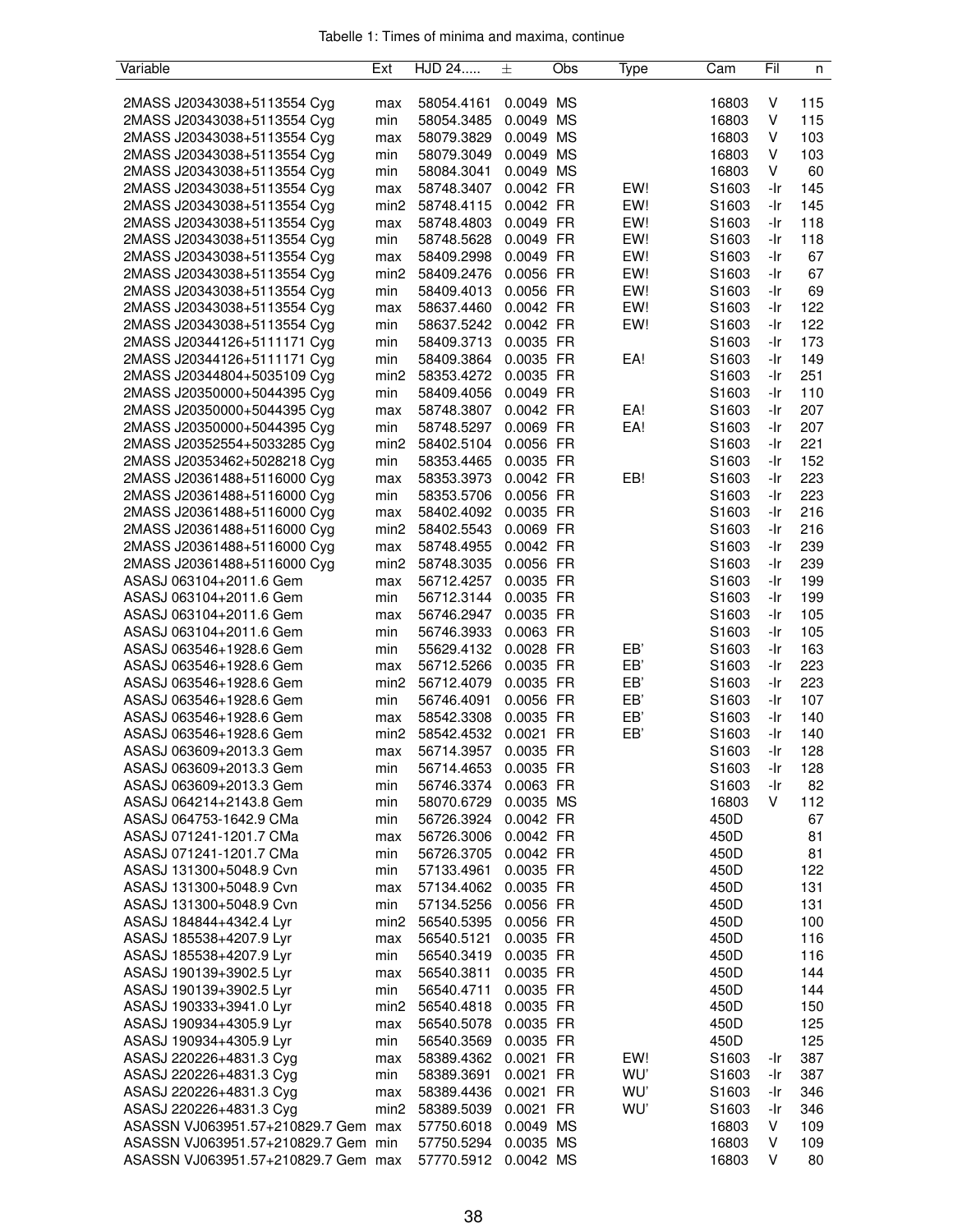| Tabelle 1: Times of minima and maxima, continue |  |  |  |
|-------------------------------------------------|--|--|--|
|                                                 |  |  |  |

| Variable                            | Ext              | HJD 24               | 土         | Obs           | Type | Cam               | Fil          | n   |
|-------------------------------------|------------------|----------------------|-----------|---------------|------|-------------------|--------------|-----|
|                                     |                  |                      |           |               |      |                   |              |     |
| ASASSN VJ063951.57+210829.7 Gem min |                  | 57770.5117           | 0.0035 MS |               |      | 16803             | V            | 80  |
| ASASSN VJ063951.57+210829.7 Gem min |                  | 57810.4842           | 0.0035 MS |               |      | 16803             | V            | 109 |
| ASASSN VJ063951.57+210829.7 Gem     | max              | 58204.3894           | 0.0049 MS |               |      | 16803             | $-I-U$       | 69  |
| ASASSN VJ181158.62+484802.3 Her     | min              | 57478.6640           | 0.0035 MS |               |      | 16803             | -I-U         | 63  |
| ASASSN VJ181158.62+484802.3 Her     | max              | 57581.4001           | 0.0049 MS |               |      | 16803             | V            | 61  |
| ASASSN VJ181158.62+484802.3 Her     | min              | 57900.5359           | 0.0035 MS |               |      | 16803             | В            | 40  |
| ASASSN VJ181158.62+484802.3 Her     | min              | 57900.5362           | 0.0035 MS |               |      | 16803             | V            | 80  |
| ASASSN VJ181158.62+484802.3 Her     | max              | 58654.3993           | 0.0049 MS |               |      | 16803             | V            | 203 |
| ASASSN VJ181158.62+484802.3 Her     | max              | 58654.5643           | 0.0049 MS |               |      | 16803             | V            | 203 |
| ASASSN VJ181158.62+484802.3 Her     | min              | 58654.4796           | 0.0035 MS |               |      | 16803             | V            | 203 |
| ASASSN VJ190750.32+285848.5 Lyr     | max              | 58682.5061           | 0.0049 MS |               |      | 16803             | V            | 117 |
| ASASSN VJ190750.32+285848.5 Lyr     |                  |                      | 0.0035 MS |               |      |                   | V            | 117 |
|                                     | min              | 58682.4270           |           |               |      | 16803             | V            | 77  |
| ASASSN VJ190750.32+285848.5 Lyr     | min              | 58682.5978           | 0.0035 MS |               |      | 16803             |              |     |
| ASASSN VJ190750.32+285848.5 Lyr     | max              | 58705.4573           | 0.0049 MS |               |      | 16803             | V            | 110 |
| ASASSN VJ190750.32+285848.5 Lyr     | min              | 58705.3765           | 0.0035 MS |               |      | 16803             | V            | 110 |
| ASASSN VJ190750.32+285848.5 Lyr     | min              | 58601.6011           | 0.0035 MS |               |      | 16803             | V            | 53  |
| ASASSN VJ190750.32+285848.5 Lyr     | max              | 58678.4578           | 0.0049 MS |               |      | 16803             | V            | 127 |
| ASASSN VJ190750.32+285848.5 Lyr     | min              | 58678.5492           | 0.0035 MS |               |      | 16803             | V            | 127 |
| ASASSN VJ190750.32+285848.5 Lyr     | min              | 58695.4212           | 0.0035 MS |               |      | 16803             | V            | 66  |
| ASASSN VJ190750.32+285848.5 Lyr     | max              | 58712.3778           | 0.0049 MS |               |      | 16803             | V            | 151 |
| ASASSN VJ190750.32+285848.5 Lyr     | min              | 58712.4635           | 0.0035 MS |               |      | 16803             | V            | 151 |
| ASASSN VJ190750.32+285848.5 Lyr     | max              | 58731.4428           | 0.0049 MS |               |      | 16803             | V            | 120 |
| ASASSN VJ190750.32+285848.5 Lyr     | min              | 58731.3642           | 0.0035 MS |               |      | 16803             | V            | 120 |
| ASASSN VJ213835.19+302846.9 Cyg     | min              | 58440.2125           |           | 0.0030 RATRCR |      | 1600              | R            | 133 |
| ASASSN VJ035405.18+521913.4 Per     | min              | 58373.4242 0.0014 FR |           |               |      | S1603             | -Ir          | 209 |
| ASASSN VJ035405.18+521913.4 Per     | min              | 58381.5279           | 0.0056 FR |               |      | S <sub>1603</sub> | -Ir          | 113 |
| ASASSN VJ035405.18+521913.4 Per     | min <sub>2</sub> | 58391.3699 0.0035 FR |           |               |      | S <sub>1603</sub> | -Ir          | 350 |
| ASASSN VJ035405.18+521913.4 Per     | min              | 58396.5797           | 0.0028 FR |               |      | S1603             | -Ir          | 218 |
| ASASSN VJ035919.43+523532.2 Per     | min              | 57753.3027           | 0.0028 FR |               |      | S <sub>1603</sub> | -Ir          | 177 |
| ASASSN VJ035919.43+523532.2 Per     | min <sub>2</sub> | 58381.4083           | 0.0028 FR |               |      | S1603             | -Ir          | 188 |
| ASASSN VJ035919.43+523532.2 Per     | max              | 58396.3614           | 0.0028 FR |               |      | S <sub>1603</sub> | -Ir          | 164 |
| ASASSN VJ035919.43+523532.2 Per     | min              | 58396.4872           | 0.0028 FR |               |      | S1603             | -Ir          | 164 |
| ASASSN VJ035919.43+523532.2 Per     | min <sub>2</sub> | 58404.3965           | 0.0028 FR |               |      | S <sub>1603</sub> | -Ir          | 227 |
| ASASSN VJ195637.25+341134.0 Cyg     |                  |                      | 0.0021 FR |               |      | S1603             | -Ir          | 218 |
|                                     | min              | 58342.4391           | 0.0042 MS |               |      |                   | V            |     |
| ASASSN VJ200534.95+302319.2 Cyg     | min              | 58007.3604           |           |               |      | 16803             |              | 115 |
| ASASSN VJ200855.92+310604.7 Cyg     | max              | 57912.6329           | 0.0035 MS |               |      | 16803             | V            | 90  |
| ASASSN VJ200855.92+310604.7 Cyg     | min              | 57912.5644 0.0035 MS |           |               |      | 16803             | V            | 90  |
| ASASSN VJ200855.92+310604.7 Cyg     | max              | 57932.5657           | 0.0035 MS |               |      | 16803             | V            | 54  |
| ASASSN VJ200855.92+310604.7 Cyg     | min              | 57932.6283           | 0.0035 MS |               |      | 16803             | V            | 54  |
| ASASSN VJ200855.92+310604.7 Cyg     | max              | 57938.5492           | 0.0035 MS |               |      | 16803             | V            | 127 |
| ASASSN VJ200855.92+310604.7 Cyg     | min              | 57938.4769           | 0.0035 MS |               |      | 16803             | V            | 127 |
| ASASSN VJ200855.92+310604.7 Cyg     | min              | 57938.6256           | 0.0035 MS |               |      | 16803             | V            | 157 |
| ASASSN VJ200855.92+310604.7 Cyg     | max              | 57939.4560           | 0.0035 MS |               |      | 16803             | V            | 92  |
| ASASSN VJ200855.92+310604.7 Cyg     | min              | 57939.5252           | 0.0035 MS |               |      | 16803             | V            | 92  |
| ASASSN VJ200855.92+310604.7 Cyg     | max              | 57939.5909           | 0.0035 MS |               |      | 16803             | V            | 155 |
| ASASSN VJ200855.92+310604.7 Cyg     | max              | 57942.5925           | 0.0035 MS |               |      | 16803             | V            | 85  |
| ASASSN VJ200855.92+310604.7 Cyg     | max              | 57954.4348           | 0.0035 MS |               |      | 16803             | V            | 81  |
| ASASSN VJ200855.92+310604.7 Cyg     | min              | 57954.5094           | 0.0035 MS |               |      | 16803             | V            | 81  |
| ASASSN VJ200855.92+310604.7 Cyg     | max              | 57954.5814           | 0.0035 MS |               |      | 16803             | V            | 60  |
| ASASSN VJ200855.92+310604.7 Cyg     | min              | 57954.6552           | 0.0035 MS |               |      | 16803             | V            | 60  |
| ASASSN VJ200855.92+310604.7 Cyg     | max              | 57961.4720           | 0.0035 MS |               |      | 16803             | V            | 170 |
| ASASSN VJ200855.92+310604.7 Cyg     | min              | 57961.4046           | 0.0035 MS |               |      | 16803             | V            | 170 |
| ASASSN VJ200855.92+310604.7 Cyg     | max              | 57961.6271           | 0.0035 MS |               |      | 16803             | V            | 85  |
| ASASSN VJ200855.92+310604.7 Cyg     | min              | 57961.5450           | 0.0035 MS |               |      | 16803             | V            | 85  |
| ASASSN VJ200855.92+310604.7 Cyg     |                  | 57969.4145           | 0.0035 MS |               |      | 16803             | V            | 95  |
|                                     | max              |                      |           |               |      |                   |              |     |
| ASASSN VJ200855.92+310604.7 Cyg     | max              | 57970.4607           | 0.0035 MS |               |      | 16803             | V            | 120 |
| ASASSN VJ200855.92+310604.7 Cyg     | min              | 57970.5363           | 0.0035 MS |               |      | 16803             | V            | 120 |
| ASASSN VJ200855.92+310604.7 Cyg     | max              | 57970.6125           | 0.0035 MS |               |      | 16803             | V            | 203 |
| ASASSN VJ200855.92+310604.7 Cyg     | max              | 58007.4620           | 0.0035 MS |               |      | 16803             | V            | 174 |
| ASASSN VJ200855.92+310604.7 Cyg     | min              | 58007.3948           | 0.0035 MS |               |      | 16803             | V            | 174 |
| ASASSN VJ200855.92+310604.7 Cyg     | min              | 58007.5339           | 0.0035 MS |               |      | 16803             | V            | 174 |
| ASASSN VJ200855.92+310604.7 Cyg     | max              | 58008.3663           | 0.0035 MS |               |      | 16803             | V            | 94  |
| ASASSN VJ200855.92+310604.7 Cyg     | max              | 58314.4254           | 0.0035 MS |               |      | 16803             | $-1 - U$ 117 |     |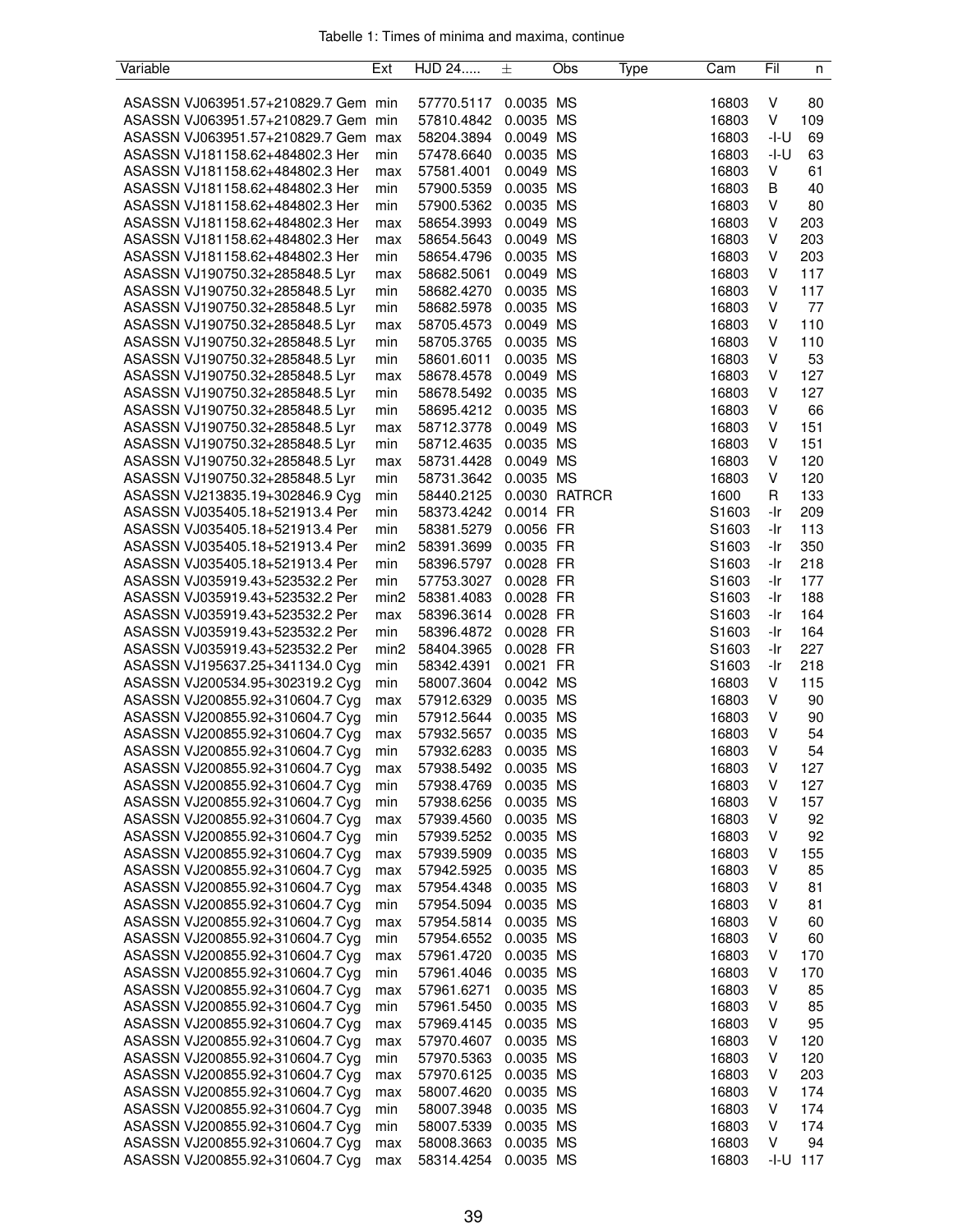|  |  |  | Tabelle 1: Times of minima and maxima, continue |  |
|--|--|--|-------------------------------------------------|--|
|  |  |  |                                                 |  |

| Variable                                             | Ext              | HJD 24     | 土         | Obs           | Type  | Cam   | Fil          | n            |
|------------------------------------------------------|------------------|------------|-----------|---------------|-------|-------|--------------|--------------|
|                                                      |                  |            |           |               |       |       |              |              |
| ASASSN VJ200855.92+310604.7 Cyg                      | min              | 58314.4974 | 0.0035 MS |               |       | 16803 | $-1 - U$ 117 |              |
| ASASSN VJ200855.92+310604.7 Cyg                      | max              | 58314.5754 | 0.0035 MS |               |       | 16803 | $-I-U$ 101   |              |
| ASASSN VJ200855.92+310604.7 Cyg                      | min              | 58314.6465 | 0.0035 MS |               |       | 16803 | $-1 - U$ 101 |              |
| ASASSN VJ200855.92+310604.7 Cyg                      | max              | 58325.5082 | 0.0035 MS |               |       | 16803 | $-1 - U$ 123 |              |
| ASASSN VJ200855.92+310604.7 Cyg                      | min              | 58325.4388 | 0.0035 MS |               |       | 16803 | $-I-U$ 123   |              |
| ASASSN VJ200855.92+310604.7 Cyg                      | min              | 58325.5849 | 0.0035 MS |               |       | 16803 | $-1 - U$ 217 |              |
| ASASSN VJ200855.92+310604.7 Cyg                      | max              | 58356.3752 | 0.0035 MS |               |       | 16803 | $-1 - U$ 101 |              |
| ASASSN VJ200855.92+310604.7 Cyg                      | min              | 58356.4474 | 0.0035 MS |               |       | 16803 | $-1 - U$ 101 |              |
| ASASSN VJ200855.92+310604.7 Cyg                      | max              | 58356.5202 | 0.0035 MS |               |       | 16803 | $-I-U$ 180   |              |
| ASASSN VJ200855.92+310604.7 Cyg                      | max              | 58385.4391 | 0.0035 MS |               |       | 16803 | $-1 - U$ 125 |              |
| ASASSN VJ200855.92+310604.7 Cyg                      | min              | 58385.3642 | 0.0035 MS |               |       | 16803 |              | $-1 - U$ 125 |
| ASASSN VJ200855.92+310604.7 Cyg                      | max              | 58693.4467 | 0.0035 MS |               |       | 16803 | V            | 110          |
| ASASSN VJ200855.92+310604.7 Cyg                      | min              | 58693.5158 | 0.0035 MS |               |       | 16803 | V            | 110          |
| ASASSN VJ200855.92+310604.7 Cyg                      | max              | 58693.5929 | 0.0035 MS |               |       | 16803 | V            | 86           |
| ASASSN VJ200855.92+310604.7 Cyg                      | max              | 58702.5850 | 0.0042 MS |               |       | 16803 | V            | 106          |
| ASASSN VJ200855.92+310604.7 Cyg                      | min              | 58702.5133 | 0.0035 MS |               |       | 16803 | V            | 106          |
|                                                      |                  |            |           |               |       | S1603 |              |              |
| ASASSN VJ200855.92+310604.7 Cyg                      | max              | 58377.3409 | 0.0035 FR |               |       |       | -Ir          | 103          |
| ASASSN VJ200855.92+310604.7 Cyg                      | min              | 58377.4208 | 0.0035 FR |               |       | S1603 | -Ir          | 103          |
| ASASSN VJ200855.92+310604.7 Cyg                      | max              | 58663.4864 | 0.0035 FR |               |       | S1603 | -Ir          | 129          |
| ASASSN VJ200855.92+310604.7 Cyg                      | min              | 58663.4154 | 0.0035 FR |               |       | S1603 | -Ir          | 129          |
| ASASSN VJ200855.92+310604.7 Cyg                      | max              | 58669.4821 | 0.0035 FR |               |       | S1603 | -Ir          | 159          |
| ASASSN VJ200855.92+310604.7 Cyg                      | min              | 58669.5607 | 0.0035 FR |               |       | S1603 | -Ir          | 159          |
| ASASSN VJ200855.92+310604.7 Cyg                      | max              | 58730.4535 | 0.0042 FR |               | DSCT! | S1603 | -Ir          | 109          |
| ASASSN VJ200855.92+310604.7 Cyg                      | min              | 58730.3763 | 0.0042 FR |               | DSCT! | S1603 | -Ir          | 109          |
| ASASSN VJ200855.92+310604.7 Cyg                      | max              | 58730.5912 | 0.0042 FR |               | DSCT! | S1603 | -Ir          | 95           |
| ASASSN VJ200855.92+310604.7 Cyg                      | min              | 58730.5206 | 0.0042 FR |               | DSCT! | S1603 | -Ir          | 95           |
| ASASSN VJ200855.92+310604.7 Cyg                      | max              | 58731.3479 | 0.0042 FR |               | DSCT! | S1603 | -Ir          | 116          |
| ASASSN VJ200855.92+310604.7 Cyg                      | min              | 58731.4336 | 0.0042 FR |               | DSCT! | S1603 | -Ir          | 116          |
| ASASSN VJ200855.92+310604.7 Cyg                      | max              | 58731.4945 | 0.0042 FR |               | DSCT! | S1603 | -Ir          | 107          |
| ASASSN VJ220439.31+483058.3 Lac                      | max              | 58389.4391 | 0.0021 FR |               |       | S1603 | -Ir          | 200          |
| ASASSN VJ220439.31+483058.3 Lac                      | min <sub>2</sub> | 58389.3536 | 0.0021 FR |               |       | S1603 | -Ir          | 200          |
| CSS J002015.0+315823 And                             | min              | 58438.3465 |           | 0.0009 RATRCR |       | 1600  | R            | 147          |
| CSS J043433.4+084415 Tau                             | max              | 58022.6582 | 0.0049 MS |               |       | 16803 | V            | 114          |
| CSS J043433.4+084415 Tau                             | min              | 58022.5673 | 0.0035 MS |               |       | 16803 | V            | 114          |
| CSS J043433.4+084415 Tau                             | max              | 58040.5994 | 0.0049 MS |               |       | 16803 | V            | 134          |
| CSS J043433.4+084415 Tau                             | min              | 58040.6792 | 0.0035 MS |               |       | 16803 | V            | 134          |
| CSS J043433.4+084415 Tau                             | max              | 58072.6334 | 0.0049 MS |               |       | 16803 | V            | 171          |
| CSS J043433.4+084415 Tau                             | min              | 58072.5406 | 0.0035 MS |               |       | 16803 | V            | 171          |
| CSS J043433.4+084415 Tau                             | max              | 58140.3764 | 0.0049 MS |               |       | 16803 | $-1 - U$ 121 |              |
| CSS J043433.4+084415 Tau                             | min              | 58140.2846 | 0.0035 MS |               |       | 16803 | $-1 - U$ 121 |              |
| CSS J043433.4+084415 Tau                             | min              | 58140.4538 | 0.0035 MS |               |       | 16803 | $-1 - U$ 181 |              |
| CSS J043433.4+084415 Tau                             | max              | 58395.5899 | 0.0049 MS |               |       | 16803 |              | $-1 - U$ 117 |
| CSS J043433.4+084415 Tau                             | min              | 58395.6734 | 0.0035 MS |               |       | 16803 |              | $-1 - U$ 117 |
| CSS J043433.4+084415 Tau                             | max              | 58751.5884 | 0.0049 MS |               |       | 16803 | V            | 106          |
| CSS J043433.4+084415 Tau                             | min              | 58751.6735 | 0.0035 MS |               |       | 16803 | V            | 106          |
| CSS J043433.4+084415 Tau                             | max              | 58753.6019 | 0.0049 MS |               |       | 16803 | V            | 108          |
| CSS J043433.4+084415 Tau                             | min              | 58753.6864 | 0.0035 MS |               |       | 16803 | V            | 108          |
| CSS J043433.4+084415 Tau                             | max              | 58760.6456 | 0.0049 MS |               |       | 16803 | V            | 122          |
| CSS J043433.4+084415 Tau                             | min              | 58760.5612 | 0.0035 MS |               |       | 16803 | V            | 122          |
|                                                      |                  |            |           |               |       |       |              |              |
| CSS J043433.4+084415 Tau<br>CSS J043433.4+084415 Tau | min              | 58836.3548 | 0.0035 MS |               |       | 16803 | V            | 26           |
|                                                      | max              | 58836.4347 | 0.0049 MS |               |       | 16803 | V            | 41           |
| CSS J043433.4+084415 Tau                             | min              | 58836.5226 | 0.0035 MS |               |       | 16803 | V            | 51           |
| CSS J043514.8+082512 Tau                             | max              | 58022.6742 | 0.0049 MS |               |       | 16803 | V            | 116          |
| CSS J043514.8+082512 Tau                             | min              | 58022.5844 | 0.0035 MS |               |       | 16803 | V            | 116          |
| CSS J043514.8+082512 Tau                             | max              | 58040.6073 | 0.0049 MS |               |       | 16803 | V            | 144          |
| CSS J043514.8+082512 Tau                             | min              | 58040.7034 | 0.0035 MS |               |       | 16803 | V            | 144          |
| CSS J043514.8+082512 Tau                             | max              | 58072.5083 | 0.0049 MS |               |       | 16803 | V            | 155          |
| CSS J043514.8+082512 Tau                             | min              | 58072.6006 | 0.0035 MS |               |       | 16803 | V            | 155          |
| CSS J043514.8+082512 Tau                             | max              | 58140.4541 | 0.0049 MS |               |       | 16803 | $-1 - U$ 151 |              |
| CSS J043514.8+082512 Tau                             | min              | 58140.3583 | 0.0035 MS |               |       | 16803 | $-1 - U$ 151 |              |
| CSS J043514.8+082512 Tau                             | max              | 58395.6338 | 0.0049 MS |               |       | 16803 |              | $-1 - U$ 114 |
| CSS J043514.8+082512 Tau                             | max              | 58751.6048 | 0.0049 MS |               |       | 16803 | V            | 118          |
| CSS J043514.8+082512 Tau                             | min              | 58751.7003 | 0.0035 MS |               |       | 16803 | V            | 118          |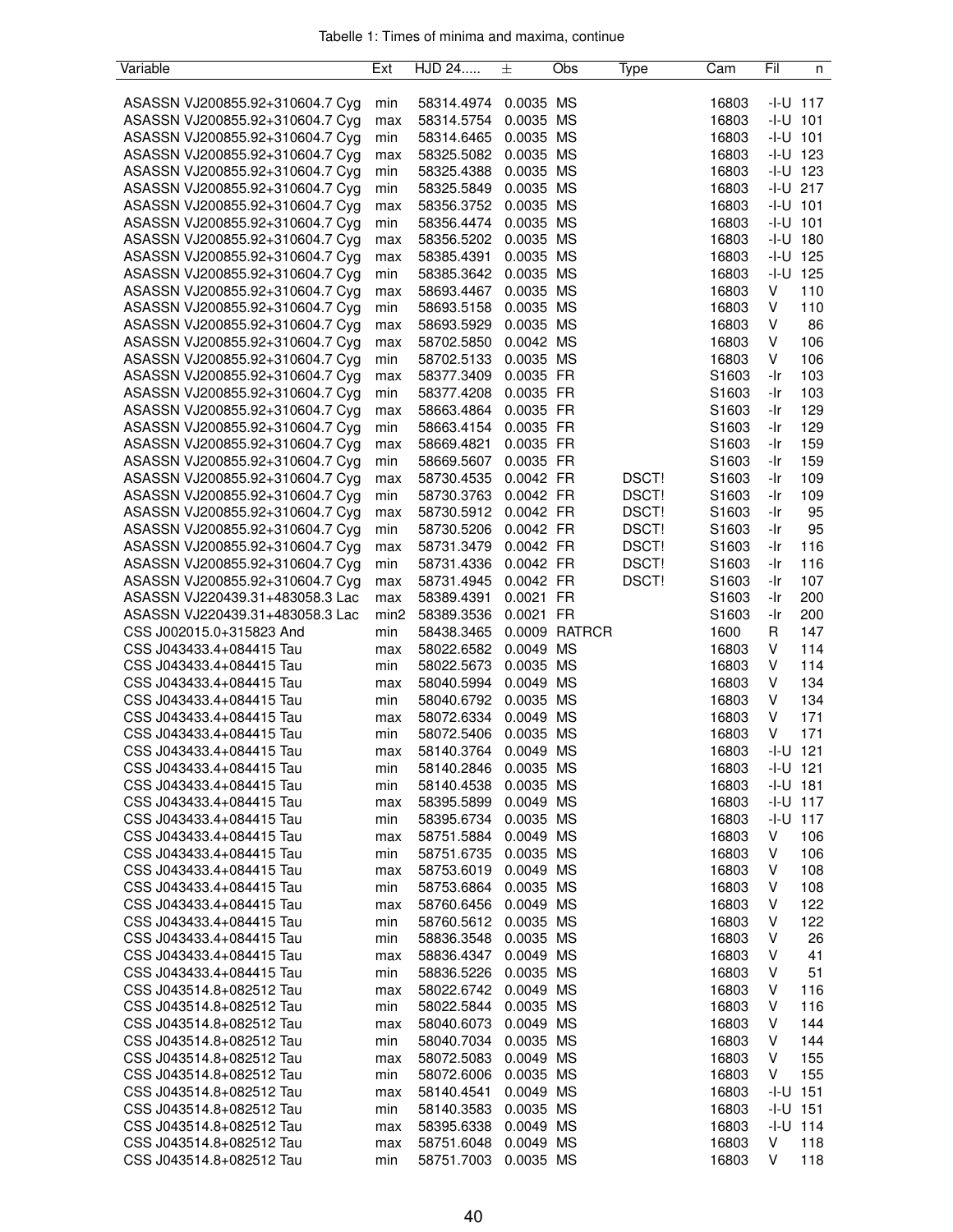| Tabelle 1: Times of minima and maxima, continue |  |  |  |
|-------------------------------------------------|--|--|--|
|                                                 |  |  |  |

| Variable                 | Ext | HJD 24                   | 土         | Obs | Type | Cam   | Fil          | n          |
|--------------------------|-----|--------------------------|-----------|-----|------|-------|--------------|------------|
|                          |     |                          |           |     |      |       |              |            |
| CSS J043514.8+082512 Tau | max | 58753.6831               | 0.0049 MS |     |      | 16803 | V            | 115        |
| CSS J043514.8+082512 Tau | min | 58753.5862               | 0.0035 MS |     |      | 16803 | V            | 115        |
| CSS J043514.8+082512 Tau | max | 58760.6667               | 0.0049 MS |     |      | 16803 | V            | 135        |
| CSS J043514.8+082512 Tau | min | 58760.5706               | 0.0035 MS |     |      | 16803 | V            | 135        |
| CSS J043514.8+082512 Tau | min | 58836.4459               | 0.0035 MS |     |      | 16803 | V            | 55         |
| CSS J043606.1+081541 Tau | min | 58395.6212               | 0.0035 MS |     |      | 16803 | -I-U         | 113        |
| CSS J043606.1+081541 Tau | min | 58751.6948               | 0.0035 MS |     |      | 16803 | V            | 92         |
| CSS J043606.1+081541 Tau | min | 58753.6770               | 0.0035 MS |     |      | 16803 | V            | 92         |
| CSS J043647.6+080344 Tau | min | 58751.6047               | 0.0042 MS |     |      | 16803 | V            | 117        |
| CSS J043709.3+082237 Tau | max | 58022.6559               | 0.0056 MS |     |      | 16803 | V            | 109        |
| CSS J043709.3+082237 Tau | min | 58022.5661               | 0.0042 MS |     |      | 16803 | V            | 109        |
| CSS J043709.3+082237 Tau | max | 58040.5722               | 0.0056 MS |     |      | 16803 | V            | 105        |
| CSS J043709.3+082237 Tau | min | 58040.6407               | 0.0042 MS |     |      | 16803 | V            | 105        |
| CSS J043709.3+082237 Tau | max | 58140.3526               | 0.0056 MS |     |      | 16803 | $-1 - U$ 121 |            |
| CSS J043709.3+082237 Tau | min | 58140.4261               | 0.0042 MS |     |      | 16803 | $-1 - U$ 121 |            |
| CSS J043709.3+082237 Tau | max | 58395.5863               | 0.0056 MS |     |      | 16803 | -I-U         | 93         |
| CSS J043709.3+082237 Tau | min | 58395.6513               | 0.0042 MS |     |      | 16803 | -I-U         | 93         |
| CSS J043709.3+082237 Tau | min | 58751.6218               | 0.0042 MS |     |      | 16803 | V            | 74         |
| CSS J043709.3+082237 Tau | max | 58753.6183               | 0.0056 MS |     |      | 16803 | V            | 118        |
| CSS J043709.3+082237 Tau | min | 58753.7008               | 0.0042 MS |     |      | 16803 | V            | 118        |
| CSS J043709.3+082237 Tau | max | 58760.6556               | 0.0056 MS |     |      | 16803 | V            | 134        |
| CSS J043709.3+082237 Tau | min | 58760.5785               | 0.0042 MS |     |      | 16803 | V            | 134        |
| CSS J043709.3+082237 Tau | min | 58836.3733               | 0.0042 MS |     |      | 16803 | V            | 45         |
| CSS J043709.3+082237 Tau | min | 58836.5357               | 0.0042 MS |     |      | 16803 | V            | 47         |
| CSS J043747.4+085837 Tau | max | 58760.6173               | 0.0056 MS |     |      | 16803 | V            | 110        |
| CSS J043747.4+085837 Tau | min | 58760.7013               | 0.0042 MS |     |      | 16803 | V            | 110        |
| CSS J043747.4+085837 Tau | min | 58836.4622               | 0.0042 MS |     |      | 16803 | V            | 75         |
| CSS J043817.5+085723 Tau | max | 58022.6637               | 0.0049 MS |     |      | 16803 | V            | 111        |
| CSS J043817.5+085723 Tau | min | 58022.5802               | 0.0035 MS |     |      | 16803 | V            | 111        |
| CSS J043817.5+085723 Tau | max | 58040.6231               | 0.0049 MS |     |      | 16803 | V            | 151        |
| CSS J043817.5+085723 Tau | min | 58040.6945               | 0.0035 MS |     |      | 16803 | V            | 151        |
| CSS J043817.5+085723 Tau | max | 58072.6199               | 0.0049 MS |     |      | 16803 | V            | 117        |
| CSS J043817.5+085723 Tau | min | 58072.5486               | 0.0035 MS |     |      | 16803 | V            | 117        |
| CSS J043817.5+085723 Tau | max | 58140.4027               | 0.0049 MS |     |      | 16803 | $-I-U$ 181   |            |
| CSS J043817.5+085723 Tau | min | 58140.3225               | 0.0035 MS |     |      | 16803 | $-I-U$ 181   |            |
| CSS J043817.5+085723 Tau | min | 58140.4743               | 0.0035 MS |     |      | 16803 | $-I-U$ 181   |            |
| CSS J043817.5+085723 Tau |     |                          | 0.0049 MS |     |      | 16803 | $-1 - U$ 101 |            |
| CSS J043817.5+085723 Tau | max | 58395.6532<br>58395.5814 | 0.0035 MS |     |      | 16803 | $-1 - U$ 101 |            |
| CSS J043817.5+085723 Tau | min | 58751.5881               | 0.0049 MS |     |      | 16803 | V            | 103        |
| CSS J043817.5+085723 Tau | max | 58751.6650               |           |     |      |       | V            |            |
|                          | min |                          | 0.0035 MS |     |      | 16803 |              | 103        |
| CSS J043817.5+085723 Tau | min | 58753.6308               | 0.0035 MS |     |      | 16803 | V            | 95         |
| CSS J043817.5+085723 Tau | max | 58760.6437               | 0.0049 MS |     |      | 16803 | V            | 104        |
| CSS J043817.5+085723 Tau | min | 58760.5704               | 0.0035 MS |     |      | 16803 | V<br>V       | 104        |
| CSS J043817.5+085723 Tau | min | 58836.4971               | 0.0035 MS |     |      | 16803 |              | 63         |
| CSS J043911.6+085043 Tau | max | 58751.6231               | 0.0056 MS |     |      | 16803 | V            | 102        |
| CSS J043911.6+085043 Tau | min | 58751.6926               | 0.0042 MS |     |      | 16803 | V            | 102        |
| CSS J043911.6+085043 Tau | max | 58753.6108               | 0.0056 MS |     |      | 16803 | V            | 98         |
| CSS J043911.6+085043 Tau | min | 58753.6783               | 0.0042 MS |     |      | 16803 | V            | 98         |
| CSS J043911.6+085043 Tau | max | 58760.6153               | 0.0056 MS |     |      | 16803 | V            | 88         |
| CSS J043911.6+085043 Tau | min | 58760.5574               | 0.0042 MS |     |      | 16803 | V            | 88         |
| CSS J045417.7+051110 Ori | min | 57752.3719               | 0.0042 MS |     |      | 16803 | V            | 185        |
| CSS J045417.7+051110 Ori | min | 58138.4761               | 0.0042 MS |     |      | 16803 | -I-U         | 133        |
| CSS J045417.7+051110 Ori | min | 58523.4529               | 0.0042 MS |     |      | 16803 | V            | 107        |
| CSS J045437.5+054530 Ori | max | 57749.4847               | 0.0056 MS |     |      | 16803 | V            | 135        |
| CSS J045437.5+054530 Ori | min | 57749.4003               | 0.0042 MS |     |      | 16803 | V            | 135        |
| CSS J045437.5+054530 Ori | max | 57752.4901               | 0.0056 MS |     |      | 16803 | V            | 147        |
| CSS J045437.5+054530 Ori | min | 57752.3960               | 0.0042 MS |     |      | 16803 | V            | 147        |
| CSS J045437.5+054530 Ori | min | 57752.5739               | 0.0042 MS |     |      | 16803 | V            | 54         |
| CSS J045437.5+054530 Ori | max | 57769.4279               | 0.0056 MS |     |      | 16803 | V            | 119        |
| CSS J045437.5+054530 Ori | min | 57769.5151               | 0.0042 MS |     |      | 16803 | V            | 119        |
| CSS J045437.5+054530 Ori | max | 58041.6794               | 0.0056 MS |     |      | 16803 | V            | 124        |
| CSS J045437.5+054530 Ori | min | 58041.5921               | 0.0042 MS |     |      | 16803 | V            | 124        |
| CSS J045437.5+054530 Ori | max | 58138.3700               | 0.0056 MS |     |      | 16803 |              | $-I-U$ 147 |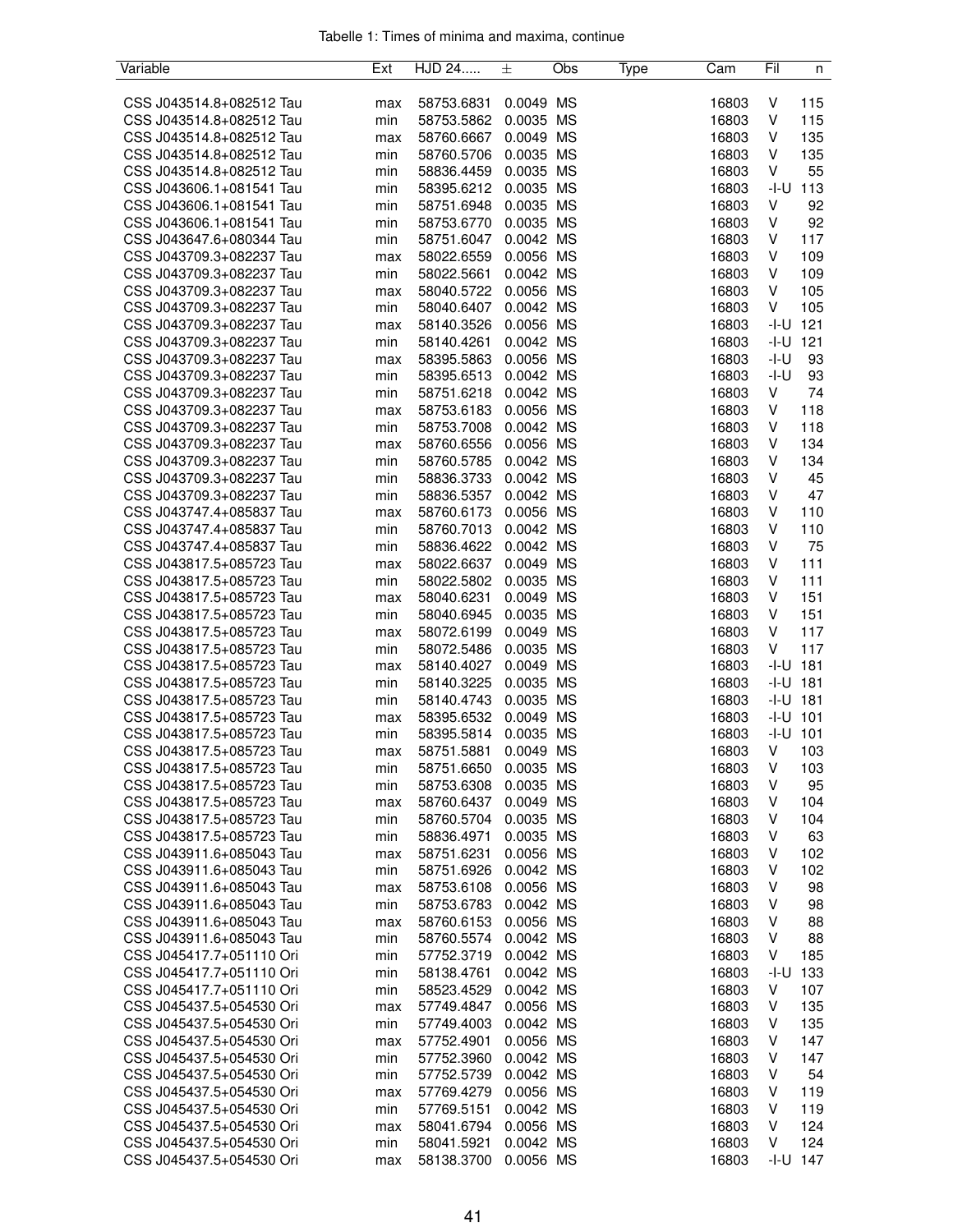| Variable                 | Ext | HJD 24     | 士         | Obs | Type | Cam   | Fil          | n            |
|--------------------------|-----|------------|-----------|-----|------|-------|--------------|--------------|
|                          |     |            |           |     |      |       |              |              |
| CSS J045437.5+054530 Ori | min | 58138.4593 | 0.0042 MS |     |      | 16803 |              | $-1 - U$ 147 |
| CSS J045437.5+054530 Ori | max | 58523.3771 | 0.0056 MS |     |      | 16803 | V            | 82           |
| CSS J045437.5+054530 Ori | min | 58764.6704 | 0.0042 MS |     |      | 16803 | V            | 110          |
| CSS J045501.7+063013 Ori | max | 57749.3831 | 0.0056 MS |     |      | 16803 | V            | 101          |
| CSS J045501.7+063013 Ori | min | 57749.4580 | 0.0042 MS |     |      | 16803 | V            | 101          |
| CSS J045501.7+063013 Ori | max | 57749.5359 | 0.0056 MS |     |      | 16803 | V            | 76           |
| CSS J045501.7+063013 Ori | max | 57752.4516 | 0.0056 MS |     |      | 16803 | V            | 117          |
| CSS J045501.7+063013 Ori | min | 57752.3723 | 0.0042 MS |     |      | 16803 | V            | 117          |
| CSS J045501.7+063013 Ori | min | 57752.5259 | 0.0042 MS |     |      | 16803 | V            | 191          |
| CSS J045501.7+063013 Ori | max | 57769.4874 | 0.0056 MS |     |      | 16803 | V            | 108          |
| CSS J045501.7+063013 Ori | min | 57769.4127 | 0.0042 MS |     |      | 16803 | V            | 108          |
| CSS J045501.7+063013 Ori |     |            | 0.0056 MS |     |      | 16803 | V            | 121          |
|                          | max | 58041.6854 |           |     |      |       |              |              |
| CSS J045501.7+063013 Ori | min | 58041.5940 | 0.0042 MS |     |      | 16803 | V            | 121          |
| CSS J045501.7+063013 Ori | max | 58138.3825 | 0.0056 MS |     |      | 16803 | $-I-U$       | 95           |
| CSS J045501.7+063013 Ori | min | 58138.3070 | 0.0042 MS |     |      | 16803 | -I-U         | 95           |
| CSS J045501.7+063013 Ori | min | 58138.4601 | 0.0042 MS |     |      | 16803 | -I-U         | 68           |
| CSS J045501.7+063013 Ori | max | 58523.3990 | 0.0056 MS |     |      | 16803 | V            | 98           |
| CSS J045501.7+063013 Ori | min | 58523.3242 | 0.0042 MS |     |      | 16803 | V            | 98           |
| CSS J045501.7+063013 Ori | min | 58764.6465 | 0.0042 MS |     |      | 16803 | V            | 53           |
| CSS J045541.9+052228 Ori | max | 57749.4499 | 0.0056 MS |     |      | 16803 | V            | 140          |
| CSS J045541.9+052228 Ori | min | 57749.5419 | 0.0042 MS |     |      | 16803 | V            | 140          |
| CSS J045541.9+052228 Ori | max | 57752.5327 | 0.0056 MS |     |      | 16803 | V            | 142          |
| CSS J045541.9+052228 Ori | min | 57752.4427 | 0.0042 MS |     |      | 16803 | V            | 142          |
| CSS J045541.9+052228 Ori | min | 57769.4425 | 0.0042 MS |     |      | 16803 | V            | 117          |
| CSS J045541.9+052228 Ori | min | 58041.6148 | 0.0042 MS |     |      | 16803 | V            | 129          |
| CSS J045541.9+052228 Ori | max | 58138.4647 | 0.0056 MS |     |      | 16803 | -I-U         | 154          |
| CSS J045541.9+052228 Ori | min | 58138.3695 | 0.0042 MS |     |      | 16803 | -I-U         | 154          |
| CSS J045541.9+052228 Ori | max | 58523.3202 | 0.0056 MS |     |      | 16803 | V            | 115          |
| CSS J045541.9+052228 Ori | min | 58523.4129 | 0.0042 MS |     |      | 16803 | V            | 115          |
| CSS J045541.9+052228 Ori | min | 58764.6643 | 0.0042 MS |     |      | 16803 | v            | 101          |
|                          |     |            | 0.0056 MS |     |      | 16803 |              | 130          |
| CSS J045551.4+062604 Ori | max | 57749.4710 |           |     |      |       |              |              |
| CSS J045551.4+062604 Ori | min | 57749.3910 | 0.0042 MS |     |      | 16803 |              | 130          |
| CSS J045551.4+062604 Ori | max | 57752.3967 | 0.0056 MS |     |      | 16803 | V            | 132          |
| CSS J045551.4+062604 Ori | min | 57752.4717 | 0.0042 MS |     |      | 16803 | V            | 132          |
| CSS J045551.4+062604 Ori | max | 57769.4600 | 0.0056 MS |     |      | 16803 | V            | 85           |
| CSS J045551.4+062604 Ori | max | 58041.5797 | 0.0056 MS |     |      | 16803 | V            | 114          |
| CSS J045551.4+062604 Ori | min | 58041.6536 | 0.0042 MS |     |      | 16803 | V            | 114          |
| CSS J045551.4+062604 Ori | max | 58138.4394 | 0.0056 MS |     |      | 16803 | $-I-U$       | 131          |
| CSS J045551.4+062604 Ori | min | 58138.3552 | 0.0042 MS |     |      | 16803 | $-1 - U$ 131 |              |
| CSS J045551.4+062604 Ori | max | 58523.4079 | 0.0056 MS |     |      | 16803 | V            | 95           |
| CSS J045551.4+062604 Ori | min | 58523.3285 | 0.0042 MS |     |      | 16803 | ٧            | 95           |
| CSS J045551.4+062604 Ori | max | 58764.6226 | 0.0056 MS |     |      | 16803 | ٧            | 94           |
| CSS J045551.4+062604 Ori | min | 58764.6947 | 0.0042 MS |     |      | 16803 | ٧            | 94           |
| CSS J045643.8+054503 Ori | min | 57749.4896 | 0.0042 MS |     |      | 16803 | V            | 139          |
| CSS J045643.8+054503 Ori | min | 58041.5802 | 0.0042 MS |     |      | 16803 | ٧            | 129          |
| CSS J045643.8+054503 Ori | min | 58523.3621 | 0.0042 MS |     |      | 16803 | v            | 92           |
| CSS J045752.3+055429 Ori | max | 57749.3962 | 0.0056 MS |     |      | 16803 | v            | 146          |
| CSS J045752.3+055429 Ori | min | 57749.4881 | 0.0042 MS |     |      | 16803 | V            | 146          |
| CSS J045752.3+055429 Ori | max | 57752.4341 | 0.0056 MS |     |      | 16803 | V            | 140          |
| CSS J045752.3+055429 Ori | min | 57752.5269 | 0.0042 MS |     |      | 16803 | V            | 140          |
| CSS J045752.3+055429 Ori | max | 58041.6087 | 0.0056 MS |     |      | 16803 | V            | 128          |
| CSS J045752.3+055429 Ori | min | 58041.6897 | 0.0042 MS |     |      | 16803 | V            | 128          |
| CSS J045752.3+055429 Ori | max | 58138.3947 | 0.0056 MS |     |      | 16803 | -I-U         | 122          |
| CSS J045752.3+055429 Ori | min | 58138.4716 | 0.0042 MS |     |      | 16803 | -I-U         | 122          |
| CSS J045752.3+055429 Ori | max | 58523.3477 | 0.0056 MS |     |      | 16803 |              | 92           |
| CSS J045752.3+055429 Ori |     |            |           |     |      | 16803 |              | 92           |
| CSS J045752.3+055429 Ori | min | 58523.4184 | 0.0042 MS |     |      |       | V            | 107          |
|                          | min | 58764.6960 | 0.0042 MS |     |      | 16803 |              |              |
| CSS J045832.0+051208 Ori | max | 57749.4002 | 0.0056 MS |     |      | 16803 | V            | 176          |
| CSS J045832.0+051208 Ori | min | 57749.5048 | 0.0042 MS |     |      | 16803 | V            | 176          |
| CSS J045832.0+051208 Ori | max | 57752.5211 | 0.0056 MS |     |      | 16803 | V            | 177          |
| CSS J045832.0+051208 Ori | min | 57752.4087 | 0.0042 MS |     |      | 16803 | V            | 177          |
| CSS J045832.0+051208 Ori | max | 57769.5163 | 0.0056 MS |     |      | 16803 | V            | 125          |
| CSS J045832.0+051208 Ori | min | 57769.3979 | 0.0042 MS |     |      | 16803 | V            | 125          |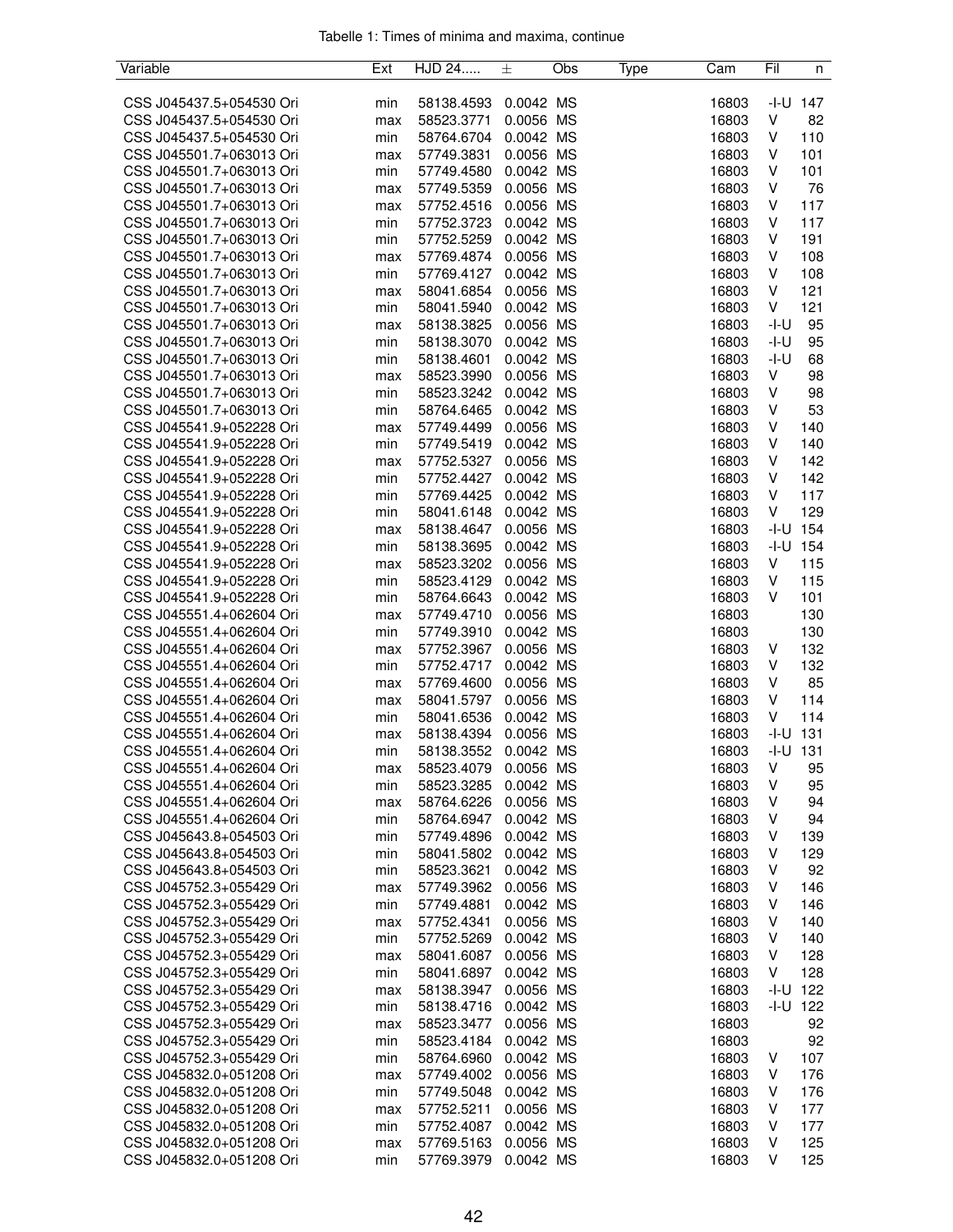| Variable                                             | Ext | HJD 24     | 士         | Obs | Type | Cam   | Fil    | n            |
|------------------------------------------------------|-----|------------|-----------|-----|------|-------|--------|--------------|
|                                                      |     |            |           |     |      |       |        |              |
| CSS J045832.0+051208 Ori                             | min | 58041.7019 | 0.0042 MS |     |      | 16803 | V      | 147          |
| CSS J045832.0+051208 Ori                             | max | 58138.3872 | 0.0056 MS |     |      | 16803 | $-I-U$ | 151          |
| CSS J045832.0+051208 Ori                             | min | 58138.5045 | 0.0042 MS |     |      | 16803 | -I-U   | 151          |
| CSS J045832.0+051208 Ori                             | min | 58764.6994 | 0.0042 MS |     |      | 16803 | V      | 92           |
| CSS J045906.9+052308 Ori                             | max | 57749.5039 | 0.0056 MS |     |      | 16803 | V      | 152          |
| CSS J045906.9+052308 Ori                             | min | 57749.4243 | 0.0042 MS |     |      | 16803 | V      | 152          |
| CSS J045906.9+052308 Ori                             | max | 57752.3657 | 0.0056 MS |     |      | 16803 | V      | 115          |
| CSS J045906.9+052308 Ori                             | min | 57752.4351 | 0.0042 MS |     |      | 16803 | V      | 115          |
| CSS J045906.9+052308 Ori                             | max | 57752.5195 | 0.0056 MS |     |      | 16803 | V      | 77           |
| CSS J045906.9+052308 Ori                             | max | 57769.4420 | 0.0056 MS |     |      | 16803 | V      | 108          |
| CSS J045906.9+052308 Ori                             | min | 57769.5196 | 0.0042 MS |     |      | 16803 | V      | 108          |
| CSS J045906.9+052308 Ori                             | max | 58041.5773 | 0.0056 MS |     |      | 16803 | V      | 137          |
| CSS J045906.9+052308 Ori                             | min | 58041.6647 | 0.0042 MS |     |      | 16803 | V      | 137          |
| CSS J045906.9+052308 Ori                             | max | 58523.3647 | 0.0056 MS |     |      | 16803 | V      | 96           |
| CSS J045906.9+052308 Ori                             | min | 58523.4539 | 0.0042 MS |     |      | 16803 | ٧      | 96           |
| CSS J045906.9+052308 Ori                             | max | 58764.7035 | 0.0056 MS |     |      | 16803 | V      | 93           |
| CSS J045906.9+052308 Ori                             | min | 58764.6067 | 0.0042 MS |     |      | 16803 | V      | 93           |
| CSS J063812.9+472648 Aur                             | max | 58522.3525 | 0.0056 MS |     |      | 16803 | V      | 113          |
| CSS J063812.9+472648 Aur                             | min | 58522.4342 | 0.0042 MS |     |      | 16803 | V      | 113          |
| CSS J063812.9+472648 Aur                             | max | 58522.5092 | 0.0056 MS |     |      | 16803 | V      | 111          |
| CSS J063812.9+472648 Aur                             | min | 58522.5880 | 0.0042 MS |     |      | 16803 | V      | 111          |
| CSS J063812.9+472648 Aur                             | max | 58571.3890 | 0.0056 MS |     |      | 16803 | V      | 90           |
| CSS J063852.0+463030 Aur                             | max | 58522.3439 | 0.0042 MS |     |      | 16803 | V      | 155          |
| CSS J063852.0+463030 Aur                             |     |            | 0.0035 MS |     |      | 16803 | V      | 155          |
|                                                      | min | 58522.4530 | 0.0042 MS |     |      | 16803 | V      | 230          |
| CSS J063852.0+463030 Aur<br>CSS J063852.0+463030 Aur | max | 58522.5628 | 0.0042 MS |     |      | 16803 | V      | 110          |
| CSS J063852.0+463030 Aur                             | max | 58571.4406 | 0.0035 MS |     |      | 16803 | V      | 99           |
|                                                      | min | 58572.3951 |           |     |      |       | V      |              |
| CSS J064014.7+473257 Aur                             | max | 58522.4379 | 0.0042 MS |     |      | 16803 |        | 154          |
| CSS J064014.7+473257 Aur                             | min | 58522.3388 | 0.0035 MS |     |      | 16803 | V      | 154          |
| CSS J064014.7+473257 Aur                             | min | 58522.5413 | 0.0035 MS |     |      | 16803 | V      | 228          |
| CSS J064014.7+473257 Aur                             | max | 58571.3639 | 0.0049 MS |     |      | 16803 | V      | 127          |
| CSS J064014.7+473257 Aur                             | min | 58571.4644 | 0.0035 MS |     |      | 16803 | V      | 127          |
| CSS J064014.7+473257 Aur                             | max | 58572.3744 | 0.0049 MS |     |      | 16803 | V      | 128          |
| CSS J064014.7+473257 Aur                             | min | 58572.4804 | 0.0035 MS |     |      | 16803 | V      | 128          |
| CSS J082242.7+310918 Cnc                             | max | 57856.4056 | 0.0042 MS |     | WU'  | 16803 | V      | 121          |
| CSS J082242.7+310918 Cnc                             | max | 58138.6600 | 0.0042 MS |     | WU'  | 16803 | -I-U   | 155          |
| CSS J082242.7+310918 Cnc                             | min | 58138.5735 | 0.0035 MS |     | WU'  | 16803 | $-I-U$ | 155          |
| CSS J082242.7+310918 Cnc                             | max | 58206.5135 | 0.0042 MS |     | WU'  | 16803 | -I-U   | 103          |
| CSS J082242.7+310918 Cnc                             | min | 58206.4247 | 0.0035 MS |     | WU'  | 16803 |        | $-1 - U$ 103 |
| CSS J082242.7+310918 Cnc                             | max | 58206.3471 | 0.0042 MS |     | WU'  | 16803 |        | -I-U 152     |
| CSS J082242.7+310918 Cnc                             | max | 58212.4337 | 0.0042 MS |     | WU'  | 16803 |        | $-1 - U$ 120 |
| CSS J082242.7+310918 Cnc                             | min | 58212.3525 | 0.0035 MS |     | WU'  | 16803 | -I-U   | 120          |
| CSS J082242.7+310918 Cnc                             | max | 58529.5434 | 0.0042 MS |     | WU'  | 16803 | V      | 164          |
| CSS J082357.4+314158 Cnc                             | max | 57746.4854 | 0.0035 MS |     | dS'  | 16803 | ٧      | 56           |
| CSS J082357.4+314158 Cnc                             | min | 57746.5213 | 0.0035 MS |     | dS'  | 16803 | ٧      | 56           |
| CSS J082357.4+314158 Cnc                             | max | 57746.5519 | 0.0035 MS |     | dS'  | 16803 | v      | 59           |
| CSS J082357.4+314158 Cnc                             | min | 57746.5894 | 0.0035 MS |     | dS'  | 16803 | v      | 59           |
| CSS J082357.4+314158 Cnc                             | max | 57746.6202 | 0.0035 MS |     | dS'  | 16803 | v      | 56           |
| CSS J082357.4+314158 Cnc                             | min | 57746.6526 | 0.0035 MS |     | dS'  | 16803 | ٧      | 56           |
| CSS J082357.4+314158 Cnc                             | max | 57746.6880 | 0.0035 MS |     | dS'  | 16803 | ٧      | 56           |
| CSS J082357.4+314158 Cnc                             | min | 57746.7236 | 0.0035 MS |     | dS'  | 16803 | v      | 56           |
| CSS J082357.4+314158 Cnc                             | max | 57812.3145 | 0.0035 MS |     | dS'  | 16803 | v      | 211          |
| CSS J082357.4+314158 Cnc                             | min | 57812.3524 | 0.0035 MS |     | dS'  | 16803 | ٧      | 211          |
| CSS J082357.4+314158 Cnc                             | max | 57812.3828 | 0.0035 MS |     | dS'  | 16803 | V      | 54           |
| CSS J082357.4+314158 Cnc                             | min | 57812.4192 | 0.0035 MS |     | dS'  | 16803 | ٧      | 54           |
| CSS J082357.4+314158 Cnc                             | max | 57812.4484 | 0.0035 MS |     | dS'  | 16803 | ٧      | 48           |
| CSS J082357.4+314158 Cnc                             | min | 57812.4830 | 0.0035 MS |     | dS'  | 16803 | v      | 48           |
| CSS J082357.4+314158 Cnc                             | max | 57812.5125 | 0.0035 MS |     | dS'  | 16803 | v      | 42           |
| CSS J082357.4+314158 Cnc                             | max | 57812.5895 | 0.0035 MS |     | dS'  | 16803 | V      | 28           |
| CSS J082357.4+314158 Cnc                             | min | 57812.5569 | 0.0035 MS |     | dS'  | 16803 | ٧      | 211          |
| CSS J082357.4+314158 Cnc                             | max | 57831.3747 | 0.0035 MS |     | dS'  | 16803 | ٧      | 59           |
| CSS J082357.4+314158 Cnc                             | min | 57831.3481 | 0.0035 MS |     | dS'  | 16803 | ٧      | 59           |
| CSS J082357.4+314158 Cnc                             | max | 57831.4390 | 0.0035 MS |     | dS'  | 16803 | V      | 55           |
|                                                      |     |            |           |     |      |       |        |              |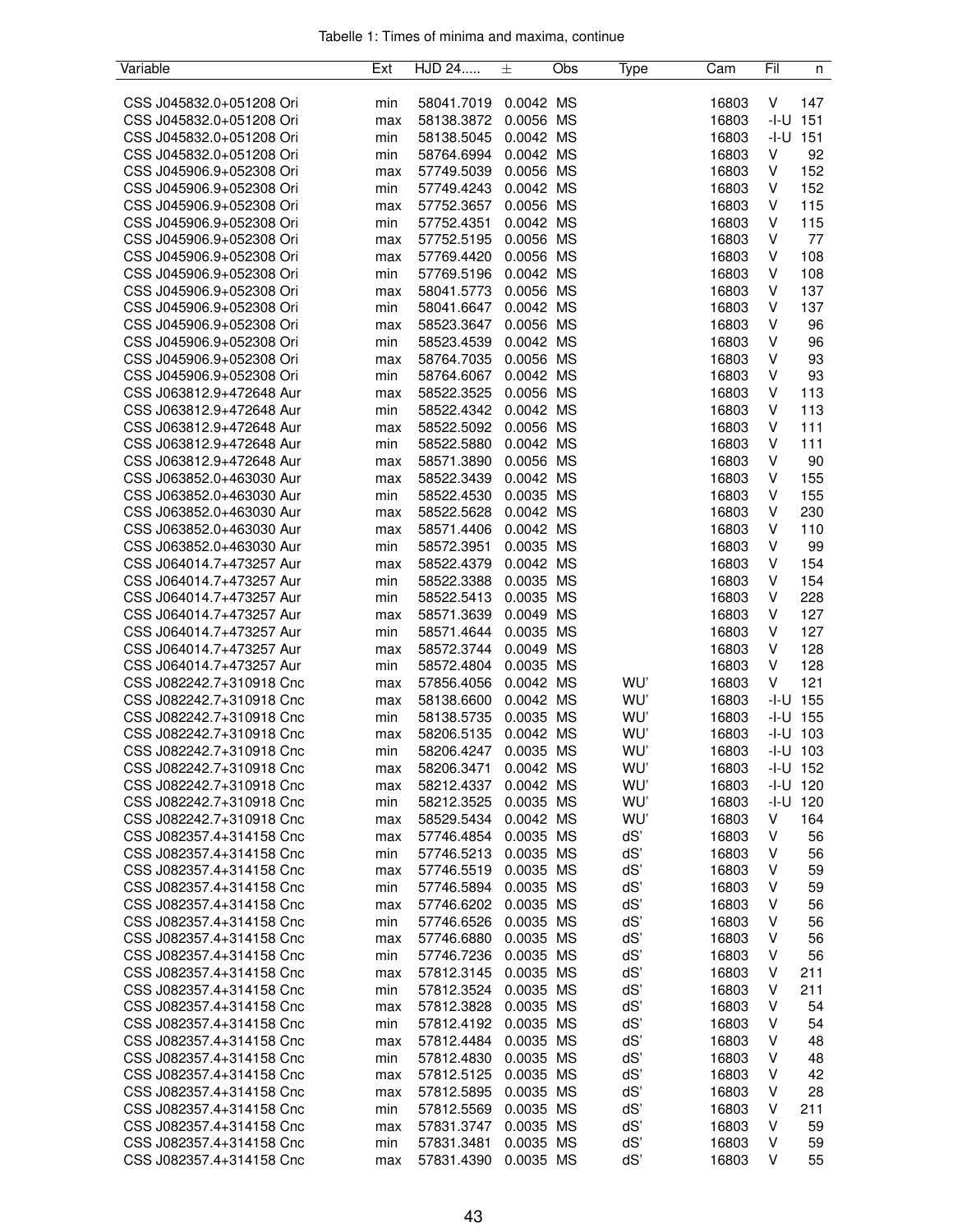|  |  |  | Tabelle 1: Times of minima and maxima, continue |  |
|--|--|--|-------------------------------------------------|--|
|  |  |  |                                                 |  |

| Variable                 | Ext        | HJD 24     | 土         | Obs | Type | Cam               | Fil    | n            |
|--------------------------|------------|------------|-----------|-----|------|-------------------|--------|--------------|
|                          |            |            |           |     |      |                   |        |              |
| CSS J082357.4+314158 Cnc | min        | 57831.4142 | 0.0035 MS |     | dS'  | 16803             | V      | 55           |
| CSS J082357.4+314158 Cnc | max        | 57831.5071 | 0.0035 MS |     | dS'  | 16803             | V      | 57           |
| CSS J082357.4+314158 Cnc | min        | 57831.4777 | 0.0035 MS |     | dS'  | 16803             | V      | 57           |
| CSS J082357.4+314158 Cnc | min        | 57831.5499 | 0.0035 MS |     | dS'  | 16803             | V      | 35           |
| CSS J082357.4+314158 Cnc | max        | 57854.3822 | 0.0035 MS |     | dS'  | 16803             | V      | 128          |
| CSS J082357.4+314158 Cnc | min        | 57854.3541 | 0.0035 MS |     | dS'  | 16803             | V      | 128          |
| CSS J082357.4+314158 Cnc | max        | 57854.4485 | 0.0035 MS |     | dS'  | 16803             | V      | 53           |
| CSS J082357.4+314158 Cnc | min        | 57854.4203 | 0.0035 MS |     | dS'  | 16803             | V      | 53           |
| CSS J082357.4+314158 Cnc | min        | 57854.4891 | 0.0035 MS |     | dS'  | 16803             | V      | 128          |
| CSS J082357.4+314158 Cnc | max        | 57856.3594 | 0.0035 MS |     | dS'  | 16803             | V      | 48           |
| CSS J082357.4+314158 Cnc | max        | 57856.4292 | 0.0035 MS |     | dS'  | 16803             | V      | 34           |
| CSS J082357.4+314158 Cnc | min        | 57856.3996 | 0.0035 MS |     | dS'  | 16803             | V      | 37           |
| CSS J082357.4+314158 Cnc | min        | 57856.4657 | 0.0035 MS |     | dS'  | 16803             | V      | 36           |
| CSS J082357.4+314158 Cnc | min        | 57865.4449 | 0.0035 MS |     | dS'  | 16803             | V      | 71           |
| CSS J082357.4+314158 Cnc | max        | 57865.3458 | 0.0035 MS |     | dS'  | 16803             | V      | 31           |
| CSS J082357.4+314158 Cnc | max        | 58138.5386 | 0.0035 MS |     | dS'  | 16803             | V      | 45           |
| CSS J082357.4+314158 Cnc | min        | 58138.5770 | 0.0035 MS |     | dS'  | 16803             | V      | 45           |
| CSS J082357.4+314158 Cnc | max        | 58138.6038 | 0.0035 MS |     | dS'  | 16803             | V      | 54           |
| CSS J082357.4+314158 Cnc | min        | 58138.6389 | 0.0035 MS |     | dS'  | 16803             | V      | 54           |
| CSS J082357.4+314158 Cnc | max        | 58138.6678 | 0.0035 MS |     | dS'  | 16803             | V      | 161          |
| CSS J082357.4+314158 Cnc |            | 58138.7445 | 0.0035 MS |     | dS'  | 16803             | V      | 29           |
|                          | max        |            |           |     |      |                   | V      |              |
| CSS J082357.4+314158 Cnc | min        | 58138.7048 | 0.0035 MS |     | dS'  | 16803             |        | 161          |
| CSS J082357.4+314158 Cnc | max        | 58212.3330 | 0.0035 MS |     | dS'  | 16803             | $-I-U$ | 46           |
| CSS J082357.4+314158 Cnc | min        | 58212.3709 | 0.0035 MS |     | dS'  | 16803             | -I-U   | 46           |
| CSS J082357.4+314158 Cnc | max        | 58212.3993 | 0.0035 MS |     | dS'  | 16803             | -I-U   | 57           |
| CSS J082357.4+314158 Cnc | min        | 58212.4344 | 0.0035 MS |     | dS'  | 16803             | -I-U   | 57           |
| CSS J082357.4+314158 Cnc | max        | 58212.4643 | 0.0035 MS |     | dS'  | 16803             | -I-U   | 151          |
| CSS J082357.4+314158 Cnc | min        | 58212.5005 | 0.0035 MS |     | dS'  | 16803             | -I-U   | 41           |
| CSS J082357.4+314158 Cnc | max        | 58529.3672 | 0.0035 MS |     | dS'  | 16803             | $-I-U$ | 37           |
| CSS J082357.4+314158 Cnc | max        | 58529.4977 | 0.0035 MS |     | dS'  | 16803             |        | $-1 - U$ 164 |
| CSS J082357.4+314158 Cnc | min        | 58529.4705 | 0.0035 MS |     | dS'  | 16803             |        | $-1-U$ 164   |
| CSS J082357.4+314158 Cnc | max        | 58529.5695 | 0.0035 MS |     | dS'  | 16803             |        | $-1 - U$ 164 |
| CSS J082357.4+314158 Cnc | min        | 58529.5324 | 0.0035 MS |     | dS'  | 16803             | $-I-U$ | 37           |
| CSS J082357.4+314158 Cnc | min        | 58529.6096 | 0.0035 MS |     | dS'  | 16803             | $-I-U$ | 25           |
| CSS J082357.4+314158 Cnc | min        | 58206.4407 | 0.0035 MS |     | dS'  | 16803             |        | $-1-U$ 149   |
| CSS J082357.4+314158 Cnc | max        | 58206.3386 | 0.0035 MS |     | dS'  | 16803             | -I-U   | 36           |
| CSS J082357.4+314158 Cnc | min        | 58206.5147 | 0.0035 MS |     | dS'  | 16803             | $-I-U$ | 37           |
| CSS J082357.4+314158 Cnc | max        | 58206.4052 | 0.0035    | MS  | dS'  | 16803             | -I-U   | 149          |
| CSS J082357.4+314158 Cnc | max        | 58206.4803 | 0.0035 MS |     | dS'  | 16803             |        | $-1 - U$ 149 |
| CSS J082357.4+314158 Cnc | max        | 58206.5472 | 0.0035 MS |     | dS'  | 16803             | $-I-U$ | 22           |
| CSS J082519.8+311916 Cnc | max        | 57856.3382 | 0.0035 MS |     | WU'  | 16803             | V      | 121          |
| CSS J082519.8+311916 Cnc | min        | 57856.4111 | 0.0035 MS |     | WU'  | 16803             | V      | 121          |
| CSS J082519.8+311916 Cnc | max        | 58138.6350 | 0.0035 MS |     | WU'  | 16803             |        | $-1 - U$ 130 |
| CSS J082519.8+311916 Cnc | min        | 58138.7244 | 0.0035 MS |     | WU'  | 16803             |        | $-1 - U$ 130 |
| CSS J082519.8+311916 Cnc | min        | 58138.5499 | 0.0035 MS |     | WU'  | 16803             | -I-U   | 161          |
| CSS J082519.8+311916 Cnc | max        | 58529.5829 | 0.0035 MS |     | WU'  | 16803             | V      | 101          |
| CSS J082519.8+311916 Cnc | min        | 58529.5008 | 0.0035 MS |     | WU'  | 16803             | V      | 101          |
| CSS J151843.0+020223 Ser | max        | 58245.3539 | 0.0035 FR |     |      | S1603             | -Ir    | 283          |
| CSS J151843.0+020223 Ser | min        | 58245.4929 | 0.0035 FR |     |      | S <sub>1603</sub> | -Ir    | 283          |
| CSS J151844.0+020109 Ser | max        | 58245.4165 | 0.0035 FR |     |      | S <sub>1603</sub> | -Ir    | 145          |
| CSS J151846.1+020447 Ser | max        | 58245.3930 | 0.0028 FR |     |      | S1603             | -Ir    | 275          |
| CSS J151847.2+020725 Ser | max        | 58245.5178 | 0.0028 FR |     |      | S <sub>1603</sub> | -Ir    | 128          |
| CSS J151848.6+021128 Ser | min        | 58245.5559 | 0.0035 FR |     |      | S <sub>1603</sub> | -Ir    | 279          |
| CSS J151854.9+020553 Ser | max        | 58245.4241 | 0.0021 FR |     |      | S1603             | -Ir    | 260          |
| CSS J151900.8+021502 Ser | max        | 58245.4243 | 0.0021 FR |     |      | S <sub>1603</sub> | -Ir    | 261          |
| CSS J152527.5+015600 Ser | max        | 57895.4209 | 0.0035 FR |     |      | S <sub>1603</sub> | -Ir    | 178          |
| CSS J152527.5+015600 Ser |            | 58639.5184 | 0.0035 FR |     |      | S1603             | -Ir    | 229          |
| CSS J152527.5+015600 Ser | max<br>min | 58639.3560 | 0.0035 FR |     |      | S1603             | -Ir    | 229          |
| CSS J153358.4+455940 Boo |            |            | 0.0049 MS |     |      | 16803             | V      | 95           |
|                          | max        | 57831.6791 |           |     |      |                   |        |              |
| CSS J153358.4+455940 Boo | min        | 57848.6235 | 0.0035 MS |     |      | 16803             | V<br>V | 137          |
| CSS J153358.4+455940 Boo | min        | 57862.5275 | 0.0035 MS |     |      | 16803             |        | 147          |
| CSS J160111.8+251634 Ser | min        | 58618.4500 | 0.0035 MS |     | WU'  | 16803             | -I-U   | 57           |
| CSS J160111.8+251634 Ser | max        | 58633.4258 | 0.0049 MS |     | WU'  | 16803             | -I-U   | 54           |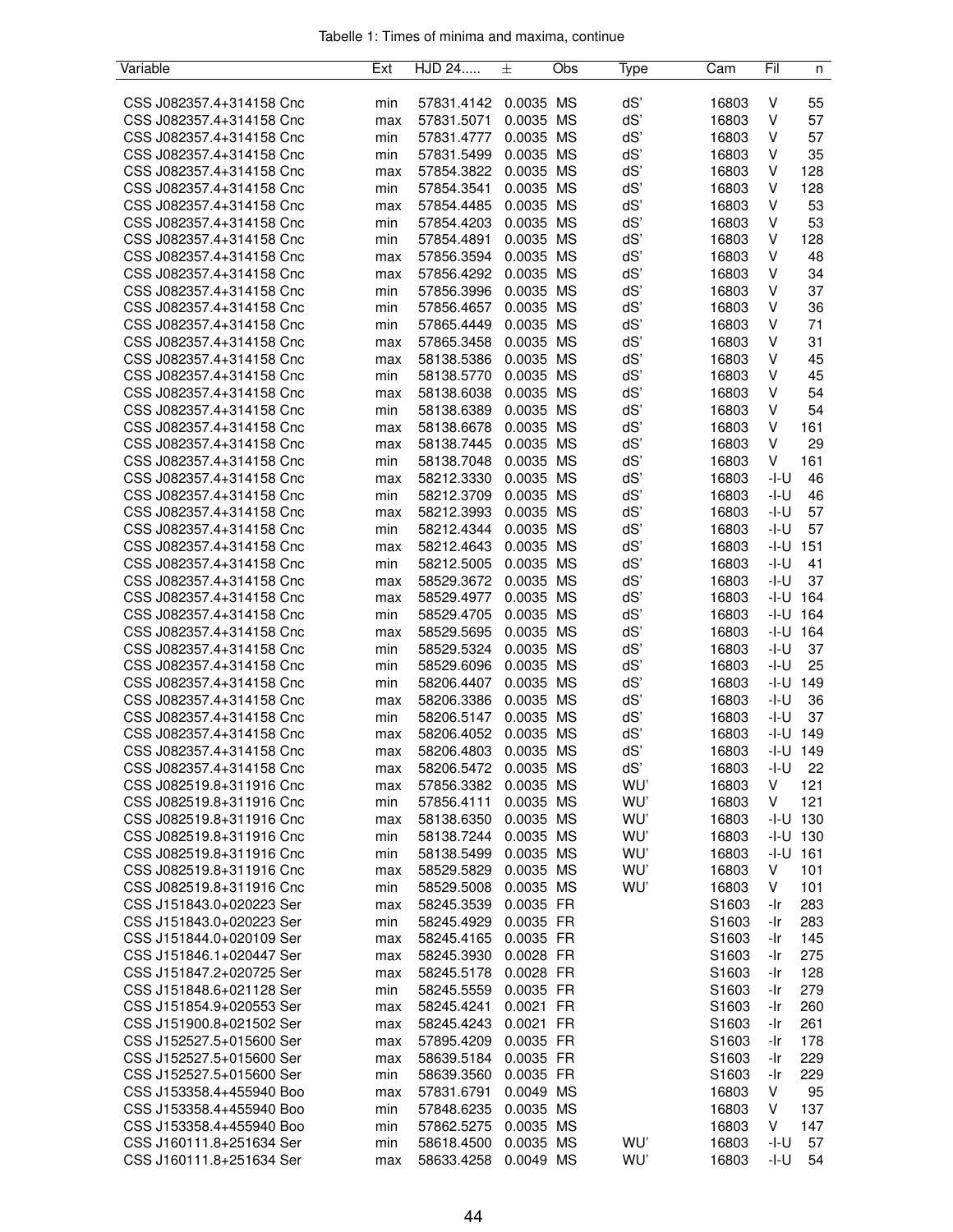| Tabelle 1: Times of minima and maxima, continue |  |  |  |
|-------------------------------------------------|--|--|--|
|                                                 |  |  |  |

| Variable                 | Ext              | HJD 24     | 士         | Obs | Type | Cam               | Fil    | n            |
|--------------------------|------------------|------------|-----------|-----|------|-------------------|--------|--------------|
|                          |                  |            |           |     |      |                   |        |              |
| CSS J160111.8+251634 Ser | min              | 58635.4925 | 0.0035 MS |     | WU'  | 16803             | -I-U   | 54           |
| CSS J160111.8+251634 Ser | max              | 58635.5776 | 0.0049 MS |     | WU'  | 16803             | -I-U   | 53           |
| CSS J160111.8+251634 Ser | min              | 58290.4273 | 0.0014 FR |     | WU'  | S1603             | -Ir    | 206          |
| CSS J160111.8+251634 Ser | min              | 58312.4391 | 0.0021 FR |     | WU'  | S1603             | -Ir    | 206          |
| CSS J160111.8+251634 Ser | min <sub>2</sub> | 58343.3875 | 0.0028 FR |     | WU'  | S <sub>1603</sub> | -Ir    | 174          |
|                          |                  |            |           |     | WU'  |                   |        |              |
| CSS J160111.8+251634 Ser | max              | 58351.4070 | 0.0035 FR |     |      | S <sub>1603</sub> | -Ir    | 156          |
| CSS J160111.8+251634 Ser | min <sub>2</sub> | 58351.3325 | 0.0042 FR |     | WU'  | S <sub>1603</sub> | -Ir    | 156          |
| CSS J160416.8+254229 Ser | min              | 58633.4019 | 0.0042 MS |     |      | 16803             | -I-U   | 49           |
| CSS J160416.8+254229 Ser | max              | 58635.4087 | 0.0056 MS |     |      | 16803             | -I-U   | 66           |
| CSS J160416.8+254229 Ser | min              | 58635.4921 | 0.0042 MS |     |      | 16803             | -I-U   | 66           |
| CSS J160416.8+254229 Ser | max              | 58635.5703 | 0.0056 MS |     |      | 16803             | -I-U   | 50           |
| CSS J160507.1+254500 Ser | min              | 58618.4488 | 0.0035 MS |     | RR'  | 16803             | -I-U   | 63           |
| CSS J160507.1+254500 Ser | max              | 58635.6000 | 0.0049 MS |     | RR'  | 16803             | -I-U   | 116          |
| CSS J160507.1+254500 Ser | min              | 58635.4019 | 0.0035 MS |     | RR'  | 16803             | $-I-U$ | 116          |
| CSS J160507.1+254500 CrB | max              | 58351.3673 | 0.0035 FR |     | RRc! | S <sub>1603</sub> | -Ir    | 185          |
| CSS J160507.1+254500 CrB | min              | 58351.4832 | 0.0035 FR |     | RRc! | S <sub>1603</sub> | -Ir    | 185          |
| CSS J160507.1+254500 CrB | max              | 58726.4402 | 0.0049 FR |     | RR'  | S1603             | -Ir    | 172          |
| CSS J160645.3+245557 Ser | min              | 58290.4857 | 0.0035 FR |     |      | S <sub>1603</sub> | -Ir    | 193          |
| CSS J160645.3+245557 Ser |                  | 58312.4816 | 0.0035 FR |     |      | S1603             | -Ir    | 222          |
|                          | min              |            |           |     |      |                   |        |              |
| CSS J160645.3+245557 Ser | min              | 58343.3421 | 0.0035 FR |     |      | S1603             | -Ir    | 179          |
| CSS J180337.6+461857 Her | max              | 57538.6133 | 0.0049 MS |     |      | 16803             | -I-U   | 121          |
| CSS J180337.6+461857 Her | min              | 57538.5168 | 0.0035 MS |     |      | 16803             | -I-U   | 121          |
| CSS J180337.6+461857 Her | max              | 58655.3975 | 0.0056 MS |     |      | 16803             | V      | 63           |
| CSS J180337.6+461857 Her | max              | 58655.5867 | 0.0056 MS |     |      | 16803             | V      | 140          |
| CSS J180337.6+461857 Her | min              | 58655.4966 | 0.0042 MS |     |      | 16803             | V      | 140          |
| CSS J180337.6+461857 Her | max              | 58665.4285 | 0.0056 MS |     |      | 16803             | V      | 137          |
| CSS J180337.6+461857 Her | min              | 58665.5162 | 0.0042 MS |     |      | 16803             | V      | 137          |
| CSS J180337.6+461857 Her | max              | 58665.6039 | 0.0056 MS |     |      | 16803             | V      | 209          |
| CSS J180435.0+461423 Her | max              | 57538.5363 | 0.0056 MS |     |      | 16803             | -I-U   | 113          |
| CSS J180435.0+461423 Her | min              | 57538.6328 | 0.0042 MS |     |      | 16803             | -I-U   | 113          |
| CSS J180435.0+461423 Her |                  | 58655.5027 | 0.0056 MS |     |      | 16803             | V      | 125          |
|                          | max              |            |           |     |      |                   | V      |              |
| CSS J180435.0+461423 Her | min              | 58655.4177 | 0.0042 MS |     |      | 16803             |        | 125          |
| CSS J180435.0+461423 Her | min              | 58655.5921 | 0.0042 MS |     |      | 16803             | V      | 79           |
| CSS J180435.0+461423 Her | max              | 58665.4986 | 0.0056 MS |     |      | 16803             | V      | 127          |
| CSS J180435.0+461423 Her | min              | 58665.4100 | 0.0042 MS |     |      | 16803             | V      | 127          |
| CSS J180435.0+461423 Her | min              | 58665.5852 | 0.0042 MS |     |      | 16803             | V      | 209          |
| CSS J180501.0+455737 Her | max              | 57538.5782 | 0.0056 MS |     |      | 16803             | -I-U   | 93           |
| CSS J180501.0+455737 Her | min              | 57538.4966 | 0.0042 MS |     |      | 16803             | -I-U   | 93           |
| CSS J180501.0+455737 Her | min              | 57538.6486 | 0.0042 MS |     |      | 16803             |        | $-1 - U$ 121 |
| CSS J180501.0+455737 Her | min              | 58647.4363 | 0.0042 MS |     |      | 16803             | V      | 93           |
| CSS J180501.0+455737 Her | max              | 58655.4317 | 0.0056 MS |     |      | 16803             | V      | 123          |
| CSS J180501.0+455737 Her | min              | 58655.5059 | 0.0042 MS |     |      | 16803             | V      | 123          |
| CSS J180501.0+455737 Her | max              | 58655.5787 | 0.0056 MS |     |      | 16803             | V      | 200          |
| CSS J180501.0+455737 Her | max              | 58665.4827 | 0.0056 MS |     |      | 16803             | V      | 116          |
| CSS J180501.0+455737 Her | min              | 58665.4026 | 0.0042 MS |     |      | 16803             | V      | 116          |
| CSS J180501.0+455737 Her |                  | 58665.6318 | 0.0056 MS |     |      | 16803             | V      | 96           |
|                          | max              |            |           |     |      |                   |        |              |
| CSS J180501.0+455737 Her | min              | 58665.5541 | 0.0042 MS |     |      | 16803             | V      | 96           |
| CSS J180516.1+484634 Her | max              | 57478.6143 | 0.0049 MS |     |      | 16803             | -I-U   | 75           |
| CSS J180516.1+484634 Her | min              | 57478.6815 | 0.0035 MS |     |      | 16803             | -I-U   | 75           |
| CSS J180516.1+484634 Her | max              | 57581.4242 | 0.0049 MS |     |      | 16803             | V      | 61           |
| CSS J180516.1+484634 Her | min              | 57900.4644 | 0.0035 MS |     |      | 16803             |        | 73           |
| CSS J180516.1+484634 Her | min              | 57900.5787 | 0.0035 MS |     |      | 16803             |        | 29           |
| CSS J180516.1+484634 Her | min              | 58654.3841 | 0.0035 MS |     |      | 16803             | V      | 28           |
| CSS J180516.1+484634 Her | max              | 58654.4424 | 0.0049 MS |     |      | 16803             | V      | 102          |
| CSS J180516.1+484634 Her | min              | 58654.5091 | 0.0035 MS |     |      | 16803             | V      | 102          |
| CSS J180516.1+484634 Her | max              | 58654.5739 | 0.0049 MS |     |      | 16803             | V      | 92           |
| CSS J180516.1+484634 Her | min              | 58654.6322 | 0.0035 MS |     |      | 16803             | V      | 92           |
| CSS J180615.5+494649 Her | max              | 57478.6534 | 0.0063 MS |     |      | 16803             | -I-U   | 70           |
| CSS J180615.5+494649 Her | min              | 57900.5054 | 0.0049 MS |     |      | 16803             | V      | 70           |
| CSS J180615.5+494649 Her |                  |            | 0.0056 MS |     |      | 16803             | V      | 132          |
|                          | max              | 58654.5574 |           |     |      |                   |        |              |
| CSS J180615.5+494649 Her | min              | 58654.4684 | 0.0042 MS |     |      | 16803             | V      | 132          |
| CSS J180611.5+460244 Her | min              | 57538.6016 | 0.0042 MS |     |      | 16803             | -I-U   | 78           |
| CSS J180611.5+460244 Her | min              | 58647.4003 | 0.0042 MS |     |      | 16803             | V      | 95           |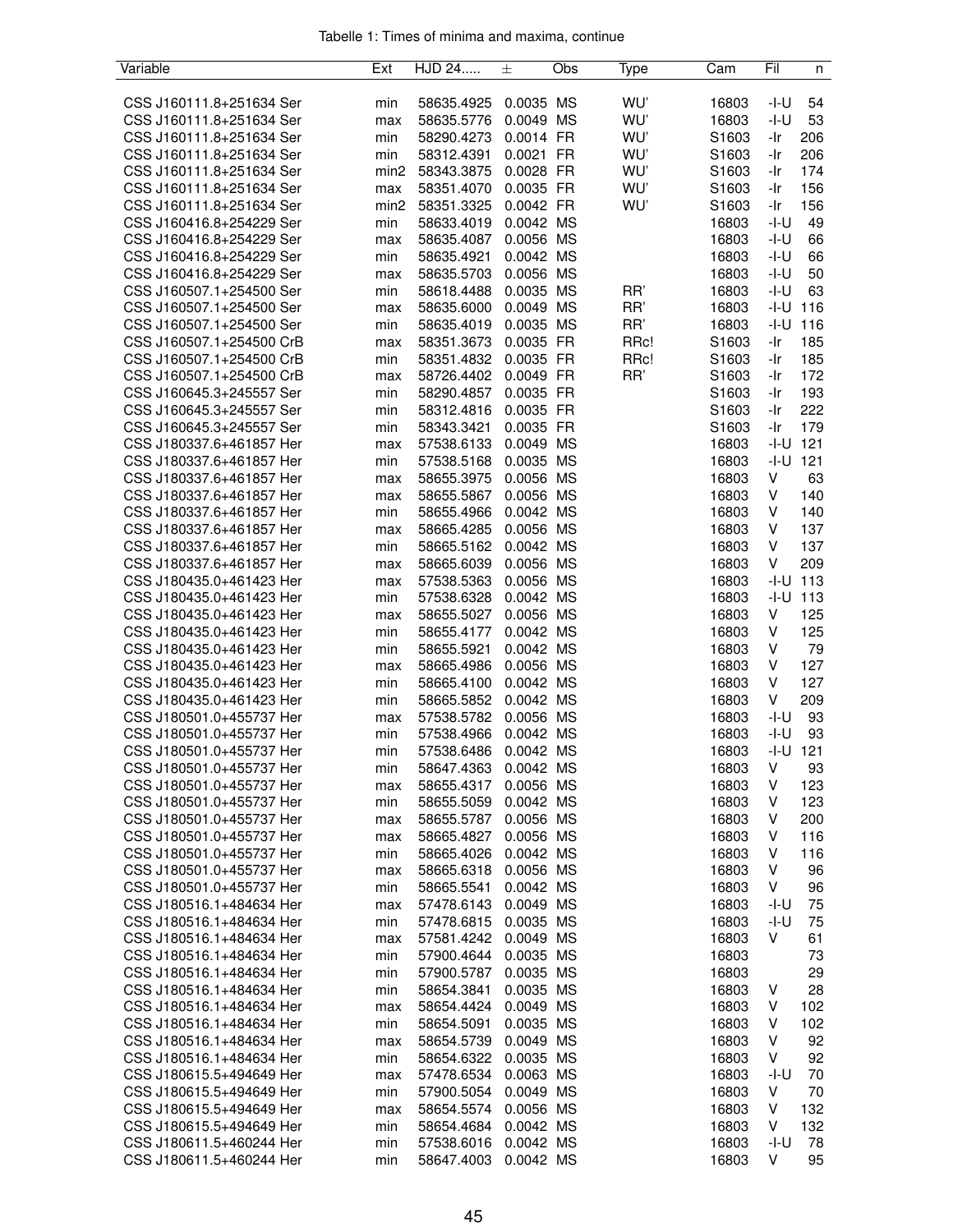| Tabelle 1: Times of minima and maxima, continue |  |  |  |
|-------------------------------------------------|--|--|--|
|                                                 |  |  |  |

| Variable                                             | Ext | HJD 24     | 土         | Obs | Type | Cam   | Fil    | n            |
|------------------------------------------------------|-----|------------|-----------|-----|------|-------|--------|--------------|
|                                                      |     |            |           |     |      |       |        |              |
| CSS J180611.5+460244 Her                             | max | 58655.5005 | 0.0056 MS |     |      | 16803 | V      | 138          |
| CSS J180611.5+460244 Her                             | min | 58655.3985 | 0.0042 MS |     |      | 16803 | V      | 138          |
| CSS J180611.5+460244 Her                             | min | 58655.5913 | 0.0042 MS |     |      | 16803 | V      | 203          |
| CSS J180611.5+460244 Her                             | max | 58665.4050 | 0.0056 MS |     |      | 16803 | V      | 125          |
| CSS J180611.5+460244 Her                             | min | 58665.4958 | 0.0042 MS |     |      | 16803 | V      | 125          |
| CSS J180611.5+460244 Her                             | max | 58665.5904 | 0.0056 MS |     |      | 16803 | V      | 206          |
| CSS J180623.9+482948 Her                             | min | 57478.6606 | 0.0035 MS |     |      | 16803 | -I-U   | 65           |
| CSS J180623.9+482948 Her                             | min | 57900.6267 | 0.0035 MS |     |      | 16803 | B      | 41           |
| CSS J180623.9+482948 Her                             | min | 57900.6303 | 0.0035 MS |     |      | 16803 | V      | 55           |
| CSS J180623.9+482948 Her                             | min | 58654.5880 | 0.0035 MS |     |      | 16803 | V      | 109          |
| CSS J180634.0+353839 Her                             | min | 57522.4907 | 0.0035 MS |     |      | 16803 | $-I-U$ | 57           |
| CSS J180634.0+353839 Her                             | max | 57559.4669 | 0.0049 MS |     |      | 16803 |        | $-1 - U$ 172 |
| CSS J180634.0+353839 Her                             | min | 57559.5776 | 0.0035 MS |     |      | 16803 |        | $-1 - U$ 172 |
| CSS J180634.0+353839 Her                             | min | 57585.4067 | 0.0035 MS |     |      | 16803 | V      | 80           |
| CSS J180634.0+353839 Her                             | max | 58651.4095 | 0.0049 MS |     |      | 16803 | V      | 128          |
| CSS J180634.0+353839 Her                             | min | 58651.5064 | 0.0035 MS |     |      | 16803 | V      | 128          |
| CSS J180634.0+353839 Her                             | max | 58662.4512 | 0.0049 MS |     |      | 16803 | V      | 123          |
| CSS J180634.0+353839 Her                             | min | 58662.5522 | 0.0035 MS |     |      | 16803 | V      | 123          |
| CSS J180645.2+351332 Her                             | max | 57477.6320 | 0.0049 MS |     |      | 16803 | -I-U   | 81           |
| CSS J180645.2+351332 Her                             | min | 57477.6997 | 0.0035 MS |     |      | 16803 | -I-U   | 81           |
| CSS J180645.2+351332 Her                             | max | 57559.4650 | 0.0049 MS |     |      | 16803 | $-I-U$ | 92           |
| CSS J180645.2+351332 Her                             | min | 57559.3944 | 0.0035 MS |     |      | 16803 | -I-U   | 92           |
| CSS J180645.2+351332 Her                             | max | 57559.6007 | 0.0049 MS |     |      | 16803 | -I-U   | 102          |
| CSS J180645.2+351332 Her                             | min | 57559.5253 | 0.0035 MS |     |      | 16803 | -I-U   | 102          |
|                                                      |     |            | 0.0049 MS |     |      | 16803 | V      | 93           |
| CSS J180645.2+351332 Her<br>CSS J180645.2+351332 Her | max | 58651.4049 | 0.0035 MS |     |      | 16803 | V      | 93           |
|                                                      | min | 58651.4690 | 0.0049 MS |     |      |       |        |              |
| CSS J180645.2+351332 Her                             | max | 58651.5287 |           |     |      | 16803 | V      | 111          |
| CSS J180645.2+351332 Her                             | min | 58651.6072 | 0.0035 MS |     |      | 16803 | V      | 111          |
| CSS J180645.2+351332 Her                             | max | 58662.4959 | 0.0049 MS |     |      | 16803 | V      | 82           |
| CSS J180645.2+351332 Her                             | min | 58662.4402 | 0.0035 MS |     |      | 16803 | V      | 82           |
| CSS J180645.2+351332 Her                             | min | 58662.5690 | 0.0035 MS |     |      | 16803 | V      | 203          |
| CSS J180645.2+351332 Her                             | max | 58679.5265 | 0.0049 MS |     |      | 16803 | V      | 108          |
| CSS J180645.2+351332 Her                             | min | 58679.5978 | 0.0035 MS |     |      | 16803 | V      | 108          |
| CSS J180645.2+351332 Her                             | max | 58685.5577 | 0.0049 MS |     |      | 16803 | V      | 116          |
| CSS J180645.2+351332 Her                             | min | 58685.4952 | 0.0035 MS |     |      | 16803 | V      | 116          |
| CSS J180709.2+494708 Her                             | max | 57478.6616 | 0.0049 MS |     |      | 16803 | -I-U   | 87           |
| CSS J180709.2+494708 Her                             | min | 57478.5934 | 0.0035 MS |     |      | 16803 | $-I-U$ | 87           |
| CSS J180709.2+494708 Her                             | max | 57900.5998 | 0.0049 MS |     |      | 16803 | V      | 60           |
| CSS J180709.2+494708 Her                             | min | 57900.5303 | 0.0035 MS |     |      | 16803 | V      | 60           |
| CSS J180709.2+494708 Her                             | max | 57900.6009 | 0.0049 MS |     |      | 16803 | B      | 21           |
| CSS J180740.8+494529 Her                             | min | 57478.6923 | 0.0035 MS |     |      | 16803 | -I-U   | 77           |
| CSS J180740.8+494529 Her                             | min | 58654.5244 | 0.0035 MS |     |      | 16803 | V      | 139          |
| CSS J180813.2+353354 Her                             | max | 57559.4043 | 0.0049 MS |     |      | 16803 | $-I-U$ | 97           |
| CSS J180813.2+353354 Her                             | min | 57559.4768 | 0.0035 MS |     |      | 16803 | -I-U   | 97           |
| CSS J180813.2+353354 Her                             | max | 57559.5489 | 0.0049 MS |     |      | 16803 |        | $-1 - U$ 111 |
| CSS J180813.2+353354 Her                             | min | 57559.6198 | 0.0035 MS |     |      | 16803 |        | $-1 - U$ 111 |
| CSS J180813.2+353354 Her                             | max | 58651.4993 | 0.0049 MS |     |      | 16803 | V      | 112          |
| CSS J180813.2+353354 Her                             | min | 58651.4200 | 0.0035 MS |     |      | 16803 | V      | 112          |
| CSS J180813.2+353354 Her                             | max | 58651.6373 | 0.0049 MS |     |      | 16803 | V      | 83           |
| CSS J180813.2+353354 Her                             | min | 58651.5650 | 0.0035 MS |     |      | 16803 | V      | 83           |
| CSS J180813.2+353354 Her                             | max | 58662.4325 | 0.0049 MS |     |      | 16803 | V      | 106          |
| CSS J180813.2+353354 Her                             | min | 58662.4990 | 0.0035 MS |     |      | 16803 | V      | 106          |
| CSS J180813.2+353354 Her                             | max | 58662.5714 | 0.0049 MS |     |      | 16803 | V      | 91           |
| CSS J180813.2+353354 Her                             | min | 58662.6433 | 0.0035 MS |     |      | 16803 | V      | 91           |
| CSS J180813.2+353354 Her                             | max | 58685.4498 | 0.0049 MS |     |      | 16803 | V      | 152          |
| CSS J180813.2+353354 Her                             | max | 58685.5981 | 0.0049 MS |     |      | 16803 | V      | 110          |
| CSS J180813.2+353354 Her                             | min | 58685.5171 | 0.0035 MS |     |      | 16803 | V      | 110          |
| CSS J180836.2+461027 Her                             | min | 57538.5914 | 0.0042 MS |     |      | 16803 | -I-U   | 69           |
| CSS J180836.2+461027 Her                             | min | 58647.3874 | 0.0042 MS |     |      | 16803 | V      | 94           |
| CSS J180836.2+461027 Her                             | max | 58655.4847 | 0.0056 MS |     |      | 16803 | V      | 133          |
| CSS J180836.2+461027 Her                             | min | 58655.3940 | 0.0042 MS |     |      | 16803 | V      | 133          |
| CSS J180836.2+461027 Her                             | min | 58655.5913 | 0.0042 MS |     |      | 16803 | V      | 202          |
| CSS J180836.2+461027 Her                             | max | 58665.4501 | 0.0056 MS |     |      | 16803 | V      | 161          |
|                                                      |     |            |           |     |      |       |        |              |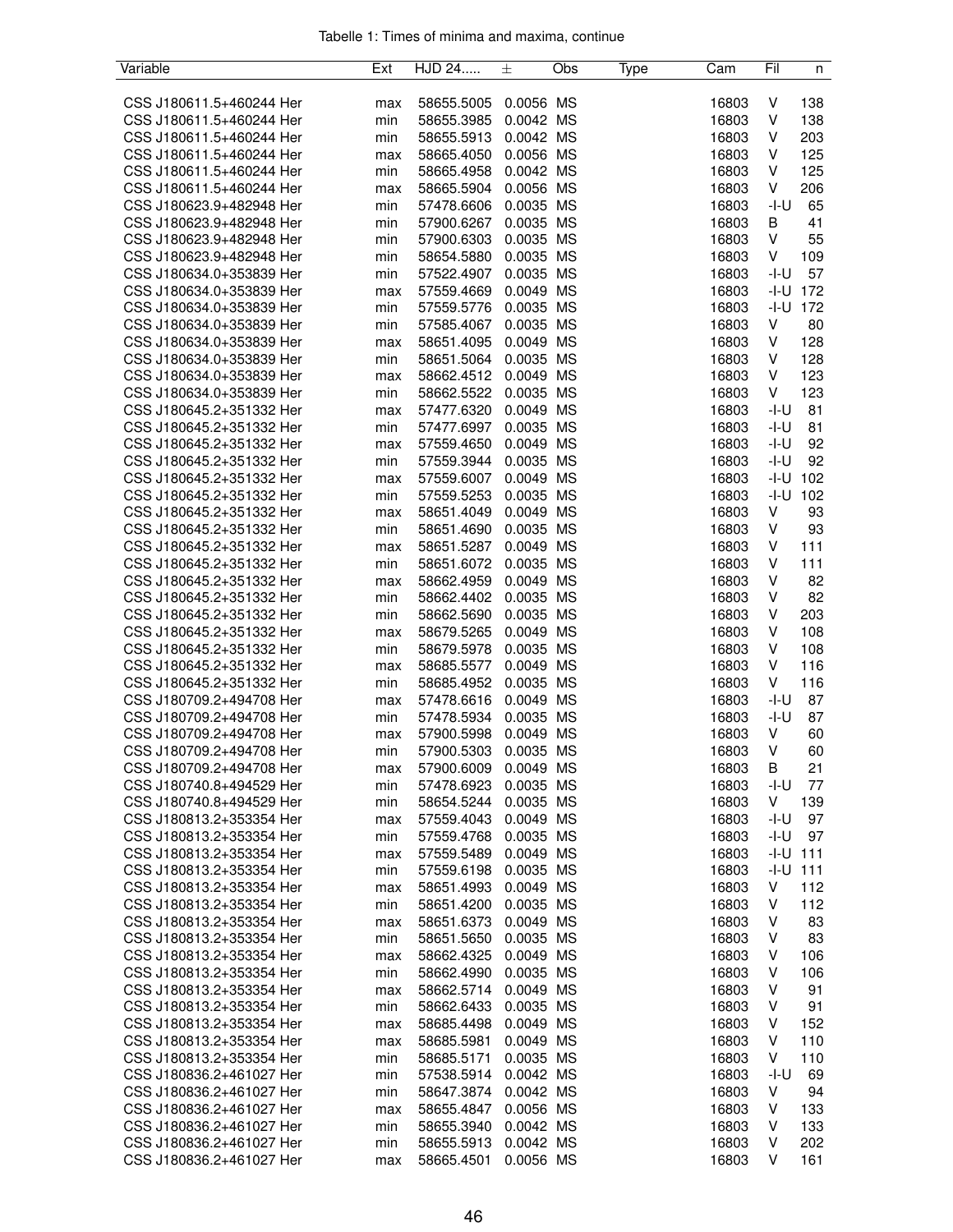| Tabelle 1: Times of minima and maxima, continue |  |  |  |
|-------------------------------------------------|--|--|--|
|                                                 |  |  |  |

| Variable                 | Ext | HJD 24     | 土         | Obs | Type | Cam   | Fil          | n            |
|--------------------------|-----|------------|-----------|-----|------|-------|--------------|--------------|
|                          |     |            |           |     |      |       |              |              |
| CSS J180836.2+461027 Her | min | 58665.5492 | 0.0042 MS |     |      | 16803 | V            | 161          |
| CSS J180954.5+353442 Her | min | 57477.6777 | 0.0035 MS |     |      | 16803 | $-I-U$       | 56           |
| CSS J180954.5+353442 Her | min | 57522.4982 | 0.0035 MS |     |      | 16803 | -I-U         | 73           |
| CSS J180954.5+353442 Her | min | 57535.6272 | 0.0035 MS |     |      | 16803 | -I-U         | 42           |
| CSS J180954.5+353442 Her | min | 57559.4416 | 0.0035 MS |     |      | 16803 |              | $-1 - U$ 200 |
| CSS J180954.5+353442 Her | max | 57559.5299 | 0.0049 MS |     |      | 16803 |              | $-1 - U$ 124 |
| CSS J180954.5+353442 Her | min | 57559.6306 | 0.0035 MS |     |      | 16803 |              | $-1 - U$ 124 |
| CSS J180954.5+353442 Her | max | 58651.5965 | 0.0049 MS |     |      | 16803 | V            | 169          |
| CSS J180954.5+353442 Her | min | 58651.4859 | 0.0035 MS |     |      | 16803 | $\mathsf V$  | 169          |
| CSS J180954.5+353442 Her | max | 58662.4647 | 0.0049 MS |     |      | 16803 | V            | 148          |
| CSS J180954.5+353442 Her | min | 58662.5530 | 0.0035 MS |     |      | 16803 | V            | 148          |
| CSS J180954.5+353442 Her | min | 58679.6241 | 0.0035 MS |     |      | 16803 | V            | 125          |
| CSS J181017.8+351034 Her | max | 57477.7024 | 0.0049 MS |     |      | 16803 | -I-U         | 87           |
| CSS J181017.8+351034 Her | min | 57477.6161 | 0.0035 MS |     |      | 16803 | $-I-U$       | 87           |
| CSS J181017.8+351034 Her | max | 57522.4667 | 0.0049 MS |     |      | 16803 | $-I-U$       | 81           |
| CSS J181017.8+351034 Her | min | 57522.5433 | 0.0035 MS |     |      | 16803 | -I-U         | 81           |
| CSS J181017.8+351034 Her | min | 57535.6312 | 0.0035 MS |     |      | 16803 | -I-U         | 45           |
| CSS J181017.8+351034 Her | max | 57559.4753 | 0.0049 MS |     |      | 16803 |              | $-1 - U$ 109 |
| CSS J181017.8+351034 Her | min | 57559.3874 | 0.0035 MS |     |      | 16803 |              | $-I-U$ 109   |
| CSS J181017.8+351034 Her | max | 57559.6352 | 0.0049 MS |     |      | 16803 | $-I-U$       | 105          |
| CSS J181017.8+351034 Her | min | 57559.5499 | 0.0035 MS |     |      | 16803 |              | $-I-U$ 105   |
| CSS J181017.8+351034 Her | min | 57585.4045 | 0.0035 MS |     |      | 16803 | V            | 66           |
|                          |     |            |           |     |      |       | V            |              |
| CSS J181017.8+351034 Her | max | 58651.4115 | 0.0049 MS |     |      | 16803 |              | 199          |
| CSS J181017.8+351034 Her | max | 58651.5745 | 0.0049 MS |     |      | 16803 | V            | 126          |
| CSS J181017.8+351034 Her | min | 58651.4940 | 0.0035 MS |     |      | 16803 | V            | 126          |
| CSS J181017.8+351034 Her | max | 58662.4043 | 0.0049 MS |     |      | 16803 | V            | 106          |
| CSS J181017.8+351034 Her | min | 58662.4825 | 0.0035 MS |     |      | 16803 | V            | 106          |
| CSS J181017.8+351034 Her | max | 58662.5638 | 0.0049 MS |     |      | 16803 | V            | 107          |
| CSS J181017.8+351034 Her | min | 58662.6432 | 0.0035 MS |     |      | 16803 | V            | 107          |
| CSS J181017.8+351034 Her | min | 58679.4475 | 0.0035 MS |     |      | 16803 | V            | 163          |
| CSS J181017.8+351034 Her | max | 58679.5342 | 0.0049 MS |     |      | 16803 | V            | 111          |
| CSS J181017.8+351034 Her | min | 58679.6116 | 0.0035 MS |     |      | 16803 | V            | 111          |
| CSS J181017.8+351034 Her | max | 58685.5098 | 0.0049 MS |     |      | 16803 | V            | 93           |
| CSS J181017.8+351034 Her | min | 58685.4298 | 0.0035 MS |     |      | 16803 | V            | 93           |
| CSS J181017.8+351034 Her | min | 58685.5908 | 0.0035 MS |     |      | 16803 | V            | 158          |
| CSS J181027.9+353041 Her | max | 58651.6313 | 0.0049 MS |     |      | 16803 | V            | 190          |
| CSS J181027.9+353041 Her | min | 58651.4776 | 0.0035 MS |     |      | 16803 | V            | 190          |
| CSS J181027.9+353041 Her | max | 58685.5983 | 0.0056 MS |     |      | 16803 | V            | 155          |
| CSS J181027.9+353041 Her | min | 58685.4661 | 0.0035 MS |     |      | 16803 | V            | 155          |
| CSS J181051.5+343550 Her | min | 57477.6646 | 0.0042 MS |     |      | 16803 | $-I-U$       | 89           |
| CSS J181051.5+343550 Her | max | 57522.4597 | 0.0056 MS |     |      | 16803 | -I-U         | 74           |
| CSS J181051.5+343550 Her | min | 57522.5181 | 0.0042 MS |     |      | 16803 | -I-U         | 74           |
| CSS J181051.5+343550 Her | max | 57559.4194 | 0.0056 MS |     |      | 16803 | $-1 - U$ 113 |              |
| CSS J181051.5+343550 Her | min | 57559.4958 | 0.0042 MS |     |      | 16803 | -I-U         | 113          |
| CSS J181051.5+343550 Her | max | 57559.5720 | 0.0056 MS |     |      | 16803 | -I-U         | 98           |
| CSS J181051.5+343550 Her | min | 57559.6454 | 0.0042 MS |     |      | 16803 | -I-U         | 98           |
| CSS J181051.5+343550 Her | max | 57585.4613 | 0.0056 MS |     |      | 16803 | V            | 78           |
| CSS J181051.5+343550 Her | min | 57585.4074 | 0.0042 MS |     |      | 16803 | V            | 78           |
| CSS J181051.5+343550 Her | max | 58651.4298 | 0.0056 MS |     |      | 16803 | V            | 73           |
| CSS J181051.5+343550 Her | max | 58651.5747 | 0.0056 MS |     |      | 16803 | V            | 121          |
| CSS J181051.5+343550 Her | min | 58651.5026 | 0.0042 MS |     |      | 16803 | V            | 121          |
| CSS J181051.5+343550 Her | max | 58662.4853 | 0.0056 MS |     |      | 16803 | V            | 116          |
| CSS J181051.5+343550 Her | min | 58662.4128 | 0.0042 MS |     |      | 16803 | V            | 116          |
| CSS J181051.5+343550 Her | max | 58662.6394 | 0.0056 MS |     |      | 16803 | V            | 95           |
| CSS J181051.5+343550 Her | min | 58662.5647 | 0.0042 MS |     |      | 16803 | V            | 95           |
| CSS J181051.5+343550 Her | min | 58679.3849 | 0.0042 MS |     |      | 16803 | V            | 150          |
| CSS J181051.5+343550 Her | max | 58679.6122 | 0.0056 MS |     |      | 16803 | V            | 150          |
| CSS J181051.5+343550 Her | min | 58679.5364 | 0.0042 MS |     |      | 16803 | V            | 150          |
| CSS J181051.5+343550 Her | max | 58685.5197 | 0.0056 MS |     |      | 16803 | V            | 104          |
| CSS J181051.5+343550 Her | min | 58685.4428 | 0.0042 MS |     |      | 16803 | V            | 104          |
| CSS J181051.5+343550 Her | min | 58685.5981 | 0.0042 MS |     |      | 16803 | V            | 157          |
| CSS J181106.8+490858 Her | min | 57478.6641 | 0.0035 MS |     |      | 16803 | -I-U         | 86           |
| CSS J181106.8+490858 Her |     | 57900.4969 | 0.0035 MS |     |      | 16803 | V            | 80           |
|                          | max |            |           |     |      |       |              |              |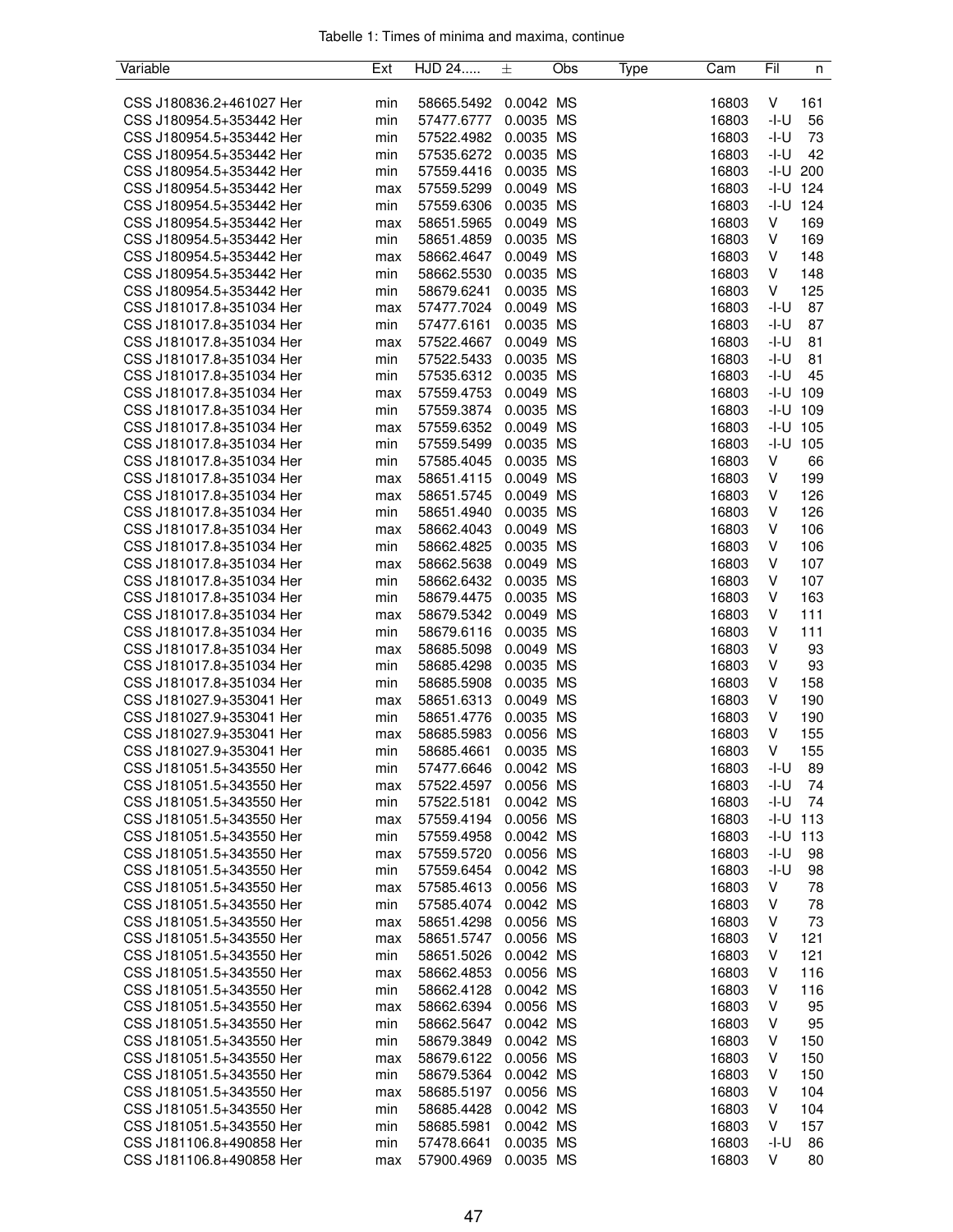|  |  |  | Tabelle 1: Times of minima and maxima, continue |  |
|--|--|--|-------------------------------------------------|--|
|  |  |  |                                                 |  |

| Variable                                             | Ext              | HJD 24                   | 土         | Obs | Type | Cam               | Fil    | n   |
|------------------------------------------------------|------------------|--------------------------|-----------|-----|------|-------------------|--------|-----|
|                                                      |                  |                          |           |     |      |                   |        |     |
| CSS J181106.8+490858 Her                             | min              | 57900.5971               | 0.0035 MS |     |      | 16803             | V      | 80  |
| CSS J181106.8+490858 Her                             | max              | 57900.4841               | 0.0035 MS |     |      | 16803             | B      | 69  |
| CSS J181106.8+490858 Her                             | min              | 57900.6085               | 0.0035 MS |     |      | 16803             | В      | 69  |
| CSS J181106.8+490858 Her                             | min              | 58654.4648               | 0.0035 MS |     |      | 16803             | V      | 203 |
| CSS J181106.8+490858 Her                             | max              | 58654.5530               | 0.0035 MS |     |      | 16803             | V      | 203 |
| CSS J181106.8+490858 Her                             | min              | 58654.6387               | 0.0035 MS |     |      | 16803             | V      | 203 |
| CSS J181111.2+344151 Her                             | min              | 57477.6548               | 0.0035 MS |     |      | 16803             | -I-U   | 80  |
| CSS J181111.2+344151 Her                             | max              | 57559.3953               | 0.0049 MS |     |      | 16803             | $-I-U$ | 90  |
| CSS J181111.2+344151 Her                             | min              | 57559.4602               | 0.0035 MS |     |      | 16803             | -I-U   | 90  |
| CSS J181111.2+344151 Her                             | max              | 57559.5402               | 0.0049 MS |     |      | 16803             | $-I-U$ | 98  |
| CSS J181111.2+344151 Her                             | min              | 57559.6053               | 0.0035 MS |     |      | 16803             | $-I-U$ | 98  |
| CSS J181111.2+344151 Her                             |                  |                          | 0.0049 MS |     |      | 16803             | V      | 73  |
|                                                      | max              | 57585.4238               |           |     |      |                   |        |     |
| CSS J181111.2+344151 Her                             | max              | 58651.4899               | 0.0049 MS |     |      | 16803             | V      | 98  |
| CSS J181111.2+344151 Her                             | min              | 58651.4248               | 0.0035 MS |     |      | 16803             | V      | 98  |
| CSS J181111.2+344151 Her                             | max              | 58651.6351               | 0.0049 MS |     |      | 16803             | V      | 89  |
| CSS J181111.2+344151 Her                             | min              | 58651.5613               | 0.0035 MS |     |      | 16803             | V      | 89  |
| CSS J181111.2+344151 Her                             | max              | 58662.4416               | 0.0049 MS |     |      | 16803             | V      | 180 |
| CSS J181111.2+344151 Her                             | max              | 58662.5939               | 0.0049 MS |     |      | 16803             | V      | 113 |
| CSS J181111.2+344151 Her                             | min              | 58662.5177               | 0.0035 MS |     |      | 16803             | V      | 113 |
| CSS J181111.2+344151 Her                             | max              | 58685.4972               | 0.0049 MS |     |      | 16803             | V      | 119 |
| CSS J181111.2+344151 Her                             | min              | 58685.5667               | 0.0035 MS |     |      | 16803             | V      | 119 |
| CSS J181139.9+351146 Her                             | max              | 57477.6557               | 0.0049 MS |     |      | 16803             | -I-U   | 89  |
| CSS J181139.9+351146 Her                             | max              | 57522.4688               | 0.0049 MS |     |      | 16803             | -I-U   | 67  |
| CSS J181139.9+351146 Her                             | min              | 57522.5172               | 0.0035 MS |     |      | 16803             | -I-U   | 67  |
| CSS J181139.9+351146 Her                             | min              | 57535.6377               | 0.0035 MS |     |      | 16803             | -I-U   | 45  |
| CSS J181139.9+351146 Her                             | max              | 57559.4314               | 0.0049 MS |     |      | 16803             | -I-U   | 108 |
| CSS J181139.9+351146 Her                             | min              | 57559.4976               | 0.0035 MS |     |      | 16803             | -I-U   | 108 |
| CSS J181139.9+351146 Her                             | max              | 57559.5708               | 0.0049 MS |     |      | 16803             | -I-U   | 88  |
| CSS J181139.9+351146 Her                             | min              | 57559.6291               | 0.0035 MS |     |      | 16803             | -I-U   | 88  |
| CSS J181139.9+351146 Her                             | max              | 58651.4668               | 0.0049 MS |     |      | 16803             | V      | 98  |
| CSS J181139.9+351146 Her                             | min              | 58651.3987               | 0.0035 MS |     |      | 16803             | V      | 98  |
| CSS J181139.9+351146 Her                             | max              | 58651.5974               | 0.0049 MS |     |      | 16803             | V      | 105 |
| CSS J181139.9+351146 Her                             | min              | 58651.5344               | 0.0035 MS |     |      | 16803             | V      | 105 |
| CSS J181139.9+351146 Her                             | max              | 58662.4709               | 0.0049 MS |     |      | 16803             | V      | 97  |
| CSS J181139.9+351146 Her                             | min              | 58662.4065               | 0.0035 MS |     |      | 16803             | V      | 97  |
| CSS J181139.9+351146 Her                             | max              | 58662.6025               | 0.0049 MS |     |      | 16803             | V      | 109 |
| CSS J181139.9+351146 Her                             | min              | 58662.5353               | 0.0035 MS |     |      | 16803             | V      | 109 |
| CSS J181139.9+351146 Her                             | min              | 58679.6354               | 0.0035 MS |     |      | 16803             | V      | 100 |
|                                                      |                  |                          | 0.0049 MS |     |      | 16803             | V      | 104 |
| CSS J181139.9+351146 Her<br>CSS J181139.9+351146 Her | max              | 58685.5295<br>58685.4676 |           |     |      | 16803             | V      | 104 |
|                                                      | min              |                          | 0.0035 MS |     |      |                   |        |     |
| GSC 00340-00261 Ser                                  | max              | 57895.5451               | 0.0035 FR |     |      | S1603             | -Ir    | 135 |
| GSC 00340-00261 Ser                                  | min <sub>2</sub> | 57895.4841               | 0.0035 FR |     |      | S1603             | -Ir    | 135 |
| GSC 00340-00261 Ser                                  | max              | 58245.4336               | 0.0035 FR |     |      | S1603             | -Ir    | 128 |
| GSC 00340-00261 Ser                                  | min              | 58245.3715               | 0.0035 FR |     |      | S1603             | -Ir    | 128 |
| GSC 00340-00261 Ser                                  | max              | 58245.5647               | 0.0035 FR |     |      | S1603             | -Ir    | 137 |
| GSC 00340-00261 Ser                                  | min <sub>2</sub> | 58245.4992               | 0.0035 FR |     |      | S1603             | -Ir    | 137 |
| GSC 00340-00261 Ser                                  | max              | 58639.4735               | 0.0035 FR |     |      | S <sub>1603</sub> | -Ir    | 143 |
| GSC 00340-00261 Ser                                  | min <sub>2</sub> | 58639.4140               | 0.0035 FR |     |      | S1603             | -Ir    | 143 |
| GSC 00341-00250 Ser                                  | max              | 57895.4444               | 0.0035 FR |     |      | S1603             | -Ir    | 169 |
| GSC 00341-00250 Ser                                  | min              | 57895.5161               | 0.0035 FR |     |      | S1603             | -Ir    | 169 |
| GSC 00341-00250 Ser                                  | min              | 58639.4633               | 0.0035 FR |     |      | S1603             | -Ir    | 202 |
| GSC 02038-00041 CrB                                  | max              | 58343.3599               | 0.0035 FR |     |      | S <sub>1603</sub> | -Ir    | 213 |
| GSC 02038-00041 CrB                                  | min <sub>2</sub> | 58343.4952               | 0.0035 FR |     |      | S1603             | -Ir    | 213 |
| GSC 02038-00041 CrB                                  | min <sub>2</sub> | 58349.4016               | 0.0056 FR |     |      | S1603             | -Ir    | 98  |
| GSC 02038-00041 CrB                                  | max              | 56856.5035               | 0.0035 FR |     | EA!  | S <sub>1603</sub> | -Ir    | 187 |
| GSC 02038-00041 CrB                                  | min              | 56856.3570               | 0.0049 FR |     | EA!  | S <sub>1603</sub> | -Ir    | 187 |
| GSC 02038-00041 CrB                                  | min <sub>2</sub> | 55311.4187               | 0.0042 FR |     |      | S1603             | -Ir    | 307 |
| GSC 02132-03510 Lyr                                  | min              | 58397.3695               | 0.0035 FR |     |      | S1603             | -Ir    | 56  |
| GSC 02132-03510 Lyr                                  | max              | 58397.4014               | 0.0035 FR |     |      | S <sub>1603</sub> | -Ir    | 61  |
| GSC 02134-00590 Lyr                                  | max              | 58601.6108               | 0.0056 MS |     |      | 16803             | V      | 79  |
| GSC 02134-00590 Lyr                                  | max              | 58678.5754               | 0.0049 MS |     |      | 16803             | V      | 163 |
| GSC 02134-00590 Lyr                                  | min              | 58678.4647               | 0.0035 MS |     |      | 16803             | V      | 163 |
| GSC 02134-00590 Lyr                                  | max              | 58682.4046               | 0.0049 MS |     |      | 16803             | V      | 210 |
|                                                      |                  |                          |           |     |      |                   |        |     |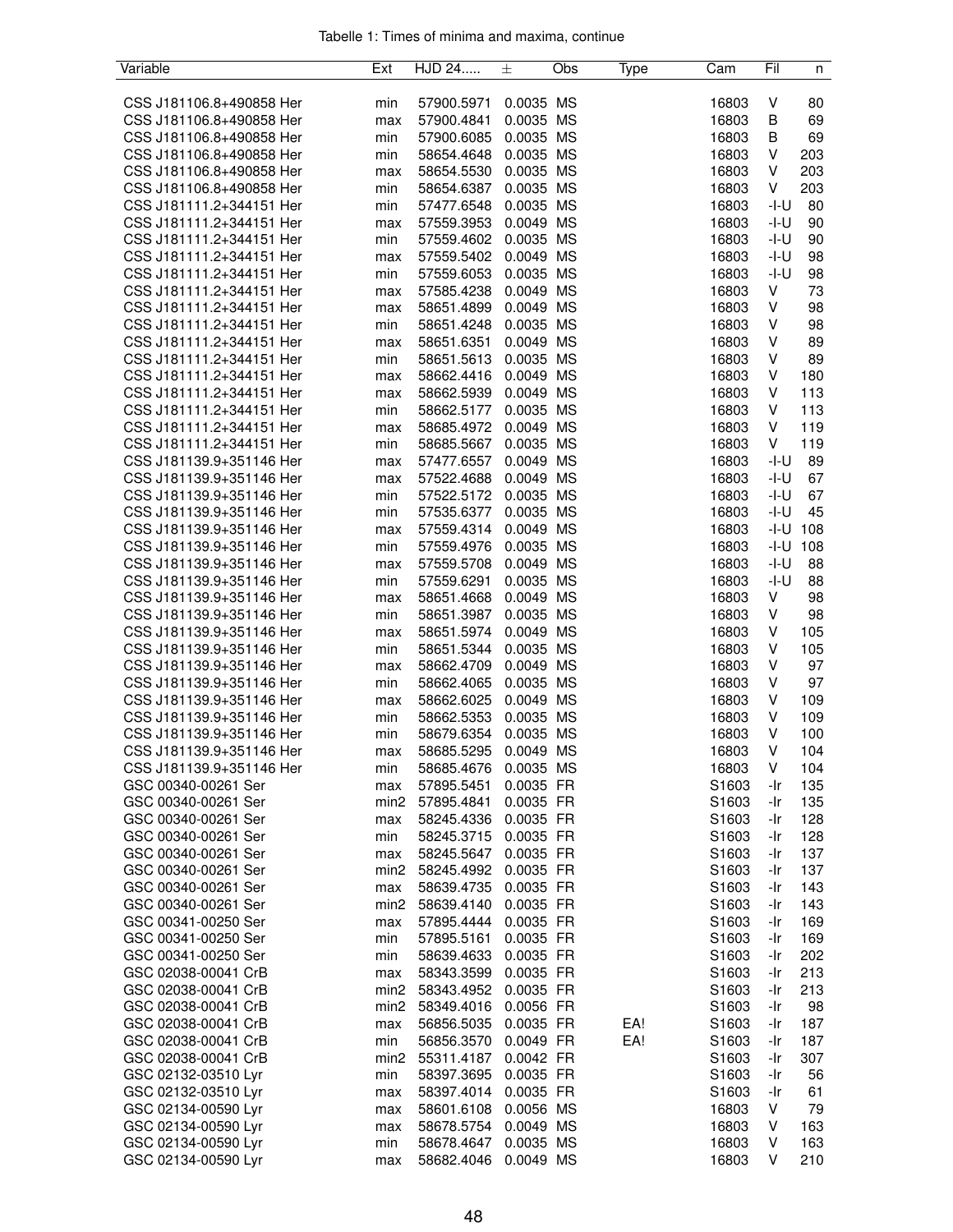| Variable            | Ext              | HJD 24     | 士           | Obs | Type | Cam               | Fil     | n            |
|---------------------|------------------|------------|-------------|-----|------|-------------------|---------|--------------|
|                     |                  |            |             |     |      |                   |         |              |
| GSC 02134-00590 Lyr | min              | 58682.5169 | 0.0035 MS   |     |      | 16803             | V       | 210          |
| GSC 02134-00590 Lyr | max              | 58682.6196 | 0.0049 MS   |     |      | 16803             | V       | 210          |
| GSC 02134-00590 Lyr | max              | 58695.4151 | 0.0049 MS   |     |      | 16803             | V       | 67           |
| GSC 02134-00590 Lyr | max              | 58705.4279 | 0.0049 MS   |     |      | 16803             | V       | 161          |
| GSC 02134-00590 Lyr | min              | 58705.5403 | 0.0035 MS   |     |      | 16803             | V       | 161          |
| GSC 02134-00590 Lyr | max              | 58731.4460 | 0.0056 MS   |     |      | 16803             | V       | 141          |
| GSC 02134-00590 Lyr | min              | 58731.3349 | 0.0035 MS   |     |      | 16803             | V       | 141          |
| GSC 02134-00028 Lyr | max              | 58678.5068 | 0.0056 MS   |     |      | 16803             | V       | 107          |
| GSC 02134-00028 Lyr |                  |            | 0.0035 MS   |     |      |                   | V       | 188          |
|                     | min              | 58678.6397 |             |     |      | 16803             |         |              |
| GSC 02134-00028 Lyr | max              | 58682.5784 | 0.0049 MS   |     |      | 16803             | $\sf V$ | 201          |
| GSC 02134-00028 Lyr | min              | 58682.4458 | 0.0035 MS   |     |      | 16803             | V       | 201          |
| GSC 02134-00028 Lyr | max              | 58712.4998 | 0.0049 MS   |     |      | 16803             | V       | 142          |
| GSC 02134-00028 Lyr | min              | 58712.3665 | 0.0035 MS   |     |      | 16803             | V       | 142          |
| GSC 02134-00028 Lyr | min              | 58731.4070 | 0.0035 MS   |     |      | 16803             | V       | 141          |
| GSC 02134-01608 Lyr | min              | 58678.5311 | 0.0035 MS   |     |      | 16803             | V       | 116          |
| GSC 02134-01608 Lyr | max              | 58682.6066 | 0.0049 MS   |     |      | 16803             | V       | 190          |
| GSC 02134-01608 Lyr | min              | 58682.4683 | 0.0035 MS   |     |      | 16803             | V       | 190          |
| GSC 02134-01608 Lyr | max              | 58705.4440 | 0.0049 MS   |     |      | 16803             | V       | 187          |
| GSC 02134-01608 Lyr | min              | 58705.5918 | 0.0035 MS   |     |      | 16803             | V       | 187          |
| GSC 02134-01608 Lyr | min              | 58712.4210 | 0.0035 MS   |     |      | 16803             | V       | 112          |
| GSC 02134-01608 Lyr | max              | 58731.4696 | 0.0049 MS   |     |      | 16803             | V       | 141          |
| GSC 02134-01608 Lyr | min              | 58731.3305 | 0.0035 MS   |     |      | 16803             | V       | 141          |
| GSC 02134-00688 Lyr | min              | 58682.5959 | 0.0035 MS   |     |      | 16803             | V       | 67           |
| GSC 02135-00056 Lyr | min              | 58682.5444 | 0.0035 MS   |     |      | 16803             | V       | 82           |
| GSC 02146-04542 Vul | min              | 56542.5471 | 0.0014 FR   |     |      | S1603             | -Ir     | 99           |
| GSC 02161-01071 Vul | max              | 58318.5515 | 0.0035 FR   |     |      | S1603             | -Ir     | 237          |
| GSC 02161-01071 Vul | min              | 58318.4011 | 0.0035 FR   |     |      | S1603             | -Ir     | 237          |
| GSC 02670-02219 Cyg | min              | 57970.5091 | 0.0035 MS   |     |      | 16803             | V       | 194          |
| GSC 02670-02219 Cyg | max              | 58325.4675 | 0.0035 MS   |     |      | 16803             |         | $-I-U$ 200   |
| GSC 02670-02219 Cyg | min              | 58325.6198 | 0.0035 MS   |     |      | 16803             |         | $-1 - U$ 200 |
| GSC 02670-02219 Cyg | max              | 58356.5624 | 0.0035 MS   |     |      | 16803             |         | $-1 - U$ 163 |
| GSC 02670-02219 Cyg | min              | 58356.4117 | 0.0035 MS   |     |      | 16803             |         | $-1 - U$ 163 |
| GSC 02670-02219 Cyg | min              | 58385.4447 | 0.0035 MS   |     |      | 16803             |         | $-1 - U$ 150 |
| GSC 02670-02219 Cyg | min              | 58636.5947 | 0.0035 MS   |     |      | 16803             | V       | 114          |
| GSC 02670-02219 Cyg |                  |            | 0.0035 MS   |     |      |                   | V       | 193          |
|                     | max              | 58673.4621 |             |     |      | 16803             | V       |              |
| GSC 02670-02219 Cyg | min              | 58673.6145 | 0.0035 MS   |     |      | 16803             |         | 193          |
| GSC 02670-02219 Cyg | max              | 58693.6069 | 0.0035 MS   |     |      | 16803             | V       | 197          |
| GSC 02670-02219 Cyg | min              | 58693.4503 | 0.0035 MS   |     |      | 16803             | $\sf V$ | 197          |
| GSC 02677-00988 Cyg | min              | 58324.4337 | 0.0021 FR   |     |      | S <sub>1603</sub> | -Ir     | 263          |
| GSC 02677-00988 Cyg | min              | 58342.5052 | $0.0021$ FR |     |      | S1603             | -Ir     | 214          |
| GSC 02678-02360 Cyg | min              | 55067.4650 | 0.0028 FR   |     |      | S1603             |         | 280          |
| GSC 02678-02360 Cyg | max              | 55705.4408 | 0.0049 FR   |     |      | S1603             |         | 169          |
| GSC 02678-02360 Cyg | min              | 57678.3826 | 0.0035 FR   |     |      | S <sub>1603</sub> | -Ir     | 251          |
| GSC 02678-02360 Cyg | max              | 57924.4775 | 0.0042 FR   |     |      | S1603             | -Ir     | 152          |
| GSC 02678-02360 Cyg | min              | 58324.4298 | 0.0035 FR   |     |      | S <sub>1603</sub> | -Ir     | 220          |
| GSC 02678-02360 Cyg | max              | 58342.5678 | 0.0056 FR   |     |      | S1603             | -Ir     | 218          |
| GSC 02678-02360 Cyg | min              | 58342.4055 | 0.0035 FR   |     |      | S1603             | -Ir     | 218          |
| GSC 03119-01864 Lyr | min <sub>2</sub> | 56540.4621 | 0.0035 FR   |     |      | 450D              |         | 138          |
| GSC 03338-00750 Per | max              | 57709.6576 | 0.0035 MS   |     |      | 16803             | V       | 161          |
| GSC 03338-00750 Per | max              | 58076.5989 | 0.0035 MS   |     |      | 16803             | V       | 150          |
| GSC 03338-00684 Per | min              | 58373.5498 | 0.0021 FR   |     |      | S <sub>1603</sub> | -Ir     | 189          |
| GSC 03948-02316 Cyg | max              | 58406.4791 | 0.0028 FR   |     | EB!  | S <sub>1603</sub> | -Ir     | 142          |
| GSC 03948-02316 Cyg | min <sub>2</sub> | 58406.3561 | 0.0028 FR   |     |      | S1603             | -Ir     | 142          |
| GSC 03948-02316 Cyg | max              | 58406.4771 | 0.0035 FR   |     |      | S1603             | -Ir     | 132          |
| GSC 03948-02316 Cyg | min <sub>2</sub> | 58406.5885 | 0.0042 FR   |     |      | S1603             | -Ir     | 132          |
| GSC 03948-02316 Cyg | max              | 58407.3943 | 0.0035 FR   |     |      | S1603             | -Ir     | 148          |
| GSC 03948-02316 Cyg | min              | 58407.2688 | 0.0035 FR   |     |      | S1603             | -Ir     | 148          |
| GSC 03948-02316 Cyg | min <sub>2</sub> | 58407.5010 | 0.0035 FR   |     |      | S1603             | -Ir     | 165          |
| GSC 03949-00386 Cyg | max              | 58400.2815 | 0.0028 FR   |     |      | S1603             | -Ir     | 66           |
| GSC 03949-00386 Cyg | min              | 58400.2494 | 0.0028 FR   |     |      | S1603             | -Ir     | 66           |
| GSC 03949-00386 Cyg | max              | 58406.3267 | 0.0028 FR   |     |      | S1603             | -Ir     | 61           |
| GSC 03949-00386 Cyg | min              | 58406.3706 | 0.0028 FR   |     |      | S1603             | -Ir     | 61           |
| GSC 03949-00386 Cyg | max              | 58406.4144 | 0.0028 FR   |     |      | S1603             | -Ir     | 73           |
|                     |                  |            |             |     |      |                   |         |              |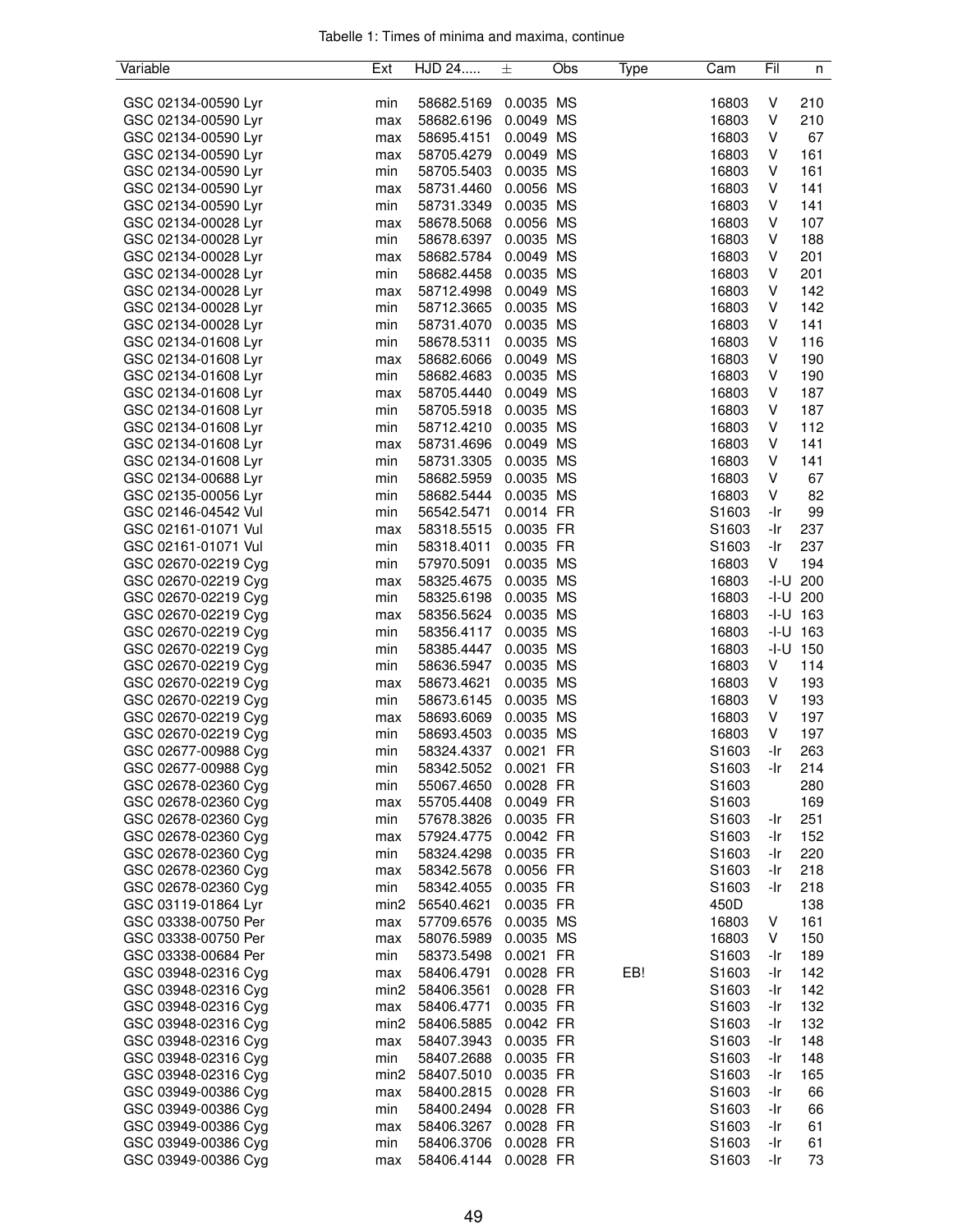| Variable            | Ext              | HJD 24                | 士          | Obs | Type | Cam   | Fil    | n            |
|---------------------|------------------|-----------------------|------------|-----|------|-------|--------|--------------|
|                     |                  |                       |            |     |      |       |        |              |
| GSC 03949-00386 Cyg | min              | 58406.3812            | 0.0028 FR  |     |      | S1603 | -Ir    | 73           |
| GSC 03949-00386 Cyg | max              | 58406.5015            | 0.0035 FR  |     |      | S1603 | -Ir    | 87           |
| GSC 03949-00386 Cyg | min              | 58406.5673            | 0.0035 FR  |     |      | S1603 | -Ir    | 87           |
| GSC 03949-00386 Cyg | max              | 58406.6189            | 0.0028 FR  |     |      | S1603 | -Ir    | 52           |
| GSC 03949-00386 Cyg | min              | 58406.6541            | 0.0028 FR  |     |      | S1603 | -Ir    | 52           |
| GSC 03949-00386 Cyg | max              | 58407.2954            | 0.0028 FR  |     |      | S1603 | -Ir    | 58           |
| GSC 03949-00386 Cyg | min              | 58407.3377            | 0.0028 FR  |     |      | S1603 | -Ir    | 58           |
| GSC 03949-00386 Cyg | max              | 58407.3723            | 0.0028 FR  |     |      | S1603 | -Ir    | 80           |
| GSC 03949-00386 Cyg | min              | 58407.4239            | 0.0028 FR  |     |      | S1603 | -Ir    | 80           |
| GSC 03949-00386 Cyg | max              | 58407.4632            | 0.0035 FR  |     |      | S1603 | -Ir    | 85           |
| GSC 03949-00386 Cyg | min              | 58407.4320            | 0.0035 FR  |     |      | S1603 | -Ir    | 85           |
| GSC 03949-00386 Cyg | max              | 58407.5773            | 0.0035 FR  |     |      | S1603 | -Ir    | 62           |
| GSC 01337-00676 Gem | min              | 57419.5109            | 0.0035 MS  |     |      | 16803 | -I-U   | 111          |
| GSC 01337-00676 Gem | min              | 57427.4713            | 0.0035 MS  |     |      | 16803 | $-I-U$ | 89           |
| GSC 01337-00676 Gem | max              | 58118.4945            | 0.0035 MS  |     |      | 16803 | V      | 157          |
| GSC 01337-00676 Gem | max              | 58172.3321            | 0.0035 MS  |     |      | 16803 | $-I-U$ | 95           |
| GSC 01337-00676 Gem | max              | 58429.5509            | 0.0035 MS  |     |      | 16803 | -I-U   | 128          |
| GSC 01337-00676 Gem | min              | 58429.6680            | 0.0035 MS  |     |      | 16803 | -I-U   | 128          |
| GSC 01337-01148 Gem | min              | 57471.3776            | 0.0035 MS  |     |      | 16803 | $-I-U$ | 68           |
| GSC 01337-01148 Gem | min              | 58105.6434            | 0.0035 MS  |     |      | 16803 | V      | 120          |
| GSC 01337-00676 Gem | max              | 55629.3826            | 0.0035 FR  |     |      | S1603 | -Ir    | 156          |
| GSC 01337-00676 Gem | min              | 55629.5058            | 0.0049 FR  |     |      | S1603 | -Ir    | 156          |
| GSC 01337-00676 Gem |                  |                       | 0.0035 FR  |     |      | S1603 | -Ir    | 213          |
| GSC 01337-00676 Gem | max              | 58542.3682            | 0.0035 FR  |     |      |       | -Ir    | 213          |
|                     | min              | 58542.4829            |            |     |      | S1603 |        |              |
| GSC 01337-01148 Gem | min              | 56712.3691            | 0.0035 FR  |     |      | S1603 | -Ir    | 193          |
| GSC 01337-01148 Gem | min              | 56714.5026            | 0.0042 FR  |     |      | S1603 | -Ir    | 163          |
| GSC 01337-01148 Gem | min              | 56746.3170            | 0.0035 FR  |     |      | S1603 | -Ir    | 89           |
| GSC 01599-00756 Aql | min              | 58688.4776            | 0.0035 SIR |     |      | ST8XM |        | 298          |
| GSC 02146-03611 Vul | min              | 58041.2786            | 0.0028 FR  |     |      | S1603 | -Ir    | 198          |
| GSC 02161-01228 Vul | min              | 58302.5136            | 0.0023 AG  |     |      | S1603 | -Ir    | 26           |
| GSC 02655-03210 Cyg | max              | 57246.5391            | 0.0035 FR  |     | EB!  | S1603 | -Ir    | 176          |
| GSC 02655-03210 Cyg | max              | 57632.5007            | 0.0035 FR  |     | EB!  | S1603 | -Ir    | 220          |
| GSC 02655-03210 Cyg | min              | 58822.2122            | 0.0049 FR  |     | EB!  | S1603 | -Ir    | 114          |
| GSC 02655-03210 Cyg | max              | 58347.5077            | 0.0035 FR  |     | EB!  | S1603 | -Ir    | 215          |
| GSC 02655-03210 Cyg | min              | 58016.4876            | 0.0035 MS  |     |      | 16803 | V      | 170          |
| GSC 02655-03210 Cyg | min              | 58384.4194            | 0.0035 MS  |     |      | 16803 | -I-U   | 136          |
| GSC 02658-01772 Cyg | min <sub>2</sub> | 57246.6093: 0.0069 FR |            |     | EA!  | S1603 | -Ir    | 175          |
| GSC 02670-00731 Cyg | max              | 57969.4672            | 0.0042 MS  |     |      | 16803 | V      | 43           |
| GSC 02670-00731 Cyg | min              | 57970.4540            | 0.0042 MS  |     |      | 16803 | V      | 65           |
| GSC 02670-00731 Cyg | max              | 57970.5048            | 0.0042 MS  |     |      | 16803 | V      | 65           |
| GSC 02670-00731 Cyg | min              | 57970.5632            | 0.0042 MS  |     |      | 16803 | V      | 73           |
| GSC 02670-00731 Cyg | max              | 58007.3335            | 0.0042 MS  |     |      | 16803 | V      | 76           |
| GSC 02670-00731 Cyg | min              | 58007.3881            | 0.0042 MS  |     |      | 16803 | V      | 76           |
| GSC 02670-00731 Cyg | max              | 58007.4556            | 0.0042 MS  |     |      | 16803 | V      | 104          |
| GSC 02670-00731 Cyg | min              | 58007.5228            | 0.0042 MS  |     |      | 16803 | V      | 104          |
| GSC 02670-00731 Cyg | max              | 58008.4068            | 0.0042 MS  |     |      | 16803 | V      | 96           |
| GSC 02670-00731 Cyg | min              | 58314.3964            | 0.0042 MS  |     |      | 16803 |        | $-1 - U$ 185 |
| GSC 02670-00731 Cyg | max              | 58314.4985            | 0.0042 MS  |     |      | 16803 | -I-U   | 185          |
| GSC 02670-00731 Cyg | min              | 58314.5506            | 0.0042 MS  |     |      | 16803 | -I-U   | 42           |
| GSC 02670-00731 Cyg | max              | 58314.5965            | 0.0042 MS  |     |      | 16803 | $-I-U$ | 40           |
| GSC 02670-00731 Cyg | max              | 58356.4129            | 0.0042 MS  |     |      | 16803 | -I-U   | 120          |
| GSC 02670-00731 Cyg | min              | 58356.4781            | 0.0042 MS  |     |      | 16803 | -I-U   | 120          |
| GSC 02670-00731 Cyg | max              | 58356.5388            | 0.0042 MS  |     |      | 16803 | -I-U   | 78           |
| GSC 02670-00731 Cyg | max              | 58385.4090            | 0.0042 MS  |     |      | 16803 | -I-U   | 80           |
| GSC 02670-00731 Cyg | min              | 58385.3546            | 0.0042 MS  |     |      | 16803 | -I-U   | 80           |
| GSC 02670-00731 Cyg | max              | 58636.5322            | 0.0042 MS  |     |      | 16803 | V      | 131          |
| GSC 02670-00731 Cyg | max              | 58673.4708            | 0.0042 MS  |     |      | 16803 | V      | 90           |
| GSC 02670-00731 Cyg | min              | 58673.4176            | 0.0042 MS  |     |      | 16803 | V      | 90           |
| GSC 02670-00731 Cyg | max              | 58673.5392            | 0.0042 MS  |     |      | 16803 | V      | 199          |
| GSC 02670-00731 Cyg | max              | 58673.6298            | 0.0042 MS  |     |      | 16803 | V      | 199          |
| GSC 02670-00731 Cyg | min              | 58673.5773            | 0.0042 MS  |     |      | 16803 | V      | 199          |
| GSC 02670-00731 Cyg | max              | 58693.4959            | 0.0042 MS  |     |      | 16803 | V      | 100          |
| GSC 02670-00731 Cyg | min              | 58693.4381            | 0.0042 MS  |     |      | 16803 | V      | 100          |
|                     |                  |                       |            |     |      |       |        |              |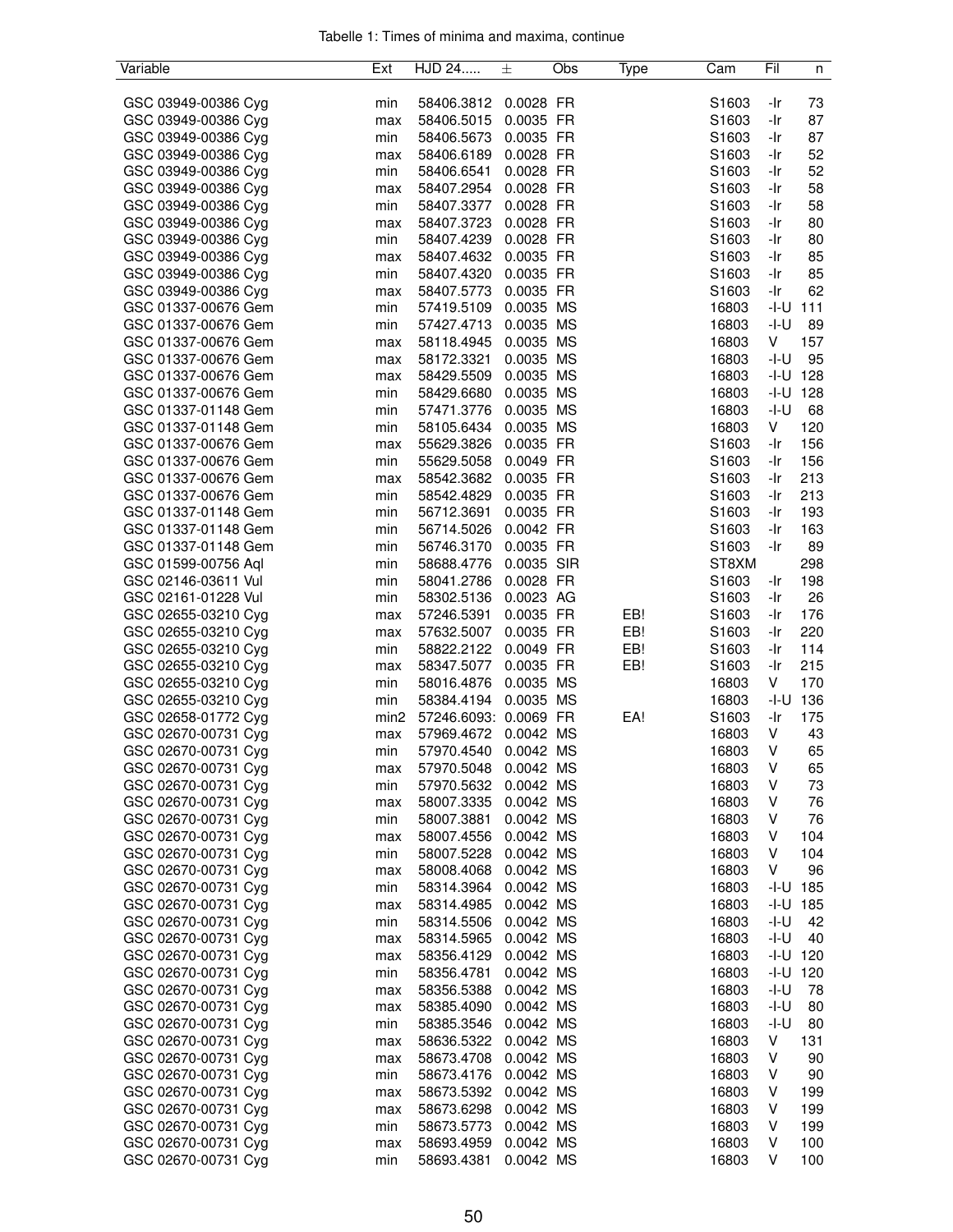| Variable            | Ext              | HJD 24     | 土         | Obs | Type         | Cam               | Fil | n   |
|---------------------|------------------|------------|-----------|-----|--------------|-------------------|-----|-----|
|                     |                  |            |           |     |              |                   |     |     |
| GSC 02670-00731 Cyg | max              | 58693.6319 | 0.0042 MS |     |              | 16803             | V   | 90  |
| GSC 02670-00731 Cyg | min              | 58693.5882 | 0.0042 MS |     |              | 16803             | V   | 90  |
| GSC 02670-00731 Cyg | max              | 58702.5050 | 0.0042 MS |     |              | 16803             | V   | 143 |
| GSC 02670-00731 Cyg | max              | 58702.6529 | 0.0042 MS |     |              | 16803             | V   | 59  |
| GSC 02670-04264 Cyg | min              | 58693.5461 | 0.0042 MS |     |              | 16803             | V   | 86  |
| GSC 02670-00731 Cyg | max              | 58377.3654 | 0.0042 FR |     | DSCT!        | S1603             | -Ir | 113 |
| GSC 02670-00731 Cyg | min              | 58377.4147 | 0.0042 FR |     |              | S1603             | -Ir | 113 |
| GSC 02670-00731 Cyg | max              | 58663.4100 | 0.0035 FR |     |              | S1603             | -Ir | 133 |
| GSC 02670-00731 Cyg | min              | 58663.4863 | 0.0035 FR |     |              | S1603             | -Ir | 133 |
| GSC 02670-00731 Cyg | max              | 58669.4616 | 0.0035 FR |     |              | S1603             | -Ir | 140 |
| GSC 02670-00731 Cyg | min              | 58669.3907 | 0.0035 FR |     |              | S1603             | -Ir | 140 |
| GSC 02670-02219 Cyg | min              | 58377.4610 | 0.0056 FR |     |              | S1603             | -Ir | 132 |
| GSC 02670-02219 Cyg | min              | 58669.4691 | 0.0028 FR |     |              | S1603             | -Ir | 163 |
| GSC 02670-00731 Cyg | max              | 58730.3268 | 0.0035 FR |     | DSCT!        | S1603             | -Ir | 103 |
| GSC 02670-00731 Cyg | min              | 58730.4115 | 0.0035 FR |     | DSCT!        | S1603             | -Ir | 103 |
| GSC 02670-00731 Cyg | max              | 58730.4571 | 0.0035 FR |     | DSCT!        | S1603             | -Ir | 111 |
| GSC 02670-00731 Cyg | min              | 58730.5305 | 0.0035 FR |     | DSCT!        | S1603             | -Ir | 111 |
| GSC 02670-00731 Cyg |                  | 58730.5798 | 0.0042 FR |     | DSCT!        | S1603             | -Ir | 65  |
|                     | max              |            |           |     |              |                   |     |     |
| GSC 02670-00731 Cyg | max              | 58731.3835 | 0.0035 FR |     | DSCT!        | S1603             | -Ir | 119 |
| GSC 02670-00731 Cyg | min              | 58731.3157 | 0.0035 FR |     | DSCT!        | S1603             | -Ir | 119 |
| GSC 02670-00731 Cyg | max              | 58731.5180 | 0.0035 FR |     | <b>DSCT!</b> | S1603             | -Ir | 95  |
| GSC 02670-00731 Cyg | min              | 58731.4601 | 0.0035 FR |     | DSCT!        | S1603             | -Ir | 95  |
| GSC 02670-02219 Cyg | max              | 58730.3297 | 0.0035 FR |     | EW!          | S1603             | -Ir | 226 |
| GSC 02670-02219 Cyg | min              | 58730.4792 | 0.0035 FR |     | EW!          | S <sub>1603</sub> | -Ir | 226 |
| GSC 02670-02219 Cyg | max              | 58731.5042 | 0.0035 FR |     | EW!          | S1603             | -Ir | 207 |
| GSC 02670-02219 Cyg | min <sub>2</sub> | 58731.3771 | 0.0035 FR |     | EW!          | S1603             | -Ir | 207 |
| GSC 02671-00834 Cyg | min              | 58377.4411 | 0.0035 FR |     | ELL!         | S1603             | -Ir | 121 |
| GSC 02671-00834 Cyg | max              | 58663.4296 | 0.0028 FR |     |              | S1603             | -Ir | 163 |
| GSC 02671-00834 Cyg | min              | 58669.5037 | 0.0042 FR |     |              | S1603             | -Ir | 169 |
| GSC 02671-02330 Cyg | min              | 58377.4181 | 0.0042 FR |     |              | S1603             | -Ir | 115 |
| GSC 02671-02330 Cyg | min <sub>2</sub> | 58663.3847 | 0.0042 FR |     |              | S1603             | -Ir | 162 |
| GSC 02671-02330 Cyg | min <sub>2</sub> | 58669.5544 | 0.0042 FR |     |              | S1603             | -Ir | 167 |
| GSC 02671-00834 Cyg | max              | 58730.3720 | 0.0035 FR |     | ELL!         | S1603             | -Ir | 241 |
| GSC 02671-00834 Cyg | min              | 58730.5516 | 0.0042 FR |     | ELL!         | S1603             | -Ir | 241 |
| GSC 02671-00834 Cyg | max              | 58731.3849 | 0.0035 FR |     | ELL!         | S1603             | -Ir | 258 |
| GSC 02671-00834 Cyg | min              | 58731.5298 | 0.0042 FR |     | ELL!         | S1603             | -Ir | 258 |
| GSC 02671-02330 Cyg | max              | 58730.4881 | 0.0035 FR |     | EA!          | S1603             | -Ir | 175 |
| GSC 02671-02330 Cyg | min              | 58730.3246 | 0.0035 FR |     | EA!          | S1603             | -Ir | 175 |
| GSC 02671-02330 Cyg | min2             | 58730.6311 | 0.0056 FR |     | EA!          | S1603             | -Ir | 92  |
| GSC 02671-02330 Cyg | max              | 58731.4117 | 0.0035 FR |     | EA!          | S1603             | -Ir | 166 |
| GSC 02671-02330 Cyg | min              | 58731.5588 | 0.0035 FR |     | EA!          | S1603             | -Ir | 166 |
| GSC 03315-00071 Per | max              | 54845.3916 | 0.0042 FR |     |              | S1603             | -Ir | 287 |
| GSC 03315-00071 Per | min              | 54845.5010 | 0.0056 FR |     |              | S1603             | -Ir | 287 |
| GSC 03315-00071 Per | max              | 58413.4510 | 0.0035 FR |     |              | S1603             | -Ir | 162 |
| GSC 03315-00071 Per | min <sub>2</sub> | 58413.3073 | 0.0035 FR |     |              | S1603             | -Ir | 162 |
|                     |                  |            |           |     |              |                   |     |     |
| GSC 03338-00678 Per | max              | 57703.5281 | 0.0035 MS |     |              | 16803             | V   | 200 |
| GSC 03338-00678 Per | min              | 57703.5981 | 0.0035 MS |     |              | 16803             | V   | 200 |
| GSC 03338-00678 Per | max              | 57703.6603 | 0.0035 MS |     |              | 16803             | V   | 200 |
| GSC 03338-00678 Per | min              | 57709.6106 | 0.0035 MS |     |              | 16803             | V   | 146 |
| GSC 03338-00678 Per | max              | 57709.6968 | 0.0035 MS |     |              | 16803             | V   | 51  |
| GSC 03338-00678 Per | max              | 57734.3621 | 0.0035 MS |     |              | 16803             | V   | 181 |
| GSC 03338-00678 Per | max              | 57734.5052 | 0.0035 MS |     |              | 16803             | V   | 69  |
| GSC 03338-00678 Per | max              | 57753.3181 | 0.0035 MS |     |              | 16803             | v   | 180 |
| GSC 03338-00678 Per | max              | 57753.4521 | 0.0035 MS |     |              | 16803             | V   | 180 |
| GSC 03338-00678 Per | min              | 57753.4001 | 0.0035 MS |     |              | 16803             | V   | 180 |
| GSC 03338-00678 Per | max              | 58015.6505 | 0.0035 MS |     |              | 16803             | V   | 100 |
| GSC 03338-00678 Per | min              | 58015.5854 | 0.0035 MS |     |              | 16803             | V   | 100 |
| GSC 03338-00678 Per | max              | 58016.5852 | 0.0035 MS |     |              | 16803             | V   | 110 |
| GSC 03338-00678 Per | min              | 58016.6672 | 0.0035 MS |     |              | 16803             | V   | 110 |
| GSC 03338-00678 Per | max              | 58026.5709 | 0.0035 MS |     |              | 16803             | V   | 105 |
| GSC 03338-00678 Per | min              | 58026.6344 | 0.0035 MS |     |              | 16803             | V   | 105 |
| GSC 03338-00678 Per | max              | 58032.5652 | 0.0035 MS |     |              | 16803             | V   | 66  |
| GSC 03338-00678 Per | min              | 58032.5123 | 0.0035 MS |     |              | 16803             | V   | 66  |
|                     |                  |            |           |     |              |                   |     |     |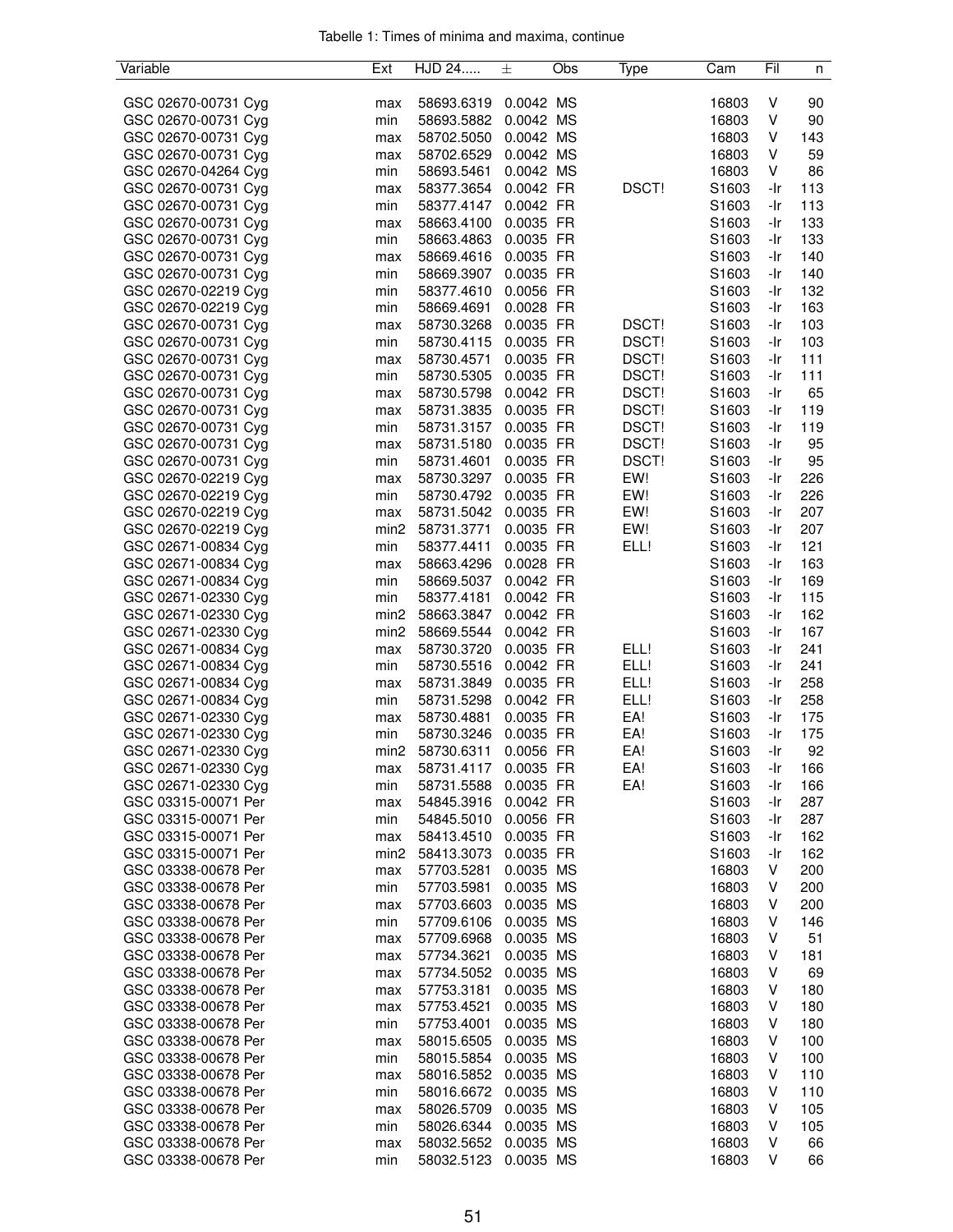| Variable            | Ext | HJD 24     | 土         | Obs | Type | Cam               | Fil    | n   |
|---------------------|-----|------------|-----------|-----|------|-------------------|--------|-----|
|                     |     |            |           |     |      |                   |        |     |
| GSC 03338-00678 Per | max | 58047.7124 | 0.0035 MS |     |      | 16803             | V      | 119 |
| GSC 03338-00678 Per | max | 58054.5358 | 0.0035 MS |     |      | 16803             | V      | 181 |
| GSC 03338-00678 Per | min | 58054.5988 | 0.0035 MS |     |      | 16803             | V      | 181 |
| GSC 03338-00678 Per | max | 58054.6658 | 0.0035 MS |     |      | 16803             | V      | 71  |
| GSC 03338-00678 Per | max | 58076.6233 | 0.0035 MS |     |      | 16803             | V      | 151 |
| GSC 03338-00678 Per | max | 58094.6330 | 0.0035 MS |     |      | 16803             | V      | 131 |
| GSC 03338-00678 Per | min | 58094.5186 | 0.0035 MS |     |      | 16803             | V      | 131 |
| GSC 03338-00678 Per | max | 58123.4254 | 0.0035 MS |     |      | 16803             | V      | 94  |
| GSC 03338-00678 Per | min | 58123.3373 | 0.0035 MS |     |      | 16803             | V      | 94  |
| GSC 03338-00678 Per | max | 58394.6502 | 0.0035 MS |     |      | 16803             | -I-U   | 70  |
| GSC 03338-00678 Per | min | 58394.6992 | 0.0035 MS |     |      | 16803             | $-I-U$ | 70  |
| GSC 03338-00702 Per | max | 57703.4994 | 0.0042 MS |     |      | 16803             | V      | 188 |
| GSC 03338-00702 Per | min | 58026.5954 | 0.0035 MS |     |      | 16803             | V      | 145 |
| GSC 03338-00702 Per | min | 58032.6296 | 0.0035 MS |     |      | 16803             | V      | 168 |
| GSC 03338-00702 Per | max | 58054.5489 | 0.0042 MS |     |      | 16803             | V      | 173 |
| GSC 03338-00702 Per | min | 58054.6926 | 0.0035 MS |     |      | 16803             | V      | 173 |
| GSC 03338-00702 Per | max | 58076.5750 | 0.0042 MS |     |      | 16803             | V      | 150 |
| GSC 03338-00678 Per | max | 57275.4518 | 0.0049 FR |     |      | S1603             | -Ir    | 127 |
| GSC 03338-00678 Per | min | 57275.3849 | 0.0049 FR |     |      | S1603             | -Ir    | 127 |
| GSC 03338-00678 Per | max | 57275.5855 | 0.0056 FR |     |      | S1603             | -Ir    | 129 |
| GSC 03338-00678 Per |     |            |           |     |      |                   | -Ir    |     |
|                     | min | 57275.5193 | 0.0056 FR |     |      | S1603             |        | 129 |
| GSC 03338-00678 Per | max | 57465.3312 | 0.0049 FR |     |      | S1603             | -Ir    | 111 |
| GSC 03338-00678 Per | max | 57466.4292 | 0.0042 FR |     |      | S1603             | -Ir    | 83  |
| GSC 03338-00678 Per | min | 57466.3754 | 0.0042 FR |     |      | S1603             | -Ir    | 83  |
| GSC 03338-00678 Per | max | 57474.3411 | 0.0035 FR |     |      | S1603             | -Ir    | 86  |
| GSC 03338-00678 Per | min | 57474.2876 | 0.0035 FR |     |      | S1603             | -Ir    | 86  |
| GSC 03338-00678 Per | max | 57474.4046 | 0.0042 FR |     |      | S1603             | -Ir    | 57  |
| GSC 03338-00678 Per | min | 57474.4296 | 0.0042 FR |     |      | S1603             | -Ir    | 57  |
| GSC 03338-00678 Per | max | 57490.4239 | 0.0035 FR |     |      | S1603             | -Ir    | 93  |
| GSC 03338-00678 Per | min | 57490.4849 | 0.0035 FR |     |      | S1603             | -Ir    | 93  |
| GSC 03338-00678 Per | max | 57657.2977 | 0.0035 FR |     |      | S1603             | -Ir    | 83  |
| GSC 03338-00678 Per | min | 57657.3534 | 0.0035 FR |     |      | S1603             | -Ir    | 83  |
| GSC 03338-00678 Per | max | 57657.4078 | 0.0035 FR |     |      | S1603             | -Ir    | 100 |
| GSC 03338-00678 Per | min | 57657.3598 | 0.0035 FR |     |      | S1603             | -Ir    | 100 |
| GSC 03338-00678 Per | max | 57752.2253 | 0.0035 FR |     |      | S1603             | -Ir    | 96  |
| GSC 03338-00678 Per | min | 57752.3142 | 0.0035 FR |     |      | S1603             | -Ir    | 96  |
| GSC 03338-00678 Per | max | 57753.3209 | 0.0035 FR |     |      | S1603             | -Ir    | 149 |
| GSC 03338-00678 Per | min | 57753.2617 | 0.0035 FR |     |      | S1603             | -Ir    | 149 |
| GSC 03338-00678 Per | min | 57800.3248 | 0.0035 FR |     |      | S1603             | -Ir    | 125 |
| GSC 03338-00678 Per | max | 57829.3253 | 0.0035 FR |     |      | S1603             | -Ir    | 131 |
| GSC 03338-00678 Per | min | 57829.3829 | 0.0035 FR |     |      | S1603             | -Ir    | 131 |
| GSC 03338-00678 Per | max | 57838.4592 | 0.0035 FR |     |      | S1603             | -Ir    | 97  |
| GSC 03338-00678 Per | min | 57838.5093 | 0.0035 FR |     |      | S1603             | -Ir    | 97  |
| GSC 03338-00678 Per | max | 57839.3958 | 0.0035 FR |     |      | S1603             | -Ir    | 118 |
| GSC 03338-00678 Per | min | 57839.3326 | 0.0035 FR |     |      | S <sub>1603</sub> | -Ir    | 118 |
| GSC 03338-00678 Per | max | 57840.3698 | 0.0035 FR |     |      | S1603             | -Ir    | 115 |
| GSC 03338-00678 Per | min | 57840.4302 | 0.0035 FR |     |      | S <sub>1603</sub> | -Ir    | 115 |
| GSC 03338-00678 Per |     | 57842.4134 | 0.0035 FR |     |      | S1603             | -Ir    | 98  |
| GSC 03338-00678 Per | max | 57842.3527 | 0.0035 FR |     |      | S1603             | -Ir    | 98  |
|                     | min |            |           |     |      |                   |        |     |
| GSC 03338-00678 Per | max | 57843.3638 | 0.0035 FR |     |      | S1603             | -Ir    | 103 |
| GSC 03338-00678 Per | min | 57843.2913 | 0.0035 FR |     |      | S1603             | -Ir    | 103 |
| GSC 03338-00678 Per | max | 57844.3216 | 0.0035 FR |     |      | S1603             | -Ir    | 98  |
| GSC 03338-00678 Per | min | 57844.3809 | 0.0035 FR |     |      | S <sub>1603</sub> | -Ir    | 98  |
| GSC 03338-00678 Per | max | 58040.3409 | 0.0035 FR |     |      | S1603             | -Ir    | 113 |
| GSC 03338-00678 Per | max | 58040.4797 | 0.0035 FR |     |      | S1603             | -Ir    | 100 |
| GSC 03338-00678 Per | min | 58040.4237 | 0.0035 FR |     |      | S <sub>1603</sub> | -Ir    | 100 |
| GSC 03338-00678 Per | max | 58042.3922 | 0.0035 FR |     |      | S1603             | -Ir    | 138 |
| GSC 03338-00678 Per | min | 58042.3393 | 0.0035 FR |     |      | S1603             | -Ir    | 138 |
| GSC 03338-00678 Per | max | 58042.5393 | 0.0035 FR |     |      | S1603             | -Ir    | 99  |
| GSC 03338-00678 Per | min | 58042.4897 | 0.0035 FR |     |      | S1603             | -Ir    | 99  |
| GSC 03338-00678 Per | max | 58045.3986 | 0.0035 FR |     |      | S1603             | -Ir    | 118 |
| GSC 03338-00678 Per | min | 58045.3407 | 0.0035 FR |     |      | S1603             | -Ir    | 118 |
| GSC 03338-00678 Per | max | 58373.4847 | 0.0035 FR |     |      | S1603             | -Ir    | 130 |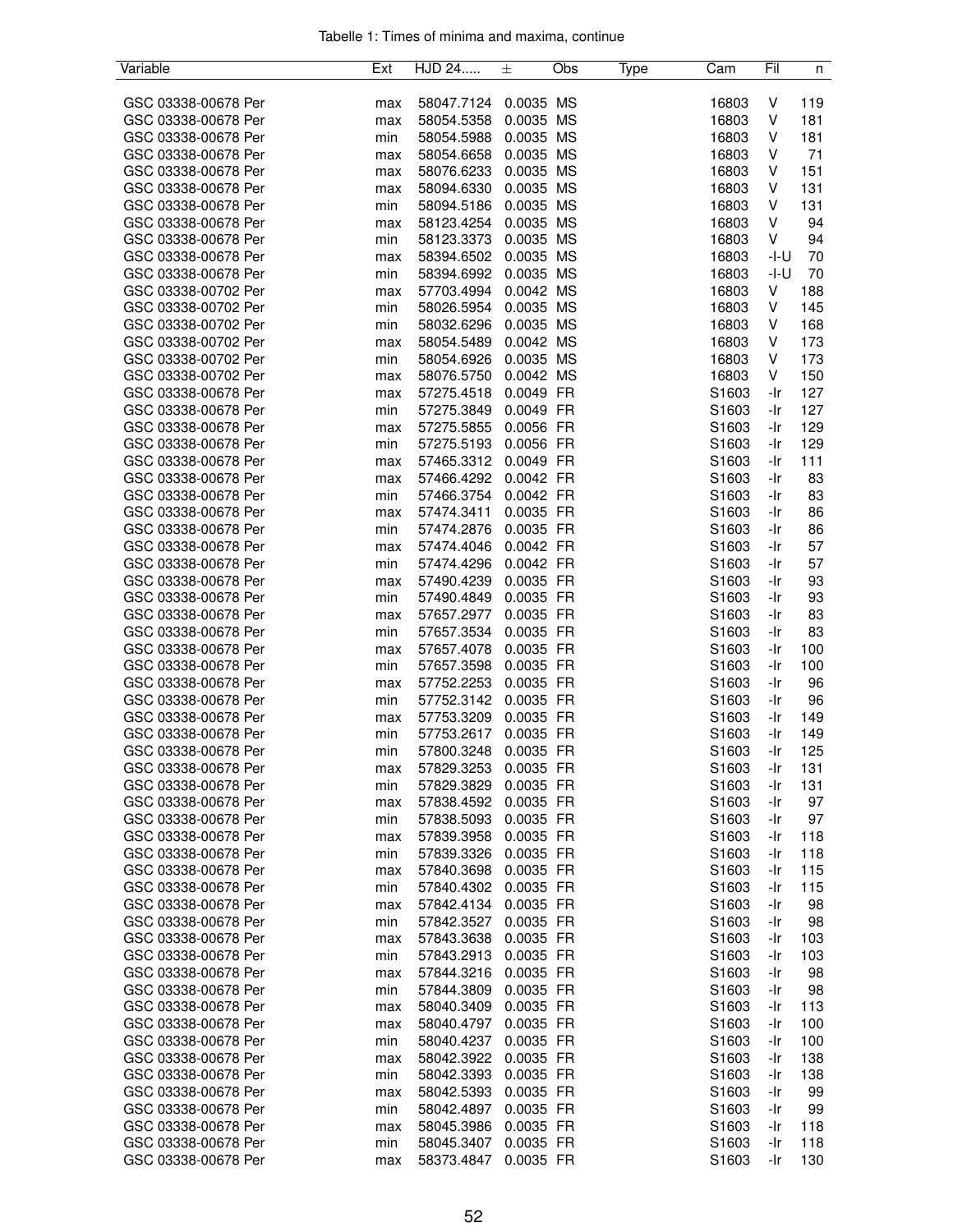| Variable            | Ext              | HJD 24                   | 土           | Obs | Type | Cam               | Fil | n   |
|---------------------|------------------|--------------------------|-------------|-----|------|-------------------|-----|-----|
|                     |                  |                          |             |     |      |                   |     |     |
| GSC 03338-00678 Per | min              | 58373.4156               | 0.0035 FR   |     |      | S1603             | -Ir | 130 |
| GSC 03338-00678 Per | max              | 58379.4711               | 0.0035 FR   |     |      | S1603             | -Ir | 127 |
| GSC 03338-00678 Per | max              | 58381.3919               | 0.0035 FR   |     |      | S1603             | -Ir | 131 |
| GSC 03338-00678 Per | min              | 58381.4538               | 0.0035 FR   |     |      | S1603             | -Ir | 131 |
| GSC 03338-00678 Per | max              | 58391.3685               | 0.0035 FR   |     |      | S1603             | -Ir | 288 |
| GSC 03338-00678 Per | min              | 58391.2751               | 0.0035 FR   |     |      | S1603             | -Ir | 288 |
| GSC 03338-00678 Per | max              | 58391.4814               | 0.0035 FR   |     |      | S1603             | -Ir | 228 |
| GSC 03338-00678 Per | min              | 58391.4228               | 0.0035 FR   |     |      | S1603             | -Ir | 228 |
| GSC 03338-00678 Per | max              | 58391.6080               | 0.0035 FR   |     |      | S1603             | -Ir | 193 |
| GSC 03338-00678 Per | min              | 58391.5490               | 0.0035 FR   |     |      | S1603             | -Ir | 193 |
| GSC 03338-00678 Per | max              | 58396.3958               | 0.0035 FR   |     |      | S1603             | -Ir | 110 |
| GSC 03338-00678 Per | min <sub>2</sub> | 58396.4563               | 0.0035 FR   |     |      | S1603             | -Ir | 110 |
| GSC 03338-00678 Per | max              | 58404.3150               | 0.0035 FR   |     |      | S1603             | -Ir | 96  |
| GSC 03338-00678 Per | min              | 58404.2645               | 0.0035 FR   |     |      | S1603             | -Ir | 96  |
| GSC 03338-00678 Per | max              | 58404.5803               | 0.0042 FR   |     |      | S1603             | -Ir | 106 |
| GSC 03338-00702 Per | max              | 55807.4538               | 0.0035 FR   |     |      | S1603             | -Ir | 132 |
| GSC 03338-00702 Per | min              | 55807.5360               | 0.0035 FR   |     |      | S1603             | -Ir | 132 |
| GSC 03338-00702 Per | min              | 57275.5061               | 0.0035 FR   |     |      | S <sub>1603</sub> | -Ir | 205 |
| GSC 03338-00702 Per | max              | 57327.4525               | 0.0049 FR   |     |      | S1603             | -Ir | 444 |
| GSC 03338-00702 Per | min              | 57327.6019               | 0.0049 FR   |     |      | S1603             | -Ir | 444 |
| GSC 03338-00702 Per | max              | 57328.4866               | 0.0049 FR   |     |      | S1603             | -Ir | 246 |
| GSC 03338-00702 Per | min <sub>2</sub> | 57328.3279               | 0.0049 FR   |     |      | S1603             | -Ir | 246 |
| GSC 03338-00702 Per | min              | 57329.5865               | 0.0049 FR   |     |      | S1603             | -Ir | 190 |
| GSC 03338-00702 Per | min <sub>2</sub> |                          | 0.0049 FR   |     |      | S1603             | -Ir | 212 |
| GSC 03338-00702 Per |                  | 57330.3319<br>57330.4610 | 0.0049 FR   |     |      | S1603             | -Ir | 192 |
|                     | max              |                          |             |     |      |                   |     |     |
| GSC 03338-00702 Per | min              | 57330.3305               | 0.0049 FR   |     |      | S1603             | -Ir | 192 |
| GSC 03338-00702 Per | min <sub>2</sub> | 57332.3490               | 0.0049 FR   |     |      | S1603             | -Ir | 151 |
| GSC 03338-00702 Per | min              | 57466.4361               | 0.0049 FR   |     |      | S1603             | -Ir | 172 |
| GSC 03338-00702 Per | min              | 57657.4932               | 0.0049 FR   |     |      | S1603             | -Ir | 286 |
| GSC 03338-00702 Per | min              | 57752.3537               | 0.0049 FR   |     |      | S1603             | -Ir | 179 |
| GSC 03338-00702 Per | min              | 57753.3732               | 0.0049 FR   |     |      | S1603             | -Ir | 166 |
| GSC 03338-00702 Per | max              | 57800.5912               | 0.0049 FR   |     |      | S1603             | -Ir | 259 |
| GSC 03338-00702 Per | min <sub>2</sub> | 57800.4758               | 0.0049 FR   |     |      | S1603             | -Ir | 259 |
| GSC 03338-00702 Per | max              | 57838.3354               | 0.0063 FR   |     |      | S1603             | -Ir | 168 |
| GSC 03338-00702 Per | min              | 57838.4791               | 0.0063 FR   |     |      | S1603             | -Ir | 168 |
| GSC 03338-00702 Per | max              | 57839.3397               | 0.0056 FR   |     |      | S1603             | -Ir | 153 |
| GSC 03338-00702 Per | min              | 58040.4578               | 0.0049 FR   |     |      | S1603             | -Ir | 218 |
| GSC 03338-00702 Per | min              | 58042.3082               | 0.0049 FR   |     |      | S1603             | -Ir | 265 |
| GSC 03338-00702 Per | max              | 58080.4025               | 0.0049 FR   |     |      | S1603             | -Ir | 195 |
| GSC 03338-00702 Per | min              | 58080.2859               | $0.0049$ FR |     |      | S1603             | -Ir | 195 |
| GSC 03338-00702 Per | max              | 58373.4686               | 0.0049 FR   |     |      | S1603             | -Ir | 211 |
| GSC 03338-00702 Per | max              | 58391.6101               | 0.0049 FR   |     |      | S1603             | -Ir | 699 |
| GSC 03338-00702 Per | min              | 58391.4431               | 0.0049 FR   |     |      | S1603             | -Ir | 699 |
| GSC 03338-00702 Per | max              | 58396.4387               | 0.0049 FR   |     |      | S1603             | -Ir | 187 |
| GSC 03338-00702 Per | max              | 58404.4607               | 0.0049 FR   |     |      | S1603             | -Ir | 326 |
| GSC 03338-00702 Per | min              | 58404.6281               | 0.0069 FR   |     |      | S1603             | -Ir | 326 |
| GSC 03338-00750 Per | min              | 55807.5305               | 0.0049 FR   |     |      | S <sub>1603</sub> | -Ir | 120 |
| GSC 03338-00750 Per | min              | 57275.5153               | 0.0049 FR   |     |      | S1603             | -Ir | 209 |
| GSC 03338-00750 Per | max              | 57327.3606               | 0.0056 FR   |     |      | S1603             | -Ir | 302 |
| GSC 03338-00750 Per | min              | 57327.4542               | 0.0056 FR   |     |      | S1603             | -Ir | 302 |
| GSC 03338-00750 Per | min              | 57328.4328               | 0.0056 FR   |     |      | S1603             | -Ir | 266 |
| GSC 03338-00750 Per | max              | 57329.4661               | 0.0056 FR   |     |      | S1603             | -Ir | 238 |
| GSC 03338-00750 Per | max              | 57330.3858               | 0.0056 FR   |     |      | S <sub>1603</sub> | -Ir | 196 |
| GSC 03338-00750 Per | max              | 57332.2513               | 0.0056 FR   |     |      | S1603             | -Ir | 215 |
| GSC 03338-00750 Per | min              | 57332.3512               | 0.0056 FR   |     |      | S1603             | -Ir | 215 |
| GSC 03338-00750 Per | max              | 57338.3221               | 0.0056 FR   |     |      | S <sub>1603</sub> | -Ir | 321 |
| GSC 03338-00750 Per | min              | 57338.6526               | 0.0056 FR   |     |      | S1603             | -Ir | 321 |
| GSC 03338-00750 Per | max              | 57464.5644               | 0.0056 FR   |     |      | S1603             | -Ir | 203 |
| GSC 03338-00750 Per | min              | 57464.4403               | 0.0056 FR   |     |      | S1603             | -Ir | 203 |
| GSC 03338-00750 Per | max              | 57465.5293               | 0.0056 FR   |     |      | S1603             | -Ir | 231 |
| GSC 03338-00750 Per | min              | 57465.3403               | 0.0056 FR   |     |      | S1603             | -Ir | 231 |
| GSC 03338-00750 Per | min              | 57474.3143               | 0.0056 FR   |     |      | S1603             | -Ir | 168 |
| GSC 03338-00750 Per | max              | 57657.4945               | 0.0042 FR   |     |      | S1603             | -Ir | 255 |
|                     |                  |                          |             |     |      |                   |     |     |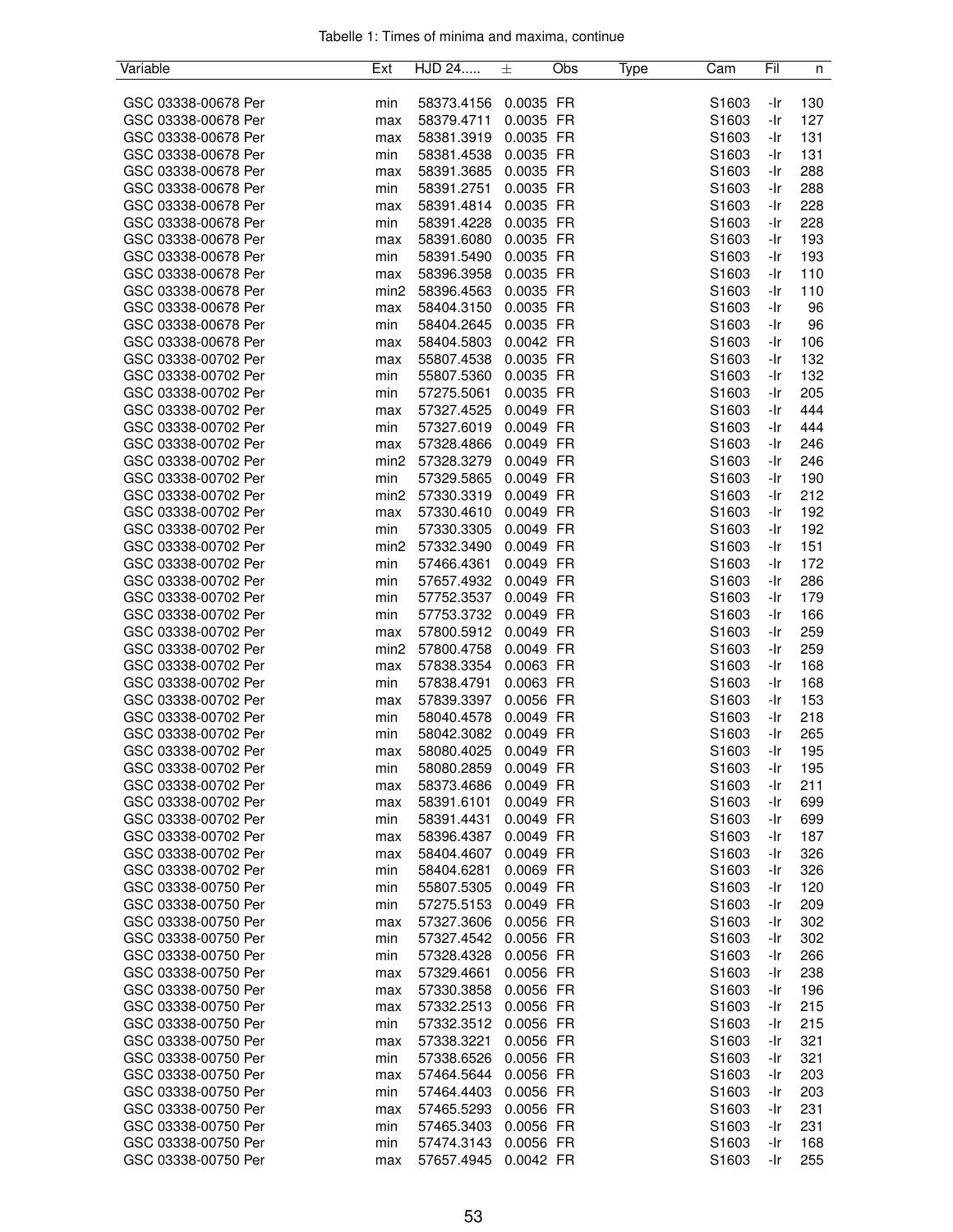| Variable            | Ext | HJD 24     | 土         | Obs | Type | Cam   | Fil | n         |
|---------------------|-----|------------|-----------|-----|------|-------|-----|-----------|
|                     |     |            |           |     |      |       |     |           |
| GSC 03338-00750 Per | min | 57752.3538 | 0.0042 FR |     |      | S1603 | -Ir | 204       |
| GSC 03338-00750 Per | min | 57800.2985 | 0.0042 FR |     |      | S1603 | -Ir | 128       |
| GSC 03338-00750 Per | min | 57840.3473 | 0.0042 FR |     |      | S1603 | -Ir | 151       |
| GSC 03338-00750 Per | max | 57842.3339 | 0.0056 FR |     |      | S1603 | -Ir | 127       |
| GSC 03338-00750 Per | min | 57843.3573 | 0.0056 FR |     |      | S1603 | -Ir | 108       |
| GSC 03338-00750 Per | max | 58042.4453 | 0.0056 FR |     |      | S1603 | -Ir | 227       |
| GSC 03338-00750 Per | min | 58042.5632 | 0.0056 FR |     |      | S1603 | -Ir | 227       |
| GSC 03338-00750 Per | max | 58080.2862 | 0.0056 FR |     |      | S1603 | -Ir | 227       |
| GSC 03338-00750 Per | min | 58080.4899 | 0.0056 FR |     |      | S1603 | -Ir | 227       |
| GSC 03338-00702 Per | min | 57465.4261 | 0.0062 FR |     |      | S1603 | -Ir | 187       |
| GSC 03339-00242 Per | min | 57703.5359 | 0.0035 MS |     |      | 16803 | V   | 152       |
| GSC 03339-00242 Per | min | 58015.6591 | 0.0035 MS |     |      | 16803 | V   | 116       |
| GSC 03339-00898 Per | max | 57703.5300 | 0.0035 MS |     |      | 16803 | V   | 71        |
| GSC 03339-00898 Per | min | 57703.4859 | 0.0035 MS |     |      | 16803 | V   | 71        |
| GSC 03339-00898 Per | max | 57703.6309 | 0.0035 MS |     |      | 16803 | V   | 77        |
| GSC 03339-00898 Per | min | 57703.5891 | 0.0035 MS |     |      | 16803 | V   | 77        |
| GSC 03339-00898 Per | max | 57709.5746 | 0.0035 MS |     |      | 16803 | V   | 161       |
| GSC 03339-00898 Per | min | 57709.5295 | 0.0035 MS |     |      |       | V   | 161       |
|                     |     |            |           |     |      | 16803 |     |           |
| GSC 03339-00898 Per | max | 57709.6755 | 0.0035 MS |     |      | 16803 | V   | 93        |
| GSC 03339-00898 Per | min | 57709.6328 | 0.0035 MS |     |      | 16803 | V   | 93        |
| GSC 03339-00898 Per | min | 57709.7374 | 0.0035 MS |     |      | 16803 | V   | 161       |
| GSC 03339-00898 Per | min | 57710.7131 | 0.0035 MS |     |      | 16803 | V   | 51        |
| GSC 03339-00898 Per | max | 57734.3995 | 0.0035 MS |     |      | 16803 | V   | 85        |
| GSC 03339-00898 Per | min | 57734.3614 | 0.0035 MS |     |      | 16803 | ٧   | 85        |
| GSC 03339-00898 Per | max | 57734.5071 | 0.0035 MS |     |      | 16803 | V   | 66        |
| GSC 03339-00898 Per | min | 57734.4677 | 0.0035 MS |     |      | 16803 | V   | 66        |
| GSC 03339-00898 Per | min | 57734.5412 | 0.0035 MS |     |      | 16803 | V   | 179       |
| GSC 03339-00898 Per | max | 57753.3614 | 0.0035 MS |     |      | 16803 | V   | 32        |
| GSC 03339-00898 Per | max | 57753.4706 | 0.0035 MS |     |      | 16803 | V   | 33        |
| GSC 03339-00898 Per | max | 58015.5726 | 0.0035 MS |     |      | 16803 | V   | 71        |
| GSC 03339-00898 Per | min | 58015.6260 | 0.0035 MS |     |      | 16803 | V   | 71        |
| GSC 03339-00898 Per | max | 58015.6726 | 0.0035 MS |     |      | 16803 | V   | 113       |
| GSC 03339-00898 Per | min | 58016.6093 | 0.0035 MS |     |      | 16803 | V   | 51        |
| GSC 03339-00898 Per | max | 58026.5886 | 0.0035 MS |     |      | 16803 | V   | 69        |
| GSC 03339-00898 Per | min | 58026.6323 | 0.0035 MS |     |      | 16803 | ٧   | 69        |
| GSC 03339-00898 Per | max | 58026.6863 | 0.0035 MS |     |      | 16803 | V   | 78        |
| GSC 03339-00898 Per | min | 58026.6353 | 0.0035 MS |     |      | 16803 | V   | 78        |
| GSC 03339-00898 Per | max | 58032.5466 | 0.0035 MS |     |      | 16803 | V   | 65        |
| GSC 03339-00898 Per | min | 58032.4984 | 0.0035 MS |     |      | 16803 | V   | 65        |
| GSC 03339-00898 Per | max | 58032.6601 | 0.0035 MS |     |      | 16803 | V   | 173       |
| GSC 03339-00898 Per | min | 58032.7084 | 0.0035 MS |     |      | 16803 | V   | 173       |
| GSC 03339-00898 Per |     | 58032.6018 | 0.0035 MS |     |      | 16803 | V   |           |
| GSC 03339-00898 Per | min | 58047.6373 |           |     |      | 16803 | V   | 173<br>77 |
|                     | max |            | 0.0035 MS |     |      |       |     |           |
| GSC 03339-00898 Per | min | 58047.6924 | 0.0035 MS |     |      | 16803 | V   | 77        |
| GSC 03339-00898 Per | max | 58054.5940 | 0.0035 MS |     |      | 16803 | V   | 181       |
| GSC 03339-00898 Per | min | 58054.6439 | 0.0035 MS |     |      | 16803 | V   | 181       |
| GSC 03339-00898 Per | max | 58054.6890 | 0.0035 MS |     |      | 16803 | V   | 181       |
| GSC 03339-00898 Per | min | 58054.5448 | 0.0035 MS |     |      | 16803 | V   | 181       |
| GSC 03339-00898 Per | max | 58076.5348 | 0.0035 MS |     |      | 16803 | V   | 65        |
| GSC 03339-00898 Per | min | 58076.4917 | 0.0035 MS |     |      | 16803 | V   | 65        |
| GSC 03339-00898 Per | max | 58076.6298 | 0.0035 MS |     |      | 16803 | V   | 88        |
| GSC 03339-00898 Per | min | 58076.5903 | 0.0035 MS |     |      | 16803 | V   | 88        |
| GSC 03339-00898 Per | max | 58093.3994 | 0.0035 MS |     |      | 16803 | ٧   | 70        |
| GSC 03339-00898 Per | min | 58093.3595 | 0.0035 MS |     |      | 16803 | V   | 70        |
| GSC 03339-00898 Per | max | 58093.5024 | 0.0035 MS |     |      | 16803 | V   | 67        |
| GSC 03339-00898 Per | min | 58093.4555 | 0.0035 MS |     |      | 16803 | V   | 67        |
| GSC 03339-00898 Per | max | 58093.6042 | 0.0035 MS |     |      | 16803 | V   | 80        |
| GSC 03339-00898 Per | min | 58093.5617 | 0.0035 MS |     |      | 16803 | V   | 80        |
| GSC 03339-00898 Per | max | 58094.4042 | 0.0035 MS |     |      | 16803 | V   | 65        |
| GSC 03339-00898 Per | min | 58094.3702 | 0.0035 MS |     |      | 16803 | V   | 65        |
| GSC 03339-00898 Per | max | 58094.5032 | 0.0035 MS |     |      | 16803 | V   | 59        |
| GSC 03339-00898 Per | min | 58094.4708 | 0.0035 MS |     |      | 16803 | V   | 59        |
| GSC 03339-00898 Per | max | 58094.6127 | 0.0035 MS |     |      | 16803 | V   | 72        |
|                     |     |            |           |     |      |       |     |           |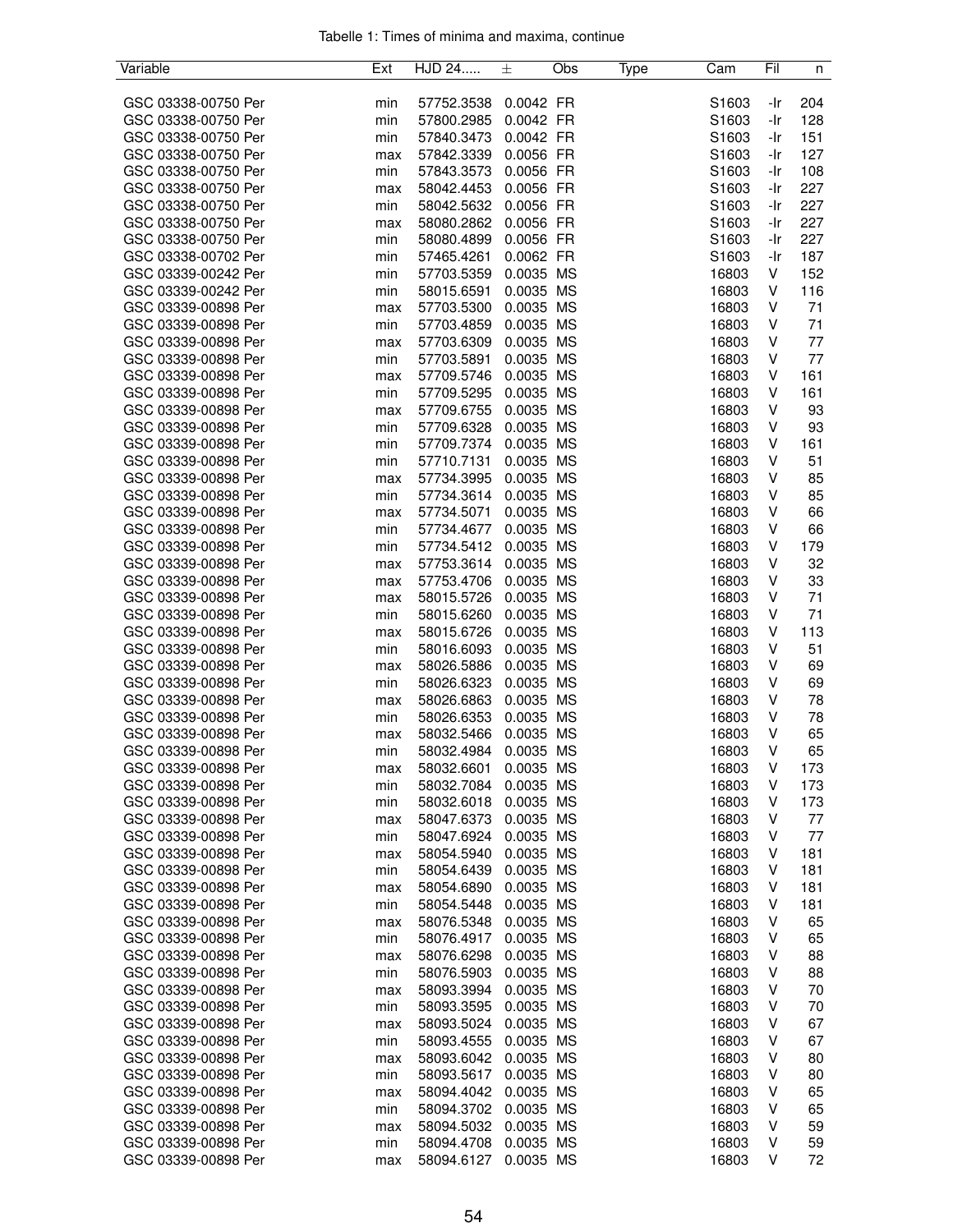| Variable            | Ext              | HJD 24     | 士         | Obs | Type         | Cam               | Fil    | n   |
|---------------------|------------------|------------|-----------|-----|--------------|-------------------|--------|-----|
|                     |                  |            |           |     |              |                   |        |     |
| GSC 03339-00898 Per | min              | 58094.5796 | 0.0035 MS |     |              | 16803             | V      | 72  |
| GSC 03339-00898 Per | min              | 58094.6534 | 0.0035 MS |     |              | 16803             | V      | 256 |
| GSC 03339-00898 Per | max              | 58118.3554 | 0.0035 MS |     |              | 16803             | V      | 54  |
| GSC 03339-00898 Per | min              | 58118.3896 | 0.0035 MS |     |              | 16803             | V      | 54  |
| GSC 03339-00898 Per | max              | 58123.2951 | 0.0035 MS |     |              | 16803             | V      | 86  |
| GSC 03339-00898 Per | min              | 58123.3474 | 0.0035 MS |     |              | 16803             | V      | 86  |
| GSC 03339-00898 Per | max              | 58123.3929 | 0.0035 MS |     |              | 16803             | V      | 60  |
| GSC 03339-00898 Per | min              | 58123.4525 | 0.0035 MS |     |              | 16803             | V      | 60  |
| GSC 03339-00898 Per |                  |            | 0.0035 MS |     |              | 16803             | -I-U   | 68  |
|                     | max              | 58385.6014 |           |     |              |                   |        |     |
| GSC 03339-00898 Per | min              | 58385.5545 | 0.0035 MS |     |              | 16803             | -I-U   | 68  |
| GSC 03339-00898 Per | max              | 58385.7011 | 0.0035 MS |     |              | 16803             | -I-U   | 70  |
| GSC 03339-00898 Per | min              | 58385.6514 | 0.0035 MS |     |              | 16803             | -I-U   | 70  |
| GSC 03339-00898 Per | max              | 58394.5405 | 0.0035 MS |     |              | 16803             | -I-U   | 38  |
| GSC 03339-00898 Per | max              | 58394.6438 | 0.0035 MS |     |              | 16803             | $-I-U$ | 47  |
| GSC 03339-00898 Per | min              | 58394.5919 | 0.0035 MS |     |              | 16803             | -I-U   | 143 |
| GSC 03339-00898 Per | min              | 58394.6973 | 0.0035 MS |     |              | 16803             | $-I-U$ | 41  |
| GSC 03339-00242 Per | min <sub>2</sub> | 58373.4761 | 0.0028 FR |     |              | S1603             | -Ir    | 212 |
| GSC 03339-00898 Per | max              | 58373.4860 | 0.0021 FR |     |              | S1603             | -Ir    | 70  |
| GSC 03339-00898 Per | min              | 58373.4356 | 0.0021 FR |     | <b>DSCT!</b> | S1603             | -Ir    | 70  |
| GSC 03339-00898 Per | max              | 58373.5942 | 0.0021 FR |     |              | S1603             | -Ir    | 62  |
| GSC 03339-00898 Per | max              | 58379.3624 | 0.0028 FR |     |              | S1603             | -Ir    | 81  |
| GSC 03339-00898 Per | min              | 58379.3136 | 0.0028 FR |     |              | S1603             | -Ir    | 81  |
| GSC 03339-00898 Per | max              | 58379.4498 | 0.0028 FR |     |              | S1603             | -Ir    | 83  |
| GSC 03339-00898 Per | min              | 58379.5136 | 0.0028 FR |     |              | S1603             | -Ir    | 88  |
| GSC 03339-00898 Per | max              | 58381.3511 | 0.0035 FR |     |              | S1603             | -Ir    | 89  |
| GSC 03339-00898 Per | min              | 58381.3945 | 0.0035 FR |     |              | S1603             | -Ir    | 89  |
| GSC 03339-00898 Per |                  | 58381.4359 | 0.0035 FR |     |              | S <sub>1603</sub> | -Ir    | 100 |
|                     | max              |            |           |     |              |                   |        |     |
| GSC 03339-00898 Per | min              | 58381.4011 | 0.0035 FR |     |              | S1603             | -Ir    | 100 |
| GSC 03339-00898 Per | max              | 58382.6271 | 0.0035 FR |     |              | S1603             | -Ir    | 65  |
| GSC 03339-00898 Per | min              | 58382.5867 | 0.0035 FR |     |              | S <sub>1603</sub> | -Ir    | 65  |
| GSC 03339-00898 Per | max              | 58391.3681 | 0.0028 FR |     |              | S1603             | -Ir    | 71  |
| GSC 03339-00898 Per | min              | 58391.4197 | 0.0028 FR |     |              | S1603             | -Ir    | 71  |
| GSC 03339-00898 Per | max              | 58391.4734 | 0.0028 FR |     |              | S1603             | -Ir    | 64  |
| GSC 03339-00898 Per | min              | 58391.4371 | 0.0028 FR |     |              | S1603             | -Ir    | 64  |
| GSC 03339-00898 Per | max              | 58391.5684 | 0.0028 FR |     |              | S1603             | -Ir    | 61  |
| GSC 03339-00898 Per | max              | 58396.4320 | 0.0035 FR |     |              | S1603             | $-$ Ir | 96  |
| GSC 03339-00898 Per | min              | 58396.3907 | 0.0035 FR |     |              | S1603             | -Ir    | 96  |
| GSC 03339-00898 Per | max              | 58396.5309 | 0.0035 FR |     |              | S1603             | -Ir    | 59  |
| GSC 03339-00898 Per | min              | 58396.4857 | 0.0035 FR |     |              | S1603             | -Ir    | 59  |
| GSC 03339-00898 Per | max              | 58404.3705 | 0.0035 FR |     |              | S1603             | -Ir    | 91  |
| GSC 03339-00898 Per | max              | 58404.4747 | 0.0035 FR |     |              | S1603             | -Ir    | 99  |
| GSC 03339-00898 Per | min              | 58404.4180 | 0.0035 FR |     |              | S <sub>1603</sub> | -Ir    | 99  |
| GSC 03339-00898 Per | max              | 58404.5660 | 0.0035 FR |     |              | S1603             | -Ir    | 68  |
| GSC 03339-00898 Per | min              | 58404.5228 | 0.0035 FR |     |              | S <sub>1603</sub> | -Ir    | 68  |
| GSC 03717-00153 Per | min              | 58123.3404 | 0.0028 MS |     |              | 16803             | V      | 133 |
| GSC 03717-00153 Per | min              | 58385.6103 | 0.0028 MS |     |              | 16803             | -I-U   | 127 |
| GSC 03717-00153 Per | max              | 58394.6278 | 0.0056 MS |     |              | 16803             | -I-U   | 143 |
| GSC 03717-00293 Per | max              | 57703.4846 | 0.0028 MS |     |              | 16803             | V      | 95  |
| GSC 03717-00293 Per | min              | 57703.5533 | 0.0028 MS |     |              | 16803             | V      | 95  |
| GSC 03717-00293 Per | max              | 57703.6136 | 0.0028 MS |     |              | 16803             | V      | 115 |
| GSC 03717-00293 Per | min              | 57703.6836 | 0.0028 MS |     |              | 16803             | V      | 115 |
| GSC 03717-00293 Per | max              | 57709.7282 | 0.0028 MS |     |              | 16803             | V      | 158 |
| GSC 03717-00293 Per | max              | 57709.6521 | 0.0028 MS |     |              | 16803             | v      | 84  |
| GSC 03717-00293 Per | min              | 57709.6892 | 0.0028 MS |     |              | 16803             | V      | 84  |
| GSC 03717-00293 Per | min              |            | 0.0028 MS |     |              | 16803             | V      | 48  |
|                     |                  | 57710.7119 |           |     |              |                   |        |     |
| GSC 03717-00293 Per | max              | 57734.3676 | 0.0028 MS |     |              | 16803             | V      | 113 |
| GSC 03717-00293 Per | min              | 57734.4375 | 0.0028 MS |     |              | 16803             | V      | 113 |
| GSC 03717-00293 Per | max              | 57734.5021 | 0.0028 MS |     |              | 16803             | V      | 179 |
| GSC 03717-00293 Per | max              | 57753.3238 | 0.0028 MS |     |              | 16803             | V      | 180 |
| GSC 03717-00293 Per | min              | 57753.3969 | 0.0028 MS |     |              | 16803             | V      | 180 |
| GSC 03717-00293 Per | max              | 57753.4574 | 0.0028 MS |     |              | 16803             | V      | 180 |
| GSC 03717-00293 Per | max              | 58015.6673 | 0.0028 MS |     |              | 16803             | V      | 116 |
| GSC 03717-00293 Per | min              | 58015.6124 | 0.0028 MS |     |              | 16803             | V      | 116 |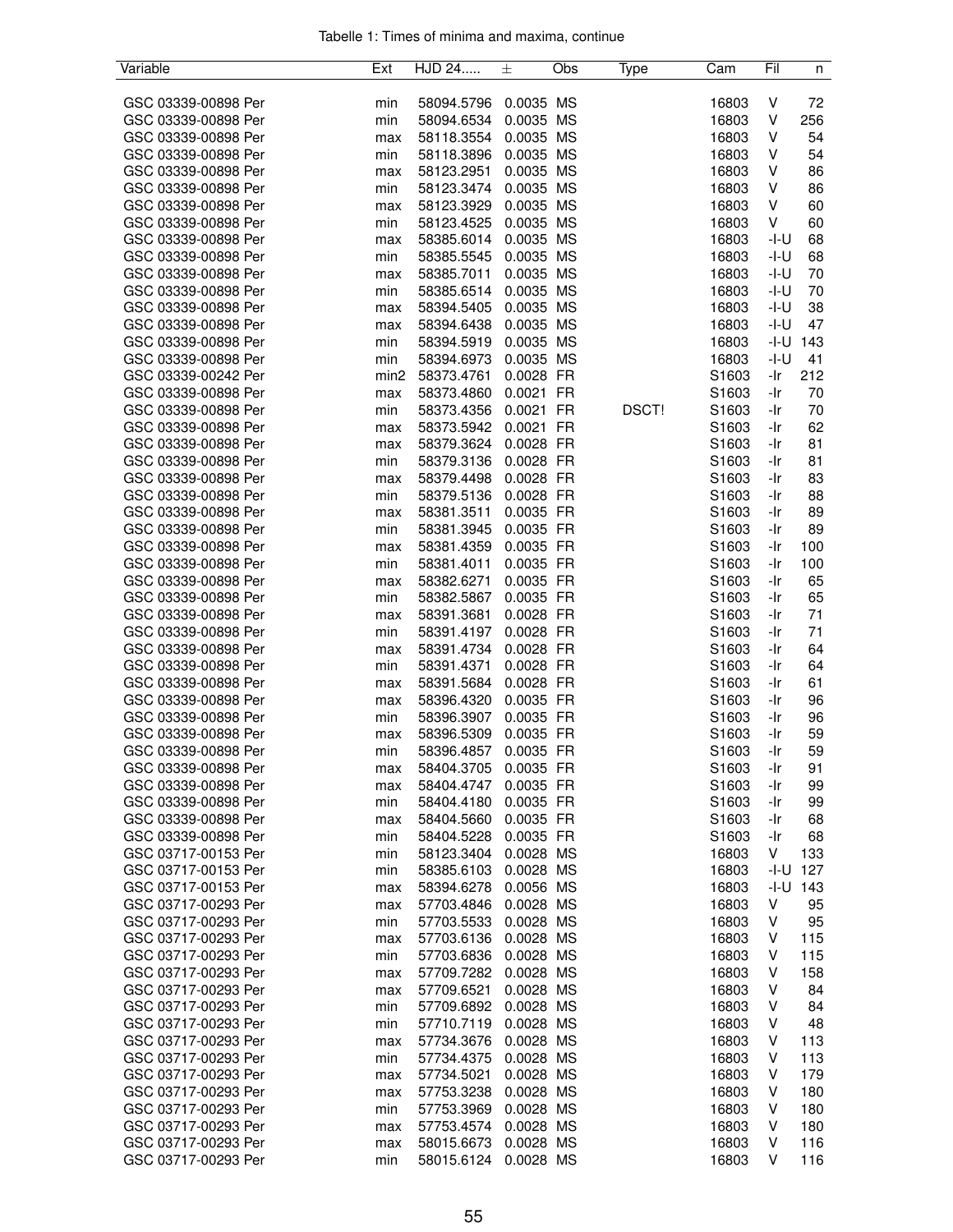| Variable            | Ext              | HJD 24     | 土         | Obs | Type | Cam               | Fil    | n          |
|---------------------|------------------|------------|-----------|-----|------|-------------------|--------|------------|
|                     |                  |            |           |     |      |                   |        |            |
| GSC 03717-00293 Per | max              | 58016.6614 | 0.0028 MS |     |      | 16803             | V      | 97         |
| GSC 03717-00293 Per | min              | 58016.6049 | 0.0028 MS |     |      | 16803             | V      | 97         |
| GSC 03717-00293 Per | max              | 58026.5346 | 0.0028 MS |     |      | 16803             | V      | 108        |
| GSC 03717-00293 Per | min              | 58026.6085 | 0.0028 MS |     |      | 16803             | V      | 108        |
| GSC 03717-00293 Per | max              | 58026.6693 | 0.0028 MS |     |      | 16803             | V      | 156        |
| GSC 03717-00293 Per | max              | 58032.5642 | 0.0028 MS |     |      | 16803             | V      | 96         |
| GSC 03717-00293 Per | min              | 58032.5082 | 0.0028 MS |     |      | 16803             | V      | 96         |
| GSC 03717-00293 Per | max              | 58032.6955 | 0.0028 MS |     |      | 16803             | V      | 95         |
| GSC 03717-00293 Per | min              | 58032.6398 | 0.0028 MS |     |      | 16803             | V      | 95         |
| GSC 03717-00293 Per | max              | 58047.6858 | 0.0028 MS |     |      | 16803             | V      | 130        |
| GSC 03717-00293 Per | min              | 58047.6158 | 0.0028 MS |     |      | 16803             | V      | 130        |
| GSC 03717-00293 Per | max              | 58076.5147 | 0.0028 MS |     |      | 16803             | V      | 106        |
| GSC 03717-00293 Per | min              | 58076.5906 | 0.0028 MS |     |      | 16803             | V      | 106        |
| GSC 03717-00293 Per | max              | 58076.6476 | 0.0028 MS |     |      | 16803             | V      | 150        |
| GSC 03717-00293 Per | max              | 58093.4102 | 0.0028 MS |     |      | 16803             | V      | 220        |
| GSC 03717-00293 Per | max              | 58093.5431 | 0.0028 MS |     |      | 16803             | V      | 72         |
| GSC 03717-00293 Per | min              | 58093.4808 | 0.0028 MS |     |      | 16803             | V      | 220        |
| GSC 03717-00293 Per | min              | 58093.6188 | 0.0028 MS |     |      | 16803             | V      | 56         |
| GSC 03717-00293 Per |                  |            |           |     |      |                   |        |            |
|                     | max              | 58094.3474 | 0.0028 MS |     |      | 16803             | V      | 45         |
| GSC 03717-00293 Per | max              | 58094.4808 | 0.0028 MS |     |      | 16803             | V      | 61         |
| GSC 03717-00293 Per | max              | 58094.6141 | 0.0028 MS |     |      | 16803             | V      | 91         |
| GSC 03717-00293 Per | min              | 58094.4173 | 0.0028 MS |     |      | 16803             | V      | 78         |
| GSC 03717-00293 Per | min              | 58094.5477 | 0.0028 MS |     |      | 16803             | V      | 83         |
| GSC 03717-00293 Per | min              | 58118.3329 | 0.0028 MS |     |      | 16803             | V      | 101        |
| GSC 03717-00293 Per | max              | 58123.3107 | 0.0028 MS |     |      | 16803             | V      | 132        |
| GSC 03717-00293 Per | max              | 58123.4429 | 0.0028 MS |     |      | 16803             | V      | 132        |
| GSC 03717-00293 Per | min              | 58123.3899 | 0.0028 MS |     |      | 16803             | V      | 132        |
| GSC 03717-00293 Per | max              | 58385.6703 | 0.0028 MS |     |      | 16803             | -I-U   | 102        |
| GSC 03717-00293 Per | min              | 58385.6188 | 0.0028 MS |     |      | 16803             | -I-U   | 102        |
| GSC 03717-00293 Per | min              | 58394.6710 | 0.0028 MS |     |      | 16803             |        | $-1-U$ 143 |
| GSC 03717-00293 Per | max              | 58394.6045 | 0.0028 MS |     |      | 16803             | $-I-U$ | 85         |
| GSC 03717-00293 Per | min              | 58394.5453 | 0.0028 MS |     |      | 16803             | $-I-U$ | 85         |
| GSC 03717-00153 Per | min              | 58373.4984 | 0.0028 FR |     |      | S1603             | -Ir    | 198        |
| GSC 03717-00153 Per | max              | 58379.5621 | 0.0021 FR |     |      | S1603             | -Ir    | 226        |
| GSC 03717-00153 Per | min              | 58379.4292 | 0.0021 FR |     |      | S1603             | -Ir    | 226        |
| GSC 03717-00153 Per | min <sub>2</sub> | 58382.3965 | 0.0028 FR |     |      | S1603             | -Ir    | 102        |
| GSC 03717-00153 Per | min              | 58382.6436 | 0.0042 FR |     |      | S1603             | -Ir    | 103        |
| GSC 03717-00153 Per | min <sub>2</sub> | 58391.5414 | 0.0035 FR |     |      | S1603             | -Ir    | 135        |
| GSC 03717-00153 Per | max              | 58391.4253 | 0.0035 FR |     |      | S1603             | -Ir    | 107        |
| GSC 03717-00153 Per | min              | 58391.2959 | 0.0035 FR |     |      | S1603             | -Ir    | 107        |
| GSC 03717-00293 Per | max              | 57330.3166 | 0.0028 FR |     |      | S1603             | -Ir    | 101        |
| GSC 03717-00293 Per | max              | 57752.2599 | 0.0028 FR |     |      | S1603             | -Ir    | 63         |
| GSC 03717-00293 Per | max              | 57752.3982 | 0.0028 FR |     |      | S1603             | -Ir    | 125        |
| GSC 03717-00293 Per | min              | 57752.3073 | 0.0028 FR |     |      | S1603             | -Ir    | 125        |
| GSC 03717-00293 Per |                  | 57829.4207 | 0.0028 FR |     |      | S1603             | -Ir    | 151        |
| GSC 03717-00293 Per | max              |            |           |     |      |                   |        |            |
|                     | min              | 57829.4600 | 0.0028 FR |     |      | S1603             | -Ir    | 151        |
| GSC 03717-00293 Per | max              | 58373.4613 | 0.0021 FR |     |      | S <sub>1603</sub> | -Ir    | 107        |
| GSC 03717-00293 Per | min              | 58373.3940 | 0.0021 FR |     |      | S1603             | -Ir    | 107        |
| GSC 03717-00293 Per | max              | 58373.5947 | 0.0021 FR |     |      | S1603             | -Ir    | 74         |
| GSC 03717-00293 Per | max              | 58379.4945 | 0.0028 FR |     |      | S1603             | -Ir    | 104        |
| GSC 03717-00293 Per | max              | 58381.4177 | 0.0028 FR |     |      | S1603             | -Ir    | 125        |
| GSC 03717-00293 Per | min              | 58381.4802 | 0.0028 FR |     |      | S1603             | -Ir    | 125        |
| GSC 03717-00293 Per | max              | 58382.4176 | 0.0035 FR |     |      | S <sub>1603</sub> | -Ir    | 76         |
| GSC 03717-00293 Per | max              | 58382.5443 | 0.0042 FR |     |      | S1603             | -Ir    | 57         |
| GSC 03717-00293 Per | max              | 58391.4238 | 0.0035 FR |     |      | S1603             | -Ir    | 85         |
| GSC 03717-00293 Per | min              | 58391.5098 | 0.0035 FR |     |      | S <sub>1603</sub> | -Ir    | 85         |
| GSC 03717-00293 Per | max              | 58391.2901 | 0.0035 FR |     |      | S1603             | -Ir    | 53         |
| GSC 03717-00293 Per | max              | 58391.5602 | 0.0049 FR |     |      | S1603             | -Ir    | 44         |
| GSC 03717-00293 Per | max              | 58396.3967 | 0.0028 FR |     |      | S1603             | -Ir    | 113        |
| GSC 03717-00293 Per | max              | 58396.5273 | 0.0035 FR |     |      | S1603             | -Ir    | 71         |
| GSC 03717-00293 Per | max              | 58404.3552 | 0.0028 FR |     |      | S1603             | -Ir    | 116        |
| GSC 03717-00293 Per | min              | 58404.2991 | 0.0028 FR |     |      | S1603             | -Ir    | 116        |
| GSC 03717-00293 Per | max              | 58404.4869 | 0.0028 FR |     |      | S1603             | -Ir    | 120        |
|                     |                  |            |           |     |      |                   |        |            |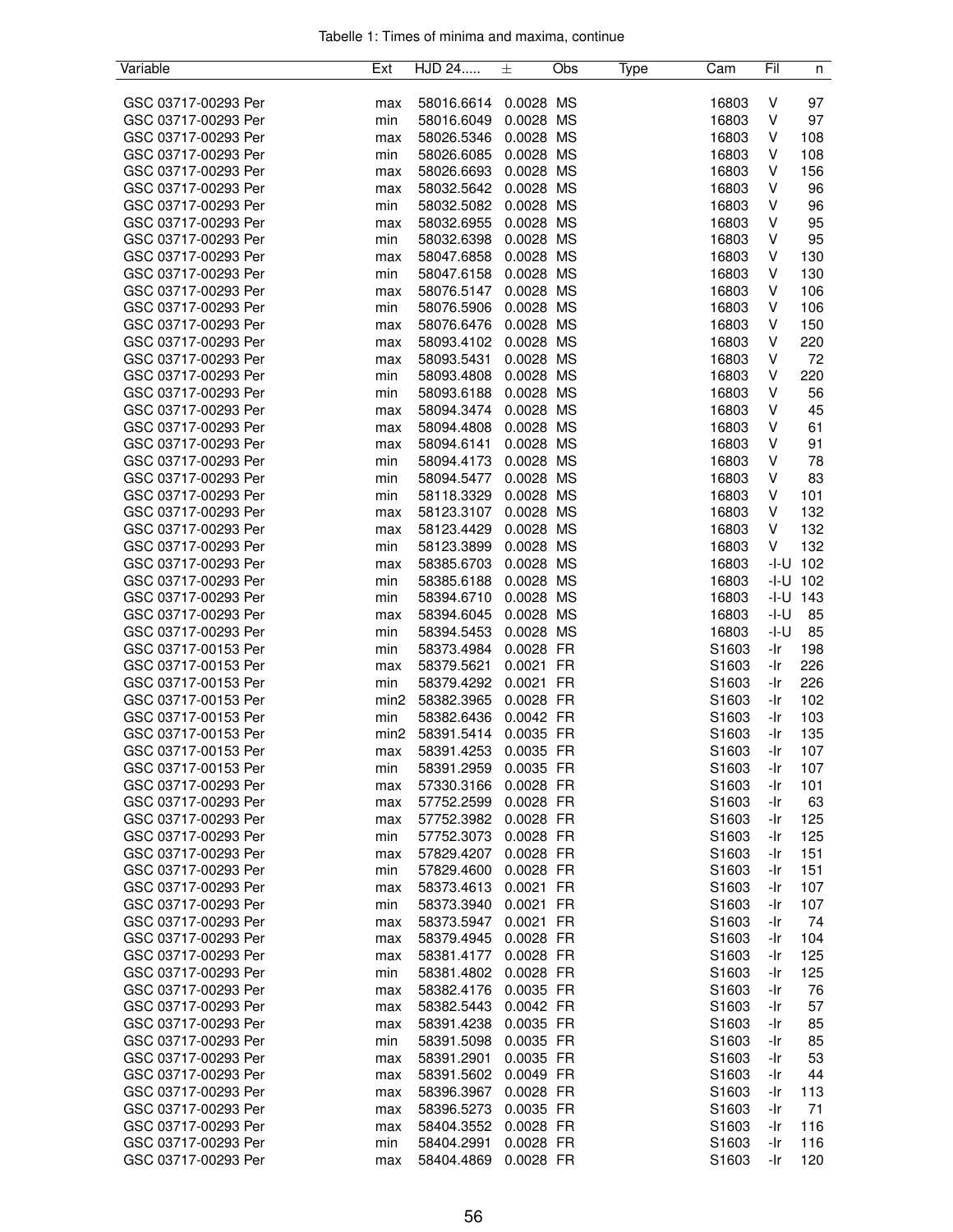| Variable            | Ext              | HJD 24     | 土          | Obs                | Type | Cam               | Fil     | n            |
|---------------------|------------------|------------|------------|--------------------|------|-------------------|---------|--------------|
|                     |                  |            |            |                    |      |                   |         |              |
| GSC 03717-00293 Per | min              | 58404.4207 | 0.0028 FR  |                    |      | S1603             | -Ir     | 120          |
| GSC 03717-00293 Per | max              | 58404.6148 | 0.0042 FR  |                    |      | S1603             | -Ir     | 93           |
| GSC 03717-00293 Per | min              | 58404.5524 | 0.0042 FR  |                    |      | S1603             | -Ir     | 93           |
| GSC 03851-00240 UMa | max              | 58530.5474 |            | 0.0035 PURPGL DSCT |      | QHY8              | TG      | 157          |
| GSC 03851-00240 UMa | min              | 58530.5244 |            | 0.0035 PURPGL DSCT |      | QHY8              | TG      | 157          |
| GSC 03949-00122 Cyg | max              | 58406.4986 | 0.0035 FR  |                    | EB!  | S1603             | -Ir     | 232          |
| GSC 03949-00122 Cyg | min <sub>2</sub> | 58406.2679 | 0.0042 FR  |                    |      | S <sub>1603</sub> | -Ir     | 232          |
| GSC 03949-00631 Cyg | max              | 58406.5163 | 0.0028 FR  |                    | EW!  | S1603             | -Ir     | 246          |
| GSC 03949-00631 Cyg | min <sub>2</sub> | 58406.3769 | 0.0028 FR  |                    |      | S1603             | -Ir     | 246          |
| GSC 03949-00631 Cyg | max              | 58407.3442 | 0.0035 FR  |                    |      | S1603             | -Ir     | 217          |
| GSC 03949-00631 Cyg | min <sub>2</sub> | 58407.4891 | 0.0035 FR  |                    |      | S1603             | -Ir     | 217          |
| GSC 03949-01097 Cyg | min              | 58406.6497 | 0.0042 FR  |                    |      | S1603             | -Ir     | 175          |
| GSC 03949-01667 Cyg | max              | 58406.4349 | 0.0028 FR  |                    | EW!  | S1603             | -Ir     | 184          |
| GSC 03949-01667 Cyg | min              | 58406.3496 | 0.0028 FR  |                    |      | S1603             | -Ir     | 184          |
| GSC 03949-01667 Cyg | max              | 58406.5939 | 0.0035 FR  |                    |      | S1603             | -Ir     | 177          |
| GSC 03949-01667 Cyg | min2             | 58406.5147 | 0.0028 FR  |                    |      | S <sub>1603</sub> | -Ir     | 177          |
| GSC 03949-01667 Cyg | max              | 58407.2559 | 0.0035 FR  |                    |      | S1603             | -Ir     | 158          |
| GSC 03949-01667 Cyg | min              | 58407.3459 | 0.0035 FR  |                    |      | S1603             | -Ir     | 158          |
| GSC 03949-01667 Cyg | max              | 58407.5879 | 0.0035 FR  |                    |      | S1603             | -Ir     | 163          |
| GSC 03949-01667 Cyg | min <sub>2</sub> | 58407.5090 | 0.0035 FR  |                    |      | S1603             | -Ir     | 163          |
| GSC 04190-01948 Dra | min <sub>2</sub> | 58532.4836 | 0.0001 SCI |                    |      | ST7               | $\circ$ | 143          |
|                     |                  |            | 0.0021 FR  |                    |      | S1603             | -Ir     | 245          |
| LINEAR 13716218 Ser | max              | 58245.5583 |            |                    |      |                   |         |              |
| LINEAR 13716218 Ser | min              | 58245.4698 | 0.0021     | <b>FR</b>          |      | S1603             | -Ir     | 245          |
| LINEAR 13716945 Ser | max              | 58245.5021 | 0.0021     | <b>FR</b>          |      | S <sub>1603</sub> | -Ir     | 275          |
| LINEAR 14083195 Ser | max              | 57895.4145 | 0.0042 FR  |                    | RR'  | S1603             | -Ir     | 178          |
| LINEAR 14083195 Ser | max              | 58245.3789 | 0.0042 FR  |                    | RR'  | S1603             | -Ir     | 278          |
| LINEAR 14083195 Ser | min              | 58245.5167 | 0.0035 FR  |                    | RR'  | S1603             | -Ir     | 278          |
| LINEAR 14083195 Ser | max              | 58639.4637 | 0.0042 FR  |                    | RR'  | S <sub>1603</sub> | -Ir     | 214          |
| LINEAR 14089317 Ser | min              | 58245.3615 | 0.0021 FR  |                    | Al'  | S <sub>1603</sub> | -Ir     | 126          |
| LINEAR 14713979 Boo | max              | 57875.5562 | 0.0049 MS  |                    | RR'  | 16803             | V       | 123          |
| LINEAR 14713979 Boo | min              | 57877.5343 | 0.0035 MS  |                    | RR'  | 16803             | V       | 119          |
| LINEAR 14713979 Boo | max              | 57885.5790 | 0.0049 MS  |                    | RR'  | 16803             | V       | 194          |
| LINEAR 14713979 Boo | min              | 57885.4017 | 0.0035 MS  |                    | RR'  | 16803             | V       | 194          |
| LINEAR 14713979 Boo | max              | 57893.4518 | 0.0049 MS  |                    | RR'  | 16803             | V       | 86           |
| LINEAR 14713979 Boo | min              | 58175.6946 | 0.0035 MS  |                    | RR'  | 16803             |         | $-1 - U$ 113 |
| LINEAR 14713979 Boo | max              | 58205.5705 | 0.0049 MS  |                    | RR'  | 16803             |         | $-1 - U$ 132 |
| LINEAR 14713979 Boo | min              | 58520.6795 | 0.0035 MS  |                    | RR'  | 16803             | V       | 102          |
| LINEAR 14713979 Boo | max              | 58613.5213 | 0.0049 MS  |                    | RR'  | 16803             | V       | 100          |
| LINEAR 14713979 Boo | max              | 58614.5891 | 0.0049 MS  |                    | RR'  | 16803             | $\vee$  | 200          |
| LINEAR 14713979 Boo | min              | 58614.4200 | 0.0035 MS  |                    | RR'  | 16803             | V       | 200          |
| LINEAR 14713979 Boo | max              | 58636.4115 | 0.0049 MS  |                    | RR'  | 16803             | V       | 81           |
| LINEAR 14714767 Boo | max              | 57875.5423 | 0.0049 MS  |                    | WU'  | 16803             | V       | 68           |
| LINEAR 14714767 Boo | min              | 57875.6117 | 0.0035 MS  |                    | WU'  | 16803             | V       | 68           |
| LINEAR 14714767 Boo | max              | 57885.4987 | 0.0049 MS  |                    | WU'  | 16803             | V       | 102          |
| LINEAR 14714767 Boo | min              | 57885.4268 | 0.0035 MS  |                    | WU'  | 16803             | V       | 102          |
| LINEAR 14714767 Boo | max              | 57885.6206 | 0.0049 MS  |                    | WU'  | 16803             | V       | 64           |
| LINEAR 14714767 Boo | min              | 57885.5639 | 0.0035 MS  |                    | WU'  | 16803             | V       | 64           |
| LINEAR 14714767 Boo | max              | 57893.4262 | 0.0049 MS  |                    | WU'  | 16803             | V       | 76           |
| LINEAR 14714767 Boo | min              | 57893.3621 | 0.0035 MS  |                    | WU'  | 16803             | V       | 76           |
| LINEAR 14714767 Boo | max              | 58175.7292 | 0.0049 MS  |                    | WU'  | 16803             | -I-U    | 92           |
| LINEAR 14714767 Boo | min              | 58175.6506 | 0.0035 MS  |                    | WU'  | 16803             | -I-U    | 92           |
| LINEAR 14714767 Boo | max              | 58205.5771 | 0.0049 MS  |                    | WU'  | 16803             | -I-U    | 96           |
| LINEAR 14714767 Boo | min              | 58205.6442 | 0.0035 MS  |                    | WU'  | 16803             | -I-U    | 96           |
| LINEAR 14714767 Boo | max              | 58258.4217 | 0.0049 MS  |                    | WU'  | 16803             | -I-U    | 55           |
| LINEAR 14714767 Boo | max              | 58520.6690 | 0.0049 MS  |                    | WU'  | 16803             | V       | 97           |
| LINEAR 14714767 Boo | min              | 58520.7392 | 0.0035 MS  |                    | WU'  | 16803             | V       | 97           |
| LINEAR 14714767 Boo |                  |            |            |                    | WU'  |                   | V       |              |
| LINEAR 14714767 Boo | min              | 58577.6252 | 0.0035 MS  |                    | WU'  | 16803             | V       | 59<br>46     |
|                     | min              | 58589.4603 | 0.0035 MS  |                    |      | 16803             | V       |              |
| LINEAR 14714767 Boo | max              | 58614.4098 | 0.0049 MS  |                    | WU'  | 16803             |         | 90           |
| LINEAR 14714767 Boo | min              | 58614.4784 | 0.0035 MS  |                    | WU'  | 16803             | V       | 90           |
| LINEAR 14714767 Boo | max              | 58614.5435 | 0.0049 MS  |                    | WU'  | 16803             | V       | 112          |
| LINEAR 14714767 Boo | min              | 58614.6110 | 0.0035 MS  |                    | WU'  | 16803             | V       | 112          |
| LINEAR 14714767 Boo | min              | 58636.3969 | 0.0035 MS  |                    | WU'  | 16803             | V       | 81           |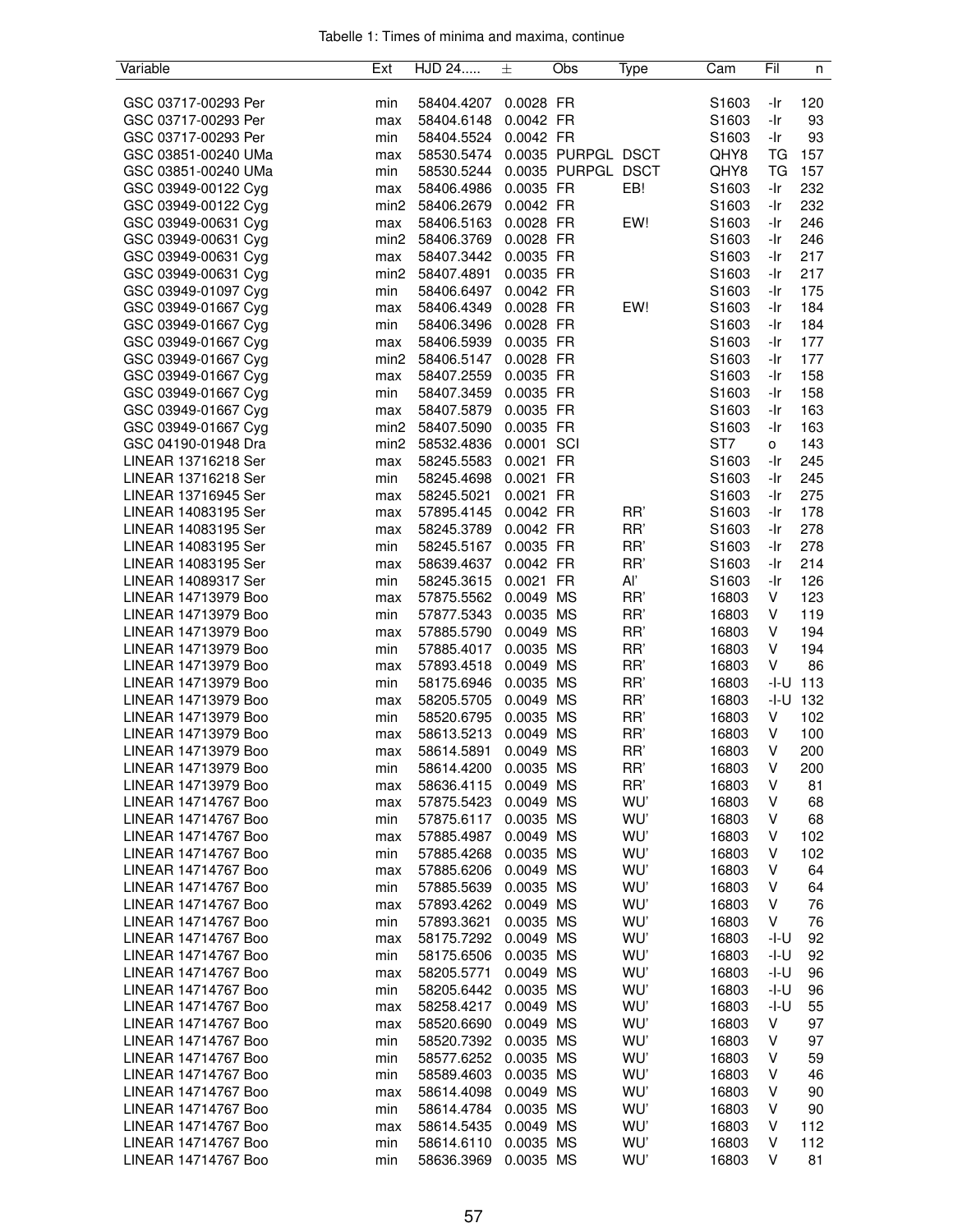| Variable                                   | Ext              | HJD 24                   | 土                      | Obs | Type | Cam               | Fil          | n            |
|--------------------------------------------|------------------|--------------------------|------------------------|-----|------|-------------------|--------------|--------------|
|                                            |                  |                          |                        |     |      |                   |              |              |
| LINEAR 14714767 Boo                        | max              | 58642.3852               | 0.0049 MS              |     | WU'  | 16803             | V            | 87           |
| LINEAR 14714767 Boo                        | min              | 58642.4501               | 0.0035 MS              |     | WU'  | 16803             | V            | 87           |
| LINEAR 16156855 Ser                        | min              | 58312.4873               | 0.0049 FR              |     |      | S1603             | -Ir          | 114          |
| LINEAR 16156855 Ser                        | max              | 58630.4981               | 0.0056 FR              |     |      | S <sub>1603</sub> | -Ir          | 122          |
| LINEAR 16156855 Ser                        | min <sub>2</sub> | 58630.4363               | 0.0056 FR              |     |      | S1603             | -Ir          | 122          |
| LINEAR 16156855 Ser                        | max              | 58662.4672               | 0.0049 FR              |     |      | S1603             | -Ir          | 126          |
| LINEAR 16156855 Ser                        | min <sub>2</sub> | 58662.4178               | 0.0049 FR              |     |      | S1603             | -Ir          | 126          |
| LINEAR 16156855 Ser                        | min              | 58662.5291               | 0.0049 FR              |     |      | S1603             | -Ir          | 87           |
| LINEAR 16156855 Ser                        | min              | 58726.3763               | 0.0056 FR              |     |      | S1603             | -Ir          | 93           |
| LINEAR 16159166 Ser<br>LINEAR 16159166 Ser | max              | 58618.4484               | 0.0049 MS              |     |      | 16803             | $-I-U$       | 51           |
| LINEAR 16159166 Ser                        | min              | 58618.5195               | 0.0035 MS<br>0.0049 MS |     |      | 16803<br>16803    | -I-U<br>-l-U | 51<br>49     |
| LINEAR 16159166 Ser                        | max<br>min       | 58633.4177<br>58633.4815 | 0.0035 MS              |     |      | 16803             | -I-U         | 49           |
| LINEAR 16159166 Ser                        | max              | 58635.5079               | 0.0049 MS              |     |      | 16803             | -I-U         | 55           |
| LINEAR 16159166 Ser                        | min              | 58635.4385               | 0.0035 MS              |     |      | 16803             | -I-U         | 55           |
| LINEAR 16159166 Ser                        | min              | 58635.5779               | 0.0035 MS              |     |      | 16803             | -I-U         | 123          |
| LINEAR 16159166 Ser                        | min              | 58312.4508               | 0.0035 FR              |     |      | S1603             | -Ir          | 132          |
| LINEAR 16159166 Ser                        | max              | 58630.4840               | 0.0049 FR              |     |      | S <sub>1603</sub> | -Ir          | 116          |
| LINEAR 16159166 Ser                        | min              | 58630.4014               | 0.0056 FR              |     |      | S1603             | -Ir          | 116          |
| LINEAR 16159166 Ser                        | min <sub>2</sub> | 58662.4219               | 0.0042 FR              |     |      | S1603             | -Ir          | 148          |
| LINEAR 16159166 Ser                        | min              | 58726.3212               | 0.0056 FR              |     |      | S1603             | -Ir          | 85           |
| <b>LINEAR 440750 Cnc</b>                   | max              | 57831.4179               | 0.0056 MS              |     | WU'  | 16803             | V            | 180          |
| LINEAR 440750 Cnc                          | min              | 57831.5390               | 0.0056 MS              |     | WU'  | 16803             | V            | 180          |
| LINEAR 440750 Cnc                          | max              | 58206.3824               | 0.0056 MS              |     | WU'  | 16803             | -I-U         | 98           |
| LINEAR 440750 Cnc                          | min              | 58206.4996               | 0.0056 MS              |     | WU'  | 16803             | -I-U         | 98           |
| <b>LINEAR 440750 Cnc</b>                   | max              | 58212.4956               | 0.0056 MS              |     | WU'  | 16803             | -I-U         | 146          |
| <b>LINEAR 440750 Cnc</b>                   | min              | 58212.3901               | 0.0056 MS              |     | WU'  | 16803             | -I-U         | 146          |
| LINEAR 444083 Cnc                          | max              | 57856.3950               | 0.0049 MS              |     | WU'  | 16803             | V            | 86           |
| LINEAR 444083 Cnc                          | min              | 57856.3360               | 0.0035 MS              |     | WU'  | 16803             | V            | 86           |
| LINEAR 444083 Cnc                          | min              | 57856.4574               | 0.0035 MS              |     | WU'  | 16803             | V            | 121          |
| LINEAR 444083 Cnc                          | max              | 58138.6384               | 0.0049 MS              |     | WU'  | 16803             | $-I-U$       | 157          |
| LINEAR 444083 Cnc                          | min              | 58138.5736               | 0.0035 MS              |     | WU'  | 16803             |              | $-1 - U$ 157 |
| LINEAR 444083 Cnc                          | min              | 58138.6977               | 0.0035 MS              |     | WU'  | 16803             |              | $-1 - U$ 157 |
| LINEAR 444083 Cnc                          | min              | 58206.3775               | 0.0035 MS              |     | WU'  | 16803             | -I-U         | 143          |
| LINEAR 444083 Cnc                          | min              | 58206.4978               | 0.0035 MS              |     | WU'  | 16803             | -I-U         | 50           |
| LINEAR 444083 Cnc                          | max              | 58212.3856               | 0.0049 MS              |     | WU'  | 16803             | -I-U         | 99           |
| LINEAR 444083 Cnc                          | min              | 58212.4491               | 0.0035 MS              |     | WU'  | 16803             | -I-U         | 99           |
| LINEAR 444083 Cnc                          | max              | 58212.5106               | 0.0049                 | MS  | WU'  | 16803             | -I-U         | 150          |
| LINEAR 444083 Cnc                          | max              | 58529.5813               | 0.0049 MS              |     | WU'  | 16803             | V            | 97           |
| LINEAR 444083 Cnc                          | min              | 58529.5167               | 0.0035 MS              |     | WU'  | 16803             | V            | 97           |
| LINEAR 701058 Cnc                          | max              | 57856.4050               | 0.0049 MS              |     | WU'  | 16803             | V            | 121          |
| LINEAR 701058 Cnc                          | max              | 58138.7037               | 0.0049 MS              |     | WU'  | 16803             | -I-U         | 159          |
| LINEAR 701058 Cnc                          | min              | 58138.6131               | 0.0035 MS              |     | WU'  | 16803             | -I-U         | 159          |
| LINEAR 701058 Cnc                          | min              | 58206.3448               | 0.0035 MS              |     | WU'  | 16803             | -I-U         | 38           |
| LINEAR 701058 Cnc                          | min              | 58206.5047               | 0.0035 MS              |     | WU'  | 16803             | -I-U         | 70           |
| LINEAR 701058 Cnc                          | max              | 58212.4392               | 0.0049 MS              |     | WU'  | 16803             |              | $-1 - U$ 117 |
| LINEAR 701058 Cnc                          | min              | 58212.3524               | 0.0035 MS              |     | WU'  | 16803             |              | $-I-U$ 117   |
| LINEAR 701058 Cnc                          | min              | 58212.5156               | 0.0035 MS              |     | WU'  | 16803             | $-I-U$       | 38           |
| LINEAR 701058 Cnc                          | max              | 58529.4931               | 0.0049 MS              |     | WU'  | 16803             | V            | 116          |
| LINEAR 701058 Cnc                          | min              | 58529.5667               | 0.0035 MS              |     | WU'  | 16803             | V            | 116          |
| LINEAR 703406 Cnc                          | max              | 57856.4646               | 0.0049 MS              |     | WU'  | 16803             | V            | 120          |
| LINEAR 703406 Cnc                          | min              | 57856.3917               | 0.0035 MS              |     | WU'  | 16803             | V            | 120          |
| LINEAR 703406 Cnc                          | max              | 58138.6613               | 0.0042 MS              |     | WU'  | 16803             | -I-U         | 158          |
| <b>LINEAR 703406 Cnc</b>                   | min              | 58138.5863               | 0.0035 MS              |     | WU'  | 16803             |              | $-1 - U$ 158 |
| <b>LINEAR 703406 Cnc</b>                   | min              | 58138.7319               | 0.0035 MS              |     | WU'  | 16803             |              | $-1 - U$ 158 |
| LINEAR 703406 Cnc                          | min              | 58206.4285               | 0.0035 MS              |     | WU'  | 16803             |              | $-1 - U$ 139 |
| LINEAR 703406 Cnc                          | max              | 58212.4385               | 0.0049 MS              |     | WU'  | 16803             |              | $-1 - U$ 148 |
| LINEAR 703406 Cnc                          | min              | 58212.3626               | 0.0035 MS              |     | WU'  | 16803             |              | $-I-U$ 148   |
| <b>LINEAR 703406 Cnc</b>                   | min              | 58212.5108               | 0.0035 MS              |     | WU'  | 16803             | -I-U         | 148          |
| LINEAR 703406 Cnc                          | min              | 58529.5893               | 0.0035 MS              |     | WU'  | 16803             | V            | 107          |
| LINEAR 703406 Cnc                          | max              | 58529.5148               | 0.0049 MS              |     | WU'  | 16803             | V            | 82           |
| <b>NSV 15644 Per</b>                       | max              | 54845.3151               | 0.0035 FR              |     |      | S1603             | -Ir          | 194          |
| <b>NSV 15644 Per</b>                       | min              | 55827.3840               | 0.0069 FR              |     |      | S1603             | -Ir          | 101          |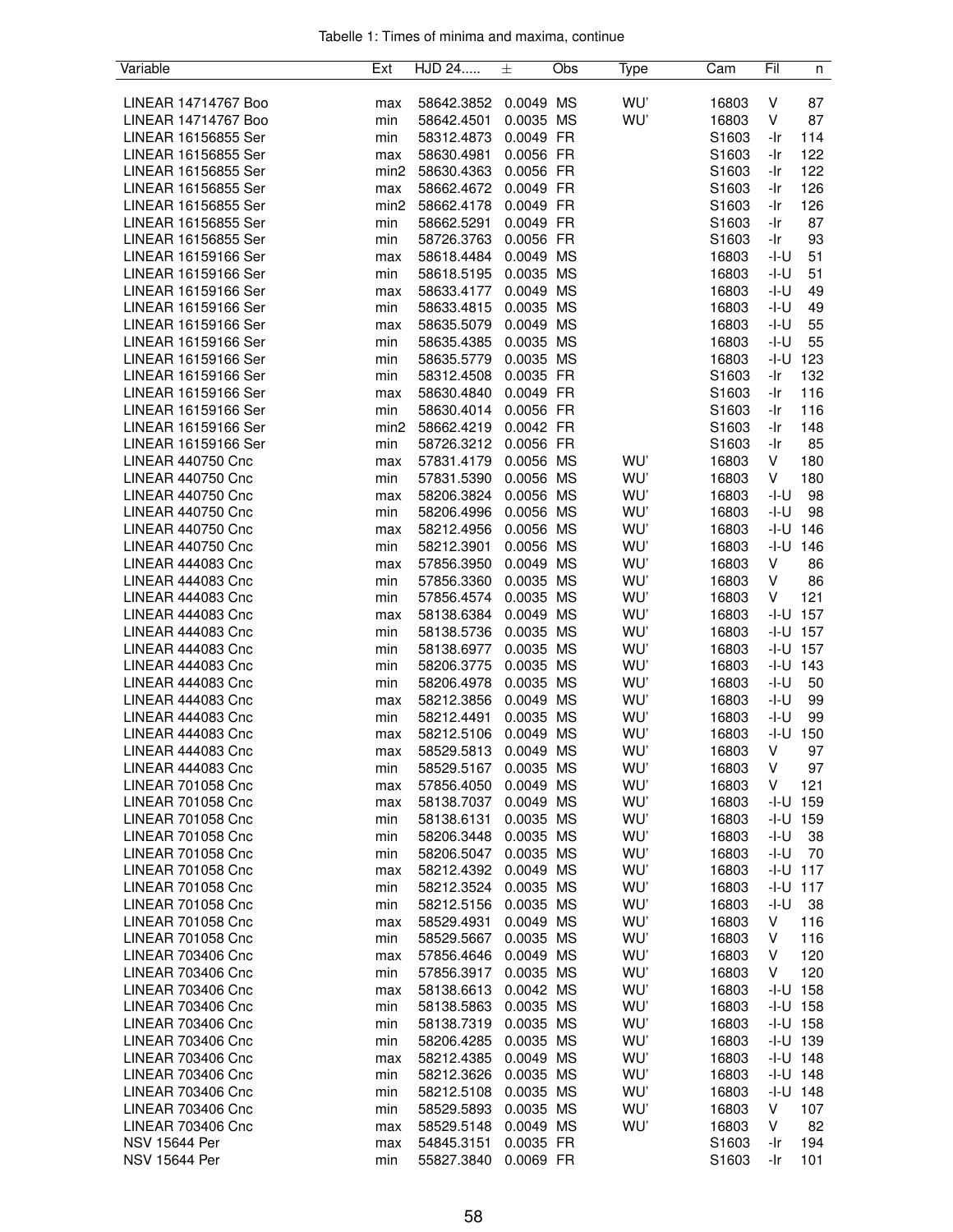| Variable                | Ext                     | HJD 24     | 士                      | Obs | Type       | Cam               | Fil  | n            |
|-------------------------|-------------------------|------------|------------------------|-----|------------|-------------------|------|--------------|
|                         |                         |            |                        |     |            |                   |      |              |
| <b>NSV 15644 Per</b>    | max                     | 55849.5078 | 0.0035 FR              |     |            | S1603             | -Ir  | 782          |
| <b>NSV 15644 Per</b>    | max                     | 55978.4077 | 0.0035 FR              |     |            | S1603             | -Ir  | 153          |
| <b>NSV 15644 Per</b>    | max                     | 56187.4949 | 0.0035 FR              |     |            | S1603             | -Ir  | 709          |
| <b>NSV 15644 Per</b>    | min                     | 57015.2928 | 0.0069 FR              |     |            | S1603             | -Ir  | 417          |
| <b>NSV 15644 Per</b>    | max                     | 57815.4276 | 0.0035 FR              |     |            | S1603             | -Ir  | 92           |
| <b>NSV 15644 Per</b>    | min                     | 58413.4778 | 0.0069 FR              |     | Rotations! | S1603             | -Ir  | 756          |
| NSV 20293 Ser           | max                     | 58245.4043 | 0.0014 FR              |     |            | S <sub>1603</sub> | -Ir  | 269          |
| NSVS 2281526 Aur        | max                     | 56013.5123 | 0.0035 FR              |     |            | S1603             | -Ir  | 126          |
| NSVS 2281526 Aur        | min                     | 56013.4143 | 0.0035 FR              |     |            | S1603             | -Ir  | 126          |
| NSVS 2281526 Aur        | max                     | 58405.3765 | 0.0028 FR              |     |            | S1603             | -Ir  | 169          |
| NSVS 2281526 Aur        | min                     | 58405.4990 | 0.0035 FR              |     |            | S1603             | -Ir  | 169          |
| NSVS 2684399 UMa        | min <sub>2</sub>        | 57133.3875 | 0.0035 FR              |     |            | 450D              |      | 35           |
| NSVS 2684399 UMa        | max                     | 57133.4777 | 0.0035 FR              |     |            | 450D              |      | 44           |
| <b>NSVS 2684399 UMa</b> | min                     | 57133.5632 | 0.0042 FR              |     |            | 450D              |      | 44           |
| <b>NSVS 2684399 UMa</b> | max                     | 57134.5033 | 0.0049 FR              |     |            | 450D              |      | 64           |
| <b>NSVS 2684399 UMa</b> | min <sub>2</sub>        | 57134.4282 | 0.0049 FR              |     |            | 450D              |      | 64           |
| NSVS 4158801 Per        | min                     | 58770.5711 | 0.0013 AG              |     |            | S <sub>1603</sub> | -Ir  | 36           |
| NSVS 4619590 Aur        | max                     | 58522.3328 | 0.0042 MS              |     |            | 16803             | V    | 230          |
| NSVS 4619590 Aur        | min                     | 58571.4033 | 0.0035 MS              |     |            | 16803             | V    | 131          |
| NSVS 4622483 Aur        | max                     | 58522.5586 | 0.0042 MS              |     |            | 16803             | V    | 230          |
| NSVS 4622483 Aur        | min                     | 58522.4044 | 0.0035 MS              |     |            | 16803             | V    | 230          |
| NSVS 4622483 Aur        | max                     | 58571.4211 | 0.0042 MS              |     |            | 16803             | V    | 110          |
| NSVS 4622483 Aur        |                         | 58572.3708 | 0.0042 MS              |     |            | 16803             | V    | 100          |
| <b>NSVS 4888554 UMa</b> | max<br>min              | 58530.5908 | 0.0022 AG              |     |            | S1603             | -Ir  | 53           |
| NSVS 5054458 Cvn        |                         | 57133.5059 | 0.0042 FR              |     |            | 450D              |      | 105          |
| NSVS 5054458 Cvn        | max<br>min <sub>2</sub> |            |                        |     |            | 450D              |      | 105          |
| NSVS 5054458 Cvn        |                         | 57133.3923 | 0.0063 FR<br>0.0049 FR |     |            |                   |      |              |
|                         | max                     | 57134.4813 |                        |     |            | 450D              |      | 103          |
| NSVS 5054458 Cvn        | min <sub>2</sub>        | 57134.3929 | 0.0056 FR              |     |            | 450D              |      | 103          |
| NSVS 5168364 Boo        | max                     | 57875.6500 | 0.0049 MS              |     | WU'        | 16803             | V    | 92           |
| NSVS 5168364 Boo        | min                     | 57875.5576 | 0.0035 MS              |     | WU'        | 16803             | V    | 92           |
| NSVS 5168364 Boo        | min                     | 57877.4398 | 0.0035 MS              |     | WU'        | 16803             | V    | 121          |
| NSVS 5168364 Boo        | max                     | 57877.5240 | 0.0049 MS              |     | WU'        | 16803             | V    | 121          |
| NSVS 5168364 Boo        | min                     | 57877.6117 | 0.0035 MS              |     | WU'        | 16803             | V    | 41           |
| NSVS 5168364 Boo        | max                     | 57885.4032 | 0.0049 MS              |     | WU'        | 16803             | V    | 102          |
| NSVS 5168364 Boo        | min                     | 57885.4862 | 0.0035 MS              |     | WU'        | 16803             | V    | 102          |
| NSVS 5168364 Boo        | max                     | 57885.5724 | 0.0049 MS              |     | WU'        | 16803             | ٧    | 90           |
| NSVS 5168364 Boo        | min                     | 57885.6583 | 0.0035 MS              |     | WU'        | 16803             | V    | 90           |
| NSVS 5168364 Boo        | max                     | 57893.4484 | 0.0049 MS              |     | WU'        | 16803             | V    | 90           |
| <b>NSVS 5168364 Boo</b> | min                     | 57893.3634 | 0.0035 MS              |     | WU'        | 16803             | V    | 90           |
| NSVS 5168364 Boo        | max                     | 58175.6758 | 0.0049 MS              |     | WU'        | 16803             |      | $-1 - U$ 115 |
| NSVS 5168364 Boo        | min                     | 58175.5882 | 0.0035 MS              |     | WU'        | 16803             |      | $-1 - U$ 115 |
| NSVS 5168364 Boo        | max                     | 58205.6414 | 0.0049 MS              |     | WU'        | 16803             |      | $-1-U$ 141   |
| NSVS 5168364 Boo        | min                     | 58205.5566 | 0.0035 MS              |     | WU'        | 16803             |      | $-1-U$ 141   |
| NSVS 5168364 Boo        | min                     | 58258.4702 | 0.0035 MS              |     | WU'        | 16803             | -I-U | 69           |
| NSVS 5168364 Boo        | max                     | 58520.7447 | 0.0049 MS              |     | WU'        | 16803             | V    | 104          |
| NSVS 5168364 Boo        | min                     | 58520.6605 | 0.0035 MS              |     | WU'        | 16803             | V    | 104          |
| <b>NSVS 5168364 Boo</b> | max                     | 58577.6011 | 0.0049 MS              |     | WU'        | 16803             | V    | 97           |
| NSVS 5168364 Boo        | min                     | 58577.6837 | 0.0035 MS              |     | WU'        | 16803             | V    | 97           |
| NSVS 5168364 Boo        | min                     | 58613.4795 | 0.0035 MS              |     | WU'        | 16803             | V    | 129          |
| NSVS 5168364 Boo        | max                     | 58613.5601 | 0.0049 MS              |     | WU'        | 16803             | V    | 129          |
| NSVS 5168364 Boo        | min                     | 58613.6519 | 0.0035 MS              |     | WU'        | 16803             | V    | 28           |
| NSVS 5168364 Boo        | max                     | 58614.4206 | 0.0049 MS              |     | WU'        | 16803             | V    | 126          |
| NSVS 5168364 Boo        | min                     | 58614.5073 | 0.0035 MS              |     | WU'        | 16803             | V    | 126          |
| NSVS 5168364 Boo        | max                     | 58614.5911 | 0.0049 MS              |     | WU'        | 16803             | V    | 200          |
| NSVS 5168364 Boo        | min                     | 58636.4271 | 0.0035 MS              |     | WU'        | 16803             | V    | 81           |
| NSVS 5168364 Boo        | min                     | 58642.4201 | 0.0035 MS              |     | WU'        | 16803             | v    | 91           |
| NSVS 5372401 Lyr        | max                     | 56541.5365 | 0.0035 FR              |     |            | 450D              |      | 109          |
| NSVS 5372401 Lyr        | min                     | 56541.4251 | 0.0035 FR              |     |            | 450D              |      | 109          |
| NSVS 5472908 Lyr        | max                     | 56541.3289 | 0.0035 FR              |     |            | 450D              |      | 80           |
| NSVS 5472908 Lyr        | min <sub>2</sub>        | 56541.3953 | 0.0049 FR              |     |            | 450D              |      | 80           |
| NSVS 5788562 Cyg        | max                     | 56559.3039 | 0.0056 FR              |     |            | 450D              |      | 70           |
| NSVS 7369453 Cnc        | min                     | 57856.4411 | 0.0028 MS              |     | WU'        | 16803             | V    | 120          |
| NSVS 7369453 Cnc        | max                     | 58138.7068 | 0.0042 MS              |     | WU'        | 16803             | -I-U | 161          |
|                         |                         |            |                        |     |            |                   |      |              |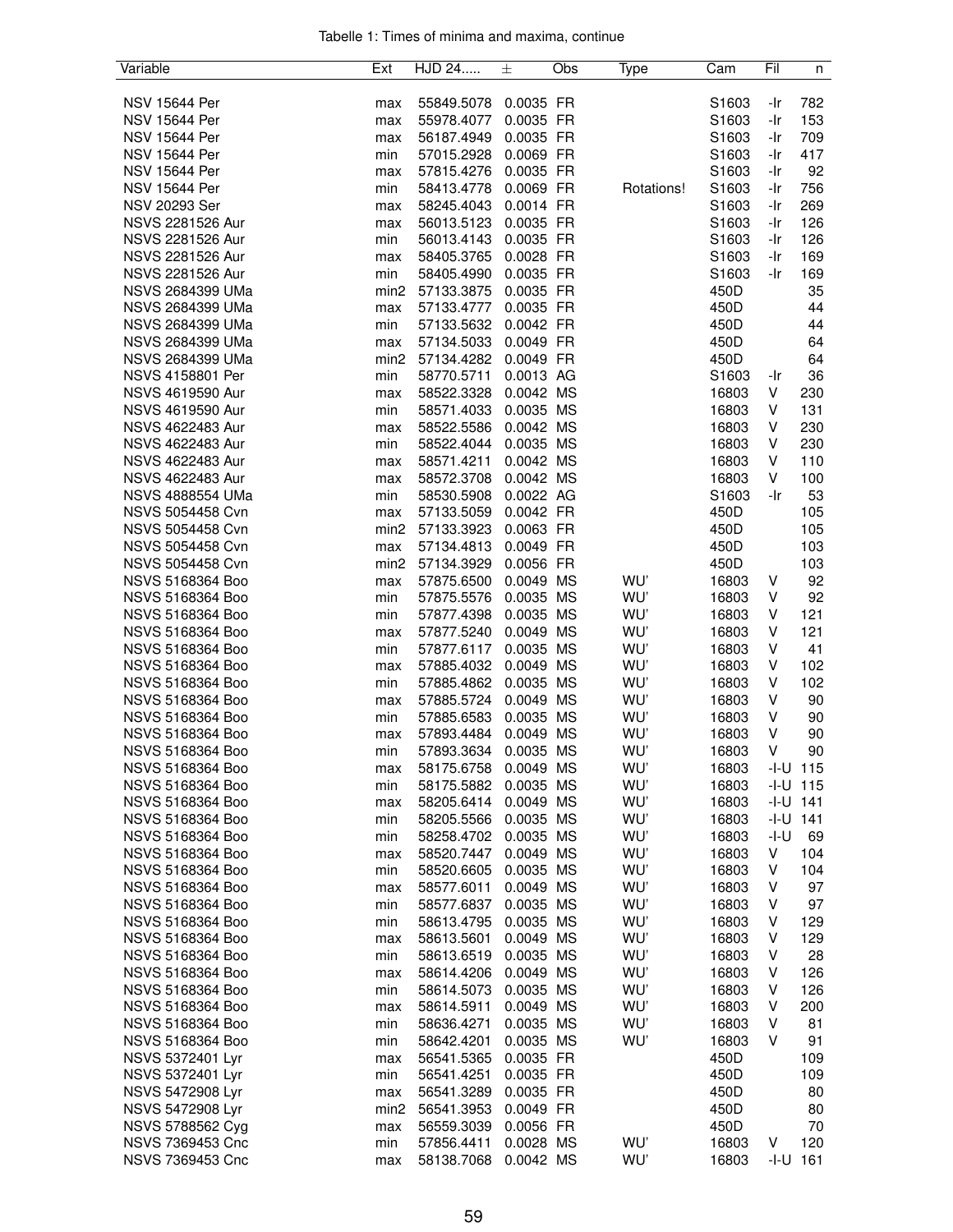| Variable                       | Ext | HJD 24                | 士         | Obs | Type | Cam   | Fil    | n            |
|--------------------------------|-----|-----------------------|-----------|-----|------|-------|--------|--------------|
|                                |     |                       |           |     |      |       |        |              |
| NSVS 7369453 Cnc               | min | 58138.5528            | 0.0028 MS |     | WU'  | 16803 |        | $-1 - U$ 161 |
| NSVS 7369453 Cnc               | max | 58206.5401            | 0.0035 MS |     | WU'  | 16803 |        | $-I-U$ 152   |
| NSVS 7369453 Cnc               | min | 58206.3775            | 0.0028 MS |     | WU'  | 16803 |        | $-1 - U$ 152 |
| NSVS 7369453 Cnc               | max | 58212.3778            | 0.0035 MS |     | WU'  | 16803 |        | $-1 - U$ 151 |
| NSVS 7369453 Cnc               | min | 58212.5149            | 0.0028 MS |     | WU'  | 16803 | $-I-U$ | 151          |
| NSVS 8209613 Lyr               | min | 58682.5069            | 0.0035 MS |     | EB:  | 16803 | V      | 155          |
| NSVS 8209613 Lyr               | max | 58705.5652            | 0.0049 MS |     | EB:  | 16803 | V      | 177          |
| NSVS 8209613 Lyr               | min | 58705.4101            | 0.0035 MS |     | EB:' | 16803 | V      | 177          |
| NSVS 8209613 Lyr               | min | 58712.3814            | 0.0035 MS |     | EB:  | 16803 | V      | 149          |
| NSVS 8209613 Lyr               | min | 58667.5637            | 0.0035 MS |     | EB:  | 16803 | V      | 75           |
|                                |     | 58678.5145            | 0.0035 MS |     | EB:' | 16803 | V      | 130          |
| NSVS 8209613 Lyr               | min |                       |           |     |      | 16803 | V      |              |
| NSVS 8209613 Lyr               | max | 58731.4722            | 0.0049 MS |     | EB:  |       |        | 138          |
| NSVS 8273143 Lyr               | min | 56540.5742: 0.0069 FR |           |     |      | 450D  |        | 131          |
| NSVS 9475749 Tau               | max | 58022.5906            | 0.0049 MS |     |      | 16803 | V      | 99           |
| NSVS 9475749 Tau               | min | 58022.6734            | 0.0035 MS |     |      | 16803 | V      | 99           |
| <b>NSVS 9475749 Tau</b>        | max | 58040.6250            | 0.0049 MS |     |      | 16803 | V      | 96           |
| <b>NSVS 9475749 Tau</b>        | min | 58040.5566            | 0.0035 MS |     |      | 16803 | V      | 96           |
| <b>NSVS 9475749 Tau</b>        | min | 58072.4984            | 0.0035 MS |     |      | 16803 | V      | 63           |
| <b>NSVS 9475749 Tau</b>        | max | 58072.6067            | 0.0049 MS |     |      | 16803 | V      | 104          |
| <b>NSVS 9475749 Tau</b>        | min | 58072.6819            | 0.0035 MS |     |      | 16803 | V      | 104          |
| NSVS 9475749 Tau               | max | 58140.2979            | 0.0049 MS |     |      | 16803 | -I-U   | 137          |
| <b>NSVS 9475749 Tau</b>        | min | 58140.4008            | 0.0035 MS |     |      | 16803 |        | $-1 - U$ 137 |
| NSVS 9475749 Tau               | max | 58395.6731            | 0.0049 MS |     |      | 16803 | $-I-U$ | 115          |
| NSVS 9475749 Tau               | min | 58395.5773            | 0.0035 MS |     |      | 16803 | -I-U   | 115          |
| NSVS 9475749 Tau               | max | 58751.6097            | 0.0049 MS |     |      | 16803 | V      | 110          |
| <b>NSVS 9475749 Tau</b>        | min | 58751.7021            | 0.0035 MS |     |      | 16803 | V      | 110          |
| <b>NSVS 9475749 Tau</b>        | max | 58753.6069            | 0.0049 MS |     |      | 16803 | V      | 121          |
| <b>NSVS 9475749 Tau</b>        | min | 58753.7035            | 0.0035 MS |     |      | 16803 | V      | 121          |
| NSVS 9475749 Tau               | min | 58760.6369            | 0.0035 MS |     |      | 16803 | V      | 72           |
| <b>NSVS 9475749 Tau</b>        | min | 58836.3925            | 0.0035 MS |     |      | 16803 | V      | 45           |
| NSVS 9475749 Tau               | min | 58836.5705            | 0.0035 MS |     |      | 16803 | V      | 33           |
|                                |     |                       |           |     |      |       |        | 74           |
| ROTSE1 J180612.18+485827.7 Her | max | 57900.4814            | 0.0035 MS |     |      | 16803 | В<br>B | 74           |
| ROTSE1 J180612.18+485827.7 Her | min | 57900.5921            | 0.0035 MS |     |      | 16803 |        |              |
| ROTSE1 J180612.18+485827.7 Her | max | 57900.4778            | 0.0035 MS |     |      | 16803 | V      | 78           |
| ROTSE1 J180612.18+485827.7 Her | min | 57900.6098            | 0.0035 MS |     |      | 16803 | V      | 78           |
| ROTSE1 J180612.18+485827.7 Her | min | 58654.4504            | 0.0035 MS |     |      | 16803 | V      | 84           |
| ROTSE1 J180612.18+485827.7 Her | max | 58654.5559            | 0.0035 MS |     |      | 16803 | V      | 101          |
| ROTSE1 J180608.08+465328.2 Her | min | 57538.5964            | 0.0035 MS |     |      | 16803 | $-I-U$ | 115          |
| ROTSE1 J180608.08+465328.2 Her | max | 58655.4179            | 0.0042 MS |     |      | 16803 | V      | 138          |
| ROTSE1 J180608.08+465328.2 Her | min | 58655.5179            | 0.0035 MS |     |      | 16803 | V      | 138          |
| ROTSE1 J180608.08+465328.2 Her | max | 58655.6041            | 0.0042 MS |     |      | 16803 | V      | 202          |
| ROTSE1 J180608.08+465328.2 Her | max | 58665.5605            | 0.0049 MS |     |      | 16803 | V      | 163          |
| ROTSE1 J180608.08+465328.2 Her | min | 58665.4625            | 0.0035 MS |     |      | 16803 | V      | 163          |
| ROTSE1 J180608.08+465328.2 Her | min | 58665.6543            | 0.0035 MS |     |      | 16803 | V      | 209          |
| ROTSE1 J180621.05+462500.4 Her | max | 57538.6166            | 0.0049 MS |     |      | 16803 | -I-U   | 118          |
| ROTSE1 J180621.05+462500.4 Her | min | 57538.5138            | 0.0035 MS |     |      | 16803 | -I-U   | 118          |
| ROTSE1 J180621.05+462500.4 Her | max | 58647.3926            | 0.0049 MS |     |      | 16803 | V      | 73           |
| ROTSE1 J180621.05+462500.4 Her | max | 58655.4291            | 0.0056 MS |     |      | 16803 | V      | 82           |
| ROTSE1 J180621.05+462500.4 Her | min | 58655.5355            | 0.0035 MS |     |      | 16803 | V      | 83           |
| ROTSE1 J180621.05+462500.4 Her | max | 58655.6367            | 0.0056 MS |     |      | 16803 | V      | 59           |
| ROTSE1 J180621.05+462500.4 Her | max | 58665.4047            | 0.0049 MS |     |      | 16803 | V      | 149          |
| ROTSE1 J180621.05+462500.4 Her | min | 58665.5155            | 0.0035 MS |     |      | 16803 | V      | 149          |
| ROTSE1 J180621.05+462500.4 Her | max | 58665.6196            | 0.0049 MS |     |      | 16803 | V      | 209          |
|                                |     |                       |           |     |      |       | V      |              |
| ROTSE1 J180914.24+460707.1 Her | min | 58655.4573            | 0.0042 MS |     |      | 16803 |        | 194          |
| ROTSE1 J180914.24+460707.1 Her | max | 58665.3916            | 0.0056 MS |     |      | 16803 | V      | 209          |
| ROTSE1 J180914.24+460707.1 Her | min | 58665.5688            | 0.0042 MS |     |      | 16803 | V      | 206          |
| ROTSE1 J181008.88+343657.0 Her | max | 57559.6407            | 0.0042 MS |     |      | 16803 |        | $-1 - U$ 163 |
| ROTSE1 J181008.88+343657.0 Her | min | 57559.4648            | 0.0069 MS |     |      | 16803 | -I-U   | 163          |
| ROTSE1 J181008.88+343657.0 Her | max | 58651.4144            | 0.0042 MS |     |      | 16803 | V      | 193          |
| ROTSE1 J181008.88+343657.0 Her | max | 58662.5464            | 0.0042 MS |     |      | 16803 | V      | 207          |
| ROTSE1 J181008.88+343657.0 Her | min | 58662.3952            | 0.0069 MS |     |      | 16803 | V      | 207          |
| ROTSE1 J181008.88+343657.0 Her | max | 58679.5489            | 0.0042 MS |     |      | 16803 | V      | 148          |
| ROTSE1 J181008.88+343657.0 Her | min | 58679.3928            | 0.0069 MS |     |      | 16803 | V      | 148          |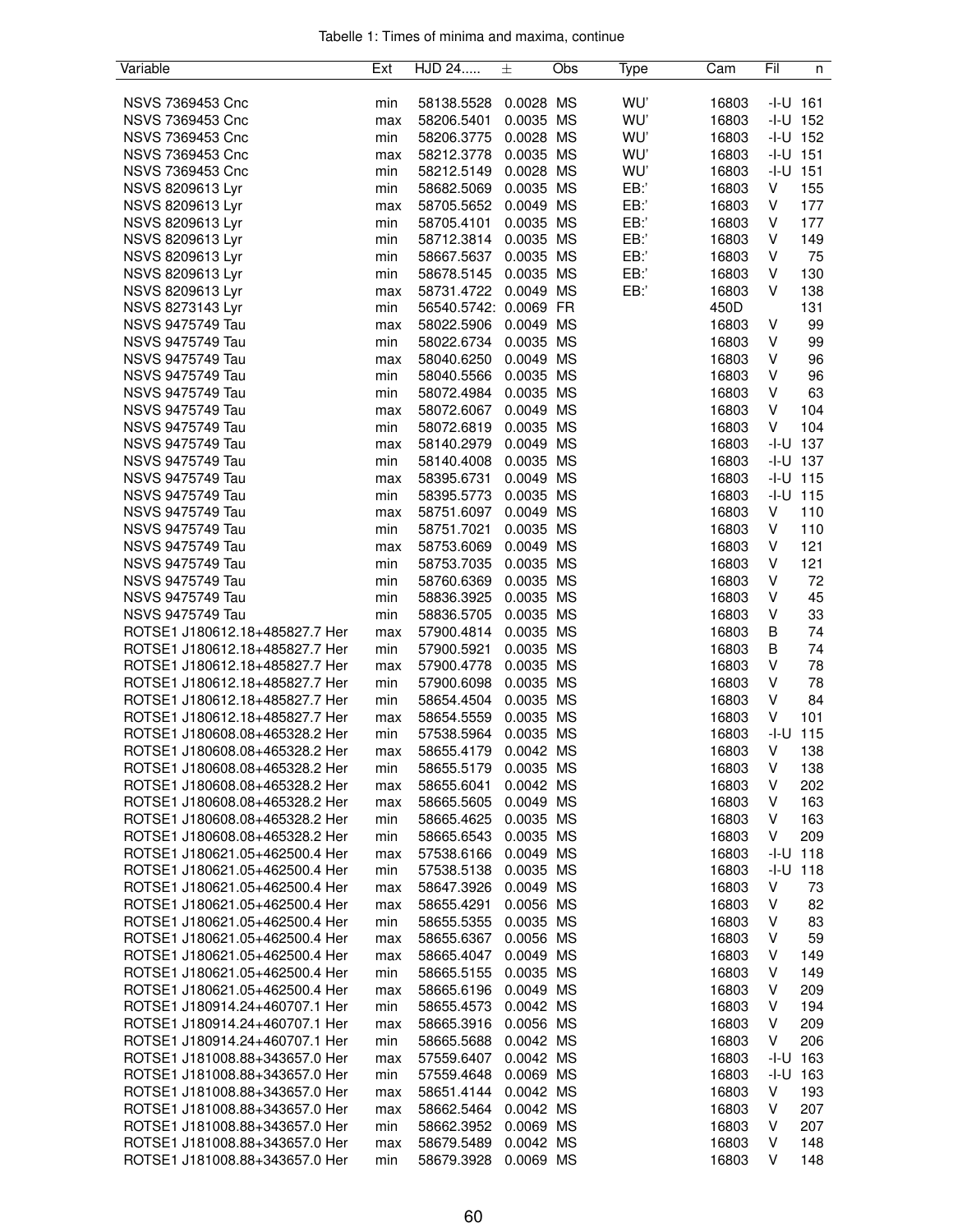| Variable                                   | Ext              | HJD 24                   | 士                      | Obs | Type  | Cam               | Fil          | n        |
|--------------------------------------------|------------------|--------------------------|------------------------|-----|-------|-------------------|--------------|----------|
|                                            |                  |                          |                        |     |       |                   |              |          |
| ROTSE1 J181032.62+403847.4 Her             | max              | 56541.3537               | 0.0035 FR              |     |       | 450D              |              | 61       |
| ROTSE1 J181032.62+403847.4 Her             | min              | 56541.4387               | 0.0042 FR              |     |       | 450D              |              | 61       |
| ROTSE1 J181152.39+373844.4 Her             | max              | 56541.4164               | 0.0035 FR              |     |       | 450D              |              | 56       |
| ROTSE1 J181152.39+373844.4 Her             | min <sub>2</sub> | 56541.4888               | 0.0042 FR              |     |       | 450D              |              | 56       |
| ROTSE1 J181449.65+400948.5 Lyr             | max              | 56541.4440               | 0.0035 FR              |     |       | 450D              |              | 41       |
| ROTSE1 J181449.65+400948.5 Lyr             | min              | 56541.3506               | 0.0069 FR              |     |       | 450D              |              | 41       |
| ROTSE1 J190922.30+381930.4 Lyr             | max              | 56540.4742               | 0.0035 FR              |     |       | 450D              |              | 107      |
| ROTSE1 J190922.30+381930.4 Lyr             | min <sub>2</sub> | 56540.3466               | 0.0035 FR              |     |       | 450D              |              | 107      |
| ROTSE1 J190922.30+381930.4 Lyr             | min              | 56540.5801               | 0.0056 FR              |     |       | 450D              |              | 81       |
| ROTSE1 J191817.31+420245.9 Lyr             | max              | 56540.5419               | 0.0035 FR              |     |       | 450D              |              | 137      |
| ROTSE1 J191817.31+420245.9 Lyr             | min <sub>2</sub> | 56540.4122               | 0.0035 FR<br>0.0021 FR |     |       | 450D              |              | 137      |
| TYC 02146-04515 Vul<br>TYC 02146-04515 Vul | max<br>min       | 55352.4962<br>55352.4695 | 0.0021 FR              |     |       | S1603<br>S1603    | -Ir<br>-Ir   | 70<br>70 |
| TYC 02146-04515 Vul                        | max              | 55352.5672               | 0.0035 FR              |     |       | S1603             | -Ir          | 53       |
| TYC 02146-04515 Vul                        | min              | 55352.5422               | 0.0035 FR              |     |       | S1603             | -Ir          | 53       |
| TYC 02146-04515 Vul                        | max              | 58041.2624               | 0.0014 FR              |     | DSCT! | S1603             | -Ir          | 42       |
| TYC 01336-01804 Gem                        | max              | 58167.3250               | 0.0035 MS              |     |       | 16803             | -I-U         | 82       |
| TYC 01336-01804 Gem                        | min              | 58167.3606               | 0.0035 MS              |     |       | 16803             | $-I-U$       | 82       |
| TYC 01336-01804 Gem                        | max              | 58172.3581               | 0.0035 MS              |     |       | 16803             | -I-U         | 50       |
| TYC 01336-01804 Gem                        | min              | 58172.3133               | 0.0035 MS              |     |       | 16803             | -I-U         | 50       |
| TYC 01336-01804 Gem                        | min              | 58172.4032               | 0.0035 MS              |     |       | 16803             | -I-U         | 31       |
| TYC 01336-01804 Gem                        | max              | 58429.5445               | 0.0035 MS              |     |       | 16803             | -I-U         | 80       |
| TYC 01336-01804 Gem                        | min              | 58429.5931               | 0.0035 MS              |     |       | 16803             | -I-U         | 80       |
| TYC 01336-01804 Gem                        | max              | 55514.6261               | 0.0028 FR              |     |       | S <sub>1603</sub> | -Ir          | 58       |
| TYC 01336-01804 Gem                        | min              | 55514.6692               | 0.0028 FR              |     |       | S1603             | -Ir          | 58       |
| TYC 01336-01804 Gem                        | max              | 56714.3792               | 0.0035 FR              |     |       | S1603             | -Ir          | 67       |
| TYC 01336-01804 Gem                        | min              | 56714.4223               | 0.0035 FR              |     |       | S1603             | -Ir          | 67       |
| TYC 01336-01804 Gem                        | max              | 56714.4651               | 0.0035 FR              |     |       | S1603             | -Ir          | 67       |
| TYC 01336-01804 Gem                        | min              | 56714.4339               | 0.0035 FR              |     |       | S1603             | -Ir          | 67       |
| TYC 01336-01804 Gem                        | max              | 56746.3721               | 0.0035 FR              |     |       | S1603             | -Ir          | 62       |
| TYC 01336-01804 Gem                        | min <sub>2</sub> | 56746.3303               | 0.0035 FR              |     |       | S1603             | -Ir          | 62       |
| TYC 01336-01804 Gem                        | max              | 58542.4063               | 0.0042 FR              |     |       | S1603             | -Ir          | 84       |
| TYC 01336-01804 Gem                        | min              | 58542.4719               | 0.0042 FR              |     |       | S1603             | -Ir          | 84       |
| TYC 01337-01137 Gem                        | min              | 58542.4571               | 0.0010 AG              |     |       | S1603             | -Ir          | 34       |
| TYC 02679-01074 Cyg                        | min              | 55073.5249               | 0.0035 FR              |     |       | S1603             | -Ir          | 323      |
| TYC 02679-01074 Cyg                        | min              | 55482.3987               | 0.0021 FR              |     |       | S1603             | -Ir          | 306      |
| TYC 02695-03163 Cyg                        | min              | 58330.5617               | 0.0023 AG<br>0.0010 AG |     |       | S1603             | -Ir          | 35       |
| TYC 03609-00680 Cyg<br>TYC 03609-00680 Cyg | min<br>min       | 58319.4531<br>58326.4022 | 0.0019 AG              |     |       | S1603<br>S1603    | -Ir<br>-Ir   | 28<br>30 |
| TYC 03609-00680 Cyg                        | min              | 58326.5369               | 0.0013 AG              |     |       | S1603             | -Ir          | 30       |
| TYC 03609-00680 Cyg                        | min              | 58330.4151               | 0.0012 AG              |     |       | S1603             | -Ir          | 34       |
| TYC 03609-00680 Cyg                        | min              | 58330.5456               | 0.0002 AG              |     |       | S1603             | -Ir          | 34       |
| TYC 3609430 Lac                            | max              | 58389.3437               | 0.0035 FR              |     |       | S1603             | -Ir          | 189      |
| TYC 3609430 Lac                            | min              | 58389.4148               | 0.0035 FR              |     |       | S1603             | -Ir          | 189      |
| UCAC3 193-019323 Ori                       | max              | 57749.4294               | 0.0056 MS              |     |       | 16803             | V            | 116      |
| UCAC3 193-019323 Ori                       | min              | 57749.3473               | 0.0042 MS              |     |       | 16803             | V            | 116      |
| UCAC3 193-019323 Ori                       | min              | 57749.5005               | 0.0042 MS              |     |       | 16803             | V            | 201      |
| UCAC3 193-019323 Ori                       | max              | 57752.4401               | 0.0056 MS              |     |       | 16803             | V            | 118      |
| UCAC3 193-019323 Ori                       | min              | 57752.3624               | 0.0042 MS              |     |       | 16803             | V            | 118      |
| UCAC3 193-019323 Ori                       | max              | 57752.5907               | 0.0056 MS              |     |       | 16803             | V            | 86       |
| UCAC3 193-019323 Ori                       | min              | 57752.5133               | 0.0042 MS              |     |       | 16803             | V            | 86       |
| UCAC3 193-019323 Ori                       | max              | 57769.4524               | 0.0056 MS              |     |       | 16803             | V            | 87       |
| UCAC3 193-019323 Ori                       | min              | 57769.5213               | 0.0042 MS              |     |       | 16803             | V            | 87       |
| UCAC3 193-019323 Ori                       | max              | 58041.5680               | 0.0056 MS              |     |       | 16803             | V            | 120      |
| UCAC3 193-019323 Ori                       | min              | 58041.6421               | 0.0042 MS              |     |       | 16803             | V            | 120      |
| UCAC3 193-019323 Ori                       | min              | 58138.3169               | 0.0042 MS              |     |       | 16803             | -I-U         | 161      |
| UCAC3 193-019323 Ori                       | max              | 58138.3998               | 0.0056 MS              |     |       | 16803             | $-1 - U$ 105 |          |
| UCAC3 193-019323 Ori                       | min              | 58138.4690               | 0.0042 MS              |     |       | 16803             | $-1 - U$ 105 |          |
| UCAC3 193-019323 Ori                       | max              | 58523.4444               | 0.0056 MS              |     |       | 16803             | V            | 107      |
| UCAC3 193-019323 Ori                       | min              | 58523.3619               | 0.0042 MS              |     |       | 16803             | V            | 107      |
| UCAC3 193-019323 Ori                       | max              | 58764.6771               | 0.0056 MS              |     |       | 16803             | V            | 106      |
| UCAC3 193-019323 Ori                       | min              | 58764.6007               | 0.0042 MS              |     |       | 16803             | V            | 106      |
| UCAC3 219-059933 Gem                       | max              | 57419.5543               | 0.0035 MS              |     |       | 16803             | -I-U         | 111      |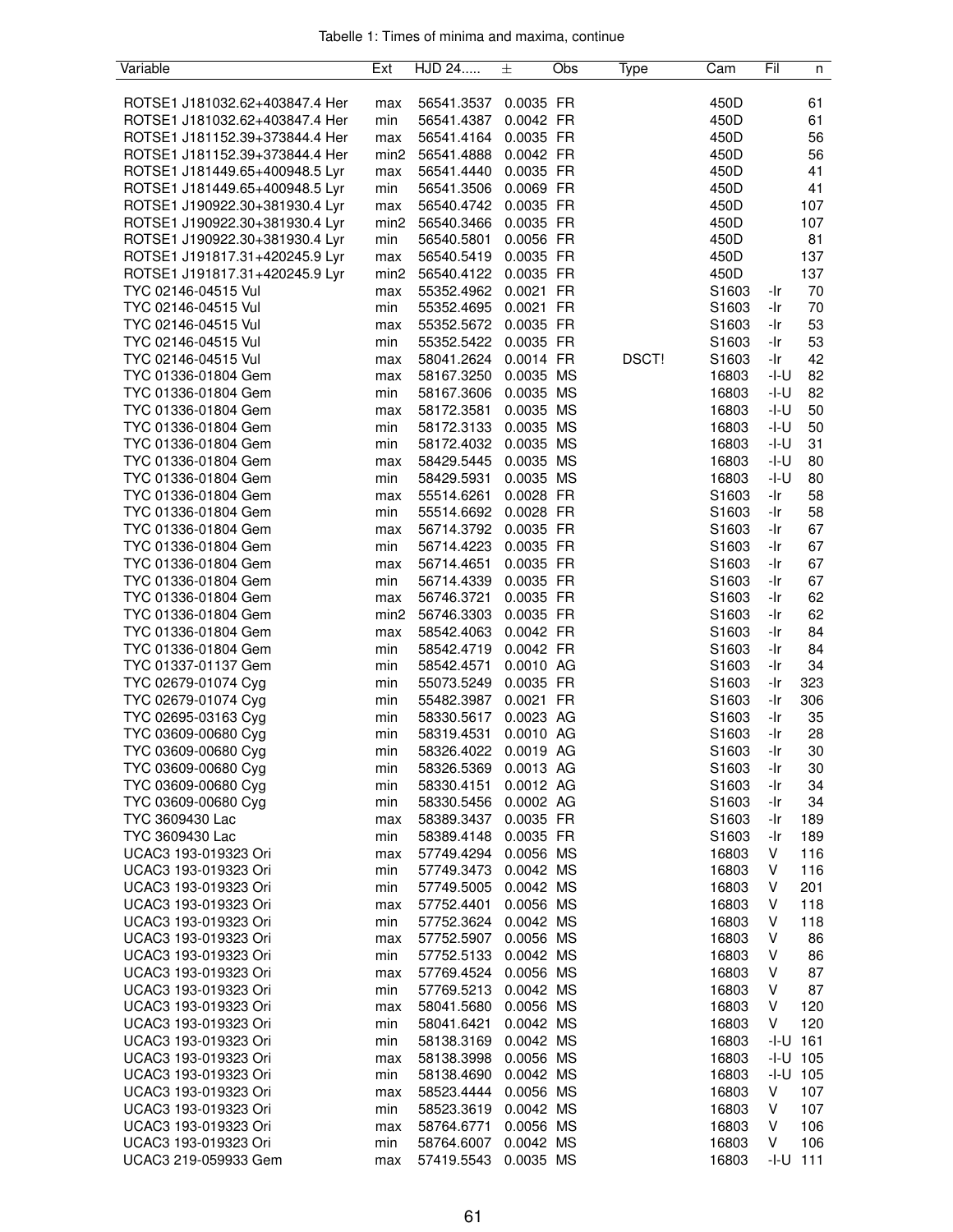| Variable             | Ext              | HJD 24     | 士         | Obs | Type | Cam               | Fil    | n   |
|----------------------|------------------|------------|-----------|-----|------|-------------------|--------|-----|
|                      |                  |            |           |     |      |                   |        |     |
| UCAC3 219-059933 Gem | min              | 57427.4668 | 0.0035 MS |     |      | 16803             | -I-U   | 80  |
| UCAC3 219-059933 Gem | min              | 57471.3968 | 0.0035 MS |     |      | 16803             | -I-U   | 68  |
| UCAC3 219-059933 Gem | min              | 58105.5666 | 0.0035 MS |     |      | 16803             | V      | 84  |
| UCAC3 219-059933 Gem | min              | 58118.4971 | 0.0035 MS |     |      | 16803             | V      | 96  |
| UCAC3 219-059933 Gem | min              | 58167.3288 | 0.0035 MS |     |      | 16803             | -I-U   | 57  |
| UCAC3 219-059933 Gem | max              | 58172.3501 | 0.0035 MS |     |      | 16803             | $-I-U$ | 91  |
| UCAC3 219-059933 Gem | max              | 58429.6597 | 0.0035 MS |     |      | 16803             | -I-U   | 141 |
| UCAC3 219-059933 Gem | min              | 58429.5568 | 0.0035 MS |     |      | 16803             | $-I-U$ | 141 |
| UCAC3 219-059933 Gem | max              | 58568.3692 | 0.0035 MS |     |      | 16803             | V      | 81  |
| UCAC3 219-058956 Gem | max              | 58542.5147 | 0.0035 FR |     |      | S1603             | -Ir    | 71  |
| UCAC3 219-058956 Gem | min              | 58542.4715 | 0.0035 FR |     |      | S1603             | -Ir    | 71  |
| UCAC3 219-058956 Gem | max              | 58542.4369 | 0.0035 FR |     |      | S1603             | -Ir    | 87  |
| UCAC3 219-058956 Gem | min              | 58542.4814 | 0.0035 FR |     |      | S1603             | -Ir    | 87  |
| UCAC3 219-059338 Gem | min <sub>2</sub> | 58542.3277 | 0.0035 FR |     |      | S1603             | -Ir    | 108 |
| UCAC3 219-059338 Gem | min              | 58542.4812 | 0.0042 FR |     |      | S1603             | -Ir    | 118 |
| UCAC3 219-059933 Gem | max              | 55629.4371 | 0.0035 FR |     |      | S1603             | -Ir    | 137 |
| UCAC3 219-059933 Gem | min <sub>2</sub> | 55629.3271 | 0.0035 FR |     |      | S1603             | -Ir    | 137 |
| UCAC3 219-059933 Gem | max              | 58542.2726 | 0.0035 FR |     |      | S1603             | -Ir    | 212 |
| UCAC3 219-059933 Gem | min <sub>2</sub> | 58542.3888 | 0.0035 FR |     |      | S1603             | -Ir    | 212 |
| UCAC3 220-058696 Gem | max              | 57419.4906 | 0.0042 MS |     |      | 16803             | $-I-U$ | 103 |
| UCAC3 220-058696 Gem | min              | 57419.5738 | 0.0035 MS |     |      | 16803             | -I-U   | 103 |
| UCAC3 220-058696 Gem |                  |            | 0.0035 MS |     |      | 16803             | $-I-U$ | 89  |
|                      | min              | 57427.4413 |           |     |      |                   |        |     |
| UCAC3 220-058696 Gem | min              | 57471.3648 | 0.0035 MS |     |      | 16803             | $-I-U$ | 72  |
| UCAC3 220-058696 Gem | max              | 58105.5623 | 0.0042 MS |     |      | 16803             | V      | 123 |
| UCAC3 220-058696 Gem | max              | 58118.5008 | 0.0042 MS |     |      | 16803             | V      | 134 |
| UCAC3 220-058696 Gem | min              | 58118.5943 | 0.0035 MS |     |      | 16803             | V      | 134 |
| UCAC3 220-058696 Gem | max              | 58167.3498 | 0.0042 MS |     |      | 16803             | $-I-U$ | 81  |
| UCAC3 220-058696 Gem | min              | 58172.3476 | 0.0035 MS |     |      | 16803             | $-I-U$ | 94  |
| UCAC3 220-058696 Gem | max              | 58429.5799 | 0.0042 MS |     |      | 16803             | -I-U   | 150 |
| UCAC3 220-058696 Gem | min              | 58429.6630 | 0.0035 MS |     |      | 16803             | -I-U   | 150 |
| UCAC3 220-058696 Gem | max              | 58568.4015 | 0.0042 MS |     |      | 16803             | V      | 81  |
| UCAC3 220-058696 Gem | max              | 55514.6883 | 0.0035 FR |     | EW!  | S1603             | -Ir    | 83  |
| UCAC3 220-058696 Gem | min <sub>2</sub> | 55514.6118 | 0.0035 FR |     |      | S1603             | -Ir    | 83  |
| UCAC3 220-058696 Gem | max              | 56714.4119 | 0.0035 FR |     |      | S1603             | -Ir    | 97  |
| UCAC3 220-058696 Gem | min <sub>2</sub> | 56714.3278 | 0.0035 FR |     |      | S1603             | -Ir    | 97  |
| UCAC3 220-058696 Gem | max              | 56714.4073 | 0.0035 FR |     |      | S1603             | -Ir    | 106 |
| UCAC3 220-058696 Gem | min              | 56714.4944 | 0.0035 FR |     |      | S1603             | -Ir    | 106 |
| UCAC3 220-058696 Gem | max              | 56746.3737 | 0.0035 FR |     |      | S1603             | -Ir    | 89  |
| UCAC3 220-058696 Gem | min              | 56746.2864 | 0.0056 FR |     |      | S1603             | -Ir    | 89  |
| UCAC3 220-058696 Gem | max              | 58542.3446 | 0.0035 FR |     |      | S1603             | -Ir    | 177 |
| UCAC3 220-058696 Gem | min2             | 58542.4241 | 0.0035 FR |     |      | S1603             | -Ir    | 177 |
| UCAC3 220-059695 Gem | min              | 50519.4875 | 0.0069 FR |     | EA!  | CCD <sub>11</sub> | -Ir    | 38  |
| UCAC3 220-059695 Gem | min              | 55514.5886 | 0.0049 FR |     |      | S1603             | -Ir    | 86  |
| UCAC3 220-061546 Gem | max              | 57419.4962 | 0.0042 MS |     |      | 16803             | -I-U   | 111 |
| UCAC3 220-061546 Gem | min              | 57427.4725 | 0.0035 MS |     |      | 16803             | -I-U   | 80  |
| UCAC3 220-061546 Gem | max              | 57471.4099 | 0.0042 MS |     |      | 16803             | $-I-U$ | 72  |
| UCAC3 220-061546 Gem | min              | 58118.5305 | 0.0035 MS |     |      | 16803             | V      | 150 |
| UCAC3 220-061546 Gem | max              | 58172.3583 | 0.0042 MS |     |      | 16803             | $-I-U$ | 95  |
| UCAC3 220-061546 Gem | min              | 58429.6057 | 0.0035 MS |     |      | 16803             | -I-U   | 148 |
| UCAC3 220-061546 Gem | min              | 58568.3823 | 0.0035 MS |     |      | 16803             | V      | 81  |
| UCAC3 220-060189 Gem | min              | 56714.4025 | 0.0035 FR |     |      | S1603             | -Ir    | 142 |
| UCAC3 220-061546 Gem | max              | 55514.6219 | 0.0035 FR |     | EB!  | S1603             |        | 90  |
| UCAC3 220-061546 Gem | min <sub>2</sub> | 55514.7094 | 0.0069 FR |     |      | S1603             |        | 90  |
| UCAC3 220-061546 Gem | max              | 55629.3584 | 0.0042 FR |     |      | S1603             | -Ir    | 142 |
| UCAC3 220-061546 Gem | min <sub>2</sub> | 55629.4587 | 0.0056 FR |     |      | S1603             | -Ir    | 142 |
| UCAC3 220-061546 Gem | min <sub>2</sub> | 56712.3893 | 0.0035 FR |     |      | S1603             | -Ir    | 187 |
| UCAC3 220-061546 Gem | min              | 56714.4098 | 0.0042 FR |     |      | S1603             | -Ir    | 133 |
| UCAC3 220-061546 Gem | min              | 56746.3256 | 0.0042 FR |     |      | S1603             | -Ir    | 89  |
| UCAC3 220-061546 Gem | max              | 58542.4191 | 0.0035 FR |     |      | S <sub>1603</sub> | -Ir    | 152 |
| UCAC3 220-061546 Gem | min <sub>2</sub> | 58542.3203 | 0.0035 FR |     |      | S1603             | -Ir    | 152 |
| UCAC3 220-061546 Gem | min              | 58542.5255 | 0.0035 FR |     |      | S1603             | -Ir    | 117 |
| UCAC3 220-062258 Gem | max              | 56714.3817 | 0.0035 FR |     |      | S1603             | -Ir    | 144 |
| UCAC3 220-062258 Gem | min              | 56714.4720 | 0.0069 FR |     |      | S1603             | -Ir    | 144 |
|                      |                  |            |           |     |      |                   |        |     |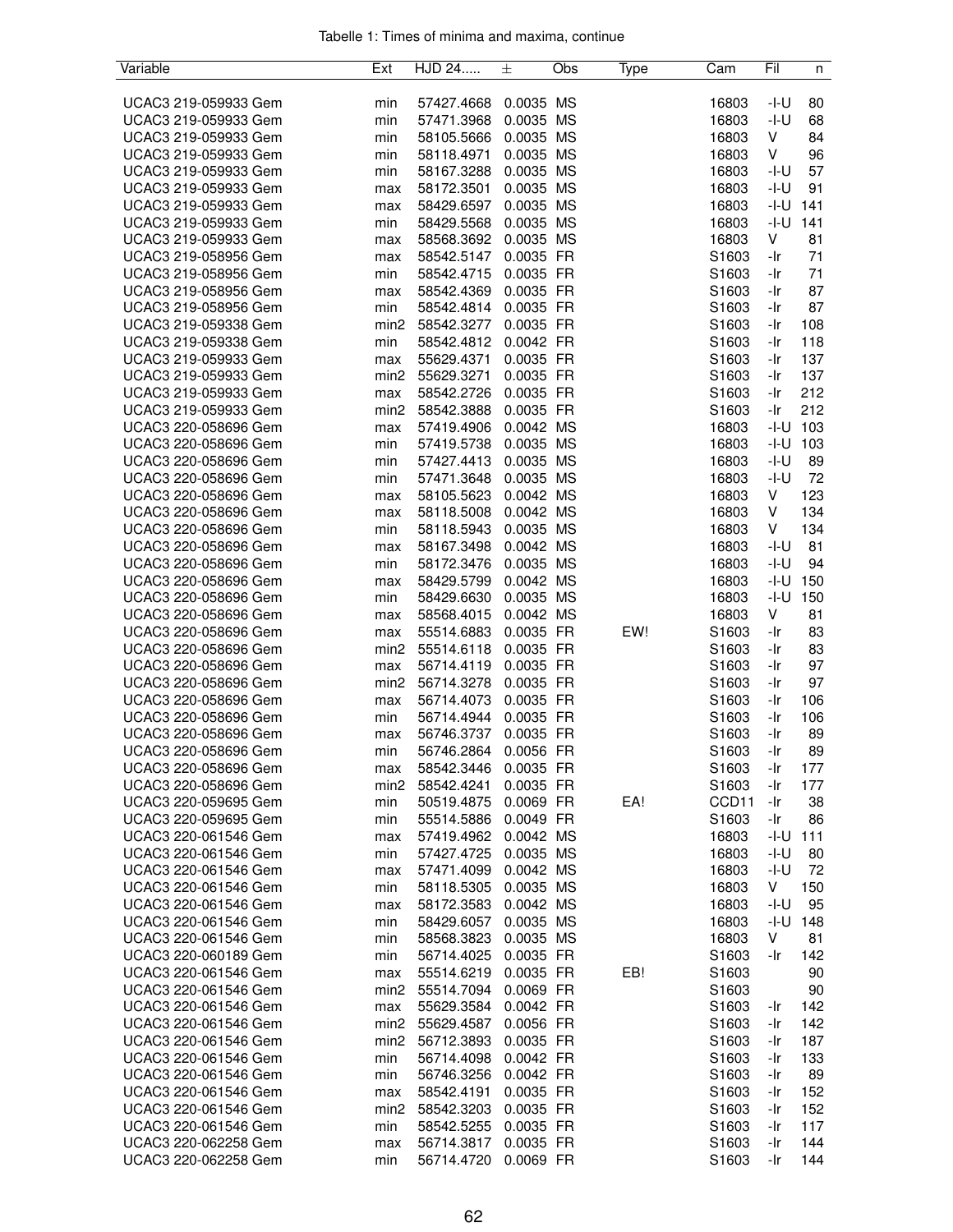| Variable             | Ext              | HJD 24     | 士         | Obs | Type | Cam               | Fil    | n   |
|----------------------|------------------|------------|-----------|-----|------|-------------------|--------|-----|
|                      |                  |            |           |     |      |                   |        |     |
| UCAC3 221-059449 Gem | min              | 58429.6519 | 0.0035 MS |     |      | 16803             | -I-U   | 135 |
| UCAC3 221-059667 Gem | min              | 57419.5114 | 0.0035 MS |     |      | 16803             | -I-U   | 111 |
| UCAC3 221-059667 Gem | max              | 57427.4571 | 0.0035 MS |     |      | 16803             | $-I-U$ | 91  |
| UCAC3 221-059667 Gem | max              | 57471.4153 | 0.0035 MS |     |      | 16803             | -I-U   | 68  |
| UCAC3 221-059667 Gem | min              | 58105.5101 | 0.0035 MS |     |      | 16803             | V      | 61  |
| UCAC3 221-059667 Gem | min              | 58118.5307 | 0.0035 MS |     |      | 16803             | V      | 137 |
| UCAC3 221-059667 Gem | min              | 58167.4004 | 0.0035 MS |     |      | 16803             | -I-U   | 50  |
| UCAC3 221-059667 Gem | min              | 58172.3198 | 0.0035 MS |     |      | 16803             | -I-U   | 89  |
| UCAC3 221-059667 Gem | max              | 58429.5738 | 0.0035 MS |     |      | 16803             | $-I-U$ | 146 |
| UCAC3 221-059667 Gem | max              | 58568.3954 | 0.0035 MS |     |      | 16803             | V      | 81  |
| UCAC3 221-059449 Gem | min              | 57419.5264 | 0.0035 MS |     |      | 16803             | $-I-U$ | 111 |
| UCAC3 221-059449 Gem | max              | 56712.4770 | 0.0035 FR |     | EW?! | S1603             | -Ir    | 201 |
| UCAC3 221-059449 Gem | min              | 56712.2941 | 0.0035 FR |     |      | S1603             | -Ir    | 201 |
| UCAC3 221-059449 Gem | min              | 56714.4187 | 0.0035 FR |     |      | S1603             | -Ir    | 133 |
| UCAC3 221-059449 Gem | min              | 56746.3524 | 0.0035 FR |     |      | S1603             | -Ir    | 82  |
| UCAC3 221-059667 Gem | min <sub>2</sub> | 56714.4264 | 0.0035 FR |     | EB!  | S1603             | -Ir    | 106 |
| UCAC3 221-062276 Gem | max              | 57419.4959 | 0.0035 MS |     |      | 16803             | -I-U   | 34  |
| UCAC3 221-062276 Gem | min              | 57419.4552 | 0.0035 MS |     |      | 16803             | -I-U   | 34  |
| UCAC3 221-062276 Gem | max              | 57419.5834 | 0.0035 MS |     |      | 16803             | $-I-U$ | 64  |
| UCAC3 221-062276 Gem | min              | 57419.5510 | 0.0035 MS |     |      | 16803             | -I-U   | 64  |
| UCAC3 221-062276 Gem | max              | 57427.3995 | 0.0035 MS |     |      | 16803             | -I-U   | 69  |
| UCAC3 221-062276 Gem | min              | 57427.4619 | 0.0035 MS |     |      | 16803             | -I-U   | 69  |
| UCAC3 221-062276 Gem | max              | 57427.4923 | 0.0035 MS |     |      | 16803             | -I-U   | 91  |
| UCAC3 221-062276 Gem | min              | 57471.4025 | 0.0035 MS |     |      | 16803             | -I-U   | 56  |
| UCAC3 221-062276 Gem | max              | 58105.5654 | 0.0035 MS |     |      | 16803             | V      | 71  |
| UCAC3 221-062276 Gem | min              | 58105.5270 | 0.0035 MS |     |      | 16803             | V      | 71  |
| UCAC3 221-062276 Gem | max              | 58118.4400 | 0.0035 MS |     |      | 16803             | V      | 75  |
| UCAC3 221-062276 Gem | min              | 58118.5005 | 0.0035 MS |     |      | 16803             | V      | 75  |
| UCAC3 221-062276 Gem | max              | 58118.5357 | 0.0035 MS |     |      | 16803             | V      | 161 |
| UCAC3 221-062276 Gem | max              | 58167.3624 | 0.0035 MS |     |      | 16803             | -I-U   | 80  |
| UCAC3 221-062276 Gem | min              | 58167.3301 | 0.0035 MS |     |      | 16803             | $-I-U$ | 80  |
| UCAC3 221-062276 Gem | max              | 58172.3312 | 0.0035 MS |     |      | 16803             | -I-U   | 97  |
| UCAC3 221-062276 Gem | max              | 58172.4248 | 0.0035 MS |     |      | 16803             | -I-U   | 68  |
| UCAC3 221-062276 Gem | min              | 58172.3940 | 0.0035 MS |     |      | 16803             | -I-U   | 68  |
| UCAC3 221-062276 Gem | max              | 58429.5602 | 0.0035 MS |     |      | 16803             | $-I-U$ | 58  |
| UCAC3 221-062276 Gem | min              | 58429.5270 | 0.0035 MS |     |      | 16803             | -I-U   | 58  |
| UCAC3 221-062276 Gem | max              | 58429.6417 | 0.0035 MS |     |      | 16803             | -I-U   | 59  |
| UCAC3 221-062276 Gem | min              | 58429.6060 | 0.0035 MS |     |      | 16803             | -I-U   | 59  |
| UCAC3 221-062276 Gem | max              | 58568.4204 | 0.0035 MS |     |      | 16803             | V      | 81  |
| UCAC3 221-062276 Gem | min              | 58568.3882 | 0.0035 MS |     |      | 16803             | V      | 81  |
| UCAC3 221-062276 Gem | max              | 55629.3357 | 0.0035 FR |     |      | S1603             | -Ir    | 51  |
| UCAC3 221-062276 Gem | min              | 55629.2982 | 0.0035 FR |     |      | S <sub>1603</sub> | -Ir    | 51  |
| UCAC3 221-062276 Gem | max              | 56712.2986 | 0.0035 FR |     |      | S1603             | -Ir    | 239 |
| UCAC3 221-062276 Gem | min              | 56712.2656 | 0.0035 FR |     |      | S1603             | -Ir    | 239 |
| UCAC3 221-062276 Gem | max              | 56712.3866 | 0.0035 FR |     |      | S1603             | -Ir    | 80  |
| UCAC3 221-062276 Gem | min              | 56712.3540 | 0.0035 FR |     |      | S1603             | -Ir    | 80  |
| UCAC3 221-062276 Gem | max              | 56712.4672 | 0.0035 FR |     |      | S <sub>1603</sub> | -Ir    | 86  |
| UCAC3 221-062276 Gem | min              | 56712.5238 | 0.0035 FR |     |      | S <sub>1603</sub> | -Ir    | 86  |
| UCAC3 221-062276 Gem | max              | 56714.3415 | 0.0042 FR |     |      | S1603             | -Ir    | 57  |
| UCAC3 221-062276 Gem | max              | 56746.3902 | 0.0035 FR |     |      | S1603             | -Ir    | 49  |
| UCAC3 221-062276 Gem | min              | 56746.3570 | 0.0035 FR |     |      | S1603             | -Ir    | 49  |
| UCAC3 221-061173 Gem | min              | 56714.5022 | 0.0056 FR |     |      | S1603             | -Ir    | 166 |
| UCAC3 224-070046 Gem | max              | 57734.7020 | 0.0056 MS |     |      | 16803             | V      | 132 |
| UCAC3 224-070046 Gem | min              | 57734.6140 | 0.0035 MS |     |      | 16803             | V      | 132 |
| UCAC3 224-070046 Gem | min              | 57734.7552 | 0.0035 MS |     |      | 16803             | V      | 148 |
| UCAC3 224-070046 Gem | max              | 57750.5027 | 0.0056 MS |     |      | 16803             | V      | 117 |
| UCAC3 224-070046 Gem | min              | 57750.5698 | 0.0035 MS |     |      | 16803             | V      | 117 |
| UCAC3 224-070046 Gem | max              | 57760.4080 | 0.0056 MS |     |      | 16803             | V      | 104 |
| UCAC3 224-070046 Gem | min              | 57760.4828 | 0.0035 MS |     |      | 16803             | V      | 104 |
| UCAC3 224-070046 Gem | max              | 57760.5506 | 0.0056 MS |     |      | 16803             | V      | 211 |
| UCAC3 224-070046 Gem | max              | 57770.3215 | 0.0056 MS |     |      | 16803             | V      | 175 |
| UCAC3 224-070046 Gem | max              | 57770.4680 | 0.0056 MS |     |      | 16803             | V      | 114 |
| UCAC3 224-070046 Gem | min              | 57770.5497 | 0.0035 MS |     |      | 16803             | V      | 114 |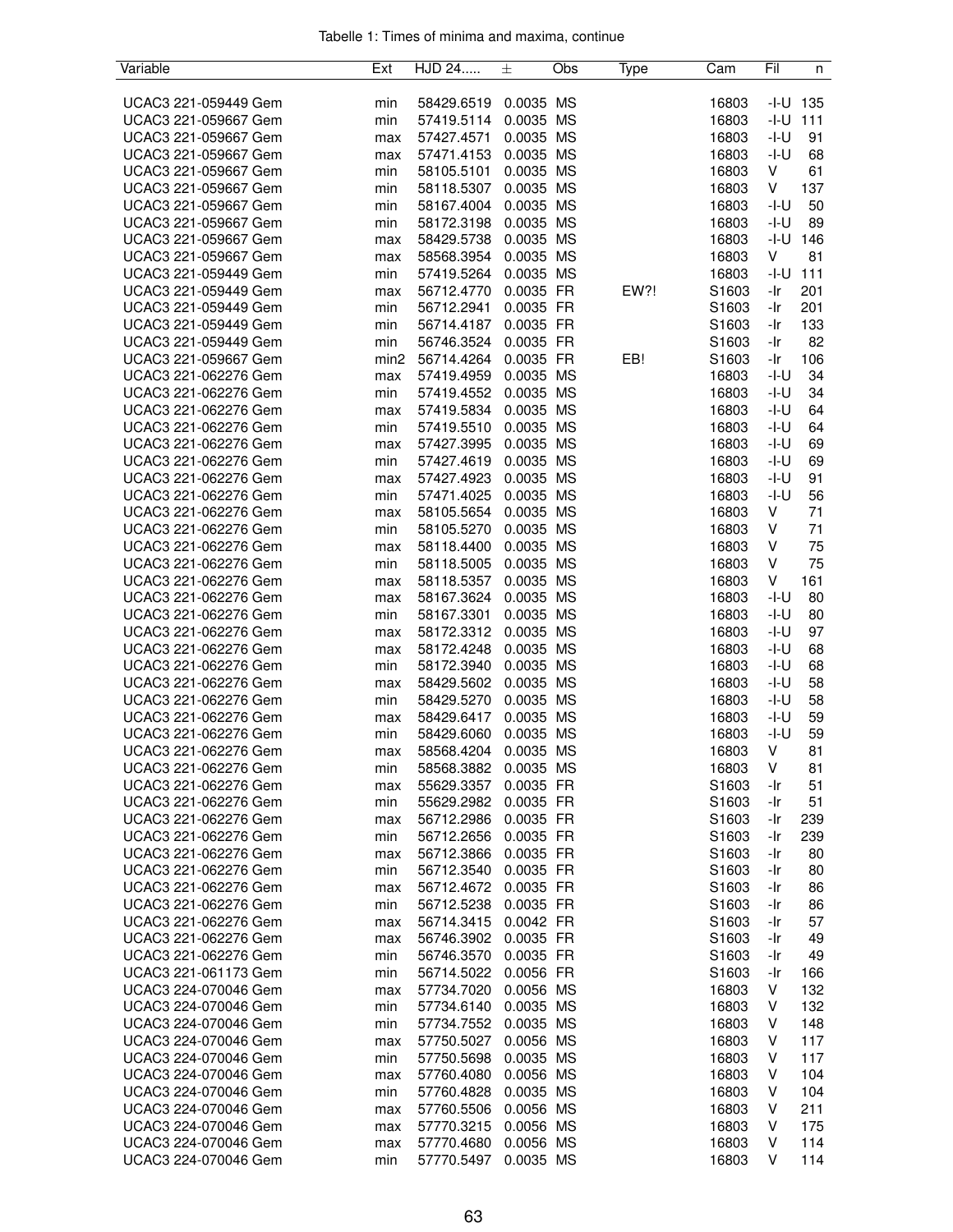| Variable                                     | Ext              | HJD 24                   | 土                        | Obs | Type | Cam               | Fil        | n          |
|----------------------------------------------|------------------|--------------------------|--------------------------|-----|------|-------------------|------------|------------|
|                                              |                  |                          |                          |     |      |                   |            |            |
| UCAC3 224-070046 Gem                         | max              | 57810.4266               | 0.0056 MS                |     |      | 16803             | V          | 110        |
| UCAC3 224-070046 Gem                         | max              | 57823.4396               | 0.0056 MS                |     |      | 16803             | V          | 96         |
| UCAC3 224-070046 Gem                         | min              | 57823.3651               | 0.0035 MS                |     |      | 16803             | V          | 96         |
| UCAC3 224-070046 Gem                         | max              | 58052.6718               | 0.0056 MS                |     |      | 16803             | V          | 108        |
| UCAC3 224-070046 Gem                         | min              | 58052.6000               | 0.0035 MS                |     |      | 16803             | V          | 108        |
| UCAC3 224-070046 Gem                         | max              | 58070.6408               | 0.0056 MS                |     |      | 16803             | V          | 94         |
| UCAC3 224-070046 Gem                         | min              | 58070.5669               | 0.0035 MS                |     |      | 16803             | V          | 94         |
| UCAC3 224-070046 Gem                         | min              | 58070.7197               | 0.0035 MS                |     |      | 16803             | V          | 168        |
| UCAC3 224-070046 Gem                         | max              | 58142.3648               | 0.0056 MS                |     |      | 16803             | $-I-U$     | 111        |
| UCAC3 224-070046 Gem                         | min              | 58142.4341               | 0.0035 MS                |     |      | 16803             | $-I-U$     | 111        |
| UCAC3 224-070046 Gem                         | max              | 58142.5039               | 0.0056 MS                |     |      | 16803             | $-I-U$     | 65         |
| UCAC3 224-070046 Gem                         | max              | 58187.4272               | 0.0056 MS                |     |      | 16803             | -I-U       | 94         |
| UCAC3 224-070046 Gem                         | min              | 58187.5042               | 0.0035 MS                |     |      | 16803             | -I-U       | 94         |
| UCAC3 224-070046 Gem                         | min              | 58204.3929               | 0.0035 MS                |     |      | 16803             | -I-U       | 97         |
| UCAC3 224-070046 Gem                         | min              | 58534.4525               | 0.0035 MS                |     |      | 16803             | V          | 89         |
| UCAC3 224-070046 Gem                         | min              | 58783.6732               | 0.0035 MS                |     |      | 16803             | V          | 78         |
| UCAC3 225-243833 Vul                         | max              | 58719.4339               | 0.0035 SIR               |     |      | ST8XM             |            | 164        |
| UCAC3 225-243833 Vul                         | min              | 58719.5235               | 0.0035 SIR               |     |      | ST8XM             |            | 164        |
| UCAC3 225-243833 Vul                         | max              | 58721.4073               | 0.0035 SIR               |     |      | ST8XM             |            | 65         |
| UCAC3 225-243833 Vul                         | max              | 58726.4522               | 0.0035 SIR               |     |      | ST8XM             |            | 97         |
| UCAC3 225-243833 Vul                         | min              | 58726.3936               | 0.0035 SIR<br>0.0035 SIR |     |      | ST8XM<br>ST8XM    |            | 97         |
| UCAC3 225-243833 Vul                         | max              | 58749.4467               |                          |     |      |                   |            | 102        |
| UCAC3 225-243833 Vul                         | min              | 58749.3847               | 0.0035 SIR<br>0.0035 FR  |     |      | ST8XM             |            | 102        |
| UCAC3 230-243709 Vul<br>UCAC3 230-243709 Vul | max              | 58318.4408               |                          |     |      | S <sub>1603</sub> | -Ir        | 224        |
| UCAC3 230-246702 Vul                         | min              | 58318.5355               | 0.0035 FR<br>0.0035 FR   |     |      | S1603<br>S1603    | -Ir<br>-Ir | 224<br>217 |
| UCAC3 230-248078 Vul                         | min<br>min       | 58318.5358<br>58318.5142 | 0.0035 FR                |     |      | S1603             | -Ir        | 197        |
| UCAC3 231-239474 Vul                         | min2             | 58318.5649               | 0.0035 FR                |     |      | S1603             | -Ir        | 116        |
| UCAC3 231-239474 Vul                         | max              | 58318.4737               | 0.0035 FR                |     |      | S1603             | -Ir        | 233        |
| UCAC3 231-239474 Vul                         | min              | 58318.3966               | 0.0035 FR                |     |      | S <sub>1603</sub> | -Ir        | 233        |
| UCAC3 231-242192 Vul                         | min <sub>2</sub> | 58318.5069               | 0.0035 FR                |     |      | S1603             | -Ir        | 211        |
| UCAC3 234-198719 Vul                         | min              | 55352.4639               | 0.0021 FR                |     |      | S1603             | -Ir        | 129        |
| UCAC3 234-198719 Vul                         | max              | 55483.3529               | 0.0035 FR                |     |      | S1603             | -Ir        | 53         |
| UCAC3 234-198719 Vul                         | min              | 56542.4740               | 0.0014 FR                |     |      | S1603             | -Ir        | 198        |
| UCAC3 234-198719 Vul                         | min <sub>2</sub> | 57656.2673               | 0.0021 FR                |     |      | S1603             | -Ir        | 110        |
| UCAC3 234-198719 Vul                         | min              | 57656.5068               | 0.0021 FR                |     |      | S1603             | -Ir        | 103        |
| UCAC3 234-198719 Vul                         | min              | 58041.4265               | 0.0014 FR                |     |      | S1603             | -Ir        | 192        |
| UCAC3 236-242246 Vul                         | max              | 57631.4798               | 0.0030 SIR               |     |      | ST8XM             |            | 139        |
| UCAC3 236-242246 Vul                         | min              | 57644.4556               | 0.0030 SIR               |     |      | ST8XM             |            | 113        |
| UCAC3 236-242317 Vul                         | min              | 57631.4970               | 0.0030 SIR               |     |      | ST8XM             |            | 139        |
| UCAC3 236-242317 Vul                         | min              | 57644.4201               | 0.0030 SIR               |     |      | ST8XM             |            | 114        |
| UCAC3 236-242627 Vul                         | max              | 57631.4627               | 0.0030 SIR               |     |      | ST8XM             |            | 139        |
| UCAC3 236-242627 Vul                         | max              | 57644.3908               | 0.0030 SIR               |     |      | ST8XM             |            | 114        |
| UCAC3 236-242627 Vul                         | min              | 57644.4680               | 0.0030 SIR               |     |      | ST8XM             |            | 114        |
| UCAC3 238-155503 Lyr                         | min              | 58601.6708               | 0.0035 MS                |     |      | 16803             | V          | 34         |
| UCAC3 238-155503 Lyr                         | min              | 58678.5747               | 0.0035 MS                |     |      | 16803             | V          | 63         |
| UCAC3 238-155503 Lyr                         | min              | 58705.5811               | 0.0035 MS                |     |      | 16803             | V          | 49         |
| UCAC3 238-155503 Lyr                         | min              | 58712.4476               | 0.0035 MS                |     |      | 16803             | V          | 63         |
| UCAC3 238-156799 Lyr                         | max              | 58678.4890               | 0.0056 MS                |     |      | 16803             | V          | 158        |
| UCAC3 238-156799 Lyr                         | min              | 58678.5989               | 0.0042 MS                |     |      | 16803             | V          | 158        |
| UCAC3 238-156799 Lyr                         | max              | 58682.5286               | 0.0056 MS                |     |      | 16803             | V          | 167        |
| UCAC3 238-156799 Lyr                         | min              | 58682.4268               | 0.0042 MS                |     |      | 16803             | V          | 167        |
| UCAC3 238-156799 Lyr                         | max              | 58705.5112               | 0.0056 MS                |     |      | 16803             | V          | 168        |
| UCAC3 238-156799 Lyr                         | min              | 58705.4121               | 0.0042 MS                |     |      | 16803             | V          | 168        |
| UCAC3 238-156799 Lyr                         | max              | 58712.5016               | 0.0056 MS                |     |      | 16803             | V          | 139        |
| UCAC3 238-156799 Lyr                         | min              | 58712.3964               | 0.0042 MS                |     |      | 16803             | V          | 139        |
| UCAC3 238-156799 Lyr                         | max              | 58731.4344               | 0.0056 MS                |     |      | 16803             | V          | 141        |
| UCAC3 238-155729 Lyr                         | min              | 58601.6155               | 0.0035 MS                |     |      | 16803             | V          | 88         |
| UCAC3 238-155729 Lyr                         | max              | 58678.5190               | 0.0056 MS                |     |      | 16803             | V          | 151        |
| UCAC3 238-155729 Lyr                         | min              | 58678.6261               | 0.0035 MS                |     |      | 16803             | V          | 151        |
| UCAC3 238-155729 Lyr                         | min              | 58682.5068               | 0.0035 MS                |     |      | 16803             | V          | 211        |
| UCAC3 238-155729 Lyr                         | min              | 58705.5162               | 0.0035 MS                |     |      | 16803             | V          | 104        |
| UCAC3 238-155729 Lyr                         | max              | 58712.4544               | 0.0056 MS                |     |      | 16803             | V          | 151        |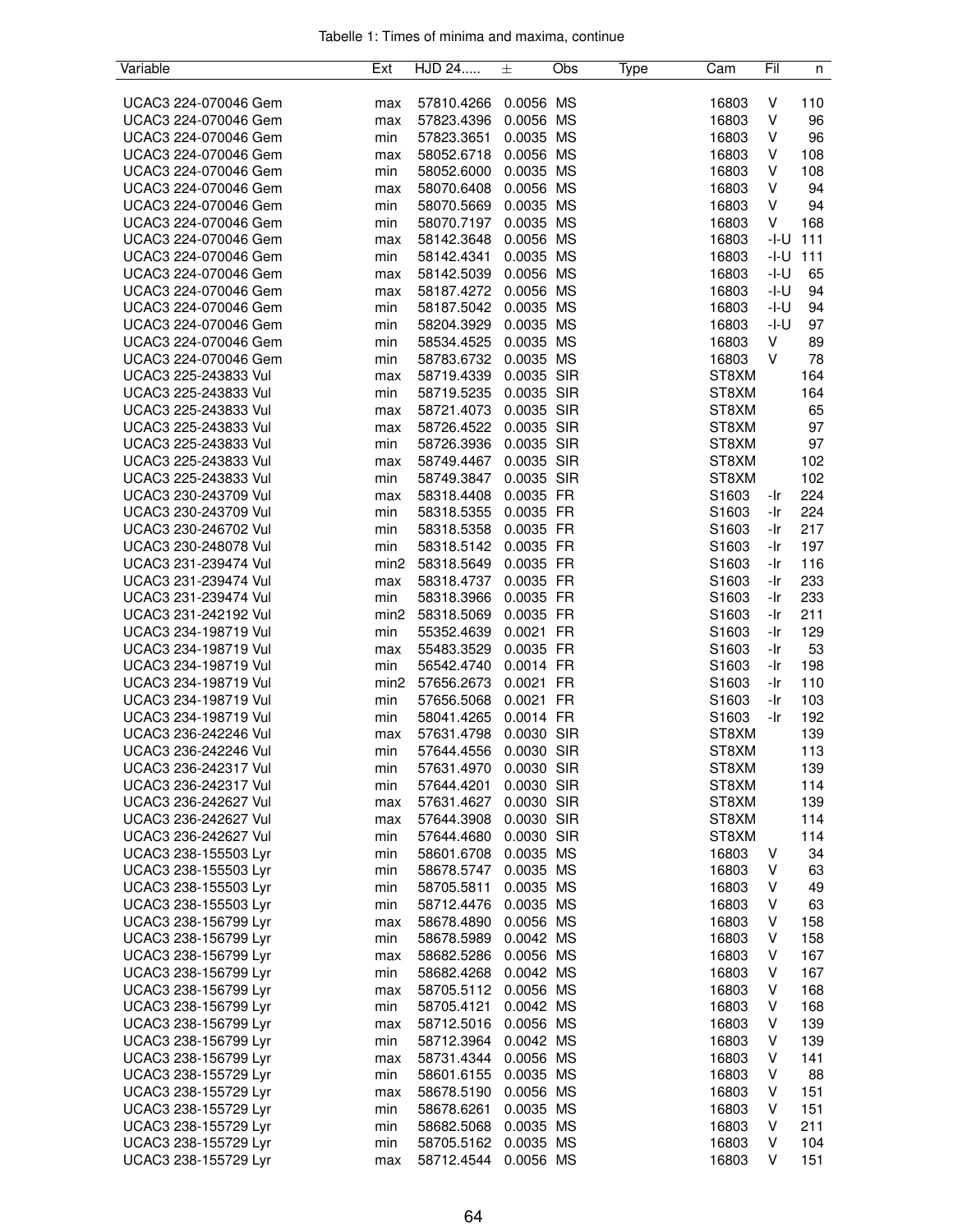| Variable             | Ext              | HJD 24               | 土         | Obs | Type | Cam   | Fil        | n          |
|----------------------|------------------|----------------------|-----------|-----|------|-------|------------|------------|
|                      |                  |                      |           |     |      |       |            |            |
| UCAC3 238-155729 Lyr | max              | 58731.3678           | 0.0056 MS |     |      | 16803 | V          | 141        |
| UCAC3 238-155729 Lyr | min              | 58731.4919           | 0.0035 MS |     |      | 16803 | V          | 141        |
| UCAC3 238-157541 Lyr | min              | 58601.6005           | 0.0042 MS |     |      | 16803 | V          | 52         |
| UCAC3 238-157541 Lyr | max              | 58678.4577           | 0.0056 MS |     |      | 16803 | V          | 188        |
| UCAC3 238-157541 Lyr | max              | 58678.6319           | 0.0056 MS |     |      | 16803 | V          | 188        |
| UCAC3 238-157541 Lyr | min              | 58678.5482           | 0.0042 MS |     |      | 16803 | V          | 188        |
| UCAC3 238-157541 Lyr | min              | 58682.4284           | 0.0042 MS |     |      | 16803 | V          | 211        |
| UCAC3 238-157541 Lyr | min              | 58682.5968           | 0.0042 MS |     |      | 16803 | V          | 211        |
| UCAC3 238-157541 Lyr | min              | 58695.4213           | 0.0042 MS |     |      | 16803 | V          | 65         |
| UCAC3 238-157541 Lyr | min              | 58705.3738           | 0.0042 MS |     |      | 16803 | V          | 52         |
| UCAC3 238-157541 Lyr | max              | 58705.4570           | 0.0056 MS |     |      | 16803 | V          | 121        |
| UCAC3 238-157541 Lyr | min              | 58705.5488           | 0.0042 MS |     |      | 16803 | V          | 121        |
| UCAC3 238-157541 Lyr | min              | 58712.4650           | 0.0042 MS |     |      | 16803 | V          | 151        |
| UCAC3 238-157541 Lyr | max              | 58731.4439           | 0.0056 MS |     |      | 16803 | V          | 141        |
| UCAC3 238-157541 Lyr | min              | 58731.3618           | 0.0042 MS |     |      | 16803 | V          | 141        |
| UCAC3 239-156860 Lyr | max              | 58682.5662 0.0056 MS |           |     |      | 16803 | V          | 150        |
| UCAC3 239-156860 Lyr | min              | 58682.4715           | 0.0035 MS |     |      | 16803 | V          | 150        |
| UCAC3 239-156860 Lyr | max              | 58705.3895           | 0.0049 MS |     |      | 16803 | V          | 148        |
| UCAC3 239-156860 Lyr | min              | 58705.4889           | 0.0035 MS |     |      | 16803 | V          | 148        |
| UCAC3 239-156860 Lyr | max              | 58705.5767           | 0.0049 MS |     |      | 16803 | V          | 193        |
| UCAC3 239-156860 Lyr | max              | 58712.4627           | 0.0049 MS |     |      | 16803 | V          | 150        |
| UCAC3 239-156860 Lyr | min              | 58712.3711           | 0.0035 MS |     |      | 16803 | V          | 150        |
|                      |                  | 58678.4441           |           |     |      |       |            |            |
| UCAC3 239-156860 Lyr | max              |                      | 0.0056 MS |     |      | 16803 | V          | 129        |
| UCAC3 239-156860 Lyr | min              | 58678.5381           | 0.0035 MS |     |      | 16803 | V          | 129        |
| UCAC3 239-156860 Lyr | max              | 58731.3504           | 0.0056 MS |     |      | 16803 | V          | 134        |
| UCAC3 239-156860 Lyr | min              | 58731.4575           | 0.0035 MS |     |      | 16803 | V          | 134        |
| UCAC3 239-156481 Lyr | max              | 58678.5159           | 0.0042 MS |     |      | 16803 | V          | 172        |
| UCAC3 239-156481 Lyr | min              | 58682.5712           | 0.0049 MS |     |      | 16803 | V          | 211        |
| UCAC3 239-156481 Lyr | min              | 58705.4869           | 0.0049 MS |     |      | 16803 | V          | 193        |
| UCAC3 239-156481 Lyr | max              | 58712.3939           | 0.0042 MS |     |      | 16803 | V          | 148        |
| UCAC3 239-156481 Lyr | max              | 58731.4380           | 0.0042 MS |     |      | 16803 | V          | 141        |
| UCAC3 239-158108 Lyr | min              | 58678.4707           | 0.0035 MS |     |      | 16803 | V          | 92         |
| UCAC3 239-158108 Lyr | min              | 58682.3996           | 0.0035 MS |     |      | 16803 | V          | 66         |
| UCAC3 239-158108 Lyr | min              | 58705.4729           | 0.0035 MS |     |      | 16803 | V          | 106        |
| UCAC3 239-158108 Lyr | min              | 58731.4988           | 0.0035 MS |     |      | 16803 | V          | 95         |
| UCAC3 242-227216 Cyg | max              | 57970.5737           | 0.0035 MS |     |      | 16803 | V          | 205        |
| UCAC3 242-227216 Cyg | min              | 58007.4448           | 0.0035 MS |     |      | 16803 | V          | 114        |
| UCAC3 242-227216 Cyg | min              | 58314.6338           | 0.0035 MS |     |      | 16803 | $-I-U$     | 80         |
| UCAC3 242-229922 Cyg | min              | 57938.4402           | 0.0035 MS |     |      | 16803 | V          | 149        |
| UCAC3 242-229922 Cyg | min              | 57939.4884           | 0.0035 MS |     |      | 16803 | V          | 146        |
| UCAC3 242-229922 Cyg | min              | 57942.6330           | 0.0035 MS |     |      | 16803 | V          | 87         |
| UCAC3 242-229922 Cyg | min              | 57961.5197           | 0.0035 MS |     |      | 16803 | V          | 163        |
| UCAC3 242-229922 Cyg | min              | 57969.3899           | 0.0035 MS |     |      | 16803 | V          | 98         |
| UCAC3 242-229922 Cyg | min              | 57970.4412 0.0035 MS |           |     |      | 16803 | V          | 131        |
| UCAC3 242-229922 Cyg | min              | 58314.5832 0.0035 MS |           |     |      | 16803 | $-I-U$ 197 |            |
| UCAC3 242-229922 Cyg | min              | 58325.6042           | 0.0035 MS |     |      | 16803 | $-I-U$ 155 |            |
| UCAC3 242-229922 Cyg | min              | 58356.5536           | 0.0035 MS |     |      | 16803 | $-I-U$ 180 |            |
| UCAC3 242-229922 Cyg | min              | 58385.4123           | 0.0035 MS |     |      | 16803 |            | $-I-U$ 139 |
| UCAC3 242-227216 Cyg | min              | 58693.6445           | 0.0035 MS |     |      | 16803 | V          | 110        |
| UCAC3 242-229922 Cyg | min              | 58673.4189           | 0.0035 MS |     |      | 16803 | V          | 200        |
| UCAC3 242-227216 Cyg | min <sub>2</sub> | 58663.4637           | 0.0035 FR |     |      | S1603 | -Ir        | 142        |
| UCAC3 242-228802 Cyg | max              | 58377.3871           | 0.0049 FR |     | RR!  | S1603 | -Ir        | 96         |
| UCAC3 242-228802 Cyg | min              | 58377.4336           | 0.0049 FR |     |      | S1603 | -Ir        | 96         |
| UCAC3 242-229922 Cyg | max              | 58663.5388           | 0.0035 FR |     | EB!  | S1603 | -Ir        | 150        |
| UCAC3 242-229922 Cyg | min2             | 58663.4455           | 0.0035 FR |     |      | S1603 | -Ir        | 150        |
| UCAC3 242-227216 Cyg | min              | 58730.3268           | 0.0035 FR |     | EA!  | S1603 | -Ir        | 96         |
| UCAC3 242-227216 Cyg | min2             | 58731.4668           | 0.0035 FR |     | EA!  | S1603 | -Ir        | 197        |
| UCAC3 242-229922 Cyg | min2             | 58730.6041           | 0.0056 FR |     | EB!  | S1603 | -Ir        | 141        |
| UCAC3 242-230799 Cyg | min              | 58636.5252           | 0.0049 MS |     |      | 16803 | V          | 109        |
| UCAC3 242-230799 Cyg | min              | 58673.4920           | 0.0049 MS |     |      | 16803 | V          | 143        |
| UCAC3 243-227102 Cyg |                  |                      | 0.0049 MS |     |      |       | V          |            |
|                      | min              | 57912.6112           |           |     |      | 16803 |            | 88         |
| UCAC3 243-227102 Cyg | min              | 57932.5839           | 0.0049 MS |     |      | 16803 | V          | 52         |
| UCAC3 243-227102 Cyg | min              | 57938.6338           | 0.0049 MS |     |      | 16803 | V          | 157        |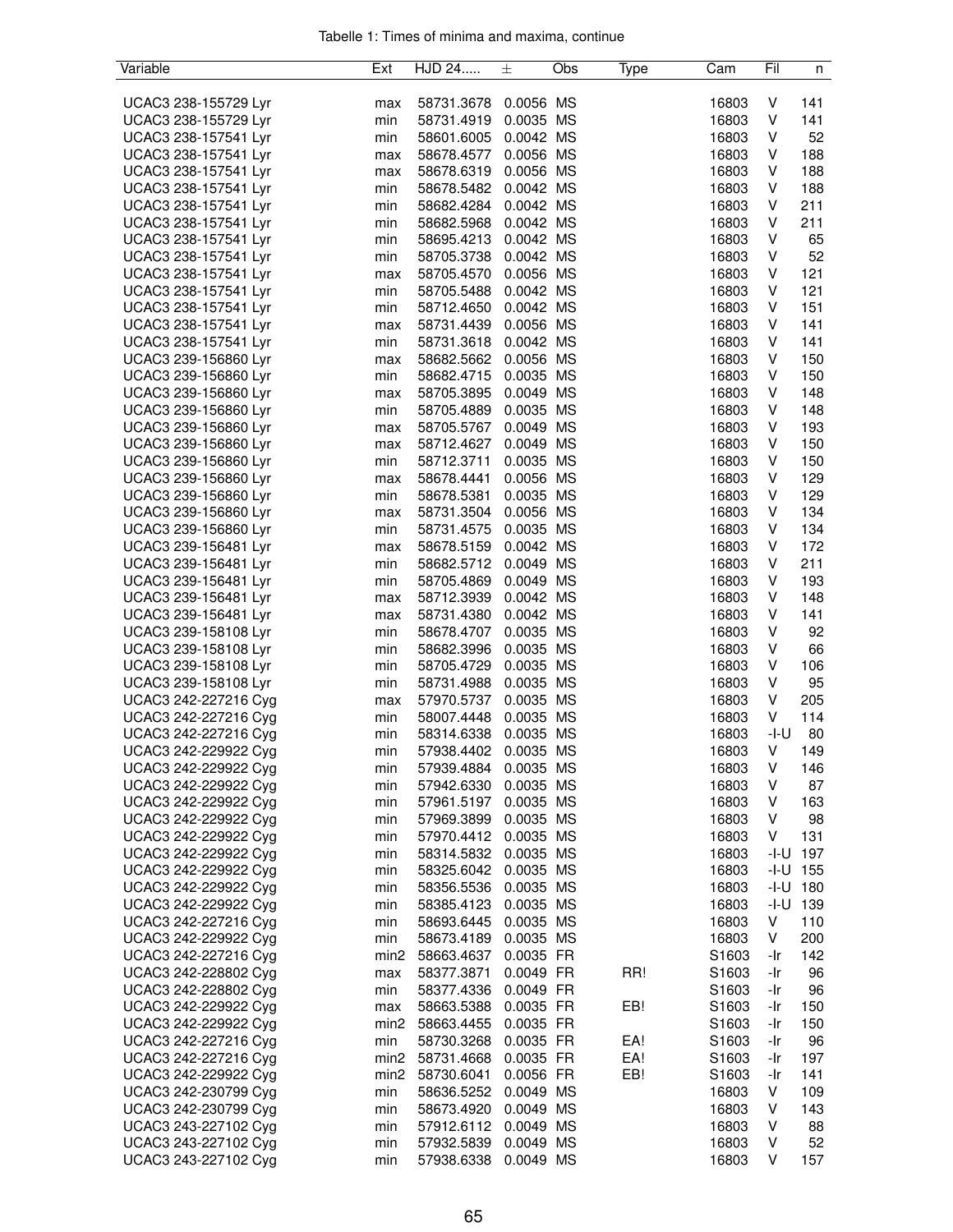| Variable             | Ext | HJD 24               | 土         | Obs | Type | Cam   | Fil  | n            |
|----------------------|-----|----------------------|-----------|-----|------|-------|------|--------------|
|                      |     |                      |           |     |      |       |      |              |
| UCAC3 243-227102 Cyg | max | 57938.5387           | 0.0049 MS |     |      | 16803 | V    | 126          |
| UCAC3 243-227102 Cyg | min | 57938.4481           | 0.0049 MS |     |      | 16803 | V    | 126          |
| UCAC3 243-227102 Cyg | max | 57939.5500           | 0.0049 MS |     |      | 16803 | V    | 141          |
| UCAC3 243-227102 Cyg | min | 57939.4392 0.0049 MS |           |     |      | 16803 | V    | 141          |
| UCAC3 243-227102 Cyg | max | 57942.5844           | 0.0049 MS |     |      | 16803 | V    | 75           |
| UCAC3 243-227102 Cyg | max | 57954.4995           | 0.0049 MS |     |      | 16803 | V    | 118          |
| UCAC3 243-227102 Cyg | min | 57954.5971           | 0.0049 MS |     |      | 16803 | V    | 118          |
| UCAC3 243-227102 Cyg | min | 57961.6490           | 0.0049 MS |     |      | 16803 | V    | 169          |
| UCAC3 243-227102 Cyg | max | 57961.5516           | 0.0049 MS |     |      | 16803 | V    | 122          |
| UCAC3 243-227102 Cyg | min | 57961.4567           | 0.0049 MS |     |      | 16803 | V    | 122          |
| UCAC3 243-227102 Cyg | max | 57969.4296           | 0.0049 MS |     |      | 16803 | V    | 97           |
| UCAC3 243-227102 Cyg | max | 57970.4360           | 0.0049 MS |     |      | 16803 | V    | 135          |
| UCAC3 243-227102 Cyg | min | 57970.5368           | 0.0049 MS |     |      | 16803 | V    | 135          |
| UCAC3 243-227102 Cyg | max | 58007.3961           | 0.0049 MS |     |      | 16803 | V    | 109          |
| UCAC3 243-227102 Cyg | max | 58008.3905           | 0.0049 MS |     |      | 16803 | V    | 96           |
| UCAC3 243-227102 Cyg | max | 58314.6011           | 0.0049 MS |     |      | 16803 |      | $-1 - U$ 192 |
| UCAC3 243-227102 Cyg | min | 58314.4992           | 0.0049 MS |     |      | 16803 |      | $-1 - U$ 192 |
| UCAC3 243-227102 Cyg | max | 58325.5076           | 0.0049 MS |     |      | 16803 |      | $-I-U$ 165   |
| UCAC3 243-227102 Cyg | min | 58325.3948           | 0.0049 MS |     |      | 16803 |      | $-I-U$ 165   |
| UCAC3 243-227102 Cyg | min | 58325.6059           | 0.0049 MS |     |      | 16803 |      | $-I-U$ 218   |
| UCAC3 243-227102 Cyg | min | 58356.4826           | 0.0049 MS |     |      | 16803 |      | $-I-U$ 159   |
| UCAC3 243-227102 Cyg | max | 58385.4557           | 0.0049 MS |     |      | 16803 |      | $-1 - U$ 139 |
| UCAC3 243-227102 Cyg | min | 58385.3590           | 0.0049 MS |     |      | 16803 | -I-U | 139          |
| UCAC3 243-226799 Cyg |     | 57912.5775           | 0.0035 MS |     |      | 16803 | V    |              |
| UCAC3 243-226799 Cyg | max |                      | 0.0035 MS |     |      | 16803 | V    | 73<br>73     |
| UCAC3 243-226799 Cyg | min | 57912.6482           | 0.0035 MS |     |      |       | V    | 80           |
|                      | max | 57938.4253           | 0.0035 MS |     |      | 16803 |      |              |
| UCAC3 243-226799 Cyg | min | 57938.4894           |           |     |      | 16803 | V    | 80           |
| UCAC3 243-226799 Cyg | max | 57938.5605           | 0.0035 MS |     |      | 16803 | V    | 80           |
| UCAC3 243-226799 Cyg | min | 57938.6276           | 0.0035 MS |     |      | 16803 | V    | 80           |
| UCAC3 243-226799 Cyg | max | 57939.5249           | 0.0035 MS |     |      | 16803 | V    | 100          |
| UCAC3 243-226799 Cyg | min | 57939.4570           | 0.0035 MS |     |      | 16803 | V    | 100          |
| UCAC3 243-226799 Cyg | min | 57939.5966           | 0.0035 MS |     |      | 16803 | V    | 154          |
| UCAC3 243-226799 Cyg | max | 57942.5662           | 0.0035 MS |     |      | 16803 | V    | 83           |
| UCAC3 243-226799 Cyg | min | 57942.6378           | 0.0035 MS |     |      | 16803 | V    | 83           |
| UCAC3 243-226799 Cyg | max | 57954.4514           | 0.0035 MS |     |      | 16803 | V    | 88           |
| UCAC3 243-226799 Cyg | min | 57954.5197           | 0.0035 MS |     |      | 16803 | V    | 88           |
| UCAC3 243-226799 Cyg | max | 57954.5845           | 0.0035 MS |     |      | 16803 | V    | 143          |
| UCAC3 243-226799 Cyg | max | 57961.4971           | 0.0035 MS |     |      | 16803 | V    | 87           |
| UCAC3 243-226799 Cyg | min | 57961.4286           | 0.0035 MS |     |      | 16803 | V    | 87           |
| UCAC3 243-226799 Cyg | max | 57961.6430           | 0.0035 MS |     |      | 16803 | V    | 71           |
| UCAC3 243-226799 Cyg | min | 57961.5660           | 0.0035 MS |     |      | 16803 | V    | 71           |
| UCAC3 243-226799 Cyg | min | 57969.4452           | 0.0035 MS |     |      | 16803 | V    | 98           |
| UCAC3 243-226799 Cyg | max | 57970.4800           | 0.0035 MS |     |      | 16803 | V    | 95           |
| UCAC3 243-226799 Cyg | min | 57970.4122 0.0035 MS |           |     |      | 16803 | V    | 95           |
| UCAC3 243-226799 Cyg | max | 57970.6140           | 0.0035 MS |     |      | 16803 | V    | 108          |
| UCAC3 243-226799 Cyg | min | 57970.5485           | 0.0035 MS |     |      | 16803 | V    | 108          |
| UCAC3 243-226799 Cyg | max | 58007.3814           | 0.0035 MS |     |      | 16803 | V    | 100          |
| UCAC3 243-226799 Cyg | min | 58007.4487           | 0.0035 MS |     |      | 16803 | V    | 100          |
| UCAC3 243-226799 Cyg | max | 58008.3470           | 0.0035 MS |     |      | 16803 | V    | 94           |
| UCAC3 243-226799 Cyg | min | 58008.4142 0.0035 MS |           |     |      | 16803 | V    | 94           |
| UCAC3 243-226799 Cyg | max | 58314.4496           | 0.0035 MS |     |      | 16803 |      | $-1 - U$ 102 |
| UCAC3 243-226799 Cyg | min | 58314.5199           | 0.0035 MS |     |      | 16803 |      | $-1 - U$ 102 |
| UCAC3 243-226799 Cyg | max | 58314.5895           | 0.0035 MS |     |      | 16803 |      | $-1 - U$ 156 |
| UCAC3 243-226799 Cyg | max | 58325.5048           | 0.0035 MS |     |      | 16803 |      | $-1 - U$ 117 |
| UCAC3 243-226799 Cyg | min | 58325.4350           | 0.0035 MS |     |      | 16803 |      | $-1 - U$ 117 |
| UCAC3 243-226799 Cyg | max | 58325.6387           | 0.0035 MS |     |      | 16803 | -I-U | 96           |
| UCAC3 243-226799 Cyg | min | 58325.5703           | 0.0035 MS |     |      | 16803 | -I-U | 96           |
| UCAC3 243-226799 Cyg | max | 58356.4571           | 0.0035 MS |     |      | 16803 |      | $-1 - U$ 102 |
| UCAC3 243-226799 Cyg | min | 58356.3855           | 0.0035 MS |     |      | 16803 |      | $-1 - U$ 102 |
| UCAC3 243-226799 Cyg | min | 58356.5286           | 0.0035 MS |     |      | 16803 |      | $-1 - U$ 172 |
| UCAC3 243-226799 Cyg | max | 58385.3476           | 0.0035 MS |     |      | 16803 |      | $-I-U$ 149   |
| UCAC3 243-226799 Cyg | min | 58385.4155           | 0.0035 MS |     |      | 16803 |      | $-1 - U$ 149 |
| UCAC3 243-226799 Cyg | max | 58385.4840           | 0.0035 MS |     |      | 16803 |      | $-I-U$ 149   |
|                      |     |                      |           |     |      |       |      |              |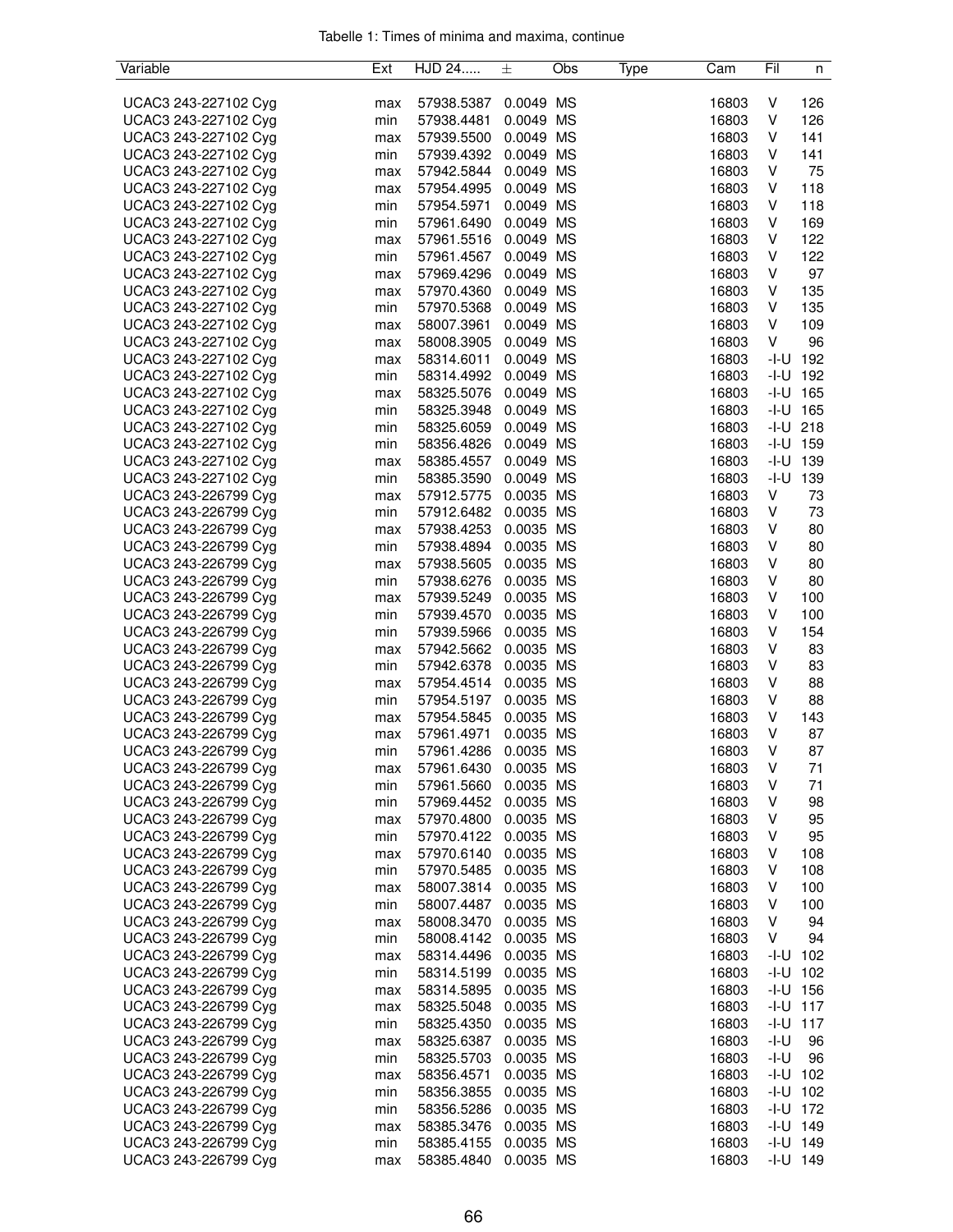| Variable             | Ext | HJD 24               | 土         | Obs | Type | Cam   | Fil | n            |
|----------------------|-----|----------------------|-----------|-----|------|-------|-----|--------------|
|                      |     |                      |           |     |      |       |     |              |
| UCAC3 243-228342 Cyg | max | 57912.6216           | 0.0035 MS |     |      | 16803 | V   | 96           |
| UCAC3 243-228342 Cyg | min | 57912.5397           | 0.0035 MS |     |      | 16803 | V   | 96           |
| UCAC3 243-228342 Cyg | max | 57938.4689           | 0.0035 MS |     |      | 16803 | V   | 104          |
| UCAC3 243-228342 Cyg | min | 57938.5443 0.0035 MS |           |     |      | 16803 | V   | 104          |
| UCAC3 243-228342 Cyg | max | 57938.6298           | 0.0035 MS |     |      | 16803 | V   | 155          |
| UCAC3 243-228342 Cyg | max | 57939.4746           | 0.0035 MS |     |      | 16803 | V   | 122          |
| UCAC3 243-228342 Cyg | min | 57939.5540           | 0.0035 MS |     |      | 16803 | V   | 122          |
| UCAC3 243-228342 Cyg | min | 57942.5727 0.0035 MS |           |     |      | 16803 | V   | 91           |
| UCAC3 243-228342 Cyg | max | 57954.5717 0.0035 MS |           |     |      | 16803 | V   | 105          |
| UCAC3 243-228342 Cyg | min | 57954.4844           | 0.0035 MS |     |      | 16803 | V   | 105          |
| UCAC3 243-228342 Cyg | min | 57954.6504           | 0.0035 MS |     |      | 16803 | V   | 145          |
| UCAC3 243-228342 Cyg | max | 57961.4448           | 0.0035 MS |     |      | 16803 | V   | 113          |
| UCAC3 243-228342 Cyg | min | 57961.5297           | 0.0035 MS |     |      | 16803 | V   | 113          |
| UCAC3 243-228342 Cyg | max | 57961.6161           | 0.0035 MS |     |      | 16803 | V   | 170          |
| UCAC3 243-228342 Cyg | min | 57969.4158           | 0.0035 MS |     |      | 16803 | V   | 98           |
| UCAC3 243-228342 Cyg | max | 57970.5028           | 0.0035 MS |     |      | 16803 | V   | 116          |
| UCAC3 243-228342 Cyg | min | 57970.4239           | 0.0035 MS |     |      | 16803 | V   | 116          |
| UCAC3 243-228342 Cyg | min | 57970.5899           | 0.0035 MS |     |      | 16803 | V   | 204          |
| UCAC3 243-228342 Cyg | max | 58007.4191           | 0.0035 MS |     |      | 16803 | V   | 103          |
| UCAC3 243-228342 Cyg | min | 58007.3329           | 0.0035 MS |     |      | 16803 | V   | 103          |
| UCAC3 243-228342 Cyg | min | 58007.5001           | 0.0035 MS |     |      | 16803 | V   | 140          |
| UCAC3 243-228342 Cyg | max | 58008.4212           | 0.0035 MS |     |      | 16803 | V   | 98           |
| UCAC3 243-228342 Cyg | min | 58008.3388           | 0.0035 MS |     |      | 16803 | V   | 98           |
|                      |     |                      | 0.0035 MS |     |      | 16803 |     | $-I-U$ 135   |
| UCAC3 243-228342 Cyg | max | 58314.4483           | 0.0035 MS |     |      | 16803 |     | $-I-U$ 135   |
| UCAC3 243-228342 Cyg | min | 58314.5287           | 0.0035 MS |     |      |       |     | $-I-U$ 200   |
| UCAC3 243-228342 Cyg | max | 58314.6180           |           |     |      | 16803 |     | $-I-U$ 131   |
| UCAC3 243-228342 Cyg | max | 58325.5267 0.0035 MS |           |     |      | 16803 |     |              |
| UCAC3 243-228342 Cyg | min | 58325.4353           | 0.0035 MS |     |      | 16803 |     | $-I-U$ 131   |
| UCAC3 243-228342 Cyg | min | 58325.6028           | 0.0035 MS |     |      | 16803 |     | $-I-U$ 221   |
| UCAC3 243-228342 Cyg | max | 58356.3930           | 0.0035 MS |     |      | 16803 |     | $-1 - U$ 117 |
| UCAC3 243-228342 Cyg | min | 58356.4759           | 0.0035 MS |     |      | 16803 |     | $-1 - U$ 117 |
| UCAC3 243-228342 Cyg | max | 58356.5551           | 0.0035 MS |     |      | 16803 |     | $-I-U$ 180   |
| UCAC3 243-228342 Cyg | min | 58385.3305           | 0.0035 MS |     |      | 16803 |     | $-I-U$ 150   |
| UCAC3 243-228342 Cyg | min | 58385.4979           | 0.0035 MS |     |      | 16803 |     | $-I-U$ 150   |
| UCAC3 243-228342 Cyg | max | 58385.4190           | 0.0035 MS |     |      | 16803 |     | $-1 - U$ 150 |
| UCAC3 243-228342 Cyg | min | 58385.5000           | 0.0035 MS |     |      | 16803 |     | $-I-U$ 150   |
| UCAC3 243-226799 Cyg | max | 58636.5805           | 0.0035 MS |     |      | 16803 | V   | 96           |
| UCAC3 243-226799 Cyg | min | 58636.5101           | 0.0035 MS |     |      | 16803 | V   | 96           |
| UCAC3 243-226799 Cyg | min | 58636.6471           | 0.0035 MS |     |      | 16803 | V   | 131          |
| UCAC3 243-226799 Cyg | max | 58673.4757           | 0.0035 MS |     |      | 16803 | V   | 96           |
| UCAC3 243-226799 Cyg | min | 58673.4110           | 0.0035 MS |     |      | 16803 | V   | 96           |
| UCAC3 243-226799 Cyg | max | 58673.6200           | 0.0035 MS |     |      | 16803 | V   | 105          |
| UCAC3 243-226799 Cyg | min | 58673.5460           | 0.0035 MS |     |      | 16803 | V   | 105          |
| UCAC3 243-226799 Cyg | max | 58693.5132 0.0035 MS |           |     |      | 16803 | V   | 95           |
| UCAC3 243-226799 Cyg | min | 58693.4469           | 0.0035 MS |     |      | 16803 | V   | 95           |
| UCAC3 243-226799 Cyg | max | 58693.6530           | 0.0035 MS |     |      | 16803 | V   | 76           |
| UCAC3 243-226799 Cyg | min | 58693.5827           | 0.0035 MS |     |      | 16803 | V   | 76           |
| UCAC3 243-226799 Cyg | max | 58702.4990           | 0.0035 MS |     |      | 16803 | V   | 83           |
| UCAC3 243-226799 Cyg | min | 58702.5665           | 0.0035 MS |     |      | 16803 | V   | 83           |
| UCAC3 243-226799 Cyg | max | 58702.6394           | 0.0035 MS |     |      | 16803 | V   | 141          |
| UCAC3 243-227102 Cyg | max | 58673.5170           | 0.0049 MS |     |      | 16803 | V   | 106          |
| UCAC3 243-227102 Cyg | min | 58673.6031           | 0.0049 MS |     |      | 16803 | V   | 106          |
| UCAC3 243-227102 Cyg | max | 58693.4906           | 0.0049 MS |     |      | 16803 | V   | 131          |
| UCAC3 243-227102 Cyg | min | 58693.5912           | 0.0049 MS |     |      | 16803 | V   | 131          |
| UCAC3 243-227102 Cyg | max | 58702.5765           | 0.0049 MS |     |      | 16803 | V   | 124          |
| UCAC3 243-228342 Cyg | min | 58636.4898           | 0.0035 MS |     |      | 16803 | V   | 131          |
| UCAC3 243-228342 Cyg | max | 58636.5741           | 0.0035 MS |     |      | 16803 | V   | 105          |
| UCAC3 243-228342 Cyg | min | 58636.6577           | 0.0035 MS |     |      | 16803 | V   | 105          |
| UCAC3 243-228342 Cyg | max | 58673.4854           | 0.0035 MS |     |      | 16803 | V   | 116          |
| UCAC3 243-228342 Cyg | min | 58673.3984           | 0.0035 MS |     |      | 16803 | V   | 116          |
| UCAC3 243-228342 Cyg | min | 58673.5696           | 0.0035 MS |     |      | 16803 | V   | 199          |
| UCAC3 243-228342 Cyg | min | 58693.3661           | 0.0035 MS |     |      | 16803 | V   | 221          |
| UCAC3 243-228342 Cyg | max | 58693.4518           | 0.0035 MS |     |      | 16803 | V   | 124          |
|                      |     |                      |           |     |      |       |     |              |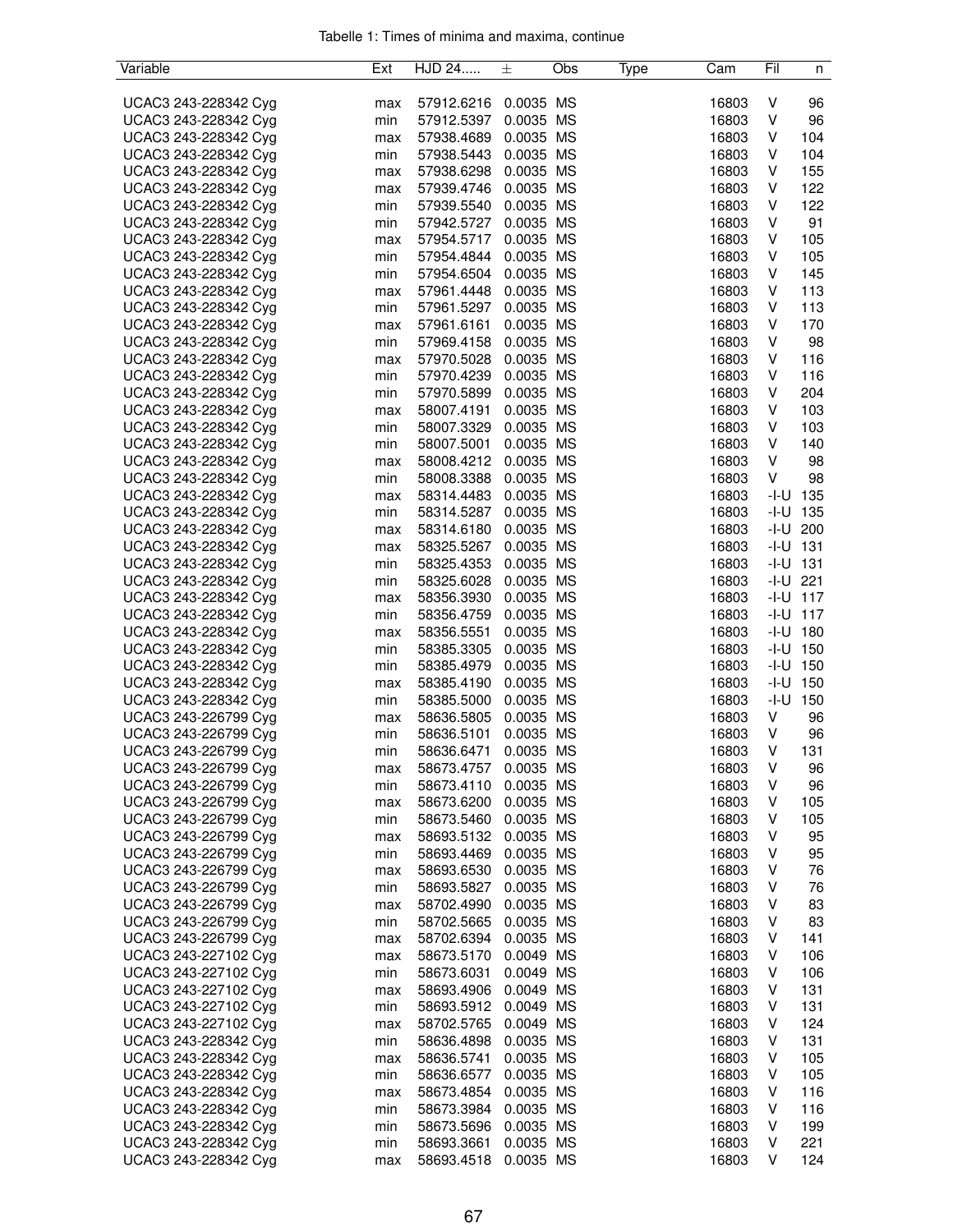| Variable             | Ext              | HJD 24               | 士         | Obs | Type | Cam               | Fil | n   |
|----------------------|------------------|----------------------|-----------|-----|------|-------------------|-----|-----|
|                      |                  |                      |           |     |      |                   |     |     |
| UCAC3 243-228342 Cyg | min              | 58693.5332           | 0.0035 MS |     |      | 16803             | V   | 124 |
| UCAC3 243-228342 Cyg | max              | 58693.6154           | 0.0035 MS |     |      | 16803             | V   | 221 |
| UCAC3 243-228342 Cyg | max              | 58702.5120           | 0.0035 MS |     |      | 16803             | V   | 102 |
| UCAC3 243-228342 Cyg | min              | 58702.5926           | 0.0035 MS |     |      | 16803             | V   | 102 |
| UCAC3 243-226799 Cyg | max              | 58377.4575 0.0035 FR |           |     | EW!  | S <sub>1603</sub> | -Ir | 106 |
| UCAC3 243-226799 Cyg | min              | 58377.3936           | 0.0035 FR |     |      | S <sub>1603</sub> | -Ir | 106 |
| UCAC3 243-226799 Cyg | max              | 58663.5241           | 0.0035 FR |     |      | S1603             | -Ir | 125 |
| UCAC3 243-226799 Cyg | min              | 58663.4584           | 0.0035 FR |     |      | S1603             | -Ir | 125 |
| UCAC3 243-226799 Cyg | max              | 58669.4615           | 0.0035 FR |     |      | S1603             | -Ir | 103 |
| UCAC3 243-226799 Cyg | min <sub>2</sub> | 58669.3990 0.0035 FR |           |     |      | S1603             | -Ir | 103 |
| UCAC3 243-226799 Cyg | max              | 58669.4749           | 0.0035 FR |     |      | S1603             | -Ir | 164 |
| UCAC3 243-226799 Cyg | min              | 58669.5361           | 0.0035 FR |     |      | S <sub>1603</sub> | -Ir | 164 |
| UCAC3 243-227102 Cyg | max              | 56186.4085           | 0.0069 FR |     |      | S1603             | -Ir | 194 |
| UCAC3 243-227102 Cyg | min <sub>2</sub> | 56186.5205           | 0.0069 FR |     |      | S1603             | -Ir | 194 |
| UCAC3 243-227102 Cyg | max              | 56559.4144           | 0.0069 FR |     |      | S1603             | -Ir | 118 |
| UCAC3 243-227102 Cyg | min2             | 56559.3615 0.0069 FR |           |     |      | S <sub>1603</sub> | -Ir | 118 |
| UCAC3 243-227102 Cyg | max              | 57219.5126           | 0.0069 FR |     |      | S <sub>1603</sub> | -Ir | 174 |
| UCAC3 243-227102 Cyg | min2             | 57219.4446           | 0.0069 FR |     |      | S <sub>1603</sub> | -Ir | 174 |
| UCAC3 243-227102 Cyg | max              | 57225.3902           | 0.0049 FR |     |      | S <sub>1603</sub> | -Ir | 249 |
| UCAC3 243-227102 Cyg | min2             | 57225.4867           | 0.0049 FR |     |      | S1603             | -Ir | 249 |
| UCAC3 243-227102 Cyg | max              | 57240.4984           | 0.0049 FR |     |      | S1603             | -Ir | 236 |
|                      | min2             |                      | 0.0049 FR |     |      | S1603             | -Ir | 236 |
| UCAC3 243-227102 Cyg |                  | 57240.4252           |           |     |      |                   |     |     |
| UCAC3 243-227102 Cyg | max              | 57260.5199           | 0.0049 FR |     |      | S1603             | -Ir | 340 |
| UCAC3 243-227102 Cyg | min              | 57260.3991           | 0.0049 FR |     |      | S <sub>1603</sub> | -Ir | 340 |
| UCAC3 243-227102 Cyg | min              | 57939.4453           | 0.0049 FR |     |      | S1603             | -Ir | 220 |
| UCAC3 243-227102 Cyg | max              | 57952.4647 0.0049 FR |           |     |      | S1603             | -Ir | 216 |
| UCAC3 243-227102 Cyg | min              | 57952.3740 0.0049 FR |           |     |      | S <sub>1603</sub> | -Ir | 216 |
| UCAC3 243-227102 Cyg | max              | 58663.4119           | 0.0049 FR |     |      | S1603             | -Ir | 143 |
| UCAC3 243-227102 Cyg | min2             | 58663.5146           | 0.0049 FR |     |      | S <sub>1603</sub> | -Ir | 143 |
| UCAC3 243-228342 Cyg | max              | 58377.3561           | 0.0035 FR |     |      | S1603             | -Ir | 126 |
| UCAC3 243-228342 Cyg | min              | 58377.4452           | 0.0035 FR |     |      | S1603             | -Ir | 126 |
| UCAC3 243-228342 Cyg | max              | 58663.4202 0.0042 FR |           |     |      | S1603             | -Ir | 129 |
| UCAC3 243-228342 Cyg | min <sub>2</sub> | 58663.5026           | 0.0035 FR |     |      | S1603             | -Ir | 129 |
| UCAC3 243-228342 Cyg | min              | 58669.3713           | 0.0035 FR |     |      | S1603             | -Ir | 80  |
| UCAC3 243-229736 Cyg | min              | 56186.4670           | 0.0049 FR |     |      | S <sub>1603</sub> | -Ir | 173 |
| UCAC3 243-229736 Cyg | max              | 57952.4772           | 0.0049 FR |     |      | S1603             | -Ir | 203 |
| UCAC3 243-229736 Cyg | min              | 57952.3944           | 0.0049 FR |     |      | S1603             | -Ir | 203 |
| UCAC3 243-229736 Cyg | min              | 58377.4217           | 0.0049 FR |     |      | S1603             | -Ir | 81  |
| UCAC3 243-229736 Cyg | max              | 58663.5497           | 0.0049 FR |     |      | S1603             | -Ir | 126 |
| UCAC3 243-229736 Cyg | min <sub>2</sub> | 58663.4699           | 0.0049 FR |     |      | S1603             | -Ir | 126 |
| UCAC3 243-229736 Cyg | max              | 58669.4312           | 0.0049 FR |     |      | S <sub>1603</sub> | -Ir | 106 |
| UCAC3 243-229736 Cyg | min <sub>2</sub> | 58669.5180           | 0.0049 FR |     |      | S1603             | -Ir | 106 |
| UCAC3 243-226799 Cyg | max              | 58730.4230           | 0.0035 FR |     | EW!  | S1603             | -Ir | 115 |
| UCAC3 243-226799 Cyg | min              | 58730.3449           | 0.0035 FR |     | EW!  | S <sub>1603</sub> | -Ir | 115 |
| UCAC3 243-226799 Cyg | max              | 58730.5572           | 0.0042 FR |     | EW!  | S <sub>1603</sub> | -Ir | 114 |
| UCAC3 243-226799 Cyg | min <sub>2</sub> | 58730.4838           | 0.0035 FR |     | EW!  | S1603             | -Ir | 114 |
| UCAC3 243-226799 Cyg | max              | 58731.3841           | 0.0035 FR |     | EW!  | S1603             | -Ir | 83  |
| UCAC3 243-226799 Cyg | min <sub>2</sub> | 58731.3098           | 0.0063 FR |     | EW!  | S1603             | -Ir | 83  |
| UCAC3 243-226799 Cyg | max              | 58731.5177           | 0.0042 FR |     | EW!  | S1603             | -Ir | 117 |
| UCAC3 243-226799 Cyg | min              | 58731.4491           | 0.0035 FR |     | EW!  | S1603             | -Ir | 117 |
| UCAC3 243-227102 Cyg | max              | 58730.4201           | 0.0042 FR |     | EW!  | S <sub>1603</sub> | -Ir | 131 |
| UCAC3 243-227102 Cyg | min              | 58730.3147           | 0.0042 FR |     | EW!  | S1603             | -Ir | 131 |
| UCAC3 243-227102 Cyg | max              | 58730.4245           | 0.0042 FR |     | EW!  | S1603             | -Ir | 129 |
| UCAC3 243-227102 Cyg | min <sub>2</sub> | 58730.5249           | 0.0049 FR |     | EW!  | S1603             | -Ir | 129 |
| UCAC3 243-227102 Cyg | max              | 58731.4321           | 0.0042 FR |     | EW!  | S1603             | -Ir | 127 |
| UCAC3 243-227102 Cyg | min <sub>2</sub> | 58731.3392           | 0.0042 FR |     | EW!  | S <sub>1603</sub> | -Ir | 127 |
| UCAC3 243-227102 Cyg | min              | 58731.5408           | 0.0049 FR |     | EW!  | S1603             | -Ir | 130 |
| UCAC3 243-228342 Cyg | max              | 58730.3558           | 0.0042 FR |     | EW!  | S <sub>1603</sub> | -Ir | 166 |
| UCAC3 243-228342 Cyg | min <sub>2</sub> | 58730.4438           | 0.0035 FR |     | EW!  | S1603             | -Ir | 166 |
| UCAC3 243-228342 Cyg | max              | 58730.5216           | 0.0042 FR |     | EW!  | S1603             | -Ir | 99  |
| UCAC3 243-228342 Cyg | min              | 58730.6113           | 0.0049 FR |     | EW!  | S1603             | -Ir | 99  |
| UCAC3 243-228342 Cyg | max              | 58731.3737           | 0.0042 FR |     | EW!  | S1603             | -Ir | 130 |
| UCAC3 243-228342 Cyg | min2             | 58731.4494           | 0.0035 FR |     | EW!  | S1603             | -Ir | 130 |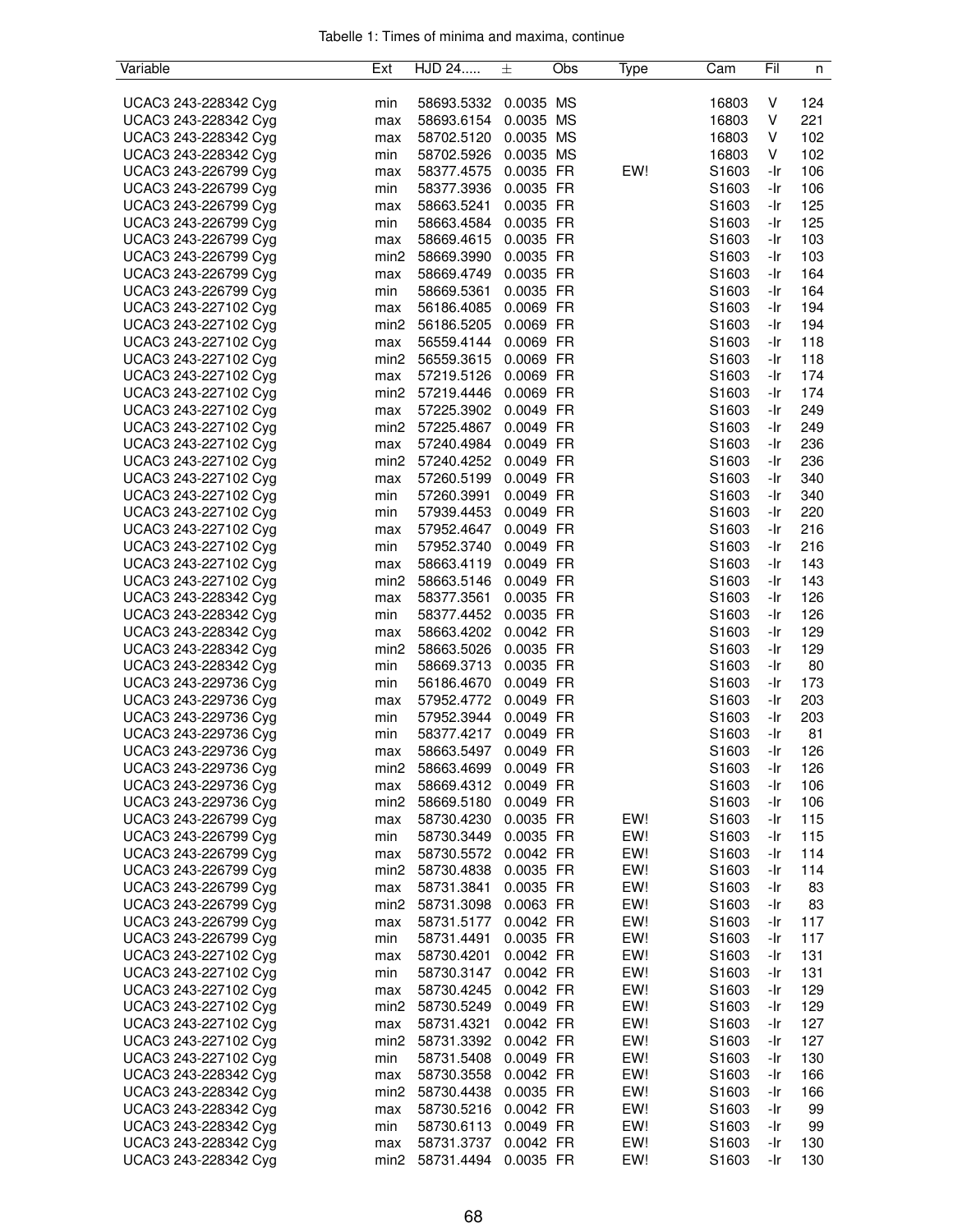| Variable             | Ext              | HJD 24                | 土         | Obs | Type         | Cam               | Fil | n   |
|----------------------|------------------|-----------------------|-----------|-----|--------------|-------------------|-----|-----|
|                      |                  |                       |           |     |              |                   |     |     |
| UCAC3 243-228342 Cyg | max              | 58731.5325            | 0.0042 FR |     | EW!          | S <sub>1603</sub> | -Ir | 94  |
| UCAC3 243-228342 Cyg | min              | 58731.6179            | 0.0069 FR |     | EW!          | S1603             | -Ir | 94  |
| UCAC3 243-229736 Cyg | min <sub>2</sub> | 58730.3662            | 0.0042 FR |     | EW!          | S1603             | -Ir | 71  |
| UCAC3 243-229736 Cyg | max              | 58730.4546            | 0.0042 FR |     | EW!          | S1603             | -Ir | 101 |
| UCAC3 243-229736 Cyg | min              | 58730.5411            | 0.0049 FR |     | EW!          | S1603             | -Ir | 101 |
| UCAC3 243-229736 Cyg | max              | 58731.3305            | 0.0042 FR |     | EW!          | S <sub>1603</sub> | -Ir | 92  |
| UCAC3 243-229736 Cyg | min              | 58731.3978            | 0.0049 FR |     | EW!          | S <sub>1603</sub> | -Ir | 92  |
| UCAC3 243-229736 Cyg | max              | 58731.4827            | 0.0042 FR |     | EW!          | S1603             | -Ir | 96  |
| UCAC3 243-229736 Cyg | min <sub>2</sub> | 58731.5698            | 0.0063 FR |     | EW!          | S1603             | -Ir | 96  |
| UCAC3 244-161570 Cyg | max              | 57246.4417            | 0.0035 FR |     | DSCT!        | S1603             | -Ir | 75  |
| UCAC3 244-161570 Cyg | min              | 57246.3811            | 0.0035 FR |     | DSCT!        | S1603             | -Ir | 75  |
| UCAC3 244-161570 Cyg | max              | 57246.5543            | 0.0035 FR |     | <b>DSCT!</b> | S1603             | -Ir | 69  |
| UCAC3 244-161570 Cyg | min              | 57246.4958            | 0.0035 FR |     | DSCT!        | S1603             | -Ir | 69  |
| UCAC3 244-161570 Cyg | max              | 57632.3329            | 0.0035 FR |     | DSCT!        | S1603             | -Ir | 85  |
| UCAC3 244-161570 Cyg | min              | 57632.3909            | 0.0035 FR |     | DSCT!        | S1603             | -Ir | 85  |
| UCAC3 244-161570 Cyg | max              | 57632.4434            | 0.0035 FR |     | DSCT!        | S1603             | -Ir | 96  |
| UCAC3 244-161570 Cyg | min              | 57632.4998            | 0.0035 FR |     | DSCT!        | S <sub>1603</sub> | -Ir | 96  |
| UCAC3 244-161570 Cyg | max              | 57632.5521            | 0.0035 FR |     | DSCT!        | S1603             | -Ir | 78  |
| UCAC3 244-161570 Cyg | max              | 58319.4674            | 0.0035 FR |     | DSCT!        | S1603             | -Ir | 123 |
| UCAC3 244-161570 Cyg | min              | 58319.5195            | 0.0035 FR |     | DSCT!        | S1603             | -Ir | 123 |
| UCAC3 244-163687 Cyg | max              | 56984.3392            | 0.0049 FR |     | EW?!         | S1603             | -Ir | 92  |
| UCAC3 244-163687 Cyg | max              | 57242.3625            | 0.0042 FR |     | EW?!         | S1603             | -Ir | 143 |
| UCAC3 244-163687 Cyg | min              | 57242.4818            | 0.0042 FR |     | EW?!         | S1603             | -Ir | 143 |
| UCAC3 244-163687 Cyg | max              | 57246.5332            | 0.0042 FR |     | EW?!         | S <sub>1603</sub> | -Ir | 122 |
| UCAC3 244-163687 Cyg | min              | 57246.4030            | 0.0042 FR |     | EW?!         | S1603             | -Ir | 122 |
| UCAC3 244-163687 Cyg |                  | 57632.4289            | 0.0042 FR |     | EW?!         | S1603             | -Ir | 240 |
| UCAC3 244-163687 Cyg | max<br>min       | 57632.5630            | 0.0042 FR |     | EW?!         | S1603             | -Ir | 240 |
| UCAC3 244-163687 Cyg |                  | 58319.4762            | 0.0049 FR |     | EW?!         | S1603             | -Ir | 135 |
| UCAC3 244-163687 Cyg | max              |                       |           |     |              |                   |     |     |
|                      | max              | 58347.4157            | 0.0042 FR |     | EW?!         | S1603             | -Ir | 212 |
| UCAC3 244-163687 Cyg | min              | 58347.5563            | 0.0042 FR |     | EW?!         | S <sub>1603</sub> | -Ir | 212 |
| UCAC3 244-166481 Cyg | min <sub>2</sub> | 55804.4974            | 0.0042 FR |     | EW!          | S1603             | -Ir | 86  |
| UCAC3 244-166481 Cyg | min              | 55826.3765            | 0.0042 FR |     | EW!          | S1603             | -Ir | 138 |
| UCAC3 244-166481 Cyg | max              | 55838.4135            | 0.0042 FR |     | EW!          | S1603             | -Ir | 44  |
| UCAC3 244-166481 Cyg | min              | 55838.2547            | 0.0049 FR |     | EW!          | S1603             | -Ir | 44  |
| UCAC3 244-166481 Cyg | min <sub>2</sub> | 55894.2558            | 0.0056 FR |     | EW!          | S1603             | -Ir | 45  |
| UCAC3 244-166481 Cyg | max              | 56167.3564            | 0.0056 FR |     | EW!          | S1603             | -Ir | 140 |
| UCAC3 244-166481 Cyg | min              | 56167.5497            | 0.0056 FR |     | EW!          | S1603             | -Ir | 140 |
| UCAC3 244-166481 Cyg | max              | 56507.4338            | 0.0042 FR |     | EW!          | S1603             | -Ir | 193 |
| UCAC3 244-166481 Cyg | min <sub>2</sub> | 56950.4098: 0.0069 FR |           |     | EW!          | S1603             | -Ir | 119 |
| UCAC3 244-166481 Cyg | max              | 56978.3865            | 0.0056 FR |     | EW!          | S1603             | -Ir | 94  |
| UCAC3 244-166481 Cyg | max              | 56984.3399            | 0.0035 FR |     | EW!          | S <sub>1603</sub> | -Ir | 94  |
| UCAC3 244-166481 Cyg | max              | 57242.4553            | 0.0035 FR |     | EW!          | S1603             | -Ir | 163 |
| UCAC3 244-166481 Cyg | max              | 57246.5062 0.0056 FR  |           |     | EW!          | S1603             | -Ir | 150 |
| UCAC3 244-166481 Cyg | min <sub>2</sub> | 57246.3528            | 0.0056 FR |     | EW!          | S <sub>1603</sub> | -Ir | 150 |
| UCAC3 244-166481 Cyg | max              | 57632.5744            | 0.0035 FR |     | EW!          | S1603             | -Ir | 230 |
| UCAC3 244-166481 Cyg | min2             | 57632.4047            | 0.0035 FR |     | EW!          | S1603             | -Ir | 230 |
| UCAC3 244-166481 Cyg | max              | 58347.5897            | 0.0035 FR |     | EW!          | S1603             | -Ir | 219 |
| UCAC3 244-166481 Cyg | min              | 58347.4091            | 0.0035 FR |     | EW!          | S1603             | -Ir | 219 |
| UCAC3 244-166481 Cyg | max              | 58822.2678            | 0.0049 FR |     | EW!          | S1603             | -Ir | 123 |
| UCAC3 244-166842 Cyg | max              | 57246.3934            | 0.0035 FR |     | EB!          | S1603             | -Ir | 176 |
| UCAC3 244-166842 Cyg | min              | 57246.5889            | 0.0042 FR |     | EB!          | S1603             | -Ir | 176 |
| UCAC3 244-166842 Cyg | max              | 57632.4757            | 0.0035 FR |     | EB!          | S1603             | -Ir | 229 |
| UCAC3 244-166947 Cyg | max              | 56978.3226            | 0.0049 FR |     | EW!          | S1603             | -Ir | 78  |
| UCAC3 244-166947 Cyg | max              | 56984.2313            | 0.0069 FR |     | EW!          | S1603             | -Ir | 72  |
| UCAC3 244-166947 Cyg | min              | 56984.3270            | 0.0069 FR |     | EW!          | S1603             | -Ir | 72  |
| UCAC3 244-166947 Cyg | max              | 57242.5661            | 0.0049 FR |     | EW!          | S1603             | -Ir | 124 |
| UCAC3 244-166947 Cyg | min              | 57242.4567            | 0.0049 FR |     | EW!          | S1603             | -Ir | 124 |
| UCAC3 244-166947 Cyg | max              | 57246.3981            | 0.0049 FR |     | EW!          | S1603             | -Ir | 122 |
| UCAC3 244-166947 Cyg | min2             | 57246.4617            | 0.0049 FR |     | EW!          | S <sub>1603</sub> | -Ir | 122 |
| UCAC3 244-166947 Cyg | max              | 58319.4890            | 0.0042 FR |     | EW!          | S1603             | -Ir | 127 |
| UCAC3 244-166947 Cyg | min              | 58319.5782: 0.0069 FR |           |     | EW!          | S1603             | -Ir | 127 |
| UCAC3 244-166947 Cyg | max              | 58347.3508            | 0.0042 FR |     | EW!          | S1603             | -Ir | 146 |
| UCAC3 244-166947 Cyg | min              | 58347.4362            | 0.0042 FR |     | EW!          | S1603             | -Ir | 146 |
|                      |                  |                       |           |     |              |                   |     |     |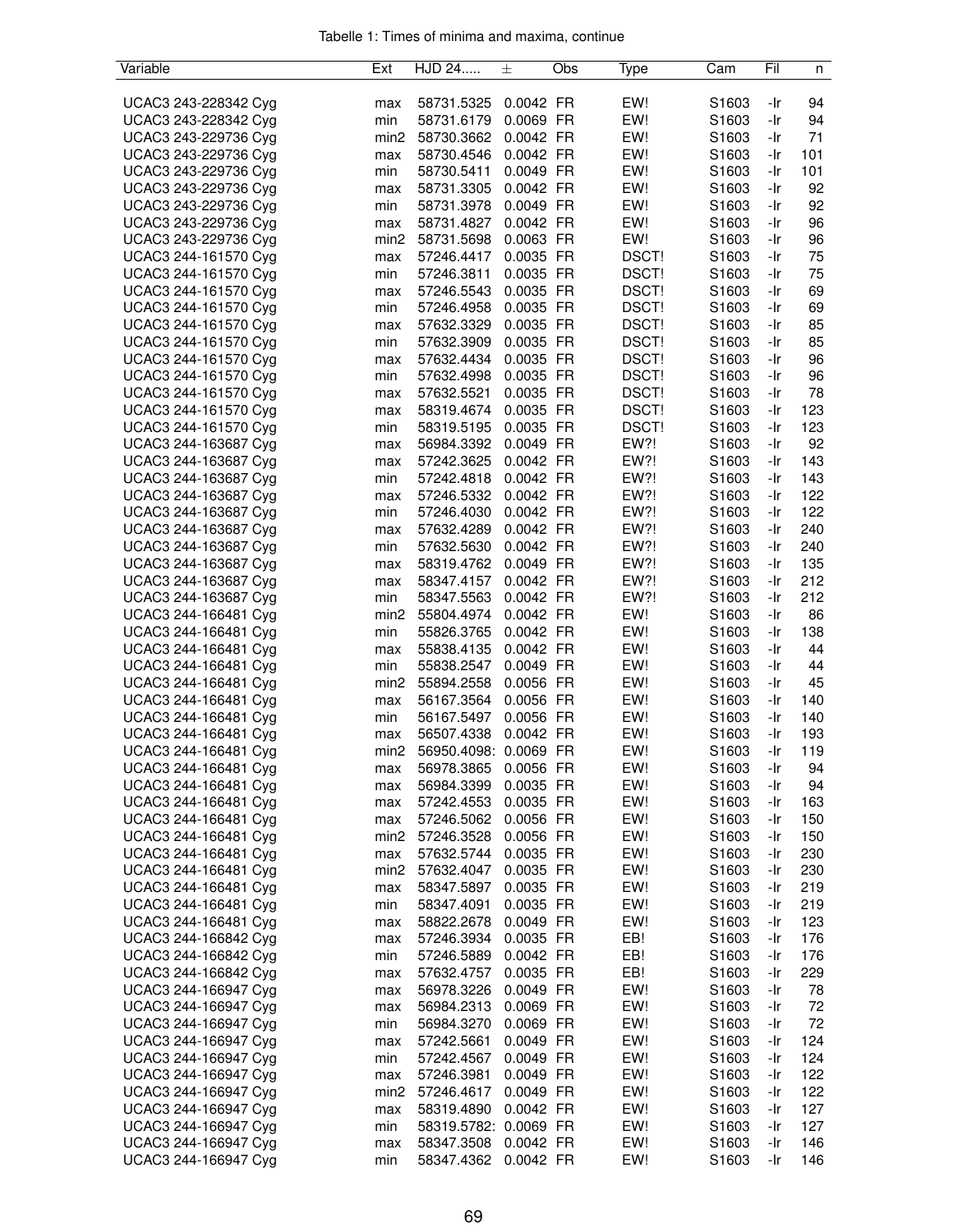| Variable             | Ext              | HJD 24                | 士         | Obs | Type  | Cam   | Fil    | n            |
|----------------------|------------------|-----------------------|-----------|-----|-------|-------|--------|--------------|
|                      |                  |                       |           |     |       |       |        |              |
| UCAC3 244-169674 Cyg | max              | 58319.5296            | 0.0042 FR |     |       | S1603 | -Ir    | 114          |
| UCAC3 244-169674 Cyg | max              | 58347.4841            | 0.0042 FR |     | EW!   | S1603 | -Ir    | 126          |
| UCAC3 244-169674 Cyg | min2             | 58347.3820            | 0.0042 FR |     | EW!   | S1603 | -Ir    | 126          |
| UCAC3 244-169674 Cyg | min              | 58347.5862 0.0056 FR  |           |     | EW!   | S1603 | -Ir    | 109          |
| UCAC3 244-169674 Cyg | max              | 58822.2392            | 0.0042 FR |     | EW!   | S1603 | -Ir    | 130          |
| UCAC3 244-169674 Cyg | min2             | 58822.3351            | 0.0042 FR |     | EW!   | S1603 | -Ir    | 130          |
|                      |                  |                       |           |     |       |       |        |              |
| UCAC3 244-166481 Cyg | min              | 57911.6376            | 0.0035 MS |     |       | 16803 | V      | 106          |
| UCAC3 244-166481 Cyg | max              | 57947.4470            | 0.0035 MS |     |       | 16803 | V      | 137          |
| UCAC3 244-166481 Cyg | min              | 57988.4267            | 0.0035 MS |     |       | 16803 | V      | 144          |
| UCAC3 244-166481 Cyg | max              | 58016.4282            | 0.0035 MS |     |       | 16803 | V      | 153          |
| UCAC3 244-166481 Cyg | min              | 58351.4869            | 0.0035 MS |     |       | 16803 |        | $-1 - U$ 170 |
| UCAC3 244-166481 Cyg | min              | 58384.4854            | 0.0035 MS |     |       | 16803 | -I-U   | 141          |
| UCAC3 244-166481 Cyg | max              | 58640.5622            | 0.0035 MS |     |       | 16803 | V      | 118          |
| UCAC3 244-166481 Cyg | min              | 58668.5552            | 0.0035 MS |     |       | 16803 | V      | 126          |
| UCAC3 244-166481 Cyg | max              | 58686.5377            | 0.0049 MS |     |       | 16803 | V      | 194          |
| UCAC3 244-166481 Cyg | min              | 58756.4553            | 0.0035 MS |     |       | 16803 | V      | 151          |
| UCAC3 244-166842 Cyg | min              | 57947.6366            | 0.0035 MS |     |       | 16803 | V      | 62           |
| UCAC3 244-166842 Cyg | min              | 57988.4710            | 0.0035 MS |     |       | 16803 | V      | 94           |
| UCAC3 244-166842 Cyg | min              | 58016.4554            | 0.0035 MS |     |       | 16803 | V      | 104          |
| UCAC3 244-166842 Cyg | min              | 58351.4743            | 0.0035 MS |     |       | 16803 | $-I-U$ | 103          |
|                      |                  |                       |           |     |       |       |        |              |
| UCAC3 244-166842 Cyg | min              | 58686.4955            | 0.0035 MS |     |       | 16803 | V      | 99           |
| UCAC3 244-166842 Cyg | min              | 58756.4521            | 0.0035 MS |     |       | 16803 | V      | 100          |
| UCAC3 244-161570 Cyg | max              | 58347.3800            | 0.0035 FR |     | DSCT! | S1603 | -Ir    | 98           |
| UCAC3 244-161570 Cyg | min              | 58347.4287            | 0.0035 FR |     | DSCT! | S1603 | -Ir    | 98           |
| UCAC3 244-161570 Cyg | max              | 58347.4904            | 0.0035 FR |     | DSCT! | S1603 | -Ir    | 102          |
| UCAC3 244-161570 Cyg | min              | 58347.5507            | 0.0035 FR |     | DSCT! | S1603 | -Ir    | 102          |
| UCAC3 245-169287 Cyg | min              | 56984.2719            | 0.0069 FR |     |       | S1603 | -Ir    | 74           |
| UCAC3 245-169287 Cyg | max              | 57242.4740            | 0.0049 FR |     |       | S1603 | -Ir    | 103          |
| UCAC3 245-169287 Cyg | min2             | 57242.3602            | 0.0049 FR |     | EW!   | S1603 | -Ir    | 103          |
| UCAC3 245-169287 Cyg | min              | 57242.5820            | 0.0056 FR |     |       | S1603 | -Ir    | 60           |
| UCAC3 245-169287 Cyg | max              | 57246.4914            | 0.0049 FR |     | EW!   | S1603 | -Ir    | 117          |
| UCAC3 245-169287 Cyg | min2             | 57246.3841            | 0.0049 FR |     | EW!   | S1603 | -Ir    | 117          |
| UCAC3 245-169287 Cyg | min              | 57246.5958            | 0.0069 FR |     | EW!   | S1603 | -Ir    | 58           |
| UCAC3 245-169287 Cyg | max              | 57632.3531            | 0.0042 FR |     | EW!   | S1603 | -Ir    | 223          |
| UCAC3 245-169287 Cyg | min              | 57632.4692            | 0.0042 FR |     |       | S1603 | -Ir    | 223          |
|                      |                  |                       |           |     |       |       |        |              |
| UCAC3 245-169287 Cyg | max              | 58319.4775            | 0.0042 FR |     |       | S1603 | -Ir    | 145          |
| UCAC3 245-169287 Cyg | max              | 58347.3945            | 0.0042 FR |     | EW!   | S1603 | -Ir    | 208          |
| UCAC3 245-169287 Cyg | min              | 58347.5185            | 0.0042 FR |     | EW!   | S1603 | -Ir    | 208          |
| UCAC3 245-166102 Lyr | max              | 56978.3904            | 0.0056 FR |     | EW!   | S1603 | -Ir    | 88           |
| UCAC3 245-166102 Lyr | max              | 57242.5246            | 0.0042 FR |     | EW!   | S1603 | -Ir    | 127          |
| UCAC3 245-166102 Lyr | min2             | 57242.3960            | 0.0042 FR |     | EW!   | S1603 | -Ir    | 127          |
| UCAC3 245-166102 Lyr | max              | 57246.4250            | 0.0042 FR |     | EW!   | S1603 | -Ir    | 159          |
| UCAC3 245-166102 Lyr | max              | 58347.3957            | 0.0042 FR |     | EW!   | S1603 | -Ir    | 213          |
| UCAC3 245-166102 Lyr | min              | 58347.5203 0.0042 FR  |           |     | EW!   | S1603 | -Ir    | 213          |
| UCAC3 249-199508 Cyg | max              | 58342.3858            | 0.0042 FR |     |       | S1603 | -Ir    | 76           |
| UCAC3 249-199508 Cyg | min <sub>2</sub> | 58342.3239: 0.0069 FR |           |     |       | S1603 | -Ir    | 76           |
| UCAC3 250-197400 Cyg | min              | 58324.4512 0.0035 FR  |           |     |       | S1603 | -Ir    | 241          |
| UCAC3 250-197400 Cyg | max              | 58342.3943            | 0.0028 FR |     |       | S1603 | -Ir    | 213          |
| UCAC3 250-197400 Cyg | min              | 58342.5047            | 0.0028 FR |     |       | S1603 | -Ir    | 213          |
| UCAC3 250-208751 Cyg |                  | 55073.3799            | 0.0028 FR |     | EB!   |       | -Ir    | 183          |
|                      | min              |                       |           |     |       | S1603 |        |              |
| UCAC3 250-208751 Cyg | min2             | 57248.3452            | 0.0042 FR |     |       | S1603 | -Ir    | 216          |
| UCAC3 250-208751 Cyg | min2             | 57265.3553            | 0.0035 FR |     |       | S1603 | -Ir    | 254          |
| UCAC3 272123185 Boo  | min              | 57877.5118            | 0.0035 MS |     |       | 16803 | V      | 41           |
| UCAC3 272123185 Boo  | min              | 57885.4744            | 0.0035 MS |     |       | 16803 | V      | 50           |
| UCAC3 272123185 Boo  | min              | 57893.4407            | 0.0035 MS |     |       | 16803 | V      | 91           |
| UCAC3 272123185 Boo  | min              | 58258.4642 0.0035 MS  |           |     |       | 16803 | -I-U   | 40           |
| UCAC3 272123185 Boo  | min              | 58520.5982            | 0.0035 MS |     |       | 16803 | V      | 48           |
| UCAC3 272123185 Boo  | min              | 58577.5524            | 0.0035 MS |     |       | 16803 | V      | 97           |
| UCAC3 272123185 Boo  | min              | 58642.4766            | 0.0035 MS |     |       | 16803 | V      | 53           |
| UCAC3 282-171491 Cyg | max              | 58079.3274            | 0.0035 MS |     |       | 16803 | V      | 74           |
| UCAC3 282-171491 Cyg | min              | 58079.2677            | 0.0035 MS |     |       | 16803 | V      | 74           |
| UCAC3 282-171491 Cyg | max              | 58694.4869            | 0.0035 MS |     |       | 16803 | V      | 116          |
| UCAC3 282-171491 Cyg | min              | 58694.4179            | 0.0035 MS |     |       | 16803 | V      | 116          |
|                      |                  |                       |           |     |       |       |        |              |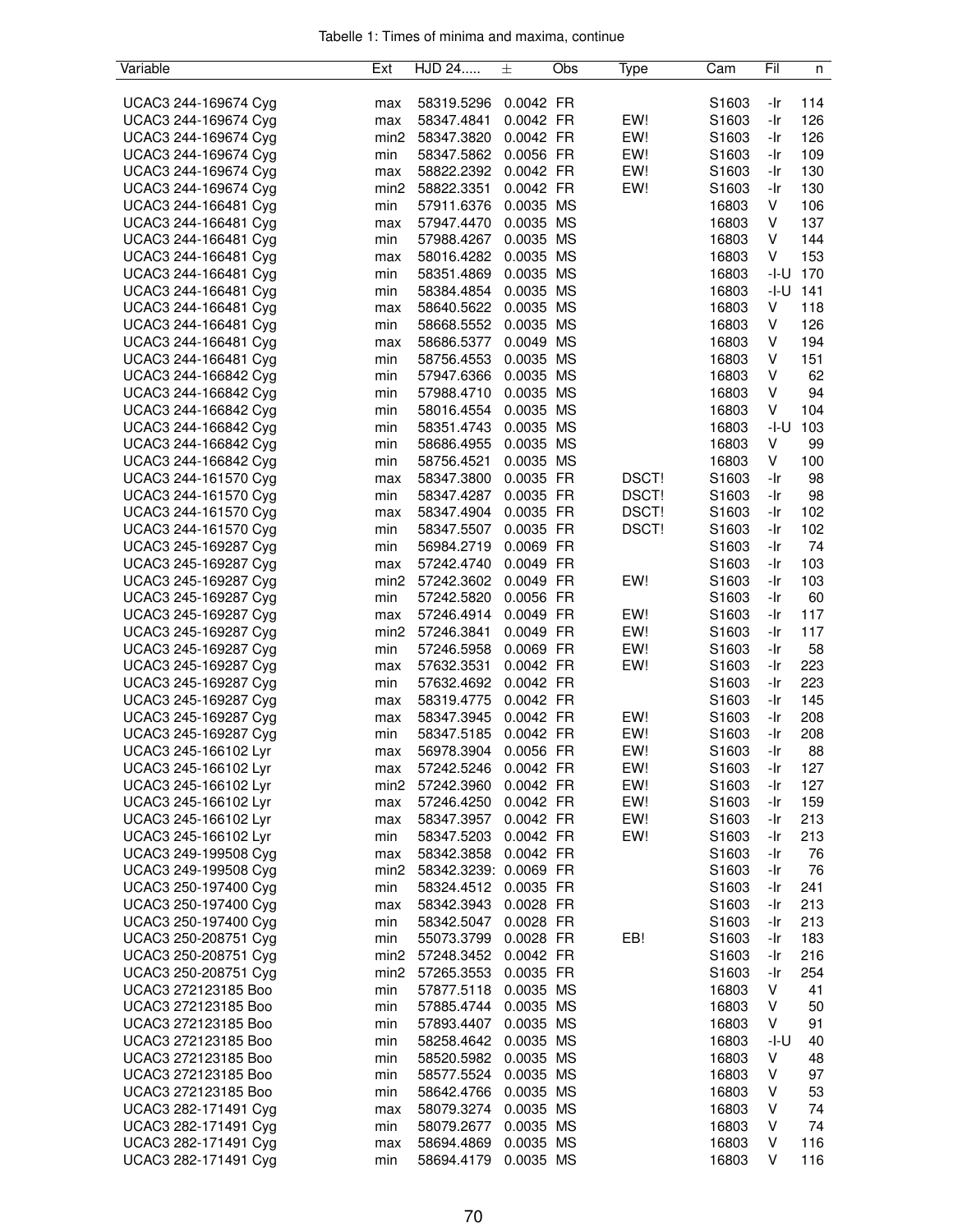| Variable                                     | Ext              | HJD 24                                       | 土         | Obs | Type | Cam               | Fil        | n          |
|----------------------------------------------|------------------|----------------------------------------------|-----------|-----|------|-------------------|------------|------------|
|                                              |                  |                                              |           |     |      |                   |            |            |
| UCAC3 282-171491 Cyg                         | max              | 58694.6151                                   | 0.0035 MS |     |      | 16803             | V          | 94         |
| UCAC3 282-171491 Cyg                         | min              | 58694.5521                                   | 0.0035 MS |     |      | 16803             | V          | 94         |
| UCAC3 282-171491 Cyg                         | max              | 58714.4272 0.0035 MS                         |           |     |      | 16803             | V          | 96         |
| UCAC3 282-171491 Cyg                         | min              | 58714.3558 0.0035 MS                         |           |     |      | 16803             | V          | 96         |
| UCAC3 282-171491 Cyg                         | max              | 58714.5519                                   | 0.0035 MS |     |      | 16803             | V          | 93         |
| UCAC3 282-171491 Cyg                         | min              | 58714.4902 0.0035 MS                         |           |     |      | 16803             | V          | 93         |
| UCAC3 282-171491 Cyg                         | min              | 58714.6213                                   | 0.0035 MS |     |      | 16803             | V          | 243        |
| UCAC3 282-171491 Cyg                         | min              | 58353.4763                                   | 0.0049 FR |     | EW!  | S1603             | -Ir        | 97         |
| UCAC3 282-171491 Cyg                         | max              | 58402.3228 0.0035 FR                         |           |     |      | S1603             | -Ir        | 122        |
| UCAC3 282-171491 Cyg                         | min              | 58402.3973                                   | 0.0035 FR |     |      | S1603             | -Ir        | 122        |
| UCAC3 282-171491 Cyg                         | max              | 58402.4477                                   | 0.0035 FR |     |      | S1603             | -Ir        | 85         |
| UCAC3 282-171491 Cyg                         | min2             | 58402.5267                                   | 0.0035 FR |     |      | S1603             | -Ir        | 85         |
| UCAC3 282-171491 Cyg                         | min              | 58409.2993                                   | 0.0042 FR |     |      | S1603             | -Ir        | 92         |
| UCAC3 282-171491 Cyg                         | max              | 58637.4734                                   | 0.0035 FR |     |      | S1603             | -Ir        | 107        |
| UCAC3 282-171491 Cyg                         | min <sub>2</sub> | 58637.3938 0.0035 FR                         |           |     |      | S1603             | -Ir        | 107        |
| UCAC3 282-171491 Cyg                         | max              | 58637.4700 0.0035 FR                         |           |     |      | S1603             | -Ir        | 93         |
| UCAC3 282-171491 Cyg                         | min              | 58637.5273                                   | 0.0035 FR |     |      | S1603             | -Ir        | 93         |
| UCAC3 282-171491 Cyg                         | max              | 58748.3126                                   | 0.0035 FR |     |      | S1603             | -Ir        | 149        |
| UCAC3 282-171491 Cyg                         | min              | 58748.3846                                   | 0.0035 FR |     |      | S1603             | -Ir        | 149        |
| UCAC3 282-171491 Cyg                         | max              | 58748.5756                                   | 0.0035 FR |     |      | S1603             | -Ir        | 124        |
| UCAC3 282-171491 Cyg                         | min <sub>2</sub> | 58748.5163                                   | 0.0035 FR |     |      | S1603             | -Ir        | 124        |
| UCAC3 282-171491 Cyg                         | max              | 58724.3925                                   | 0.0035 MS |     |      | 16803             | V          | 105        |
| UCAC3 282-171491 Cyg                         | min              | 58724.4589                                   | 0.0035 MS |     |      | 16803             | V          | 105        |
| UCAC3 282-171491 Cyg                         | max              | 58724.5268                                   | 0.0035 MS |     |      | 16803             | V          | 96         |
| UCAC3 282-171491 Cyg                         | min              | 58724.5922                                   | 0.0035 MS |     |      | 16803             | V          | 96         |
| UCAC3 282-171491 Cyg                         | max              | 58760.4151                                   | 0.0035 MS |     |      | 16803             | V          | 92         |
| UCAC3 282-171491 Cyg                         | min              | 58760.3450 0.0035 MS                         |           |     |      | 16803             | V          | 92         |
| UCAC3 282-171491 Cyg                         | min              | 58760.4802                                   | 0.0035 MS |     |      | 16803             | V          | 51         |
| UCAC3 283-169273 Cyg                         | max              | 58694.4912 0.0049 MS                         |           |     |      | 16803             | V          | 117        |
| UCAC3 283-169273 Cyg                         | min              | 58694.4137                                   | 0.0049 MS |     |      | 16803             | V          | 117        |
| UCAC3 283-169273 Cyg                         | max              | 58694.6465                                   | 0.0049 MS |     |      | 16803             | V          | 101        |
| UCAC3 283-169273 Cyg                         | min              | 58694.5637                                   | 0.0049 MS |     |      | 16803             | V          | 101        |
| UCAC3 283-169273 Cyg                         | max              | 58714.3827                                   | 0.0049 MS |     |      | 16803             | V          | 113        |
| UCAC3 283-169273 Cyg                         | min              | 58714.4535                                   | 0.0049 MS |     |      | 16803             | V          | 113        |
| UCAC3 283-169273 Cyg                         | max              | 58714.5255                                   | 0.0049 MS |     |      | 16803             | V          | 134        |
| UCAC3 283-169273 Cyg                         | min              | 58714.6037                                   | 0.0049 MS |     |      | 16803             | V          | 134        |
| UCAC3 283-169273 Cyg                         | max              | 56219.3558                                   | 0.0049 FR |     |      | S1603             | -Ir        | 71         |
| UCAC3 283-169273 Cyg                         | min              | 56219.4157                                   | 0.0049 FR |     |      | S1603             | -Ir        | 71         |
| UCAC3 283-169273 Cyg                         | max              | 56520.5558                                   | 0.0063 FR |     |      | S1603             | -Ir        | 77         |
| UCAC3 283-169273 Cyg                         | min              | 56520.4901                                   | 0.0063 FR |     |      | S1603             | -Ir        | 77         |
| UCAC3 283-169273 Cyg                         | max              | 56963.2654                                   | 0.0069 FR |     |      | S <sub>1603</sub> | -Ir        | 130        |
| UCAC3 283-169273 Cyg                         | min2             | 56963.3423                                   | 0.0069 FR |     |      | S <sub>1603</sub> | -Ir        | 130        |
| UCAC3 283-169273 Cyg                         | min2             | 57257.3966 0.0042 FR<br>57257.5402 0.0042 FR |           |     |      | S <sub>1603</sub> | -Ir        | 180        |
| UCAC3 283-169273 Cyg                         | min              |                                              | 0.0049 FR |     |      | S <sub>1603</sub> | -Ir        | 175        |
| UCAC3 283-169273 Cyg                         | max              | 57261.4998                                   |           |     |      | S1603             | -Ir        | 203        |
| UCAC3 283-169273 Cyg                         | min              | 57261.4324 0.0049 FR                         | 0.0049 FR |     |      | S <sub>1603</sub> | -Ir        | 203        |
| UCAC3 283-169273 Cyg<br>UCAC3 283-169273 Cyg | max<br>min       | 58038.3221<br>58038.2712 0.0069 FR           |           |     |      | S1603<br>S1603    | -Ir<br>-Ir | 72<br>72   |
| UCAC3 283-169273 Cyg                         |                  | 58038.3313                                   | 0.0049 FR |     |      | S1603             | -Ir        | 143        |
| UCAC3 283-169273 Cyg                         | max<br>min2      | 58038.4190                                   | 0.0069 FR |     |      | S1603             | -Ir        | 143        |
|                                              |                  | 58353.4063                                   |           |     |      |                   |            |            |
| UCAC3 283-169273 Cyg                         | min<br>min2      |                                              | 0.0035 FR |     |      | S1603             | -Ir        | 97         |
| UCAC3 283-169273 Cyg<br>UCAC3 283-169273 Cyg |                  | 58353.5622: 0.0042 FR<br>58402.3919          | 0.0042 FR |     |      | S1603<br>S1603    | -Ir<br>-Ir | 57<br>123  |
| UCAC3 283-169273 Cyg                         | max              |                                              | 0.0042 FR |     |      | S1603             | -Ir        |            |
| UCAC3 283-169273 Cyg                         | min2             | 58402.3156<br>58402.3904 0.0042 FR           |           |     |      | S <sub>1603</sub> | -Ir        | 123<br>102 |
| UCAC3 283-169273 Cyg                         | max<br>min2      | 58402.4593 0.0042 FR                         |           |     |      | S1603             | -Ir        | 102        |
| UCAC3 283-169273 Cyg                         | max              | 58409.2646 0.0049 FR                         |           |     |      | S1603             | -Ir        | 114        |
| UCAC3 283-169273 Cyg                         | min2             | 58409.3393 0.0063 FR                         |           |     |      | S1603             | -Ir        | 114        |
| UCAC3 283-169273 Cyg                         | max              | 58637.5142 0.0049 FR                         |           |     |      | S <sub>1603</sub> | -Ir        | 141        |
| UCAC3 283-169273 Cyg                         | min2             | 58637.4282 0.0049 FR                         |           |     |      | S1603             | -Ir        | 141        |
| UCAC3 283-169273 Cyg                         | max              | 58748.4803                                   | 0.0049 FR |     |      | S1603             | -Ir        | 161        |
| UCAC3 283-169273 Cyg                         | min              | 58748.4065                                   | 0.0049 FR |     |      | S1603             | -Ir        | 161        |
| UCAC3 283-169273 Cyg                         | min2             | 58748.5535                                   | 0.0049 FR |     |      | S1603             | -Ir        | 102        |
|                                              |                  |                                              |           |     |      |                   |            |            |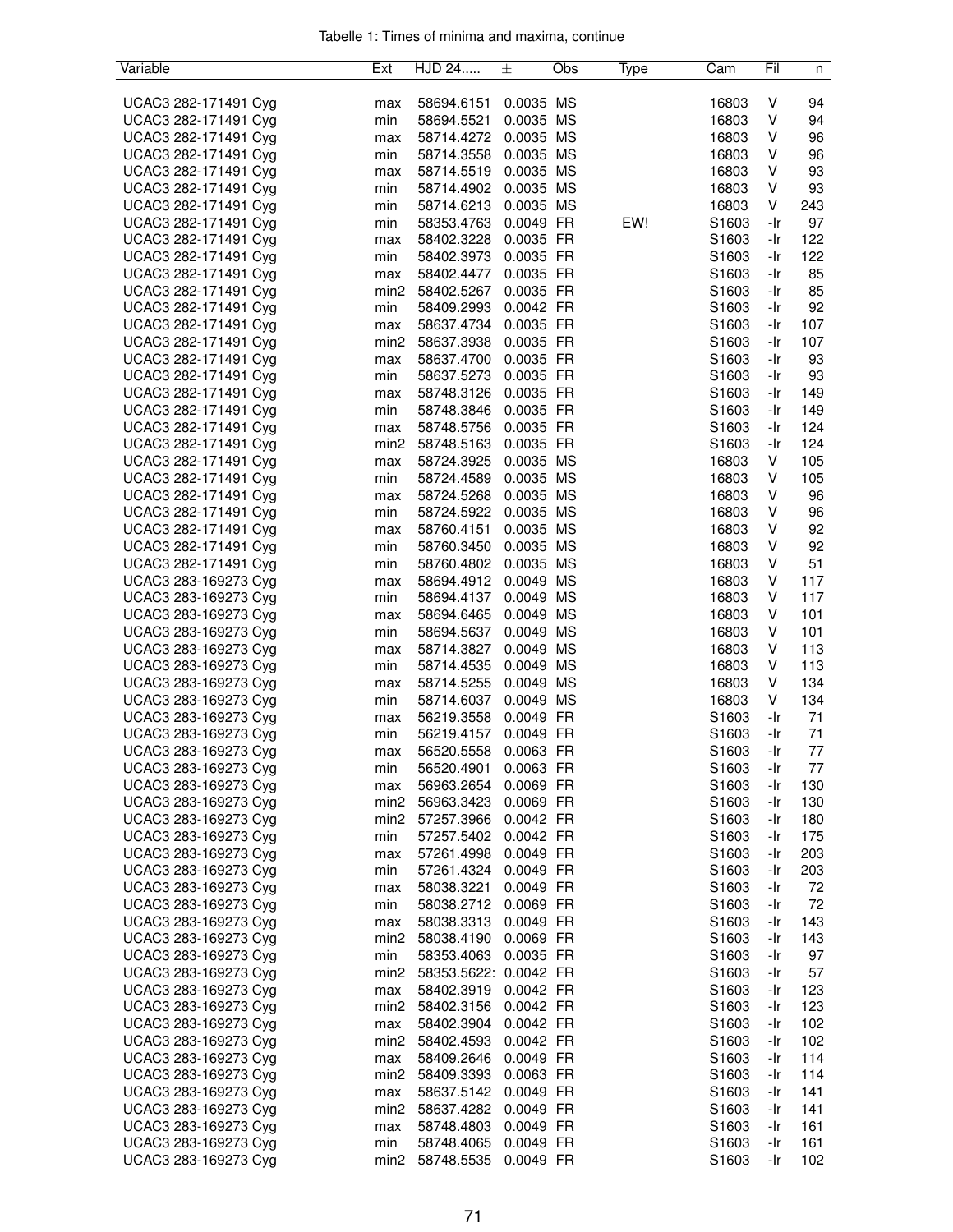| Variable             | Ext  | HJD 24     | 土         | Obs | Type | Cam   | Fil    | n            |
|----------------------|------|------------|-----------|-----|------|-------|--------|--------------|
|                      |      |            |           |     |      |       |        |              |
| UCAC3 283-169273 Cyg | max  | 58724.4054 | 0.0049 MS |     |      | 16803 | V      | 115          |
| UCAC3 283-169273 Cyg | min  | 58724.4754 | 0.0049 MS |     |      | 16803 | V      | 115          |
| UCAC3 283-169273 Cyg | max  | 58724.5485 | 0.0049 MS |     |      | 16803 | V      | 94           |
| UCAC3 283-169273 Cyg | min  | 58724.6253 | 0.0049 MS |     |      | 16803 | V      | 94           |
| UCAC3 283-169273 Cyg | max  | 58760.4529 | 0.0049 MS |     |      | 16803 | V      | 117          |
| UCAC3 283-169273 Cyg | min  | 58760.3727 | 0.0049 MS |     |      | 16803 | V      | 117          |
| UCAC3 284-089980 Aur | max  | 57756.5766 | 0.0035 MS |     |      | 16803 | V      | 186          |
| UCAC3 284-089980 Aur | max  | 57763.4744 | 0.0069 MS |     |      | 16803 | V      | 213          |
| UCAC3 284-089980 Aur | max  | 57814.4615 | 0.0069 MS |     |      | 16803 | V      | 180          |
| UCAC3 284-089980 Aur | min  | 58175.3839 | 0.0035 MS |     |      | 16803 | $-I-U$ | 108          |
| UCAC3 284-089976 Aur | min2 | 58405.4056 | 0.0042 FR |     |      | S1603 | -Ir    | 299          |
| UCAC3 284-089976 Aur | min  | 58405.5996 | 0.0042 FR |     |      | S1603 | -Ir    | 299          |
| UCAC3 284-089976 Aur | min  | 58481.2645 | 0.0042 FR |     |      | S1603 | -Ir    | 179          |
| UCAC3 284-089980 Aur | min  | 58405.5802 | 0.0035 FR |     |      | S1603 | -Ir    | 283          |
| UCAC3 284-089980 Aur | min  | 58481.3873 | 0.0042 FR |     |      | S1603 | -Ir    | 256          |
| UCAC3 284-090047 Aur | min  | 57756.5704 | 0.0035 MS |     |      | 16803 | V      | 103          |
| UCAC3 284-090047 Aur | min  | 58095.4759 | 0.0035 MS |     |      | 16803 | V      | 52           |
| UCAC3 284-090047 Aur | min  | 58175.5079 | 0.0035 MS |     |      | 16803 | -I-U   | 81           |
| UCAC3 284-090934 Aur | max  | 58079.6177 | 0.0063 MS |     |      | 16803 | V      | 148          |
| UCAC3 284-090934 Aur | min  | 58079.5499 | 0.0035 MS |     |      | 16803 | V      | 148          |
| UCAC3 284-090934 Aur | max  | 58079.4870 | 0.0063 MS |     |      | 16803 | V      | 148          |
| UCAC3 284-090934 Aur | max  | 58136.3255 | 0.0063 MS |     |      | 16803 |        | $-I-U$ 198   |
| UCAC3 284-090934 Aur | min  | 58136.3896 | 0.0035 MS |     |      | 16803 |        | $-I-U$ 198   |
| UCAC3 284-090934 Aur | max  | 58136.4562 | 0.0063 MS |     |      | 16803 |        | $-I-U$ 107   |
| UCAC3 284-090934 Aur |      | 58136.5219 | 0.0035 MS |     |      | 16803 |        | $-I-U$ 107   |
| UCAC3 284-090934 Aur | min  |            | 0.0042 MS |     |      | 16803 | -I-U   | 184          |
|                      | min  | 58175.3836 | 0.0042 MS |     |      | 16803 | $-I-U$ | 64           |
| UCAC3 284-090934 Aur | min  | 58175.5172 |           |     |      |       |        | $-I-U$ 151   |
| UCAC3 284-090934 Aur | min  | 58426.6648 | 0.0035 MS |     |      | 16803 |        |              |
| UCAC3 284-090934 Aur | max  | 58426.6029 | 0.0063 MS |     |      | 16803 |        | $-I-U$ 151   |
| UCAC3 284-091086 Aur | max  | 58079.5220 | 0.0056 MS |     |      | 16803 | V      | 150          |
| UCAC3 284-091086 Aur | min  | 58079.6137 | 0.0035 MS |     |      | 16803 | V      | 150          |
| UCAC3 284-091086 Aur | max  | 58136.3259 | 0.0056 MS |     |      | 16803 |        | $-I-U$ 135   |
| UCAC3 284-091086 Aur | min  | 58136.4221 | 0.0035 MS |     |      | 16803 |        | $-I-U$ 135   |
| UCAC3 284-091086 Aur | max  | 58136.5067 | 0.0056 MS |     |      | 16803 |        | $-I-U$ 195   |
| UCAC3 284-091086 Aur | max  | 58175.4730 | 0.0056 MS |     |      | 16803 |        | $-1 - U$ 131 |
| UCAC3 284-091086 Aur | min  | 58175.3853 | 0.0035 MS |     |      | 16803 |        | $-1 - U$ 131 |
| UCAC3 284-091086 Aur | max  | 58426.5665 | 0.0056 MS |     |      | 16803 |        | $-I-U$ 151   |
| UCAC3 284-091086 Aur | min  | 58426.6559 | 0.0035 MS |     |      | 16803 | $-I-U$ | 151          |
| UCAC3 284-091355 Aur | min  | 57814.3775 | 0.0042 MS |     |      | 16803 | V      | 103          |
| UCAC3 284-091355 Aur | min  | 58175.4863 | 0.0042 MS |     |      | 16803 | $-I-U$ | 73           |
| UCAC3 284-090047 Aur | min  | 57102.4003 | 0.0035 FR |     |      | S1603 | -Ir    | 98           |
| UCAC3 284-090447 Aur | max  | 58405.5373 | 0.0035 FR |     | EW!  | S1603 | -Ir    | 114          |
| UCAC3 284-090447 Aur | min  | 58405.4789 | 0.0035 FR |     |      | S1603 | -Ir    | 114          |
| UCAC3 284-090447 Aur | min2 | 58405.6132 | 0.0035 FR |     |      | S1603 | -Ir    | 106          |
| UCAC3 284-090447 Aur | max  | 58481.2689 | 0.0042 FR |     |      | S1603 | -Ir    | 186          |
| UCAC3 284-090447 Aur | min2 | 58481.3400 | 0.0042 FR |     |      | S1603 | -Ir    | 186          |
| UCAC3 284-090934 Aur | min2 | 58405.5163 | 0.0035 FR |     |      | S1603 | -Ir    | 106          |
| UCAC3 284-090934 Aur | min  | 58405.6478 | 0.0035 FR |     |      | S1603 | -Ir    | 47           |
| UCAC3 284-090934 Aur | max  | 58481.3196 | 0.0042 FR |     |      | S1603 | -Ir    | 92           |
| UCAC3 284-090934 Aur | min  | 58481.2550 | 0.0042 FR |     |      | S1603 | -Ir    | 92           |
| UCAC3 284-091086 Aur | max  | 58405.4465 | 0.0035 FR |     | EW!  | S1603 | -Ir    | 293          |
| UCAC3 284-091086 Aur | min2 | 58405.3455 | 0.0035 FR |     |      | S1603 | -Ir    | 293          |
| UCAC3 284-091086 Aur | max  | 58405.4525 | 0.0035 FR |     |      | S1603 | -Ir    | 166          |
| UCAC3 284-091086 Aur | min  | 58405.5386 | 0.0035 FR |     |      | S1603 | -Ir    | 166          |
| UCAC3 284-091086 Aur | min  | 58481.2783 | 0.0042 FR |     |      | S1603 | -Ir    | 96           |
| UCAC3 284-091355 Aur | max  | 58405.5623 | 0.0035 FR |     | EA!  | S1603 | -Ir    | 106          |
| UCAC3 284-091355 Aur | min  | 58405.6257 | 0.0035 FR |     |      | S1603 | -Ir    | 106          |
| UCAC3 284-091355 Aur | min  | 58481.3308 | 0.0035 FR |     |      | S1603 | -Ir    | 106          |
| UCAC3 285-065032 Per | min  | 57703.6782 | 0.0035 MS |     |      | 16803 | V      | 201          |
| UCAC3 285-065032 Per | max  | 57703.5745 | 0.0035 MS |     |      | 16803 | V      | 201          |
| UCAC3 285-065032 Per | min  | 57703.4725 | 0.0035 MS |     |      | 16803 | V      | 201          |
| UCAC3 285-065032 Per | max  | 57709.6909 | 0.0035 MS |     |      | 16803 | V      | 161          |
| UCAC3 285-065032 Per | min  | 57709.5860 | 0.0035 MS |     |      | 16803 | V      | 161          |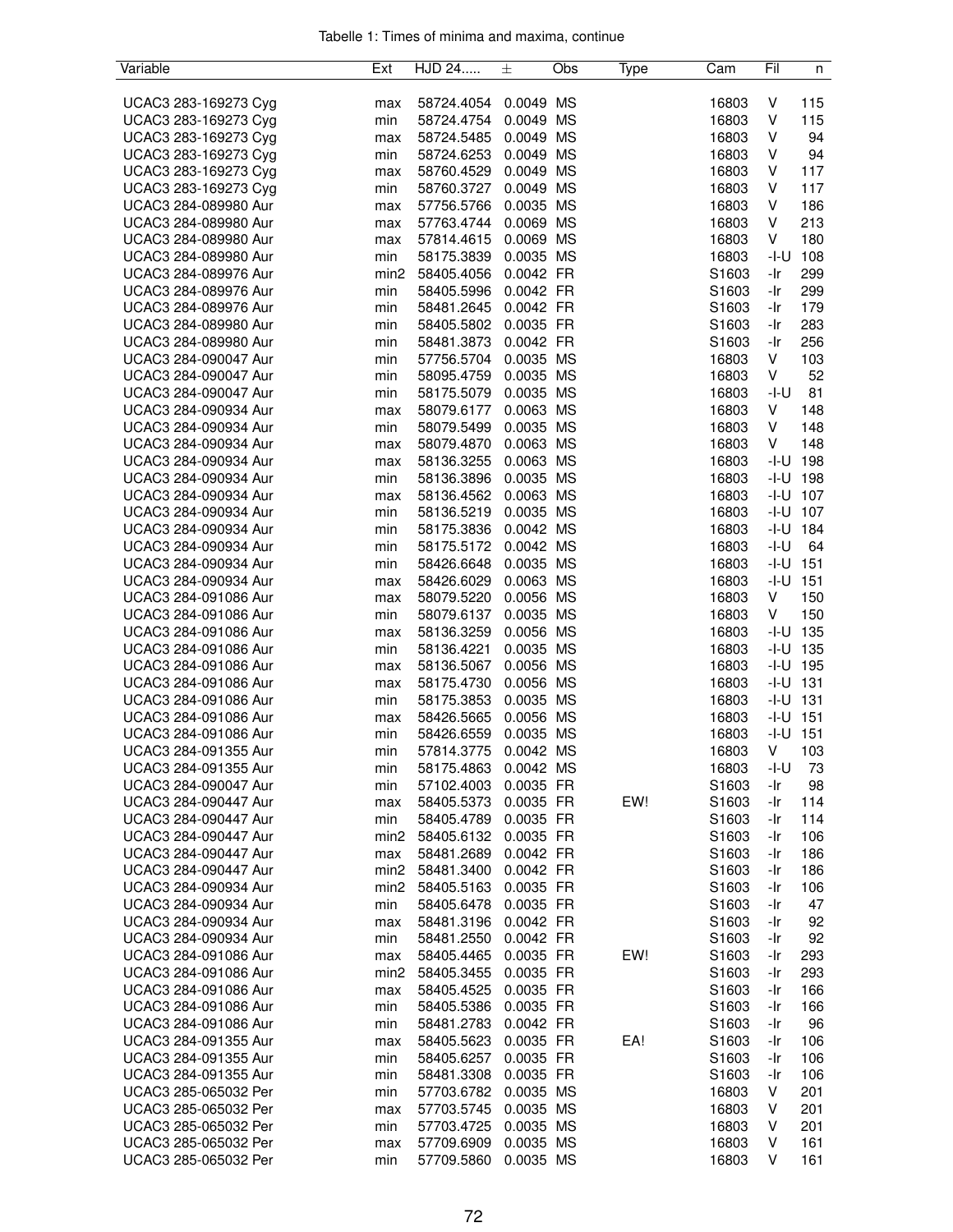| Variable             | Ext              | HJD 24     | 土         | Obs | Type | Cam   | Fil          | n          |
|----------------------|------------------|------------|-----------|-----|------|-------|--------------|------------|
|                      |                  |            |           |     |      |       |              |            |
| UCAC3 285-065032 Per | max              | 57710.7151 | 0.0035 MS |     |      | 16803 | V            | 51         |
| UCAC3 285-065032 Per | max              | 57734.3619 | 0.0035 MS |     |      | 16803 | V            | 181        |
| UCAC3 285-065032 Per | min              | 57734.4674 | 0.0035 MS |     |      | 16803 | V            | 181        |
| UCAC3 285-065032 Per | max              | 57753.3279 | 0.0035 MS |     |      | 16803 | V            | 178        |
| UCAC3 285-065032 Per | min              | 57753.4305 | 0.0035 MS |     |      | 16803 | V            | 178        |
| UCAC3 285-065032 Per | min              | 58015.6750 | 0.0035 MS |     |      | 16803 | V            | 116        |
| UCAC3 285-065032 Per | max              | 58016.5922 | 0.0035 MS |     |      | 16803 | V            | 121        |
| UCAC3 285-065032 Per | min              | 58016.6920 | 0.0035 MS |     |      | 16803 | V            | 121        |
| UCAC3 285-065032 Per | max              | 58026.5873 | 0.0035 MS |     |      | 16803 | V            | 156        |
| UCAC3 285-065032 Per | min              | 58026.6836 | 0.0035 MS |     |      | 16803 | V            | 156        |
| UCAC3 285-065032 Per | min              | 58032.6001 | 0.0035 MS |     |      | 16803 | V            | 175        |
| UCAC3 285-065032 Per | max              | 58047.5803 | 0.0035 MS |     |      | 16803 | V            | 114        |
| UCAC3 285-065032 Per | min              | 58047.6887 | 0.0035 MS |     |      | 16803 | V            | 114        |
| UCAC3 285-065032 Per | max              | 58054.5204 | 0.0035 MS |     |      | 16803 | V            | 146        |
| UCAC3 285-065032 Per | min              | 58054.6232 | 0.0035 MS |     |      | 16803 | V            | 146        |
| UCAC3 285-065032 Per | max              | 58076.5433 | 0.0035 MS |     |      | 16803 | V            | 140        |
| UCAC3 285-065032 Per | min              | 58076.6491 | 0.0035 MS |     |      | 16803 | V            | 140        |
| UCAC3 285-065032 Per | max              | 58093.4746 | 0.0035 MS |     |      | 16803 | V            | 185        |
| UCAC3 285-065032 Per | min              | 58093.5727 | 0.0035 MS |     |      | 16803 | V            | 185        |
| UCAC3 285-065032 Per | min              | 58094.5929 | 0.0035 MS |     |      | 16803 | V            | 256        |
| UCAC3 285-065032 Per | max              | 58094.4877 | 0.0035 MS |     |      | 16803 | V            | 158        |
| UCAC3 285-065032 Per | min              | 58094.3861 | 0.0035 MS |     |      | 16803 | V            | 158        |
| UCAC3 285-065032 Per | max              | 58118.3452 | 0.0035 MS |     |      | 16803 | V            | 101        |
| UCAC3 285-065032 Per | max              | 58123.4428 | 0.0035 MS |     |      | 16803 | V            | 133        |
| UCAC3 285-065032 Per | min              | 58123.3381 | 0.0035 MS |     |      | 16803 | V            | 133        |
| UCAC3 285-065032 Per | max              | 58385.6922 | 0.0035 MS |     |      | 16803 | $-I-U$ 131   |            |
| UCAC3 285-065032 Per | min              | 58385.5902 | 0.0035 MS |     |      | 16803 | -I-U         | 131        |
| UCAC3 285-065032 Per | max              | 58394.6658 | 0.0035 MS |     |      | 16803 | $-I-U$ 143   |            |
| UCAC3 285-065032 Per | min              | 58394.5619 | 0.0035 MS |     |      | 16803 |              | $-I-U$ 143 |
| UCAC3 285-064742 Per | min              | 58123.3722 | 0.0035 MS |     |      | 16803 | V            | 132        |
| UCAC3 285-064742 Per | min              | 58385.5816 | 0.0035 MS |     |      | 16803 | $-1 - U$ 131 |            |
| UCAC3 285-065321 Per | min              | 57709.5687 | 0.0035 MS |     |      | 16803 | V            | 154        |
| UCAC3 285-065321 Per | min              | 57753.4427 | 0.0035 MS |     |      | 16803 | V            | 171        |
| UCAC3 285-065321 Per | min              | 58016.6841 | 0.0035 MS |     |      | 16803 | V            | 113        |
| UCAC3 285-065321 Per | min              | 58093.4677 | 0.0035 MS |     |      | 16803 | V            | 185        |
| UCAC3 285-065321 Per | min              | 58094.3735 | 0.0049 MS |     |      | 16803 | V            | 249        |
| UCAC3 285-064219 Per | max              | 58373.6193 | 0.0028 FR |     |      | S1603 | -Ir          | 200        |
| UCAC3 285-064219 Per | min2             | 58373.4925 | 0.0028 FR |     |      | S1603 | -Ir          | 200        |
| UCAC3 285-064219 Per | max              | 58379.3832 | 0.0035 FR |     |      | S1603 | -Ir          | 182        |
| UCAC3 285-064219 Per | min2             | 58379.5300 | 0.0035 FR |     |      | S1603 | -Ir          | 182        |
| UCAC3 285-064219 Per | max              | 58391.4563 | 0.0056 FR |     |      | S1603 | -Ir          | 273        |
| UCAC3 285-064219 Per | min2             | 58391.5790 | 0.0063 FR |     |      | S1603 | -Ir          | 273        |
| UCAC3 285-064219 Per | max              | 58404.2634 | 0.0035 FR |     |      | S1603 | -Ir          | 321        |
| UCAC3 285-064219 Per | min              | 58404.3747 | 0.0035 FR |     |      | S1603 | -Ir          | 321        |
| UCAC3 285-064533 Per | max              | 58373.4381 | 0.0049 FR |     |      | S1603 | -Ir          | 45         |
| UCAC3 285-064533 Per | min2             | 58373.3888 | 0.0056 FR |     |      | S1603 | -Ir          | 45         |
| UCAC3 285-064533 Per | min              | 58373.5201 | 0.0049 FR |     |      | S1603 | -Ir          | 106        |
| UCAC3 285-064533 Per | min2             | 58379.4521 | 0.0035 FR |     |      | S1603 | -Ir          | 90         |
| UCAC3 285-064533 Per | min              | 58379.5725 | 0.0035 FR |     |      | S1603 | -Ir          | 83         |
| UCAC3 285-064533 Per | max              | 58381.3420 | 0.0042 FR |     |      | S1603 | -Ir          | 89         |
| UCAC3 285-064533 Per | min <sub>2</sub> | 58381.3939 | 0.0042 FR |     |      | S1603 | -Ir          | 89         |
| UCAC3 285-064533 Per | max              | 58381.4612 | 0.0042 FR |     |      | S1603 | -Ir          | 77         |
| UCAC3 285-064533 Per | min              | 58381.5086 | 0.0042 FR |     |      | S1603 | -Ir          | 77         |
| UCAC3 285-064533 Per | min2             | 58382.6008 | 0.0035 FR |     |      | S1603 | -Ir          | 88         |
| UCAC3 285-064533 Per | max              | 58396.4538 | 0.0056 FR |     |      | S1603 | -Ir          | 68         |
| UCAC3 285-064533 Per | min2             | 58396.4027 | 0.0056 FR |     |      | S1603 | -Ir          | 68         |
| UCAC3 285-064533 Per | min <sub>2</sub> | 58404.4030 | 0.0042 FR |     |      | S1603 | -Ir          | 78         |
| UCAC3 285-064533 Per | min2             | 58404.5246 | 0.0042 FR |     |      | S1603 | -Ir          | 81         |
| UCAC3 285-064904 Per | max              | 58381.3775 | 0.0049 FR |     |      | S1603 | -Ir          | 166        |
| UCAC3 285-064904 Per | min              | 58381.5210 | 0.0056 FR |     |      | S1603 | -Ir          | 166        |
| UCAC3 285-064952 Per | min2             | 57328.4826 | 0.0042 FR |     |      | S1603 | -Ir          | 370        |
| UCAC3 285-064952 Per | min              | 58373.6226 | 0.0056 FR |     |      | S1603 | -Ir          | 211        |
| UCAC3 285-065032 Per | max              | 58373.4462 | 0.0028 FR |     |      | S1603 | -Ir          | 116        |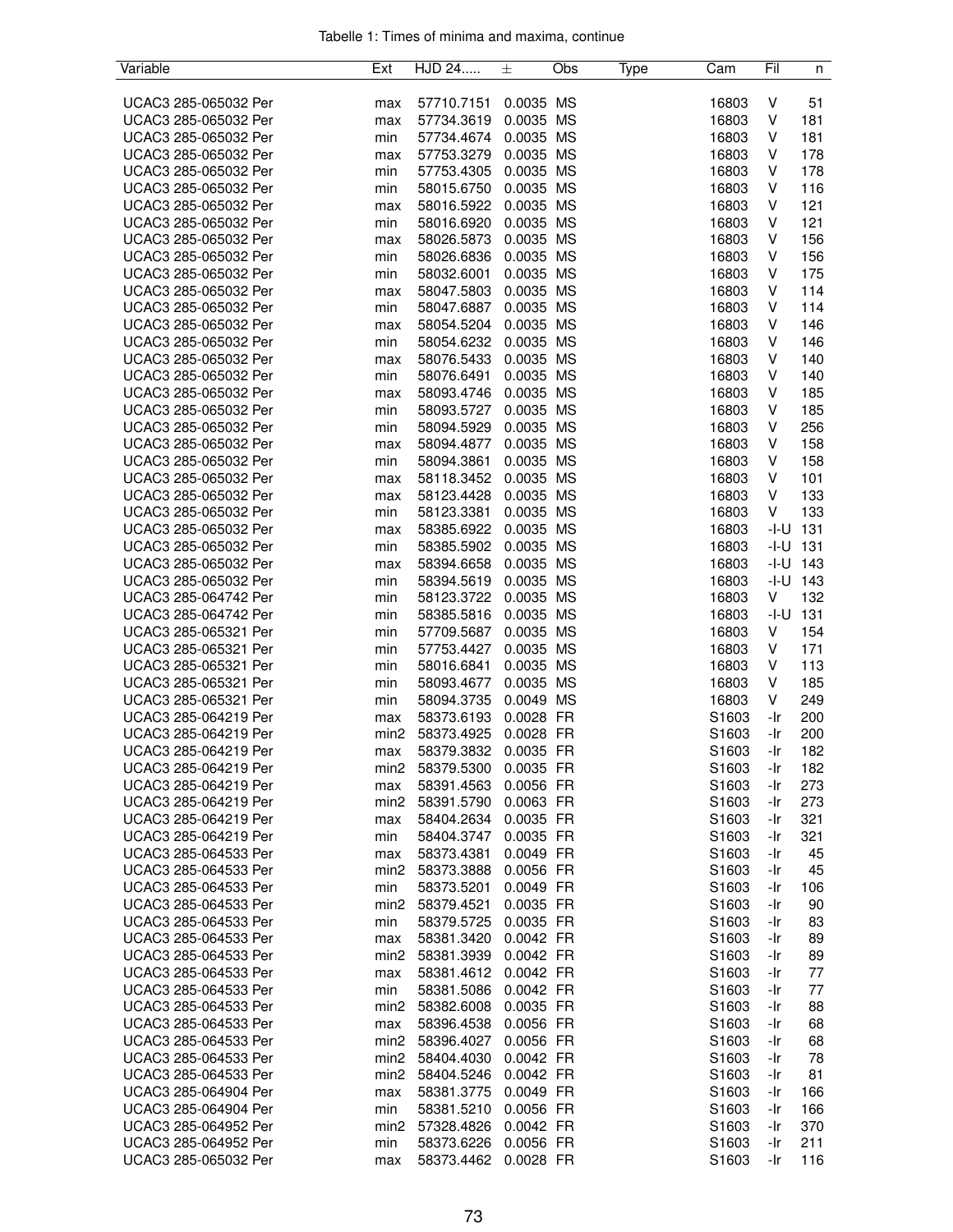| Variable             | Ext              | HJD 24     | 士         | Obs | Type | Cam               | Fil          | n   |
|----------------------|------------------|------------|-----------|-----|------|-------------------|--------------|-----|
|                      |                  |            |           |     |      |                   |              |     |
| UCAC3 285-065032 Per | max              | 58379.3680 | 0.0035 FR |     |      | S1603             | -Ir          | 133 |
| UCAC3 285-065032 Per | max              | 58379.5700 | 0.0035 FR |     |      | S1603             | -Ir          | 112 |
| UCAC3 285-065032 Per | max              | 58381.4093 | 0.0035 FR |     |      | S1603             | -Ir          | 204 |
| UCAC3 285-065032 Per | min              | 58381.5031 | 0.0035 FR |     |      | S1603             | -Ir          | 204 |
| UCAC3 285-065032 Per | max              | 58382.4200 | 0.0035 FR |     |      | S1603             | -Ir          | 80  |
| UCAC3 285-065032 Per | max              | 58391.3910 | 0.0035 FR |     |      | S1603             | -Ir          | 427 |
| UCAC3 285-065032 Per | min              | 58391.5072 | 0.0035 FR |     |      | S <sub>1603</sub> | -Ir          | 427 |
| UCAC3 285-065032 Per | max              | 58391.6111 | 0.0042 FR |     |      | S1603             | -Ir          | 294 |
| UCAC3 285-065032 Per | min              | 58391.5185 | 0.0042 FR |     |      | S1603             | -Ir          | 294 |
| UCAC3 285-065032 Per | max              | 58396.4927 | 0.0035 FR |     |      | S1603             | $-Ir$        | 143 |
| UCAC3 285-065032 Per | min              | 58396.3936 | 0.0035 FR |     |      | S1603             | -Ir          | 143 |
| UCAC3 285-065032 Per | max              | 58404.4498 | 0.0035 FR |     |      | S1603             | -Ir          | 171 |
| UCAC3 285-065032 Per | min              | 58404.3520 | 0.0035 FR |     |      | S1603             | -Ir          | 171 |
| UCAC3 285-065321 Per | min <sub>2</sub> | 58379.5633 | 0.0035 FR |     |      | S1603             | -Ir          | 242 |
|                      |                  |            |           |     |      |                   |              |     |
| UCAC3 285-065321 Per | max              | 58381.3050 | 0.0042 FR |     |      | S1603             | -Ir<br>$-Ir$ | 149 |
| UCAC3 285-065321 Per | min              | 58381.3891 | 0.0042 FR |     |      | S1603             |              | 149 |
| UCAC3 285-065321 Per | min              | 58391.4383 | 0.0042 FR |     |      | S1603             | -Ir          | 385 |
| UCAC3 285-065474 Per | max              | 58373.5500 | 0.0035 FR |     |      | S1603             | -Ir          | 161 |
| UCAC3 285-065474 Per | min <sub>2</sub> | 58373.4413 | 0.0035 FR |     |      | S1603             | -Ir          | 161 |
| UCAC3 285-065474 Per | max              | 58379.4483 | 0.0035 FR |     |      | S1603             | $-Ir$        | 168 |
| UCAC3 285-065474 Per | min <sub>2</sub> | 58379.5484 | 0.0035 FR |     |      | S1603             | -Ir          | 168 |
| UCAC3 285-065474 Per | min2             | 58381.4188 | 0.0042 FR |     |      | S1603             | -Ir          | 153 |
| UCAC3 285-065474 Per | min              | 58382.5986 | 0.0035 FR |     |      | S1603             | -Ir          | 64  |
| UCAC3 285-065474 Per | min2             | 58396.4550 | 0.0042 FR |     |      | S1603             | -Ir          | 147 |
| UCAC3 285-065474 Per | max              | 58404.3351 | 0.0042 FR |     |      | S1603             | -Ir          | 205 |
| UCAC3 285-065474 Per | min2             | 58404.4340 | 0.0042 FR |     |      | S1603             | -Ir          | 205 |
| UCAC3 285-090698 Aur | min              | 57763.4334 | 0.0035 MS |     |      | 16803             | V            | 150 |
| UCAC3 285-090698 Aur | min              | 57814.3555 | 0.0042 MS |     |      | 16803             | V            | 125 |
| UCAC3 285-090698 Aur | min              | 58136.3343 | 0.0042 MS |     |      | 16803             | -I-U         | 195 |
| UCAC3 285-090536 Aur | max              | 56013.3613 | 0.0049 FR |     |      | S <sub>1603</sub> | -Ir          | 186 |
| UCAC3 285-090536 Aur | min              | 56013.4656 | 0.0049 FR |     |      | S1603             | -Ir          | 186 |
| UCAC3 285-090536 Aur | max              | 56747.4106 | 0.0049 FR |     |      | S1603             | -Ir          | 91  |
| UCAC3 285-090536 Aur | min              | 56747.3089 | 0.0049 FR |     |      | S1603             | -Ir          | 91  |
| UCAC3 285-090536 Aur | max              | 58405.5131 | 0.0049 FR |     |      | S1603             | -Ir          | 271 |
| UCAC3 285-090536 Aur | min <sub>2</sub> | 58405.4012 | 0.0049 FR |     |      | S1603             | -Ir          | 271 |
| UCAC3 285-090536 Aur | max              | 58405.5168 | 0.0049 FR |     |      | S1603             | -Ir          | 139 |
| UCAC3 285-090536 Aur | min              | 58405.6061 | 0.0049 FR |     |      | S1603             | -Ir          | 139 |
| UCAC3 285-090536 Aur | min <sub>2</sub> | 58481.2703 | 0.0049 FR |     |      | S1603             | -Ir          | 96  |
| UCAC3 285-090698 Aur | min <sub>2</sub> | 58481.3222 | 0.0035 FR |     |      | S <sub>1603</sub> | -Ir          | 260 |
| UCAC3 285-090725 Aur |                  |            |           |     |      |                   |              |     |
|                      | min              | 58405.3887 | 0.0035 FR |     |      | S1603             | -Ir          | 295 |
| UCAC3 285-090725 Aur | max              | 58405.4968 | 0.0035 FR |     |      | S1603             | -Ir          | 164 |
| UCAC3 285-090725 Aur | min2             | 58405.5828 | 0.0035 FR |     |      | S <sub>1603</sub> | -Ir          | 164 |
| UCAC3 285-090725 Aur | min              | 58481.3556 | 0.0049 FR |     |      | S1603             | -Ir          | 237 |
| UCAC3 286-062756 Per | max              | 57703.5835 | 0.0035 MS |     |      | 16803             | V            | 142 |
| UCAC3 286-062756 Per | min              | 57703.6728 | 0.0035 MS |     |      | 16803             | V            | 142 |
| UCAC3 286-062756 Per | max              | 57734.3466 | 0.0035 MS |     |      | 16803             | V            | 178 |
| UCAC3 286-062756 Per | min              | 57734.4279 | 0.0035 MS |     |      | 16803             | V            | 178 |
| UCAC3 286-062756 Per | max              | 57734.5202 | 0.0035 MS |     |      | 16803             | V            | 178 |
| UCAC3 286-062756 Per | min              | 57753.3231 | 0.0035 MS |     |      | 16803             | V            | 180 |
| UCAC3 286-062756 Per | max              | 57753.4260 | 0.0035 MS |     |      | 16803             | V            | 180 |
| UCAC3 286-062756 Per | min              | 58015.6391 | 0.0035 MS |     |      | 16803             | V            | 114 |
| UCAC3 286-062756 Per | max              | 58016.6292 | 0.0035 MS |     |      | 16803             | V            | 118 |
| UCAC3 286-062756 Per | min              | 58026.6166 | 0.0035 MS |     |      | 16803             | V            | 155 |
| UCAC3 286-062756 Per | max              | 58032.6426 | 0.0035 MS |     |      | 16803             | V            | 177 |
| UCAC3 286-062756 Per | min              | 58032.5466 | 0.0035 MS |     |      | 16803             | V            | 177 |
| UCAC3 286-062756 Per | min              | 58047.6713 | 0.0035 MS |     |      | 16803             | V            | 109 |
| UCAC3 286-062756 Per | max              | 58054.6028 | 0.0035 MS |     |      | 16803             | V            | 146 |
| UCAC3 286-062756 Per | min              | 58054.6854 | 0.0035 MS |     |      | 16803             | V            | 146 |
| UCAC3 286-062756 Per | max              | 58076.5435 | 0.0035 MS |     |      | 16803             | V            | 148 |
| UCAC3 286-062756 Per | min              | 58076.6397 | 0.0035 MS |     |      | 16803             | V            | 148 |
| UCAC3 286-063889 Per | min              | 57703.6629 | 0.0035 MS |     |      | 16803             | V            | 96  |
| UCAC3 286-063889 Per | min              | 57734.4130 | 0.0035 MS |     |      | 16803             | V            | 177 |
| UCAC3 286-063889 Per | min              | 58047.6576 | 0.0035 MS |     |      | 16803             | V            | 43  |
|                      |                  |            |           |     |      |                   |              |     |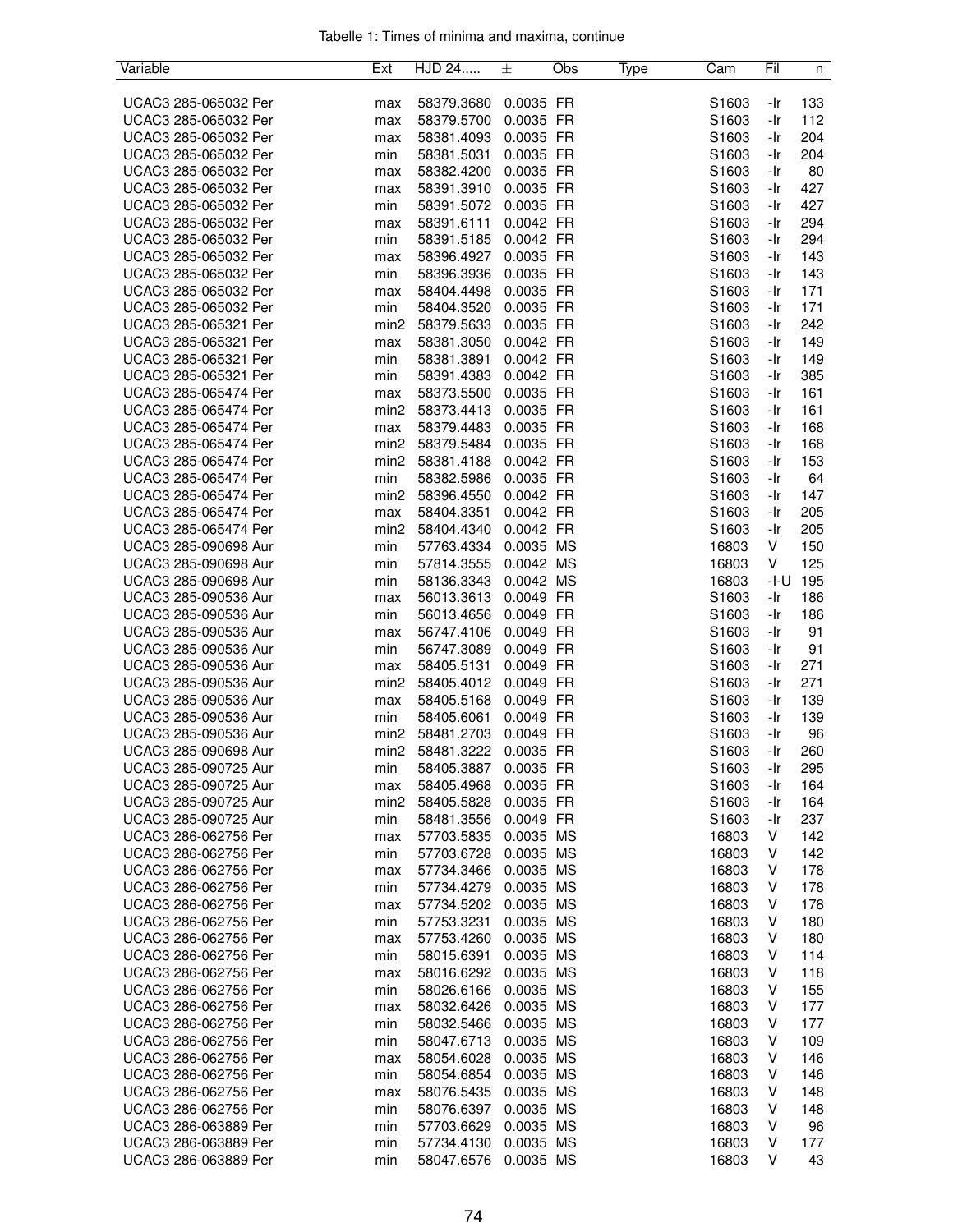| Variable             | Ext | HJD 24     | 士         | Obs | Type | Cam   | Fil | n   |
|----------------------|-----|------------|-----------|-----|------|-------|-----|-----|
|                      |     |            |           |     |      |       |     |     |
| UCAC3 286-062756 Per | max | 58373.5852 | 0.0028 FR |     |      | S1603 | -Ir | 112 |
| UCAC3 286-062756 Per | max | 58379.3272 | 0.0035 FR |     |      | S1603 | -Ir | 111 |
| UCAC3 286-062756 Per | max | 58379.5290 | 0.0035 FR |     |      | S1603 | -Ir | 114 |
| UCAC3 286-062756 Per | max | 58381.5118 | 0.0035 FR |     |      | S1603 | -Ir | 115 |
| UCAC3 286-062756 Per | min | 58381.4209 | 0.0035 FR |     |      | S1603 | -Ir | 115 |
| UCAC3 286-062756 Per | max | 58382.5884 | 0.0035 FR |     |      | S1603 | -Ir | 101 |
| UCAC3 286-062756 Per | max | 58391.5787 | 0.0035 FR |     |      | S1603 | -Ir | 315 |
| UCAC3 286-062756 Per |     | 58391.3864 | 0.0035 FR |     |      | S1603 | -Ir | 348 |
| UCAC3 286-062756 Per | max |            | 0.0035 FR |     |      | S1603 | -Ir | 348 |
|                      | min | 58391.4953 |           |     |      |       |     |     |
| UCAC3 286-062756 Per | max | 58396.4414 | 0.0035 FR |     |      | S1603 | -Ir | 157 |
| UCAC3 286-062756 Per | max | 58404.5325 | 0.0035 FR |     |      | S1603 | -Ir | 148 |
| UCAC3 286-062756 Per | min | 58404.4432 | 0.0035 FR |     |      | S1603 | -Ir | 148 |
| UCAC3 286-062756 Per | max | 58404.3528 | 0.0035 FR |     |      | S1603 | -Ir | 157 |
| UCAC3 286-062756 Per | min | 58404.4461 | 0.0035 FR |     |      | S1603 | -Ir | 157 |
| UCAC3 286-063562 Per | max | 55807.4955 | 0.0035 FR |     |      | S1603 | -Ir | 109 |
| UCAC3 286-063562 Per | min | 55807.5727 | 0.0035 FR |     |      | S1603 | -Ir | 109 |
| UCAC3 286-063562 Per | max | 57329.3779 | 0.0035 FR |     |      | S1603 | -Ir | 133 |
| UCAC3 286-063562 Per | min | 57329.4552 | 0.0035 FR |     |      | S1603 | -Ir | 133 |
| UCAC3 286-063562 Per | max | 57330.3546 | 0.0035 FR |     |      | S1603 | -Ir | 99  |
| UCAC3 286-063562 Per | max | 57465.5024 | 0.0063 FR |     |      | S1603 | -Ir | 125 |
| UCAC3 286-063562 Per | min | 57465.4331 | 0.0063 FR |     |      | S1603 | -Ir | 125 |
| UCAC3 286-063562 Per | max | 57466.3585 | 0.0035 FR |     |      | S1603 | -Ir | 145 |
| UCAC3 286-063562 Per | min | 57466.2773 | 0.0035 FR |     |      | S1603 | -Ir | 145 |
|                      |     | 57474.4375 |           |     |      |       |     |     |
| UCAC3 286-063562 Per | max |            | 0.0035 FR |     |      | S1603 | -Ir | 143 |
| UCAC3 286-063562 Per | min | 57474.3587 | 0.0035 FR |     |      | S1603 | -Ir | 143 |
| UCAC3 286-063562 Per | max | 57490.4362 | 0.0063 FR |     |      | S1603 | -Ir | 66  |
| UCAC3 286-063562 Per | min | 57490.4017 | 0.0063 FR |     |      | S1603 | -Ir | 66  |
| UCAC3 286-063562 Per | max | 57800.3866 | 0.0035 FR |     |      | S1603 | -Ir | 139 |
| UCAC3 286-063562 Per | min | 57800.4592 | 0.0035 FR |     |      | S1603 | -Ir | 139 |
| UCAC3 286-063562 Per | max | 57829.4425 | 0.0049 FR |     |      | S1603 | -Ir | 143 |
| UCAC3 286-063562 Per | max | 57829.2906 | 0.0035 FR |     |      | S1603 | -Ir | 134 |
| UCAC3 286-063562 Per | min | 57829.3751 | 0.0035 FR |     |      | S1603 | -Ir | 134 |
| UCAC3 286-063562 Per | max | 57838.3730 | 0.0035 FR |     |      | S1603 | -Ir | 114 |
| UCAC3 286-063562 Per | min | 57838.2915 | 0.0035 FR |     |      | S1603 | -Ir | 114 |
| UCAC3 286-063562 Per | max | 57838.4732 | 0.0035 FR |     |      | S1603 | -Ir | 86  |
| UCAC3 286-063562 Per | min | 57838.4141 | 0.0035 FR |     |      | S1603 | -Ir | 86  |
| UCAC3 286-063562 Per | max | 57839.4724 | 0.0035 FR |     |      | S1603 | -Ir | 119 |
| UCAC3 286-063562 Per | min | 57839.3780 | 0.0035 FR |     |      | S1603 | -Ir | 119 |
| UCAC3 286-063562 Per | max | 57839.3145 | 0.0035 FR |     |      | S1603 | -Ir | 105 |
| UCAC3 286-063562 Per |     | 57839.3811 | 0.0035 FR |     |      | S1603 |     | 105 |
|                      | mın |            |           |     |      |       | -Ir |     |
| UCAC3 286-063562 Per | max | 57840.3269 | 0.0035 FR |     |      | S1603 | -Ir | 101 |
| UCAC3 286-063562 Per | max | 57843.3515 | 0.0035 FR |     |      | S1603 | -Ir | 119 |
| UCAC3 286-063562 Per | max | 57844.4467 | 0.0049 FR |     |      | S1603 | -Ir | 100 |
| UCAC3 286-063562 Per | min | 57844.4943 | 0.0049 FR |     |      | S1603 | -Ir | 100 |
| UCAC3 286-063562 Per | max | 58040.3944 | 0.0035 FR |     |      | S1603 | -Ir | 120 |
| UCAC3 286-063562 Per | min | 58040.3152 | 0.0035 FR |     |      | S1603 | -Ir | 120 |
| UCAC3 286-063562 Per | max | 58042.3475 | 0.0035 FR |     |      | S1603 | -Ir | 129 |
| UCAC3 286-063562 Per | max | 58045.2865 | 0.0035 FR |     |      | S1603 | -Ir | 106 |
| UCAC3 286-063562 Per | min | 58045.3480 | 0.0035 FR |     |      | S1603 | -Ir | 106 |
| UCAC3 286-063562 Per | max | 58080.3283 | 0.0035 FR |     |      | S1603 | -Ir | 127 |
| UCAC3 286-063562 Per | min | 58080.2419 | 0.0035 FR |     |      | S1603 | -Ir | 127 |
| UCAC3 286-063562 Per | max | 58373.4790 | 0.0035 FR |     |      | S1603 | -Ir | 156 |
| UCAC3 286-063562 Per | min | 58373.4092 | 0.0035 FR |     |      | S1603 | -Ir | 156 |
| UCAC3 286-063562 Per | max | 58379.4625 | 0.0035 FR |     |      | S1603 | -Ir | 142 |
| UCAC3 286-063562 Per | min | 58379.3861 | 0.0035 FR |     |      | S1603 | -Ir | 142 |
| UCAC3 286-063562 Per | max | 58381.4154 | 0.0035 FR |     |      | S1603 | -Ir | 135 |
| UCAC3 286-063562 Per | min | 58381.4782 | 0.0035 FR |     |      | S1603 | -Ir | 135 |
| UCAC3 286-063562 Per | max | 58382.3487 | 0.0035 FR |     |      | S1603 | -Ir | 111 |
| UCAC3 286-063562 Per | min | 58382.4285 | 0.0035 FR |     |      | S1603 | -Ir | 111 |
|                      |     |            | 0.0063 FR |     |      | S1603 | -Ir |     |
| UCAC3 286-063562 Per | max | 58391.4644 |           |     |      |       |     | 435 |
| UCAC3 286-063562 Per | min | 58391.3547 | 0.0063 FR |     |      | S1603 | -Ir | 435 |
| UCAC3 286-063562 Per | max | 58396.4030 | 0.0035 FR |     |      | S1603 | -Ir | 122 |
| UCAC3 286-063562 Per | min | 58396.4701 | 0.0035 FR |     |      | S1603 | -Ir | 122 |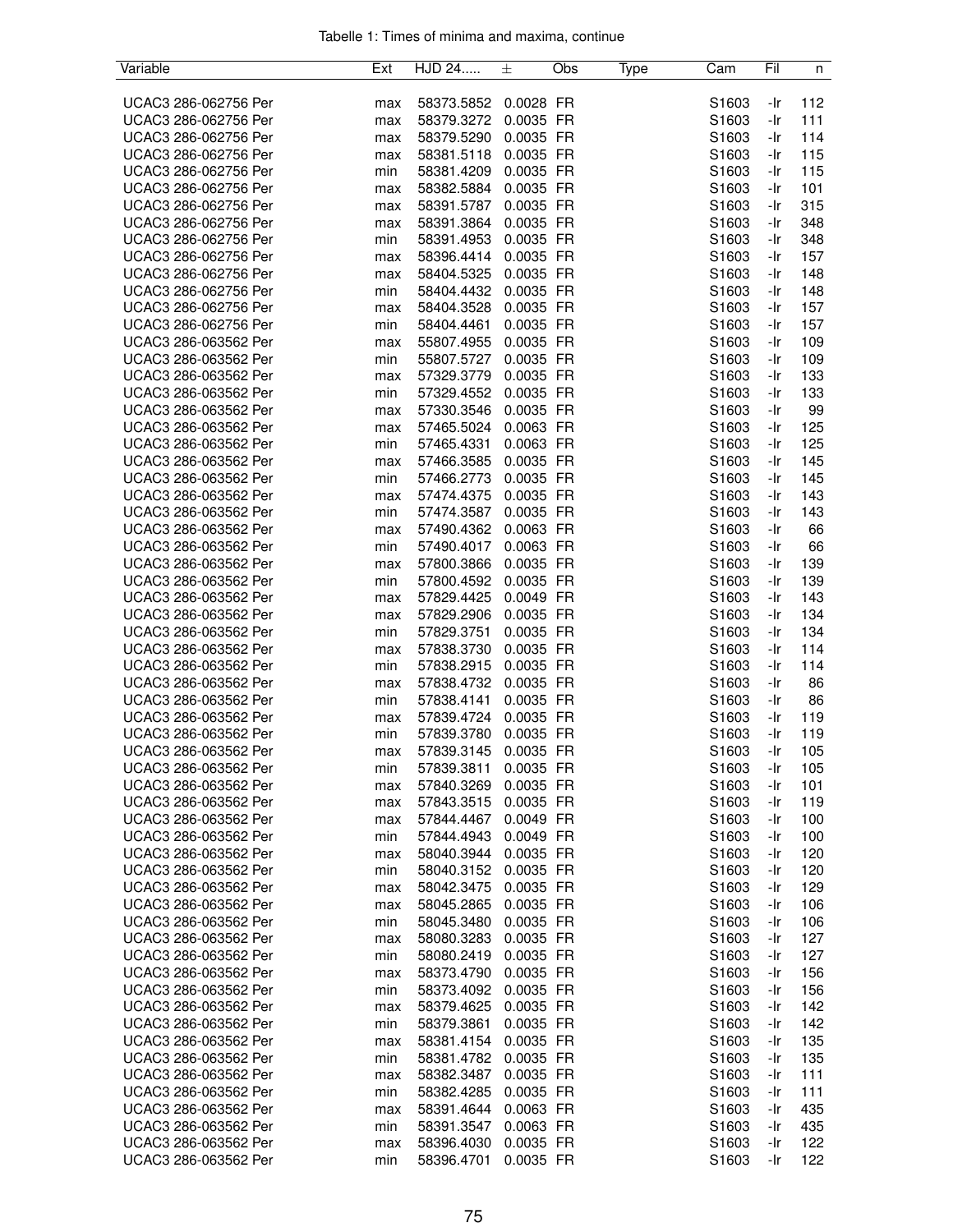| Variable             | Ext              | HJD 24               | 士         | Obs | Type | Cam               | Fil | n   |
|----------------------|------------------|----------------------|-----------|-----|------|-------------------|-----|-----|
|                      |                  |                      |           |     |      |                   |     |     |
| UCAC3 286-063562 Per | max              | 58404.3356           | 0.0035 FR |     |      | S1603             | -Ir | 140 |
| UCAC3 286-063889 Per | min <sub>2</sub> | 58396.4364           | 0.0035 FR |     |      | S1603             | -Ir | 199 |
| UCAC3 286-063889 Per | max              | 58404.2940           | 0.0042 FR |     |      | S1603             | -Ir | 228 |
| UCAC3 286-063889 Per | min <sub>2</sub> | 58404.4303 0.0042 FR |           |     |      | S1603             | -Ir | 228 |
| UCAC3 286-064360 Per | max              | 58373.5897           | 0.0042 FR |     |      | S1603             | -Ir | 205 |
| UCAC3 286-064360 Per | min              | 58373.4016           | 0.0042 FR |     |      | S1603             | -Ir | 205 |
| UCAC3 286-064360 Per | min2             | 58379.3947           | 0.0028 FR |     |      |                   | -Ir | 233 |
|                      |                  |                      |           |     |      | S1603             |     |     |
| UCAC3 286-064360 Per | min              | 58381.4106           | 0.0035 FR |     |      | S1603             | -Ir | 179 |
| UCAC3 286-064360 Per | min2             | 58391.4231           | 0.0042 FR |     |      | S1603             | -Ir | 684 |
| UCAC3 286-064382 Per | min2             | 58373.4467           | 0.0035 FR |     |      | S1603             | -Ir | 113 |
| UCAC3 286-064382 Per | min              | 58373.5938           | 0.0035 FR |     |      | S1603             | -Ir | 104 |
| UCAC3 286-064382 Per | min2             | 58379.3662           | 0.0028 FR |     |      | S1603             | -Ir | 95  |
| UCAC3 286-064382 Per | min              | 58379.5167           | 0.0028 FR |     |      | S1603             | -Ir | 116 |
| UCAC3 286-064382 Per | max              | 58381.3777           | 0.0035 FR |     |      | S1603             | -Ir | 150 |
| UCAC3 286-064382 Per | min2             | 58381.4404           | 0.0035 FR |     |      | S1603             | -Ir | 150 |
| UCAC3 286-064382 Per | min2             | 58382.6280           | 0.0035 FR |     |      | S1603             | -Ir | 87  |
| UCAC3 286-064382 Per | max              | 58396.4745           | 0.0035 FR |     |      | S1603             | -Ir | 121 |
| UCAC3 286-064382 Per | min              | 58396.3941           | 0.0035 FR |     |      | S <sub>1603</sub> | -Ir | 121 |
|                      |                  |                      |           |     |      |                   |     |     |
| UCAC3 286-064382 Per | min              | 58404.3898           | 0.0035 FR |     |      | S1603             | -Ir | 141 |
| UCAC3 286-064382 Per | min2             | 58404.5403           | 0.0035 FR |     |      | S1603             | -Ir | 110 |
| UCAC3 286-091488 Aur | max              | 56013.4222 0.0035 FR |           |     |      | S1603             | -Ir | 100 |
| UCAC3 286-091488 Aur | min              | 56013.3156           | 0.0035 FR |     |      | S1603             | -Ir | 100 |
| UCAC3 286-091488 Aur | min2             | 56013.5343           | 0.0035 FR |     |      | S1603             | -Ir | 94  |
| UCAC3 286-091488 Aur | min              | 58405.4863           | 0.0035 FR |     |      | S1603             | -Ir | 222 |
| UCAC3 286-091488 Aur | min2             | 58481.2793           | 0.0049 FR |     |      | S1603             | -Ir | 108 |
| UCAC3 298-137564 Cyg | min              | 58406.4746           | 0.0035 FR |     |      | S1603             | -Ir | 258 |
| UCAC3 298-137891 Cyg | min              | 58406.4279           | 0.0035 FR |     |      | S1603             | -Ir | 146 |
| UCAC3 298-137891 Cyg | min <sub>2</sub> | 58406.5822 0.0035 FR |           |     |      | S1603             | -Ir | 93  |
| UCAC3 298-137891 Cyg | max              | 58407.2872           | 0.0035 FR |     |      | S1603             | -Ir | 142 |
| UCAC3 298-137891 Cyg |                  | 58407.3742           | 0.0035 FR |     |      |                   | -Ir | 142 |
|                      | min              |                      |           |     |      | S1603             |     |     |
| UCAC3 298-137891 Cyg | max              | 58407.5984           | 0.0035 FR |     |      | S1603             | -Ir | 130 |
| UCAC3 298-137891 Cyg | min2             | 58407.5262           | 0.0035 FR |     |      | S1603             | -Ir | 130 |
| UCAC3 298-138375 Cyg | min2             | 58406.4612 0.0035 FR |           |     |      | S1603             | -Ir | 273 |
| UCAC3 298-138375 Cyg | min              | 58407.2649           | 0.0049 FR |     |      | S1603             | -Ir | 223 |
| UCAC3 298-138673 Cyg | min              | 55829.3937           | 0.0015 FR |     | EW!  | S1603             | -Ir | 157 |
| UCAC3 298-138673 Cyg | max              | 55829.4623           | 0.0015 FR |     |      | S1603             | -Ir | 144 |
| UCAC3 298-138673 Cyg | min <sub>2</sub> | 55829.5284           | 0.0015 FR |     |      | S1603             | -Ir | 144 |
| UCAC3 298-138673 Cyg | max              | 55831.3688           | 0.0015 FR |     |      | S1603             | -Ir | 109 |
| UCAC3 298-138673 Cyg | min              | 55831.2990           | 0.0015 FR |     |      | S1603             | -Ir | 109 |
| UCAC3 298-138673 Cyg | min2             | 55831.4315           | 0.0015 FR |     |      | S1603             | -Ir | 139 |
| UCAC3 298-138673 Cyg | min              | 55831.5707           | 0.0015 FR |     |      | S1603             | -Ir | 157 |
| UCAC3 298-138673 Cyg | min              | 55832.3855           | 0.0021 FR |     |      | S1603             | -Ir | 135 |
| UCAC3 298-138673 Cyg |                  | 55832.4572 0.0021 FR |           |     |      | S1603             | -Ir | 158 |
|                      | max              |                      |           |     |      |                   |     |     |
| UCAC3 298-138673 Cyg | min2             | 55832.5242 0.0021 FR |           |     |      | S1603             | -Ir | 158 |
| UCAC3 298-138673 Cyg | min              | 55834.2867           | 0.0028 FR |     |      | S1603             | -Ir | 96  |
| UCAC3 298-138673 Cyg | min2             | 55834.4216           | 0.0021 FR |     |      | S1603             | -Ir | 151 |
| UCAC3 298-138673 Cyg | min              | 55834.5600           | 0.0035 FR |     |      | S1603             | -Ir | 145 |
| UCAC3 298-138673 Cyg | max              | 55835.4529           | 0.0035 FR |     |      | S1603             | -Ir | 162 |
| UCAC3 298-138673 Cyg | min              | 55835.3745           | 0.0035 FR |     |      | S1603             | -Ir | 162 |
| UCAC3 298-138673 Cyg | max              | 55835.4436           | 0.0035 FR |     |      | S1603             | -Ir | 197 |
| UCAC3 298-138673 Cyg | min <sub>2</sub> | 55835.5133           | 0.0035 FR |     |      | S1603             | -Ir | 197 |
| UCAC3 298-138673 Cyg | max              | 55839.2580           | 0.0028 FR |     |      | S1603             | -Ir | 191 |
| UCAC3 298-138673 Cyg | min <sub>2</sub> | 55839.3238           | 0.0028 FR |     |      | S1603             | -Ir | 191 |
| UCAC3 298-138673 Cyg |                  | 55839.3899           | 0.0028 FR |     |      | S <sub>1603</sub> | -Ir | 173 |
|                      | max              |                      |           |     |      |                   | -Ir |     |
| UCAC3 298-138673 Cyg | min              | 55839.4558           | 0.0028 FR |     |      | S1603             |     | 173 |
| UCAC3 298-138673 Cyg | max              | 55851.3544           | 0.0028 FR |     |      | S1603             | -Ir | 156 |
| UCAC3 298-138673 Cyg | min <sub>2</sub> | 55851.2898           | 0.0028 FR |     |      | S1603             | -Ir | 156 |
| UCAC3 298-138673 Cyg | max              | 55851.4938           | 0.0028 FR |     |      | S1603             | -Ir | 155 |
| UCAC3 298-138673 Cyg | min              | 55851.4188           | 0.0028 FR |     |      | S1603             | -Ir | 155 |
| UCAC3 298-138673 Cyg | max              | 56933.3415           | 0.0042 FR |     |      | S1603             | -Ir | 86  |
| UCAC3 298-138673 Cyg | min              | 56933.2645           | 0.0042 FR |     |      | S1603             | -Ir | 86  |
| UCAC3 298-138673 Cyg | max              | 56933.3379           | 0.0028 FR |     |      | S1603             | -Ir | 141 |
| UCAC3 298-138673 Cyg | min <sub>2</sub> | 56933.4061           | 0.0028 FR |     |      | S1603             | -Ir | 141 |
|                      |                  |                      |           |     |      |                   |     |     |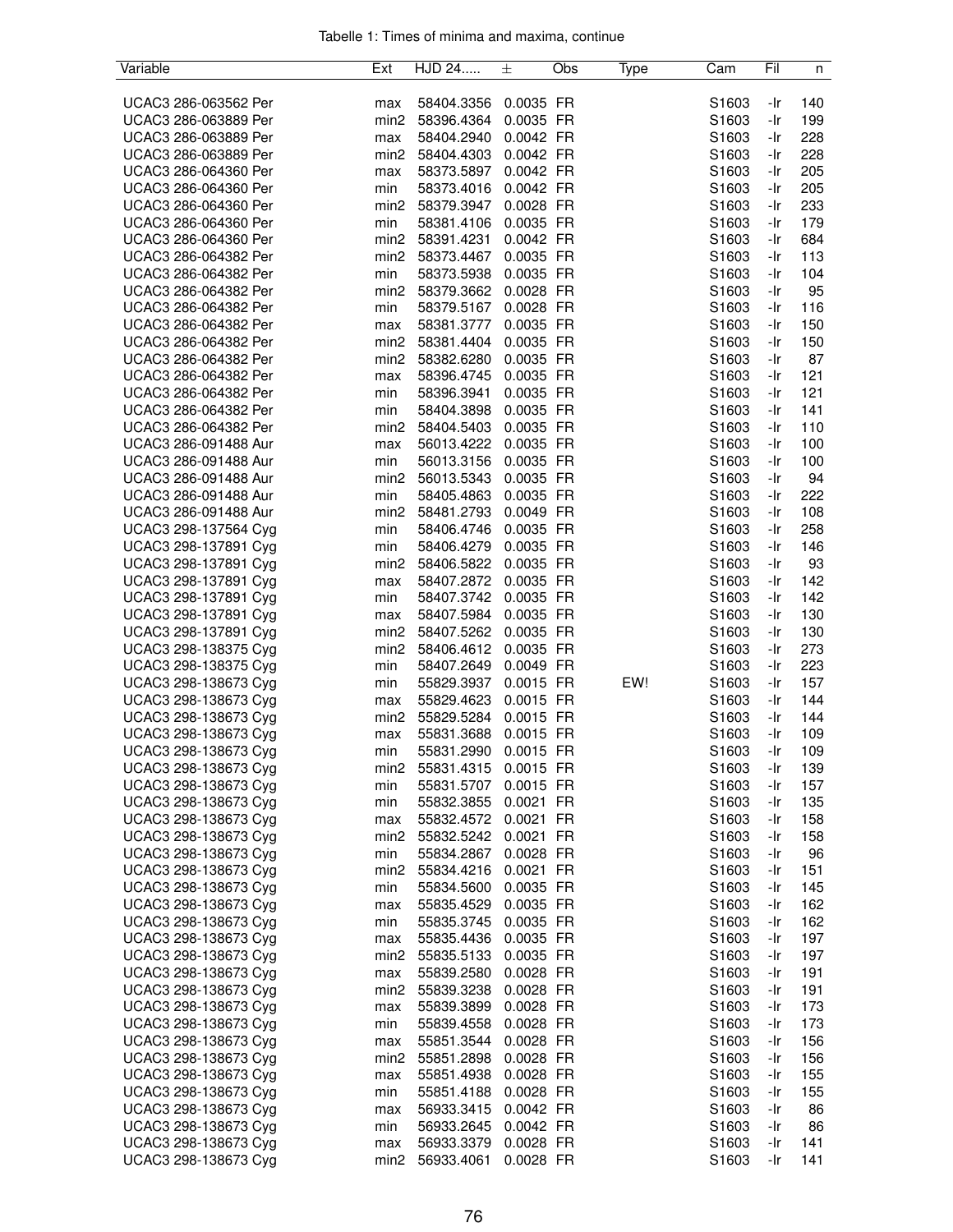| Variable             | Ext              | HJD 24                | 士         | Obs | Type | Cam               | Fil    | n   |
|----------------------|------------------|-----------------------|-----------|-----|------|-------------------|--------|-----|
|                      |                  |                       |           |     |      |                   |        |     |
| UCAC3 298-138673 Cyg | max              | 56933.6015            | 0.0028 FR |     |      | S <sub>1603</sub> | -Ir    | 133 |
| UCAC3 298-138673 Cyg | min              | 56933.5365            | 0.0028 FR |     |      | S <sub>1603</sub> | -Ir    | 133 |
| UCAC3 298-138673 Cyg | max              | 58406.4077            | 0.0035 FR |     |      | S1603             | -Ir    | 129 |
| UCAC3 298-138673 Cyg | min <sub>2</sub> | 58406.3445            | 0.0035 FR |     |      | S1603             | -Ir    | 129 |
| UCAC3 298-138673 Cyg | min              | 58406.4799 0.0028 FR  |           |     |      | S <sub>1603</sub> | -Ir    | 125 |
| UCAC3 298-138673 Cyg | max              | 58406.5502 0.0035 FR  |           |     |      | S1603             | -Ir    | 94  |
| UCAC3 298-138673 Cyg | min <sub>2</sub> | 58406.6182 0.0035 FR  |           |     |      | S1603             | -Ir    | 94  |
| UCAC3 298-138673 Cyg | max              | 58407.3700            | 0.0028 FR |     |      | S1603             | -Ir    | 112 |
| UCAC3 298-138673 Cyg | min              | 58407.3002 0.0028 FR  |           |     |      | S1603             | -Ir    | 112 |
| UCAC3 298-139487 Cyg | min              | 58400.3103            | 0.0042 FR |     | EB!  | S1603             | -Ir    | 60  |
| UCAC3 298-139487 Cyg | max              | 58406.5104            | 0.0035 FR |     |      | S1603             | -Ir    | 234 |
| UCAC3 298-139487 Cyg | min <sub>2</sub> | 58406.3251            | 0.0035 FR |     |      | S1603             | -Ir    | 234 |
| UCAC3 298-138673 Cyg | max              | 58407.4990            | 0.0028 FR |     |      | S1603             | -Ir    | 119 |
|                      |                  |                       |           |     |      |                   |        |     |
| UCAC3 298-138673 Cyg | min <sub>2</sub> | 58407.4315            | 0.0028 FR |     |      | S1603             | -Ir    | 119 |
| UCAC3 298-138673 Cyg | max              | 58407.4983            | 0.0035 FR |     |      | S1603             | -Ir    | 95  |
| UCAC3 298-138673 Cyg | min              | 58407.5669 0.0035 FR  |           |     |      | S1603             | -Ir    | 95  |
| UCAC3 298-139487 Cyg | min              | 58407.3871            | 0.0028 FR |     |      | S <sub>1603</sub> | -Ir    | 225 |
| UCAC3 298-137564 Cyg | min2             | 58407.5886: 0.0069 FR |           |     |      | S1603             | -Ir    | 282 |
| UCAC3 298-137564 Cyg | max              | 58407.3789            | 0.0035 FR |     |      | S <sub>1603</sub> | -Ir    | 282 |
| UCAC3 299-138834 Cyg | min              | 58406.3820            | 0.0035 FR |     |      | S1603             | -Ir    | 189 |
| UCAC3 299-138834 Cyg | max              | 58406.4835            | 0.0035 FR |     |      | S1603             | -Ir    | 150 |
| UCAC3 299-138834 Cyg | min2             | 58406.5897            | 0.0035 FR |     |      | S1603             | -Ir    | 150 |
| UCAC3 299-138834 Cyg | max              | 58407.3001            | 0.0035 FR |     |      | S1603             | -Ir    | 170 |
| UCAC3 299-138834 Cyg | min <sub>2</sub> | 58407.3894            | 0.0035 FR |     |      | S1603             | -Ir    | 170 |
| UCAC4 597-069471 Lyr | min              | 58601.6042            | 0.0042 MS |     |      | 16803             | V      | 48  |
| UCAC4 597-069471 Lyr | min              | 58678.5792 0.0042 MS  |           |     |      | 16803             | V      | 90  |
| UCAC4 597-069471 Lyr | min              | 58682.5192 0.0042 MS  |           |     |      | 16803             | V      | 72  |
| UCAC4 597-069471 Lyr | min              | 58705.4276 0.0042 MS  |           |     |      | 16803             | V      | 105 |
| UCAC4 597-069471 Lyr | min              | 58712.3718            | 0.0042 MS |     |      | 16803             | V      | 138 |
| UCAC4 597-069471 Lyr | min              | 58731.3386 0.0042 MS  |           |     |      | 16803             | V      | 39  |
| UCAC4 598-071837 Lyr | min              | 58601.5955            | 0.0035 MS |     |      | 16803             | V      | 53  |
|                      |                  |                       |           |     |      |                   |        |     |
| UCAC4 598-071837 Lyr | max              | 58682.3974            | 0.0049 MS |     |      | 16803             | V      | 130 |
| UCAC4 598-071837 Lyr | min              | 58682.5046            | 0.0035 MS |     |      | 16803             | V      | 130 |
| UCAC4 598-071837 Lyr | max              | 58682.6077            | 0.0049 MS |     |      | 16803             | V      | 211 |
| UCAC4 598-071837 Lyr | max              | 58705.4917            | 0.0049 MS |     |      | 16803             | V      | 141 |
| UCAC4 598-071837 Lyr | min              | 58705.3867            | 0.0035 MS |     |      | 16803             | V      | 141 |
| UCAC4 598-071837 Lyr | max              | 58712.4415            | 0.0049 MS |     |      | 16803             | V      | 118 |
| UCAC4 598-071837 Lyr | min              | 58712.5370            | 0.0035 MS |     |      | 16803             | V      | 118 |
| UCAC4 598-071837 Lyr | max              | 58731.4342            | 0.0049 MS |     |      | 16803             | V      | 104 |
| UCAC4 608-077894 Cyg | min              | 57911.6144            | 0.0035 MS |     |      | 16803             | V      | 66  |
| UCAC4 608-077894 Cyg | min              | 57934.5722            | 0.0035 MS |     |      | 16803             | V      | 64  |
| UCAC4 608-077894 Cyg | min              | 57947.4085            | 0.0035 MS |     |      | 16803             | V      | 66  |
| UCAC4 608-077894 Cyg | max              | 57947.5292            | 0.0042 MS |     |      | 16803             | V      | 96  |
| UCAC4 608-077894 Cyg | min              | 57947.6069            | 0.0035 MS |     |      | 16803             | V      | 56  |
| UCAC4 608-077894 Cyg | max              | 57988.3671            | 0.0042 MS |     |      | 16803             | V      | 59  |
| UCAC4 608-077894 Cyg | min              | 57988.4628            | 0.0035 MS |     |      | 16803             | V      | 93  |
| UCAC4 608-077894 Cyg | max              | 58016.3840            | 0.0042 MS |     |      | 16803             | V      | 97  |
| UCAC4 608-077894 Cyg | min              | 58016.4802            | 0.0035 MS |     |      | 16803             | V      | 71  |
| UCAC4 608-077894 Cyg | max              | 58351.3881            | 0.0042 MS |     |      | 16803             | -I-U   | 132 |
| UCAC4 608-077894 Cyg | min              | 58351.4878            | 0.0035 MS |     |      | 16803             | -I-U   | 132 |
| UCAC4 608-077894 Cyg | max              | 58351.5854            | 0.0042 MS |     |      | 16803             | $-I-U$ | 66  |
| UCAC4 608-077894 Cyg | max              | 58384.4619            | 0.0042 MS |     |      | 16803             | $-I-U$ | 140 |
| UCAC4 608-077894 Cyg | min              | 58384.3637            | 0.0035 MS |     |      | 16803             | -I-U   | 140 |
| UCAC4 608-077894 Cyg | min              | 58640.5869            | 0.0035 MS |     |      | 16803             | ٧      | 121 |
| UCAC4 608-077894 Cyg | min              | 58668.4066            | 0.0035 MS |     |      | 16803             | V      | 48  |
| UCAC4 608-077894 Cyg |                  | 58668.5083            | 0.0042 MS |     |      | 16803             | V      | 90  |
|                      | max              |                       |           |     |      |                   |        |     |
| UCAC4 608-077894 Cyg | min              | 58668.6011            | 0.0035 MS |     |      | 16803             | V      | 64  |
| UCAC4 608-077894 Cyg | max              | 58686.4065            | 0.0042 MS |     |      | 16803             | V      | 41  |
| UCAC4 608-077894 Cyg | min              | 58686.4994            | 0.0035 MS |     |      | 16803             | V      | 67  |
| UCAC4 608-077894 Cyg | max              | 58686.5957            | 0.0042 MS |     |      | 16803             | ٧      | 95  |
| UCAC4 608-077894 Cyg | min              | 58756.3432            | 0.0035 MS |     |      | 16803             | V      | 73  |
| UCAC4 608-077894 Cyg | max              | 58756.4420            | 0.0042 MS |     |      | 16803             | V      | 83  |
| UCAC4 549-029087 Gem | max              | 56712.3874            | 0.0042 FR |     |      | S1603             | -Ir    | 131 |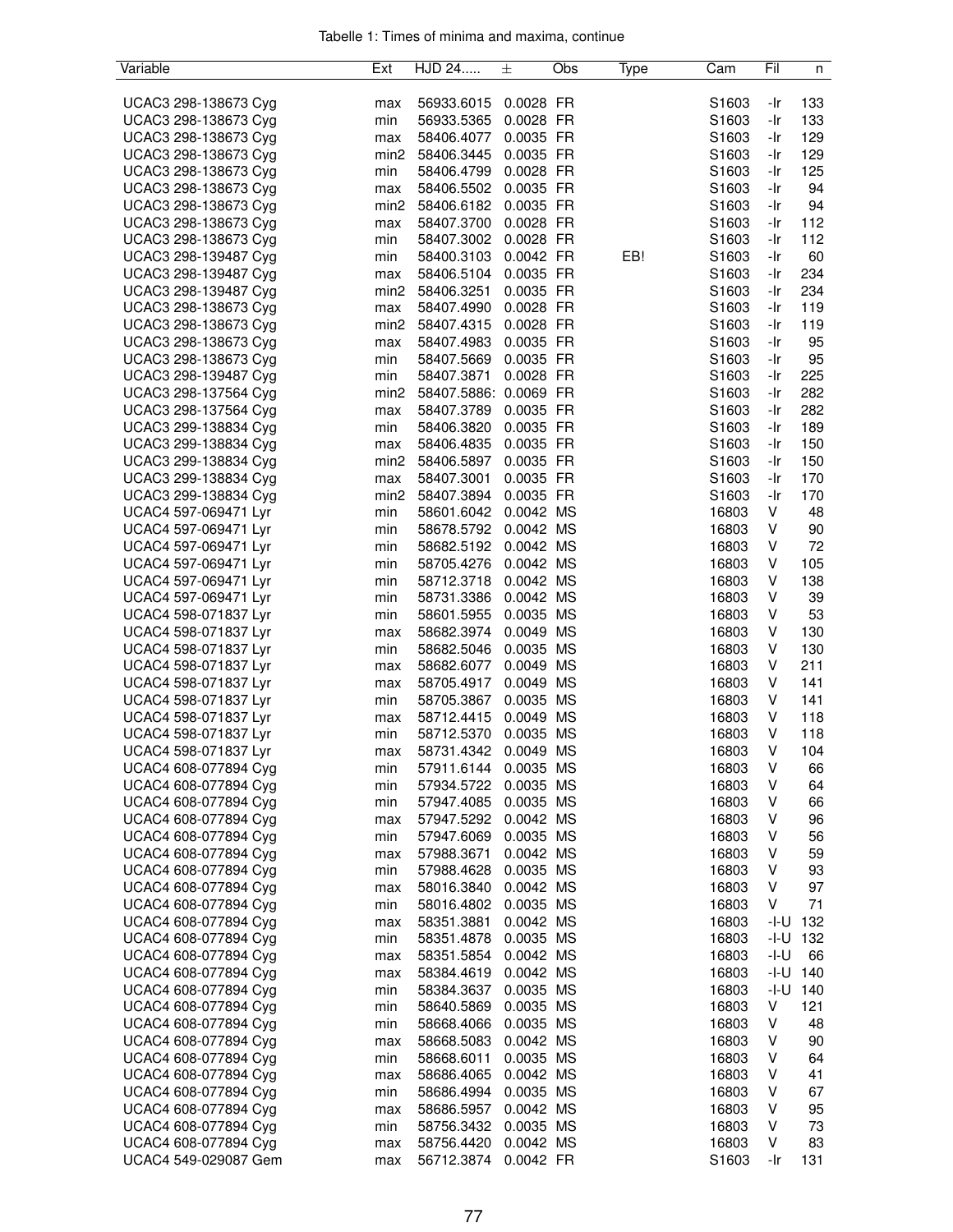| Variable             | Ext              | HJD 24     | 士         | Obs | Type | Cam   | Fil    | n   |
|----------------------|------------------|------------|-----------|-----|------|-------|--------|-----|
|                      |                  |            |           |     |      |       |        |     |
| UCAC4 549-029087 Gem | min              | 56712.2802 | 0.0042 FR |     |      | S1603 | -Ir    | 131 |
| UCAC4 549-029087 Gem | min              | 56714.3964 | 0.0042 FR |     |      | S1603 | -Ir    | 92  |
| UCAC4 550-028415 Gem | max              | 55514.6977 | 0.0035 FR |     |      | S1603 | -Ir    | 85  |
| UCAC4 550-028415 Gem | min <sub>2</sub> | 55514.5938 | 0.0035 FR |     |      | S1603 | -Ir    | 85  |
| UCAC4 550-028415 Gem | max              | 58542.4445 | 0.0035 FR |     |      | S1603 | -Ir    | 156 |
| UCAC4 550-028415 Gem | min2             | 58542.3507 | 0.0035 FR |     |      | S1603 | -Ir    | 156 |
| UCAC4 552-028220 Gem | max              | 57427.4304 | 0.0035 MS |     |      | 16803 | $-I-U$ | 90  |
| UCAC4 552-028220 Gem | min              | 58167.3529 | 0.0035 MS |     |      | 16803 | -I-U   | 82  |
| UCAC4 552-028220 Gem | max              | 58429.6256 | 0.0035 MS |     |      | 16803 | -I-U   | 148 |
| UCAC4 552-028220 Gem | min              | 55514.6942 | 0.0035 FR |     |      | S1603 | -Ir    | 87  |
| UCAC4 552-028220 Gem | min2             | 56712.3452 | 0.0035 FR |     |      | S1603 | -Ir    | 224 |
| UCAC4 552-028220 Gem | min2             | 56714.3915 | 0.0035 FR |     |      | S1603 | -Ir    | 152 |
| UCAC4 552-028220 Gem | min              | 56746.3398 | 0.0035 FR |     |      | S1603 | -Ir    | 90  |
| UCAC4 587-077573 Lyr | max              | 58397.2975 | 0.0035 FR |     |      | S1603 | -Ir    | 148 |
| UCAC4 587-077573 Lyr | min              | 58397.3645 | 0.0035 FR |     |      | S1603 | -Ir    | 148 |
| UCAC4 607-075897 Cyg |                  | 57246.4055 | 0.0035 FR |     | EW!  | S1603 | -Ir    | 125 |
| UCAC4 607-075897 Cyg | max              |            | 0.0035 FR |     | EW!  |       | -Ir    | 215 |
|                      | max              | 57632.5179 |           |     |      | S1603 |        |     |
| UCAC4 607-075897 Cyg | max              | 58822.3090 | 0.0049 FR |     | EW!  | S1603 | -Ir    | 106 |
| UCAC4 607-075897 Cyg | max              | 57911.5503 | 0.0035 MS |     |      | 16803 | V      | 96  |
| UCAC4 607-075897 Cyg | min              | 57934.4848 | 0.0035 MS |     |      | 16803 | V      | 87  |
| UCAC4 607-075897 Cyg | max              | 57947.4512 | 0.0035 MS |     |      | 16803 | V      | 175 |
| UCAC4 607-075897 Cyg | min              | 57947.5828 | 0.0035 MS |     |      | 16803 | V      | 175 |
| UCAC4 607-075897 Cyg | min              | 57988.4808 | 0.0035 MS |     |      | 16803 | V      | 107 |
| UCAC4 607-075897 Cyg | max              | 58016.4170 | 0.0035 MS |     |      | 16803 | V      | 151 |
| UCAC4 607-075897 Cyg | min              | 58351.4768 | 0.0035 MS |     |      | 16803 |        | 177 |
| UCAC4 607-075897 Cyg | max              | 58384.4061 | 0.0035 MS |     |      | 16803 | -I-U   | 131 |
| UCAC4 607-075897 Cyg | max              | 58668.4317 | 0.0035 MS |     |      | 16803 | V      | 196 |
| UCAC4 607-075897 Cyg | min              | 58668.5924 | 0.0035 MS |     |      | 16803 | V      | 196 |
| UCAC4 607-075897 Cyg | max              | 58686.5435 | 0.0035 MS |     |      | 16803 | V      | 200 |
| UCAC4 607-075897 Cyg | max              | 58756.4592 | 0.0035 MS |     |      | 16803 | V      | 150 |
| UCAC4 607-075897 Cyg | min              | 58756.3006 | 0.0035 MS |     |      | 16803 | V      | 150 |
| UCAC4 607-075897 Cyg | max              | 58347.5753 | 0.0049 FR |     | EW!  | S1603 | -Ir    | 189 |
| UCAC4 607-075897 Cyg | min              | 58347.4179 | 0.0042 FR |     | EW!  | S1603 | -Ir    | 189 |
| UCAC4 608-077894 Cyg | max              | 57246.3652 | 0.0035 FR |     | EW!  | S1603 | -Ir    | 116 |
| UCAC4 608-077894 Cyg | min              | 57246.4595 | 0.0049 FR |     | EW!  | S1603 | -Ir    | 116 |
| UCAC4 608-077894 Cyg | max              | 57632.3391 | 0.0035 FR |     | EW!  | S1603 | -Ir    | 206 |
| UCAC4 608-077894 Cyg | min <sub>2</sub> | 57632.4417 | 0.0035 FR |     | EW!  | S1603 | -Ir    | 206 |
| UCAC4 608-077894 Cyg | min2             | 58822.2968 | 0.0035 FR |     | EW!  | S1603 | -Ir    | 130 |
| UCAC4 608-078344 Cyg | max              | 57246.4013 | 0.0063 FR |     | EW!  | S1603 | -Ir    | 57  |
| UCAC4 608-078344 Cyg | min2             | 57246.3345 | 0.0069 FR |     | EW!  | S1603 | -Ir    | 57  |
| UCAC4 608-078344 Cyg | max              | 57246.5372 | 0.0063 FR |     | EW!  | S1603 | -Ir    | 63  |
| UCAC4 608-078344 Cyg | min              | 57246.4749 | 0.0069 FR |     | EW!  | S1603 | -Ir    | 63  |
|                      |                  |            |           |     |      |       |        |     |
| UCAC4 608-078344 Cyg | max              | 58319.4686 | 0.0042 FR |     | EW!  | S1603 | -Ir    | 132 |
| UCAC4 608-078344 Cyg | min2             | 58319.5217 | 0.0042 FR |     | EW!  | S1603 | -Ir    | 132 |
| UCAC4 608-078344 Cyg | max              | 58347.4261 | 0.0042 FR |     | EW!  | S1603 | -Ir    | 72  |
| UCAC4 608-078344 Cyg | min              | 58347.3526 | 0.0042 FR |     | EW!  | S1603 | -Ir    | 72  |
| UCAC4 608-078344 Cyg | max              | 58347.5624 | 0.0042 FR |     | EW!  | S1603 | -Ir    | 74  |
| UCAC4 608-078344 Cyg | min2             | 58347.5024 | 0.0042 FR |     | EW!  | S1603 | -Ir    | 74  |
| UCAC4 608-078344 Cyg | max              | 58822.2048 | 0.0042 FR |     | EW!  | S1603 | -Ir    | 96  |
| UCAC4 608-078344 Cyg | min2             | 58822.2803 | 0.0049 FR |     | EW!  | S1603 | -Ir    | 96  |
| UCAC4 608-078344 Cyg | min              | 57911.5452 | 0.0042 MS |     |      | 16803 | V      | 48  |
| UCAC4 608-078344 Cyg | max              | 57911.6060 | 0.0042 MS |     |      | 16803 | V      | 62  |
| UCAC4 608-078344 Cyg | min              | 57934.5311 | 0.0042 MS |     |      | 16803 | V      | 53  |
| UCAC4 608-078344 Cyg | max              | 57947.4504 | 0.0042 MS |     |      | 16803 | V      | 68  |
| UCAC4 608-078344 Cyg | min              | 57947.5166 | 0.0042 MS |     |      | 16803 | V      | 44  |
| UCAC4 608-078344 Cyg | max              | 57947.5863 | 0.0042 MS |     |      | 16803 | V      | 67  |
| UCAC4 608-078344 Cyg | min              | 57988.3453 | 0.0042 MS |     |      | 16803 | V      | 27  |
| UCAC4 608-078344 Cyg | min              | 57988.4890 | 0.0042 MS |     |      | 16803 | V      | 47  |
| UCAC4 608-078344 Cyg | min              | 58016.3204 | 0.0042 MS |     |      | 16803 | V      | 25  |
| UCAC4 608-078344 Cyg | min              | 58016.4641 | 0.0042 MS |     |      | 16803 | V      | 30  |
| UCAC4 608-078344 Cyg | max              | 58351.4307 | 0.0042 MS |     |      | 16803 | $-I-U$ | 80  |
| UCAC4 608-078344 Cyg | min              | 58351.4967 | 0.0042 MS |     |      | 16803 | $-I-U$ | 58  |
| UCAC4 608-078344 Cyg | max              | 58351.5642 | 0.0042 MS |     |      | 16803 | $-I-U$ | 70  |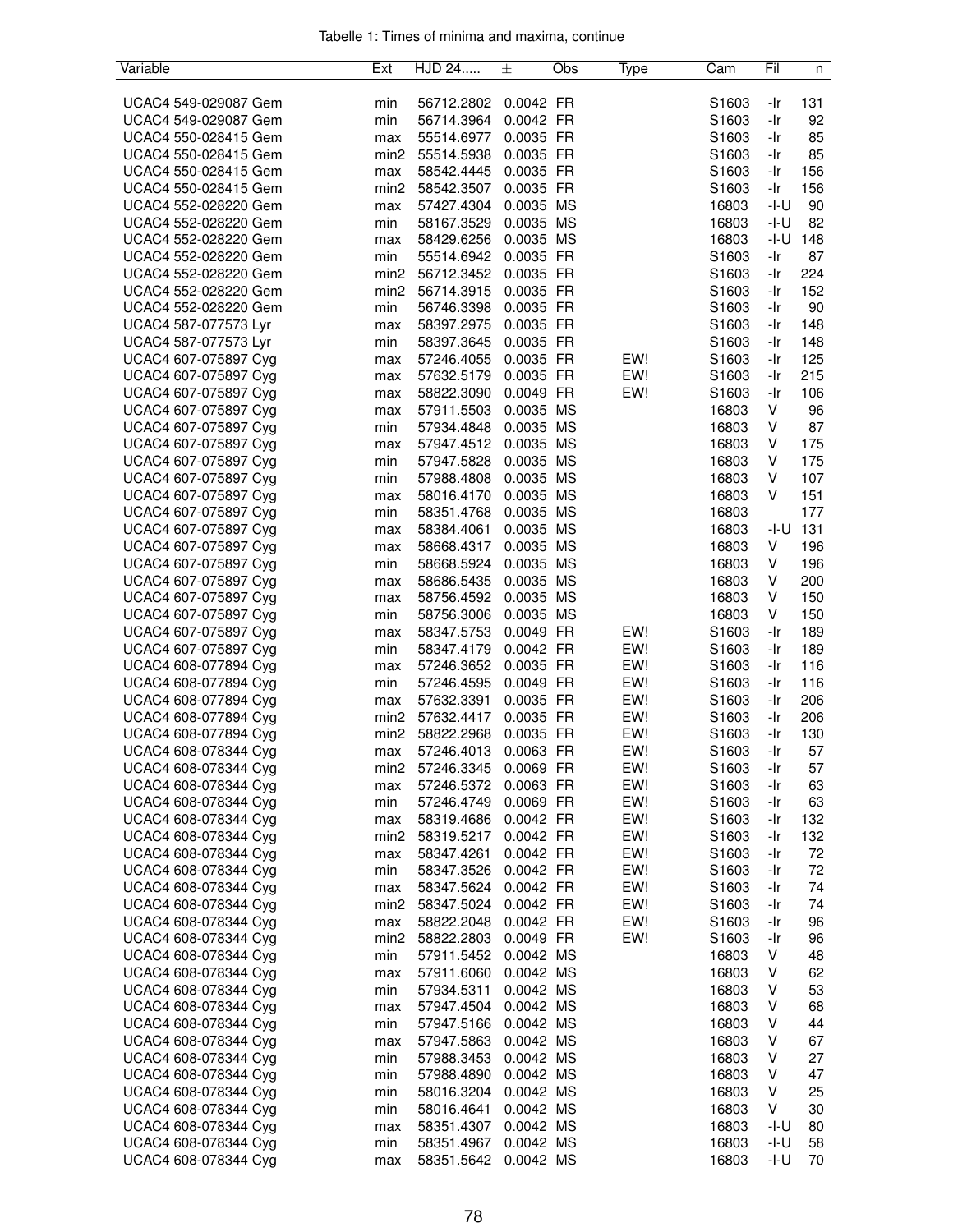| Variable                                   | Ext              | HJD 24                             | 士          | Obs | Type | Cam                       | Fil      | n          |
|--------------------------------------------|------------------|------------------------------------|------------|-----|------|---------------------------|----------|------------|
|                                            |                  |                                    |            |     |      |                           |          |            |
| UCAC4 608-078344 Cyg                       | min              | 58640.5626                         | 0.0042 MS  |     |      | 16803                     | V        | 49         |
| UCAC4 608-078344 Cyg                       | max              | 58640.6392                         | 0.0042 MS  |     |      | 16803                     | V        | 51         |
| UCAC4 608-078344 Cyg                       | min              | 58668.3966                         | 0.0042 MS  |     |      | 16803                     | V        | 38         |
| UCAC4 608-078344 Cyg                       | max              | 58668.4675                         | 0.0042 MS  |     |      | 16803                     | V        | 76         |
| UCAC4 608-078344 Cyg                       | min              | 58668.5413                         | 0.0042 MS  |     |      | 16803                     | V        | 49         |
| UCAC4 608-078344 Cyg                       | max              | 58668.6157                         | 0.0042 MS  |     |      | 16803                     | V        | 73         |
| UCAC4 608-078344 Cyg                       | max              | 58686.4572                         | 0.0042 MS  |     |      | 16803                     | V        | 77         |
| UCAC4 608-078344 Cyg                       | min              | 58686.5281                         | 0.0042 MS  |     |      | 16803                     | V        | 47         |
| UCAC4 608-078344 Cyg                       | max              | 58686.6032 0.0042 MS               |            |     |      | 16803                     | V        | 82         |
| UCAC4 608-078344 Cyg                       | min              | 58756.3311                         | 0.0042 MS  |     |      | 16803                     | V        | 59         |
| UCAC4 608-078344 Cyg                       | max              | 58756.4038                         | 0.0042 MS  |     |      | 16803                     | V        | 76         |
| UCAC4 608-078344 Cyg                       | min              | 58756.4733                         | 0.0042 MS  |     |      | 16803                     | V        | 46         |
| UCAC4 608-077894 Cyg                       | max              | 58347.4911                         | 0.0042 FR  |     | EW!  | S1603                     | -Ir      | 170        |
| UCAC4 608-077894 Cyg                       | min <sub>2</sub> | 58347.4022                         | 0.0042 FR  |     | EW!  | S1603                     | -Ir      | 170        |
| USNO-B1.0-1588-0220490 Cep                 | max              | 58748.4861                         | 0.0035 SIR |     |      | ST8XM                     |          | 138        |
| USNO-B1.0-1588-0220490 Cep                 | min              | 58748.5411                         | 0.0035 SIR |     |      | ST8XM                     |          | 138        |
| USNO-B1.0-1588-0220490 Cep                 | max              | 58786.4373                         | 0.0035 SIR |     |      | ST8XM                     |          | 103        |
| VSX J180936.6+460316 Her                   | max              | 57538.5304                         | 0.0056 MS  |     |      | 16803                     | -I-U     | 98         |
| VSX J180936.6+460316 Her                   | min              | 57538.6031                         | 0.0035 MS  |     |      | 16803                     | -I-U     | 98         |
| VSX J180936.6+460316 Her                   | min              | 58647.3906                         | 0.0035 MS  |     |      | 16803                     | V        | 97         |
| VSX J180936.6+460316 Her                   | max              | 58655.4407                         | 0.0056 MS  |     |      | 16803                     | V        | 116        |
| VSX J180936.6+460316 Her                   | min              | 58655.5110                         | 0.0035 MS  |     |      | 16803                     | V        | 116        |
| VSX J180936.6+460316 Her                   | max              | 58655.5870                         | 0.0056 MS  |     |      | 16803                     | V        | 203        |
| VSX J180936.6+460316 Her                   | max              | 58665.5093                         | 0.0056 MS  |     |      | 16803                     | V        | 132        |
| VSX J180936.6+460316 Her                   | min              | 58665.4368                         | 0.0035 MS  |     |      | 16803                     | V        | 132        |
| VSX J180936.6+460316 Her                   | min              | 58665.5873                         | 0.0035 MS  |     |      | 16803                     | V        | 202        |
| VSX J201014.1+350450 Cyg                   | max              | 57248.5104 0.0021 FR               |            |     |      | S1603                     | -Ir      | 295        |
| VSX J201014.1+350450 Cyg                   | min              | 57248.4239                         | 0.0021 FR  |     |      | S <sub>1603</sub>         | -Ir      | 295        |
| VSX J201020.2+345227 Cyg                   | min              | 57248.4593                         | 0.0035 FR  |     |      | S1603                     | -Ir      | 251        |
| WISE J031305.3+483025 Per                  | min              | 56187.4718                         | 0.0049 FR  |     |      | S1603                     | -Ir      | 366        |
| WISE J031305.3+483025 Per                  | min2             | 57811.4605<br>58413.3182 0.0049 FR | 0.0049 FR  |     |      | S1603                     | -Ir      | 129        |
| WISE J031305.3+483025 Per<br>WASP-103B Her | min              | 58572.6206 0.0013 RAT              |            |     |      | S <sub>1603</sub><br>1600 | -Ir<br>R | 361<br>119 |
| WASP-104B Leo                              | min<br>min       | 58505.5780                         | 0.0012 RAT |     |      | 1600                      | R        | 110        |
| WASP-113B Boo                              | min              | 58541.5768                         | 0.0013 RAT |     |      | 1600                      | R        | 170        |
| WASP-113B Boo                              | min              | 58591.5392                         | 0.0022 RAT |     |      | 1600                      | R        | 136        |
| WASP-10B Peg                               | min              | 58409.3306                         | 0.0005 RAT |     |      | 1600                      | R        | 99         |
| WASP-12B Aur                               | min              | 58837.5493                         | 0.0007 RAT |     |      | 1600                      | o        | 140        |
| WASP-1B And                                | min              | 58438.3398                         | 0.0009 RAT |     |      | 1600                      | R        | 130        |
| WASP-33B And                               | min              | 58786.5348                         | 0.0005 RAT |     |      | 1600                      | R        | 300        |
| WASP-3B Lyr                                | min              | 58633.5071                         | 0.0006 RAT |     |      | 1600                      | R        | 150        |
| WASP-48B Cyg                               | min              | 58721.4862 0.0013 RAT              |            |     |      | 1600                      | о        | 160        |
| WASP-48B Cyg                               | min              | 58779.3604  0.0011  RAT            |            |     |      | 1600                      | о        | 98         |
| WASP-52B Peg                               | min              | 58012.4012 0.0012 RAT              |            |     |      | 1600                      | о        | 121        |
| WASP-52B Peg                               | min              | 58397.3562 0.0006 RAT              |            |     |      | 600D                      | O        | 116        |
| WASP-75B Aqr                               | min              | 58726.5269                         | 0.0025 RAT |     |      | 1600                      | о        |            |
|                                            |                  |                                    |            |     |      |                           |          |            |
| Exoplanets:                                |                  |                                    |            |     |      |                           |          |            |
| HAT-P-14B Her                              | min              | 58688.4835  0.0011  RAT            |            |     |      | 1600                      | R        | 225        |
| HAT-P-17B Cyg                              | min              | 58440.3344 0.0007 RAT              |            |     |      | 1600                      | R        | 181        |
| HAT-P-22B UMa                              | min              | 57840.5017 0.0012 RAT              |            |     |      | 1600                      | R        | 300        |
| HAT-P-23B Del                              | min              | 57918.4416                         | 0.0005 RAT |     |      | 1600                      | o        | 159        |
| HAT-P-34B Sge                              | min              | 58730.4487 0.0009 RAT              |            |     |      | 1600                      | R        |            |
| HAT-P-36B Cvn                              | min              | 58246.4285                         | 0.0011 RAT |     |      | 600D                      | 0        | 250        |
| HAT-P-36B Cvn                              | min              | 58575.6089                         | 0.0008 RAT |     |      | 1600                      | R        | 160        |
| HAT-P-36B Cvn                              | min              | 58587.5503 0.0007 RAT              |            |     |      | 1600                      | R        | 147        |
| HAT-P-37B Dra                              | min              | 58028.3626  0.0012  RAT            |            |     |      | 1600                      | о        | 241        |
| HAT-P-44B Boo                              | min              | 58574.4316                         | 0.0008 RAT |     |      | 1600                      | о        | 140        |
| HAT-P-46B Ser                              | min              | 57919.5100                         | 0.0008 RAT |     |      | 1600                      | о        | 334        |
| HAT-P-3B UMa                               | min              | 58275.4924                         | 0.0010 RAT |     |      | 600D                      | о        | 200        |
| HAT-P-52B Ari                              | min              | 58531.3586                         | 0.0018 RAT |     |      | 1600                      | R        | 114        |
| HAT-P-56B Gem                              | min              | 57798.3236 0.0022 RAT              |            |     |      | 1600                      | o        | 138        |
| HAT-P-5B Lyr                               | min              | 58742.3726 0.0007 RAT              |            |     |      | 1600                      | R        | 124        |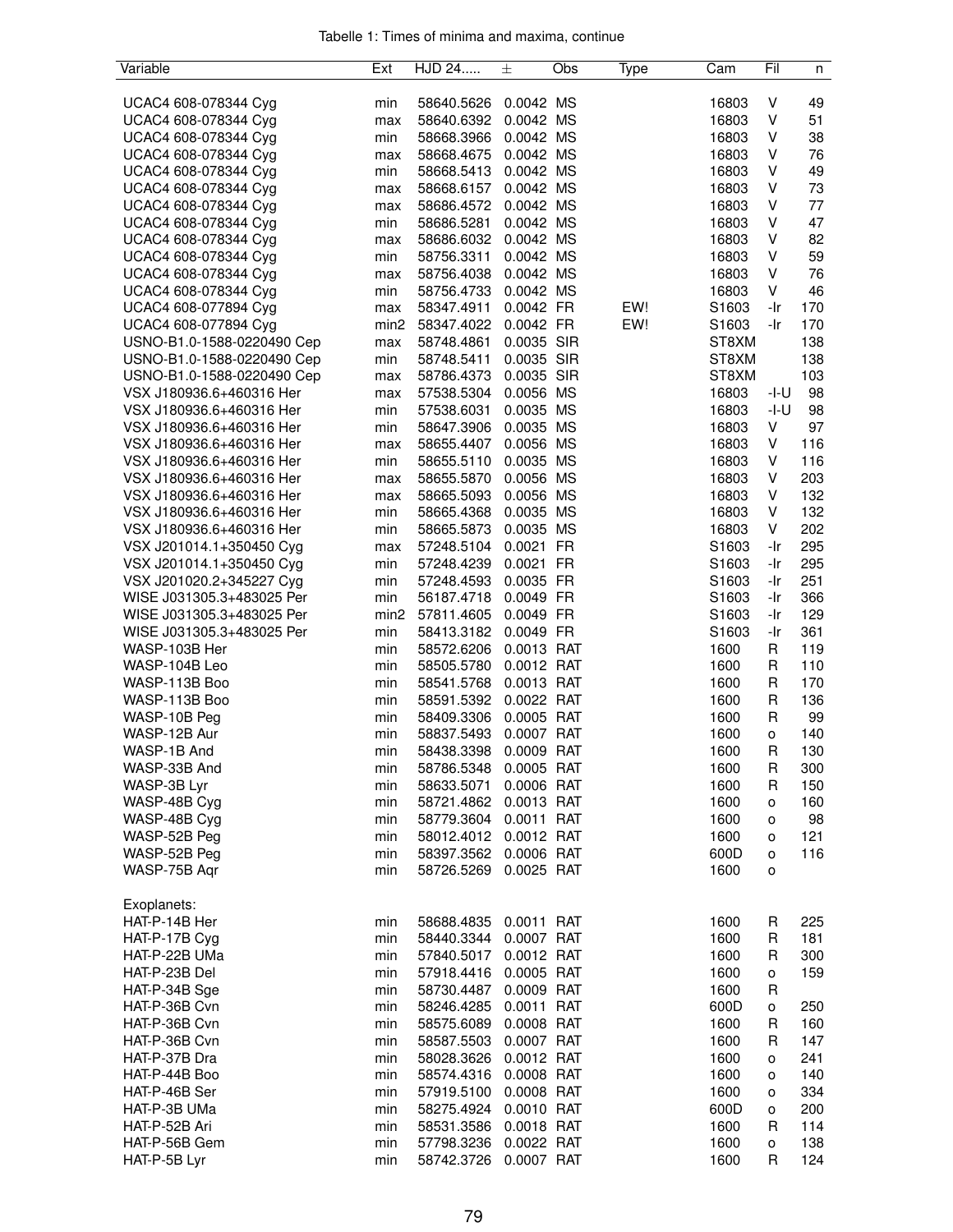| Tabelle 1: Times of minima and maxima, continue |  |  |  |
|-------------------------------------------------|--|--|--|
|                                                 |  |  |  |

| Variable             | Ext | HJD 24     | 士          | Obs | Type | Cam  | Fil          | n   |
|----------------------|-----|------------|------------|-----|------|------|--------------|-----|
|                      |     |            |            |     |      |      |              |     |
| HAT-P19B And         | min | 58723.4930 | 0.0005 RAT |     |      | 1600 | $\circ$      | 161 |
| HAT-P19B And         | min | 58779.6178 | 0.0008 RAT |     |      | 1600 | о            | 118 |
| KELT-16B Cyg         | min | 57926.5165 | 0.0014 RAT |     |      | 1600 | o            | 185 |
| KELT-16B Cyg         | min | 58303.4507 | 0.0013 RAT |     |      | 600D | o            | 220 |
| KELT-16B Cyg         | min | 58737.5603 | 0.0014 RAT |     |      | 1600 | o            | 135 |
| KELT-1B And          | min | 58720.4878 | 0.0012 RAT |     |      | 1600 | R            | 125 |
| KELT-1B And          | min | 58748.4923 | 0.0010 RAT |     |      | 1600 | o            | 160 |
| KELT-1B And          | min | 58770.4091 | 0.0009 RAT |     |      | 1600 | o            | 150 |
| <b>KELT-3B LMi</b>   | min | 57837.4519 | 0.0015 RAT |     |      | 1600 | R            | 180 |
| KEPLER-17B Cyg       | min | 58635.4996 | 0.0007 RAT |     |      | 1600 | o            | 115 |
| KEPLER-17B Cyg       | min | 58690.4690 | 0.0008 RAT |     |      | 1600 | o            | 95  |
| KEPLER-6B Cyg        | min | 57917.4662 | 0.0011 RAT |     |      | 1600 | o            | 198 |
| KOI-0013B Lyr        | min | 58729.4031 | 0.0010 RAT |     |      | 1600 | R            |     |
| KOI-0188B Lyr        | min | 58748.3467 | 0.0013 RAT |     |      | 1600 | o            | 96  |
| KOI-0201B Lyr        | min | 58718.4792 | 0.0018 RAT |     |      | 1600 | о            | 150 |
| KOI 0254B Cyg        | min | 58313.4860 | 0.0012 RAT |     |      | 6303 | o            | 204 |
| KOI-0809B Lyr        | min | 58727.3775 | 0.0009 RAT |     |      | 1600 | $\mathsf{o}$ |     |
| KOI-0882B Cyg        | min | 58727.5045 | 0.0005 RAT |     |      | 1600 | O            |     |
| KOI-0931B Cyg        | min | 58639.5115 | 0.0044 RAT |     |      | 1600 | O            | 115 |
| <b>KOI-1227B Cyg</b> | min | 58643.4799 | 0.0008 RAT |     |      | 1600 | O            | 100 |
| KOI-1465B Dra        | min | 58691.5041 | 0.0019 RAT |     |      | 1600 | о            | 115 |
| QATAR-4B And         | min | 58401.4368 | 0.0141 RAT |     |      | 1600 | o            | 135 |
| QATAR-4B And         | min | 58439.3571 | 0.0005 RAT |     |      | 1600 | o            | 105 |
| QATAR-4B And         | min | 58771.5422 | 0.0016 RAT |     |      | 1600 | o            | 180 |
| QATAR-5B And         | min | 58747.6159 | 0.0006 RAT |     |      | 1600 | o            | 156 |
| TRES-3B Her          | min | 58786.2994 | 0.0004 RAT |     |      | 1600 | O            | 92  |
| TRES-5B Cyg          | min | 58637.4947 | 0.0005 RAT |     |      | 1600 | o            | 95  |
| XO-2B Lyn            | min | 58168.3258 | 0.0006 RAT |     |      | 1600 | $\mathsf{o}$ | 180 |
| XO-2B Lyn            | min | 58529.3143 | 0.0006 RAT |     |      | 1600 | R            | 119 |
| XO-2B Lyn            | min | 58589.4795 | 0.0012 RAT |     |      | 1600 | R            | 89  |
| XO-6B Cam            | min | 58595.4507 | 0.0006 RAT |     |      | 1600 | R            | 225 |
| GJ1214B Oph          | min | 58593.5524 | 0.0007 RAT |     |      | 1600 | o            | 121 |
| KPS-1B UMa           | min | 58564.5866 | 0.0014 RAT |     |      | 1600 | o            | 145 |
| KPS-1B UMa           | min | 58605.5356 | 0.0007 RAT |     |      | 1600 | o            | 150 |
| KPS-1B UMa           | min | 58617.4825 | 0.0006 RAT |     |      | 1600 | O            | 160 |

## **Observer**

| <b>PURPGL</b> | PUR+PGL                              |
|---------------|--------------------------------------|
| <b>RATRCR</b> | RAT+RCR                              |
| AG            | Agerer, Franz Zweikirchen            |
| FR            | Frank, Peter Velden                  |
| HOC           | Hoecherl, Manfred Roding             |
| ΜS            | Moschner, Wolfgang Lennestadt        |
| ΜZ            | Maintz, Gisela Bonn                  |
| PGL           | Pagel, Lienhard Rostock              |
| PUR           | Uni Rostock, Institut Physik Rostock |
| RAT           | Raetz, Manfred Herges-Hallenberg     |
| <b>RCR</b>    | Raetz, Kerstin Herges-Hallenberg     |
| SCI           | Schmidt Ulrich Karlsruhe             |
| <b>SIR</b>    | Schirmer, Joerg Harsefeld            |
| <b>VLM</b>    | Vollmann, Wolfgang Wien A            |